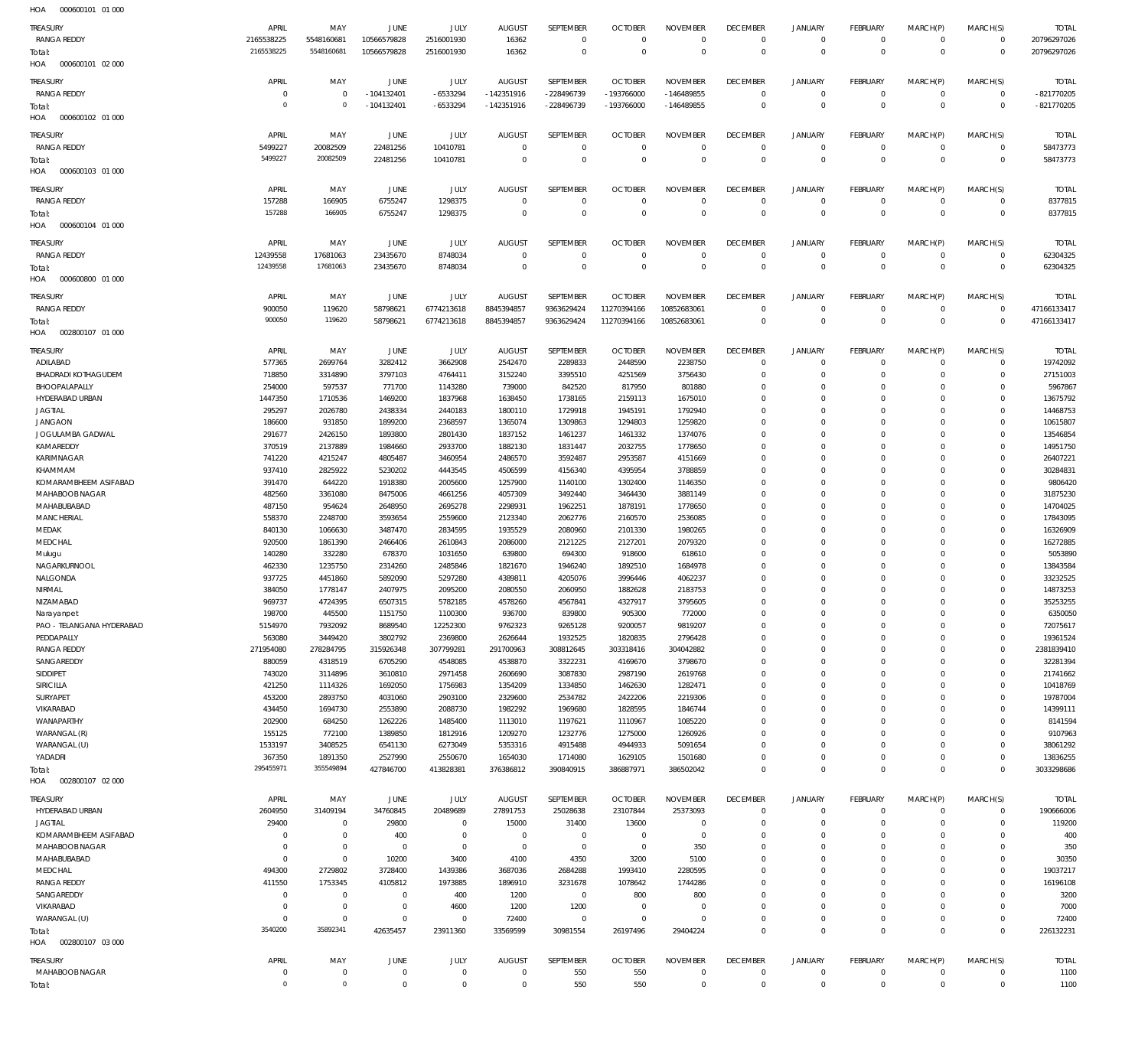002800107 04 000 HOA

| <b>TREASURY</b><br>MAHABOOB NAGAR     | APRIL                 | MAY                              | JUNE<br>$\Omega$       | JULY<br>$\mathbf 0$              | <b>AUGUST</b><br>1250     | SEPTEMBER                     | <b>OCTOBER</b><br>$\mathbf{0}$ | <b>NOVEMBER</b><br>$^{\circ}$ | <b>DECEMBER</b>                | <b>JANUARY</b>              | FEBRUARY                      | MARCH(P)<br>$\mathbf 0$    | MARCH(S)<br>$\circ$        | <b>TOTAL</b>               |
|---------------------------------------|-----------------------|----------------------------------|------------------------|----------------------------------|---------------------------|-------------------------------|--------------------------------|-------------------------------|--------------------------------|-----------------------------|-------------------------------|----------------------------|----------------------------|----------------------------|
| WARANGAL (U)                          | $\circ$<br>$^{\circ}$ | $\overline{0}$<br>$\overline{0}$ | $\Omega$               | $\mathbf 0$                      | $^{\circ}$                | $\,0\,$<br>$\,0\,$            | 8250                           | $\mathbf 0$                   | $\mathbf 0$<br>$\mathbf 0$     | 0<br>$\mathsf{O}$           | $\mathbf 0$<br>$\overline{0}$ | $\mathbf 0$                | $\overline{0}$             | 1250<br>8250               |
| Total:<br>HOA<br>002900101 01 000     | $\Omega$              | $\circ$                          | $\Omega$               | $\mathbf 0$                      | 1250                      | $\mathbf 0$                   | 8250                           | $\mathbf 0$                   | $\mathbf 0$                    | $\mathbb O$                 | $\overline{0}$                | $\mathbf 0$                | $\overline{0}$             | 9500                       |
| TREASURY                              | APRIL                 | MAY                              | JUNE                   | JULY                             | <b>AUGUST</b>             | SEPTEMBER                     | <b>OCTOBER</b>                 | <b>NOVEMBER</b>               | <b>DECEMBER</b>                | <b>JANUARY</b>              | FEBRUARY                      | MARCH(P)                   | MARCH(S)                   | <b>TOTAL</b>               |
| ADILABAD                              | 12000                 | 26000                            | 236                    | 17710                            | $\mathbf 0$               | $\mathbf 0$                   | 6000                           | 6000                          | $\mathbf 0$                    | $\mathbf 0$                 | $\mathbf 0$                   | $\mathbf 0$                | $\mathbf{0}$               | 67946                      |
| <b>BHADRADI KOTHAGUDEM</b>            | $\circ$               | 590                              | 3010                   | $\overline{0}$                   | $\Omega$                  | 2000                          | $\overline{0}$                 | - 0                           | 0                              | $\mathbf 0$                 | $^{\circ}$                    | $\Omega$                   | $\mathbf 0$                | 5600                       |
| HYDERABAD URBAN                       | 81444                 | $\overline{0}$                   | $\Omega$               | $\overline{0}$                   | $^{\circ}$                | $\overline{0}$                | $\overline{0}$                 | $^{\circ}$                    | $\mathbf 0$                    | $\mathbf 0$                 | $^{\circ}$                    | $\Omega$                   | $\mathbf 0$                | 81444                      |
| JOGULAMBA GADWAL                      | $^{\circ}$            | 1530                             | 3650                   | 5120                             | 885                       | 2425                          | 0                              | $^{\circ}$                    | 0                              | $\mathbf 0$                 | $^{\circ}$                    | $\Omega$                   | $\mathbf 0$                | 13610                      |
| KAMAREDDY                             | 675                   | 9700                             | 10200                  | $\Omega$                         | $^{\circ}$                | $\overline{0}$                | $\Omega$                       | $^{\circ}$                    | 0                              | $\mathbf 0$                 | $^{\circ}$                    | $\Omega$                   | $\mathbf 0$                | 20575                      |
| KHAMMAM<br>MAHABOOB NAGAR             | $\circ$<br>$\Omega$   | $\overline{0}$<br>450            | $\Omega$<br>$\Omega$   | 201<br>$\Omega$                  | 204<br>$\Omega$           | $\overline{0}$<br>$\mathbf 0$ | $\Omega$<br>0                  | $^{\circ}$<br>$^{\circ}$      | 0<br>0                         | $\mathbf 0$<br>$\mathbf 0$  | $^{\circ}$<br>$^{\circ}$      | $\Omega$<br>$\Omega$       | $\mathbf 0$<br>$\mathbf 0$ | 405<br>450                 |
| MAHABUBABAD                           | $^{\circ}$            | 140                              | $\Omega$               | 7520                             | 374                       | 1421                          | $^{\circ}$                     | $^{\circ}$                    | 0                              | $\mathbf 0$                 | $^{\circ}$                    | $\Omega$                   | $\mathbf 0$                | 9455                       |
| MANCHERIAL                            | 15975                 | $\overline{0}$                   | 18950                  | 8100                             | 41044                     | 5805                          | 293418                         | $^{\circ}$                    | $\Omega$                       | $\mathbf 0$                 | $^{\circ}$                    | $\Omega$                   | $\mathbf 0$                | 383292                     |
| MEDAK                                 | $^{\circ}$            | 150                              | $\overline{0}$         | 1325                             | $\overline{0}$            | $\mathbf 0$                   | 200                            | 784                           | 0                              | $\mathbf 0$                 | $^{\circ}$                    | $\Omega$                   | $\mathbf 0$                | 2459                       |
| MEDCHAL                               | $\Omega$              | 500                              | 240                    | $\overline{0}$                   | 10300                     | 510                           | $\overline{0}$                 | 0                             | 0                              | $\mathbf 0$                 | 0                             | $\Omega$                   | $\mathbf 0$                | 11550                      |
| NALGONDA                              | 15810                 | 10000                            | 5130                   | $\overline{0}$                   | $\overline{0}$            | 15000                         | $^{\circ}$                     | $^{\circ}$                    | 0                              | $\mathbf 0$                 | $^{\circ}$                    | $\Omega$                   | $\mathbf 0$                | 45940                      |
| NIRMAL                                | $\circ$               | $\overline{0}$                   | 1110                   | $\overline{0}$                   | 12290                     | 1850                          | $^{\circ}$                     | $^{\circ}$                    | 0                              | $\mathbf 0$                 | $^{\circ}$                    | $\Omega$                   | $\mathbf 0$                | 15250                      |
| NIZAMABAD                             | $\Omega$              | 750                              | 1418                   | 667                              | 300                       | 700                           | $^{\circ}$                     | 3418                          | 0                              | $\mathbf 0$                 | $^{\circ}$                    | $\Omega$                   | $\mathbf 0$                | 7253                       |
| <b>RANGA REDDY</b><br>SANGAREDDY      | $\Omega$<br>$\Omega$  | $\overline{0}$<br>900            | 45743<br>7115          | 3150<br>6235                     | 4500<br>1500              | 2342<br>2050                  | 1725<br>$\Omega$               | 0<br>$\overline{0}$           | $\mathbf{0}$<br>$\Omega$       | $\mathbf 0$<br>$^{\circ}$   | $^{\circ}$<br>$^{\circ}$      | $\Omega$<br>$\Omega$       | $\mathbf 0$<br>$\mathbf 0$ | 57460<br>17800             |
| SIDDIPET                              | $\mathbf{0}$          | 680                              | 1203                   | 120                              | 6301                      | 258                           | $^{\circ}$                     | $^{\circ}$                    | $\mathbf 0$                    | $\mathbf 0$                 | $^{\circ}$                    | $\Omega$                   | $\mathbf 0$                | 8562                       |
| VIKARABAD                             | $\Omega$              | 213                              | $\overline{0}$         | 1407                             | $\overline{0}$            | $\overline{0}$                | $\Omega$                       | $^{\circ}$                    | 0                              | $\mathbf 0$                 | 0                             | $\Omega$                   | $\mathbf 0$                | 1620                       |
| WANAPARTHY                            | $\Omega$              | 5650                             | 5751                   | 7237                             | 12820                     | 2060                          | $\circ$                        | $\mathbf{0}$                  | $\mathbf 0$                    | $\mathbf 0$                 | $^{\circ}$                    | $\Omega$                   | $\mathbf 0$                | 33518                      |
| WARANGAL (R)                          | $\Omega$              | $\overline{0}$                   | 295                    | $\mathbf{0}$                     | $\mathbf 0$               | 3400                          | $^{\circ}$                     | $^{\circ}$                    | 0                              | $\mathbf 0$                 | $^{\circ}$                    | $\Omega$                   | $\mathbf 0$                | 3695                       |
| YADADRI                               | $\Omega$              | $\overline{0}$                   | 1990                   | 2063                             | $\overline{0}$            | 550                           | $\Omega$                       | $^{\circ}$                    | $\mathbf 0$                    | $\mathbf 0$                 | $^{\circ}$                    | $\Omega$                   | $\mathbf 0$                | 4603                       |
| Total:                                | 125904                | 57253                            | 106041                 | 60855                            | 90518                     | 40371                         | 301343                         | 10202                         | $\mathbf 0$                    | $\mathbf 0$                 | $\overline{0}$                | $\Omega$                   | $\mathbf 0$                | 792487                     |
| HOA<br>002900103 01 000<br>TREASURY   | APRIL                 | MAY                              | <b>JUNE</b>            | JULY                             | <b>AUGUST</b>             | SEPTEMBER                     | <b>OCTOBER</b>                 | <b>NOVEMBER</b>               | <b>DECEMBER</b>                | <b>JANUARY</b>              | FEBRUARY                      | MARCH(P)                   | MARCH(S)                   | <b>TOTAL</b>               |
| WANAPARTHY                            | $\circ$               | $\overline{0}$                   | $\Omega$               | $\mathbf 0$                      | 0                         | $\mathbf 0$                   | 8960                           | 0                             | 0                              | 0                           | $\mathbf 0$                   | $\mathbf 0$                | $\circ$                    | 8960                       |
| Total:                                | $\circ$               | $\circ$                          | $\overline{0}$         | $\mathbf 0$                      | $^{\circ}$                | $\,0\,$                       | 8960                           | $\mathbf 0$                   | $\mathbb O$                    | $\mathbb O$                 | $\mathbf 0$                   | $\bf 0$                    | $\overline{0}$             | 8960                       |
| HOA<br>002900106 01 000               |                       |                                  |                        |                                  |                           |                               |                                |                               |                                |                             |                               |                            |                            |                            |
| TREASURY                              | APRIL                 | MAY                              | JUNE                   | JULY                             | <b>AUGUST</b>             | SEPTEMBER                     | <b>OCTOBER</b>                 | <b>NOVEMBER</b>               | <b>DECEMBER</b>                | <b>JANUARY</b>              | FEBRUARY                      | MARCH(P)                   | MARCH(S)                   | <b>TOTAL</b>               |
| ADILABAD                              | $\circ$<br>$\Omega$   | $\overline{0}$<br>$\circ$        | $\Omega$               | $\overline{0}$                   | $\Omega$                  | 6355                          | $^{\circ}$                     | $\overline{0}$                | $\mathbf 0$                    | $\mathbf 0$                 | $\mathbf 0$                   | $\mathbf 0$                | $\mathbf 0$                | 6355                       |
| Total:<br>HOA<br>002900107 01 000     |                       |                                  | $\overline{0}$         | $\mathbf 0$                      | $\overline{0}$            | 6355                          | $\mathbf 0$                    | $\mathbf 0$                   | $\mathbf 0$                    | $\mathbf 0$                 | $\overline{0}$                | $\mathbf 0$                | $\overline{0}$             | 6355                       |
| <b>TREASURY</b>                       | APRIL                 | MAY                              | JUNE                   | JULY                             | <b>AUGUST</b>             | SEPTEMBER                     | <b>OCTOBER</b>                 | <b>NOVEMBER</b>               | <b>DECEMBER</b>                | <b>JANUARY</b>              | FEBRUARY                      | MARCH(P)                   | MARCH(S)                   | <b>TOTAL</b>               |
| KHAMMAM                               | 9600                  | 17400                            | 9000                   | 5000                             | 6800                      | 14500                         | 6800                           | 6800                          | $^{\circ}$                     | 0                           | $^{\circ}$                    | $\mathbf 0$                | $\circ$                    | 75900                      |
| MAHABOOB NAGAR                        | $\circ$               | $\overline{0}$                   | 225000                 | $\overline{0}$                   | $\overline{0}$            | $\,0\,$                       | $\mathbf 0$                    | $\mathbf 0$                   | $\mathbf 0$                    | 0                           | $\mathbf 0$                   | $\mathbf 0$                | $\circ$                    | 225000                     |
| NALGONDA                              | $\Omega$              | $\overline{0}$                   | $^{\circ}$             | 8000                             | 2000                      | 2000                          | 6800                           | 2000                          | $\mathbf 0$                    | 0                           | $^{\circ}$                    | $\mathbf 0$                | $\mathbf 0$                | 20800                      |
| <b>RANGA REDDY</b>                    | $\circ$               | $\overline{0}$                   | $\overline{0}$         | 400                              | $^{\circ}$                | $\,0\,$                       | 500                            | $\overline{0}$                | $\mathbf 0$                    | 0                           | $^{\circ}$                    | $\mathbf 0$                | $\mathbf{0}$               | 900                        |
| SIDDIPET                              | $\Omega$              | 1050                             | 750                    | 950                              | 0                         | $\,0\,$                       | $^{\circ}$                     | $\mathbf 0$                   | $\mathbf 0$                    | $\mathbf 0$                 | $^{\circ}$                    | $\Omega$                   | $\mathbf 0$                | 2750                       |
| VIKARABAD<br>WARANGAL (R)             | $\circ$<br>$\Omega$   | $\overline{0}$<br>12000          | 327980<br>12800        | $\overline{0}$<br>6200           | $\overline{0}$<br>3400    | $\,0\,$<br>2200               | $\overline{0}$<br>2400         | $\mathbf 0$<br>2200           | $\mathbf 0$<br>$\mathbf 0$     | $\mathbf 0$<br>$\mathbf 0$  | $^{\circ}$<br>$^{\circ}$      | $\Omega$<br>$\mathbf 0$    | $\mathbf 0$<br>$\mathbf 0$ | 327980<br>41200            |
| WARANGAL (U)                          | $^{\circ}$            | 2800                             | 1400                   | 1400                             | 1400                      | 1400                          | 1400                           | 2000                          | $\mathbf 0$                    | $\mathbf 0$                 | $^{\circ}$                    | $\mathbf 0$                | $\mathbf 0$                | 11800                      |
| Total:                                | 9600                  | 33250                            | 576930                 | 21950                            | 13600                     | 20100                         | 17900                          | 13000                         | $\mathbf 0$                    | $\mathbf 0$                 | $\mathbf 0$                   | $\mathbf 0$                | $\mathbf 0$                | 706330                     |
| HOA<br>002900800 80 000               |                       |                                  |                        |                                  |                           |                               |                                |                               |                                |                             |                               |                            |                            |                            |
| TREASURY                              | APRIL                 | MAY                              | JUNE                   | JULY                             | <b>AUGUST</b>             | SEPTEMBER                     | <b>OCTOBER</b>                 | <b>NOVEMBER</b>               | <b>DECEMBER</b>                | <b>JANUARY</b>              | FEBRUARY                      | MARCH(P)                   | MARCH(S)                   | <b>TOTAL</b>               |
| MAHABOOB NAGAR                        | $^{\circ}$            | $\overline{0}$                   | 575                    | $\overline{0}$                   | $\overline{0}$            | $\mathbf 0$                   | $\mathbb O$                    | $^{\circ}$                    | $\mathbf 0$                    | 0                           | $\mathbf 0$                   | $\mathbf 0$                | $\circ$                    | 575                        |
| Total:<br>HOA<br>002900800 81 000     | $\circ$               | $\circ$                          | 575                    | $\mathbf 0$                      | $\mathbf 0$               | $\mathbb O$                   | $\mathbb O$                    | $\mathbf 0$                   | $\mathbf 0$                    | $\mathbf 0$                 | $\mathbb O$                   | $\mathbf 0$                | $\,0\,$                    | 575                        |
| TREASURY                              | APRIL                 | MAY                              | JUNE                   | JULY                             | <b>AUGUST</b>             | SEPTEMBER                     | <b>OCTOBER</b>                 | <b>NOVEMBER</b>               | <b>DECEMBER</b>                | <b>JANUARY</b>              | FEBRUARY                      | MARCH(P)                   | MARCH(S)                   | <b>TOTAL</b>               |
| ADILABAD                              | $\mathbf 0$           | $\overline{0}$                   | $\overline{0}$         | $\overline{0}$                   | $\overline{0}$            | 1000                          | $\mathbf{0}$                   | $\mathbf 0$                   | $\mathbf 0$                    | $\mathbf 0$                 | $\overline{0}$                | $\mathbf 0$                | $\circ$                    | 1000                       |
| HYDERABAD URBAN                       | 1955                  | 86038                            | 75605                  | 1955                             | 118660                    | 380855                        | $\overline{0}$                 | 205655                        | $\mathbf 0$                    | $\mathsf{O}$                | $\mathbf 0$                   | $\mathbf 0$                | $\circ$                    | 870723                     |
| KAMAREDDY                             | 1000                  | $\overline{0}$                   | $\Omega$               | $\overline{0}$                   | $\overline{0}$            | $\,0\,$                       | $^{\circ}$                     | $\overline{0}$                | $\mathbf 0$                    | $\mathbf 0$                 | $\mathbf 0$                   | $\mathbf 0$                | $\circ$                    | 1000                       |
| KARIMNAGAR                            | 0                     | $\overline{0}$                   | $\Omega$               | $\,0\,$                          | 500                       | 500                           | 186                            | $^{\circ}$                    | $\mathbf 0$                    | $\mathsf{O}$                | $\mathbf 0$                   | $\mathbf 0$                | $\circ$                    | 1186                       |
| KHAMMAM                               | $\circ$               | $\,0\,$                          | $^{\circ}$             | 2000                             | $^{\circ}$                | $\,0\,$                       | $\overline{0}$                 | $\mathbf 0$                   | $\mathbf 0$                    | $\mathbf 0$                 | $^{\circ}$                    | $\mathbf 0$                | $\mathbf 0$                | 2000                       |
| MAHABOOB NAGAR                        | $\circ$               | $\overline{0}$                   | $^{\circ}$             | 725                              | $\mathbf{0}$              | 380                           | 0                              | $\mathbf{0}$                  | $\mathbf 0$                    | $\mathsf{O}$                | $^{\circ}$                    | $\mathbf 0$                | $\circ$                    | 1105                       |
| MAHABUBABAD<br>MEDAK                  | $\circ$<br>50         | $\overline{0}$<br>2000           | 1500<br>$\overline{0}$ | $\mathbf 0$<br>180               | 0<br>$\overline{0}$       | 96<br>$\,0\,$                 | $^{\circ}$<br>$^{\circ}$       | $\mathbf 0$<br>$\mathbf 0$    | $\mathbf 0$<br>$\mathbf 0$     | $\mathbf 0$<br>$\mathsf{O}$ | $^{\circ}$<br>$^{\circ}$      | $\mathbf 0$<br>$\mathbf 0$ | $\mathbf 0$<br>$\mathbf 0$ | 1596<br>2230               |
| NAGARKURNOOL                          | $\circ$               | $\overline{0}$                   | 490                    | 5427                             | 4197                      | 3268                          | 1030                           | 710                           | $\mathbf 0$                    | $\mathsf{O}$                | $\mathbf 0$                   | $\mathbf 0$                | $\mathbf 0$                | 15122                      |
| NALGONDA                              | $^{\circ}$            | $\overline{0}$                   | $\overline{0}$         | $\overline{0}$                   | $\overline{0}$            | 500                           | $\overline{0}$                 | $\mathbf 0$                   | $\mathbf 0$                    | $\mathsf{O}$                | $^{\circ}$                    | $\mathbf 0$                | $\mathbf 0$                | 500                        |
| NIZAMABAD                             | $^{\circ}$            | $\overline{0}$                   | 1000                   | $\,0\,$                          | $\mathbf 0$               | 1000                          | $^{\circ}$                     | $\mathbf 0$                   | $\mathbf 0$                    | $\mathsf{O}$                | $^{\circ}$                    | $\mathbf 0$                | $\circ$                    | 2000                       |
| Narayanpet                            | 11160                 | $\overline{0}$                   | 16800                  | 4800                             | 1200                      | 2000                          | $^{\circ}$                     | $\mathbf 0$                   | $\mathbf 0$                    | $\mathbf 0$                 | $^{\circ}$                    | $\mathbf 0$                | $\mathbf 0$                | 35960                      |
| <b>RANGA REDDY</b>                    | 73979                 | 26093                            | 25167                  | 23720                            | 126159                    | 14718                         | 9136                           | 2387                          | $\mathbf 0$                    | $\mathsf{O}$                | $^{\circ}$                    | $\mathbf 0$                | $\circ$                    | 301359                     |
| SANGAREDDY                            | $\circ$               | $\overline{0}$                   | 2500                   | $\mathbf 0$                      | $\overline{0}$            | 1100                          | $\mathbf 0$                    | $\mathbf 0$                   | $\mathbf 0$                    | 0                           | $^{\circ}$                    | $\mathbf 0$                | $\mathbf 0$                | 3600                       |
| SIDDIPET                              | $\circ$               | 666                              | $\overline{0}$         | $\mathbf 0$                      | $\Omega$                  | $\,0\,$                       | $\mathbf 0$                    | $\mathbf 0$                   | $\mathbf 0$                    | $\mathbf 0$                 | $^{\circ}$                    | $\mathbf 0$                | $\mathbf{0}$               | 666                        |
| SURYAPET<br>VIKARABAD                 | $\circ$<br>$\circ$    | 1211<br>31240                    | 250<br>250             | $\overline{0}$<br>$\overline{0}$ | 0<br>$\Omega$             | $\,0\,$<br>50                 | 1275<br>657                    | $\mathbf 0$<br>550            | $\mathbf 0$<br>$\mathbf 0$     | 0<br>$\mathbf 0$            | $^{\circ}$<br>$^{\circ}$      | $\mathbf 0$<br>$\mathbf 0$ | $\mathbf 0$<br>$\mathbf 0$ | 2736<br>32747              |
| WARANGAL (R)                          | $\circ$               | 1100                             | 1000                   | 300                              | $\mathbf{0}$              | $\,0\,$                       | $\mathbf 0$                    | $\mathbf 0$                   | $\mathbf 0$                    | 0                           | $^{\circ}$                    | $\mathbf 0$                | $\mathbf 0$                | 2400                       |
| WARANGAL (U)                          | $\circ$               | $\overline{0}$                   | 3000                   | $\mathbf 0$                      | $^{\circ}$                | $\mathbf 0$                   | $\mathbf{0}$                   | $\mathbf 0$                   | $\mathbf 0$                    | $\mathsf{O}$                | $^{\circ}$                    | $\mathbf 0$                | $\mathbf{0}$               | 3000                       |
| YADADRI                               | $\overline{0}$        | $\overline{0}$                   | $\overline{0}$         | $\overline{0}$                   | $\mathbf 0$               | $\,0\,$                       | 290                            | 500                           | $\mathbf 0$                    | $\mathsf{O}$                | $\mathbf 0$                   | $\mathbf 0$                | $\circ$                    | 790                        |
| Total:                                | 88144                 | 148348                           | 127562                 | 39107                            | 250716                    | 405467                        | 12574                          | 209802                        | $\mathbb O$                    | $\mathbf 0$                 | $\overline{0}$                | $\bf 0$                    | $\mathbf 0$                | 1281720                    |
| HOA<br>003001101 96 000               |                       |                                  |                        |                                  |                           |                               |                                |                               |                                |                             |                               |                            |                            |                            |
| TREASURY<br>PAO - TELANGANA HYDERABAD | APRIL<br>$\mathbf 0$  | MAY<br>$\overline{0}$            | JUNE<br>$-37596$       | JULY<br>$-1242949$               | <b>AUGUST</b><br>$-73626$ | SEPTEMBER<br>$-28080$         | <b>OCTOBER</b><br>$^{\circ}$   | <b>NOVEMBER</b><br>$-21926$   | <b>DECEMBER</b><br>$\mathbf 0$ | JANUARY<br>0                | FEBRUARY<br>$\mathbf 0$       | MARCH(P)<br>0              | MARCH(S)<br>$\mathbf 0$    | <b>TOTAL</b><br>$-1404177$ |
| Total:                                | $\mathbf 0$           | $\circ$                          | $-37596$               | $-1242949$                       | $-73626$                  | $-28080$                      | $\overline{0}$                 | $-21926$                      | $\mathbb O$                    | $\mathbb O$                 | $\mathbf 0$                   | $\mathsf{O}\xspace$        | $\mathbf 0$                | $-1404177$                 |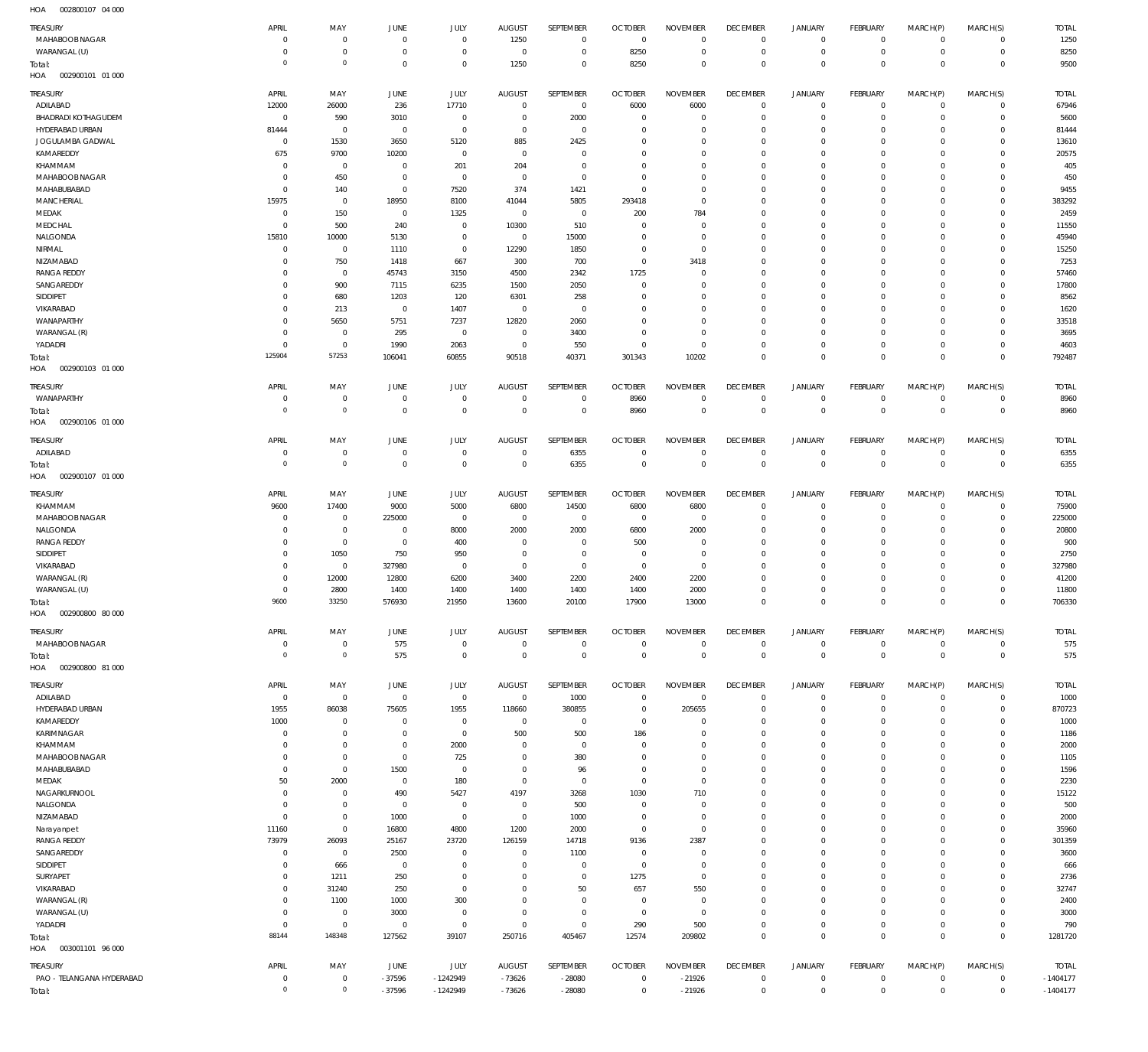| TREASURY                           | APRIL                            | MAY                           | JUNE                             | JULY                       | <b>AUGUST</b>                   | SEPTEMBER                  | <b>OCTOBER</b>                   | <b>NOVEMBER</b>                | <b>DECEMBER</b>                   | <b>JANUARY</b>                | FEBRUARY                   | MARCH(P)                   | MARCH(S)                   | <b>TOTAL</b>             |
|------------------------------------|----------------------------------|-------------------------------|----------------------------------|----------------------------|---------------------------------|----------------------------|----------------------------------|--------------------------------|-----------------------------------|-------------------------------|----------------------------|----------------------------|----------------------------|--------------------------|
| <b>BHADRADI KOTHAGUDEM</b>         | $\overline{0}$                   | $\overline{0}$                | $\overline{0}$                   | 109612                     | 184484                          | 16038                      | $\overline{0}$                   | 53246                          | $\overline{0}$                    | $\mathbf 0$                   | $\overline{0}$             | $\mathbf 0$                | $\mathbf 0$                | 363380                   |
| HYDERABAD URBAN                    | $\circ$                          | 25500                         | 3055866                          | 114135                     | 66317925                        | 148925                     | 5375906                          | 30968928                       | $\mathbf 0$                       | $\mathbf 0$                   | $\overline{0}$             | $\mathbf 0$                | $\mathbf 0$                | 106007185                |
| <b>JANGAON</b><br>JOGULAMBA GADWAL | $^{\circ}$<br>$\overline{0}$     | $\overline{0}$<br>$\mathbf 0$ | $\overline{0}$<br>4090187        | $\mathbf 0$<br>$\mathbf 0$ | 2384951<br>$\mathbf 0$          | $\mathbf 0$<br>$\mathbf 0$ | $\overline{0}$<br>3320386        | $\mathbf 0$<br>$\mathbf 0$     | $\mathbf 0$<br>$\mathbf 0$        | $\mathbf 0$<br>$\mathbf 0$    | $\mathbf 0$<br>$\mathbf 0$ | $\Omega$<br>$\Omega$       | $\mathbf 0$<br>$\mathbf 0$ | 2384951<br>7410573       |
| KAMAREDDY                          | $\overline{0}$                   | 114321                        | 590239                           | 3604435                    | $\mathbf 0$                     | $\mathbf 0$                | $-207426$                        | $\mathbf 0$                    | $\mathbf 0$                       | $\mathbf 0$                   | $\mathbf 0$                | $\Omega$                   | $\Omega$                   | 4101569                  |
| KHAMMAM                            | $\mathbf 0$                      | 30528                         | 1164809                          | 0                          | $\mathbf 0$                     | 99544                      | 1699555                          | 165728                         | $\mathbf 0$                       | $\mathbf 0$                   | $\mathbf 0$                | $\Omega$                   | $\mathbf 0$                | 3160164                  |
| MAHABOOB NAGAR                     | $\mathbf 0$                      | $\overline{0}$                | $\overline{0}$                   | $\Omega$                   | $\mathbf 0$                     | $\mathbf 0$                | $-560700$                        | $\mathbf 0$                    | $\mathbf 0$                       | $\mathbf 0$                   | $\mathbf 0$                | $\Omega$                   | $\Omega$                   | $-560700$                |
| MAHABUBABAD                        | $\overline{0}$                   | 3305389                       | $\overline{0}$                   | $\mathbf 0$                | $\overline{0}$                  | $\mathbf 0$                | $\overline{0}$                   | 3110423                        | $\mathbf 0$                       | $\mathbf 0$                   | $\mathbf 0$                | $\Omega$                   | $\mathbf 0$                | 6415812                  |
| MANCHERIAL                         | $\overline{0}$                   | $\overline{0}$                | $\overline{0}$                   | $\mathbf 0$                | 1562                            | $\mathbf 0$                | $\overline{0}$                   | 727032                         | $\mathbf 0$                       | $\mathbf 0$                   | $\mathbf 0$                | $\Omega$                   | $\mathbf 0$                | 728594                   |
| MEDCHAL                            | $\overline{0}$                   | 10623120                      | $\overline{0}$                   | 9822795                    | $\overline{0}$                  | $\mathbf 0$                | 4661                             | 20000                          | $\mathbf 0$                       | $\mathbf 0$                   | $\mathbf 0$                | $\Omega$                   | $\mathbf 0$                | 20470576                 |
| NAGARKURNOOL<br>NALGONDA           | 4193481<br>$\overline{0}$        | $\overline{0}$<br>6828        | $\overline{0}$<br>3264           | $\mathbf 0$<br>21834       | $\overline{0}$<br>9426          | 1600<br>10591692           | $\overline{0}$<br>17860          | 2002598<br>14496               | $\mathbf 0$<br>$\mathbf 0$        | $\mathbf 0$<br>$\mathbf 0$    | $\mathbf 0$<br>$\mathbf 0$ | $\Omega$<br>$\Omega$       | $\mathbf 0$<br>$\mathbf 0$ | 6197679<br>10665400      |
| NIZAMABAD                          | $^{\circ}$                       | $\mathbf 0$                   | 8128375                          | $\mathbf 0$                | $\overline{0}$                  | $\,0\,$                    | 24463                            | 6180288                        | $\mathbf 0$                       | $\mathbf 0$                   | $\mathbf 0$                | $\Omega$                   | $\mathbf 0$                | 14333126                 |
| Narayanpet                         | $^{\circ}$                       | $\mathbf 0$                   | $\overline{0}$                   | $\mathbf 0$                | $\overline{0}$                  | 5328262                    | $\overline{0}$                   | 0                              | $\mathbf 0$                       | $\mathbf 0$                   | $\mathbf 0$                | $\Omega$                   | $\mathbf 0$                | 5328262                  |
| PEDDAPALLY                         | $\Omega$                         | $\mathbf 0$                   | $\overline{0}$                   | $\mathbf 0$                | $\overline{0}$                  | 1601732                    | $\overline{0}$                   | $\mathbf 0$                    | $\mathbf 0$                       | $\mathbf 0$                   | $\mathbf 0$                | $\Omega$                   | $\mathbf 0$                | 1601732                  |
| <b>RANGA REDDY</b>                 | $^{\circ}$                       | $\mathbf 0$                   | 3932188                          | 9511566                    | 8156375                         | 3564963                    | 3419117                          | 2742774                        | $\mathbf 0$                       | $\mathbf 0$                   | $\mathbf 0$                | $\Omega$                   | $\mathbf 0$                | 31326983                 |
| SANGAREDDY                         | $\circ$                          | $\mathbf 0$                   | $\overline{0}$                   | $\mathbf 0$                | 5000                            | $\overline{0}$             | 30000                            | 10000                          | $\mathbf 0$                       | $\mathbf 0$                   | $\mathbf 0$                | $\Omega$                   | $\mathbf 0$                | 45000                    |
| SIDDIPET<br>SURYAPET               | $\overline{0}$<br>2743785        | $\mathbf 0$<br>1696           | $-44426$<br>1912                 | $\mathbf 0$<br>6579        | $\overline{0}$<br>10903         | $\mathbf 0$<br>5454        | $\overline{0}$<br>4850           | $\mathbf 0$<br>4572            | $\mathbf 0$<br>$\mathbf 0$        | $\mathbf 0$<br>$\mathbf 0$    | $\mathbf 0$<br>$\mathbf 0$ | $\Omega$<br>$\Omega$       | $\mathbf 0$<br>$\mathbf 0$ | $-44426$<br>2779751      |
| VIKARABAD                          | $\overline{0}$                   | $\mathbf 0$                   | $\overline{0}$                   | $\mathbf 0$                | $\overline{0}$                  | 999957                     | $\overline{0}$                   | $\Omega$                       | $\mathbf 0$                       | $\mathbf 0$                   | $\mathbf 0$                | $\Omega$                   | $\mathbf 0$                | 999957                   |
| WARANGAL (R)                       | $\overline{0}$                   | $\mathbf 0$                   | $\overline{0}$                   | $\mathbf 0$                | 3234282                         | $^{\circ}$                 | 3605285                          | $\mathbf 0$                    | $\mathbf 0$                       | $\mathbf 0$                   | $\mathbf 0$                | $\Omega$                   | $\mathbf 0$                | 6839567                  |
| WARANGAL (U)                       | 1122132                          | $\mathbf 0$                   | $\overline{0}$                   | $\mathbf 0$                | 6701586                         | $\mathbf 0$                | 6086608                          | $\mathbf 0$                    | $\mathbf 0$                       | $\mathbf 0$                   | $\mathbf 0$                | $\Omega$                   | $\mathbf 0$                | 13910326                 |
| YADADRI                            | $\overline{0}$                   | 3122                          | 1236                             | 10454                      | 2658                            | 5088                       | 5116                             | 1866                           | $\mathbf 0$                       | $\mathbf 0$                   | $\mathbf 0$                | $\Omega$                   | $\mathbf 0$                | 29540                    |
| Total:                             | 8059398                          | 14110504                      | 20923650                         | 23201410                   | 87009152                        | 22363255                   | 22825681                         | 46001951                       | $\overline{0}$                    | $\mathbf 0$                   | $\overline{0}$             | $\mathbf 0$                | $\mathbf 0$                | 244495001                |
| HOA<br>003001102 96 000            |                                  |                               |                                  |                            |                                 |                            |                                  |                                |                                   |                               |                            |                            |                            |                          |
| TREASURY                           | APRIL                            | MAY                           | JUNE                             | JULY                       | <b>AUGUST</b>                   | SEPTEMBER                  | <b>OCTOBER</b>                   | <b>NOVEMBER</b>                | <b>DECEMBER</b>                   | <b>JANUARY</b>                | <b>FEBRUARY</b>            | MARCH(P)                   | MARCH(S)                   | <b>TOTAL</b>             |
| NALGONDA                           | 0                                | $\mathbf 0$                   | $\overline{0}$                   | $-15572$                   | $-175426$                       | $\mathbf 0$                | $\overline{0}$                   | $-15825$                       | $\overline{0}$                    | $\mathbf 0$                   | $\overline{0}$             | $\mathbf 0$                | $\mathbf 0$                | $-206823$                |
| NIZAMABAD                          | 0                                | $\mathbf 0$                   | $\overline{0}$                   | $\mathbf 0$                | $-34204$                        | $\mathbf 0$                | $\mathbf 0$                      | $\overline{0}$                 | $\overline{0}$                    | $\mathbf 0$                   | $\overline{0}$             | $\mathbf 0$                | $\mathbf 0$                | $-34204$                 |
| Total:<br>HOA<br>003002102 01 000  | $\mathbf 0$                      | $\mathbf 0$                   | $\overline{0}$                   | $-15572$                   | $-209630$                       | $\mathbf 0$                | $\overline{0}$                   | $-15825$                       | $\overline{0}$                    | $\mathbf 0$                   | $\overline{0}$             | $\mathbf 0$                | $\mathbf 0$                | $-241027$                |
|                                    |                                  |                               |                                  |                            |                                 |                            |                                  |                                |                                   |                               |                            |                            |                            |                          |
| TREASURY<br>ADILABAD               | APRIL<br>$\overline{0}$          | MAY<br>$\mathbf 0$            | JUNE<br>100222                   | JULY<br>31203              | <b>AUGUST</b><br>10550          | SEPTEMBER<br>56644         | <b>OCTOBER</b><br>286304         | <b>NOVEMBER</b><br>118837      | <b>DECEMBER</b><br>$\overline{0}$ | <b>JANUARY</b><br>$\mathbf 0$ | FEBRUARY<br>$\mathbf 0$    | MARCH(P)<br>$\mathbf 0$    | MARCH(S)<br>$\mathbf 0$    | <b>TOTAL</b><br>603760   |
| <b>BHADRADI KOTHAGUDEM</b>         | $\overline{0}$                   | $\mathbf 0$                   | $\overline{0}$                   | $\mathbf 0$                | $\mathbf 0$                     | $\mathbf 0$                | 1000                             | $\mathbf 0$                    | $\mathbf 0$                       | $\mathbf 0$                   | $\overline{0}$             | $\mathbf 0$                | $\mathbf 0$                | 1000                     |
| HYDERABAD URBAN                    | 33960485                         | 90392888                      | 172679035                        | 211914717                  | 147302857                       | 160355678                  | 93921952                         | 70668023                       | $\mathbf 0$                       | $\mathbf 0$                   | $\mathbf 0$                | 0                          | $\mathbf 0$                | 981195635                |
| <b>JANGAON</b>                     | $\overline{0}$                   | $\mathbf 0$                   | 2750                             | 3600                       | $\mathbf 0$                     | $\mathbf 0$                | $\overline{0}$                   | $\mathbf 0$                    | $\mathbf 0$                       | $\mathbf 0$                   | $\mathbf 0$                | $\Omega$                   | $\mathbf 0$                | 6350                     |
| JOGULAMBA GADWAL                   | $\overline{0}$                   | $\mathbf 0$                   | $\overline{0}$                   | $\mathbf 0$                | $\overline{0}$                  | 3213                       | 1722                             | 4484                           | $\mathbf 0$                       | $\mathbf 0$                   | $\mathbf 0$                | $\Omega$                   | $\mathbf 0$                | 9419                     |
| KARIMNAGAR                         | $\overline{0}$                   | $\mathbf 0$                   | $\overline{0}$                   | $\mathbf 0$                | 5066                            | $\mathbf 0$                | 1650                             | 13503                          | $\mathbf 0$                       | $\mathbf 0$                   | $\mathbf 0$                | $\Omega$                   | $\mathbf 0$                | 20219                    |
| KOMARAMBHEEM ASIFABAD              | 210175                           | $\mathbf 0$                   | $\overline{0}$                   | $\mathbf 0$                | $\overline{0}$                  | $\mathbf 0$                | $\overline{0}$                   | $\mathbf 0$                    | $\mathbf 0$                       | $\mathbf 0$                   | $\mathbf 0$                | $\Omega$                   | $\mathbf 0$                | 210175                   |
| MAHABOOB NAGAR                     | $\overline{0}$                   | $\mathbf 0$                   | $\overline{0}$                   | $\mathbf 0$                | $\overline{0}$                  | $\mathbf 0$                | 1271890                          | $\mathbf 0$                    | $\mathbf 0$                       | $\mathbf 0$                   | $\mathbf 0$                | $\Omega$                   | $\mathbf 0$                | 1271890                  |
| <b>RANGA REDDY</b><br>SANGAREDDY   | $\overline{0}$<br>$\circ$        | 5270<br>$\mathbf 0$           | 20936<br>$\overline{0}$          | 28718<br>15784             | 32880<br>$\overline{0}$         | 92941<br>$\mathbf 0$       | 655074<br>$^{\circ}$             | 75139<br>11843                 | $\mathbf 0$<br>$\mathbf 0$        | $\mathbf 0$<br>$\mathbf 0$    | $\mathbf 0$<br>$\mathbf 0$ | $\Omega$<br>$\Omega$       | $\mathbf 0$<br>$\mathbf 0$ | 910958<br>27627          |
| SIDDIPET                           | 616493                           | $\mathbf 0$                   | $\overline{0}$                   | 12843                      | 12843                           | $\mathbf 0$                | $\overline{0}$                   | 25686                          | $\mathbf 0$                       | $\mathbf 0$                   | $\mathbf 0$                | $\Omega$                   | $\mathbf 0$                | 667865                   |
| SIRICILLA                          | $\mathbf 0$                      | $\mathbf 0$                   | $\overline{0}$                   | $\mathbf 0$                | $\mathbf 0$                     | $\mathbf 0$                | 1924                             | $\mathbf 0$                    | $\mathbf 0$                       | $\mathbf 0$                   | $\Omega$                   | $\Omega$                   | $\mathbf 0$                | 1924                     |
| VIKARABAD                          | $^{\circ}$                       | $\mathbf 0$                   | 388                              | $\mathbf 0$                | $\mathbf 0$                     | $\mathbf 0$                | $\overline{0}$                   | 3025                           | $\mathbf 0$                       | $\mathbf 0$                   | $\mathbf 0$                | $\Omega$                   | $\mathbf 0$                | 3413                     |
| WARANGAL (U)                       | $^{\circ}$                       | $\mathbf 0$                   | $\overline{0}$                   | $\mathbf 0$                | $\mathbf 0$                     | $\mathbf 0$                | $\overline{0}$                   | 5500                           | $\mathbf 0$                       | $\mathbf 0$                   | $\mathbf 0$                | $\Omega$                   | $\mathbf 0$                | 5500                     |
| YADADRI                            | $^{\circ}$                       | $\mathbf 0$                   | $\overline{0}$                   | $\Omega$                   | $\Omega$                        | $\Omega$                   | $\overline{0}$                   | 14520                          | $\mathbf 0$                       | $\mathbf 0$                   | $\mathbf 0$                | $\Omega$                   | $\mathbf 0$                | 14520                    |
| Total:<br>HOA<br>003002102 96 000  | 34787153                         | 90398158                      | 172803331                        | 212006865                  | 147364196                       | 160508476                  | 96141516                         | 70940560                       | $\mathbf 0$                       | $\mathbf 0$                   | $\mathbf 0$                | $\mathbf 0$                | $\mathbf 0$                | 984950255                |
|                                    |                                  |                               |                                  |                            |                                 |                            |                                  |                                |                                   |                               |                            |                            |                            |                          |
| TREASURY<br>KAMAREDDY              | APRIL<br>$\overline{0}$          | MAY<br>$\overline{0}$         | JUNE<br>$-15464$                 | JULY<br>$\mathbf 0$        | <b>AUGUST</b><br>$\overline{0}$ | SEPTEMBER<br>$\mathbf 0$   | <b>OCTOBER</b><br>$\overline{0}$ | <b>NOVEMBER</b><br>$\mathbf 0$ | <b>DECEMBER</b><br>$\overline{0}$ | <b>JANUARY</b><br>$\mathbf 0$ | FEBRUARY<br>$\overline{0}$ | MARCH(P)<br>$\mathbf 0$    | MARCH(S)<br>$\mathbf 0$    | <b>TOTAL</b><br>$-15464$ |
| KARIMNAGAR                         | $\overline{0}$                   | -504566                       | -1128442                         | $-715729$                  | $\overline{0}$                  | -1386738                   | $-161905$                        | $\mathbf 0$                    | $\mathbf 0$                       | $\mathbf 0$                   | $\overline{0}$             | $\mathbf 0$                | $\mathbf 0$                | -3897380                 |
| WARANGAL (U)                       | $\overline{0}$                   | $^{\circ}$                    | $\overline{0}$                   | $\mathbf 0$                | $-298278$                       | $\mathbf 0$                | $^{\circ}$                       | $\mathbf 0$                    | $\mathbf 0$                       | $\mathbf 0$                   | $\mathbf 0$                | $\mathbf 0$                | $\mathbf 0$                | $-298278$                |
| Total:                             | $\mathbf 0$                      | $-504566$                     | $-1143906$                       | $-715729$                  | $-298278$                       | -1386738                   | $-161905$                        | $\mathbf 0$                    | $\overline{0}$                    | $\mathbf 0$                   | $\overline{0}$             | $\mathbf 0$                | $\mathbf 0$                | $-4211122$               |
| HOA   003002103   01   000         |                                  |                               |                                  |                            |                                 |                            |                                  |                                |                                   |                               |                            |                            |                            |                          |
| TREASURY                           | APRIL                            | MAY                           | <b>JUNE</b>                      | JULY                       | <b>AUGUST</b>                   | SEPTEMBER                  | <b>OCTOBER</b>                   | <b>NOVEMBER</b>                | <b>DECEMBER</b>                   | <b>JANUARY</b>                | FEBRUARY                   | MARCH(P)                   | MARCH(S)                   | <b>TOTAL</b>             |
| ADILABAD                           | $\overline{0}$                   | 49750                         | 52500                            | 37440                      | 3190                            | 2125                       | $\overline{0}$                   | $\overline{0}$                 | $\overline{0}$                    | 0                             | $\overline{0}$             | $\mathbf 0$                | $\mathbf 0$                | 145005                   |
| HYDERABAD URBAN                    | 151528477                        | 1644175677                    | 3867583491                       | 3865258936                 | 3953688729                      | 1136536763                 | 249616976                        | 722379150                      | $\mathbf 0$                       | $\mathbf 0$                   | $\mathbf 0$                | $\mathbf 0$                | $\mathbf 0$                | 15590768199              |
| <b>JAGTIAL</b>                     | $\mathbf 0$                      | $\mathbf 0$                   | $\overline{0}$                   | $\mathbf 0$                | $\overline{0}$                  | $\mathbf 0$                | $\overline{0}$                   | 880                            | $\mathbf 0$                       | $\mathbf 0$                   | $\mathbf 0$                | $\mathbf 0$                | $\mathbf 0$                | 880                      |
| <b>JANGAON</b><br>JOGULAMBA GADWAL | 0<br>$^{\circ}$                  | $\mathbf 0$<br>$\mathbf 0$    | $\overline{0}$<br>$\overline{0}$ | $\mathbf 0$<br>$\mathbf 0$ | 110<br>$\overline{0}$           | $\mathbf 0$<br>$\mathbf 0$ | 550<br>$\overline{0}$            | $\mathbf 0$<br>375             | $\mathbf 0$<br>$\mathbf 0$        | $\mathbf 0$<br>$\mathbf 0$    | $\mathbf 0$<br>$\mathbf 0$ | 0<br>$\Omega$              | $\mathbf 0$<br>$\mathbf 0$ | 660<br>375               |
| KARIMNAGAR                         | $\mathbf 0$                      | $\mathbf 0$                   | $\overline{0}$                   | 30000                      | $^{\circ}$                      | $\mathbf 0$                | 1100                             | $\mathbf 0$                    | $\mathbf 0$                       | $\mathbf 0$                   | $\mathbf 0$                | $\Omega$                   | $\mathbf 0$                | 31100                    |
| KHAMMAM                            | $\mathbf 0$                      | $\mathbf 0$                   | 4850                             | 143                        | 500                             | 500                        | 200                              | 50                             | $\mathbf 0$                       | $\mathbf 0$                   | $\mathbf 0$                | 0                          | $\mathbf 0$                | 6243                     |
| KOMARAMBHEEM ASIFABAD              | $\mathbf 0$                      | 600                           | $\overline{0}$                   | $\mathbf 0$                | 97330                           | $\mathbf 0$                | $\overline{0}$                   | $\mathbf 0$                    | $\mathbf 0$                       | $\mathbf 0$                   | $\mathbf 0$                | $\Omega$                   | $\mathbf 0$                | 97930                    |
| MANCHERIAL                         | $\overline{0}$                   | 3459388                       | 1100                             | $\mathbf 0$                | 3300                            | 17380                      | $\overline{0}$                   | $\mathbf 0$                    | $\mathbf 0$                       | $\mathbf 0$                   | $\mathbf 0$                | 0                          | $\mathbf 0$                | 3481168                  |
| MEDAK                              | $\overline{0}$                   | 61600                         | $\overline{0}$                   | $\mathbf 0$                | $\overline{0}$                  | $\overline{0}$             | $\overline{0}$                   | $\mathbf 0$                    | $\mathbf 0$                       | $\mathbf 0$                   | $\mathbf 0$                | $\Omega$                   | $\mathbf 0$                | 61600                    |
| MEDCHAL                            | 6800                             | $\overline{0}$                | $-8207140$                       | $\mathbf 0$                | $-8292780$                      | 3000                       | $-3775300$                       | 19300                          | $\mathbf 0$                       | $\mathbf 0$                   | $\mathbf 0$                | $\Omega$                   | $\mathbf 0$                | $-20246120$              |
| NAGARKURNOOL<br>NALGONDA           | $\overline{0}$<br>500            | 257<br>1220                   | 9841<br>8259                     | 11669<br>18522             | 7064<br>7436                    | 570<br>41149               | 3560<br>37316                    | 5750<br>22397                  | $\mathbf 0$<br>$\mathbf 0$        | $\mathbf 0$<br>$\mathbf 0$    | $\mathbf 0$<br>$\mathbf 0$ | $\Omega$<br>$\Omega$       | $\mathbf 0$<br>$\mathbf 0$ | 38711<br>136799          |
| PEDDAPALLY                         | $\overline{0}$                   | 36690                         | $\overline{0}$                   | 3432                       | 55768                           | 4400                       | $\overline{0}$                   | $\mathbf 0$                    | $\mathbf 0$                       | $\mathbf 0$                   | $\mathbf 0$                | $\Omega$                   | $\mathbf 0$                | 100290                   |
| <b>RANGA REDDY</b>                 | $^{\circ}$                       | 880                           | 3935                             | $-252923$                  | $\overline{0}$                  | $-4263511$                 | 550                              | 8850                           | $\mathbf 0$                       | $\mathbf 0$                   | $\mathbf 0$                | 0                          | $\mathbf 0$                | $-4502219$               |
| SANGAREDDY                         | $\overline{0}$                   | 1479034                       | -2593159                         | $-1743434$                 | $-1227018$                      | $-764948$                  | $-826193$                        | $\mathbf 0$                    | $\mathbf 0$                       | $\mathbf 0$                   | $\mathbf 0$                | $\Omega$                   | $\mathbf 0$                | $-5675718$               |
| SIDDIPET                           | $\overline{0}$                   | $\overline{0}$                | 30620                            | $\overline{0}$             | $\overline{0}$                  | $\mathbf 0$                | 100                              | 2000                           | $\mathbf 0$                       | $\mathbf 0$                   | $\mathbf 0$                | 0                          | $\mathbf 0$                | 32720                    |
| SURYAPET                           | $\mathbf 0$                      | $\mathbf 0$                   | 22622                            | 1500                       | $\overline{0}$                  | $\mathbf 0$                | $\overline{0}$                   | 9036                           | $\mathbf 0$                       | $\mathbf 0$                   | $\mathbf 0$                | $\Omega$                   | $\mathbf 0$                | 33158                    |
| WANAPARTHY                         | $\mathbf 0$                      | 10200                         | 12428                            | 29795                      | 33000                           | 9605                       | $\overline{0}$                   | $\mathbf 0$                    | $\mathbf 0$                       | $\mathbf 0$                   | $\mathbf 0$                | $\Omega$                   | $\mathbf 0$                | 95028                    |
| WARANGAL (U)<br>YADADRI            | $\overline{0}$<br>$\overline{0}$ | $\overline{0}$<br>50260       | 100<br>$\overline{0}$            | $\mathbf 0$<br>$\mathbf 0$ | 1100<br>$\mathbf 0$             | 68000<br>520               | 6000<br>$\overline{0}$           | 3300<br>$\Omega$               | $\mathbf 0$<br>$\mathbf 0$        | $\mathbf 0$<br>$\mathbf 0$    | $\mathbf 0$<br>$\mathbf 0$ | $\mathbf 0$<br>$\mathbf 0$ | $\mathbf 0$<br>$\mathbf 0$ | 78500<br>50780           |
| Total:                             | 151535777                        | 1649325556                    | 3856929447                       | 3863395080                 | 3944377729                      | 1131655553                 | 245064859                        | 722451088                      | $\mathbf{0}$                      | $\mathbf 0$                   | $\mathbf 0$                | $\mathbf 0$                | $\mathbf 0$                | 15564735089              |
|                                    |                                  |                               |                                  |                            |                                 |                            |                                  |                                |                                   |                               |                            |                            |                            |                          |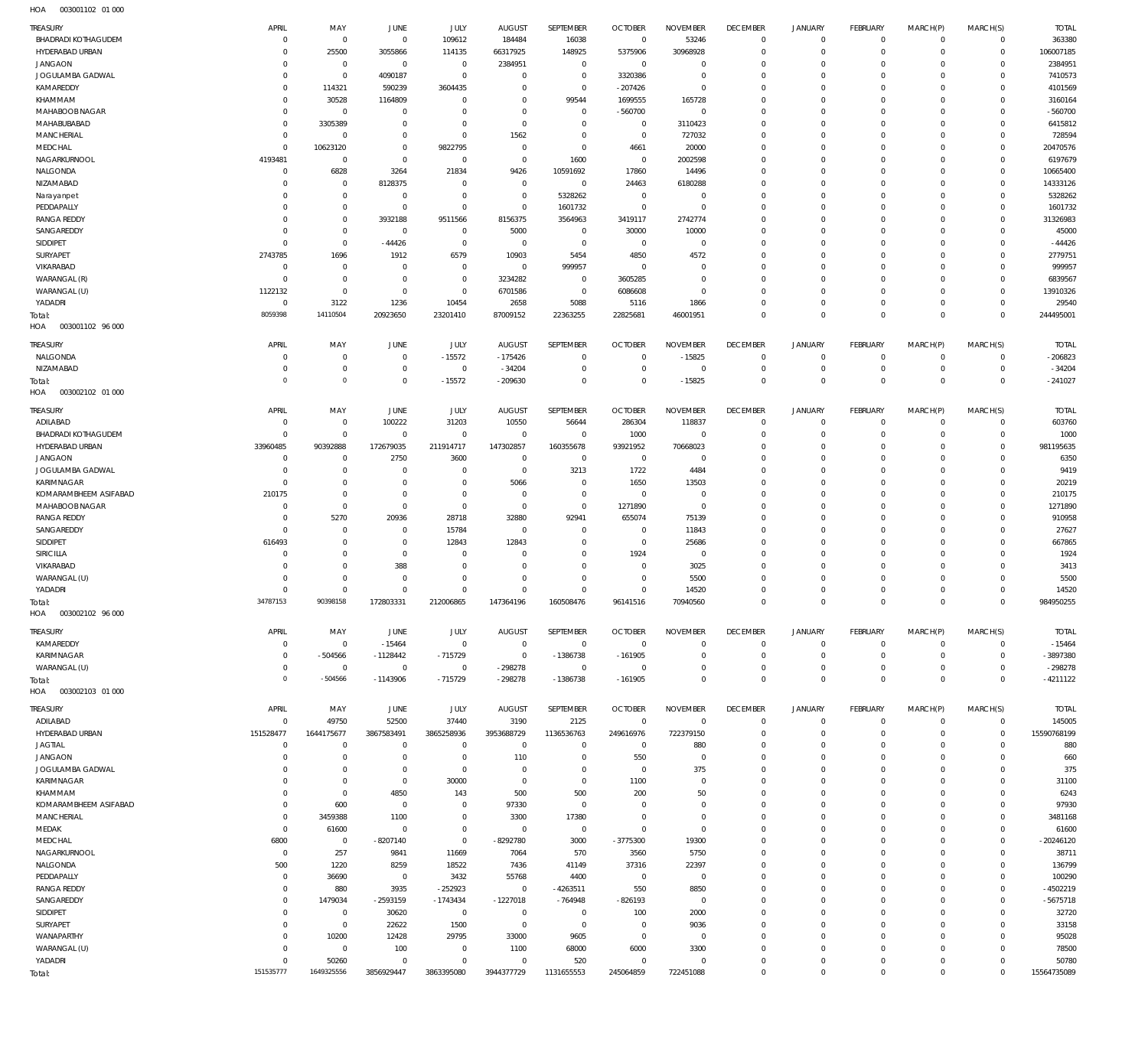003002103 96 000 HOA

| TREASURY                              | APRIL                | MAY                                | <b>JUNE</b>                 | JULY                     | <b>AUGUST</b>                    | SEPTEMBER                  | <b>OCTOBER</b>              | <b>NOVEMBER</b>                   | <b>DECEMBER</b>                   | <b>JANUARY</b>               | <b>FEBRUARY</b>                | MARCH(P)                     | MARCH(S)                | <b>TOTAL</b>              |
|---------------------------------------|----------------------|------------------------------------|-----------------------------|--------------------------|----------------------------------|----------------------------|-----------------------------|-----------------------------------|-----------------------------------|------------------------------|--------------------------------|------------------------------|-------------------------|---------------------------|
| ADILABAD                              | $^{\circ}$           | $\mathbb O$                        | $\overline{0}$              | $-2712311$               | $-1013927$                       | $-1012860$                 | -908586                     | $\overline{0}$                    | $\overline{0}$                    | 0                            | $^{\circ}$                     | $\circ$                      | $\Omega$                | $-5647684$                |
| HYDERABAD URBAN                       | 0                    | $\mathbb O$                        | $\overline{0}$              | $-165452$                | $\overline{0}$                   | $-2283750$                 | $\overline{0}$              | $-58950$                          | $\overline{0}$                    | $\mathbf 0$                  | $\mathbf{0}$                   | $\Omega$                     | $\mathbf 0$             | $-2508152$                |
| KAMAREDDY                             | 0                    | $\mathbb O$                        | $-6754$                     | $\mathbf 0$              | $\overline{0}$                   | $-28469$                   | $-7368$                     | 0                                 | $\mathbf 0$                       | $\circ$                      | $\mathbf{0}$                   | $\Omega$                     | $\Omega$                | $-42591$                  |
| MAHABOOB NAGAR                        | 0                    | $\mathbb O$                        | $-864898$                   | $\mathbf 0$              | $-7525286$                       | $\mathbf 0$                | $\overline{0}$              | 0                                 | $\overline{0}$                    | $\mathbf 0$                  | $^{\circ}$                     |                              | $\Omega$                | -8390184                  |
| MEDCHAL                               | 0                    | $\mathbb O$                        | $-6400875$                  | $\mathbf 0$              | $-112500$                        | $\mathbf 0$                | $-76050$                    | 0                                 | $\overline{0}$                    | $\mathbf 0$                  | $\mathbf{0}$                   | $\Omega$                     | $\Omega$                | $-6589425$                |
| NALGONDA                              | 0                    | $\mathbb O$                        | $-6240317$                  | $\mathbf 0$              | $-1806071$                       | $\mathbf 0$                | $\overline{0}$              | 0                                 | $\overline{0}$                    | $\mathbf 0$                  | $^{\circ}$                     | $\Omega$                     | $\Omega$                | $-8046388$                |
| NIZAMABAD                             | $\mathbf 0$          | $\mathbb O$                        | $-25566$                    | $\mathbf 0$              | $-8275$                          | $-1109040$                 | $-50320$                    | $\Omega$                          | $\overline{0}$                    | $\mathbf 0$                  | $\mathbf{0}$                   | $\Omega$                     | $\Omega$                | $-1193201$                |
| <b>RANGA REDDY</b>                    | 0<br>$\overline{0}$  | $\mathbb O$<br>$\mathbb O$         | $-2814126$                  | $-4627562$               | $\overline{0}$                   | $-37156997$                | $-27702593$                 | $-5257780$                        | $\overline{0}$<br>$\overline{0}$  | $\mathbf 0$<br>$\mathbf 0$   | $\mathbf{0}$<br>$\overline{0}$ | $\Omega$                     | $\Omega$                | -77559058                 |
| Total:<br>003002800 01 000<br>HOA     |                      |                                    | $-16352536$                 | $-7505325$               | $-10466059$                      | $-41591116$                | $-28744917$                 | $-5316730$                        |                                   |                              |                                | $\Omega$                     | $\mathbb O$             | $-109976683$              |
|                                       |                      |                                    |                             |                          |                                  |                            |                             |                                   |                                   |                              |                                |                              |                         |                           |
| TREASURY                              | APRIL                | MAY                                | JUNE                        | JULY                     | <b>AUGUST</b>                    | SEPTEMBER                  | <b>OCTOBER</b>              | <b>NOVEMBER</b>                   | <b>DECEMBER</b>                   | <b>JANUARY</b>               | <b>FEBRUARY</b>                | MARCH(P)                     | MARCH(S)                | <b>TOTAL</b>              |
| HYDERABAD URBAN                       | 0                    | $\mathbf 0$                        | $\mathbf 0$                 | $\mathbf 0$              | $\overline{0}$                   | 1000                       | $\overline{0}$              | 4000                              | $\overline{0}$                    | $\circ$                      | $^{\circ}$                     | $^{\circ}$                   | $\mathbf 0$             | 5000                      |
| <b>JAGTIAL</b>                        | 0                    | $\mathbb O$                        | $\overline{0}$              | 2000                     | $\mathbf 0$<br>$\Omega$          | $\mathbf 0$<br>$\mathbf 0$ | $\overline{0}$              | $\mathbf 0$                       | $\mathbf 0$<br>$\mathbf 0$        | $\mathbf 0$                  | $\mathbf{0}$<br>$\mathbf{0}$   | $\Omega$                     | $\mathbf 0$<br>$\Omega$ | 2000                      |
| MEDCHAL<br>NALGONDA                   | 0<br>50              | 1100<br>$\mathbf 0$                | 4000<br>$\overline{0}$      | 1000<br>$\mathbf 0$      | $\mathbf 0$                      | 3                          | 2000<br>$\overline{0}$      | 1000<br>500                       | $\mathbf 0$                       | $\circ$<br>$\mathbf 0$       | $\mathbf{0}$                   | $\Omega$<br>$\Omega$         | $\mathbf 0$             | 9100<br>553               |
| PEDDAPALLY                            | $\mathbf 0$          | $\mathbf 0$                        | $\overline{0}$              | $\mathbf 0$              | $\mathbf 0$                      | $\mathbf 0$                | $\overline{0}$              | 4000                              | $\mathbf 0$                       | $\mathbf 0$                  | $\mathbf{0}$                   | $\Omega$                     | $\Omega$                | 4000                      |
| <b>RANGA REDDY</b>                    | 0                    | $\mathbf 0$                        | $\overline{0}$              | $\mathbf 0$              | $\mathbf 0$                      | 1000                       | $\overline{0}$              | $\overline{0}$                    | $\overline{0}$                    | $\mathbf 0$                  | $\mathbf{0}$                   | $\Omega$                     | $\mathbf 0$             | 1000                      |
| SANGAREDDY                            | $\mathbf 0$          | $\mathbf 0$                        | 3300                        | $\mathbf 0$              | $\mathbf 0$                      | $\mathbf 0$                | $\overline{0}$              | $\mathbf{0}$                      | $\overline{0}$                    | $\mathbf 0$                  | $\mathbf{0}$                   | $\Omega$                     | $\Omega$                | 3300                      |
| Total:                                | 50                   | 1100                               | 7300                        | 3000                     | $\overline{0}$                   | 2003                       | 2000                        | 9500                              | $\overline{0}$                    | $\mathbf 0$                  | $\mathbb O$                    | $\Omega$                     | $\mathbf 0$             | 24953                     |
| HOA<br>003002800 81 000               |                      |                                    |                             |                          |                                  |                            |                             |                                   |                                   |                              |                                |                              |                         |                           |
| TREASURY                              | APRIL                | MAY                                | JUNE                        | JULY                     | <b>AUGUST</b>                    | SEPTEMBER                  | <b>OCTOBER</b>              | <b>NOVEMBER</b>                   | <b>DECEMBER</b>                   | JANUARY                      | <b>FEBRUARY</b>                | MARCH(P)                     | MARCH(S)                | <b>TOTAL</b>              |
| BHADRADI KOTHAGUDEM                   | 0                    | $\mathbf 0$                        | 0                           | $\mathbf 0$              | $\overline{0}$                   | 1000                       | $\overline{0}$              | $\mathbf{0}$                      | $\mathbf{0}$                      | $\mathbf 0$                  | $^{\circ}$                     | $\circ$                      | $\Omega$                | 1000                      |
| HYDERABAD URBAN                       | 0                    | $\mathbf 0$                        | $\overline{0}$              | $\mathbf 0$              | $^{\circ}$                       | $\mathbf 0$                | $\overline{0}$              | 1000                              | $\overline{0}$                    | $\circ$                      | $\mathbf{0}$                   | $\circ$                      | $\mathbf 0$             | 1000                      |
| MAHABOOB NAGAR                        | 0                    | $\mathbb O$                        | $\overline{0}$              | $\mathbf 0$              | $\overline{0}$                   | $\mathbf 0$                | $\overline{0}$              | -11                               | $\overline{0}$                    | $\mathbf 0$                  | $\mathbf{0}$                   | $\Omega$                     | $\Omega$                | 11                        |
| MEDAK                                 | 0                    | $\mathbf 0$                        | 1100                        | $\mathbf 0$              | 1100                             | $\mathbf 0$                | $\overline{0}$              | $\mathbf 0$                       | $\overline{0}$                    | $\mathbf 0$                  | $^{\circ}$                     | $\Omega$                     | $\Omega$                | 2200                      |
| SANGAREDDY                            | 0                    | $\mathbb O$                        | $\mathbf 0$                 | 1100                     | 4400                             | $\mathbf 0$                | $\overline{0}$              | 0                                 | $\mathbf 0$                       | $\mathbf 0$                  | $\mathbf{0}$                   | $\Omega$                     | $\Omega$                | 5500                      |
| SIDDIPET                              | $\mathbf 0$          | $\mathbf 0$                        | $\overline{0}$              | $\mathbf 0$              | 2100                             | $\mathbf 0$                | $\overline{0}$              | $\mathbf 0$                       | $\overline{0}$                    | $\mathbf 0$                  | $\mathbf{0}$                   | $\Omega$                     | $\Omega$                | 2100                      |
| Total:                                | $\overline{0}$       | $\mathbb O$                        | 1100                        | 1100                     | 7600                             | 1000                       | $\overline{0}$              | 1011                              | $\overline{0}$                    | $\mathbf 0$                  | $\overline{0}$                 | $\Omega$                     | $\mathbf 0$             | 11811                     |
| HOA<br>003002901 01 000               |                      |                                    |                             |                          |                                  |                            |                             |                                   |                                   |                              |                                |                              |                         |                           |
| TREASURY                              | APRIL                | MAY                                | JUNE                        | JULY                     | AUGUST                           | SEPTEMBER                  | <b>OCTOBER</b>              | <b>NOVEMBER</b>                   | <b>DECEMBER</b>                   | <b>JANUARY</b>               | <b>FEBRUARY</b>                | MARCH(P)                     | MARCH(S)                | <b>TOTAL</b>              |
| <b>BHADRADI KOTHAGUDEM</b>            | 0                    | $\mathbf 0$                        | $\mathbf 0$                 | $-293778$                | $\overline{0}$                   | $\mathbf 0$                | $\overline{0}$              | $\mathbf 0$                       | $\overline{0}$                    | $\circ$                      | $^{\circ}$                     | $^{\circ}$                   | $\mathbf 0$             | $-293778$                 |
| HYDERABAD URBAN                       | 0                    | $\mathbb O$                        | $\mathbf 0$                 | $\mathbf 0$              | -230788990                       | $\mathbf 0$                | $\overline{0}$              | $\mathbf 0$                       | $\overline{0}$                    | $^{\circ}$                   | $\mathbf{0}$                   | $\Omega$                     | $\mathbf 0$             | -230788990                |
| <b>JANGAON</b>                        | 0                    | $\mathbf 0$                        | $\overline{0}$              | $-613493$                | $-23606$                         | $\mathbf 0$                | $\overline{0}$              | $\mathbf 0$                       | $\mathbf{0}$                      | $\circ$                      | $\mathbf{0}$                   | $\Omega$                     | $\Omega$                | $-637099$                 |
| KHAMMAM                               | 0                    | $\mathbb O$                        | $-205446$                   | $-30847$                 | $-285191$                        | $-202059$                  | $-163825$                   | $-66540$                          | $\overline{0}$                    | $\mathbf 0$                  | $\mathbf{0}$                   | $\Omega$                     | $\mathbf 0$             | -953908                   |
| MAHABUBABAD<br>NIZAMABAD              | 0                    | $\mathbf 0$<br>$\mathbf 0$         | $\mathbf 0$<br>$\mathbf 0$  | $-317632$<br>$-335852$   | $\overline{0}$<br>$\overline{0}$ | $\mathbf 0$                | $-320436$<br>$\overline{0}$ | $\mathbf 0$<br>$\mathbf 0$        | $\overline{0}$<br>$\overline{0}$  | $\mathbf 0$<br>$\mathbf 0$   | $\mathbf{0}$<br>$\mathbf{0}$   | $\Omega$<br>$\Omega$         | $\Omega$<br>$\mathbf 0$ | $-638068$<br>$-308891$    |
| WARANGAL (R)                          | 0<br>0               | $\mathbf 0$                        | $\overline{0}$              | $-844360$                | $\overline{0}$                   | 26961<br>$^{\circ}$        | $-24120$                    | $\mathbf 0$                       | $\mathbf{0}$                      | $\mathbf 0$                  | $\mathbf{0}$                   | $\Omega$                     | $\Omega$                | $-868480$                 |
|                                       |                      |                                    |                             |                          |                                  |                            |                             |                                   |                                   |                              | $\mathbf{0}$                   |                              | $\mathbf 0$             | $-8608977$                |
|                                       |                      |                                    |                             |                          |                                  |                            |                             |                                   |                                   |                              |                                |                              |                         |                           |
| WARANGAL (U)                          | 0<br>$\Omega$        | $\mathbb O$<br>$\mathbf 0$         | $\mathbf{0}$<br>$-205446$   | $-5520411$<br>$-7956373$ | $-280500$<br>-231378287          | $-79660$<br>$-254758$      | -2359256<br>-2867637        | $-369150$<br>-435690              | $\mathbf{0}$<br>$\overline{0}$    | $\mathbf 0$<br>$\mathbf 0$   | $\mathbb O$                    | $^{\circ}$<br>$\overline{0}$ | $\mathbb O$             | -243098191                |
| Total:<br>HOA<br>003003104 01 000     |                      |                                    |                             |                          |                                  |                            |                             |                                   |                                   |                              |                                |                              |                         |                           |
|                                       |                      |                                    |                             |                          |                                  |                            |                             |                                   |                                   |                              |                                |                              |                         |                           |
| TREASURY                              | APRIL<br>$\mathbf 0$ | MAY                                | JUNE                        | JULY                     | <b>AUGUST</b>                    | SEPTEMBER                  | <b>OCTOBER</b>              | <b>NOVEMBER</b><br>$\mathbf{0}$   | <b>DECEMBER</b><br>$\mathbf{0}$   | <b>JANUARY</b><br>$^{\circ}$ | <b>FEBRUARY</b><br>$^{\circ}$  | MARCH(P)<br>$\circ$          | MARCH(S)<br>$\mathbf 0$ | <b>TOTAL</b>              |
| ADILABAD<br>HYDERABAD URBAN           | 10645973             | $\mathbb O$<br>169032625           | 18400<br>334711567          | 13000<br>290939517       | 5390<br>295773513                | 200<br>61768762            | $\overline{0}$<br>497274    | 267200                            | $\overline{0}$                    | $\circ$                      | $^{\circ}$                     | $\circ$                      | $\mathbf 0$             | 36990<br>1163636431       |
| <b>JANGAON</b>                        | $\mathbf 0$          | $\mathbf 0$                        | 280                         | 450                      | 350                              | $^{\circ}$                 | $\overline{0}$              | $\mathbf 0$                       | $\overline{0}$                    | $\mathbf 0$                  | $^{\circ}$                     | $\Omega$                     | $\Omega$                | 1080                      |
| KARIMNAGAR                            | $\mathbf 0$          | $-63785$                           | $-74655$                    | $-103415$                | $\overline{0}$                   | $-171695$                  | $-27545$                    | 0                                 | $\overline{0}$                    | $\mathbf 0$                  | $^{\circ}$                     | $\Omega$                     | $\Omega$                | $-441095$                 |
| KHAMMAM                               | $\mathbf 0$          | $\mathbf 0$                        | 1000                        | $\mathbf 0$              | $\mathbf 0$                      | $\mathbf 0$                | $\overline{0}$              | $\mathbf 0$                       | $\overline{0}$                    | $\mathbf 0$                  | $\mathbf 0$                    | $\Omega$                     | $\Omega$                | 1000                      |
| KOMARAMBHEEM ASIFABAD                 | 0                    | 60                                 | $\circ$                     | 0                        | 0                                | 0                          | $\overline{0}$              | 0                                 | $\circ$                           | 0                            | $\circ$                        | 0                            | $\circ$                 | 60                        |
| MEDCHAL                               | 0                    | $\mathbf 0$                        | $-867065$                   | $\mathbf 0$              | $-872720$                        | $\mathbf 0$                | $-395267$                   | $\mathbf 0$                       | $\overline{0}$                    | $\mathbf 0$                  | $\mathbf{0}$                   | $\Omega$                     | $\mathbf 0$             | $-2135052$                |
| NAGARKURNOOL                          | $^{\circ}$           | $\mathbf 0$                        | 260                         | $\mathbf 0$              | $\overline{0}$                   | $\mathbf 0$                | $^{\circ}$                  | $\mathbf 0$                       | $\mathbf{0}$                      | $\circ$                      | $\mathbf{0}$                   | $\Omega$                     | $\Omega$                | 260                       |
| NALGONDA                              | $^{\circ}$           | $\mathbb O$                        | 120                         | 875                      | $\overline{0}$                   | 850                        | $\overline{0}$              | $\mathbf 0$                       | $\overline{0}$                    | $\mathbf 0$                  | $\mathbf{0}$                   | $\Omega$                     | $\Omega$                | 1845                      |
| NIRMAL                                | $\mathbf 0$          | $\mathbf 0$                        | $\overline{0}$              | 6228                     | $\overline{0}$                   | $\overline{0}$             | $\overline{0}$              | $\mathbf 0$                       | $\mathbf{0}$                      | $\mathbf 0$                  | $\mathbf{0}$                   | $\Omega$                     | $\Omega$                | 6228                      |
| PEDDAPALLY                            | 0<br>$^{\circ}$      | 2273<br>$\mathbb O$                | $\overline{0}$              | 156                      | $\overline{0}$<br>$\mathbb O$    | 410                        | $\overline{0}$              | $\mathbf 0$                       | $\overline{0}$<br>$\mathbf{0}$    | $\mathbf 0$<br>$\mathbf 0$   | $\mathbf{0}$<br>$\mathbf{0}$   | $\Omega$<br>$\Omega$         | $\Omega$<br>$\Omega$    | 2839                      |
| <b>RANGA REDDY</b><br>SANGAREDDY      | 0                    | $\mathbb O$                        | $-46913$<br>$-309671$       | $-752900$<br>$-212225$   | $-237695$                        | $-3542553$<br>$-97971$     | -3680387<br>$-119565$       | $-632099$<br>0                    | $\overline{0}$                    | $\mathbf 0$                  | $^{\circ}$                     |                              | $\Omega$                | $-8654852$<br>$-977127$   |
| SIDDIPET                              | $^{\circ}$           | $\mathbb O$                        | $\mathbf 0$                 | 8180                     | $\overline{0}$                   | $^{\circ}$                 | $\overline{0}$              | 0                                 | $\mathbf{0}$                      | $\mathbf 0$                  | $\mathbf{0}$                   | $\Omega$                     | $\Omega$                | 8180                      |
| SURYAPET                              | $^{\circ}$           | $\mathbb O$                        | 50                          | $\mathbf 0$              | $\overline{0}$                   | $\mathbf 0$                | $\overline{0}$              | 0                                 | $\overline{0}$                    | $\mathbf 0$                  | $^{\circ}$                     | $\Omega$                     | $\Omega$                | 50                        |
| WANAPARTHY                            | $^{\circ}$           | $\mathbf 0$                        | $\overline{0}$              | $\mathbf 0$              | 275                              | $\mathbf 0$                | $\overline{0}$              | 0                                 | $\mathbf{0}$                      | $\mathbf 0$                  | $\mathbf{0}$                   | $\Omega$                     | $\Omega$                | 275                       |
| WARANGAL (U)                          | $^{\circ}$           | $\mathbf 0$                        | $\mathbf{0}$                | 30000                    | $-30270$                         | 8500                       | $\overline{0}$              | $\mathbf 0$                       | $\mathbf{0}$                      | $\mathbf 0$                  | $\mathbf{0}$                   | $\Omega$                     | $\Omega$                | 8230                      |
| YADADRI                               | $^{\circ}$           | 3410                               | $\mathbf 0$                 | $\mathbf 0$              | $\overline{0}$                   | 40                         | $\overline{0}$              | $\mathbf 0$                       | $\mathbf{0}$                      | $\mathbb O$                  | $\mathbf 0$                    | 0                            | $\mathbf 0$             | 3450                      |
| Total:                                | 10645973             | 168974583                          | 333433373                   | 289929866                | 294638843                        | 57966543                   | $-3725490$                  | -364899                           | $\mathbb O$                       | $\overline{0}$               | $\mathbb O$                    | $^{\circ}$                   | $\mathbb O$             | 1151498792                |
| HOA<br>003003104 96 000               |                      |                                    |                             |                          |                                  |                            |                             |                                   |                                   |                              |                                |                              |                         |                           |
| TREASURY                              | APRIL                | MAY                                | JUNE                        | JULY                     | <b>AUGUST</b>                    | SEPTEMBER                  | <b>OCTOBER</b>              | <b>NOVEMBER</b>                   | <b>DECEMBER</b>                   | <b>JANUARY</b>               | <b>FEBRUARY</b>                | MARCH(P)                     | MARCH(S)                | <b>TOTAL</b>              |
| ADILABAD                              | 0                    | $\mathbf 0$                        | $\overline{0}$              | $-277200$                | $-130530$                        | $-75245$                   | $-114230$                   | $\overline{0}$                    | $\mathbf{0}$                      | $\circ$                      | $\mathbf{0}$                   | $^{\circ}$                   | $\mathbf 0$             | $-597205$                 |
| HYDERABAD URBAN                       | 0                    | $\mathbf 0$                        | $-1101692$                  | -9805846                 | $-5361163$                       | $-8062454$                 | -994886                     | $-120420$                         | $\mathbf{0}$                      | $\mathbf 0$                  | $\mathbf{0}$                   | $^{\circ}$                   | $\mathbf 0$             | $-25446461$               |
| MAHABOOB NAGAR                        | 0                    | $\mathbb O$                        | $-140230$                   | $\mathbf 0$              | $-830488$                        | $\mathbf 0$                | $\overline{0}$              | 0                                 | $\mathbf{0}$                      | $\mathbf 0$                  | $^{\circ}$                     | $\Omega$                     | $\mathbf 0$             | $-970718$                 |
| MEDCHAL                               | 0<br>0               | $\mathbb O$                        | $-706140$                   | $-14750$<br>$\mathbf 0$  | $\mathbf 0$                      | $\mathbf 0$<br>$\mathbf 0$ | $-7700$                     | $\mathbf 0$<br>$\mathbf 0$        | $\mathbf{0}$<br>$\mathbf{0}$      | $\mathbf 0$<br>$\mathbf 0$   | $\mathbf{0}$<br>$^{\circ}$     | $\Omega$<br>$\Omega$         | $\Omega$<br>$\mathbf 0$ | $-728590$                 |
| NALGONDA<br>NIZAMABAD                 | $\mathbf 0$          | $\mathbb O$<br>$\mathsf{O}\xspace$ | $-607455$<br>$\overline{0}$ | $\mathbf 0$              | $-242903$<br>$\overline{0}$      | $\mathbf 0$                | $\overline{0}$<br>$-6710$   | $\mathbf 0$                       | $\mathbf{0}$                      | $\mathbf 0$                  | $\mathbf{0}$                   | $\Omega$                     | $\Omega$                | $-850358$<br>$-6710$      |
| WARANGAL (R)                          | $\mathbf 0$          | $\mathbf 0$                        | $-14540$                    | $\mathbf 0$              | $\overline{0}$                   | $-95730$                   | $\overline{0}$              | $-3270$                           | $\mathbf{0}$                      | $\mathbf 0$                  | $\mathbf 0$                    | $^{\circ}$                   | $\mathbf 0$             | $-113540$                 |
| Total:                                | $\mathbf 0$          | $\mathbf 0$                        | $-2570057$                  | $-10097796$              | $-6565084$                       | $-8233429$                 | $-1123526$                  | $-123690$                         | $\mathbb O$                       | $\overline{0}$               | $\mathbb O$                    | $\mathbf 0$                  | $\mathbb O$             | -28713582                 |
| 003003800 81 001<br>HOA               |                      |                                    |                             |                          |                                  |                            |                             |                                   |                                   |                              |                                |                              |                         |                           |
|                                       |                      |                                    |                             |                          |                                  |                            |                             |                                   |                                   |                              |                                |                              |                         |                           |
| TREASURY                              | APRIL<br>362162      | MAY<br>153393                      | JUNE<br>21043518            | JULY<br>20962906         | AUGUST<br>19681549               | SEPTEMBER<br>16835900      | <b>OCTOBER</b><br>22804100  | <b>NOVEMBER</b><br>$\overline{0}$ | <b>DECEMBER</b><br>$\overline{0}$ | <b>JANUARY</b><br>$\circ$    | <b>FEBRUARY</b><br>$^{\circ}$  | MARCH(P)<br>$^{\circ}$       | MARCH(S)<br>$\mathbf 0$ | <b>TOTAL</b><br>101843528 |
| HYDERABAD URBAN<br><b>RANGA REDDY</b> | $\mathbf 0$          | $\overline{0}$                     | $\mathbf 0$                 | 0                        | $\overline{0}$                   | 1000                       | 1000                        | 2000                              | $\mathbf{0}$                      | $\mathbf 0$                  | $\mathbf{0}$                   | $\circ$                      | $\mathbf 0$             | 4000                      |
| SANGAREDDY                            | $\mathbf 0$          | $\mathbb O$                        | $\overline{0}$              | $\mathbf 0$              | $\overline{0}$                   | $\overline{0}$             | $\overline{0}$              | 1100                              | $\mathbf{0}$                      | $\circ$                      | $^{\circ}$                     | $\circ$                      | $\mathbf 0$             | 1100                      |
| Total:                                | 362162               | 153393                             | 21043518                    | 20962906                 | 19681549                         | 16836900                   | 22805100                    | 3100                              | $\mathbb O$                       | $\overline{0}$               | $\mathbb O$                    | $\mathbf 0$                  | $\mathbb O$             | 101848628                 |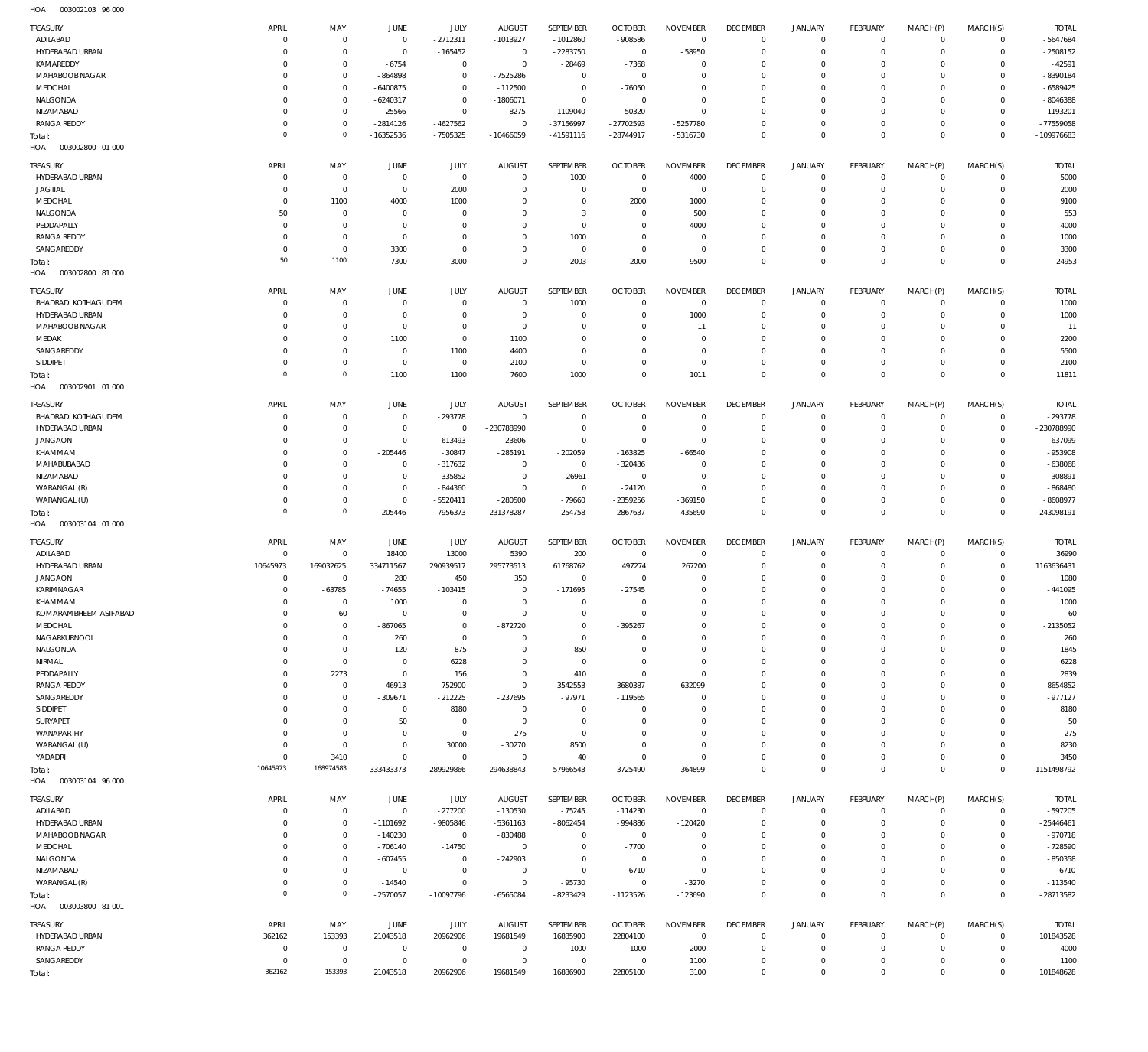003003800 81 800 HOA

| <b>TREASURY</b>                              | APRIL                        | MAY                              | JUNE                   | JULY                             | <b>AUGUST</b>            | SEPTEMBER                  | <b>OCTOBER</b>            | <b>NOVEMBER</b>            | <b>DECEMBER</b>            | <b>JANUARY</b>             | <b>FEBRUARY</b>            | MARCH(P)                   | MARCH(S)                   | <b>TOTAL</b>         |
|----------------------------------------------|------------------------------|----------------------------------|------------------------|----------------------------------|--------------------------|----------------------------|---------------------------|----------------------------|----------------------------|----------------------------|----------------------------|----------------------------|----------------------------|----------------------|
| HYDERABAD URBAN                              | 8604540                      | 17246794                         | 15530666               | 33980645                         | 20984750                 | 1879957                    | 49299                     | 25990                      | $^{\circ}$                 | $\circ$                    | $\mathbf 0$                | $\mathbf 0$                | $\mathbf 0$                | 98302641             |
| MEDAK<br>MEDCHAL                             | $\mathbf{0}$<br>$\mathbf 0$  | $\overline{0}$<br>$\overline{0}$ | $\overline{0}$<br>400  | 1100<br>$^{\circ}$               | $^{\circ}$<br>$^{\circ}$ | $^{\circ}$<br>$\mathbf{0}$ | $^{\circ}$<br>$\Omega$    | $\mathbf 0$<br>$\mathbf 0$ | $\mathbf 0$<br>$\mathbf 0$ | $\mathbf 0$<br>$\mathbf 0$ | $\mathbf 0$<br>$\mathbf 0$ | $\mathbf 0$<br>$\circ$     | $\mathbf 0$<br>$\mathbf 0$ | 1100<br>400          |
| NALGONDA                                     | $\mathbf 0$                  | $\mathbb O$                      | $\overline{0}$         | $\overline{0}$                   | $^{\circ}$               | 80                         | 100                       | 100                        | $\mathbf 0$                | $\mathbf 0$                | $\mathbf 0$                | $\mathbf 0$                | $\mathbf 0$                | 280                  |
| <b>RANGA REDDY</b>                           | $\mathbf 0$                  | $\mathbb O$                      | 1500                   | $\overline{0}$                   | 1000                     | $\mathbf{0}$               | $\Omega$                  | $\mathbf 0$                | $\Omega$                   | $\mathbf 0$                | $\Omega$                   | $\mathbf 0$                | $\mathbf 0$                | 2500                 |
| SANGAREDDY                                   | 0                            | $\overline{0}$                   | $\overline{0}$         | 1100                             | $^{\circ}$               | $^{\circ}$                 | $^{\circ}$                | $\mathbf 0$                | $\Omega$                   | $\mathbf 0$                | $\mathbf 0$                | $\mathbf 0$                | $\mathbf 0$                | 1100                 |
| Total:                                       | 8604540                      | 17246794                         | 15532566               | 33982845                         | 20985750                 | 1880037                    | 49399                     | 26090                      | $\mathbf 0$                | $\mathbb O$                | $\Omega$                   | $\mathbf 0$                | $\mathbf 0$                | 98308021             |
| 003500101 01 001<br>HOA                      |                              |                                  |                        |                                  |                          |                            |                           |                            |                            |                            |                            |                            |                            |                      |
| TREASURY                                     | APRIL                        | MAY                              | JUNE                   | <b>JULY</b>                      | <b>AUGUST</b>            | SEPTEMBER                  | <b>OCTOBER</b>            | <b>NOVEMBER</b>            | <b>DECEMBER</b>            | <b>JANUARY</b>             | FEBRUARY                   | MARCH(P)                   | MARCH(S)                   | <b>TOTAL</b>         |
| ADILABAD<br><b>BHADRADI KOTHAGUDEM</b>       | $\mathbf{0}$<br>$\mathbf{0}$ | $\overline{0}$<br>$\overline{0}$ | 9100<br>$^{\circ}$     | $\overline{0}$<br>$\overline{0}$ | 3965                     | $^{\circ}$                 | 187900<br>315180          | $\mathbf 0$<br>$\Omega$    | $\overline{0}$<br>$\Omega$ | $\circ$<br>$\mathbf 0$     | $\mathbf 0$<br>$\circ$     | $^{\circ}$<br>$\mathbf 0$  | $\mathbf 0$<br>$\mathbf 0$ | 200965               |
| BHOOPALAPALLY                                | 97577                        | 131442                           | 93389                  | 38564                            | $\overline{0}$<br>23816  | 3786021<br>196246          | $\Omega$                  | $\mathbf 0$                | $\Omega$                   | 0                          | $\Omega$                   | $\mathbf 0$                | $\mathbf 0$                | 4101201<br>581034    |
| HYDERABAD URBAN                              | $^{\circ}$                   | $\overline{0}$                   | 90                     | $\overline{0}$                   | $\overline{0}$           | $^{\circ}$                 | $^{\circ}$                | $\mathbf 0$                | $\Omega$                   | 0                          | $\Omega$                   | $\mathbf 0$                | $^{\circ}$                 | 90                   |
| <b>JAGTIAL</b>                               | 52763                        | $\mathbb O$                      | 559229                 | 88803                            | 13500                    | 4350                       | $\Omega$                  | $\mathbf 0$                | $\Omega$                   | 0                          | $\Omega$                   | $\Omega$                   | $\mathbf 0$                | 718645               |
| KAMAREDDY                                    | 26605                        | 57748                            | 261262                 | 168743                           | 131906                   | 79410                      | 4350                      | 12610                      | $\Omega$                   | 0                          | $\Omega$                   | $\Omega$                   | $^{\circ}$                 | 742634               |
| KARIMNAGAR<br>KHAMMAM                        | $\mathbf{0}$<br>6000         | 254<br>48250                     | $\mathbf{0}$<br>621226 | 276110<br>257600                 | 46956                    | 697270<br>1310826          | $\Omega$<br>148100        | 17625                      | $\Omega$<br>$\Omega$       | 0<br>0                     | $\Omega$<br>$\Omega$       | $\Omega$<br>$\Omega$       | $\mathbf 0$<br>$^{\circ}$  | 1038215<br>2578128   |
| KOMARAMBHEEM ASIFABAD                        | $\mathbf{0}$                 | 59886                            | 245034                 | 42227                            | 161626<br>75538          | 3500                       | $\overline{0}$            | 24500<br>35010             | $\Omega$                   | 0                          | $\Omega$                   | $\Omega$                   | $\mathbf 0$                | 461195               |
| MEDAK                                        | 96665                        | 874750                           | 703265                 | 1333571                          | 572246                   | 1325926                    | 63903                     | 142875                     | $\Omega$                   | 0                          | $\Omega$                   | $\Omega$                   | $^{\circ}$                 | 5113201              |
| MEDCHAL                                      | 716320                       | 11374214                         | 17451982               | 18075997                         | 13116655                 | 19756019                   | 7849346                   | $-91125$                   | $\Omega$                   | 0                          | $\Omega$                   | $\mathbf 0$                | $\mathbf 0$                | 88249408             |
| Mulugu                                       | 12863                        | 34050                            | 112310                 | 68790                            | 3600                     | 6534                       | $\overline{0}$            | $^{\circ}$                 | $\Omega$                   | $\Omega$                   | $\Omega$                   | $\Omega$                   | $^{\circ}$                 | 238147               |
| <b>NALGONDA</b><br>NIRMAL                    | $\mathbf{0}$<br>$\mathbf 0$  | 685478<br>11915                  | 1780778<br>17873       | 1432220                          | 775559                   | 691999                     | 10890<br>33932            | $\overline{0}$<br>9850     | $\Omega$<br>$\Omega$       | 0<br>$\Omega$              | $\Omega$<br>$\Omega$       | $\mathbf 0$<br>$\Omega$    | $\mathbf 0$<br>0           | 5376924              |
| NIZAMABAD                                    | $\mathbf 0$                  | $\overline{0}$                   | 340888                 | 138106<br>51040                  | 28346<br>98000           | 88040<br>10584             | 14416                     | $\Omega$                   | $\Omega$                   | 0                          | $\Omega$                   | $\mathbf 0$                | $\mathbf 0$                | 328062<br>514928     |
| PEDDAPALLY                                   | $\mathbf 0$                  | 130680                           | $\overline{0}$         | $\overline{0}$                   | $^{\circ}$               | $^{\circ}$                 | 225198                    | 32625                      | $\Omega$                   | $\Omega$                   | $\Omega$                   | $\Omega$                   | $^{\circ}$                 | 388503               |
| <b>RANGA REDDY</b>                           | 59940                        | 3540915                          | 11629494               | 33520723                         | 12754562                 | 36312622                   | 1528896                   | $^{\circ}$                 | $\Omega$                   | 0                          | $\Omega$                   | $\mathbf 0$                | $\mathbf 0$                | 99347152             |
| SANGAREDDY                                   | $\mathbf{0}$                 | 4699344                          | 5133890                | 5945230                          | 7001174                  | 13788214                   | $^{\circ}$                | $^{\circ}$                 | $\Omega$                   | 0                          | $\Omega$                   | $\Omega$                   | $^{\circ}$                 | 36567852             |
| SIDDIPET                                     | $\mathbf 0$                  | $\overline{0}$                   | 300                    | $\mathbf 0$<br>335236            | $\overline{0}$           | $^{\circ}$                 | $\Omega$                  | $\Omega$                   | $\Omega$                   | 0                          | $\Omega$                   | $\Omega$                   | $\mathbf 0$                | 300                  |
| <b>SIRICILLA</b><br>SURYAPET                 | $\mathbf 0$<br>$\mathbf 0$   | 422246<br>$\overline{0}$         | 733442<br>$\mathbf{0}$ | $\overline{0}$                   | 354388<br>3804           | 352944<br>12200            | 726486<br>$^{\circ}$      | 47480<br>$\Omega$          | $\Omega$<br>$\Omega$       | 0<br>0                     | $\Omega$<br>$\Omega$       | $\mathbf 0$<br>$\Omega$    | $^{\circ}$<br>$^{\circ}$   | 2972222<br>16004     |
| VIKARABAD                                    | $\mathbf 0$                  | 117150                           | 77325                  | $\mathbf 0$                      | 419964                   | 467817                     | 64425                     | $\mathbf 0$                | $\Omega$                   | 0                          | $\mathbf 0$                | $\circ$                    | $^{\circ}$                 | 1146681              |
| WARANGAL (R)                                 | $\mathbf 0$                  | 350471                           | 716849                 | 722996                           | 110226                   | 262348                     | 149850                    | $\Omega$                   | $\Omega$                   | $\mathbf 0$                | $\mathbf 0$                | $\circ$                    | $^{\circ}$                 | 2312740              |
| Total:                                       | 1068733                      | 22538793                         | 40487726               | 62495956                         | 35695831                 | 79152870                   | 11322872                  | 231450                     | $\Omega$                   | $\mathbf 0$                | $\mathbf 0$                | $\mathbf 0$                | $\mathbf 0$                | 252994231            |
| 003500101 01 002<br>HOA                      |                              |                                  |                        |                                  |                          |                            |                           |                            |                            |                            |                            |                            |                            |                      |
| <b>TREASURY</b>                              | APRIL                        | MAY                              | <b>JUNE</b>            | JULY                             | <b>AUGUST</b>            | SEPTEMBER                  | <b>OCTOBER</b>            | <b>NOVEMBER</b>            | <b>DECEMBER</b>            | <b>JANUARY</b>             | FEBRUARY                   | MARCH(P)                   | MARCH(S)                   | <b>TOTAL</b>         |
| ADILABAD                                     | 1620                         | 167575                           | 77100                  | 266077                           | 240888                   | 314530                     | 186190                    | 5200                       | $\mathbf 0$                | $\mathbf 0$                | $\circ$                    | $^{\circ}$                 | $^{\circ}$                 | 1259180              |
| <b>BHADRADI KOTHAGUDEM</b><br><b>JAGTIAL</b> | $^{\circ}$<br>31511          | 210868<br>524336                 | 39000<br>520312        | 1471828<br>968252                | 37313<br>37848           | $^{\circ}$<br>247849       | 451665<br>51236           | $\mathbf 0$<br>$\mathbf 0$ | $\mathbf 0$<br>$\mathbf 0$ | $\mathbf 0$<br>$\mathbf 0$ | $^{\circ}$<br>$\mathbf 0$  | $\mathbf 0$<br>$\circ$     | $^{\circ}$<br>$^{\circ}$   | 2210674<br>2381344   |
| <b>JANGAON</b>                               | 29532                        | 164485                           | 560652                 | 495613                           | 393068                   | 364028                     | 160488                    | 221825                     | $\Omega$                   | $\mathbf 0$                | $\Omega$                   | $\mathbf 0$                | $^{\circ}$                 | 2389691              |
| JOGULAMBA GADWAL                             | $\overline{0}$               | 10150                            | 241870                 | 791750                           | 382208                   | 132800                     | 731000                    | $\mathbf 0$                | $\mathbf 0$                | $\mathbf 0$                | $\Omega$                   | $\circ$                    | $^{\circ}$                 | 2289778              |
| KAMAREDDY                                    | 29950                        | 292996                           | 1015496                | 701771                           | 169395                   | 552197                     | 171775                    | 600                        | $\Omega$                   | $\mathbf 0$                | $\Omega$                   | $\mathbf 0$                | $^{\circ}$                 | 2934180              |
| KARIMNAGAR                                   | 270000                       | 304491                           | 1030258                | 1162743                          | 903571                   | 663012                     | 16903                     | 6420                       | $\mathbf 0$<br>$\Omega$    | $\mathbf 0$                | $\Omega$<br>$\Omega$       | $\mathbf 0$                | $^{\circ}$                 | 4357398              |
| KHAMMAM<br>KOMARAMBHEEM ASIFABAD             | 194800<br>$\overline{0}$     | 768685<br>87015                  | 1013775<br>96020       | 3899219<br>165929                | 2051223<br>42567         | 4020381<br>8100            | 1497025<br>1296           | $\mathbf 0$<br>750         | $\mathbf 0$                | $\mathbf 0$<br>$\mathbf 0$ | $\Omega$                   | $\mathbf 0$<br>$\mathbf 0$ | $^{\circ}$<br>$^{\circ}$   | 13445108<br>401677   |
| MAHABOOB NAGAR                               | 917075                       | 1145968                          | 870322                 | 369000                           | 561715                   | 189932                     | $\overline{0}$            | $\mathbf 0$                | $\Omega$                   | 0                          | $\Omega$                   | $\circ$                    | $^{\circ}$                 | 4054012              |
| MAHABUBABAD                                  | 125350                       | 63414                            | 973839                 | 2437537                          | 2236071                  | 423735                     | 8190                      | $\mathbf 0$                | $\Omega$                   | $\mathbf 0$                | $\Omega$                   | $\mathbf 0$                | $^{\circ}$                 | 6268136              |
| <b>MANCHERIAL</b>                            | 116355                       | 1025402                          | 797808                 | 904566                           | 1631354                  | 147280                     | 232070                    | 33587                      | $\Omega$                   | $\mathbf 0$                | $\Omega$                   | $\mathbf{0}$               | $\mathbf 0$                | 4888422              |
| MEDAK<br>MEDCHAL                             | 112200<br>$\mathbf{0}$       | 172810<br>4355460                | 69570<br>9852028       | 369500<br>13088561               | 278950<br>5950748        | 212400<br>11981636         | 99400<br>38497928         | $\Omega$<br>$\mathbf 0$    | $\mathbf 0$                | 0<br>$\mathbf 0$           | $\Omega$<br>$\mathbf 0$    | $\Omega$<br>$\mathbf 0$    | 0<br>$\mathbf 0$           | 1314830<br>83726361  |
| Mulugu                                       | $\overline{0}$               | $\mathbf 0$                      | $\,0\,$                | $\mathbf 0$                      | 3150                     | $\overline{0}$             | $\mathbf 0$               | $\mathbf 0$                | $\mathbf 0$                | $\mathbf 0$                | $\mathbf 0$                | $\mathbf 0$                | $\mathbf 0$                | 3150                 |
| NAGARKURNOOL                                 | 3645                         | 40468                            | 239630                 | 356630                           | 204722                   | 706199                     | 143046                    | $\mathbf 0$                | $\mathbf 0$                | $\mathbf 0$                | $\mathbf 0$                | $\mathbf 0$                | $\mathbf 0$                | 1694340              |
| NALGONDA                                     | 233723                       | 621267                           | 1312788                | 1313778                          | 2192362                  | 772761                     | 371833                    | $\mathbf 0$                | $\Omega$                   | $\mathbf 0$                | $\Omega$                   | $\mathbf 0$                | $^{\circ}$                 | 6818512              |
| NIRMAL                                       | $\overline{0}$               | 342818                           | 215476                 | 236219                           | 268509                   | 606521                     | 189688                    | 10950                      | $\Omega$                   | $\mathbf 0$                | $\Omega$                   | $\mathbf 0$                | $\mathbf 0$                | 1870181              |
| NIZAMABAD<br>Narayanpet                      | 60245<br>42720               | 2628331<br>29925                 | 7504811<br>19950       | 1109560<br>80100                 | 1212167<br>70678         | 1560424<br>635505          | 2621266<br>$\overline{0}$ | 10089<br>562600            | $\mathbf 0$<br>$\Omega$    | 0<br>$\mathbf 0$           | $\Omega$<br>$\Omega$       | $\mathbf 0$<br>$\mathbf 0$ | $\mathbf 0$<br>$^{\circ}$  | 16706893<br>1441478  |
| PEDDAPALLY                                   | 52200                        | 303045                           | 2328389                | 1107049                          | 242720                   | 1309782                    | 846238                    | 8937                       | $\mathbf 0$                | 0                          | $\mathbf 0$                | $\mathbf 0$                | $^{\circ}$                 | 6198360              |
| <b>RANGA REDDY</b>                           | 5000                         | 1151083                          | 29519945               | 7316741                          | 4489374                  | 11112620                   | 601323                    | 10                         | $\Omega$                   | $\mathbf 0$                | $\Omega$                   | $\mathbf 0$                | $\mathbf 0$                | 54196096             |
| SANGAREDDY                                   | $\mathbf 0$                  | 59950                            | 156265                 | 5483900                          | 130020                   | 118350                     | $\overline{0}$            | $\mathbf 0$                | $\mathbf 0$                | $\mathbf 0$                | $\Omega$                   | $\mathbf 0$                | $^{\circ}$                 | 5948485              |
| SIDDIPET                                     | 198129                       | 282901                           | 599308                 | 640119                           | 354916                   | 619583                     | 100080                    | 66162                      | $\Omega$                   | $\mathbf 0$                | $\Omega$<br>$\Omega$       | $\mathbf 0$                | $^{\circ}$                 | 2861198              |
| SIRICILLA<br>SURYAPET                        | $^{\circ}$<br>$\mathbf 0$    | 137507<br>288575                 | 94676<br>2689761       | 34050<br>645235                  | 110653<br>877795         | 2172911<br>730826          | 2348<br>316726            | 51750<br>5350              | $\mathbf 0$<br>$\Omega$    | $\mathbf 0$<br>$\mathbf 0$ | $\Omega$                   | $\mathbf 0$<br>$\mathbf 0$ | $^{\circ}$<br>$^{\circ}$   | 2603895<br>5554268   |
| VIKARABAD                                    | $\mathbf 0$                  | 73140                            | 223485                 | 19913                            | 87253                    | 1218360                    | 99300                     | $\mathbf 0$                | $\Omega$                   | $\mathbf 0$                | $\Omega$                   | $\mathbf 0$                | $^{\circ}$                 | 1721451              |
| WANAPARTHY                                   | 402235                       | 153777                           | 301350                 | 447016                           | 187261                   | 78430                      | 7100                      | $\mathbf 0$                | $\Omega$                   | $\mathbf 0$                | $\Omega$                   | $\mathbf 0$                | $^{\circ}$                 | 1577169              |
| WARANGAL (R)                                 | $\overline{0}$               | 10464                            | 325795                 | 43550                            | $\overline{0}$           | 16500                      | $\overline{0}$            | $\mathbf 0$                | $\Omega$                   | $\mathbf 0$                | $\Omega$                   | $\mathbf 0$                | $\mathbf 0$                | 396309               |
| WARANGAL (U)                                 | 60300<br>$\mathbf 0$         | 2052572<br>1661470               | 9036808<br>3500725     | 1484178<br>2729948               | 1095510<br>3463880       | 1266645<br>2157840         | 18750<br>2835000          | $\mathbf 0$<br>296472      | $\mathbf 0$<br>$\mathbf 0$ | $\mathbf 0$<br>$\mathbf 0$ | $\mathbf 0$<br>$\mathbf 0$ | $\mathbf 0$<br>$\mathbf 0$ | $\mathbf 0$<br>$\mathbf 0$ | 15014763<br>16645335 |
| YADADRI<br>Total:                            | 2886590                      | 19130948                         | 75227212               | 50140332                         | 29907889                 | 44341137                   | 50257864                  | 1280702                    | $\mathbf 0$                | $\mathbb O$                | $\Omega$                   | $\mathbf 0$                | $\mathbf 0$                | 273172674            |
| 003900101 81 000<br>HOA                      |                              |                                  |                        |                                  |                          |                            |                           |                            |                            |                            |                            |                            |                            |                      |
| <b>TREASURY</b>                              | APRIL                        | MAY                              | <b>JUNE</b>            | JULY                             | <b>AUGUST</b>            | SEPTEMBER                  | <b>OCTOBER</b>            | <b>NOVEMBER</b>            | <b>DECEMBER</b>            | <b>JANUARY</b>             | FEBRUARY                   | MARCH(P)                   | MARCH(S)                   | <b>TOTAL</b>         |
| <b>BHADRADI KOTHAGUDEM</b>                   | $\mathbf{0}$                 | $\overline{0}$                   | $\mathbf 0$            | $\overline{0}$                   | $^{\circ}$               | $^{\circ}$                 | 6000                      | $\mathbf 0$                | $^{\circ}$                 | $\mathbf 0$                | $\mathbf 0$                | $\mathbf 0$                | $\mathbf 0$                | 6000                 |
| Mulugu                                       | $\mathbf 0$                  | $\overline{0}$                   | $\mathbf 0$            | $\overline{0}$                   | 1000                     | $\mathbf 0$                | $\overline{0}$            | $\mathbf 0$                | $\overline{0}$             | $\mathbf 0$                | $\mathbf 0$                | $\mathbf 0$                | $\mathbf 0$                | 1000                 |
| Total:                                       | $\mathbf 0$                  | $\,0\,$                          | $\mathbf 0$            | $\overline{0}$                   | 1000                     | $\mathbf 0$                | 6000                      | $\Omega$                   | $\mathbf 0$                | $\mathbb O$                | $\mathbf 0$                | $\mathbf 0$                | $^{\circ}$                 | 7000                 |
| 003900102 01 000<br>HOA                      |                              |                                  |                        |                                  |                          |                            |                           |                            |                            |                            |                            |                            |                            |                      |
| <b>TREASURY</b>                              | APRIL                        | MAY                              | <b>JUNE</b>            | JULY                             | <b>AUGUST</b>            | SEPTEMBER                  | <b>OCTOBER</b>            | <b>NOVEMBER</b>            | <b>DECEMBER</b>            | <b>JANUARY</b>             | FEBRUARY                   | MARCH(P)                   | MARCH(S)                   | <b>TOTAL</b>         |
| HYDERABAD URBAN                              | $\mathbf 0$                  | $\overline{0}$                   | 250                    | $\overline{0}$                   | $^{\circ}$               | $^{\circ}$                 | $\Omega$                  | 350                        | $^{\circ}$                 | $\circ$                    | $^{\circ}$                 | $\mathbf 0$                | $\mathbf 0$                | 600                  |
| <b>JAGTIAL</b><br><b>JANGAON</b>             | $\mathbf 0$<br>$\mathbf 0$   | $\mathbf 0$<br>$\mathbb O$       | $\mathbf 0$<br>1000    | $\overline{0}$<br>$\overline{0}$ | $^{\circ}$<br>$^{\circ}$ | 50<br>$\mathbf 0$          | $^{\circ}$<br>$^{\circ}$  | $\mathbf 0$<br>$\mathbf 0$ | $\mathbf 0$<br>$^{\circ}$  | $\mathbf 0$<br>$\circ$     | $^{\circ}$<br>$^{\circ}$   | $\mathbf 0$<br>$\mathbf 0$ | $\mathbf 0$<br>$\mathbf 0$ | 50<br>1000           |
| KAMAREDDY                                    | $\mathbf 0$                  | $\mathbf 0$                      | $\mathbf 0$            | $\Omega$                         | 500                      | $\mathbf 0$                | 2000                      | 500                        | $^{\circ}$                 | $\mathbf 0$                | $\mathbf 0$                | $\mathbf 0$                | $\mathbf 0$                | 3000                 |
| MAHABOOB NAGAR                               | $\mathbf 0$                  | 220                              | 1310                   | $\overline{0}$                   | $\overline{0}$           | 1050                       | 480                       | 525                        | $\mathbf 0$                | $\circ$                    | $\mathbf 0$                | $\mathbf 0$                | $\mathbf 0$                | 3585                 |
| MAHABUBABAD                                  | $\overline{0}$               | $\mathbb O$                      | $\overline{0}$         | $\mathbb O$                      | $\mathbf 0$              | 150                        | $^{\circ}$                | $\mathbf 0$                | $\mathbf 0$                | $\mathbf 0$                | $\mathbf 0$                | $\mathbf 0$                | $\mathbf 0$                | 150                  |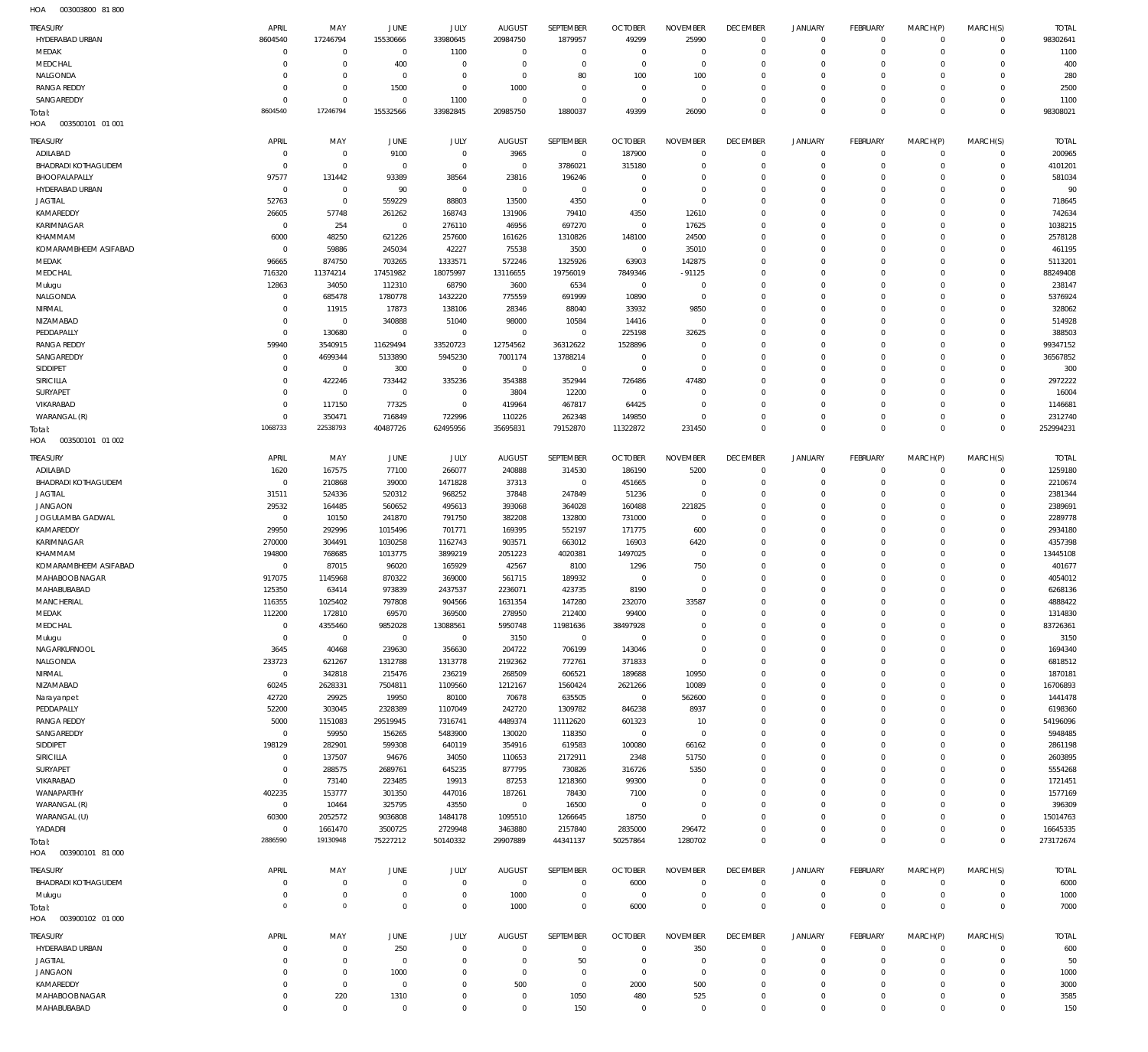| TREASURY                         | APRIL                      | MAY                              | JUNE                    | JULY                      | <b>AUGUST</b>          | SEPTEMBER                | <b>OCTOBER</b>                | <b>NOVEMBER</b>            | <b>DECEMBER</b>          | <b>JANUARY</b>                 | FEBRUARY             | MARCH(P)                | MARCH(S)                   | <b>TOTAL</b>     |
|----------------------------------|----------------------------|----------------------------------|-------------------------|---------------------------|------------------------|--------------------------|-------------------------------|----------------------------|--------------------------|--------------------------------|----------------------|-------------------------|----------------------------|------------------|
| MEDAK                            | $\mathbf 0$                | $\overline{0}$                   | $\mathbf 0$             | $\mathbf 0$               | $\overline{0}$         | 510                      | $\overline{0}$                | $\mathbf 0$                | $\mathbf 0$              | $\mathbf 0$                    | $\mathbf 0$          | $\mathbf 0$             | $\mathbf 0$                | 510              |
| MEDCHAL                          | $\mathbf 0$                | 1500                             | 1000                    | $\mathbf 0$               | 1000                   | 1350                     | 2000                          | 2100                       | $\mathbf 0$              | $\mathbf 0$                    | $\mathbf 0$          | $\mathbf 0$             | $\mathbf 0$                | 8950             |
| NAGARKURNOOL                     | $^{\circ}$                 | $\overline{0}$                   | 1680                    | 200                       | 1800                   | 800                      | $\Omega$                      | $\Omega$                   | $\Omega$                 | $\mathbf 0$                    | $\Omega$             | $\Omega$                | $\Omega$                   | 4480             |
| NALGONDA                         | $\mathbf 0$                | 750                              | 1300                    | 850                       | $\mathbf{0}$           | 250                      | 500                           | 2800                       | $^{\circ}$               | $\mathbf 0$                    | $\Omega$             | $\Omega$                | $\Omega$                   | 6450             |
| NIZAMABAD                        | $\Omega$                   | 500                              | $\overline{0}$          | 4800                      | 4590                   | $\overline{0}$           | 83130                         | $\Omega$                   | $\Omega$                 | $\mathbf 0$                    | $\Omega$             | $\Omega$                | $\Omega$                   | 93020            |
| Narayanpet                       | $\Omega$                   | $\overline{0}$                   | 625                     | $\mathbf 0$               | $\Omega$               | 1215                     | $\overline{0}$                | $\mathbf 0$                | $\Omega$                 | $\mathbf 0$                    | $\Omega$             | $\Omega$                | $\Omega$                   | 1840             |
| PEDDAPALLY                       | $^{\circ}$<br>$\Omega$     | $\mathbf 0$                      | 32106                   | 19325                     | 12551                  | $\overline{0}$           | $\overline{0}$                | $\mathbf 0$                | $\Omega$                 | $\mathbf 0$                    | $\Omega$             | $\Omega$                | $\mathbf 0$                | 63982            |
| <b>RANGA REDDY</b><br>SANGAREDDY | $\mathbf 0$                | $\overline{0}$<br>200            | 1470<br>$\overline{0}$  | 1960<br>$\overline{0}$    | 1475<br>70390          | 35350<br>155885          | 36470<br>15570                | 4071<br>3450               | $\Omega$<br>$\Omega$     | $\mathbf 0$<br>$\mathbf 0$     | $\Omega$<br>$\Omega$ | $\Omega$<br>$\Omega$    | $\Omega$<br>$\Omega$       | 80796<br>245495  |
| SIDDIPET                         | $\Omega$                   | $\mathbf 0$                      | $\Omega$                | 500                       | $^{\circ}$             | 103085                   | 51730                         | 19310                      | $\Omega$                 | $\mathbf 0$                    | $\Omega$             | $\Omega$                | $\Omega$                   | 174625           |
| SURYAPET                         | $\mathbf 0$                | $\overline{0}$                   | $\overline{0}$          | $\mathbf 0$               | $\mathbf{0}$           | 100                      | 100                           | $\overline{0}$             | $\Omega$                 | $\mathbf 0$                    | $\Omega$             | $\Omega$                | $\Omega$                   | 200              |
| VIKARABAD                        | $\Omega$                   | 100                              | 360                     | 2060                      | 1518                   | 2830                     | 105                           | 1425                       | $\Omega$                 | $\mathbf 0$                    | $\Omega$             | $\Omega$                | $\Omega$                   | 8398             |
| WANAPARTHY                       | $\mathbf 0$                | $\mathbf 0$                      | $\Omega$                | 210                       | $\mathbf{0}$           | 1510                     | $\overline{0}$                | $\overline{0}$             | $\Omega$                 | $\mathbf 0$                    | $\Omega$             | $\Omega$                | $\Omega$                   | 1720             |
| WARANGAL (R)                     | $\mathbf 0$                | $\overline{0}$                   | $\overline{0}$          | $^{\circ}$                | 4620                   | $\overline{0}$           | 6715                          | $\mathbf 0$                | $\Omega$                 | $\mathbf 0$                    | $\Omega$             | $\Omega$                | $\mathbf 0$                | 11335            |
| YADADRI                          | $\mathbf 0$                | $\overline{0}$                   | 500                     | 1000                      | $^{\circ}$             | 500                      | 8500                          | $\overline{0}$             | $\Omega$                 | $\mathbf 0$                    | $\Omega$             | $\Omega$                | $\mathbf 0$                | 10500            |
| Total:                           | $\mathbf 0$                | 3270                             | 41601                   | 30905                     | 98444                  | 304635                   | 207300                        | 34531                      | $\overline{0}$           | $\mathbb O$                    | $\overline{0}$       | $\overline{0}$          | $\mathbf 0$                | 720686           |
| HOA<br>003900102 02 000          |                            |                                  |                         |                           |                        |                          |                               |                            |                          |                                |                      |                         |                            |                  |
| TREASURY                         | APRIL                      | MAY                              | JUNE                    | <b>JULY</b>               | <b>AUGUST</b>          | SEPTEMBER                | <b>OCTOBER</b>                | <b>NOVEMBER</b>            | <b>DECEMBER</b>          | JANUARY                        | FEBRUARY             | MARCH(P)                | MARCH(S)                   | <b>TOTAL</b>     |
| HYDERABAD URBAN                  | 4200000                    | $\overline{0}$                   | $\,0\,$                 | 18212                     | $\Omega$               | $\mathbf 0$              | $\overline{0}$                | $\mathbf 0$                | $\overline{0}$           | $\mathsf{O}\xspace$            | $\mathbf 0$          | $\mathbf 0$             | $\mathbf 0$                | 4218212          |
| MEDCHAL                          | $\mathbf 0$                | $\overline{0}$                   | 4500                    | $^{\circ}$                | $^{\circ}$             | $\mathbf 0$              | $\Omega$                      | 1350                       | $^{\circ}$               | $\mathsf{O}\xspace$            | $\mathbf 0$          | $\mathbf 0$             | $\mathbf 0$                | 5850             |
| NAGARKURNOOL                     | $^{\circ}$                 | $\overline{0}$                   | $\overline{0}$          | $\mathbf 0$               | $\Omega$               | 445000                   | $\overline{0}$                | $\mathbf 0$                | $\mathbf 0$              | $\mathbf 0$                    | $\Omega$             | $\mathbf 0$             | $\mathbf 0$                | 445000           |
| NALGONDA                         | $\overline{0}$             | $\overline{0}$                   | $\overline{0}$          | 500                       | $\Omega$               | $^{\circ}$               | 500                           | 100                        | $\mathbf 0$              | $\mathbf 0$                    | $\Omega$             | $\Omega$                | $\mathbf 0$                | 1100             |
| NIZAMABAD<br><b>RANGA REDDY</b>  | $\mathbf 0$<br>2000000     | $\overline{0}$<br>$\mathbf 0$    | 18200<br>$\overline{0}$ | $^{\circ}$<br>$\mathbf 0$ | $\Omega$<br>$\Omega$   | $\mathbf{0}$<br>$\Omega$ | $\mathbf 0$<br>$\overline{0}$ | $\mathbf 0$<br>$\mathbf 0$ | $\Omega$<br>$\Omega$     | $\mathbf 0$<br>$\mathbf 0$     | $\Omega$<br>$\Omega$ | $\mathbf 0$<br>$\Omega$ | $\mathbf 0$<br>$\mathbf 0$ | 18200<br>2000000 |
| SIDDIPET                         | $\overline{0}$             | $\mathbf 0$                      | 150                     | 200                       | $\Omega$               | 50                       | 300                           | $\mathbf 0$                | $\Omega$                 | $\mathbf 0$                    | $\Omega$             | $\mathbf 0$             | $\mathbf 0$                | 700              |
| VIKARABAD                        | $\mathbf 0$                | $\overline{0}$                   | $\overline{0}$          | 250                       | 250                    | 4000                     | $\mathbf 0$                   | 500                        | $\mathbf 0$              | $\mathbf 0$                    | $\Omega$             | $\Omega$                | $\mathbf 0$                | 5000             |
| WARANGAL (U)                     | $\mathbf 0$                | $\overline{0}$                   | $\overline{0}$          | $\mathbf 0$               | $^{\circ}$             | $\mathbf 0$              | $\mathbf 0$                   | 2750000                    | $\Omega$                 | $\mathbf 0$                    | $\Omega$             | $\mathbf 0$             | $\mathbf 0$                | 2750000          |
| YADADRI                          | 500                        | 500                              | $\overline{0}$          | $\mathbb O$               | 1000                   | 2000                     | 500                           | 1000                       | $\mathbf 0$              | $\mathsf{O}\xspace$            | $\Omega$             | $\mathbf 0$             | $\mathbf 0$                | 5500             |
| Total:                           | 6200500                    | 500                              | 22850                   | 19162                     | 1250                   | 451050                   | 1300                          | 2752950                    | $\mathbf 0$              | $\mathbb O$                    | $\Omega$             | $\mathbb O$             | $\mathbf 0$                | 9449562          |
| HOA<br>003900102 81 000          |                            |                                  |                         |                           |                        |                          |                               |                            |                          |                                |                      |                         |                            |                  |
| TREASURY                         | APRIL                      | MAY                              | JUNE                    | JULY                      | <b>AUGUST</b>          | SEPTEMBER                | <b>OCTOBER</b>                | <b>NOVEMBER</b>            | <b>DECEMBER</b>          | JANUARY                        | FEBRUARY             | MARCH(P)                | MARCH(S)                   | <b>TOTAL</b>     |
| <b>JAGTIAL</b>                   | $^{\circ}$                 | $\overline{0}$                   | $\overline{0}$          | $^{\circ}$                | $^{\circ}$             | $\overline{0}$           | $\overline{0}$                | 1100                       | $\overline{0}$           | $\mathsf{O}\xspace$            | $\mathbf 0$          | $\mathbf 0$             | $\mathbf 0$                | 1100             |
| JOGULAMBA GADWAL                 | $\Omega$                   | $\mathbf 0$                      | $\Omega$                | $\Omega$                  | $\Omega$               | 1000                     | $^{\circ}$                    | $^{\circ}$                 | $\mathbf 0$              | $\mathbf 0$                    | $\Omega$             | $\Omega$                | $\mathbf 0$                | 1000             |
| KAMAREDDY                        | $\overline{0}$             | $\overline{0}$                   | $\overline{0}$          | $\mathbf 0$               | $\mathbf{0}$           | 10600                    | 11000                         | 7000                       | $\overline{0}$           | $\mathbf 0$                    | $\mathbf 0$          | $\Omega$                | $\mathbf 0$                | 28600            |
| MAHABOOB NAGAR                   | $\Omega$                   | 100                              | 650                     | 500                       | 150                    | 11450                    | 700                           | 1600                       | $\Omega$                 | $\mathbf 0$                    | $\Omega$             | $\Omega$                | $\Omega$                   | 15150            |
| MAHABUBABAD                      | $\mathbf 0$                | $\overline{0}$                   | 50                      | $\Omega$                  | 900                    | 750                      | 1050                          | 1100                       | $\Omega$                 | $\mathbf 0$                    | $\Omega$             | $\Omega$                | $\Omega$                   | 3850             |
| MEDAK                            | $\Omega$                   | 300                              | 100                     | $\overline{0}$            | 800                    | 2900                     | $\overline{0}$                | 900                        | $\Omega$                 | $\mathbf 0$                    | $\Omega$             | $\Omega$                | $\mathbf 0$                | 5000             |
| MEDCHAL<br>NAGARKURNOOL          | $\mathbf 0$<br>$\mathbf 0$ | $\overline{0}$<br>500            | 3150                    | 3050                      | 1800                   | 2600                     | 500                           | 600                        | $\Omega$<br>$\Omega$     | $\mathbf 0$<br>$\mathbf 0$     | $\Omega$<br>$\Omega$ | $\Omega$<br>$\Omega$    | $\Omega$<br>$\mathbf 0$    | 11700<br>9050    |
| NALGONDA                         | $\mathbf 0$                | $\mathbf 0$                      | 4000<br>$\overline{0}$  | 250<br>$^{\circ}$         | 2500<br>$^{\circ}$     | 750<br>100               | 500<br>$\overline{0}$         | 550<br>$\overline{0}$      | $\Omega$                 | $\mathbf 0$                    | $\Omega$             | $\Omega$                | $\Omega$                   | 100              |
| NIZAMABAD                        | $\mathbf 0$                | 500                              | 3500                    | 2800                      | 3420                   | 11100                    | 9715                          | 7100                       | $\Omega$                 | $\mathbf 0$                    | $\Omega$             | $\Omega$                | $\mathbf 0$                | 38135            |
| Narayanpet                       | $^{\circ}$                 | $\mathbf 0$                      | 1100                    | $\Omega$                  | $\circ$                | 1000                     | 850                           | 1200                       | $\Omega$                 | $\mathbf 0$                    | $\Omega$             | $\Omega$                | $\Omega$                   | 4150             |
| PEDDAPALLY                       | $\Omega$                   | $\overline{0}$                   | 400                     | $\overline{0}$            | $\mathbf{0}$           | $\overline{0}$           | $\overline{0}$                | 3200                       | $\Omega$                 | $\mathbf 0$                    | $\Omega$             | $\Omega$                | $\Omega$                   | 3600             |
| <b>RANGA REDDY</b>               | $^{\circ}$                 | 2535                             | 3100                    | 1000                      | 3535                   | 26175                    | 7650                          | 6085                       | $\Omega$                 | $\mathbf 0$                    | $\Omega$             | $\Omega$                | $\mathbf 0$                | 50080            |
| SANGAREDDY                       | $\Omega$                   | $\mathbf 0$                      | 50                      | 1450                      | 1950                   | 1650                     | 300                           | 150                        | $\Omega$                 | $\mathbf 0$                    | $\Omega$             | $\Omega$                | $\Omega$                   | 5550             |
| SIDDIPET                         | $\Omega$                   | $\mathbf 0$                      | 100                     | 50                        | $\Omega$               | 350                      | 50                            | 850                        | $\Omega$                 | $\mathbf 0$                    | $\Omega$             | $\Omega$                | 0                          | 1400             |
| SIRICILLA                        | $\Omega$                   | 500                              | $\Omega$                | 1100                      | $\mathbf{0}$           | 1500000                  | 50                            | $\Omega$                   | $\Omega$                 | $\circ$                        | $\Omega$             | $\circ$                 | $\Omega$                   | 1501650          |
| <b>SURYAPE</b>                   |                            |                                  |                         | 0                         | 0                      | 0                        |                               | 1950                       |                          |                                |                      |                         |                            | 1950             |
| VIKARABAD<br>WANAPARTHY          | $\mathbb O$<br>$\mathbf 0$ | 250<br>$\overline{0}$            | 500<br>$\overline{0}$   | 2750<br>50                | 2250<br>250            | 3750<br>250              | 250<br>500                    | 1250<br>$\overline{0}$     | $\mathbf{0}$<br>$\Omega$ | $\mathsf{O}\xspace$<br>$\circ$ | $\mathbf 0$<br>0     | 0<br>$\mathbf 0$        | $\circ$<br>$\circ$         | 11000<br>1050    |
| WARANGAL (R)                     | $\mathbf 0$                | $\overline{0}$                   | $\overline{0}$          | 2000                      | 2500                   | $\overline{0}$           | 3525                          | $\mathbf 0$                | $\mathbf 0$              | $\circ$                        | $\Omega$             | 0                       | $\circ$                    | 8025             |
| WARANGAL (U)                     | $\mathbf 0$                | 500                              | 2000                    | 4000                      | 1500                   | 2000                     | 1500                          | 500                        | $\mathbf 0$              | $\mathsf{O}\xspace$            | 0                    | 0                       | 0                          | 12000            |
| Total:                           | $\mathbf 0$                | 5185                             | 18700                   | 19000                     | 21555                  | 1576425                  | 38140                         | 35135                      | $\overline{0}$           | $\mathbb O$                    | $\mathbf{0}$         | $\mathbb O$             | $\mathbf 0$                | 1714140          |
| HOA<br>003900103 01 000          |                            |                                  |                         |                           |                        |                          |                               |                            |                          |                                |                      |                         |                            |                  |
| TREASURY                         | APRIL                      | MAY                              | JUNE                    | <b>JULY</b>               | <b>AUGUST</b>          | SEPTEMBER                | <b>OCTOBER</b>                | <b>NOVEMBER</b>            | <b>DECEMBER</b>          | JANUARY                        | FEBRUARY             | MARCH(P)                | MARCH(S)                   | <b>TOTAL</b>     |
| HYDERABAD URBAN                  | $\mathbf 0$                | 206383958                        | 600000000               | 940000000                 | 1850000000             | 1000000000               | 2301975000                    | 2750000000                 | $\overline{0}$           | $\mathsf{O}\xspace$            | $\mathbf 0$          | $\mathbf 0$             | $\mathbf 0$                | 9648358958       |
| <b>RANGA REDDY</b>               | $\overline{0}$             | 96036570                         | 282197183               | 214015872                 | 237413306              | 268922329                | 315629128                     | 341198594                  | $\mathbf 0$              | $\mathsf{O}\xspace$            | 0                    | $\mathbf 0$             | $\mathbf 0$                | 1755412982       |
| SANGAREDDY                       | $^{\circ}$                 | 30902844                         | 46975967                | $\overline{0}$            | $\overline{0}$         | $\mathbf 0$              | $\,0\,$                       | $\mathbf 0$                | $\mathbf 0$              | $\mathsf{O}\xspace$            | $\mathbf 0$          | $\mathbf 0$             | $\mathbf 0$                | 77878811         |
| Total:                           | $^{\circ}$                 | 333323372                        | 929173150               | 1154015872                | 2087413306             | 1268922329               | 2617604128                    | 3091198594                 | $\mathbf 0$              | $\mathbb O$                    | $\Omega$             | $\mathbb O$             | $\mathbf 0$                | 11481650751      |
| 003900105 01 000<br>HOA          |                            |                                  |                         |                           |                        |                          |                               |                            |                          |                                |                      |                         |                            |                  |
| <b>TREASURY</b>                  | APRIL                      | MAY                              | JUNE                    | JULY                      | <b>AUGUST</b>          | SEPTEMBER                | <b>OCTOBER</b>                | <b>NOVEMBER</b>            | <b>DECEMBER</b>          | <b>JANUARY</b>                 | FEBRUARY             | MARCH(P)                | MARCH(S)                   | <b>TOTAL</b>     |
| BHOOPALAPALLY                    | $\overline{0}$             | $\overline{0}$                   | $\overline{0}$          | 2000                      | $\Omega$               | $\overline{0}$           | $\overline{0}$                | $\Omega$                   | $\mathbf 0$              | 0                              | $\mathbf 0$          | $\mathbf 0$             | $\circ$                    | 2000             |
| HYDERABAD URBAN                  | 70000                      | 7602797755                       | 6411387628              | 7413711066                | 6004654024             | 5158122963               | 4959198277                    | 4388252210                 | $^{\circ}$               | $\mathsf{O}\xspace$            | $\mathbf 0$          | 0                       | $\mathbf 0$                | 41938193923      |
| <b>JAGTIAL</b>                   | $\overline{0}$             | 150000                           | $\overline{0}$          | $\mathbb O$               | $^{\circ}$             | 1250                     | $\Omega$                      | 5000                       | $\mathbf 0$              | $\mathbf 0$                    | $\circ$              | $\mathbf 0$             | $\mathbf 0$                | 156250           |
| JOGULAMBA GADWAL                 | $\mathbf 0$                | 2000                             | 3000                    | 1000                      | $\circ$                | $\overline{0}$           | $\Omega$                      | 22000                      | $\mathbf{0}$             | $\circ$                        | $\Omega$             | $\Omega$                | 0                          | 28000            |
| KAMAREDDY                        | $\overline{0}$             | $\overline{0}$                   | 2000                    | $\circ$                   | $^{\circ}$             | $\mathbf 0$              | $\Omega$                      | $\Omega$                   | $\Omega$                 | $\circ$                        | $\Omega$             | $\Omega$                | $\Omega$                   | 2000             |
| MEDCHAL                          | $\mathbf 0$                | $\overline{0}$                   | $\Omega$                | 5000                      | 11000                  | 20000                    | $\Omega$                      | $\mathbf 0$                | $\Omega$                 | $\mathbf 0$                    | $\Omega$             | $\Omega$                | 0                          | 36000            |
| NAGARKURNOOL                     | $\mathbf 0$                | $\mathbf 0$                      | $\Omega$                | $\Omega$                  | 2000                   | $\overline{0}$           | $\Omega$                      | $\mathbf 0$                | $\Omega$                 | $\mathbf 0$                    | $\Omega$             | $\Omega$                | $\Omega$                   | 2000             |
| NALGONDA<br>NIZAMABAD            | $\mathbf 0$<br>$\mathbf 0$ | $\overline{0}$<br>$\overline{0}$ | $\Omega$<br>$\Omega$    | $^{\circ}$<br>$\Omega$    | $^{\circ}$<br>$\Omega$ | 30000<br>$\Omega$        | $\Omega$<br>$\Omega$          | $\mathbf 0$<br>3000        | $\Omega$<br>$\Omega$     | $\mathbf 0$<br>$\mathbf 0$     | $\Omega$<br>$\Omega$ | $\Omega$<br>$\Omega$    | 0<br>$\mathbf 0$           | 30000<br>3000    |
| <b>RANGA REDDY</b>               | $\overline{0}$             | 1585904291                       | 1969052715              | 1444662192                | 1897316380             | 2333557311               | 2027308586                    | 2097739335                 | $\Omega$                 | $\circ$                        | $\Omega$             | $\Omega$                | $\mathbf 0$                | 13355540810      |
| SANGAREDDY                       | $\mathbf 0$                | 16100000                         | $\overline{0}$          | $\Omega$                  | $\Omega$               | $\Omega$                 | $\overline{0}$                | $\mathbf 0$                | $\Omega$                 | $\circ$                        | $\Omega$             | $\Omega$                | $\Omega$                   | 16100000         |
| VIKARABAD                        | $\overline{0}$             | 2000                             | $\overline{0}$          | $\Omega$                  | $\Omega$               | $\overline{0}$           | 15000                         | 3000                       | $\Omega$                 | $\mathbf 0$                    | $\Omega$             | $\Omega$                | $\Omega$                   | 20000            |
| WANAPARTHY                       | $\overline{0}$             | 9863                             | $\overline{0}$          | $\Omega$                  | $^{\circ}$             | $\overline{0}$           | $\overline{0}$                | 0                          | $\mathbf 0$              | $\circ$                        | $\Omega$             | 0                       | 0                          | 9863             |
| YADADRI                          | $\overline{0}$             | 80000                            | 20000                   | $\overline{0}$            | $\Omega$               | 15000                    | $\Omega$                      | $\Omega$                   | $\Omega$                 | $\mathbf 0$                    | 0                    | $\mathbf 0$             | $\mathbf 0$                | 115000           |
| Total:                           | 70000                      | 9205045909                       | 8380465343              | 8858381258                | 7901983404             | 7491746524               | 6986521863                    | 6486024545                 | $\overline{0}$           | $\mathbf 0$                    | $\overline{0}$       | $\mathbf 0$             | $\mathbf 0$                | 55310238846      |
| HOA<br>003900105 02 000          |                            |                                  |                         |                           |                        |                          |                               |                            |                          |                                |                      |                         |                            |                  |
| TREASURY                         | APRIL                      | MAY                              | JUNE                    | <b>JULY</b>               | <b>AUGUST</b>          | SEPTEMBER                | <b>OCTOBER</b>                | <b>NOVEMBER</b>            | <b>DECEMBER</b>          | JANUARY                        | FEBRUARY             | MARCH(P)                | MARCH(S)                   | <b>TOTAL</b>     |
| ADILABAD                         | $\mathbf 0$                | 2000                             | 42875000                | $\overline{0}$            | 13100                  | 42878500                 | 3000                          | 26000                      | $\overline{0}$           | $\mathsf{O}\xspace$            | $\mathbf 0$          | $\mathbf 0$             | $\mathbf 0$                | 85797600         |
| <b>BHADRADI KOTHAGUDEM</b>       | $\overline{0}$             | 350370                           | 105849750               | 104250                    | 91750                  | 105378000                | 1000                          | 967960                     | $\mathbf 0$              | $\mathsf{O}\xspace$            | $\mathbf 0$          | $\mathbf 0$             | $\mathbf 0$                | 212743080        |
|                                  |                            |                                  |                         |                           |                        |                          |                               |                            |                          |                                |                      |                         |                            |                  |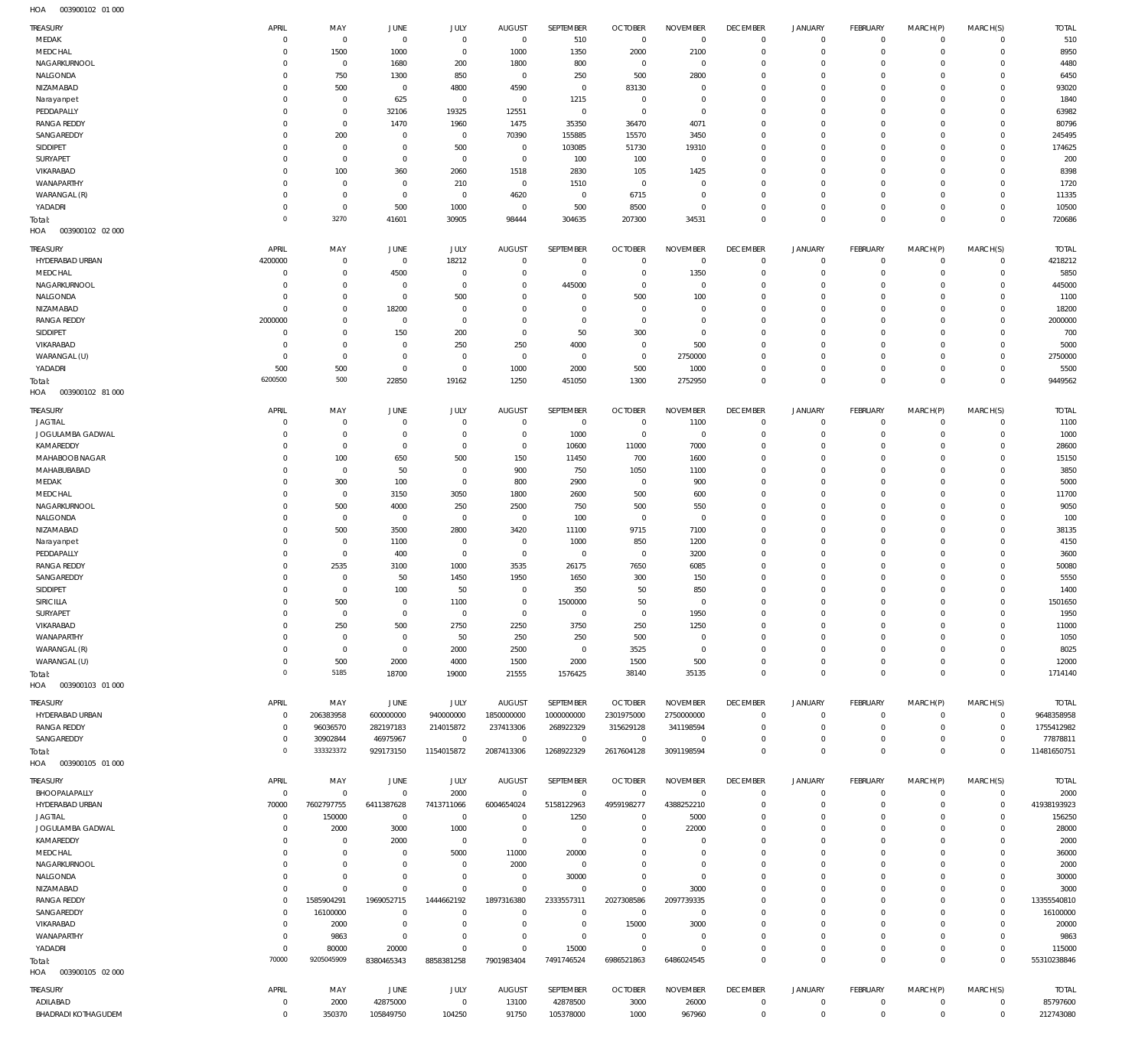003900105 02 000 HOA

| TREASURY                                | APRIL                      | MAY                     | <b>JUNE</b>                   | JULY                       | <b>AUGUST</b>                | SEPTEMBER                  | <b>OCTOBER</b>                   | <b>NOVEMBER</b>                | <b>DECEMBER</b>                   | <b>JANUARY</b>                | FEBRUARY                        | MARCH(P)                   | MARCH(S)                       | <b>TOTAL</b>             |
|-----------------------------------------|----------------------------|-------------------------|-------------------------------|----------------------------|------------------------------|----------------------------|----------------------------------|--------------------------------|-----------------------------------|-------------------------------|---------------------------------|----------------------------|--------------------------------|--------------------------|
| BHOOPALAPALLY                           | $\mathbf 0$                | $\bf 0$                 | 38260631                      | 50000                      | $\overline{0}$               | 38252000                   | $\overline{0}$                   | 67000                          | $\overline{0}$                    | $\mathbf 0$                   | $\mathbf{0}$                    | $\mathbf 0$                | $\overline{0}$                 | 76629631                 |
| HYDERABAD URBAN<br><b>JAGTIAL</b>       | 26764667<br>6500           | 335649870<br>6500       | 1760291440<br>90510400        | 1643512705<br>$\mathbf 0$  | 1311316725<br>$\mathbf 0$    | 2211984096<br>90502000     | 3521545164<br>79000              | 807461582<br>68000             | $\overline{0}$<br>$\mathbf 0$     | $\mathbf 0$<br>$\circ$        | $\mathbf{0}$<br>$\mathbf 0$     | $\circ$<br>$\Omega$        | $\overline{0}$<br>$\mathbf{0}$ | 11618526249<br>181172400 |
| <b>JANGAON</b>                          | $\mathbf 0$                | 203440                  | 61625000                      | $\mathbf 0$                | $\overline{0}$               | 61625000                   | $\overline{0}$                   | 5000                           | $\mathbf 0$                       | $\mathbf 0$                   | $\Omega$                        | $\Omega$                   | $\circ$                        | 123458440                |
| JOGULAMBA GADWAL                        | $\mathbf 0$                | $\mathbf 0$             | 32171200                      | 4000                       | $\overline{0}$               | 32125000                   | 23005                            | 29240                          | $\mathbf 0$                       | $\circ$                       | $\mathbf 0$                     | $\Omega$                   | $\mathbf{0}$                   | 64352445                 |
| KAMAREDDY                               | $\mathbf 0$                | 26900                   | 56482500                      | 402900                     | 116000                       | 57430000                   | 111800                           | 66000                          | $\mathbf 0$                       | $\circ$                       | $\mathbf 0$                     | $\Omega$                   | $\circ$                        | 114636100                |
| KARIMNAGAR                              | 2896950                    | 6401310                 | 123938570                     | 2368900                    | 1050000                      | 123552000                  | 1215000                          | 2225000                        | $\mathbf 0$                       | $\Omega$                      | $\Omega$                        | $\Omega$                   | $\circ$                        | 263647730                |
| KHAMMAM<br>KOMARAMBHEEM ASIFABAD        | $\mathbf 0$<br>$\mathbf 0$ | 56300<br>$\overline{0}$ | 128776350<br>35500000         | 10350<br>$\mathbf 0$       | 6000<br>$\overline{0}$       | 129471800<br>35500000      | 210000<br>$\overline{0}$         | 875350<br>6000                 | $\mathbf 0$<br>$\mathbf 0$        | $\mathbf 0$<br>$\Omega$       | $\mathbf 0$<br>$\Omega$         | $\Omega$<br>$\Omega$       | $\circ$<br>$\circ$             | 259406150<br>71006000    |
| MAHABOOB NAGAR                          | 333200                     | 854000                  | 63570500                      | 7000                       | 15000                        | 63841635                   | 123700                           | 578950                         | $\mathbf 0$                       | $\mathbf 0$                   | $\mathbf 0$                     | $\Omega$                   | $\circ$                        | 129323985                |
| MAHABUBABAD                             | $\mathbf 0$                | 402000                  | 71877000                      | $\mathbf 0$                | 51000                        | 71476000                   | 3000                             | $\mathbf 0$                    | $\mathbf 0$                       | 0                             | $\Omega$                        | $\Omega$                   | $\circ$                        | 143809000                |
| MANCHERIAL                              | 4800                       | 11000                   | 98002750                      | 6000                       | $\overline{0}$               | 98005000                   | 7000                             | 10000                          | $\mathbf 0$                       | $\mathbf 0$                   | $\Omega$                        | $\Omega$                   | $\circ$                        | 196046550                |
| MEDAK                                   | $\mathbf 0$                | 12200                   | 51252000                      | 7000                       | 4000                         | 51030000                   | $\overline{0}$                   | 102000                         | $\mathbf 0$                       | $\mathbf 0$                   | $\mathbf 0$                     | $\Omega$                   | $\mathbf{0}$                   | 102407200                |
| MEDCHAL<br>Mulugu                       | 11239900<br>$\mathbf 0$    | 14796270<br>2000        | 454751181<br>26742200         | 3921094<br>$\mathbf 0$     | 896570<br>$\overline{0}$     | 456997305<br>26625000      | 6623991<br>1000                  | 8061667<br>1996000             | $\mathbf 0$<br>$\mathbf 0$        | $\mathbf 0$<br>$\mathbf 0$    | $\Omega$<br>$\mathbf 0$         | $\Omega$<br>$\Omega$       | $\circ$<br>$\mathbf{0}$        | 957287978<br>55366200    |
| NAGARKURNOOL                            | 1000000                    | 764030                  | 61252900                      | $\mathbf 0$                | $\overline{0}$               | 60972533                   | 625000                           | $\mathbf 0$                    | $\mathbf 0$                       | $\mathbf 0$                   | $\mathbf 0$                     | $\Omega$                   | $\circ$                        | 124614463                |
| NALGONDA                                | $\overline{0}$             | 112000                  | 191195360                     | 13500                      | 6000                         | 191756000                  | 337540                           | 13000                          | $\mathbf 0$                       | $\mathbf 0$                   | $\Omega$                        | $\Omega$                   | $\mathbf{0}$                   | 383433400                |
| NIRMAL                                  | 11500                      | 5800                    | 51250000                      | $\mathbf 0$                | $\overline{0}$               | 51311516                   | $\overline{0}$                   | 28000                          | $\mathbf 0$                       | $\mathbf 0$                   | $\mathbf 0$                     | $\Omega$                   | $\circ$                        | 102606816                |
| NIZAMABAD                               | 13100                      | 17000                   | 129383700                     | 132000                     | 2000                         | 131973323                  | 500000                           | 564000                         | $\mathbf 0$                       | $\Omega$                      | $\Omega$                        | $\Omega$                   | $\circ$                        | 262585123                |
| Narayanpet<br>PEDDAPALLY                | $\mathbf 0$<br>488795      | 462700<br>559630        | 34000000<br>106506370         | 5000<br>2225000            | 409000<br>1100000            | 34000700<br>107188025      | 972900<br>2057097                | 26000<br>2000                  | $\mathbf 0$<br>$\mathbf 0$        | $\circ$<br>0                  | $\mathbf 0$<br>$\mathbf 0$      | $\Omega$<br>$\Omega$       | $\circ$<br>$\mathbf{0}$        | 69876300<br>220126917    |
| <b>RANGA REDDY</b>                      | 16069730                   | 29909638                | 423138506                     | 31384194                   | 37103194                     | 482292946                  | 54470507                         | 35109345                       | $\mathbf 0$                       | $\circ$                       | $\mathbf 0$                     | $\Omega$                   | $\circ$                        | 1109478060               |
| SANGAREDDY                              | $\overline{0}$             | 317000                  | 148488495                     | 403000                     | 1000                         | 148701513                  | 141031                           | 162631                         | $\mathbf 0$                       | $\circ$                       | $\mathbf 0$                     | $\Omega$                   | $\circ$                        | 298214670                |
| SIDDIPET                                | 83562                      | $\mathbf 0$             | 98015706                      | 7000                       | $\overline{0}$               | 98005250                   | 271100                           | 66000                          | $\mathbf 0$                       | $\mathbf 0$                   | $\Omega$                        | $\Omega$                   | $\circ$                        | 196448618                |
| SIRICILLA                               | 1250                       | 619800                  | 55752000                      | $\mathbf 0$                | $\overline{0}$               | 53976400                   | 475000                           | 5700                           | $\mathbf 0$                       | $\circ$                       | $\mathbf 0$                     | $\Omega$                   | $\mathbf{0}$<br>$\circ$        | 110830150                |
| SURYAPET<br>VIKARABAD                   | $\mathbf 0$<br>708020      | $\mathbf 0$<br>1000     | 107819800<br>64381200         | 10000<br>9100              | 114000<br>$\overline{0}$     | 107756300<br>64378400      | $\overline{0}$<br>411400         | 16000<br>67000                 | $\mathbf 0$<br>$\mathbf 0$        | $\circ$<br>$\Omega$           | $\mathbf 0$<br>$\Omega$         | $\Omega$<br>$\Omega$       | $\circ$                        | 215716100<br>129956120   |
| WANAPARTHY                              | $\mathbf 0$                | 2448423                 | 137513750                     | 37032                      | 50000                        | 40041000                   | 71560                            | 89640                          | $\mathbf 0$                       | $\mathbf 0$                   | $\mathbf 0$                     | $\Omega$                   | $\circ$                        | 180251405                |
| WARANGAL (R)                            | $\overline{0}$             | 28000                   | 79350000                      | $\mathbf 0$                | 2000                         | 78027000                   | 4000                             | 29000                          | $\mathbf 0$                       | $\mathbf 0$                   | $\Omega$                        | $\Omega$                   | $\circ$                        | 157440000                |
| WARANGAL (U)                            | 2775100                    | 26000                   | 118628500                     | 576000                     | 170000                       | 120485000                  | $\overline{0}$                   | 1288000                        | $\mathbf 0$                       | $\mathbf 0$                   | $\mathbf 0$                     | $\Omega$                   | $\circ$                        | 243948600                |
| YADADRI                                 | $\mathbf 0$<br>62397074    | 4200                    | 92259500                      | 4500                       | $\mathbf 0$                  | 92266500                   | 6000                             | 6000                           | $\mathbf 0$                       | $\mathbf 0$                   | $\mathbf 0$<br>$\Omega$         | $\Omega$                   | $\circ$                        | 184546700                |
| Total:<br>HOA<br>003900105 03 000       |                            | 394049381               | 5141412259                    | 1685200525                 | 1352517339                   | 5559805742                 | 3590289795                       | 860018065                      | $\overline{0}$                    | $\mathbf 0$                   |                                 | $\Omega$                   | $\overline{0}$                 | 18645690180              |
|                                         |                            |                         |                               |                            |                              |                            |                                  |                                |                                   |                               |                                 |                            |                                |                          |
| TREASURY<br>ADILABAD                    | APRIL<br>$\mathbf 0$       | MAY<br>7667210          | JUNE<br>$\overline{0}$        | JULY<br>$\mathbf 0$        | <b>AUGUST</b><br>$\mathbf 0$ | SEPTEMBER<br>$\mathbf 0$   | <b>OCTOBER</b><br>$\overline{0}$ | <b>NOVEMBER</b><br>$\mathbf 0$ | <b>DECEMBER</b><br>$\overline{0}$ | <b>JANUARY</b><br>$\mathbf 0$ | <b>FEBRUARY</b><br>$\mathbf{0}$ | MARCH(P)<br>$\mathbf 0$    | MARCH(S)<br>$\overline{0}$     | <b>TOTAL</b><br>7667210  |
| <b>BHADRADI KOTHAGUDEM</b>              | $\mathbf 0$                | 20568880                | $\overline{0}$                | $\mathbf 0$                | $\mathbf 0$                  | $\mathbf 0$                | $\mathbf 0$                      | $\Omega$                       | $\mathbf 0$                       | $\mathbf 0$                   | $\overline{0}$                  | $\Omega$                   | $\mathbf{0}$                   | 20568880                 |
| BHOOPALAPALLY                           | $\mathbf 0$                | 5014700                 | $\overline{0}$                | $\mathbf 0$                | $\Omega$                     | $\mathbf 0$                | $\mathbf 0$                      | $\mathbf 0$                    | $\mathbf 0$                       | $\mathbf 0$                   | $\mathbf{0}$                    | $\Omega$                   | $\mathbf{0}$                   | 5014700                  |
| HYDERABAD URBAN                         | $\mathbf 0$                | 70070910                | 2941390                       | 238290                     | $\mathbf 0$                  | $\mathbf 0$                | $\mathbf 0$                      | $\mathbf 0$                    | $\mathbf 0$                       | $\mathbf 0$                   | $\mathbf 0$                     | $\Omega$                   | $\mathbf 0$                    | 73250590                 |
| <b>JAGTIAL</b><br><b>JANGAON</b>        | $\mathbf 0$<br>$\mathbf 0$ | 13425670<br>15249820    | 4564840<br>$\mathbf 0$        | $\mathbf 0$<br>$\mathbf 0$ | $\Omega$<br>$\mathbf 0$      | $\mathbf 0$<br>$\mathbf 0$ | $\Omega$<br>$\mathbf 0$          | $\Omega$<br>$\mathbf 0$        | $\mathbf 0$<br>$\mathbf 0$        | $\mathbf 0$<br>$\mathbf 0$    | $\Omega$<br>$\mathbf 0$         | $\Omega$<br>$\Omega$       | $\mathbf{0}$<br>$\mathbf 0$    | 17990510<br>15249820     |
| JOGULAMBA GADWAL                        | $\mathbf 0$                | 7969630                 | 2739585                       | $\mathbf 0$                | $\Omega$                     | $\mathbf 0$                | $\Omega$                         | $\Omega$                       | $\mathbf 0$                       | $\Omega$                      | $\Omega$                        | $\Omega$                   | $\mathbf 0$                    | 10709215                 |
| KAMAREDDY                               | $\mathbf 0$                | 14238350                | $\overline{0}$                | 89070                      | $\mathbf 0$                  | $\mathbf 0$                | $\mathbf 0$                      | $\mathbf 0$                    | $\mathbf 0$                       | $\mathbf 0$                   | $\mathbf 0$                     | $\Omega$                   | $\mathbf 0$                    | 14327420                 |
| KARIMNAGAR                              | $\mathbf 0$                | 21335240                | 627140                        | $\mathbf 0$                | $\Omega$                     | $\mathbf 0$                | $\mathbf 0$                      | $\mathbf 0$                    | $\mathbf 0$                       | $\mathbf 0$                   | $\Omega$                        | $\Omega$                   | $\mathbf 0$                    | 21962380                 |
| KHAMMAM                                 | $\mathbf 0$                | 31714410                | $\overline{0}$                | $\Omega$                   | $\Omega$                     | $\mathbf 0$                | $\mathbf 0$                      | $\Omega$                       | $\mathbf 0$                       | $\mathbf 0$                   | $\Omega$                        | $\Omega$                   | $\mathbf 0$                    | 31714410                 |
| KOMARAMBHEEM ASIFABAD<br>MAHABOOB NAGAR | $\mathbf 0$<br>$\mathbf 0$ | 4681840<br>12448590     | 550570<br>1113580             | $\mathbf 0$<br>$\Omega$    | $\mathbf 0$<br>$\mathbf 0$   | $\mathbf 0$<br>6500        | $\mathbf 0$<br>$\mathbf 0$       | $\mathbf 0$<br>$\Omega$        | $\mathbf 0$<br>$\mathbf 0$        | $\mathbf 0$<br>$\mathbf 0$    | $^{\circ}$<br>$\Omega$          | $\Omega$<br>$\Omega$       | $\mathbf 0$<br>$\mathbf 0$     | 5232410<br>13568670      |
| MAHABUBABAD                             | $\mathbf 0$                | 7861330                 | $\Omega$                      | $\Omega$                   | $\Omega$                     | $\mathbf 0$                | $\mathbf 0$                      | $\mathbf 0$                    | $\Omega$                          | $\Omega$                      | $\Omega$                        | $\Omega$                   | $\Omega$                       | 7861330                  |
| MANCHERIAL                              | $\mathbf 0$                | 21642020                | $\Omega$                      | $\Omega$                   | $\Omega$                     | $\Omega$                   | $\Omega$                         | $\Omega$                       | $\Omega$                          | $\Omega$                      | $\Omega$                        | $\Omega$                   | $\circ$                        | 21642020                 |
| MEDAK                                   | $\mathbf 0$                | 10968090                | $\mathbf 0$                   | $\mathbf 0$                | $\mathbf 0$                  | $\mathbf 0$                | $\mathbf 0$                      | $\mathbf 0$                    | $\mathbf 0$                       | $\mathbf 0$                   | $^{\circ}$                      | $\mathbf 0$                | $^{\circ}$                     | 10968090                 |
| MEDCHAL                                 | $\mathbf 0$                | 51662490                | 6195980                       | 0<br>$\Omega$              | $\mathbf 0$<br>$\Omega$      | $\mathbf 0$<br>$\mathbf 0$ | $\mathbf 0$                      | $\mathbf 0$<br>$\mathbf 0$     | $\mathbf 0$<br>$\mathbf 0$        | $\mathbf 0$<br>$\mathbf 0$    | $\mathbf 0$                     | $\mathbf 0$<br>$\Omega$    | $\mathbf 0$<br>$\mathbf 0$     | 57858470                 |
| Mulugu<br>NAGARKURNOOL                  | $\mathbf 0$<br>$\mathbf 0$ | 7534000<br>10719370     | $\mathbf 0$<br>$\overline{0}$ | $\Omega$                   | $\Omega$                     | $\mathbf 0$                | $\mathbf 0$<br>$\mathbf 0$       | $\mathbf 0$                    | $\mathbf 0$                       | $\mathbf 0$                   | $\mathbf 0$<br>$^{\circ}$       | $\Omega$                   | $\mathbf 0$                    | 7534000<br>10719370      |
| NALGONDA                                | $\mathbf 0$                | 34692320                | 3148180                       | $\Omega$                   | $\mathbf 0$                  | $\mathbf 0$                | $\mathbf 0$                      | $\mathbf 0$                    | $\mathbf 0$                       | $\mathbf 0$                   | $^{\circ}$                      | $\Omega$                   | $\mathbf 0$                    | 37840500                 |
| NIRMAL                                  | $\mathbf 0$                | 6017740                 | $\overline{0}$                | $\Omega$                   | $\Omega$                     | $\mathbf 0$                | $\mathbf 0$                      | $\Omega$                       | $\mathbf 0$                       | $\mathbf 0$                   | $^{\circ}$                      | $\Omega$                   | $\mathbf 0$                    | 6017740                  |
| NIZAMABAD                               | $\mathbf 0$                | 26711610                | 3095400                       | $\mathbf 0$                | $\mathbf 0$                  | $\mathbf 0$                | $\mathbf 0$                      | $\mathbf 0$                    | $\mathbf 0$                       | $\mathbf 0$                   | $^{\circ}$                      | $\Omega$                   | $\mathbf 0$                    | 29807010                 |
| Narayanpet<br>PEDDAPALLY                | $\mathbf 0$<br>$\mathbf 0$ | 7047500<br>13352360     | 1582025<br>1017240            | $\Omega$<br>$\mathbf 0$    | $\Omega$<br>$\Omega$         | $\mathbf 0$<br>$\mathbf 0$ | $\mathbf 0$<br>$\mathbf 0$       | 0<br>$\mathbf 0$               | $\mathbf 0$<br>$\mathbf 0$        | $\mathbf 0$<br>$\mathbf 0$    | $\mathbf 0$<br>$^{\circ}$       | $\Omega$<br>$\Omega$       | $\mathbf 0$<br>$\mathbf 0$     | 8629525<br>14369600      |
| <b>RANGA REDDY</b>                      | $\mathbf 0$                | 63879556                | 12801090                      | $\mathbf 0$                | $\mathbf 0$                  | $\mathbf 0$                | $\mathbf 0$                      | 0                              | $\mathbf 0$                       | $\mathbf 0$                   | $\mathbf 0$                     | 0                          | $\mathbf 0$                    | 76680646                 |
| SANGAREDDY                              | $\mathbf 0$                | 35258970                | 3865265                       | 7000                       | $\Omega$                     | $\mathbf 0$                | $\mathbf 0$                      | $\mathbf 0$                    | $\mathbf 0$                       | $\mathbf 0$                   | $\Omega$                        | $\Omega$                   | $\mathbf 0$                    | 39131235                 |
| SIDDIPET                                | $\mathbf 0$                | 18042400                | $\overline{0}$                | $\mathbf 0$                | $\mathbf 0$                  | 98980                      | $\mathbf 0$                      | 0                              | $\mathbf 0$                       | $\mathbf 0$                   | $^{\circ}$                      | 0                          | $\mathbf 0$                    | 18141380                 |
| SIRICILLA                               | $\mathbf 0$                | 9330640                 | $\overline{0}$                | $\mathbf 0$                | $\mathbf 0$                  | $\mathbf 0$                | $\mathbf 0$                      | $\mathbf 0$                    | $\mathbf 0$                       | $\mathbf 0$                   | $\Omega$                        | $\Omega$                   | $\mathbf 0$                    | 9330640                  |
| SURYAPET<br>VIKARABAD                   | $\mathbf 0$<br>$\mathbf 0$ | 26947360<br>8007800     | 525050<br>9769810             | $\mathbf 0$<br>7500        | $\mathbf 0$<br>$\mathbf 0$   | $\mathbf 0$<br>$\mathbf 0$ | $\mathbf 0$<br>$\mathbf 0$       | $\mathbf 0$<br>$\mathbf 0$     | $\mathbf 0$<br>$\mathbf 0$        | $\mathbf 0$<br>$\mathbf 0$    | $^{\circ}$<br>$\Omega$          | $\Omega$<br>$\Omega$       | $\mathbf 0$<br>$\mathbf 0$     | 27472410<br>17785110     |
| WANAPARTHY                              | $\mathbf 0$                | 7628480                 | 310840                        | $\mathbf 0$                | $\Omega$                     | $\mathbf 0$                | $\mathbf 0$                      | $\mathbf 0$                    | $\mathbf 0$                       | $\mathbf 0$                   | $^{\circ}$                      | $\Omega$                   | $\mathbf 0$                    | 7939320                  |
| WARANGAL (R)                            | $\mathbf 0$                | 10006930                | $\mathbf 0$                   | $\mathbf 0$                | $\mathbf 0$                  | $\mathbf 0$                | $\mathbf 0$                      | $\mathbf 0$                    | $\mathbf 0$                       | $\mathbf 0$                   | $^{\circ}$                      | $\Omega$                   | $\mathbf 0$                    | 10006930                 |
| WARANGAL (U)                            | $\mathbf 0$                | 19119510                | $\overline{0}$                | $\mathbf 0$                | $\mathbf 0$                  | $\mathbf 0$                | $\mathbf 0$                      | 0                              | $\mathbf 0$                       | $\mathbf 0$                   | $^{\circ}$                      | $\Omega$                   | $\mathbf 0$                    | 19119510                 |
| YADADRI                                 | $\mathbf 0$<br>$\mathbf 0$ | 27977610<br>648793336   | 253170                        | $\mathbf 0$                | $\mathbf 0$<br>$\mathbf 0$   | $\mathbf 0$<br>105480      | $\mathbf 0$<br>$\overline{0}$    | $\mathbf 0$<br>$\mathbf 0$     | $\overline{0}$<br>$\mathbf 0$     | $\mathbf 0$<br>$\mathbf 0$    | $\mathbf{0}$<br>$\overline{0}$  | $\mathbf 0$<br>$\mathbf 0$ | $\mathbf{0}$<br>$\mathbf 0$    | 28230780                 |
| Total:<br>003900106 01 000<br>HOA       |                            |                         | 55101155                      | 341860                     |                              |                            |                                  |                                |                                   |                               |                                 |                            |                                | 704341831                |
| TREASURY                                | APRIL                      | MAY                     | JUNE                          | JULY                       | AUGUST                       | SEPTEMBER                  | <b>OCTOBER</b>                   | <b>NOVEMBER</b>                | <b>DECEMBER</b>                   | <b>JANUARY</b>                | FEBRUARY                        | MARCH(P)                   | MARCH(S)                       | <b>TOTAL</b>             |
| <b>BHADRADI KOTHAGUDEM</b>              | $\mathbf 0$                | $\mathbf 0$             | 10000                         | $\mathbf 0$                | $\mathbf{0}$                 | $\mathbf 0$                | $\overline{0}$                   | $\mathbf 0$                    | $\overline{0}$                    | $\mathbf 0$                   | $\mathbf{0}$                    | $\mathbf 0$                | $\mathbf{0}$                   | 10000                    |
| HYDERABAD URBAN                         | 2779100                    | 2110200                 | 1389050                       | 1803550                    | 1414988                      | 2570160                    | 1674520                          | 1598675                        | $\overline{0}$                    | $\mathbf 0$                   | $\mathbf{0}$                    | $\mathbf 0$                | $\mathbf{0}$                   | 15340243                 |
| <b>JAGTIAL</b>                          | $\mathbf 0$                | $\mathbf 0$             | $\overline{0}$                | 450                        | $\mathbf 0$                  | $\mathbf 0$                | $\overline{0}$                   | 0                              | $\mathbf 0$                       | $\mathbf 0$                   | $^{\circ}$                      | $\Omega$                   | $\mathbf 0$                    | 450                      |
| <b>JANGAON</b><br>KAMAREDDY             | $^{\circ}$<br>500          | 5000<br>45000           | $\overline{0}$<br>25500       | $\mathbf 0$<br>$\mathbf 0$ | $\mathbf 0$<br>$\mathbf 0$   | $\mathbf 0$<br>5500        | $\overline{0}$<br>500            | $\mathbf 0$<br>6000            | $\mathbf 0$<br>$\mathbf 0$        | $\mathbf 0$<br>$\mathbf 0$    | $^{\circ}$<br>$^{\circ}$        | $\Omega$<br>0              | $^{\circ}$<br>$\mathbf 0$      | 5000<br>83000            |
| KARIMNAGAR                              | $\mathbf 0$                | 21000                   | 1000                          | 20500                      | $\mathbf 0$                  | $\mathbf 0$                | 20000                            | $\mathbf 0$                    | $\mathbf 0$                       | $\mathbf 0$                   | $^{\circ}$                      | 0                          | $^{\circ}$                     | 62500                    |
| KHAMMAM                                 | $\mathbf 0$                | $\bf 0$                 | 500                           | $\mathbf 0$                | $^{\circ}$                   | $\mathbf 0$                | $\overline{0}$                   | 265                            | $\mathbf 0$                       | $\mathbf 0$                   | $^{\circ}$                      | 0                          | $\mathbf 0$                    | 765                      |
| MAHABOOB NAGAR                          | $\mathbf 0$                | 5000                    | $\overline{0}$                | 100                        | 100                          | 5000                       | $\overline{0}$                   | 500                            | $\mathbf 0$                       | $\mathbf 0$                   | $\Omega$                        | 0                          | $\mathbf 0$                    | 10700                    |
| MEDCHAL                                 | 379125                     | 408500                  | 377850                        | 257770                     | 430000                       | 235660                     | 148625                           | 391100                         | $\mathbf 0$                       | $\mathbf 0$                   | $^{\circ}$                      | 0                          | $\mathbf 0$                    | 2628630                  |
| NAGARKURNOOL<br>NIZAMABAD               | 0<br>$\mathbf 0$           | 0<br>300                | 0<br>$\mathbf{0}$             | 0<br>$\mathbf 0$           | 0<br>$\mathbf{0}$            | 0<br>$\mathbf 0$           | $\mathbf 0$<br>$\,0\,$           | 100<br>$\mathbf 0$             | $\mathbf 0$<br>$\overline{0}$     | $\mathbf 0$<br>$\mathbf 0$    | $\mathbf 0$<br>$\mathbf 0$      | 0<br>$\mathbf 0$           | $\mathbf 0$<br>$\mathbf 0$     | 100<br>300               |
|                                         |                            |                         |                               |                            |                              |                            |                                  |                                |                                   |                               |                                 |                            |                                |                          |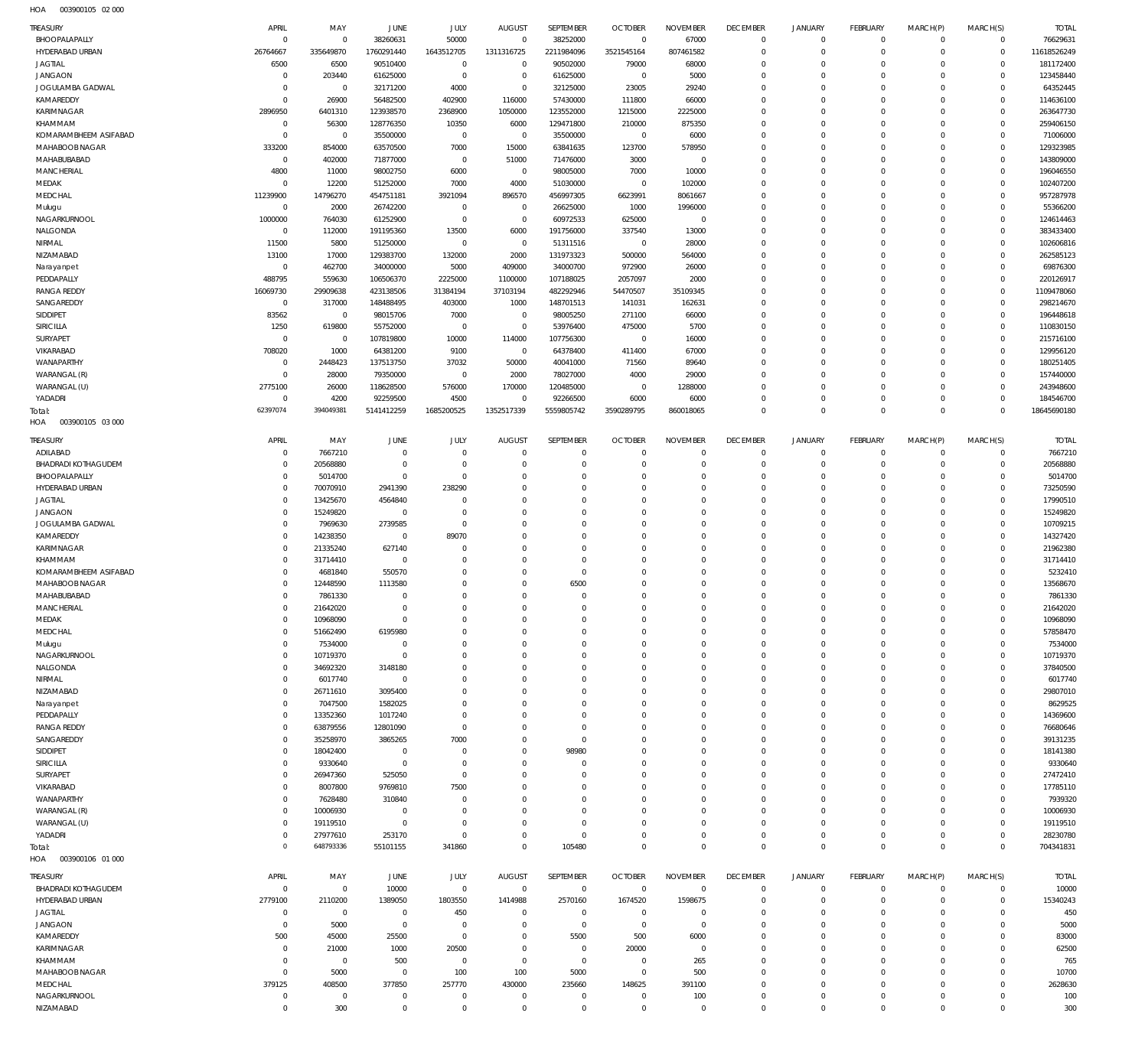| <b>TREASURY</b><br><b>RANGA REDDY</b>  | APRIL<br>355600            | MAY<br>286150              | JUNE<br>206450             | JULY<br>323630               | <b>AUGUST</b><br>284900  | SEPTEMBER<br>466000         | <b>OCTOBER</b><br>100425         | <b>NOVEMBER</b><br>243475      | <b>DECEMBER</b><br>$\mathbf 0$    | <b>JANUARY</b><br>$\mathbf 0$ | <b>FEBRUARY</b><br>$\overline{0}$ | MARCH(P)<br>$\mathbf 0$ | MARCH(S)<br>$\mathbf{0}$    | <b>TOTAL</b><br>2266630 |
|----------------------------------------|----------------------------|----------------------------|----------------------------|------------------------------|--------------------------|-----------------------------|----------------------------------|--------------------------------|-----------------------------------|-------------------------------|-----------------------------------|-------------------------|-----------------------------|-------------------------|
| SANGAREDDY                             | 22000                      | $\,0\,$                    | 102000                     | 277500                       | 258000                   | 126000                      | 125000                           | 131000                         | $\overline{0}$                    | $\mathbf 0$                   | $\mathbf 0$                       | $\Omega$                | $\mathbf 0$                 | 1041500                 |
| SIDDIPET                               | 2200                       | $\mathbf 0$                | 10700                      | 50                           | $^{\circ}$               | $\mathbf{0}$                | 1100                             | $\mathbf 0$                    | $^{\circ}$                        | $\mathbf 0$                   | $\Omega$                          | $\Omega$                | $\mathbf{0}$                | 14050                   |
| VIKARABAD<br>WANAPARTHY                | $\overline{0}$<br>$\Omega$ | $\mathbf 0$<br>115000      | 300<br>$\mathbf{0}$        | $\mathbf 0$<br>$\mathbf 0$   | $\Omega$<br>$\Omega$     | $\mathbf 0$<br>$\mathbf 0$  | $\overline{0}$<br>$\overline{0}$ | $\mathbf 0$<br>$\mathbf 0$     | $^{\circ}$<br>$\Omega$            | $\mathbf 0$<br>$\Omega$       | $\mathbf 0$<br>$\Omega$           | $\Omega$<br>$\Omega$    | $\mathbf 0$<br>$\Omega$     | 300<br>115000           |
| WARANGAL (U)                           | 4500                       | 5500                       | 2000                       | 500                          | $^{\circ}$               | $\mathbf 0$                 | $\overline{0}$                   | $\mathbf 0$                    | $^{\circ}$                        | $\mathbf 0$                   | $\Omega$                          | $\Omega$                | $\Omega$                    | 12500                   |
| YADADRI                                | 80000                      | 120000                     | 225000                     | 130000                       | 170000                   | 40000                       | 130000                           | 40000                          | $\overline{0}$                    | $\mathbf 0$                   | $\Omega$                          | $\Omega$                | $\circ$                     | 935000                  |
| Total:<br>HOA<br>003900107 01 000      | 3623025                    | 3121650                    | 2350350                    | 2814050                      | 2557988                  | 3448320                     | 2200170                          | 2411115                        | $\Omega$                          | $\mathbf 0$                   | $\Omega$                          | $\Omega$                | $\overline{0}$              | 22526668                |
| <b>TREASURY</b>                        | APRIL                      | MAY                        | JUNE                       | JULY                         | <b>AUGUST</b>            | SEPTEMBER                   | <b>OCTOBER</b>                   | <b>NOVEMBER</b>                | <b>DECEMBER</b>                   | <b>JANUARY</b>                | <b>FEBRUARY</b>                   | MARCH(P)                | MARCH(S)                    | <b>TOTAL</b>            |
| <b>HYDERABAD URBAN</b>                 | 2500                       | 7700                       | $\mathbf 0$                | 750                          | $\Omega$                 | $\mathbf 0$                 | 3700                             | $\mathbf 0$                    | $\mathbf 0$                       | $\mathbf 0$                   | $\mathbf 0$                       | $\Omega$                | $\mathbf{0}$                | 14650                   |
| MAHABOOB NAGAR<br>Total:               | $\Omega$<br>2500           | $\mathbf 0$<br>7700        | $\Omega$<br>$\mathbf 0$    | $\mathbf 0$<br>750           | $\Omega$<br>$\Omega$     | 5000<br>5000                | $\circ$<br>3700                  | 5000<br>5000                   | $\overline{0}$<br>$\overline{0}$  | $\mathbf 0$<br>$\mathbf 0$    | $\mathbf 0$<br>$\mathbf 0$        | $\Omega$<br>$\Omega$    | $\mathbf{0}$<br>$\mathbf 0$ | 10000<br>24650          |
| HOA<br>003900108 01 000                |                            |                            |                            |                              |                          |                             |                                  |                                |                                   |                               |                                   |                         |                             |                         |
| TREASURY                               | APRIL<br>0                 | MAY                        | JUNE<br>$\overline{0}$     | JULY<br>$\mathbf 0$          | <b>AUGUST</b>            | SEPTEMBER<br>$\mathbf 0$    | <b>OCTOBER</b><br>$\circ$        | <b>NOVEMBER</b><br>$\mathbf 0$ | <b>DECEMBER</b><br>$\overline{0}$ | <b>JANUARY</b><br>$\mathbf 0$ | <b>FEBRUARY</b><br>$\overline{0}$ | MARCH(P)<br>$\Omega$    | MARCH(S)<br>$\mathbf{0}$    | <b>TOTAL</b><br>1000    |
| MEDCHAL<br>Total:                      | $\circ$                    | 500<br>500                 | $\mathbf 0$                | $\mathbf 0$                  | 500<br>500               | $\mathbf 0$                 | $\mathbf 0$                      | $\mathbf 0$                    | $\overline{0}$                    | $\mathbf 0$                   | $\overline{0}$                    | $\mathbf 0$             | $\overline{0}$              | 1000                    |
| HOA<br>003900150 01 000                |                            |                            |                            |                              |                          |                             |                                  |                                |                                   |                               |                                   |                         |                             |                         |
| TREASURY                               | APRIL                      | MAY                        | JUNE                       | JULY                         | <b>AUGUST</b>            | SEPTEMBER                   | <b>OCTOBER</b>                   | <b>NOVEMBER</b>                | <b>DECEMBER</b>                   | <b>JANUARY</b>                | <b>FEBRUARY</b>                   | MARCH(P)                | MARCH(S)                    | <b>TOTAL</b>            |
| ADILABAD<br><b>BHADRADI KOTHAGUDEM</b> | $\Omega$<br>225000         | $\mathbf 0$<br>1917850     | 208000<br>415400           | $\mathbf 0$<br>193100        | $\mathbf 0$<br>45000     | 45000<br>1114702            | 160385<br>382000                 | 40000<br>470924                | $\overline{0}$<br>$\mathbf 0$     | $\mathbf 0$<br>$\mathbf 0$    | $\mathbf 0$<br>$\mathbf 0$        | $\Omega$<br>$\Omega$    | $\mathbf 0$<br>$\mathbf{0}$ | 453385<br>4763976       |
| BHOOPALAPALLY                          | $\mathbf 0$                | 1118200                    | 15000                      | $\mathbf 0$                  | 176500                   | $\mathbf 0$                 | 163000                           | 297000                         | $\Omega$                          | $\mathbf 0$                   | $\Omega$                          | $\Omega$                | $\Omega$                    | 1769700                 |
| HYDERABAD URBAN                        | 106000                     | 1640479                    | 1129000                    | 167000                       | 487000                   | 1194900                     | 249000                           | 818350                         | $\Omega$                          | $\Omega$                      | $\Omega$                          | $\Omega$                | $\Omega$                    | 5791729                 |
| <b>JAGTIAL</b>                         | 25000                      | 382700                     | 18850                      | 36650                        | 122000                   | 179300                      | 252000                           | 211000                         | $\Omega$                          | $\Omega$                      | $\Omega$                          | $\Omega$                | $\Omega$                    | 1227500                 |
| <b>JANGAON</b><br>JOGULAMBA GADWAL     | $\mathbf 0$<br>$\mathbf 0$ | 1350000<br>$\mathbf 0$     | 208000<br>485150           | $\mathbf 0$<br>324000        | 5200<br>617000           | 5000<br>205000              | 8200<br>$\mathbf 0$              | 50000<br>200000                | $\Omega$<br>$\Omega$              | $\Omega$<br>$\Omega$          | $\Omega$<br>$\Omega$              | $\Omega$<br>$\Omega$    | $\Omega$<br>$\Omega$        | 1626400<br>1831150      |
| KAMAREDDY                              | $\Omega$                   | 2515000                    | 6699548                    | 1199304                      | 11500                    | 28000                       | 3500                             | 47500                          | $\Omega$                          | $\Omega$                      | $\Omega$                          | $\Omega$                | $\Omega$                    | 10504352                |
| KARIMNAGAR                             | 627250                     | 993950                     | 129465                     | 344000                       | 41900                    | 113350                      | 82310                            | 65400                          | $\Omega$                          | $\Omega$                      | $\Omega$                          | $\Omega$                | $\Omega$                    | 2397625                 |
| KHAMMAM                                | 5000                       | 2165504                    | 60000                      | 57000                        | 90000                    | 87000                       | 320000                           | 867000                         | $\Omega$                          | $\Omega$                      | $\Omega$                          | $\Omega$                | $\Omega$                    | 3651504                 |
| KOMARAMBHEEM ASIFABAD                  | $\mathbf 0$                | $\mathbf 0$                | 275100                     | $\mathbf 0$                  | $\mathbf{0}$             | 25000                       | 125000                           | 160000                         | $\Omega$<br>$\Omega$              | $\Omega$<br>$\Omega$          | $\Omega$<br>$\Omega$              | $\Omega$<br>$\Omega$    | $\Omega$<br>$\Omega$        | 585100                  |
| MAHABOOB NAGAR<br>MAHABUBABAD          | 35000<br>$\overline{0}$    | 310000<br>2115000          | 889699<br>694000           | 36200<br>300000              | 100000<br>220000         | 209000<br>465000            | 618300<br>101200                 | 371500<br>$\Omega$             | $\Omega$                          | $\Omega$                      | $\Omega$                          | $\Omega$                | $\Omega$                    | 2569699<br>3895200      |
| <b>MANCHERIAL</b>                      | 150000                     | 1305000                    | 163270                     | $\mathbf 0$                  | 361400                   | $\mathbf{0}$                | 30500                            | $^{\circ}$                     | $\Omega$                          | $\Omega$                      | $\Omega$                          | $\Omega$                | $\Omega$                    | 2010170                 |
| MEDAK                                  | $\mathbf 0$                | $\mathbf 0$                | 15000                      | 71500                        | 55000                    | 40100                       | 603000                           | 15000                          | $\Omega$                          | $\Omega$                      | $\Omega$                          | $\Omega$                | $\Omega$                    | 799600                  |
| MEDCHAL                                | 500                        | 405500                     | 24000                      | 6000                         | 26000                    | 336000                      | 69200                            | 1215970                        | $\Omega$                          | $\Omega$                      | $\Omega$                          | $\Omega$                | $\Omega$                    | 2083170                 |
| Mulugu<br>NAGARKURNOOL                 | $\Omega$<br>$\Omega$       | 849000<br>699600           | 200000<br>238000           | $\mathbf 0$<br>224700        | 260000<br>239200         | 361461<br>130000            | 346500<br>60000                  | 497300<br>$^{\circ}$           | $\Omega$<br>$\Omega$              | $\Omega$<br>$\Omega$          | $\Omega$<br>$\Omega$              | $\Omega$<br>$\Omega$    | $\Omega$<br>$\Omega$        | 2514261<br>1591500      |
| NALGONDA                               | $\Omega$                   | 200000                     | 648000                     | 5000                         | 13000                    | 475120                      | 1355000                          | 398792                         | $\Omega$                          | $\Omega$                      | $\Omega$                          | $\Omega$                | $\Omega$                    | 3094912                 |
| NIRMAL                                 | $\Omega$                   | $\mathbf 0$                | $^{\circ}$                 | 5000                         | $^{\circ}$               | 15000                       | $^{\circ}$                       | 15000                          | $\Omega$                          | $\Omega$                      | $\Omega$                          | $\Omega$                | $\Omega$                    | 35000                   |
| NIZAMABAD                              | 150000                     | 655000                     | 1536729                    | 50000                        | 348805                   | 140337                      | $\mathbf 0$                      | 46999                          | $\Omega$                          | $\Omega$                      | $\Omega$                          | $\Omega$                | $\Omega$                    | 2927870                 |
| Narayanpet<br>PEDDAPALLY               | $\overline{0}$<br>1025500  | 15000<br>1899450           | 100000<br>105000           | 80000<br>162900              | $\mathbf 0$<br>170400    | $\mathbf{0}$<br>357000      | 100000<br>30000                  | $^{\circ}$<br>89200            | $\Omega$<br>$\Omega$              | $\Omega$<br>$\Omega$          | $\Omega$<br>$\Omega$              | $\Omega$<br>$\Omega$    | $\Omega$<br>$\Omega$        | 295000<br>3839450       |
| <b>RANGA REDDY</b>                     | $^{\circ}$                 | 581900                     | 6964600                    | 405100                       | 78100                    | 1298500                     | 710000                           | 1058100                        | $\Omega$                          | $\Omega$                      | $\Omega$                          | $\Omega$                | $\mathbf 0$                 | 11096300                |
| SANGAREDDY                             | $\Omega$                   | 1058000                    | 443000                     | 77495                        | 5000                     | 574120                      | 240450                           | 141000                         | $\Omega$                          | $\Omega$                      | $\Omega$                          | $\Omega$                | $\Omega$                    | 2539065                 |
| SIDDIPET                               | 8000                       | 500050                     | 1901600                    | 25100                        | 10000                    | 298425                      | 564000                           | 190200                         | $\Omega$                          | $\Omega$                      | $\Omega$                          | $\Omega$                | $\Omega$                    | 3497375                 |
| <b>SIRICILLA</b>                       | 100000                     | 90400                      | 57500                      | 5500                         | 15500                    | 106000                      | 291900                           | 76000                          | $\Omega$                          | $\Omega$                      | $\Omega$                          | $\Omega$                | $\Omega$                    | 742800                  |
| <b>SURYAPET</b><br>VIKARABAD           | $\Omega$<br>20000          | 1068850<br>700000          | 2223003<br>154000          | 10000<br>$\mathbf 0$         | 40000<br>25000           | 38000<br>91000              | 15000<br>122600                  | 1415000<br>63000               | $\Omega$<br>$^{\circ}$            | $\Omega$<br>$\mathbf 0$       | $\Omega$<br>$\Omega$              | $\Omega$<br>$\Omega$    | $\Omega$<br>$\mathbf 0$     | 4809853<br>1175600      |
| WANAPARTHY                             | $^{\circ}$                 | 38078                      | $\mathbb O$                | 150212                       | $^{\circ}$               | 70800                       | $^{\circ}$                       | 636926                         | $\Omega$                          | $\Omega$                      | $\Omega$                          | $\Omega$                | $\Omega$                    | 896016                  |
| WARANGAL (R)                           | $\Omega$                   | 1188820                    | 667000                     | 511500                       | 25000                    | 155700                      | 657700                           | 243000                         | $\Omega$                          | $\Omega$                      | $\Omega$                          | $\Omega$                | $\Omega$                    | 3448720                 |
| WARANGAL (U)                           | $\Omega$                   | 715454                     | 400101                     | 159484                       | 245075                   | 191000                      | 444392                           | 82504                          | $\Omega$                          | $\Omega$                      | $\Omega$                          | $\Omega$                | $\Omega$                    | 2238010                 |
| YADADRI                                | $^{\circ}$                 | 515000                     | 221000                     | 13000                        | $\mathbf{0}$             | 171000                      | 25000                            | 350000                         | $\Omega$                          | $\mathbf 0$                   | $\mathbf 0$                       | $\Omega$                | $\mathbf 0$                 | 1295000                 |
| Total:<br>003900800 01 000<br>HOA      | 2477250                    | 26993785                   | 27289015                   | 4619745                      | 3833580                  | 8520815                     | 8130137                          | 10132665                       | $\Omega$                          | $\mathbf 0$                   | $\Omega$                          | $\Omega$                | $\Omega$                    | 91996992                |
| TREASURY                               | APRIL                      | MAY                        |                            | <b>JULY</b>                  | <b>AUGUST</b>            | SEPTEMBER                   | <b>OCTOBER</b>                   | <b>NOVEMBER</b>                | <b>DECEMBER</b>                   | <b>JANUARY</b>                | <b>FEBRUARY</b>                   | MARCH(P)                | MARCH(S)                    | <b>TOTAL</b>            |
| HYDERABAD URBAN                        | $\Omega$                   | $\mathbb O$                | JUNE<br>500                | 4500                         | $\overline{0}$           | $\mathbf{0}$                | $^{\circ}$                       | $\mathbf 0$                    | $\overline{0}$                    | $\mathbf 0$                   | $\overline{0}$                    | $^{\circ}$              | $\overline{0}$              | 5000                    |
| SANGAREDDY                             | $\Omega$                   | 200000                     | $\mathbf 0$                | $\mathbf 0$                  | - 0                      | $\mathbf 0$                 | $^{\circ}$                       | $\mathbf 0$                    | $\mathbf 0$                       | $\mathsf{O}\xspace$           | $\overline{0}$                    | $\mathbf 0$             | $\circ$                     | 200000                  |
| Total:<br>003900800 02 001<br>HOA      | $\circ$                    | 200000                     | 500                        | 4500                         | $\Omega$                 | $\mathbf 0$                 | $\mathbf 0$                      | $\mathbf 0$                    | $\overline{0}$                    | $\mathbf 0$                   | $\overline{0}$                    | $\mathbf 0$             | $\overline{0}$              | 205000                  |
| TREASURY                               | APRIL                      | MAY                        | JUNE                       | JULY                         | <b>AUGUST</b>            | SEPTEMBER                   | <b>OCTOBER</b>                   | <b>NOVEMBER</b>                | <b>DECEMBER</b>                   | <b>JANUARY</b>                | <b>FEBRUARY</b>                   | MARCH(P)                | MARCH(S)                    | <b>TOTAL</b>            |
| HYDERABAD URBAN                        | 36000                      | 58500                      | 28500                      | 92456                        | 61500                    | 45250                       | 48000                            | 54600                          | $^{\circ}$                        | $\mathbf 0$                   | $\mathbf 0$                       | $\mathbf 0$             | $^{\circ}$                  | 424806                  |
| <b>RANGA REDDY</b>                     | $\Omega$                   | 1400                       | 1000                       | 2500                         | $\mathbf{0}$             | $\mathbf{0}$                | $^{\circ}$                       | $\circ$                        | $^{\circ}$                        | $\mathbf 0$                   | $\mathbf 0$                       | $\Omega$                | $\mathbf{0}$                | 4900                    |
| Total:<br>003900800 02800<br>HOA       | 36000                      | 59900                      | 29500                      | 94956                        | 61500                    | 45250                       | 48000                            | 54600                          | $\mathbf 0$                       | $\mathbf 0$                   | $\overline{0}$                    | $\Omega$                | $\mathbf 0$                 | 429706                  |
| <b>TREASURY</b>                        | APRIL                      | MAY                        | JUNE                       | JULY                         | <b>AUGUST</b>            | SEPTEMBER                   | <b>OCTOBER</b>                   | <b>NOVEMBER</b>                | <b>DECEMBER</b>                   | <b>JANUARY</b>                | <b>FEBRUARY</b>                   | MARCH(P)                | MARCH(S)                    | <b>TOTAL</b>            |
| ADILABAD                               | $\Omega$                   | $\,0\,$                    | $\,0\,$                    | 90000                        | $\overline{0}$           | $\mathbf 0$                 | 0                                | $^{\circ}$                     | $\overline{0}$                    | 0                             | $\mathbf 0$                       | $\Omega$                | $^{\circ}$                  | 90000                   |
| <b>BHADRADI KOTHAGUDEM</b>             | $\Omega$                   | $\mathbb O$                | 100000                     | 100000                       | $^{\circ}$               | $\mathbf 0$                 | $\overline{0}$                   | $\mathbf 0$                    | $^{\circ}$                        | $\mathbf 0$                   | $\overline{0}$                    | $\mathbf 0$             | $\overline{0}$              | 200000                  |
| HYDERABAD URBAN                        | $\Omega$                   | 2320000                    | 3064224                    | 1290000                      | 702000                   | 2500000                     | 3250000                          | 300000                         | $^{\circ}$                        | $\mathbf 0$                   | $\mathbf 0$                       | $\Omega$                | $\mathbf 0$                 | 13426224                |
| <b>JAGTIAL</b><br>KHAMMAM              | $\Omega$<br>$\Omega$       | $\mathbb O$<br>$\mathbb O$ | 250000<br>300000           | $\mathbf{0}$<br>$\mathbf{0}$ | $\Omega$<br>$\Omega$     | $\mathbf{0}$<br>$\mathbf 0$ | 750000<br>0                      | $\mathbf 0$<br>$^{\circ}$      | $\Omega$<br>$^{\circ}$            | $\Omega$<br>$\mathbf 0$       | $\mathbf 0$<br>$\mathbf 0$        | $\Omega$<br>$\Omega$    | $\Omega$<br>$\mathbf{0}$    | 1000000<br>300000       |
| MAHABOOB NAGAR                         | $\Omega$                   | $\mathbb O$                | 5000                       | $\mathbf 0$                  | $\Omega$                 | $\mathbf 0$                 | $\overline{0}$                   | $\mathbf 0$                    | $\Omega$                          | $\Omega$                      | $\Omega$                          | $\Omega$                | $\Omega$                    | 5000                    |
| MAHABUBABAD                            | $\Omega$                   | $\mathbf 0$                | $^{\circ}$                 | $\mathbf 0$                  | $\Omega$                 | $\mathbf 0$                 | 500000                           | 250000                         | $^{\circ}$                        | $\mathbf 0$                   | $\Omega$                          | $\Omega$                | $\mathbf{0}$                | 750000                  |
| MEDAK                                  | $\Omega$                   | 110000                     | 110000                     | $\mathbf 0$                  | $\Omega$                 | $\mathbf 0$                 | $\overline{0}$                   | $\mathbf 0$                    | $^{\circ}$                        | $\Omega$                      | $\Omega$                          | $\Omega$                | $\mathbf 0$                 | 220000                  |
| MEDCHAL                                | $\Omega$                   | 1500500                    | 3650                       | 220000                       | 1000                     | 2500                        | 1500                             | 552300                         | $\Omega$                          | $\Omega$                      | $\Omega$<br>$\Omega$              | $\Omega$                | $\mathbf 0$                 | 2281450                 |
| NAGARKURNOOL<br>NALGONDA               | $\Omega$<br>$\Omega$       | $\mathbf 0$<br>$\mathbf 0$ | $^{\circ}$<br>$\mathbf{0}$ | $\mathbf{0}$<br>$\mathbf 0$  | $^{\circ}$<br>$^{\circ}$ | $\mathbf 0$<br>100000       | 500000<br>930000                 | 55000<br>110000                | $^{\circ}$<br>$^{\circ}$          | $\mathbf 0$<br>$\Omega$       | $\Omega$                          | $\Omega$<br>$\Omega$    | $\mathbf 0$<br>$\mathbf{0}$ | 555000<br>1140000       |
| Narayanpet                             | $\overline{0}$             | $\,0\,$                    | $\mathbf{0}$               | $\mathbf 0$                  | 450000                   | $\mathbf{0}$                | $\overline{0}$                   | $^{\circ}$                     | $^{\circ}$                        | $\mathbf 0$                   | $^{\circ}$                        | $\Omega$                | $\mathbf{0}$                | 450000                  |
| <b>RANGA REDDY</b>                     | 5350000                    | 14600524                   | 32598952                   | 37798132                     | 39225285                 | 42589190                    | 30699952                         | 37123645                       | $\mathbf 0$                       | $\mathbf 0$                   | $\mathbf 0$                       | $\mathbf 0$             | $\mathbf{0}$                | 239985680               |
| SANGAREDDY                             | 150000                     | 3100000                    | 400000                     | 221000                       | $^{\circ}$               | 500000                      | $\mathbf 0$                      | $\mathbf 0$                    | $\mathbf 0$                       | $\mathbf 0$                   | $\mathbf 0$                       | $\mathbf 0$             | $\mathbf{0}$                | 4371000                 |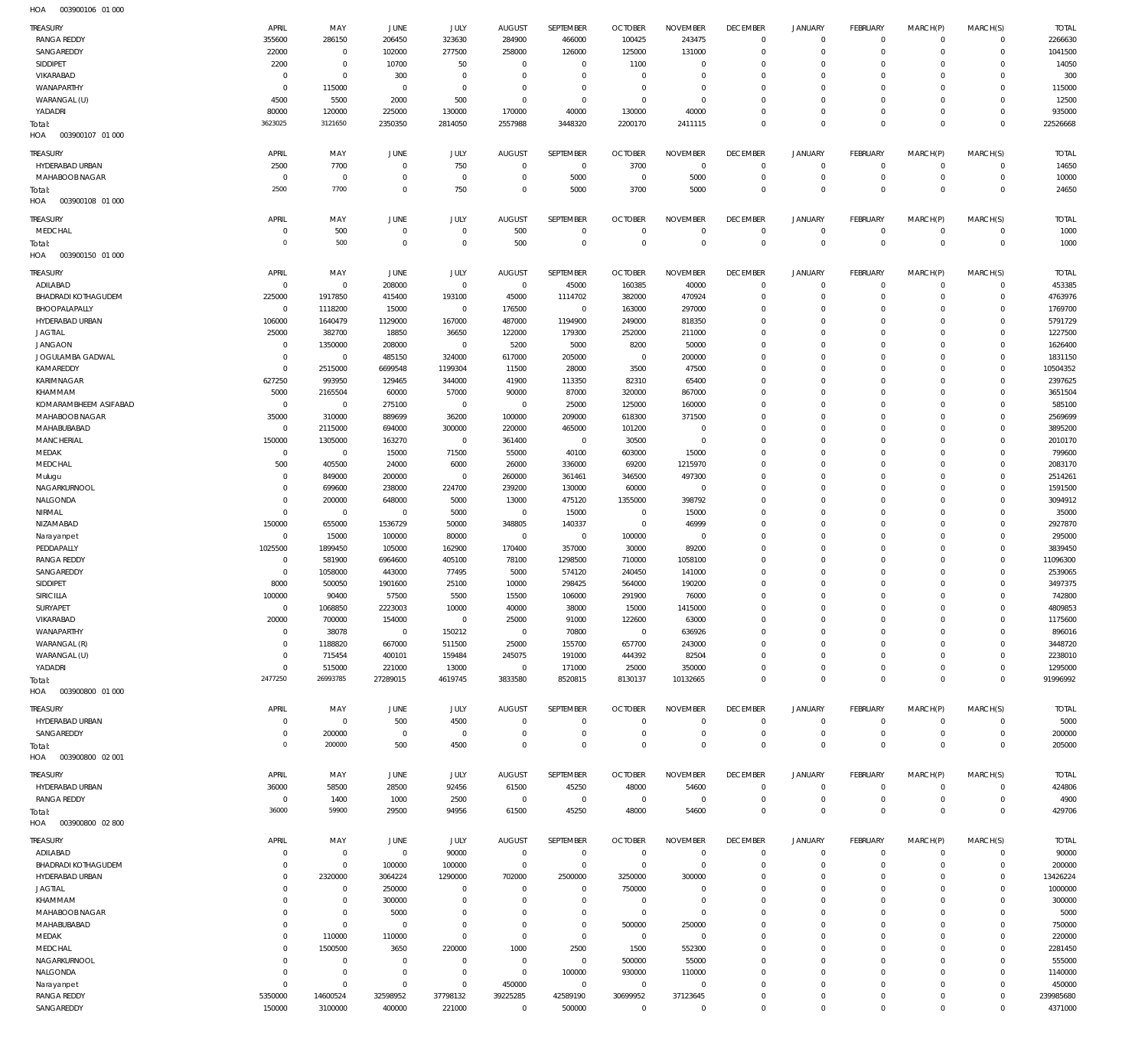003900800 02 800 HOA

| <b>TREASURY</b><br><b>SIDDIPET</b><br>VIKARABAD<br>WANAPARTHY | APRIL<br>$^{\circ}$<br>$\Omega$<br>$\mathbf 0$ | MAY<br>$\overline{0}$<br>$\mathbf 0$<br>6000000 | JUNE<br>$\overline{0}$<br>$^{\circ}$<br>$^{\circ}$ | JULY<br>$^{\circ}$<br>$\mathbf{0}$<br>$\mathbf 0$ | <b>AUGUST</b><br>$\overline{0}$<br>$\overline{0}$<br>0 | SEPTEMBER<br>$\mathbf{0}$<br>$\mathbf{0}$<br>$\mathbf{0}$ | <b>OCTOBER</b><br>250000<br>216860<br>250000 | <b>NOVEMBER</b><br>$\mathbf 0$<br>220000<br>$\mathbf 0$ | <b>DECEMBER</b><br>$^{\circ}$<br>$^{\circ}$<br>$^{\circ}$ | <b>JANUARY</b><br>$\mathbf 0$<br>$\mathbf 0$<br>0 | <b>FEBRUARY</b><br>$\mathbf 0$<br>$\mathbf 0$<br>$\mathbf 0$ | MARCH(P)<br>$\mathbf 0$<br>$\mathbf 0$<br>$\Omega$ | MARCH(S)<br>$^{\circ}$<br>$\mathbf{0}$<br>$\mathbf 0$ | <b>TOTAL</b><br>250000<br>436860<br>6250000 |
|---------------------------------------------------------------|------------------------------------------------|-------------------------------------------------|----------------------------------------------------|---------------------------------------------------|--------------------------------------------------------|-----------------------------------------------------------|----------------------------------------------|---------------------------------------------------------|-----------------------------------------------------------|---------------------------------------------------|--------------------------------------------------------------|----------------------------------------------------|-------------------------------------------------------|---------------------------------------------|
| WARANGAL (U)<br>YADADRI<br>Total:<br>HOA<br>003900800 03 000  | 450000<br>$\overline{0}$<br>5950000            | $\overline{0}$<br>$\mathbf 0$<br>27631024       | 1000<br>$\overline{0}$<br>36832826                 | $\mathbf{0}$<br>$\mathbf 0$<br>39719132           | $\overline{0}$<br>$^{\circ}$<br>40378285               | $\mathbf{0}$<br>$\mathbf{0}$<br>45691690                  | $\overline{0}$<br>500000<br>37848312         | 200000<br>$\mathbf 0$<br>38810945                       | $^{\circ}$<br>$^{\circ}$<br>$\mathbf 0$                   | 0<br>$\mathbf 0$<br>$\mathbf 0$                   | $\mathbf 0$<br>$\mathbf 0$<br>$\mathbf 0$                    | $\Omega$<br>$\mathbf 0$<br>$\mathbf 0$             | $\mathbf 0$<br>$\mathbf 0$<br>$\overline{0}$          | 651000<br>500000<br>272862214               |
| TREASURY<br>HYDERABAD URBAN                                   | APRIL<br>$^{\circ}$<br>0                       | MAY<br>10000000<br>10000000                     | JUNE<br>10000000<br>10000000                       | JULY<br>10000000<br>10000000                      | <b>AUGUST</b><br>20000000<br>20000000                  | SEPTEMBER<br>$\mathbf{0}$<br>$\mathbf 0$                  | <b>OCTOBER</b><br>10000000<br>10000000       | <b>NOVEMBER</b><br>10000000<br>10000000                 | <b>DECEMBER</b><br>$^{\circ}$<br>$\overline{0}$           | <b>JANUARY</b><br>$\mathbf 0$<br>$\mathbf 0$      | <b>FEBRUARY</b><br>$\mathbf 0$<br>$\overline{0}$             | MARCH(P)<br>$\mathbf 0$<br>$\mathbf 0$             | MARCH(S)<br>$^{\circ}$<br>$\overline{0}$              | <b>TOTAL</b><br>70000000<br>70000000        |
| Total:<br>HOA<br>003900800 80 000                             |                                                |                                                 |                                                    |                                                   |                                                        |                                                           |                                              |                                                         |                                                           |                                                   |                                                              |                                                    |                                                       |                                             |
| TREASURY                                                      | APRIL                                          | MAY                                             | JUNE                                               | JULY                                              | <b>AUGUST</b>                                          | SEPTEMBER                                                 | <b>OCTOBER</b>                               | <b>NOVEMBER</b>                                         | <b>DECEMBER</b>                                           | <b>JANUARY</b>                                    | <b>FEBRUARY</b>                                              | MARCH(P)                                           | MARCH(S)                                              | <b>TOTAL</b>                                |
| ADILABAD<br>BHOOPALAPALLY                                     | $^{\circ}$<br>-C                               | $\overline{0}$<br>$\overline{0}$                | 1150<br>750                                        | $\mathbf{0}$<br>$\mathbf 0$                       | $\overline{0}$<br>0                                    | $\mathbf{0}$<br>$\mathbf{0}$                              | 0<br>0                                       | $\mathbf 0$<br>$^{\circ}$                               | $^{\circ}$<br>$^{\circ}$                                  | $\mathbf 0$<br>$\mathbf 0$                        | $^{\circ}$<br>$^{\circ}$                                     | $\mathbf 0$<br>$\mathbf 0$                         | $\mathbf{0}$<br>$\mathbf 0$                           | 1150<br>750                                 |
| HYDERABAD URBAN                                               | $\Omega$                                       | $\overline{0}$                                  | $\overline{0}$                                     | $\mathbf 0$                                       | 0                                                      | 250                                                       | 120                                          | $\mathbf 0$                                             | $^{\circ}$                                                | 0                                                 | $^{\circ}$                                                   | $\Omega$                                           | $\mathbf 0$                                           | 370                                         |
| KAMAREDDY<br>KOMARAMBHEEM ASIFABAD                            | $\Omega$<br>$\Omega$                           | $\overline{0}$<br>$\mathbb O$                   | $\overline{0}$<br>$\overline{0}$                   | $\mathbf 0$<br>$\mathbf 0$                        | $\Omega$<br>$\Omega$                                   | $\mathbf{0}$<br>100                                       | 25600<br>100                                 | 32600<br>$\mathbf 0$                                    | $^{\circ}$<br>$^{\circ}$                                  | 0<br>0                                            | $\mathbf 0$<br>O                                             | $\Omega$<br>$\Omega$                               | $\mathbf 0$<br>$\mathbf 0$                            | 58200<br>200                                |
| MEDAK                                                         | 3500                                           | $\overline{0}$                                  | $\overline{0}$                                     | $\mathbf 0$                                       | 0                                                      | $\mathbf{0}$                                              | $^{\circ}$                                   | $^{\circ}$                                              | $^{\circ}$                                                | 0                                                 | $\mathbf 0$                                                  | $\Omega$                                           | $\mathbf 0$                                           | 3500                                        |
| Mulugu<br>NIRMAL                                              | $\Omega$<br>$\Omega$                           | $\mathbb O$<br>$\overline{0}$                   | $\overline{0}$<br>404300                           | $\mathbf 0$<br>$\mathbf 0$                        | $\Omega$<br>0                                          | 11200<br>$\mathbf{0}$                                     | $^{\circ}$<br>$^{\circ}$                     | $\mathbf 0$<br>$\mathbf 0$                              | $^{\circ}$<br>$^{\circ}$                                  | $\mathbf 0$<br>0                                  | $\mathbf 0$<br>$\mathbf 0$                                   | $\Omega$<br>$\Omega$                               | $\mathbf 0$<br>$\mathbf 0$                            | 11200<br>404300                             |
| NIZAMABAD                                                     | $\Omega$                                       | $\mathbb O$                                     | $\overline{0}$                                     | $\mathbf 0$                                       | $\mathbf 0$                                            | 352489                                                    | $^{\circ}$                                   | $\mathbf 0$                                             | $^{\circ}$                                                | $\mathbf 0$                                       | O                                                            | $\Omega$                                           | $\mathbf 0$                                           | 352489                                      |
| <b>RANGA REDDY</b><br>VIKARABAD                               | $\Omega$<br>$\Omega$                           | 93000<br>$\mathbb O$                            | $\overline{0}$<br>$\overline{0}$                   | $\mathbf 0$<br>$\mathbf 0$                        | $\overline{0}$<br>$\overline{0}$                       | $\mathbf{0}$<br>56000                                     | $^{\circ}$<br>0                              | 61000<br>$\mathbf 0$                                    | $^{\circ}$<br>$^{\circ}$                                  | 0<br>$\mathbf 0$                                  | $\mathbf 0$<br>$\mathbf 0$                                   | $\Omega$<br>$\mathbf 0$                            | $\mathbf 0$<br>$\mathbf 0$                            | 154000<br>56000                             |
| Total:<br>HOA<br>003900800 81 001                             | 3500                                           | 93000                                           | 406200                                             | $\mathbf 0$                                       | $\mathbf 0$                                            | 420039                                                    | 25820                                        | 93600                                                   | $\mathbf 0$                                               | $\mathbf 0$                                       | $\mathbf 0$                                                  | $\Omega$                                           | $\overline{0}$                                        | 1042159                                     |
| TREASURY<br><b>BHADRADI KOTHAGUDEM</b>                        | APRIL<br>0                                     | MAY<br>$\overline{0}$                           | JUNE<br>$^{\circ}$                                 | JULY<br>$^{\circ}$                                | <b>AUGUST</b><br>$^{\circ}$                            | SEPTEMBER<br>$\mathbf{0}$                                 | <b>OCTOBER</b><br>$^{\circ}$                 | <b>NOVEMBER</b><br>147970                               | <b>DECEMBER</b><br>$^{\circ}$                             | JANUARY<br>$\mathbf 0$                            | <b>FEBRUARY</b><br>$\mathbf 0$                               | MARCH(P)<br>0                                      | MARCH(S)<br>$\mathbf 0$                               | <b>TOTAL</b><br>147970                      |
| HYDERABAD URBAN                                               |                                                | $\overline{0}$                                  | $\overline{0}$                                     | $\mathbf 0$                                       | 0                                                      | 39301                                                     | $^{\circ}$                                   | $^{\circ}$                                              | $^{\circ}$                                                | $\mathbf 0$                                       | O                                                            | $\Omega$                                           | $\mathbf 0$                                           | 39301                                       |
| KAMAREDDY<br>KARIMNAGAR                                       | $\Omega$                                       | $\overline{0}$<br>1650                          | $^{\circ}$<br>5570                                 | $^{\circ}$<br>40550                               | 0<br>$\Omega$                                          | $\mathbf{0}$<br>6070                                      | 145000<br>9024                               | 220000<br>$^{\circ}$                                    | 0<br>0                                                    | $\mathbf 0$<br>$\mathbf 0$                        | $\mathbf 0$<br>O                                             | 0                                                  | $\mathbf 0$<br>$\mathbf 0$                            | 365000<br>62864                             |
| NALGONDA                                                      | $\Omega$                                       | $\overline{0}$                                  | 500                                                | 2500                                              | $\Omega$                                               | 4000                                                      | $^{\circ}$                                   | 1000                                                    | $^{\circ}$                                                | $\mathbf 0$                                       | O                                                            | 0                                                  | $\mathbf 0$                                           | 8000                                        |
| NIRMAL<br>NIZAMABAD                                           | $\Omega$<br>$\Omega$                           | $\overline{0}$<br>$\overline{0}$                | $\overline{0}$<br>$^{\circ}$                       | 100<br>800                                        | $\Omega$<br>$\Omega$                                   | $\mathbf 0$<br>$\mathbf{0}$                               | $\overline{0}$<br>15000                      | $^{\circ}$<br>185000                                    | 0<br>$^{\circ}$                                           | $\mathbf 0$<br>$\mathbf 0$                        | O<br>O                                                       | 0<br>$\Omega$                                      | $\mathbf 0$<br>$\mathbf 0$                            | 100<br>200800                               |
| SIRICILLA                                                     | $\Omega$                                       | $\overline{0}$                                  | $^{\circ}$                                         | 500                                               | 0                                                      | $\mathbf{0}$                                              | $\overline{0}$                               | $\mathbf 0$                                             | $^{\circ}$                                                | 0                                                 | $\mathbf 0$                                                  | $\mathbf 0$                                        | $\mathbf 0$                                           | 500                                         |
| Total:<br>003900800 81800<br>HOA                              | $\Omega$                                       | 1650                                            | 6070                                               | 44450                                             | $\Omega$                                               | 49371                                                     | 169024                                       | 553970                                                  | $\mathbf 0$                                               | $\mathbf 0$                                       | $\mathbf 0$                                                  | $\Omega$                                           | $\mathbf 0$                                           | 824535                                      |
| TREASURY                                                      | APRIL                                          | MAY                                             | JUNE                                               | JULY                                              | <b>AUGUST</b>                                          | SEPTEMBER                                                 | <b>OCTOBER</b>                               | <b>NOVEMBER</b>                                         | <b>DECEMBER</b>                                           | <b>JANUARY</b>                                    | <b>FEBRUARY</b>                                              | MARCH(P)                                           | MARCH(S)                                              | <b>TOTAL</b>                                |
| ADILABAD                                                      | $\Omega$                                       | $\overline{0}$                                  | 200                                                | 1500                                              | 350                                                    | 200                                                       | 100                                          | 600                                                     | $^{\circ}$                                                | 0                                                 | $\mathbf 0$                                                  | $\mathbf 0$                                        | $\mathbf{0}$                                          | 2950                                        |
| Total:<br>004000101 01 000<br>HOA                             | $\circ$                                        | $\mathbb O$                                     | 200                                                | 1500                                              | 350                                                    | 200                                                       | 100                                          | 600                                                     | $\overline{0}$                                            | $\mathbf 0$                                       | $\overline{0}$                                               | $\mathbf 0$                                        | $\overline{0}$                                        | 2950                                        |
| TREASURY                                                      | APRIL                                          | MAY                                             | JUNE                                               | JULY                                              | <b>AUGUST</b>                                          | SEPTEMBER                                                 | <b>OCTOBER</b>                               | <b>NOVEMBER</b>                                         | <b>DECEMBER</b>                                           | JANUARY                                           | <b>FEBRUARY</b>                                              | MARCH(P)                                           | MARCH(S)                                              | <b>TOTAL</b>                                |
| ADILABAD                                                      | 1037440                                        | $\mathbf 0$                                     | $^{\circ}$                                         | 3485858                                           | $^{\circ}$                                             | $\mathbf{0}$                                              | $^{\circ}$                                   | 8020                                                    | $\mathbf 0$                                               | $\mathbf 0$                                       | $\mathbf 0$                                                  | 0                                                  | $\mathbf 0$                                           | 4531318                                     |
| <b>BHADRADI KOTHAGUDEM</b><br>HYDERABAD URBAN                 | $^{\circ}$<br>2454473                          | 275370<br>3546222                               | 105750<br>11666606                                 | 15912<br>1824200                                  | 324108<br>22348328                                     | 58234                                                     | 12000                                        | 126700<br>16513347                                      | $^{\circ}$<br>$^{\circ}$                                  | $\mathbf 0$<br>$\mathbf 0$                        | $\mathbf 0$                                                  | $\Omega$<br>0                                      | $\mathbf 0$<br>$\mathbf 0$                            | 918074<br>70227638                          |
| <b>JAGTIAL</b>                                                |                                                |                                                 |                                                    |                                                   |                                                        |                                                           |                                              |                                                         |                                                           |                                                   |                                                              |                                                    |                                                       |                                             |
|                                                               | $\overline{0}$                                 | $\overline{0}$                                  | 1160                                               | $\mathbf{0}$                                      | $^{\circ}$                                             | 5767663<br>$\mathbf{0}$                                   | 6106799<br>$\mathbf 0$                       | 129                                                     | $^{\circ}$                                                | 0                                                 | O<br>$\Omega$                                                | $\Omega$                                           | $\mathbf 0$                                           | 1289                                        |
| <b>JANGAON</b>                                                | $\Omega$                                       | $\overline{0}$                                  | $\Omega$                                           | $\Omega$                                          | $\Omega$                                               | 46034                                                     | $\Omega$                                     | 75150                                                   | $\Omega$                                                  | $\Omega$                                          | $\Omega$                                                     | $\Omega$                                           | $\Omega$                                              | 121184                                      |
| JOGULAMBA GADWAL<br>KAMAREDDY                                 | $\Omega$<br>$\mathbf 0$                        | $\overline{0}$<br>1826                          | $^{\circ}$<br>$\overline{0}$                       | $^{\circ}$<br>$\mathbf 0$                         | 803<br>$^{\circ}$                                      | $\mathbf{0}$<br>100                                       | 730989<br>8895                               | 386<br>100                                              | $\mathbf 0$<br>$^{\circ}$                                 | 0<br>$\mathbf 0$                                  | $\mathbf 0$<br>$\mathbf 0$                                   | $\Omega$<br>0                                      | $\mathbf 0$<br>$\mathbf 0$                            | 732178<br>10921                             |
| KARIMNAGAR                                                    | $\mathbf 0$                                    | $\mathbf 0$                                     | 178894                                             | $\mathbf 0$                                       | 129759                                                 | 129040                                                    | 6811                                         | 201370                                                  | $^{\circ}$                                                | 0                                                 | $\mathbf 0$                                                  | $\Omega$                                           | $\mathbf 0$                                           | 645874                                      |
| KHAMMAM<br>MAHABOOB NAGAR                                     | 116974<br>$^{\circ}$                           | 257544<br>$\overline{0}$                        | 355439<br>$^{\circ}$                               | 553822<br>$\mathbf 0$                             | 392408<br>$^{\circ}$                                   | 188245<br>311056                                          | 2421874<br>$^{\circ}$                        | 1605063<br>215072                                       | $^{\circ}$<br>$^{\circ}$                                  | $\mathbf 0$<br>0                                  | $\mathbf 0$<br>O                                             | $\Omega$<br>0                                      | $\mathbf 0$<br>$\mathbf 0$                            | 5891369<br>526128                           |
| MAHABUBABAD                                                   | $^{\circ}$                                     | $\overline{0}$                                  | $^{\circ}$                                         | 58367                                             | $\mathbf{0}$                                           | $\mathbf{0}$                                              | $\overline{0}$                               | 75835                                                   | $^{\circ}$                                                | $\mathbf 0$                                       | $\mathbf 0$                                                  | $\Omega$                                           | $\mathbf 0$                                           | 134202                                      |
| <b>MANCHERIAL</b><br>MEDAK                                    | $^{\circ}$<br>$\overline{0}$                   | $\mathbf 0$<br>$\mathbf 0$                      | 280687<br>80762                                    | 52351<br>773536                                   | 733<br>$\mathbf 0$                                     | 59083<br>133866                                           | 40303<br>$^{\circ}$                          | 749818<br>124207                                        | $^{\circ}$<br>$^{\circ}$                                  | 0<br>$\mathbf 0$                                  | O<br>$\mathbf 0$                                             | $\Omega$                                           | $\mathbf 0$<br>$\mathbf 0$                            | 1182975<br>1112371                          |
| MEDCHAL                                                       | 699329                                         | 2734088                                         | 3745184                                            | 1857238                                           | 1930544                                                | 542913852                                                 | 2534881                                      | 3156854                                                 | $^{\circ}$                                                | $\mathbf 0$                                       | $\mathbf 0$                                                  | 0                                                  | $\mathbf 0$                                           | 559571970                                   |
| NALGONDA<br>NIRMAL                                            | $^{\circ}$<br>$^{\circ}$                       | 274103<br>47766                                 | 18925599<br>94707                                  | 1127775<br>$\mathbf 0$                            | 440311<br>$^{\circ}$                                   | 550200<br>$\mathbf{0}$                                    | 1626102<br>$^{\circ}$                        | 3311<br>$^{\circ}$                                      | $^{\circ}$<br>$^{\circ}$                                  | $\mathbf 0$<br>$\mathbf 0$                        | $\mathbf 0$<br>$\mathbf 0$                                   | $\Omega$<br>0                                      | $\mathbf 0$<br>$\mathbf 0$                            | 22947401<br>142473                          |
| NIZAMABAD                                                     | $^{\circ}$                                     | 19486                                           | 5232                                               | 40166                                             | $\overline{0}$                                         | $\mathbf 0$                                               | 805                                          | 3197                                                    | $^{\circ}$                                                | $\mathbf 0$                                       | O                                                            | $\Omega$                                           | $\mathbf 0$                                           | 68886                                       |
| PEDDAPALLY                                                    | $\mathbf 0$                                    | $\mathbf 0$                                     | $\mathbf 0$                                        | 19163                                             | $^{\circ}$                                             | $\mathbf 0$                                               | $\overline{0}$<br>64709793                   | $^{\circ}$                                              | $^{\circ}$<br>$\mathbf 0$                                 | $\mathbf 0$<br>$\mathbf 0$                        | $\mathbf 0$<br>O                                             | $\Omega$<br>0                                      | $\mathbf 0$<br>$\mathbf 0$                            | 19163<br>451597116                          |
| <b>RANGA REDDY</b><br>SANGAREDDY                              | 35607389<br>$\overline{0}$                     | 82015182<br>105                                 | 33578663<br>12992                                  | 37516393<br>798311                                | 36027962<br>36372                                      | 60291768<br>73357                                         | $\overline{0}$                               | 101849966<br>353686                                     | $^{\circ}$                                                | $\mathbf 0$                                       | $\mathbf 0$                                                  | $\Omega$                                           | $\mathbf 0$                                           | 1274823                                     |
| SIDDIPET                                                      | $\mathbf 0$<br>$\Omega$                        | $\mathbf 0$                                     | $\mathbf 0$                                        | $\mathbf 0$                                       | $\mathbf{0}$                                           | 2933                                                      | 49036                                        | 40                                                      | $\mathbf 0$<br>$^{\circ}$                                 | $\mathbf 0$<br>0                                  | $\mathbf 0$<br>O                                             | $\Omega$<br>$\Omega$                               | $\mathbf 0$<br>$\mathbf 0$                            | 52009                                       |
| SURYAPET<br>VIKARABAD                                         | 0                                              | 11325<br>$\overline{0}$                         | 24275<br>$\overline{0}$                            | 8707<br>4916                                      | 12519<br>50152                                         | 68238<br>$\mathbf{0}$                                     | 23533<br>$^{\circ}$                          | 1866<br>$^{\circ}$                                      | $\mathbf 0$                                               | $\mathbf 0$                                       | $\mathbf 0$                                                  | 0                                                  | $\mathbf 0$                                           | 150463<br>55068                             |
| WANAPARTHY                                                    | $\Omega$                                       | $\mathbb O$                                     | $^{\circ}$                                         | $^{\circ}$                                        | $^{\circ}$                                             | $\mathbf 0$                                               | 127933                                       | $\mathbf 0$                                             | $^{\circ}$                                                | 0                                                 | O                                                            |                                                    | $\mathbf 0$                                           | 127933                                      |
| WARANGAL (R)<br>WARANGAL (U)                                  | $\overline{0}$<br>6000                         | $\mathbb O$<br>364311                           | $^{\circ}$<br>75447                                | $\mathbf 0$<br>124938                             | $^{\circ}$<br>63386                                    | 44481<br>198489                                           | 42944<br>542738                              | $\mathbf 0$<br>839843                                   | $\mathbf 0$<br>$\mathbf 0$                                | $\mathbf 0$<br>$\mathbf 0$                        | $\mathbf 0$<br>$\mathbf 0$                                   | $\Omega$<br>$\Omega$                               | $\mathbf 0$<br>$\mathbf 0$                            | 87425<br>2215152                            |
| YADADRI<br>Total:<br>HOA<br>004000101 02 000                  | $^{\circ}$<br>39921605                         | $\mathbb O$<br>89547328                         | $^{\circ}$<br>69131397                             | 18973<br>48280626                                 | $^{\circ}$<br>61757385                                 | 27239<br>610863878                                        | 1302<br>78986738                             | 40000<br>125943960                                      | $^{\circ}$<br>$^{\circ}$                                  | 0<br>$\mathbf 0$                                  | $\mathbf 0$<br>$\mathbf 0$                                   | $\mathbf 0$<br>$\mathbf 0$                         | $\mathbf 0$<br>$\mathbf 0$                            | 87514<br>1124432917                         |
| TREASURY                                                      | APRIL                                          | MAY                                             | JUNE                                               | JULY                                              | <b>AUGUST</b>                                          | SEPTEMBER                                                 | <b>OCTOBER</b>                               | <b>NOVEMBER</b>                                         | <b>DECEMBER</b>                                           | <b>JANUARY</b>                                    | <b>FEBRUARY</b>                                              | MARCH(P)                                           | MARCH(S)                                              | <b>TOTAL</b>                                |
| HYDERABAD URBAN<br>Total:<br>004000101 03 000<br>HOA          | $^{\circ}$<br>$\circ$                          | $\,0\,$<br>$\mathbb O$                          | $\mathbb O$<br>$\mathbb O$                         | 106722<br>106722                                  | 795774<br>795774                                       | $\mathbf 0$<br>$\mathbf 0$                                | $\overline{0}$<br>$\overline{0}$             | $\mathbf 0$<br>$\mathbf 0$                              | $^{\circ}$<br>$\mathbf 0$                                 | $\mathbf 0$<br>$\mathbf 0$                        | $\overline{0}$<br>$\overline{0}$                             | $\mathbf 0$<br>$\mathbf 0$                         | $\mathbf{0}$<br>$\overline{0}$                        | 902496<br>902496                            |
| TREASURY<br>HYDERABAD URBAN                                   | APRIL<br>$^{\circ}$<br>$\mathbf 0$             | MAY<br>$\mathbb O$<br>$\mathbb O$               | JUNE<br>$\mathbb O$                                | JULY<br>3710565<br>3710565                        | <b>AUGUST</b><br>$\overline{0}$                        | SEPTEMBER<br>$\mathbf{0}$<br>$\mathbf 0$                  | <b>OCTOBER</b><br>$^{\circ}$<br>$\mathbf 0$  | <b>NOVEMBER</b><br>$\mathbf 0$<br>$\mathbf 0$           | <b>DECEMBER</b><br>$^{\circ}$<br>$\mathbf 0$              | <b>JANUARY</b><br>$\mathbf 0$<br>$\mathbf 0$      | FEBRUARY<br>$\mathbf 0$<br>$\mathbf{0}$                      | MARCH(P)<br>$\mathbf 0$<br>$\mathbf 0$             | MARCH(S)<br>$^{\circ}$<br>$\mathbf 0$                 | <b>TOTAL</b><br>3710565<br>3710565          |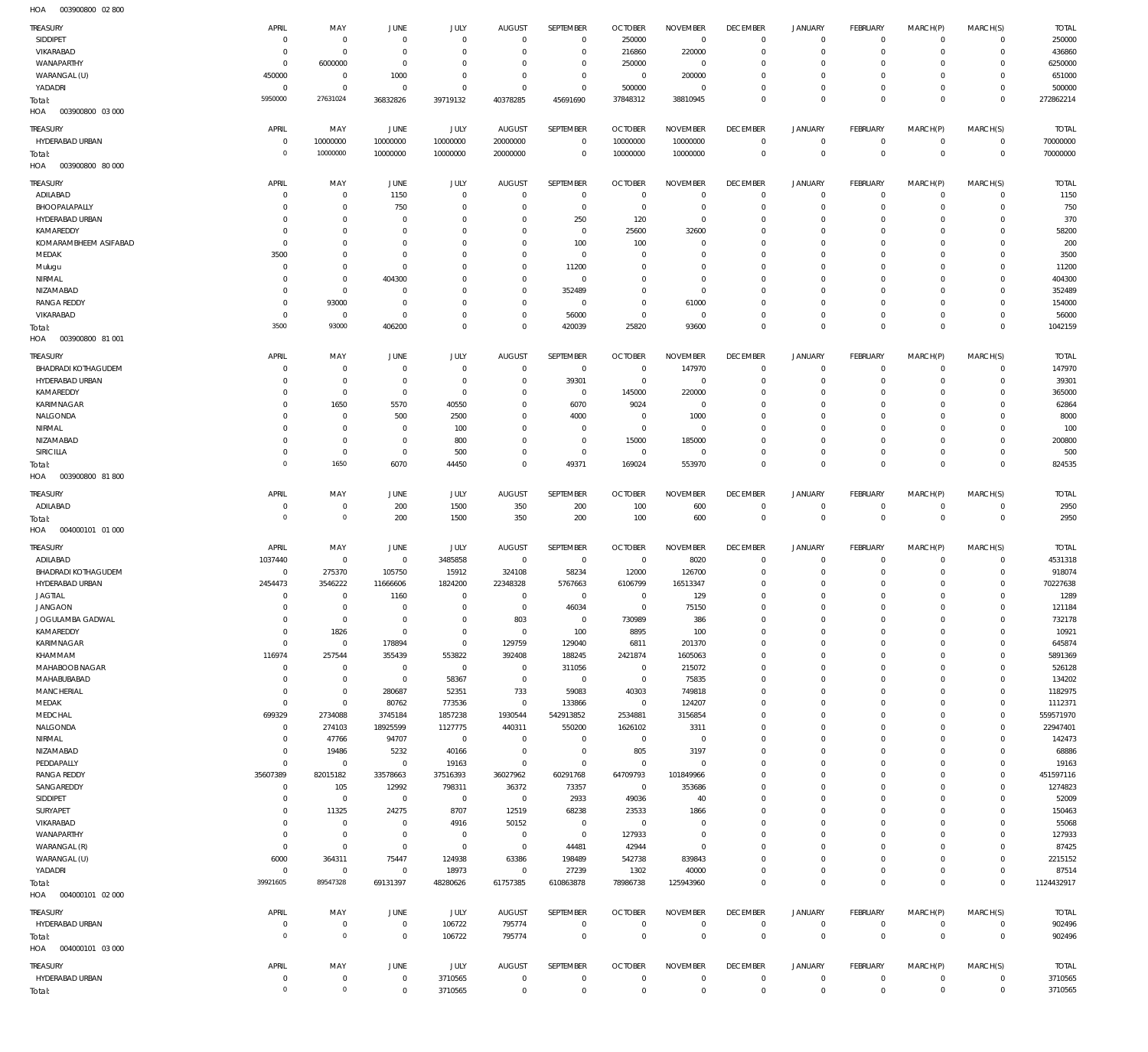| <b>TREASURY</b>                        | APRIL                            | MAY                        | <b>JUNE</b>                | JULY                       | <b>AUGUST</b>                | SEPTEMBER                  | <b>OCTOBER</b>                   | <b>NOVEMBER</b>                | <b>DECEMBER</b>                 | JANUARY                    | <b>FEBRUARY</b>          | MARCH(P)                   | MARCH(S)                   | <b>TOTAL</b>                |
|----------------------------------------|----------------------------------|----------------------------|----------------------------|----------------------------|------------------------------|----------------------------|----------------------------------|--------------------------------|---------------------------------|----------------------------|--------------------------|----------------------------|----------------------------|-----------------------------|
| ADILABAD<br><b>BHADRADI KOTHAGUDEM</b> | $\mathbf 0$<br>720               | $\bf 0$<br>$\bf 0$         | 3609<br>76051              | $\mathbb O$<br>12178       | $^{\circ}$<br>$^{\circ}$     | $\mathbf 0$<br>$\mathbf 0$ | $\overline{0}$<br>$\overline{0}$ | $\mathbf 0$<br>46606           | $^{\circ}$<br>0                 | 0<br>0                     | $^{\circ}$<br>$^{\circ}$ | $\mathbf 0$<br>$\mathbf 0$ | $\mathbf 0$<br>$\mathbf 0$ | 3609<br>135555              |
| HYDERABAD URBAN                        | $\mathbf 0$                      | $\mathbf 0$                | $\overline{0}$             | 1045801                    | $^{\circ}$                   | $\mathbf 0$                | $\overline{0}$                   | $^{\circ}$                     | $^{\circ}$                      | $\mathbf 0$                | $^{\circ}$               | $\mathbf 0$                | $\mathbf 0$                | 1045801                     |
| <b>JAGTIAL</b>                         | $\mathbf 0$                      | 3930                       | 2240                       | 36255                      | 6670                         | 38201                      | 12820                            | 13840                          | $^{\circ}$                      | $\mathbf 0$                | $^{\circ}$               | $\mathbf 0$                | $\mathbf 0$                | 113956                      |
| JOGULAMBA GADWAL<br>KAMAREDDY          | 0<br>$\mathbf 0$                 | 0<br>17195                 | 4200<br>$\overline{0}$     | 0<br>18065                 | $\overline{0}$<br>720        | $\mathbf 0$<br>1440        | $^{\circ}$<br>$\overline{0}$     | $\mathbf 0$<br>$\mathbf 0$     | $^{\circ}$<br>$^{\circ}$        | $\mathbf 0$<br>$\mathbf 0$ | $^{\circ}$<br>$\Omega$   | $\mathbf 0$<br>$\mathbf 0$ | $^{\circ}$<br>$^{\circ}$   | 4200<br>37420               |
| KARIMNAGAR                             | $\mathbf 0$                      | 0                          | 3278                       | 36524                      | 3025                         | $\mathbf{0}$               | 27                               | 992                            | $^{\circ}$                      | $^{\circ}$                 | $^{\circ}$               | $^{\circ}$                 | $^{\circ}$                 | 43846                       |
| KHAMMAM                                | $\mathbf 0$                      | $\bf 0$                    | $\overline{0}$             | 72                         | $^{\circ}$                   | $\mathbf 0$                | 1081987                          | 5965                           | $^{\circ}$                      | $^{\circ}$                 | $\Omega$                 | $^{\circ}$                 | $^{\circ}$                 | 1088024                     |
| KOMARAMBHEEM ASIFABAD                  | $\mathbf 0$                      | 9820                       | 48654                      | $\mathbf 0$                | $\Omega$                     | $\mathbf 0$                | $^{\circ}$                       | $^{\circ}$                     | $^{\circ}$                      | $^{\circ}$                 | $^{\circ}$               | $^{\circ}$                 | 0                          | 58474                       |
| MAHABOOB NAGAR<br>MEDAK                | $\overline{0}$<br>420            | 0<br>$\bf 0$               | 138<br>$\overline{0}$      | 0<br>5670                  | 0<br>$\Omega$                | $\mathbb O$<br>6320        | $^{\circ}$<br>$\overline{0}$     | $^{\circ}$<br>$\mathbf 0$      | $^{\circ}$<br>$^{\circ}$        | $^{\circ}$<br>$\mathbf 0$  | 0<br>$\Omega$            | $^{\circ}$<br>$^{\circ}$   | $^{\circ}$<br>$^{\circ}$   | 138<br>12410                |
| MEDCHAL                                | 33922                            | 2884673                    | $\mathbf 0$                | 129454                     | 0                            | $\mathbf 0$                | 401000                           | 386981                         | 0                               | $^{\circ}$                 | 0                        | $^{\circ}$                 | $^{\circ}$                 | 3836030                     |
| NALGONDA                               | 46090                            | $\bf 0$                    | 64741                      | 1556574                    | $\Omega$                     | $\mathbf{0}$               | $\mathbf 0$                      | $\mathbf 0$                    | $^{\circ}$                      | $\mathbf 0$                | $^{\circ}$               | $\mathbf 0$                | $\Omega$                   | 1667405                     |
| NIZAMABAD                              | $\mathbf 0$                      | $\mathbf 0$                | 1080                       | $\mathbf 0$                | $^{\circ}$                   | $\mathbf 0$                | 480                              | 720                            | $^{\circ}$                      | $\mathbf 0$                | 0                        | $\mathbf 0$                | $\mathbf 0$                | 2280                        |
| PEDDAPALLY<br><b>RANGA REDDY</b>       | $\mathbf 0$<br>$\mathbf 0$       | $\bf 0$<br>56575           | 1910<br>125088             | $\mathbf 0$<br>$\mathbf 0$ | $\mathbf{0}$<br>9850         | 5634<br>35630              | $\overline{0}$<br>7560           | $^{\circ}$<br>16478            | $^{\circ}$<br>$^{\circ}$        | $\mathbf 0$<br>$\mathbf 0$ | $^{\circ}$<br>$\Omega$   | $\mathbf 0$<br>$\mathbf 0$ | $^{\circ}$<br>$\mathbf 0$  | 7544<br>251181              |
| SANGAREDDY                             | 0                                | 0                          | 7144                       | $\mathbf 0$                | $^{\circ}$                   | $\mathbf 0$                | 13500                            | $^{\circ}$                     | $^{\circ}$                      | $\mathbf 0$                | $^{\circ}$               | $\mathbf 0$                | 0                          | 20644                       |
| SIDDIPET                               | $\mathbf 0$                      | $\bf 0$                    | 105                        | $\mathbf 0$                | $\mathbf 0$                  | 5910                       | 2790                             | $^{\circ}$                     | $^{\circ}$                      | $\mathbf 0$                | 0                        | $\mathbf 0$                | $^{\circ}$                 | 8805                        |
| SIRICILLA                              | $\mathbf 0$                      | 5490                       | 1000                       | 4000                       | 2000                         | 9000                       | $^{\circ}$                       | 1000                           | $^{\circ}$                      | $\mathbf 0$                | $\Omega$                 | $\mathbf 0$                | $\mathbf 0$                | 22490                       |
| SURYAPET<br>VIKARABAD                  | 919903<br>$\mathbf 0$            | 1328994<br>$\mathbf 0$     | 1268838<br>$\mathbf 0$     | 998544<br>0                | 878432<br>$^{\circ}$         | 670934<br>7900             | 659257<br>$\mathbf 0$            | 907271<br>$\mathbf 0$          | 0<br>$^{\circ}$                 | $\mathbf 0$<br>$\mathbf 0$ | 0<br>$^{\circ}$          | $\mathbf 0$<br>$\mathbf 0$ | $\mathbf 0$<br>$\Omega$    | 7632173<br>7900             |
| WARANGAL (R)                           | $\mathbf 0$                      | 23655                      | $\overline{0}$             | $\mathbf 0$                | $^{\circ}$                   | $\mathbf 0$                | $\overline{0}$                   | 7884                           | $^{\circ}$                      | $\mathbf 0$                | 0                        | $\mathbf 0$                | $\mathbf 0$                | 31539                       |
| WARANGAL (U)                           | $\mathbf 0$                      | 0                          | 60                         | 60                         | $^{\circ}$                   | $\mathbf 0$                | 157                              | $^{\circ}$                     | $^{\circ}$                      | $\mathbf 0$                | $^{\circ}$               | $\mathbf 0$                | $\mathbf 0$                | 277                         |
| YADADRI                                | $\overline{0}$<br>1001055        | $\bf 0$<br>4330332         | 16195                      | 40000                      | $\mathbf{0}$                 | $\mathbf 0$                | $\overline{0}$                   | $\mathbf 0$                    | $^{\circ}$                      | $\mathbf 0$                | $^{\circ}$               | $\mathbf 0$                | $\mathbf 0$                | 56195                       |
| Total:<br>HOA<br>004000102 02 000      |                                  |                            | 1624331                    | 3883197                    | 900697                       | 780969                     | 2179578                          | 1387737                        | $\mathbf 0$                     | $\mathbf 0$                | $^{\circ}$               | $\mathbf 0$                | $\mathbf 0$                | 16087896                    |
|                                        |                                  |                            |                            |                            |                              |                            |                                  |                                |                                 |                            |                          |                            |                            |                             |
| <b>TREASURY</b><br><b>JANGAON</b>      | APRIL<br>0                       | MAY<br>0                   | <b>JUNE</b><br>$\mathbf 0$ | JULY<br>7655               | <b>AUGUST</b><br>$^{\circ}$  | SEPTEMBER<br>0             | <b>OCTOBER</b><br>$^{\circ}$     | <b>NOVEMBER</b><br>$\Omega$    | <b>DECEMBER</b><br>0            | JANUARY<br>$^{\circ}$      | <b>FEBRUARY</b><br>0     | MARCH(P)<br>$^{\circ}$     | MARCH(S)<br>$\mathbf 0$    | <b>TOTAL</b><br>7655        |
| MAHABOOB NAGAR                         | $\Omega$                         | 38858                      | $\overline{0}$             | $\mathbf 0$                | 0                            | $\mathbf{0}$               | $^{\circ}$                       | $^{\circ}$                     | $\mathbf 0$                     | $\mathbf 0$                | $^{\circ}$               | $\mathbf 0$                | $\mathbf 0$                | 38858                       |
| MEDAK                                  | $\Omega$                         | $\mathbf 0$                | 3090                       | $\mathbf 0$                | 0                            | $\mathbf{0}$               | 0                                | $\Omega$                       | 0                               | $\mathbf 0$                | 0                        | $\Omega$                   | 0                          | 3090                        |
| MEDCHAL                                | 0                                | $\mathbf 0$                | $\mathbf 0$                | 54991                      | 0                            | $^{\circ}$                 | $\Omega$                         | $\Omega$                       | $^{\circ}$                      | $^{\circ}$                 | $\Omega$                 | $\Omega$                   | $\Omega$                   | 54991                       |
| SANGAREDDY<br>SIDDIPET                 | $\mathbf 0$<br>200               | $\mathbf 0$<br>$\mathbf 0$ | $\mathbf 0$<br>$\mathbf 0$ | $\mathbf 0$<br>$\mathbf 0$ | 1650<br>0                    | $\Omega$<br>$\mathbf{0}$   | $\Omega$<br>0                    | $\Omega$<br>$^{\circ}$         | $\Omega$<br>$^{\circ}$          | $^{\circ}$<br>$\mathbf 0$  | $\Omega$<br>$\Omega$     | $\Omega$<br>$^{\circ}$     | $\Omega$<br>$^{\circ}$     | 1650<br>200                 |
| YADADRI                                | $\mathbf 0$                      | $\mathbf 0$                | $\mathbf 0$                | $\mathbf 0$                | $\mathbf{0}$                 | 1000                       | $^{\circ}$                       | $\Omega$                       | $^{\circ}$                      | $\mathbf 0$                | $^{\circ}$               | $^{\circ}$                 | $^{\circ}$                 | 1000                        |
| Total:                                 | 200                              | 38858                      | 3090                       | 62646                      | 1650                         | 1000                       | $\Omega$                         | $\Omega$                       | $\Omega$                        | $\mathbf 0$                | $\Omega$                 | $\mathbf 0$                | $\mathbf 0$                | 107444                      |
| 004000102 03 000<br>HOA                |                                  |                            |                            |                            |                              |                            |                                  |                                |                                 |                            |                          |                            |                            |                             |
| <b>TREASURY</b>                        | APRIL                            | MAY                        | <b>JUNE</b>                | JULY                       | <b>AUGUST</b>                | SEPTEMBER                  | <b>OCTOBER</b>                   | <b>NOVEMBER</b>                | <b>DECEMBER</b>                 | JANUARY                    | <b>FEBRUARY</b>          | MARCH(P)                   | MARCH(S)                   | <b>TOTAL</b>                |
| NALGONDA                               | $\mathbf 0$<br>$\overline{0}$    | 1200<br>1200               | $\overline{0}$             | 0<br>$\mathbf 0$           | $^{\circ}$                   | $\mathbf 0$                | $^{\circ}$                       | $\mathbf 0$                    | 0                               | 0                          | $^{\circ}$               | 0                          | 0                          | 1200                        |
|                                        |                                  |                            | $\overline{0}$             |                            | $\overline{0}$               | $\mathbf 0$                | $\overline{0}$                   | $\mathbf 0$                    | $\mathbf 0$                     | $\mathbb O$                | $\overline{0}$           | $\mathbf 0$                | $\mathbf 0$                | 1200                        |
| Total:<br>004000102 04 000<br>HOA      |                                  |                            |                            |                            |                              |                            |                                  |                                |                                 |                            |                          |                            |                            |                             |
|                                        |                                  |                            |                            |                            |                              |                            |                                  |                                |                                 |                            |                          |                            |                            |                             |
| <b>TREASURY</b><br>NALGONDA            | APRIL<br>0                       | MAY<br>$\mathbf 0$         | <b>JUNE</b><br>$\mathbf 0$ | JULY<br>82                 | <b>AUGUST</b><br>$^{\circ}$  | SEPTEMBER<br>$\mathbf{0}$  | <b>OCTOBER</b><br>$^{\circ}$     | <b>NOVEMBER</b><br>$^{\circ}$  | <b>DECEMBER</b><br>0            | JANUARY<br>$\mathbf 0$     | FEBRUARY<br>0            | MARCH(P)<br>0              | MARCH(S)<br>$\mathbf 0$    | <b>TOTAL</b><br>82          |
| Total:                                 | $\mathbf 0$                      | $\mathbf 0$                | $\overline{0}$             | 82                         | $^{\circ}$                   | $\mathbf 0$                | $\mathbf 0$                      | $\mathbf 0$                    | $\mathbf 0$                     | $\mathbf 0$                | $\mathbf 0$              | $\mathbf 0$                | $\mathbf 0$                | 82                          |
| HOA<br>004000102 05 000                |                                  |                            |                            |                            |                              |                            |                                  |                                |                                 |                            |                          |                            |                            |                             |
| <b>TREASURY</b>                        | <b>APRIL</b>                     | MAY                        | <b>JUNE</b>                | JULY                       | <b>AUGUST</b>                | SEPTEMBER                  | <b>OCTOBER</b>                   | <b>NOVEMBER</b>                | <b>DECEMBER</b>                 | JANUARY                    | <b>FEBRUARY</b>          | MARCH(P)                   | MARCH(S)                   | <b>TOTAL</b>                |
| ADILABAD                               | 3346                             | 190609                     | 130677                     | 4887602                    | $\mathbf 0$                  | 23703                      | $\overline{0}$                   | 5250                           | $\mathbf 0$                     | $\mathsf{O}$               | $\mathbf{0}$             | $\mathbf 0$                | $\circ$                    | 5241187                     |
| <b>BHADRADI KOTHAGUDEM</b>             | $\Omega$                         | 571619                     | 500000                     | 126205                     | 4655                         | $\cap$                     | 2269505                          | 59173                          | $\Omega$<br>0                   | $\cap$<br>$\mathsf{O}$     | $\cap$<br>$^{\circ}$     | $\cap$<br>$\mathbf 0$      | $\cap$<br>0                | 3531157                     |
| HYDERABAD URBAN<br><b>JAGTIAL</b>      | 1232199<br>$\overline{0}$        | 11438469<br>164403         | 2565495<br>565890          | 31198074<br>200            | 34709647<br>$\mathbf 0$      | 16507437<br>12230          | 19046448<br>$\overline{0}$       | 15904989<br>62630              | $^{\circ}$                      | $\mathsf{O}$               | $\mathbf 0$              | $\mathbf 0$                | $\mathbf 0$                | 132602758<br>805353         |
| <b>JANGAON</b>                         | $\overline{0}$                   | 8721                       | 42181                      | $\mathbb O$                | $\mathbf 0$                  | $\mathbb O$                | $\overline{0}$                   | 10400                          | 0                               | $\mathsf{O}$               | $^{\circ}$               | $\mathbf 0$                | $\mathbf 0$                | 61302                       |
| JOGULAMBA GADWAL                       | $\overline{0}$                   | 175209                     | 19972                      | 267581                     | 79005                        | 200                        | $\overline{0}$                   | $\mathbf 0$                    | $^{\circ}$                      | $\mathbf 0$                | $^{\circ}$               | $\mathbf 0$                | $\mathbf 0$                | 541967                      |
| KAMAREDDY<br>KARIMNAGAR                | 67500<br>283438                  | $\overline{0}$<br>509421   | $\overline{0}$<br>1115795  | 370046                     | $\mathbb O$<br>489941        | 150434<br>56837            | 612<br>544058                    | 6840<br>79722                  | 0<br>$\mathbf 0$                | $\mathbf 0$<br>$\mathbf 0$ | $^{\circ}$<br>$^{\circ}$ | $\mathbf 0$<br>$\mathbf 0$ | $\mathbf 0$<br>$^{\circ}$  | 595432<br>5374881           |
| KHAMMAM                                | 20000                            | 758722                     | 149258                     | 2295669<br>508785          | 238499                       | 374739                     | 323277                           | 957870                         | $\mathbf 0$                     | $\mathbf 0$                | $^{\circ}$               | $\mathbf 0$                | $\mathbf 0$                | 3331150                     |
| KOMARAMBHEEM ASIFABAD                  | $\mathbf 0$                      | $\overline{0}$             | $\overline{0}$             | $\mathbf 0$                | $\overline{0}$               | $\overline{0}$             | 89530                            | $\mathbf 0$                    | $\mathbf 0$                     | $\mathbf 0$                | $^{\circ}$               | $\mathbf 0$                | $\mathbf 0$                | 89530                       |
| MAHABOOB NAGAR                         | $\overline{0}$                   | 279905                     | 1324054                    | 185802                     | 203109                       | 389764                     | 138352                           | 171225                         | 0<br>$\mathbf 0$                | $\mathbf 0$<br>$\mathbf 0$ | $^{\circ}$<br>$^{\circ}$ | $\mathbf 0$<br>$\mathbf 0$ | $\mathbf 0$<br>$\mathbf 0$ | 2692211                     |
| MAHABUBABAD<br><b>MANCHERIAL</b>       | 245<br>$\overline{0}$            | $\mathbf 0$<br>$\mathbb O$ | 17703<br>$\overline{0}$    | $\mathbf 0$<br>93111       | 63475<br>100000              | 6929<br>484717             | 9119<br>400                      | $\mathbf 0$<br>77000           | 0                               | 0                          | $^{\circ}$               | $\mathbf 0$                | $\mathbf 0$                | 97471<br>755228             |
| MEDAK                                  | 623919                           | 11869                      | $-11315306$                | 59493                      | 10982                        | 500000                     | 500000                           | $\mathbf 0$                    | $\mathbf 0$                     | $\mathbf 0$                | $^{\circ}$               | $\mathbf 0$                | $\mathbf 0$                | -9609043                    |
| MEDCHAL                                | 6910817                          | 2558870                    | 2597323                    | 2177479                    | 2105870                      | 1671358                    | 3996262                          | 2589311                        | 0                               | $\mathbf 0$                | $^{\circ}$               | $\mathbf 0$                | $\mathbf 0$                | 24607290                    |
| NAGARKURNOOL                           | $\overline{0}$                   | 2700                       | 6840                       | 8946                       | 3456                         | $\mathbb O$                | $\overline{0}$                   | $\mathbf 0$                    | $^{\circ}$<br>$\mathbf 0$       | $\mathbf 0$<br>$\mathbf 0$ | $^{\circ}$<br>$^{\circ}$ | $\mathbf 0$<br>$\mathbf 0$ | $^{\circ}$<br>$\mathbf 0$  | 21942                       |
| NALGONDA<br>NIRMAL                     | 38545<br>$\overline{0}$          | 16706973<br>21181          | 16255907<br>$\overline{0}$ | 21145522<br>20013          | 18858030<br>$\overline{0}$   | 27301926<br>$\mathbf 0$    | 25950487<br>482006               | 25083074<br>57                 | $\mathbf 0$                     | $\mathbf 0$                | $^{\circ}$               | $\mathbf 0$                | $\mathbf 0$                | 151340464<br>523257         |
| NIZAMABAD                              | $\mathbf 0$                      | 611993                     | 283996                     | 1059853                    | 22071                        | 192519                     | 35219                            | 129787                         | 0                               | $\mathbf 0$                | $^{\circ}$               | $\mathbf 0$                | $\mathbf 0$                | 2335438                     |
| PEDDAPALLY                             | $\mathbf 0$                      | 62013                      | 61726                      | 31588                      | 24172                        | 51352                      | $\overline{0}$                   | 164105                         | $\mathbf 0$                     | $\mathbf 0$                | $^{\circ}$               | $\mathbf 0$                | $\mathbf 0$                | 394956                      |
| <b>RANGA REDDY</b>                     | 1885947936<br>$\mathbf 0$        | 1162921254                 | 6311175932                 | 8150678140                 | 8031331173                   | 7325482043                 | 7378437937                       | 8156061800                     | 0<br>$\mathbf 0$                | 0<br>$\mathbf 0$           | $^{\circ}$<br>$^{\circ}$ | $\mathbf 0$<br>$\mathbf 0$ | $\mathbf 0$<br>$\mathbf 0$ | 48402036215                 |
| SANGAREDDY<br>SIDDIPET                 | 1161324                          | 17325<br>23679             | 58758<br>152474            | 14890<br>135990            | 18136<br>200000              | 13468<br>36180             | 8030<br>$\overline{0}$           | 314950<br>0                    | 0                               | 0                          | $^{\circ}$               | $\mathbf 0$                | $\mathbf 0$                | 445557<br>1709647           |
| SIRICILLA                              | $\overline{0}$                   | 11578                      | 5120                       | $\mathbb O$                | $\overline{0}$               | 4680                       | 43362                            | 90000                          | $\mathbf 0$                     | $\mathbf 0$                | $^{\circ}$               | $\mathbf 0$                | $^{\circ}$                 | 154740                      |
| SURYAPET                               | $\mathbf 0$                      | 336769                     | 2261466                    | 869334                     | 30222                        | 252313                     | 858745                           | 207411                         | $\mathbf 0$                     | $\mathbf 0$                | $^{\circ}$               | $\mathbf 0$                | $\mathbf 0$                | 4816260                     |
| VIKARABAD<br>WANAPARTHY                | $\overline{0}$<br>$\overline{0}$ | $\mathbf 0$<br>$\mathbb O$ | 3780<br>$\overline{0}$     | 300000<br>800              | 317724<br>648838             | 51798<br>150               | 18490<br>$\overline{0}$          | $\mathbf 0$<br>14424           | $\mathbf 0$<br>0                | $\mathbf 0$<br>$\mathbf 0$ | $^{\circ}$<br>$^{\circ}$ | $\mathbf 0$<br>$\mathbf 0$ | $^{\circ}$<br>$\mathbf 0$  | 691792<br>664212            |
| WARANGAL (R)                           | 4559                             | 20559                      | 323096                     | 10320                      | 183855                       | $\mathbb O$                | $\overline{0}$                   | 168729                         | $\mathbf 0$                     | $\mathbf 0$                | $^{\circ}$               | $\mathbf 0$                | $\mathbf 0$                | 711118                      |
| WARANGAL (U)                           | 60139                            | 296894                     | 789450                     | 386826                     | 432729                       | 942933                     | 461096                           | 1138689                        | 0                               | 0                          | $^{\circ}$               | $\mathbf 0$                | $\mathbf 0$                | 4508756                     |
| YADADRI                                | 936539                           | 147273                     | 511896                     | 203506                     | 87588                        | 17891                      | 8355                             | 195245                         | $\mathbf 0$                     | $\mathbf 0$                | $\mathbf 0$              | $\mathbf 0$                | $\mathbf 0$                | 2108293                     |
| Total:<br>HOA<br>004000102 06 000      | 1897290506                       | 1197848008                 | 6329603483                 | 8217035775                 | 8090163177                   | 7374525601                 | 7433221290                       | 8203492681                     | $\mathbf 0$                     | $\mathbf 0$                | $\mathbf 0$              | $\mathbf 0$                | $\mathbf 0$                | 48743180521                 |
|                                        |                                  |                            |                            |                            |                              |                            |                                  |                                |                                 |                            |                          |                            |                            |                             |
| TREASURY<br>HYDERABAD URBAN            | APRIL<br>$\mathbf 0$             | MAY<br>2550000000          | JUNE<br>11700000000        | JULY<br>10500000000        | <b>AUGUST</b><br>11950000000 | SEPTEMBER<br>11000000000   | <b>OCTOBER</b><br>12000000000    | <b>NOVEMBER</b><br>11000000000 | <b>DECEMBER</b><br>$\mathsf{O}$ | JANUARY<br>0               | <b>FEBRUARY</b><br>0     | MARCH(P)<br>0              | MARCH(S)<br>$\mathbf 0$    | <b>TOTAL</b><br>70700000000 |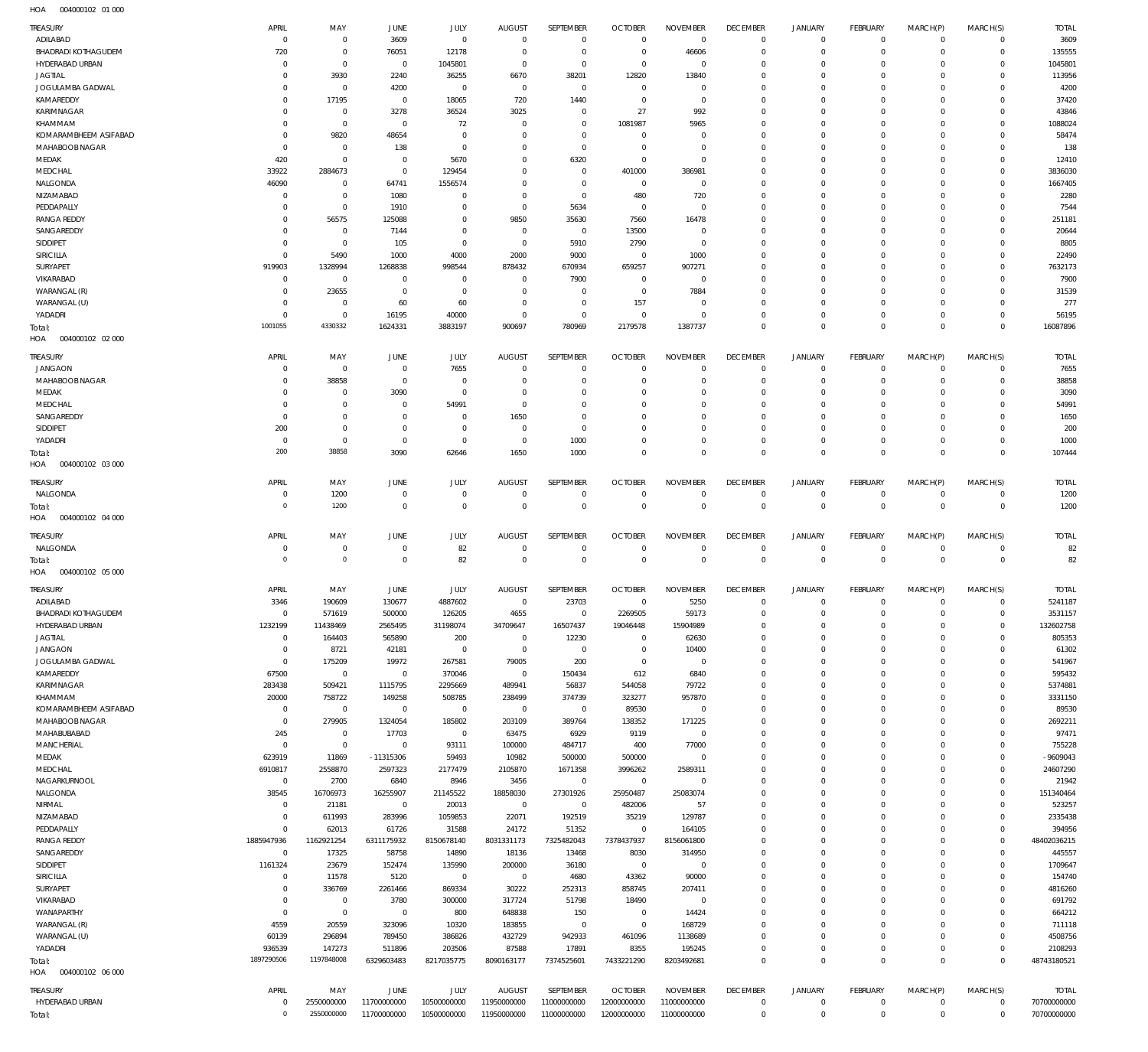004000102 81 000 HOA

| TREASURY<br>ADILABAD                         | APRIL<br>0            | MAY<br>$\overline{0}$         | <b>JUNE</b><br>905               | JULY<br>$\mathbb O$           | <b>AUGUST</b><br>$\mathbf 0$ | SEPTEMBER<br>0             | <b>OCTOBER</b><br>$\overline{0}$ | <b>NOVEMBER</b><br>$\mathbf 0$ | <b>DECEMBER</b><br>$\mathbf 0$ | <b>JANUARY</b><br>$\mathbf 0$ | FEBRUARY<br>$\overline{0}$   | MARCH(P)<br>$\mathbf{0}$ | MARCH(S)<br>$\mathbf 0$    | <b>TOTAL</b><br>905      |
|----------------------------------------------|-----------------------|-------------------------------|----------------------------------|-------------------------------|------------------------------|----------------------------|----------------------------------|--------------------------------|--------------------------------|-------------------------------|------------------------------|--------------------------|----------------------------|--------------------------|
| <b>BHADRADI KOTHAGUDEM</b>                   | $\Omega$              | $\mathbf 0$                   | $\overline{0}$                   | 99102                         | 133000                       | 60000                      | 408572                           | 66901                          | $\mathbf 0$                    | $\mathbf 0$                   | $\mathbf{0}$                 | $\mathbf 0$              | $\mathbf 0$<br>$\mathbf 0$ | 767575                   |
| HYDERABAD URBAN<br>JOGULAMBA GADWAL          | 143921<br>$\mathbf 0$ | $\mathbf 0$<br>37625          | $\overline{0}$<br>$\overline{0}$ | $\overline{0}$<br>$\mathbb O$ | 5332<br>123432               | 28433<br>$\mathbf{0}$      | 3674<br>37501                    | 0<br>$^{\circ}$                | 0<br>$\mathbf 0$               | $\mathbf 0$<br>$\mathbf 0$    | $^{\circ}$<br>$\mathbf 0$    | 0<br>$\Omega$            | $\mathbf 0$                | 181360<br>198558         |
| KAMAREDDY                                    | $\mathbf{0}$          | $\mathbf 0$                   | $\overline{0}$                   | $\mathbb O$                   | $^{\circ}$                   | $\mathbf{0}$               | $\overline{0}$                   | 101313                         | 0                              | $\mathbf 0$                   | $\mathbf 0$                  | $\Omega$                 | $\mathbf 0$                | 101313                   |
| KARIMNAGAR                                   | $\Omega$              | $\mathbf 0$                   | 13746                            | 982                           | 0                            | $\mathbf 0$                | 45467                            | $\mathbf 0$                    | $\mathbf 0$                    | $\mathbf 0$                   | $^{\circ}$                   | $\Omega$                 | $\mathbf 0$                | 60195                    |
| KHAMMAM                                      | 384093                | 20000                         | 20521                            | 90000                         | 0                            | 8536                       | $^{\circ}$                       | 316                            | $\mathbf 0$                    | $\mathbf 0$                   | $\mathbf 0$                  | $\Omega$                 | $\mathbf 0$                | 523466                   |
| MAHABOOB NAGAR                               | $\Omega$              | $\overline{0}$                | 33599                            | 58165                         | 0                            | 102439                     | 153630                           | 14000                          | $\mathbf 0$                    | $\mathbf 0$                   | $^{\circ}$                   | 0                        | $\mathbf 0$                | 361833                   |
| MANCHERIAL                                   | $\Omega$              | $\mathbf 0$                   | $\overline{0}$                   | 9311                          | 0                            | $\mathbf{0}$               | $\mathbf 0$                      | 54274                          | $\mathbf 0$                    | $\mathbf 0$                   | $^{\circ}$                   | $\Omega$                 | $\mathbf 0$                | 63585                    |
| MEDCHAL                                      | $\Omega$              | $\mathbf 0$                   | $\overline{0}$                   | $^{\circ}$                    | 0                            | 32286                      | $^{\circ}$                       | $^{\circ}$                     | $\mathbf 0$                    | $\mathbf 0$                   | $^{\circ}$                   | 0                        | $\mathbf 0$                | 32286                    |
| NALGONDA                                     | $\Omega$              | $\mathbf 0$                   | $\overline{0}$                   | 2867                          | 0                            | 4442                       | $^{\circ}$                       | $^{\circ}$                     | $\mathbf 0$                    | $\mathbf 0$<br>$\mathbf 0$    | $^{\circ}$                   | $\Omega$                 | $\mathbf 0$<br>$\mathbf 0$ | 7309                     |
| NIZAMABAD<br>PEDDAPALLY                      | $\Omega$<br>$\Omega$  | 2250<br>$\overline{0}$        | 10081<br>$\overline{0}$          | $^{\circ}$<br>$\overline{0}$  | 0<br>$\circ$                 | 10278<br>478               | $\mathbf 0$<br>$\mathbf 0$       | $\mathbf 0$<br>$\mathbf 0$     | $\mathbf 0$<br>$\mathbf 0$     | $\mathbf 0$                   | $\mathbf 0$<br>$^{\circ}$    | 0<br>$\Omega$            | $\mathbf 0$                | 22609<br>478             |
| SURYAPET                                     | $\Omega$              | $\mathbf 0$                   | $\overline{0}$                   | $\mathbb O$                   | $^{\circ}$                   | 5525                       | 753                              | 2166                           | $\mathbf 0$                    | $\mathbf 0$                   | $^{\circ}$                   | 0                        | $\mathbf 0$                | 8444                     |
| WARANGAL (U)                                 | $\Omega$              | $\mathbf 0$                   | $\overline{0}$                   | $\mathbb O$                   | 40021                        | $\mathbf 0$                | $^{\circ}$                       | $\mathbf 0$                    | $\mathbf 0$                    | $\mathbf 0$                   | $\mathbf{0}$                 | 0                        | $\mathbf 0$                | 40021                    |
| Total:                                       | 528014                | 59875                         | 78852                            | 260427                        | 301785                       | 252417                     | 649597                           | 238970                         | $\mathbf 0$                    | $\mathbf 0$                   | $\overline{0}$               | $\mathbf 0$              | $\overline{0}$             | 2369937                  |
| HOA<br>004000102 96 000                      |                       |                               |                                  |                               |                              |                            |                                  |                                |                                |                               |                              |                          |                            |                          |
| TREASURY                                     | APRIL                 | MAY                           | JUNE                             | JULY                          | <b>AUGUST</b>                | SEPTEMBER                  | <b>OCTOBER</b>                   | <b>NOVEMBER</b>                | <b>DECEMBER</b>                | JANUARY                       | FEBRUARY                     | MARCH(P)                 | MARCH(S)                   | <b>TOTAL</b>             |
| ADILABAD                                     | $\Omega$              | $\mathbf 0$                   | $\overline{0}$                   | $\,0\,$                       | $^{\circ}$                   | $-805002$                  | $\overline{0}$                   | $\overline{0}$                 | 0                              | $\mathbf 0$                   | $\mathbf{0}$                 | $\mathbf 0$              | $\mathbf 0$                | $-805002$                |
| <b>BHADRADI KOTHAGUDEM</b>                   | $\Omega$              | $\mathbf 0$                   | $\overline{0}$                   | $\mathbb O$                   | $\overline{0}$               | $\mathbf 0$                | $-723424$                        | $^{\circ}$                     | $\mathbf 0$                    | $\mathbf 0$                   | $\mathbf{0}$                 | 0                        | $\mathbf 0$                | $-723424$                |
| HYDERABAD URBAN                              |                       | -160070429                    | $-60418814$                      | -43148318                     | $-7204274$                   | -92096417                  | $-54370274$                      | -43833555                      | 0                              | $\mathbf 0$                   | $^{\circ}$                   | 0                        | $\mathbf 0$                | -461142081               |
| MAHABOOB NAGAR                               | $\Omega$              | $\overline{0}$                | $\overline{0}$                   | $\overline{0}$                | $^{\circ}$                   | $\mathbf 0$                | $-1143886$                       | 0                              | $\mathbf 0$                    | $\mathbf 0$                   | $\mathbf 0$                  | $\Omega$                 | $\mathbf 0$                | $-1143886$               |
| MANCHERIAL<br><b>RANGA REDDY</b>             | $\Omega$<br>$\Omega$  | $\mathbf 0$<br>$\mathbf 0$    | $\overline{0}$<br>$\overline{0}$ | $\mathbb O$<br>$\mathbb O$    | 0<br>0                       | 0<br>$\mathbb O$           | $-827407$<br>0                   | $^{\circ}$<br>$-14477214$      | 0<br>$\mathbf 0$               | $\mathbf 0$<br>$\mathbf 0$    | $^{\circ}$<br>$\mathbf 0$    | 0<br>0                   | $\mathbf 0$<br>$\mathbf 0$ | $-827407$<br>$-14477214$ |
| WARANGAL (U)                                 | $\Omega$              | $\mathbf 0$                   | $\overline{0}$                   | -991289                       | $^{\circ}$                   | $\mathbf 0$                | $\overline{0}$                   | $^{\circ}$                     | $\mathbf 0$                    | $\mathbf 0$                   | $\mathbf{0}$                 | 0                        | $\mathbf 0$                | $-991289$                |
| Total:                                       | $\Omega$              | -160070429                    | $-60418814$                      | $-44139607$                   | $-7204274$                   | -92901419                  | -57064991                        | -58310769                      | $\mathbf 0$                    | $\mathbf 0$                   | $\overline{0}$               | $\mathbf 0$              | $\overline{0}$             | -480110303               |
| 004000107 01 000<br>HOA                      |                       |                               |                                  |                               |                              |                            |                                  |                                |                                |                               |                              |                          |                            |                          |
| TREASURY                                     | APRIL                 | MAY                           | JUNE                             | JULY                          | <b>AUGUST</b>                | SEPTEMBER                  | <b>OCTOBER</b>                   | <b>NOVEMBER</b>                | <b>DECEMBER</b>                | JANUARY                       | FEBRUARY                     | MARCH(P)                 | MARCH(S)                   | <b>TOTAL</b>             |
| <b>BHADRADI KOTHAGUDEM</b>                   | $\mathbf{0}$          | 18624                         | 57873                            | 11172                         | 47961                        | $\mathbf{0}$               | $^{\circ}$                       | 13041                          | $\mathbf 0$                    | $\mathbf 0$                   | $^{\circ}$                   | $^{\circ}$               | $\mathbf 0$                | 148671                   |
| HYDERABAD URBAN                              | $\Omega$              | $\overline{0}$                | $\overline{0}$                   | $\overline{0}$                | 0                            | $\mathbf 0$                | $^{\circ}$                       | 50000                          | $\mathbf 0$                    | $\mathbf 0$                   | $^{\circ}$                   | 0                        | $\mathbf 0$                | 50000                    |
| <b>JANGAON</b>                               | $\Omega$              | $\mathbf 0$                   | $\overline{0}$                   | $\mathbb O$                   | $\circ$                      | $\mathbf 0$                | 6250                             | $^{\circ}$                     | $\mathbf 0$                    | $\mathbf 0$                   | $^{\circ}$                   | $\mathbf 0$              | $\mathbf 0$                | 6250                     |
| Mulugu                                       | $\mathbf{0}$          | 1500                          | $\overline{0}$                   | $\mathbb O$                   | $^{\circ}$                   | $\mathbf{0}$               | $^{\circ}$                       | $^{\circ}$                     | $\mathbf 0$                    | $\mathbf 0$                   | $^{\circ}$                   | 0                        | $\mathbf 0$                | 1500                     |
| <b>RANGA REDDY</b>                           | 6058                  | $\mathbf 0$                   | 2623                             | 4015                          | 32805                        | 5552                       | 5410                             | 4663                           | $\mathbf 0$                    | $\mathbf 0$                   | $\mathbf 0$                  | $\Omega$                 | $\mathbf 0$                | 61126                    |
| WARANGAL (U)                                 | 0                     | $\mathbf 0$                   | $\overline{0}$                   | $\mathbf 0$                   | $^{\circ}$                   | 5935                       | $^{\circ}$                       | $^{\circ}$                     | $\mathbf 0$                    | $\mathbf 0$                   | $\mathbf{0}$                 | 0                        | $\mathbf 0$                | 5935                     |
| Total:<br>004000800 81 001                   | 6058                  | 20124                         | 60496                            | 15187                         | 80766                        | 11487                      | 11660                            | 67704                          | $\mathbf 0$                    | $\mathbf 0$                   | $\overline{0}$               | $\mathbf 0$              | $\overline{0}$             | 273482                   |
| HOA                                          |                       |                               |                                  |                               |                              |                            |                                  |                                |                                |                               |                              |                          |                            |                          |
| TREASURY                                     | APRIL                 | MAY                           | <b>JUNE</b>                      | JULY                          | <b>AUGUST</b>                | SEPTEMBER                  | <b>OCTOBER</b>                   | <b>NOVEMBER</b>                | <b>DECEMBER</b>                | JANUARY                       | FEBRUARY                     | MARCH(P)                 | MARCH(S)                   | <b>TOTAL</b>             |
| ADILABAD                                     | $\Omega$              | 600                           | $\overline{0}$                   | $\mathbb O$                   | $\overline{0}$               | $\mathbf 0$                | $^{\circ}$                       | $^{\circ}$                     | $\mathbf 0$                    | 0                             | $\mathbf{0}$                 | $\mathbf 0$              | $\mathbf 0$                | 600                      |
| <b>BHADRADI KOTHAGUDEM</b><br><b>JANGAON</b> | $\Omega$              | $\mathbf 0$<br>$\mathbf 0$    | 150000<br>5904                   | $\mathbb O$<br>$\mathbb O$    | 0<br>$\circ$                 | $\mathbb O$                | - 0                              | $^{\circ}$<br>154852           | $\mathbf 0$<br>$\mathbf 0$     | $\mathbf 0$<br>$\mathbf 0$    | $^{\circ}$<br>$\mathbf{0}$   | 0<br>0                   | $\mathbf 0$<br>$\mathbf 0$ | 150000<br>165397         |
| WARANGAL (U)                                 | $\Omega$              | 1831                          | 2077                             | 86950                         | 3175                         | 0<br>203137                | 4641<br>40829                    | 792                            | $\mathbf 0$                    | $\mathbf 0$                   | $\mathbf{0}$                 | 0                        | $\mathbf 0$                | 338791                   |
| Total:                                       | $\Omega$              | 2431                          | 157981                           | 86950                         | 3175                         | 203137                     | 45470                            | 155644                         | $\mathbf 0$                    | $\mathbf 0$                   | $\overline{0}$               | $\mathbf 0$              | $\overline{0}$             | 654788                   |
| HOA<br>004000800 81 800                      |                       |                               |                                  |                               |                              |                            |                                  |                                |                                |                               |                              |                          |                            |                          |
| TREASURY                                     | APRIL                 | MAY                           | <b>JUNE</b>                      | JULY                          | <b>AUGUST</b>                | SEPTEMBER                  | <b>OCTOBER</b>                   | <b>NOVEMBER</b>                | <b>DECEMBER</b>                | <b>JANUARY</b>                | FEBRUARY                     | MARCH(P)                 | MARCH(S)                   | <b>TOTAL</b>             |
| HYDERABAD URBAN                              | $\Omega$              | $^{\circ}$                    | $\overline{0}$                   | $\overline{0}$                | 253475                       | 1430420                    | 0                                | $^{\circ}$                     | $\mathbf 0$                    | $\mathbf 0$                   | $^{\circ}$                   | $\mathbf 0$              | $\mathbf 0$                | 1683895                  |
| <b>JAGTIAL</b>                               | $\Omega$              | $\mathbb O$                   | $\mathbb O$                      | $\mathbb O$                   | $\mathbf{0}$                 | $\mathbf{0}$               | 100                              | $\mathbf 0$                    | $\mathbf 0$                    | $\mathbf 0$                   | $\mathbf{0}$                 | $\mathbf 0$              | $\mathbf 0$                | 100                      |
| MEDCHAL                                      |                       | 0                             | 38100                            |                               |                              | 0                          | 0                                | 0                              | C                              |                               |                              |                          | 0                          | 38100                    |
| NAGARKURNOOL                                 | $\mathbf 0$           | 200                           | $\overline{0}$                   | $\overline{0}$                | $\circ$                      | $\mathbf 0$                | $\overline{0}$                   | $\mathbf 0$                    | $\mathbf 0$                    | $\mathbf 0$                   | $\mathbf{0}$                 | $\mathbf 0$              | $\mathbf 0$                | 200                      |
| WARANGAL (R)                                 | $\mathbf 0$           | $\overline{0}$                | $\overline{0}$                   | $\mathbf 0$                   | $\mathbf{0}$                 | 21069                      | $\overline{0}$                   | 6873                           | $\mathbf 0$                    | $\mathbf 0$                   | $\mathbf{0}$                 | $\mathbf 0$              | $\mathbf 0$                | 27942                    |
| WARANGAL (U)                                 | $\Omega$              | $\mathbb O$                   | $\mathbf 0$                      | $\mathbf 0$                   | 951                          | 8043                       | 18921                            | 50520                          | $\mathbf 0$                    | $\mathbf 0$                   | $\mathbf{0}$                 | $\mathbf 0$              | $\mathbf 0$                | 78435                    |
| Total:                                       | $\Omega$              | 200                           | 38100                            | $\mathbf 0$                   | 254426                       | 1459532                    | 19021                            | 57393                          | $\mathbf 0$                    | $\mathbf 0$                   | $\overline{0}$               | $\mathbf 0$              | $\overline{0}$             | 1828672                  |
| HOA<br>004100101 01 000                      |                       |                               |                                  |                               |                              |                            |                                  |                                |                                |                               |                              |                          |                            |                          |
| TREASURY                                     | APRIL                 | MAY                           | <b>JUNE</b>                      | JULY                          | <b>AUGUST</b>                | SEPTEMBER                  | <b>OCTOBER</b>                   | <b>NOVEMBER</b>                | <b>DECEMBER</b>                | <b>JANUARY</b>                | FEBRUARY                     | MARCH(P)                 | MARCH(S)                   | <b>TOTAL</b>             |
| <b>BHADRADI KOTHAGUDEM</b>                   | $^{\circ}$            | $\,0\,$                       | $\overline{0}$                   | 688                           | $\mathbf 0$                  | $\overline{0}$             | $\overline{0}$                   | 37                             | $\bf 0$                        | $\overline{0}$                | $\overline{0}$               | $\mathbf 0$              | $\mathbf 0$                | 725                      |
| HYDERABAD URBAN                              | 10000                 | 35249                         | 180000                           | 174180                        | 50000                        | 140000                     | 55000                            | 80800                          | $\mathbf 0$                    | $\mathbf 0$                   | $\mathbf{0}$                 | $\mathbf 0$              | $\mathbf 0$                | 725229                   |
| JANGAON<br>JOGULAMBA GADWAL                  | 10800<br>$\mathbf 0$  | $\overline{0}$<br>$\mathbf 0$ | $\overline{0}$<br>$\overline{0}$ | 3000<br>$\,0\,$               | $^{\circ}$<br>$^{\circ}$     | $\mathbf 0$<br>$\mathbf 0$ | $\overline{0}$<br>$\overline{0}$ | $\overline{0}$<br>106800       | $\mathbf 0$<br>$\mathbf 0$     | $\mathbf 0$<br>$\mathbf 0$    | $\mathbf{0}$<br>$\mathbf{0}$ | 0<br>0                   | $\mathbf 0$<br>$\mathbf 0$ | 13800<br>106800          |
| KARIMNAGAR                                   |                       | $\mathbf 0$                   | 0                                | $\,0\,$                       | 1000                         | $\mathbf 0$                | $^{\circ}$                       | $\mathbf 0$                    | $\mathbf 0$                    | $\mathbf 0$                   | $\mathbf 0$                  | 0                        | $\mathbf 0$                | 1000                     |
| KHAMMAM                                      | $\Omega$              | $\mathbf 0$                   | $\overline{0}$                   | 330                           | 2833                         | $\mathbf 0$                | 558                              | 235                            | $\mathbf 0$                    | $\mathbf 0$                   | $\mathbf 0$                  | 0                        | $\mathbf 0$                | 3956                     |
| MAHABUBABAD                                  | $\Omega$              | $\mathbf 0$                   | $\overline{0}$                   | 572                           | 0                            | $\mathbf 0$                | 1135                             | $^{\circ}$                     | $\mathbf 0$                    | $\mathbf 0$                   | $\mathbf 0$                  | 0                        | $\mathbf 0$                | 1707                     |
| NALGONDA                                     | $\Omega$              | $\mathbf 0$                   | 819                              | $\mathbf 0$                   | 0                            | $\mathbf 0$                | $\mathbf 0$                      | $\mathbf 0$                    | $\mathbf 0$                    | $\mathbf 0$                   | $\mathbf 0$                  | $\Omega$                 | $\mathbf 0$                | 819                      |
| PEDDAPALLY                                   | $\Omega$              | $\mathbb O$                   | $\overline{0}$                   | $\mathbf 0$                   | 0                            | 7014                       | $^{\circ}$                       | $\mathbf 0$                    | $\mathbf 0$                    | $\mathbf 0$                   | $\mathbf{0}$                 | 0                        | $\mathbf 0$                | 7014                     |
| <b>RANGA REDDY</b>                           |                       | 4800                          | 245                              | 95                            | $\Omega$                     | $\mathbf 0$                | $\mathbf 0$                      | $\mathbf 0$                    | $\mathbf 0$                    | $\mathbf 0$                   | $\mathbf 0$                  | 0                        | $\mathbf 0$                | 5140                     |
| SURYAPET                                     | $\Omega$              | $\overline{0}$                | 27                               | $\overline{0}$                | 0                            | $\mathbf 0$                | $\mathbf 0$                      | $\mathbf 0$                    | $\mathbf 0$                    | $\mathbf 0$                   | $^{\circ}$                   | 0                        | $\mathbf 0$                | 27                       |
| VIKARABAD<br>WARANGAL (U)                    | $\Omega$              | $\mathbf 0$<br>$\overline{0}$ | $\overline{0}$<br>2238           | $\mathbf 0$<br>$\mathbf 0$    | 0<br>$^{\circ}$              | 360<br>$\mathbf 0$         | $\overline{0}$<br>210            | $\mathbf 0$<br>1282            | $\mathbf 0$<br>$\mathbf 0$     | $\mathbf 0$<br>$\mathbf 0$    | $\mathbf 0$<br>$\mathbf{0}$  | 0<br>0                   | $\mathbf 0$<br>$\mathbf 0$ | 360<br>3730              |
| YADADRI                                      | $\mathbf{0}$          | $\,0\,$                       | $\overline{0}$                   | $\mathbf 0$                   | 6                            | $\mathbf 0$                | $\overline{0}$                   | $\mathbf 0$                    | 0                              | $\mathbf 0$                   | $\mathbf{0}$                 | 0                        | $\mathbf 0$                | 6                        |
| Total:                                       | 20800                 | 40049                         | 183329                           | 178865                        | 53839                        | 147374                     | 56903                            | 189154                         | $\mathbf 0$                    | $\mathbf 0$                   | $\overline{0}$               | $\mathbf 0$              | $\overline{0}$             | 870313                   |
| 004100101 02 000<br>HOA                      |                       |                               |                                  |                               |                              |                            |                                  |                                |                                |                               |                              |                          |                            |                          |
| TREASURY                                     | APRIL                 | MAY                           | <b>JUNE</b>                      | JULY                          | <b>AUGUST</b>                | SEPTEMBER                  | <b>OCTOBER</b>                   | <b>NOVEMBER</b>                | <b>DECEMBER</b>                | <b>JANUARY</b>                | FEBRUARY                     | MARCH(P)                 | MARCH(S)                   | <b>TOTAL</b>             |
| ADILABAD                                     | $\Omega$              | $\overline{0}$                | $\overline{0}$                   | $\,0\,$                       | 3400                         | $\mathbf{0}$               | $^{\circ}$                       | $\mathbf 0$                    | $\mathbf 0$                    | $\mathbf 0$                   | $\mathbf{0}$                 | $\mathbf 0$              | $\mathbf 0$                | 3400                     |
| HYDERABAD URBAN                              | $\Omega$              | $\mathbf 0$                   | $\overline{0}$                   | 9090                          | $\circ$                      | $\mathbf 0$                | - 0                              | $\overline{0}$                 | $\mathbf 0$                    | $\mathbf 0$                   | $\mathbf{0}$                 | $\mathbf 0$              | $\mathbf 0$                | 9090                     |
| MEDCHAL                                      | $\Omega$              | $\mathbf 0$                   | $\overline{0}$                   | $\overline{0}$                | $^{\circ}$                   | 117125                     | $\overline{0}$                   | $\mathbf 0$                    | $\mathbf 0$                    | $\mathbf 0$                   | $^{\circ}$                   | 0                        | $\mathbf 0$                | 117125                   |
| NAGARKURNOOL                                 | $\mathbf 0$           | $\mathbf 0$                   | $\overline{0}$                   | $\mathbf 0$                   | $^{\circ}$                   | $\mathbf 0$                | 14400                            | $\mathbf 0$                    | $\mathbf 0$                    | $\mathbf 0$                   | $\mathbf 0$                  | $\Omega$                 | $\mathbf 0$                | 14400                    |
| NIZAMABAD                                    | $\mathbf 0$           | $\mathbf 0$                   | $\overline{0}$                   | $\,0\,$                       | $\mathbf{0}$                 | $\mathbf 0$                | 5740                             | $\mathbf 0$                    | $\mathbf 0$                    | $\mathbf 0$                   | $^{\circ}$                   | 0                        | $\mathbf 0$                | 5740                     |
| SANGAREDDY                                   | $\mathbf 0$           | 172000                        | 442000                           | 553000                        | 518000                       | 654000                     | 735000                           | $^{\circ}$                     | $\mathbf 0$                    | $\mathsf{O}\xspace$           | $\mathbf{0}$                 | 0                        | $\mathbf 0$                | 3074000                  |
| Total:                                       | $\Omega$              | 172000                        | 442000                           | 562090                        | 521400                       | 771125                     | 755140                           | $\mathbf 0$                    | $\mathbf 0$                    | $\mathbf 0$                   | $\mathbf 0$                  | $\mathbf 0$              | $\mathbf 0$                | 3223755                  |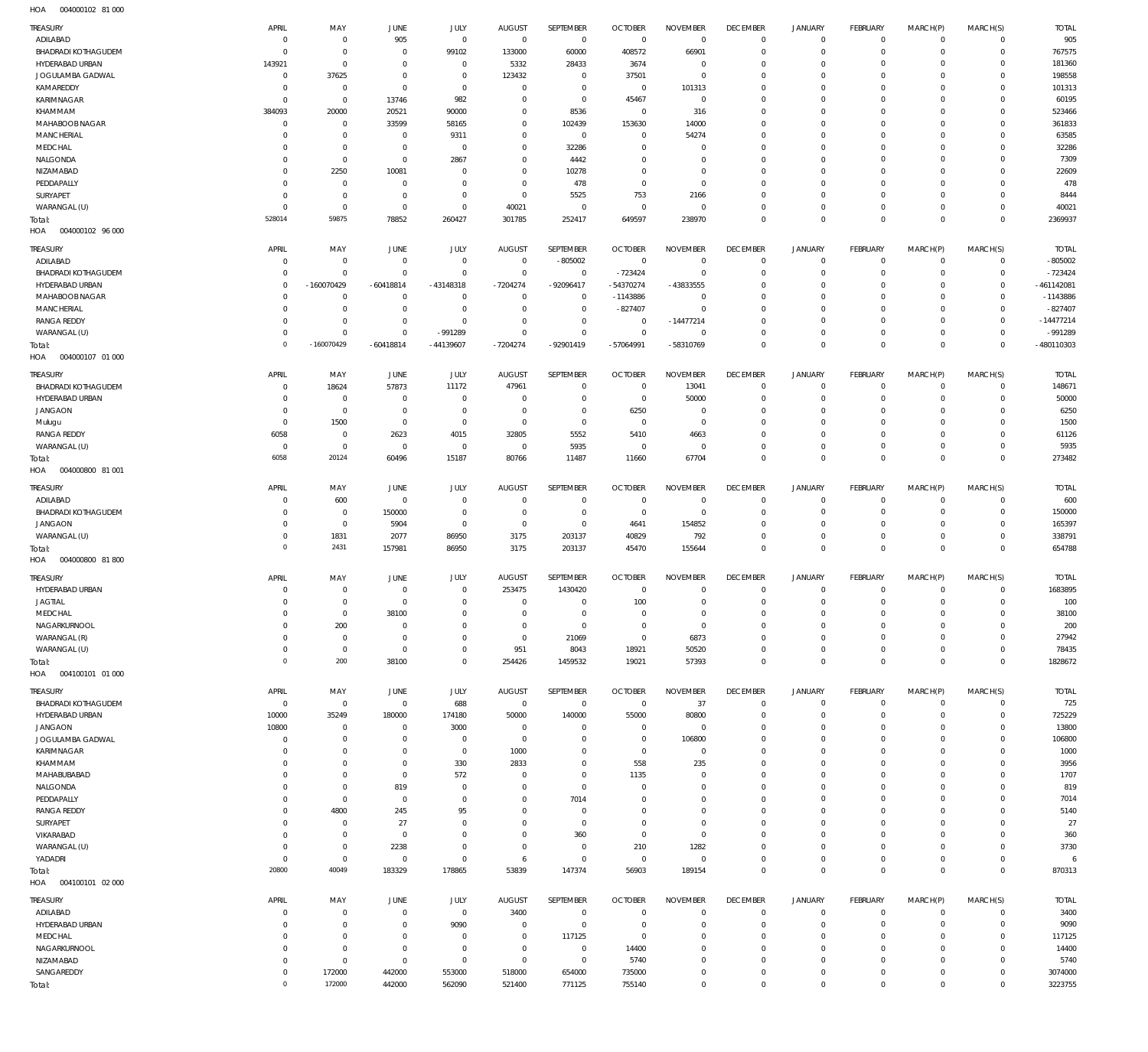004100101 03 000 HOA

| <b>TREASURY</b>                  | APRIL                      | MAY             | JUNE               | JULY               | <b>AUGUST</b>      | SEPTEMBER          | <b>OCTOBER</b>     | <b>NOVEMBER</b>    | <b>DECEMBER</b>             | <b>JANUARY</b>          | <b>FEBRUARY</b>          | MARCH(P)               | MARCH(S)                   | <b>TOTAL</b>        |
|----------------------------------|----------------------------|-----------------|--------------------|--------------------|--------------------|--------------------|--------------------|--------------------|-----------------------------|-------------------------|--------------------------|------------------------|----------------------------|---------------------|
| ADILABAD                         | $\mathbf 0$                | 1025455         | 3145600            | 3590785            | 4021325            | 5358075            | 5259225            | 4286425            | $\overline{0}$              | $\circ$                 | $\mathbf{0}$             | $\Omega$               | $\Omega$                   | 26686890            |
| <b>BHADRADI KOTHAGUDEM</b>       | 34330                      | 106065          | 939345             | 1264388            | 210570             | 266975             | 439655             | 1191261            | $\overline{0}$              | $\mathbf 0$             | $\mathbf{0}$             | $\Omega$               | $\circ$                    | 4452589             |
| BHOOPALAPALLY                    | 20345                      | 65385           | 127220             | 72820              | 209290             | 78425              | 154230             | 323258             | $\overline{0}$              | $\circ$                 | $\Omega$                 | $\Omega$               | $\Omega$                   | 1050973             |
| HYDERABAD URBAN                  | 31206315                   | 31593395        | 128790605          | 44517475           | 69464385           | 115531055          | 74559822           | 147709600          | $\Omega$                    | $\Omega$                | $\Omega$                 | $\Omega$               | $\Omega$                   | 643372652           |
| <b>JAGTIAL</b>                   | 42780                      | 21230           | 340100             | 254615             | 351775             | 916775             | 1146735            | 271910             | $\Omega$                    | $\Omega$                | $\Omega$                 | $\Omega$               | $\circ$                    | 3345920             |
| <b>JANGAON</b>                   | 9562                       | 252360          | 139615             | 87005              | 71530              | 97315              | 187150             | 228925             | $\mathbf 0$<br>$\Omega$     | $\Omega$<br>$\Omega$    | $\mathbf{0}$<br>$\Omega$ | $\Omega$<br>$\Omega$   | $\Omega$<br>$\Omega$       | 1073462<br>9739960  |
| JOGULAMBA GADWAL<br>KAMAREDDY    | 6560<br>$\mathbf 0$        | 50450<br>346005 | 1051680<br>1119480 | 1192640<br>1498175 | 1211700<br>1557200 | 2117750<br>2291225 | 2565680<br>2438885 | 1543500<br>1748045 | $\Omega$                    | $\Omega$                | $\Omega$                 | $\Omega$               | $\Omega$                   | 10999015            |
| KARIMNAGAR                       | $\Omega$                   | 202770          | 479255             | 406260             | 62350              | 216030             | 279170             | 101200             | $\mathbf 0$                 | $\Omega$                | $\Omega$                 | $\Omega$               | $\Omega$                   | 1747035             |
| KHAMMAM                          | 638080                     | 294075          | 852330             | 121865             | 100820             | 617765             | 142875             | 447325             | $\Omega$                    | $\Omega$                | $\Omega$                 | $\Omega$               | $\Omega$                   | 3215135             |
| KOMARAMBHEEM ASIFABAD            | 65200                      | 361950          | 429160             | 1596097            | 243833             | 172630             | 466583             | 3121470            | $\mathbf 0$                 | $\Omega$                | $\Omega$                 | $\Omega$               | $\Omega$                   | 6456923             |
| MAHABOOB NAGAR                   | $\mathbf 0$                | 107780          | 416190             | 1041750            | 558285             | 1235980            | 481710             | 246664             | $\Omega$                    | $\Omega$                | $\Omega$                 | $\Omega$               | $\Omega$                   | 4088359             |
| MAHABUBABAD                      | $\circ$                    | 22015           | 106665             | 129875             | 95660              | 66755              | 164125             | 36625              | $\mathbf 0$                 | $\Omega$                | $\Omega$                 | $\Omega$               | $\Omega$                   | 621720              |
| MANCHERIAL                       | 7500                       | 69890           | 278415             | 489535             | 200980             | 5613770            | 513650             | 1124300            | $\Omega$                    | $\Omega$                | $\Omega$                 | $\Omega$               | $\Omega$                   | 8298040             |
| MEDAK                            | 3325                       | 86010           | 66330              | 51155              | 246050             | 37325              | 44675              | 121105             | $\mathbf 0$                 | $\Omega$                | $\Omega$                 | $\Omega$               | $\Omega$                   | 655975              |
| MEDCHAL                          | 6926675                    | 27703310        | 14521890           | 14387015           | 6231645            | 38041269           | 5998075            | 31708770           | $\Omega$                    | $\Omega$                | $\Omega$                 | $\Omega$               | $\Omega$                   | 145518649           |
| NAGARKURNOOL                     | 51680                      | 143340          | 152180             | 334095             | 170200             | 187680             | 148750             | 299420             | $\mathbf 0$                 | $\Omega$                | $\Omega$                 | $\Omega$               | $\Omega$                   | 1487345             |
| NALGONDA                         | $\mathbf 0$                | 112890          | 855290             | 1549020            | 1359430            | 1741845            | 2990580            | 1866370            | $\Omega$                    | $\Omega$                | $\Omega$                 | $\Omega$               | $\Omega$                   | 10475425            |
| NIRMAL                           | $\circ$                    | 132220          | 454050             | 281050             | 116600             | 186090             | 993175             | 92850              | $\mathbf 0$                 | $\Omega$                | $\Omega$                 | $\Omega$               | $\Omega$                   | 2256035             |
| NIZAMABAD                        | $\Omega$                   | 223930          | 696730             | 685175             | 1157360            | 493310             | 743810             | 355430             | $\Omega$                    | $\Omega$                | $\Omega$                 | $\Omega$               | $\Omega$                   | 4355745             |
| PEDDAPALLY                       | 18600                      | 214800          | 1626600            | 1498852            | 214615             | 677085             | 376200             | 153850             | $\Omega$                    | $\Omega$                | $\Omega$                 | $\Omega$               | $\Omega$                   | 4780602             |
| <b>RANGA REDDY</b><br>SANGAREDDY | 45549206                   | 30320850        | 22568600           | 52450200           | 132147741          | 9264711            | 36251375           | 47449235           | $\Omega$<br>$\Omega$        | $\Omega$<br>$\Omega$    | $\Omega$<br>$\Omega$     | $\Omega$<br>$\Omega$   | $\Omega$<br>$\Omega$       | 376001918           |
| SIDDIPET                         | 200<br>61605               | 338430<br>88275 | 379270<br>121850   | 509755<br>268955   | 312050<br>267085   | 190390<br>60210    | 528025<br>1966240  | 1208860<br>585670  | $\Omega$                    | $\Omega$                | $\Omega$                 | $\Omega$               | $\Omega$                   | 3466980<br>3419890  |
| SIRICILLA                        | 10200                      | 79725           | 16000              | 116030             | 21975              | 34420              | 56500              | 92150              | $\mathbf 0$                 | $\Omega$                | $\Omega$                 | $\Omega$               | $\Omega$                   | 427000              |
| SURYAPET                         | 11620                      | 48050           | 150480             | 70870              | 104646             | 265370             | 798625             | 611840             | $\Omega$                    | $\Omega$                | $\Omega$                 | $\Omega$               | $\Omega$                   | 2061501             |
| VIKARABAD                        | $\mathbf 0$                | 126285          | 86850              | 47010              | 95890              | 1144910            | 249960             | 421030             | $\mathbf 0$                 | $\Omega$                | $\Omega$                 | $\Omega$               | $\Omega$                   | 2171935             |
| WANAPARTHY                       | 27590                      | 18490           | 59500              | 114910             | 100720             | 69010              | 32040              | 46520              | $\Omega$                    | $\Omega$                | $\Omega$                 | $\Omega$               | $\Omega$                   | 468780              |
| WARANGAL (R)                     | $\mathbf 0$                | 89825           | 108650             | 45525              | 58725              | 143235             | 29390              | 92525              | $\mathbf 0$                 | $\Omega$                | $\Omega$                 | $\Omega$               | $\Omega$                   | 567875              |
| WARANGAL (U)                     | 69380                      | 69585           | 168205             | 39685              | 113745             | 142170             | 255120             | 319970             | $\Omega$                    | $\Omega$                | $\Omega$                 | $\Omega$               | $\Omega$                   | 1177860             |
| YADADRI                          | $^{\circ}$                 | 246420          | 506850             | 294380             | 87570              | 236170             | 102100             | 242230             | $\overline{0}$              | $\mathbf 0$             | $\mathbf{0}$             | $\Omega$               | $\Omega$                   | 1715720             |
| Total:                           | 84760753                   | 94561260        | 180754985          | 129006967          | 221165750          | 187495725          | 140364135          | 248048333          | $\Omega$                    | $\Omega$                | $\Omega$                 | $\Omega$               | $\Omega$                   | 1286157908          |
| 004100101 04 000<br>HOA          |                            |                 |                    |                    |                    |                    |                    |                    |                             |                         |                          |                        |                            |                     |
| <b>TREASURY</b>                  | APRIL                      | MAY             | <b>JUNE</b>        | JULY               | <b>AUGUST</b>      | SEPTEMBER          | <b>OCTOBER</b>     | <b>NOVEMBER</b>    | <b>DECEMBER</b>             | <b>JANUARY</b>          | <b>FEBRUARY</b>          | MARCH(P)               | MARCH(S)                   | <b>TOTAL</b>        |
| ADILABAD                         | $\Omega$                   | 350             | 20                 | $\mathbf 0$        | 200                | 150                | $\overline{0}$     | 350                | $^{\circ}$                  | $^{\circ}$              | $^{\circ}$               | $\Omega$               | $\Omega$                   | 1070                |
| <b>BHADRADI KOTHAGUDEM</b>       | $\Omega$                   | 150             | 400                | 1455               | 575                | 2150               | 350                | 500                | $\mathbf{0}$                | $\circ$                 | $\Omega$                 | $\Omega$               | $\Omega$                   | 5580                |
| BHOOPALAPALLY                    | $\Omega$                   | 150             | 600                | 900                | 150                | 2025               | 475                | 1600               | $\Omega$                    | $\Omega$                | $\Omega$                 | $\Omega$               | $\Omega$                   | 5900                |
| HYDERABAD URBAN                  | 2205970                    | 33950           | 33025              | 41080              | 40760              | 1472090            | 102970             | 112750             | $\Omega$                    | $\Omega$                | $\Omega$                 | $\Omega$               | $\Omega$                   | 4042595             |
| <b>JAGTIAL</b>                   | $\Omega$                   | 1000            | 5900               | 1720               | 550                | 17600              | 346615             | 400                | $\Omega$                    | $\Omega$                | $\Omega$                 | $\Omega$               | $\Omega$                   | 373785              |
| <b>JANGAON</b>                   | $\Omega$                   | 3900            | 11750              | 14825              | 8850               | 16050              | 28750              | 11600              | $\Omega$                    | $\Omega$                | $\Omega$                 | $\Omega$               | $\Omega$                   | 95725               |
|                                  |                            | 300             | 750                | 2050               | 1050               | 650                | $\overline{0}$     | 600                | $\Omega$                    | $\Omega$                | $\Omega$                 | $\Omega$               | $\Omega$                   | 5400                |
| JOGULAMBA GADWAL                 | $\Omega$                   |                 |                    |                    |                    |                    |                    |                    |                             |                         |                          |                        |                            |                     |
| KAMAREDDY                        | $\Omega$                   | 800             | 2350               | $\mathbf 0$        | $^{\circ}$         | $\mathbf 0$        | $\overline{0}$     | $\Omega$           | $\Omega$                    | $\Omega$                | $\Omega$                 | $\Omega$               | $\Omega$                   | 3150                |
| KARIMNAGAR                       | $\Omega$                   | 5250            | 4135               | 600                | 4100               | 2650               | 9100               | 7225               | $\Omega$                    | $\Omega$                | $\Omega$                 | $\Omega$               | $\Omega$                   | 33060               |
| KHAMMAM                          | 1350                       | 1500            | 900                | 8450               | 1385               | 450                | 3450               | 2085               | $\Omega$                    | $\Omega$                | $\Omega$                 | $\Omega$<br>$\Omega$   | $\Omega$                   | 19570               |
| KOMARAMBHEEM ASIFABAD            | $\Omega$<br>$\Omega$       | $^{\circ}$      | 485                | 450                | $\overline{0}$     | $\mathbf 0$        | 150                | $\Omega$           | $\Omega$<br>$\Omega$        | $\Omega$<br>$\Omega$    | $\Omega$<br>$\Omega$     | $\Omega$               | $\Omega$<br>$\Omega$       | 1085                |
| MAHABOOB NAGAR<br>MAHABUBABAD    | $\Omega$                   | 1500<br>150     | 300<br>1635        | 8150               | 1650<br>12555      | 45240<br>37285     | 70830<br>4200      | 4790<br>5725       | $\Omega$                    | $\Omega$                | $\Omega$                 | $\Omega$               | $\Omega$                   | 132460              |
| <b>MANCHERIAL</b>                | $\Omega$                   | 1400            | 9615               | 1325<br>5975       | 3050               | 1600               | 550                | 350                | $\Omega$                    | $\Omega$                | $\Omega$                 | $\Omega$               | $\Omega$                   | 62875<br>22540      |
| MEDAK                            | $\mathbf 0$                | 700             | $\mathbf 0$        | 200                | 2100               | 125                | $\overline{0}$     | 275                | 0                           | $\mathbf 0$             | $^{\circ}$               | $\Omega$               | $\Omega$                   | 3400                |
| MEDCHAL                          | $\Omega$                   | 11900           | 35140              | 12750              | 46725              | 18050              | 31800              | 30725              | $\mathbf 0$                 | $\mathbf 0$             | $^{\circ}$               | $\Omega$               | $\Omega$                   | 187090              |
| NAGARKURNOOL                     | $\Omega$                   | 435             | 600                | 1075               | 150                | 100900             | 150                | 150                | $\mathbf 0$                 | $\mathbf 0$             | $^{\circ}$               | $\Omega$               | $\Omega$                   | 103460              |
| NALGONDA                         | $\Omega$                   | 200             | 4835               | 1480               | 1675               | 4125               | 7675               | 7475               | $\mathbf 0$                 | $\mathbf 0$             | $\Omega$                 | $\Omega$               | $\Omega$                   | 27465               |
| NIRMAL                           | $\Omega$                   | $\mathbf 0$     | 450                | 6650               | 15735              | $^{\circ}$         | 100                | $\overline{0}$     | $\mathbf 0$                 | $\mathbf 0$             | $^{\circ}$               | $\Omega$               | $\Omega$                   | 22935               |
| NIZAMABAD                        | $\Omega$                   | 2950            | 23775              | 3850               | 2360               | 14200              | 800                | 3350               | $\mathbf 0$                 | $\mathbf 0$             | $\Omega$                 | $\Omega$               | $\Omega$                   | 51285               |
| PEDDAPALLY                       | $\Omega$                   | 1275            | 2525               | 2450               | 835                | 1300               | 950                | 350                | $\mathbf 0$                 | $\Omega$                | $^{\circ}$               | $\Omega$               | $\Omega$                   | 9685                |
| <b>RANGA REDDY</b>               | 3000                       | 13865           | 44345              | 13615              | 17950              | 16835              | 12830              | 14700              | $\mathbf 0$                 | $\mathbf 0$             | $\Omega$                 | $\Omega$               | $\Omega$                   | 137140              |
| SANGAREDDY                       | 1000                       | 7200            | 69650              | 172300             | 119195             | 62445              | 99515              | 56125              | $\mathbf 0$                 | $\mathbf 0$             | $^{\circ}$               | $\Omega$               | $\Omega$                   | 587430              |
| SIDDIPET                         | $^{\circ}$                 | 4300            | 5135               | 7030               | 3650               | 10700              | 4450               | 5125               | $\mathbf 0$                 | $\mathbf 0$             | $^{\circ}$               | $\Omega$               | $\Omega$                   | 40390               |
| <b>SIRICILLA</b>                 | $\Omega$                   | $\mathbf 0$     | 200                | $\mathbf 0$        | $\overline{0}$     | 827                | $\overline{0}$     | $\Omega$           | $\mathbf 0$                 | $\Omega$                | $^{\circ}$               | $\Omega$               | $\Omega$                   | 1027                |
| SURYAPET                         | $\Omega$                   | 700             | 105                | $\mathbf 0$        | 350                | 3500               | 1200               | 2560               | $\mathbf 0$                 | $\mathbf 0$             | $^{\circ}$               | $\Omega$<br>$\Omega$   | $\Omega$                   | 8415                |
| VIKARABAD                        | $\Omega$<br>$\Omega$       | $\mathbf 0$     | 650                | 3500               | 300                | 900                | 1200               | 600                | $\mathbf 0$                 | $\Omega$                | $^{\circ}$               | $\Omega$               | $\Omega$<br>$\Omega$       | 7150                |
| WANAPARTHY                       | $\Omega$                   | 450             | 9000               | 17525              | 9575               | 3250<br>1950       | 3400<br>1700       | 8375<br>4800       | $\mathbf 0$<br>0            | $\mathbf 0$<br>$\Omega$ | $^{\circ}$<br>$\Omega$   |                        | $\Omega$                   | 51575               |
| WARANGAL (R)                     | $\Omega$                   | 2600<br>3010    | 4520<br>4920       | 1500<br>4550       | 1500<br>8200       | 1200               | 33755              | 3150               | $\mathbf 0$                 | $\mathbf 0$             | $^{\circ}$               | $\Omega$               | $\Omega$                   | 18570<br>58785      |
| WARANGAL (U)<br>YADADRI          | $\mathbf 0$                | 1575            | 3945               | 8560               | 7675               | 16350              | 8050               | 10150              | $\mathbf 0$                 | $\mathbf 0$             | $\mathbf{0}$             | $\Omega$               | $\Omega$                   | 56305               |
| Total:                           | 2211320                    | 101560          | 281660             | 344015             | 312850             | 1854597            | 775015             | 295885             | $\mathbf 0$                 | $\mathbf 0$             | $\overline{0}$           | $\Omega$               | $\Omega$                   | 6176902             |
| 004100101 05 000<br>HOA          |                            |                 |                    |                    |                    |                    |                    |                    |                             |                         |                          |                        |                            |                     |
| TREASURY                         | APRIL                      | MAY             | JUNE               | JULY               | <b>AUGUST</b>      | SEPTEMBER          | <b>OCTOBER</b>     | <b>NOVEMBER</b>    | <b>DECEMBER</b>             | <b>JANUARY</b>          | <b>FEBRUARY</b>          |                        | MARCH(S)                   | <b>TOTAL</b>        |
| ADILABAD                         | $\mathbf 0$                | 405620          | 512245             | 1485965            | 1393555            | 559362             | 1150325            | 1179745            | $\mathbf 0$                 | 0                       | $\circ$                  | MARCH(P)<br>$^{\circ}$ | $\mathbf 0$                | 6686817             |
| BHADRADI KOTHAGUDEM              | 45000                      | 1260780         | 1672575            | 1516510            | 1578055            | 1870070            | 1848590            | 2960875            | $\mathbf 0$                 | $\circ$                 | $\mathbf{0}$             | $\Omega$               | $\mathbf 0$                | 12752455            |
| BHOOPALAPALLY                    | $\mathbf 0$                | 36000           | 518880             | 74275              | 193260             | 230175             | 581275             | 241262             | $\mathbf 0$                 | $\mathbf 0$             | $\mathbf{0}$             | $\Omega$               | $\Omega$                   | 1875127             |
| HYDERABAD URBAN                  | 28333418                   | 99722535        | 232814131          | 271066814          | 238971131          | 227397518          | 325081608          | 274649245          | $\mathbf 0$                 | $\mathbf 0$             | $\mathbf{0}$             | $\Omega$               | $\Omega$                   | 1698036400          |
| <b>JAGTIAL</b>                   | 180702                     | 1376825         | 484460             | 372797             | 687355             | 1695007            | 1341335            | 1150389            | $^{\circ}$                  | $\mathbf 0$             | $\mathbf{0}$             | $\Omega$               | $\Omega$                   | 7288870             |
| <b>JANGAON</b>                   | 9000                       | 29525           | 71600              | 203400             | 119575             | 77840              | 197350             | 368680             | $\mathbf 0$                 | $\mathbf 0$             | $\mathbf{0}$             | $\Omega$               | $\Omega$                   | 1076970             |
| JOGULAMBA GADWAL                 | 16500                      | 21525           | 178950             | 259250             | 331015             | 285875             | 178395             | 383439             | $^{\circ}$                  | $\mathbf 0$             | $\mathbf{0}$             | $\Omega$               | $\Omega$                   | 1654949             |
| KAMAREDDY                        | $\mathbf 0$                | 585820          | 980390             | 1108716            | 773765             | 1381955            | 1119100            | 1282842            | $\bf 0$                     | $\mathbf 0$             | $\mathbf{0}$             | $\Omega$               | $\Omega$                   | 7232588             |
| KARIMNAGAR                       | 107300                     | 5071860         | 489250             | 1960498            | 2037960            | 2359863            | 1984657            | 1993862            | $\mathbf{0}$                | $\mathbf 0$             | $\mathbf{0}$             | $\Omega$               | $\Omega$                   | 16005250            |
| KHAMMAM                          | 2391005                    | 124411          | 757090             | 1284980            | 785952             | 1454541            | 1470357            | 3718723            | $\bf 0$                     | $\mathbf 0$             | $\mathbf{0}$             | $\Omega$               | $\Omega$                   | 11987059            |
| KOMARAMBHEEM ASIFABAD            | 17150                      | 19725           | 1666350            | 378200             | 280075             | 377278             | 248750             | 277100             | $\mathbf{0}$                | $\mathbf 0$             | $\mathbf{0}$             | $\Omega$               | $\Omega$                   | 3264628             |
| MAHABOOB NAGAR<br>MAHABUBABAD    | $\mathbf 0$<br>$\mathbf 0$ | 78765<br>52750  | 4964355<br>80970   | 688520<br>227175   | 2742820<br>264840  | 1044934<br>305205  | 1584820<br>1660065 | 2381465<br>238890  | $\mathbf 0$<br>$\mathbf{0}$ | 0<br>$\mathbf 0$        | $\circ$<br>$\mathbf{0}$  | $\Omega$<br>$^{\circ}$ | $\mathbf 0$<br>$\mathbf 0$ | 13485679<br>2829895 |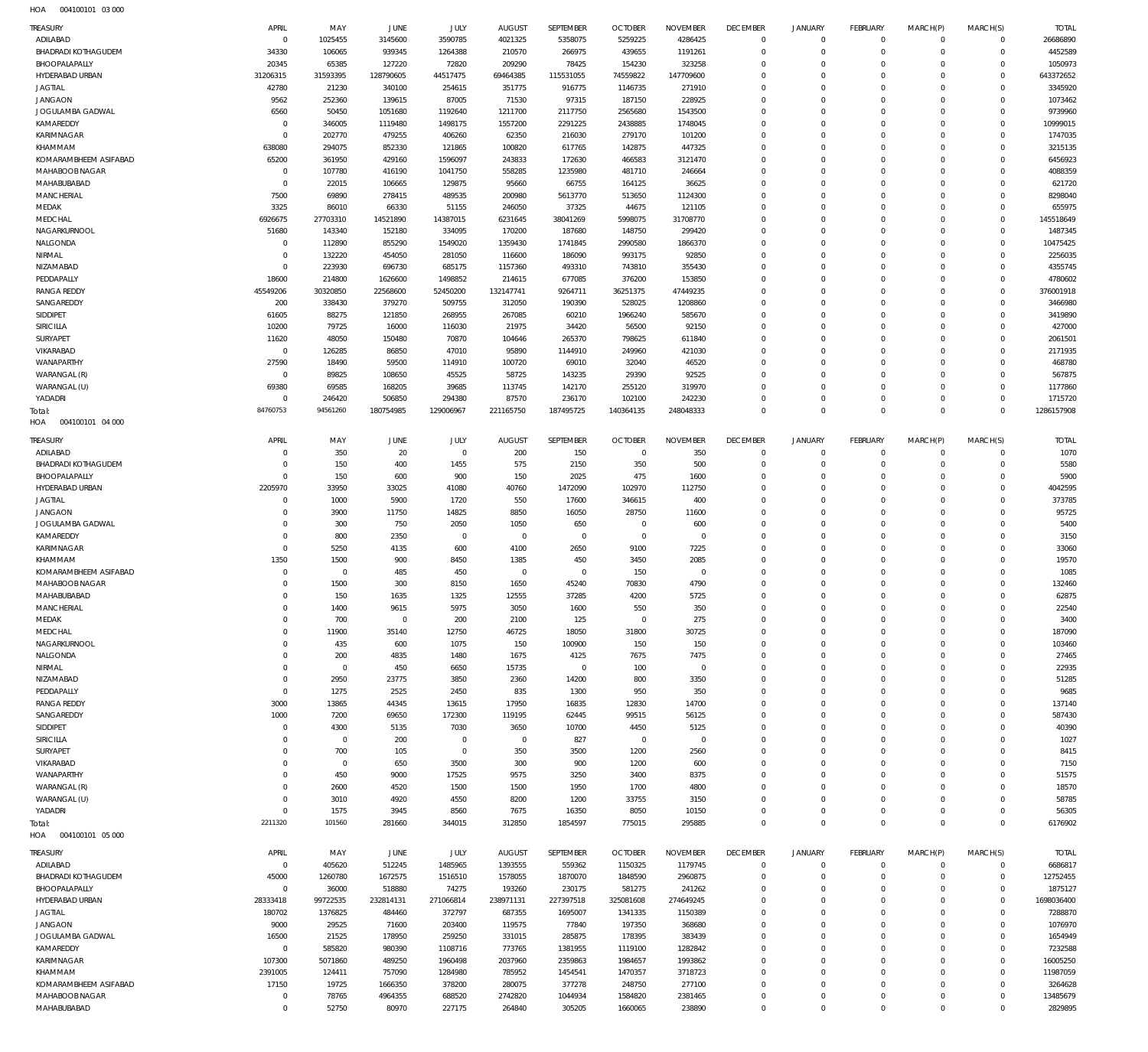| HOA | 004100101 05 000 |  |
|-----|------------------|--|

| <b>TREASURY</b>            | APRIL        | MAY            | JUNE           | JULY        | <b>AUGUST</b>  | SEPTEMBER        | <b>OCTOBER</b> | <b>NOVEMBER</b> | <b>DECEMBER</b> | <b>JANUARY</b> | <b>FEBRUARY</b> | MARCH(P)   | MARCH(S)    | <b>TOTAL</b> |
|----------------------------|--------------|----------------|----------------|-------------|----------------|------------------|----------------|-----------------|-----------------|----------------|-----------------|------------|-------------|--------------|
| <b>MANCHERIAL</b>          | 5325         | 128750         | 1289405        | 514620      | 747775         | 557255           | 1729216        | 2710250         | $\overline{0}$  | $\mathbf 0$    | $\circ$         | $^{\circ}$ | 0           | 7682596      |
| MEDAK                      | 59925        | 2273040        | 3383885        | 1415905     | 1058705        | 295426           | 1534680        | 1063030         | $\overline{0}$  | $\Omega$       | $\mathbf 0$     | $^{\circ}$ | $\mathbf 0$ | 11084596     |
| MEDCHAL                    | 8770166      | 1383714        | 3715117        | 4606961     | 6597462        | 8331814          | 6327540        | 8075530         | $\overline{0}$  | $\Omega$       | $\mathbf 0$     | $\Omega$   | $\mathbf 0$ | 47808304     |
| NAGARKURNOOL               | 32800        | 83800          | 216275         | 404350      | 312440         | 318475           | 300920         | 545400          | $\Omega$        | $\Omega$       | $\Omega$        | $\Omega$   | $\mathbf 0$ | 2214460      |
| NALGONDA                   | $\mathbf{0}$ | 1081625        | 2648010        | 4434882     | 3047751        | 3899516          | 3564421        | 3387740         | $\overline{0}$  | $\Omega$       | $\mathbf 0$     | $\Omega$   | $\mathbf 0$ | 22063945     |
| NIRMAL                     | $\mathbf{0}$ | 1259890        | 743275         | 305825      | 4712470        | 1085350          | 1542569        | 1517130         | $\Omega$        | $\Omega$       | $\Omega$        | $\Omega$   | $\mathbf 0$ | 11166509     |
| NIZAMABAD                  | 23000        | 3347170        | 555615         | 4235926     | 2730862        | 3093790          | 4461147        | 4178296         | $^{\circ}$      | $\Omega$       | $\mathbf 0$     | $\Omega$   | $\mathbf 0$ | 22625806     |
| PEDDAPALLY                 | $\mathbf{0}$ | 18600          | 4557542        |             | 689975         |                  |                | 455050          | $\Omega$        |                | $\Omega$        | $\Omega$   | $\mathbf 0$ | 7817037      |
|                            |              |                |                | 1342800     |                | 520000           | 233070         |                 |                 |                |                 |            |             |              |
| <b>RANGA REDDY</b>         | 9968162      | 1083605        | 1748291        | 3148103     | 4920120        | 7757173          | 9945809        | 7682170         | $^{\circ}$      | $\Omega$       | $\mathbf 0$     | $\Omega$   | $\mathbf 0$ | 46253433     |
| SANGAREDDY                 | 2428995      | 455200         | 576650         | 822585      | 5029192        | 4039022          | 3775870        | 2094989         | $\Omega$        |                | $\Omega$        | $\Omega$   | $\mathbf 0$ | 19222503     |
| SIDDIPET                   | 21000        | 226450         | 206026         | 449095      | 466285         | 532946           | 1084781        | 16109137        | $^{\circ}$      | $\Omega$       | $\mathbf 0$     | $\Omega$   | $\mathbf 0$ | 19095720     |
| <b>SIRICILLA</b>           | 310502       | 857335         | 219150         | 523405      | 65390          | 183850           | 537320         | 225050          | $\Omega$        |                | $\Omega$        | $\Omega$   | $\mathbf 0$ | 2922002      |
| <b>SURYAPET</b>            | 40000        | 69600          | 266370         | 345000      | 9179145        | 553527           | 639315         | 645059          | $\overline{0}$  | $\Omega$       | $\mathbf 0$     | $\Omega$   | $\mathbf 0$ | 11738016     |
| VIKARABAD                  | $\mathbf 0$  | 169770         | 104165         | 115900      | 207745         | 257095           | 257180         | 333550          | $\Omega$        | $\Omega$       | $\Omega$        | $\Omega$   | $\Omega$    | 1445405      |
| WANAPARTHY                 | 350550       | 92330          | 235140         | 548155      | 161150         | 667905           | 263710         | 399945          | $\Omega$        | $\Omega$       | $\mathbf 0$     | $\Omega$   | $\mathbf 0$ | 2718885      |
| WARANGAL (R)               | $\mathbf{0}$ | 111875         | 86525          | 174565      | 226225         | 326328           | 298175         | 201725          | $\Omega$        |                | $\Omega$        | $\Omega$   | $\Omega$    | 1425418      |
|                            | 85590        | 1111900        | 1538647        | 1517805     | 764400         | 934770           | 2356250        | 1502116         | $\Omega$        | $\Omega$       | $\mathbf 0$     | $\Omega$   | $\Omega$    | 9811478      |
| WARANGAL (U)               |              |                |                |             |                |                  |                |                 |                 |                |                 |            |             |              |
| YADADRI                    | 204000       | 431333         | 1231840        | 1407050     | 258840         | 912785           | 402875         | 1469095         | $\overline{0}$  | $\Omega$       | $\mathbf 0$     | $\Omega$   | $\mathbf 0$ | 6317818      |
| Total:                     | 53400090     | 122972128      | 268513174      | 306940032   | 291335290      | 273306650        | 377701475      | 343421779       | $\Omega$        | $\Omega$       | $\Omega$        | $\Omega$   | $\mathbf 0$ | 2037590618   |
| HOA<br>004100101 06 000    |              |                |                |             |                |                  |                |                 |                 |                |                 |            |             |              |
| <b>TREASURY</b>            | APRIL        | MAY            | JUNE           | JULY        | <b>AUGUST</b>  | <b>SEPTEMBER</b> | <b>OCTOBER</b> | <b>NOVEMBER</b> | <b>DECEMBER</b> | <b>JANUARY</b> | <b>FEBRUARY</b> | MARCH(P)   | MARCH(S)    | <b>TOTAL</b> |
|                            |              |                |                |             |                |                  |                |                 |                 |                |                 |            |             |              |
| ADILABAD                   | $^{\circ}$   | 240750         | 202100         | 641950      | 349050         | 188300           | 119950         | 228550          | $\overline{0}$  | $\mathbf 0$    | $\mathbf 0$     | $^{\circ}$ | $\mathbf 0$ | 1970650      |
| <b>BHADRADI KOTHAGUDEM</b> | $^{\circ}$   | 86500          | 196900         | 162250      | 125450         | 144550           | 87000          | 141300          | $\overline{0}$  | $\Omega$       | $\mathbf 0$     | $^{\circ}$ | $\mathbf 0$ | 943950       |
| BHOOPALAPALLY              | $\mathbf 0$  | $\mathbf 0$    | 1500           | 410         | 1000           | 550              | 1300           | 1502            | $\overline{0}$  | $\Omega$       | $\mathbf 0$     | $\Omega$   | $\mathbf 0$ | 6262         |
| HYDERABAD URBAN            | 174215       | 315150         | 387830         | 1608645     | 217710         | 1148680          | 462300         | 541040          | $\overline{0}$  | $\Omega$       | $\mathbf 0$     | $\Omega$   | $\mathbf 0$ | 4855570      |
| <b>JAGTIAL</b>             | $\mathbf{0}$ | $\mathbf{0}$   | $\mathbf{0}$   | $\mathbf 0$ | 1500           | $\overline{0}$   | 1200           | $\overline{0}$  | $\overline{0}$  | $\Omega$       | $\mathbf 0$     | $\Omega$   | $\mathbf 0$ | 2700         |
| <b>JANGAON</b>             | $\mathbf 0$  | $\mathbf 0$    | 700            | $\mathbf 0$ | 1000           | 2100             | 200            | $\overline{0}$  | $\overline{0}$  | $\Omega$       | $\mathbf 0$     | $\Omega$   | $\mathbf 0$ | 4000         |
| <b>JOGULAMBA GADWAL</b>    | $\mathbf 0$  | 21000          | 55300          | 54100       | 60100          | 159550           | 414600         | 257550          | $\overline{0}$  | $\Omega$       | $\mathbf 0$     | $\Omega$   | $\mathbf 0$ | 1022200      |
| KAMAREDDY                  | 12000        | 16000          | 63200          | 70750       | 62100          | 63450            | 68550          | 80400           | $\overline{0}$  | $\Omega$       | $\mathbf 0$     | $\Omega$   | $\mathbf 0$ | 436450       |
| KARIMNAGAR                 | $\mathbf{0}$ | $\mathbf 0$    | 2250           | 5600        | 3350           | 2500             | 2000           | 2400            | $\Omega$        | $\Omega$       | $\mathbf 0$     | $\Omega$   | $\mathbf 0$ | 18100        |
|                            |              |                |                |             |                |                  |                |                 |                 |                |                 |            |             |              |
| KHAMMAM                    | 0            | 14100          | 81550          | 84550       | 90250          | 126950           | 208300         | 184300          | $\overline{0}$  | $\Omega$       | $\mathbf 0$     | $\Omega$   | $\mathbf 0$ | 790000       |
| KOMARAMBHEEM ASIFABAD      | $\Omega$     | 10200          | 11200          | 12600       | 15800          | 18400            | 23200          | 19400           | $\Omega$        | $\Omega$       | $\mathbf 0$     | $\Omega$   | $\mathbf 0$ | 110800       |
| MAHABOOB NAGAR             | 0            | 30090          | 269120         | 121160      | 251100         | 257250           | 250540         | 248090          | $\overline{0}$  | $\Omega$       | $\mathbf 0$     | $\Omega$   | $\mathbf 0$ | 1427350      |
| MAHABUBABAD                | $\Omega$     | $\mathbf 0$    | $\mathbf 0$    | 1200        | $\overline{0}$ | 1400             | $\overline{0}$ | $^{\circ}$      | $\Omega$        | $\Omega$       | $\mathbf 0$     | $\Omega$   | $\mathbf 0$ | 2600         |
| <b>MANCHERIAL</b>          | $\mathbf 0$  | $\mathbf 0$    | 550            | 1510        | 200            | 2230             | $\overline{0}$ | 900             | $\overline{0}$  | $\Omega$       | $\mathbf 0$     | $\Omega$   | $\mathbf 0$ | 5390         |
| MEDAK                      | $\mathbf 0$  | $\mathbf 0$    | 400            | 3275        | $\overline{0}$ | 1350             | 9050           | 10500           | $\Omega$        | $\Omega$       | $\mathbf 0$     | $\Omega$   | $\mathbf 0$ | 24575        |
| MEDCHAL                    | 2300         | 16950          | 47375          | 45860       | 35235          | 52815            | 39750          | 27900           | $\overline{0}$  | $\Omega$       | $\mathbf 0$     | $\Omega$   | $\mathbf 0$ | 268185       |
| NAGARKURNOOL               | $\mathbf 0$  | $\mathbf 0$    | 1500           | 400         | 1100           | 1000             | 3000           | 2000            | $\Omega$        | $\Omega$       | $\mathbf 0$     | $\Omega$   | $\mathbf 0$ | 9000         |
| NALGONDA                   | $\mathbf 0$  | 47150          | 178900         | 152550      | 199450         | 295650           | 569750         | 292750          | $\overline{0}$  | $\Omega$       | $\mathbf 0$     | $\Omega$   | $\mathbf 0$ | 1736200      |
|                            |              |                |                |             |                |                  |                |                 | $\overline{0}$  | $\Omega$       | $\mathbf 0$     | $\Omega$   | $\mathbf 0$ | 106000       |
| NIRMAL                     | 0            | 8200           | 15000          | 12200       | 14000          | 15600            | 20000          | 21000           |                 |                |                 |            |             |              |
| NIZAMABAD                  | $^{\circ}$   | 229850         | 630460         | 386620      | 219760         | 252530           | 218950         | 253180          | $\overline{0}$  | $\Omega$       | $\mathbf 0$     | $\Omega$   | $\mathbf 0$ | 2191350      |
| PEDDAPALLY                 | $^{\circ}$   | $\mathbf 0$    | 1500           | 7350        | 3100           | 2000             | 5450           | 4550            | $\overline{0}$  | $\Omega$       | $\mathbf 0$     | $\Omega$   | $\mathbf 0$ | 23950        |
| <b>RANGA REDDY</b>         | 7850         | 6860           | 33780          | 104463      | 62751          | 72603            | 74312          | 58425           | $\overline{0}$  | $\Omega$       | $\mathbf 0$     | $\Omega$   | $\mathbf 0$ | 421044       |
| SANGAREDDY                 | $\mathbf 0$  | 40000          | 171800         | 174500      | 214600         | 287250           | 264200         | 267800          | $\overline{0}$  | $\Omega$       | $\mathbf 0$     | $\Omega$   | $\mathbf 0$ | 1420150      |
| <b>SIDDIPET</b>            | $\Omega$     | 50             | 200            | 250         | 11500          | 50               | 3050           | 1350            | $\overline{0}$  | $\Omega$       | $\mathbf 0$     | $\Omega$   | $\mathbf 0$ | 16450        |
| <b>SIRICILLA</b>           | $\Omega$     | 50             | $\overline{0}$ | 450         | 200            | 600              | 250            | 3000            | $\Omega$        | $\Omega$       | $\Omega$        | $\Omega$   | $\mathbf 0$ | 4550         |
| SURYAPET                   | $\Omega$     | 72000          | 226850         | 248130      | 312950         | 352000           | 425200         | 411450          | $\Omega$        | $\Omega$       | $\Omega$        | $\Omega$   | $\mathbf 0$ | 2048580      |
| VIKARABAD                  | $\Omega$     | 3300           | 4600           | 9650        | 2000           | 4300             | 5800           | 7050            | $\overline{0}$  | $\Omega$       | $\Omega$        | $\Omega$   | $\Omega$    | 36700        |
| WANAPARTHY                 | 0            | 1300           |                |             |                |                  |                |                 | $^{\circ}$      | $\Omega$       | $\mathbf 0$     | $\Omega$   | 0           | 12700        |
|                            |              |                | 1550           | 2300        | 1100           | 1800             | 3650           | 1000            |                 |                |                 |            |             |              |
| WARANGAL (R)               | $\mathbf 0$  | $\mathbf 0$    | $\overline{0}$ | 501         | 1000           | 1200             | 200            | 3202            | $\overline{0}$  | $\Omega$       | $\mathbf 0$     | $^{\circ}$ | $\mathbf 0$ | 6103         |
| WARANGAL (U)               | $\mathbf 0$  | $\mathbf 0$    | 900            | 5200        | $\overline{0}$ | 2402             | 1500           | 7600            | $\overline{0}$  | $\Omega$       | $\mathbf 0$     | $\Omega$   | $\mathbf 0$ | 17602        |
| YADADRI                    | $\mathbf 0$  | $\mathbf 0$    | 500            | 1250        | 4600           | 4900             | 2700           | 2750            | $\overline{0}$  | $\Omega$       | $\mathbf 0$     | $^{\circ}$ | $\mathbf 0$ | 16700        |
| Total:                     | 196365       | 1159500        | 2587515        | 3919674     | 2261956        | 3463960          | 3285952        | 3080939         | $\mathbb O$     | $\mathbf 0$    | $\overline{0}$  | $\Omega$   | $\mathbf 0$ | 19955861     |
| HOA<br>004100101 07 000    |              |                |                |             |                |                  |                |                 |                 |                |                 |            |             |              |
|                            |              |                |                |             |                |                  |                |                 |                 |                |                 |            |             |              |
| <b>TREASURY</b>            | APRIL        | MAY            | <b>JUNE</b>    | JULY        | <b>AUGUST</b>  | SEPTEMBER        | <b>OCTOBER</b> | <b>NOVEMBER</b> | <b>DECEMBER</b> | <b>JANUARY</b> | <b>FEBRUARY</b> | MARCH(P)   | MARCH(S)    | <b>TOTAL</b> |
| ADILABAD                   | $\mathbf{0}$ | 195330         | $\overline{0}$ | 541075      | 7000           | 637295           | 256050         | 1000            | $^{\circ}$      | $\mathbf 0$    | $\circ$         | $^{\circ}$ | $\mathbf 0$ | 1637750      |
| <b>BHADRADI KOTHAGUDEM</b> | $\mathbf 0$  | 5000           | 9000           | 6000        | $^{\circ}$     | 7000             | 20600          | 16000           | $\overline{0}$  | $\Omega$       | $\mathbf 0$     | $\Omega$   | $\mathbf 0$ | 63600        |
| BHOOPALAPALLY              | $\mathbf{0}$ | $\overline{0}$ | 2500           | 275         | 200            | 2000             | 3000           | 2000            | $^{\circ}$      | $\Omega$       | $\mathbf 0$     | $\Omega$   | $\mathbf 0$ | 9975         |
| HYDERABAD URBAN            | 34200        | 1883600        | 6180196        | 4149870     | 908760         | 2037335          | 1381550        | 2015450         | $\overline{0}$  | $\Omega$       | $\Omega$        | $\Omega$   | $\mathbf 0$ | 18590961     |
| <b>JAGTIAL</b>             | $\mathbf{0}$ | 1225160        | 403200         | 583875      | 20000          | 20600            | 611060         | 685860          | $^{\circ}$      | $\Omega$       | $\mathbf 0$     | $\Omega$   | $\mathbf 0$ | 3549755      |
| <b>JANGAON</b>             | $\mathbf 0$  | $\mathbf 0$    | $\overline{0}$ | 2000        | 1000           | 1000             | 1000           | $\mathbf 0$     | $\Omega$        |                | $\Omega$        | $\Omega$   | $\Omega$    | 5000         |
| JOGULAMBA GADWAL           | $\mathbf 0$  | 5000           | 4000           | 13000       | 2000           | 2000             | 1000           | 3000            | $^{\circ}$      | $\Omega$       | $\mathbf 0$     | $\Omega$   | $\mathbf 0$ | 30000        |
| KAMAREDDY                  | $\mathbf 0$  | 94600          | 365600         | 667900      | 464550         | 588650           | 429050         | $^{\circ}$      | $\overline{0}$  | $\Omega$       | $\Omega$        | $\Omega$   | $\Omega$    | 2610350      |
|                            |              |                |                |             |                |                  |                |                 |                 |                |                 |            |             |              |
| KARIMNAGAR                 | $\mathbf{0}$ | 5100           | 23400          | 30500       | 12000          | 33000            | 55000          | 19000           | $\overline{0}$  | $\Omega$       | $\mathbf 0$     | $\Omega$   | $\mathbf 0$ | 178000       |
| KHAMMAM                    | 2000         | 33000          | 9000           | 788595      | 5000           | 34000            | 16000          | 29000           | $\overline{0}$  | $\Omega$       | $\Omega$        | $\Omega$   | $\Omega$    | 916595       |
| KOMARAMBHEEM ASIFABAD      | $\mathbf{0}$ | 2000           | 2000           | 1000        | $\overline{0}$ | 1000             | $\overline{0}$ | 1000            | $\overline{0}$  | $\Omega$       | $\mathbf 0$     | $\Omega$   | $\Omega$    | 7000         |
| MAHABOOB NAGAR             | 0            | 1000           | 1150           | 4600        | 30660          | 9250             | 450            | 2400            | $\overline{0}$  | $\Omega$       | $\Omega$        | $\Omega$   | $\Omega$    | 49510        |
| MAHABUBABAD                | 0            | 3000           | 1000           | 350         | 2000           | 10000            | 2025           | 11000           | $\overline{0}$  | $\Omega$       | $\Omega$        | $\Omega$   | $\Omega$    | 29375        |
| <b>MANCHERIAL</b>          | $\mathbf 0$  | 4000           | 280950         | 5035        | 3000           | 13000            | 3000           | 17000           | $\overline{0}$  | $\Omega$       | $\Omega$        | $\Omega$   | $\mathbf 0$ | 325985       |
| MEDAK                      | $\mathbf 0$  | 11225          | 2000           | 19225       | 3825           | 5000             | 2650           | 7000            | $\overline{0}$  | $\Omega$       | $\Omega$        | $\Omega$   | $\Omega$    | 50925        |
| MEDCHAL                    | 13000        | 6000           | 40000          | 69900       | 17500          | 21000            | 84000          | 17000           | $\overline{0}$  | $\Omega$       | $\mathbf 0$     | $\Omega$   | $\Omega$    | 268400       |
| NAGARKURNOOL               | $\mathbf{0}$ | 2350           | 6000           | 10000       |                | 1000             | 1000           | 1000            | $\overline{0}$  | $\Omega$       | $\Omega$        | $\Omega$   | $\Omega$    | 24250        |
|                            |              |                |                |             | 2900           |                  |                |                 |                 |                |                 |            |             |              |
| NALGONDA                   | $\mathbf 0$  | 21000          | 17000          | 8000        | 4000           | 5000             | 17000          | 26000           | $^{\circ}$      | $\Omega$       | $\Omega$        | $\Omega$   | $\mathbf 0$ | 98000        |
| NIRMAL                     | $\mathbf 0$  | $\mathbf 0$    | 3100           | $\mathbf 0$ | 4000           | $\overline{0}$   | 1000           | $^{\circ}$      | $\overline{0}$  | $\Omega$       | $\mathbf 0$     | $\Omega$   | $\Omega$    | 8100         |
| NIZAMABAD                  | $\mathbf 0$  | 50000          | 39400          | 17000       | 17200          | 18400            | 20200          | 21000           | $\overline{0}$  | $\Omega$       | $\Omega$        | $\Omega$   | $\Omega$    | 183200       |
| PEDDAPALLY                 | $\mathbf 0$  | 2000           | 2000           | 7000        | $\overline{0}$ | 1000             | 11000          | 21000           | $\overline{0}$  | $\Omega$       | $\mathbf 0$     | $\Omega$   | $\Omega$    | 44000        |
| <b>RANGA REDDY</b>         | 13000        | 9000           | 3100           | 10805       | 29000          | 17000            | 17100          | 32200           | $\Omega$        | $\Omega$       | $\Omega$        | $\Omega$   | $\Omega$    | 131205       |
| SANGAREDDY                 | $\mathbf{0}$ | 1000           | 46000          | 100000      | 113000         | 103000           | 108000         | 116200          | $\overline{0}$  | $\Omega$       | $\mathbf 0$     | $\Omega$   | $\mathbf 0$ | 587200       |
| SIDDIPET                   | $\mathbf 0$  | 14160          | 3000           | 15260       | 1000           | 2000             | 9000           | 5000            | $\overline{0}$  | $\Omega$       | $\Omega$        | $\Omega$   | $\Omega$    | 49420        |
| <b>SIRICILLA</b>           | 10000        | $\mathbf 0$    | $\overline{0}$ | 10000       | $^{\circ}$     | 1000             | 41000          | $^{\circ}$      | $\mathbf 0$     | $\mathbf 0$    | $\mathbf 0$     | 0          | 0           | 62000        |
|                            | 1000         | 3000           | 7000           | 8000        | 19000          | 8000             | 6000           | 17000           | $\mathbb O$     | $\Omega$       | $\mathbf 0$     | $^{\circ}$ | $\mathbf 0$ | 69000        |
| SURYAPET                   |              |                |                |             |                |                  |                |                 |                 |                |                 |            |             |              |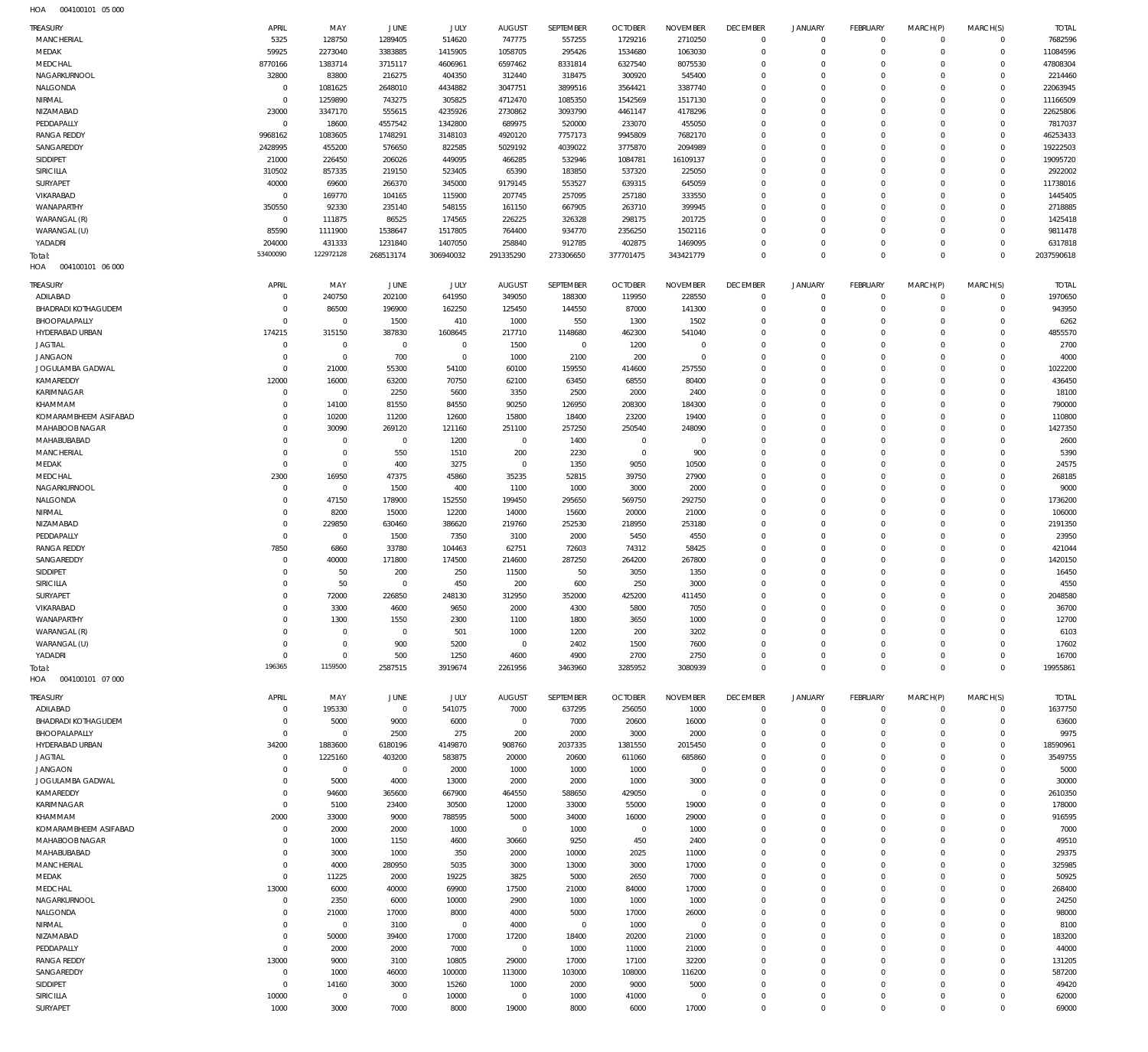004100101 07 000 HOA

| <b>TREASURY</b>                             | APRIL                | MAY                           | <b>JUNE</b>         | JULY                  | <b>AUGUST</b>         | SEPTEMBER           | <b>OCTOBER</b>       | <b>NOVEMBER</b>       | <b>DECEMBER</b>            | <b>JANUARY</b>             | <b>FEBRUARY</b>            | MARCH(P)                | MARCH(S)                       | <b>TOTAL</b>         |
|---------------------------------------------|----------------------|-------------------------------|---------------------|-----------------------|-----------------------|---------------------|----------------------|-----------------------|----------------------------|----------------------------|----------------------------|-------------------------|--------------------------------|----------------------|
| VIKARABAD                                   | $\Omega$             | 1000                          | 4000                | 12000                 | 12000                 | 5000                | 2000                 | 2000                  | $\mathbf 0$                | $\mathbf 0$                | $\overline{0}$             | $\Omega$                | $\mathbf{0}$                   | 38000                |
| WANAPARTHY                                  | $\Omega$             | 2000                          | 15000               | 2000                  | 4000                  | 2000                | 3000                 | 3000                  | $\circ$                    | $\mathbf 0$                | $\mathbf 0$                | $\Omega$                | $\mathbf{0}$                   | 31000                |
| WARANGAL (R)                                | $\Omega$             | $\overline{0}$                | $\overline{0}$      | $\overline{0}$        | $^{\circ}$            | 1200                | 3000                 | $\mathbf 0$           | $\Omega$                   | $\Omega$                   | $\Omega$                   | $\Omega$                | $\Omega$                       | 4200                 |
| WARANGAL (U)<br>YADADRI                     | $\Omega$<br>$\Omega$ | $\mathbf 0$<br>$\overline{0}$ | 11100<br>10000      | $\mathbf 0$<br>21110  | $^{\circ}$<br>1000    | 10000<br>3000       | 15100<br>1400        | 8000<br>5000          | $\Omega$<br>$\Omega$       | $\mathbf 0$<br>$\mathbf 0$ | $\Omega$<br>$\Omega$       | $\Omega$<br>$\Omega$    | $\Omega$<br>$\Omega$           | 44200<br>41510       |
| Total:                                      | 73200                | 3579525                       | 7490696             | 7104375               | 1684595               | 3599730             | 3122235              | 3084110               | $\mathbf 0$                | $\mathbf 0$                | $\Omega$                   | $\Omega$                | $\Omega$                       | 29738466             |
| 004100102 01 000<br>HOA                     |                      |                               |                     |                       |                       |                     |                      |                       |                            |                            |                            |                         |                                |                      |
| TREASURY                                    | APRIL                | MAY                           | JUNE                | <b>JULY</b>           | <b>AUGUST</b>         | SEPTEMBER           | <b>OCTOBER</b>       | <b>NOVEMBER</b>       | <b>DECEMBER</b>            | <b>JANUARY</b>             | FEBRUARY                   | MARCH(P)                | MARCH(S)                       | <b>TOTAL</b>         |
| HYDERABAD URBAN                             | $\Omega$             | $\Omega$                      | $-20495$            | $\Omega$              | $\Omega$              | $-15830$            | $\Omega$             | $-2720$               | $\mathbf 0$                | $\Omega$                   | $\Omega$                   | $\Omega$                | $^{\circ}$                     | $-39045$             |
| KHAMMAM                                     | $\Omega$             | $\mathbf 0$                   | 3393                | $\Omega$              | $\Omega$              | $\mathbf{0}$        | $\overline{0}$       | $^{\circ}$            | $\mathbf 0$                | $\mathbf 0$                | $^{\circ}$                 | $\Omega$                | $\mathbf 0$                    | 3393                 |
| SIDDIPET                                    | $\Omega$             | $\mathbf 0$                   | 3010                | $\Omega$              | $\Omega$              | $\mathbf 0$         | $\Omega$             | $\mathbf 0$           | $\mathbf 0$                | $\mathbf 0$                | $\mathbf 0$                | $\Omega$                | $\Omega$                       | 3010                 |
| Total:                                      | $\Omega$             | $\mathbf 0$                   | $-14092$            | $\Omega$              | $\Omega$              | $-15830$            | $\Omega$             | $-2720$               | $\mathbf 0$                | $\Omega$                   | $\Omega$                   | $\Omega$                | $\Omega$                       | $-32642$             |
| 004100102 02 000<br>HOA                     |                      |                               |                     |                       |                       |                     |                      |                       |                            |                            |                            |                         |                                |                      |
| <b>TREASURY</b>                             | APRIL                | MAY                           | JUNE                | <b>JULY</b>           | <b>AUGUST</b>         | SEPTEMBER           | <b>OCTOBER</b>       | <b>NOVEMBER</b>       | <b>DECEMBER</b>            | <b>JANUARY</b>             | <b>FEBRUARY</b>            | MARCH(P)                | MARCH(S)                       | <b>TOTAL</b>         |
| JOGULAMBA GADWAL<br>MAHABUBABAD             | $\Omega$<br>$\Omega$ | 63380<br>$\mathbf 0$          | 114990<br>$\Omega$  | 129930<br>$\mathbf 0$ | 136990<br>$\mathbf 0$ | 971200<br>36740     | 296190<br>$^{\circ}$ | 667660<br>$\mathbf 0$ | $\mathbf 0$<br>$^{\circ}$  | $\mathbf 0$<br>$\mathbf 0$ | $\mathbf 0$<br>$\mathbf 0$ | $\Omega$<br>$\Omega$    | $\mathbf{0}$<br>$\mathbf{0}$   | 2380340<br>36740     |
| NIZAMABAD                                   | $\Omega$             | $\Omega$                      | $\Omega$            | 102360                | 27810                 | $\mathbf 0$         | $^{\circ}$           | 5670                  | $^{\circ}$                 | $\mathbf 0$                | $\Omega$                   | $\Omega$                | $\Omega$                       | 135840               |
| <b>RANGA REDDY</b>                          | $\Omega$             | $\overline{0}$                | $\Omega$            | $\mathbf 0$           | $^{\circ}$            | $\mathbf 0$         | 20450                | $^{\circ}$            | $\Omega$                   | $\Omega$                   | $\Omega$                   | $\Omega$                | $\Omega$                       | 20450                |
| VIKARABAD                                   | $\Omega$             | $\mathbf 0$                   | $\Omega$            | $\mathbf 0$           | $^{\circ}$            | 8900                | $\overline{0}$       | $\mathbf 0$           | $\Omega$                   | $\mathbf 0$                | $\mathbf 0$                | $\Omega$                | $\Omega$                       | 8900                 |
| Total:                                      | $\Omega$             | 63380                         | 114990              | 232290                | 164800                | 1016840             | 316640               | 673330                | $\Omega$                   | $\Omega$                   | $\Omega$                   | $\Omega$                | $\Omega$                       | 2582270              |
| 004100102 03 000<br>HOA                     |                      |                               |                     |                       |                       |                     |                      |                       |                            |                            |                            |                         |                                |                      |
| <b>TREASURY</b>                             | <b>APRIL</b>         | MAY                           | JUNE                | <b>JULY</b>           | <b>AUGUST</b>         | SEPTEMBER           | <b>OCTOBER</b>       | <b>NOVEMBER</b>       | <b>DECEMBER</b>            | <b>JANUARY</b>             | <b>FEBRUARY</b>            | MARCH(P)                | MARCH(S)                       | <b>TOTAL</b>         |
| ADILABAD                                    | $\Omega$             | 1395370                       | 2529225             | 10109095              | 6748175               | 15896795            | 11352355             | 15757440              | $\mathbf 0$                | $^{\circ}$                 | $\mathbf 0$                | $\Omega$                | $\mathbf 0$                    | 63788455             |
| <b>BHADRADI KOTHAGUDEM</b><br>BHOOPALAPALLY | 62670<br>56720       | 7550260<br>14208825           | 7765250<br>314880   | 6141025<br>104000     | 13848390<br>863960    | 9010875<br>195680   | 11010815<br>645490   | 22890355<br>471437    | $\Omega$<br>$\Omega$       | $\Omega$<br>$\Omega$       | $\mathbf 0$<br>$\Omega$    | $\Omega$<br>$\Omega$    | $\mathbf{0}$<br>$\mathbf 0$    | 78279640<br>16860992 |
| <b>HYDERABAD URBAN</b>                      | 43144148             | 286501455                     | 166301820           | 306127780             | 318863530             | 155858875           | 311008821            | 491485962             | $\Omega$                   | $\Omega$                   | $\Omega$                   | $\Omega$                | $\Omega$                       | 2079292391           |
| <b>JAGTIAL</b>                              | 134521               | 2439304                       | 3552142             | 2883649               | 239875                | 4025670             | 1971935              | 6746810               | $\Omega$                   | $\Omega$                   | $\Omega$                   | $\Omega$                | $\Omega$                       | 21993906             |
| <b>JANGAON</b>                              | 51110                | 29435                         | 103370              | 160570                | 185125                | 153922              | 262505               | 252000                | $\Omega$                   | $\Omega$                   | $\Omega$                   | $\Omega$                | $\Omega$                       | 1198037              |
| JOGULAMBA GADWAL                            | 94150                | 152130                        | 1101365             | 1622580               | 989085                | 7170410             | 35881570             | 3179980               | $\Omega$                   | $\Omega$                   | $\Omega$                   | $\Omega$                | $\Omega$                       | 50191270             |
| KAMAREDDY<br>KARIMNAGAR                     | 260250<br>$\Omega$   | 575385                        | 4590550             | 4242360               | 4128565               | 3898235             | 4288095              | 6170060<br>4239956    | $\Omega$<br>$\Omega$       | $\Omega$<br>$\Omega$       | $\Omega$<br>$\Omega$       | $\Omega$<br>$\Omega$    | $\Omega$<br>$\Omega$           | 28153500             |
| KHAMMAM                                     | 3125894              | 5223945<br>375905             | 1003665<br>1826580  | 13566325<br>10368500  | 11390599<br>1264970   | 17949519<br>1481771 | 4256520<br>2727390   | 35315650              | $\Omega$                   | $\Omega$                   | $\Omega$                   | $\Omega$                | $\Omega$                       | 57630529<br>56486660 |
| KOMARAMBHEEM ASIFABAD                       | 113895               | 148270                        | 20685860            | 5866485               | 3401595               | 1104530             | 1754430              | 683730                | $\Omega$                   | $\Omega$                   | $\Omega$                   | $\Omega$                | $\Omega$                       | 33758795             |
| MAHABOOB NAGAR                              | $\Omega$             | 258830                        | 3754345             | 996670                | 12154445              | 2271710             | 14139730             | 8721325               | $\Omega$                   | $\Omega$                   | $\Omega$                   | $\Omega$                | $\Omega$                       | 42297055             |
| MAHABUBABAD                                 | $\Omega$             | 131200                        | 174800              | 280325                | 293305                | 376170              | 10915675             | 262611                | $\Omega$                   | $\Omega$                   | $\Omega$                   | $\Omega$                | $\Omega$                       | 12434086             |
| <b>MANCHERIAL</b>                           | $\Omega$             | 368870                        | 8756962             | 4656516               | 6447590               | 7113010             | 5282307              | 15254923              | $\Omega$                   | $\Omega$                   | $\Omega$                   | $\Omega$                | $\Omega$                       | 47880178             |
| MEDAK<br>MEDCHAL                            | 21500<br>1120820     | 6444505<br>2574330            | 7254210<br>2006431  | 1222395<br>3417945    | 2543115<br>14802120   | 134210<br>2391740   | 4368555<br>15715505  | 1293455<br>8779575    | $\Omega$<br>$\Omega$       | $\Omega$<br>$\Omega$       | $\Omega$<br>$\Omega$       | $\Omega$<br>$\Omega$    | $\Omega$<br>$\Omega$           | 23281945<br>50808466 |
| NAGARKURNOOL                                | 68700                | 113145                        | 328790              | 3391220               | 318874                | 308440              | 5794980              | 959060                | $\Omega$                   | $\Omega$                   | $\Omega$                   | $\Omega$                | $\Omega$                       | 11283209             |
| NALGONDA                                    | 331590               | 3242240                       | 13070930            | 18329860              | 21857961              | 21142215            | 49816740             | 39490761              | $\Omega$                   | $\Omega$                   | $\Omega$                   | $\Omega$                | $\Omega$                       | 167282297            |
| NIRMAL                                      | 118300               | 782090                        | 2309050             | 484625                | 4000250               | 1469605             | 2088580              | 5237775               | $\Omega$                   | $\Omega$                   | $\Omega$                   | $\Omega$                | $\Omega$                       | 16490275             |
| NIZAMABAD                                   | $\Omega$             | 3278755                       | 756555              | 21585175              | 15020338              | 6023745             | 11840255             | 23322700              | $\Omega$                   | $\Omega$                   | $\Omega$                   | $\Omega$                | $\Omega$                       | 81827523             |
| PEDDAPALLY<br><b>RANGA REDDY</b>            | 147200<br>1475712    | 289330<br>874015              | 27344715<br>2350190 | 9921544<br>5207047    | 1294590<br>3003030    | 532880<br>10781245  | 936043<br>4933515    | 820942<br>15668102    | $\Omega$<br>$\Omega$       | $\Omega$<br>$\Omega$       | $\Omega$<br>$\Omega$       | $\Omega$<br>$\Omega$    | $\Omega$<br>$\Omega$           | 41287244<br>44292856 |
| SANGAREDDY                                  | 24150260             | 1071078                       | 2029710             | 2387005               | 13291050              | 16962210            | 25332430             | 5309670               | $\Omega$                   | $\Omega$                   | $\Omega$                   | $\Omega$                | $\Omega$                       | 90533413             |
| SIDDIPET                                    | 46560                | 158080                        | 1321210             | 489370                | 175060                | 6844267             | 5293120              | 28077570              | $\Omega$                   | $\Omega$                   | $\Omega$                   | $\Omega$                | $\Omega$                       | 42405237             |
| <b>SIRICILLA</b>                            | 274365               | 1756400                       | 3048455             | 2405895               | 240845                | 135395              | 3232279              | 635780                | $\mathbf{0}$               | $\Omega$                   | $\Omega$                   | $\Omega$                | $\Omega$                       | 11729414             |
| SURYAPET                                    | 130000               | 864520                        | 2339080             | 2216870               | 34996565              | 11901910            | 47820099             | 7561670               | $\mathbf 0$                | $^{\circ}$                 | $\mathbf 0$                | $\Omega$                | $\mathbf 0$                    | 107830714            |
| VIKARABAD                                   | $\Omega$             | 210670                        | 273040              | 390850                | 146565                | 402660              | 327700               | 171560                | $\mathbf 0$                | $\Omega$                   | $\Omega$<br>$\Omega$       | $\Omega$<br>$\Omega$    | $\Omega$<br>$\Omega$           | 1923045              |
| WANAPARTHY<br>WARANGAL (R)                  | 1553595<br>$\Omega$  | 92845<br>304010               | 1140700<br>6668120  | 7984400<br>311050     | 172820<br>150590      | 4078030<br>214255   | 168335<br>356905     | 6472995<br>408155     | $\mathbf 0$<br>$\Omega$    | $^{\circ}$<br>$\Omega$     | $\Omega$                   | $\Omega$                | $\Omega$                       | 21663720<br>8413085  |
| WARANGAL (U)                                | 200820               | 1055495                       | 5903655             | 3801505               | 1097575               | 398910              | 923487               | 4395968               | $\Omega$                   | $\Omega$                   | $\Omega$                   | $\Omega$                | $\Omega$                       | 17777415             |
| YADADRI                                     | $\Omega$             | 1010155                       | 6685694             | 4928590               | 332650                | 499570              | 335900               | 1058172               | $\Omega$                   | $\mathbf 0$                | $\Omega$                   | $\Omega$                | $\mathbf 0$                    | 14850731             |
| Total:                                      | 76682780             | 343480847                     | 307291349           | 455601226             | 494263207             | 310728459           | 594782066            | 761096149             | $\mathbf 0$                | $\mathbf 0$                | $\mathbf 0$                | $\Omega$                | $\Omega$                       | 3343926083           |
| HOA   004100102   04   000                  |                      |                               |                     |                       |                       |                     |                      |                       |                            |                            |                            |                         |                                |                      |
| <b>TREASURY</b>                             | APRIL                | MAY                           | JUNE                | JULY                  | AUGUST                | SEPTEMBER           | <b>OCTOBER</b>       | <b>NOVEMBER</b>       | <b>DECEMBER</b>            | <b>JANUARY</b>             | <b>FEBRUARY</b>            | MARCH(P)                | MARCH(S)                       | <b>TOTAL</b>         |
| ADILABAD                                    | $\Omega$             | 119820                        | 120390              | 1142960               | 410700                | 876875              | 969470               | 1435600               | $\mathbf 0$                | $\mathbf 0$                | $\mathbf 0$                | $\Omega$                | $\mathbf{0}$                   | 5075815              |
| <b>BHADRADI KOTHAGUDEM</b><br>BHOOPALAPALLY | 1832255<br>96005     | 4358960<br>$\mathbf 0$        | 6397820<br>1126535  | 2707970<br>113320     | 3039110<br>282265     | 2225457<br>144105   | 3020870<br>883140    | 5438560<br>914464     | $\mathbf 0$<br>$\mathbf 0$ | $\mathbf 0$<br>$\mathbf 0$ | $\mathbf 0$<br>$\mathbf 0$ | $\mathbf 0$<br>$\Omega$ | $\overline{0}$<br>$\mathbf{0}$ | 29021002<br>3559834  |
| HYDERABAD URBAN                             | 182590151            | 395828672                     | 1288849490          | 1565182628            | 1809595703            | 1453348225          | 2986480275           | 2227121927            | $^{\circ}$                 | $\Omega$                   | $\Omega$                   | $\Omega$                | $\mathbf{0}$                   | 11908997071          |
| <b>JAGTIAL</b>                              | 377695               | 59880                         | 467850              | 856915                | 542374                | 801750              | 484760               | 901090                | $^{\circ}$                 | $\mathbf 0$                | $\mathbf 0$                | $\Omega$                | $\circ$                        | 4492314              |
| <b>JANGAON</b>                              | 26940                | 5130                          | 122460              | 305030                | 110871                | 514220              | 443461               | 371960                | $\Omega$                   | $\Omega$                   | $\Omega$                   | $\Omega$                | $\Omega$                       | 1900072              |
| JOGULAMBA GADWAL                            | 70610                | 200040                        | 79940               | 576681                | 234500                | 971370              | 1177966              | 1800420               | $^{\circ}$                 | $\mathbf 0$                | $\Omega$                   | $\Omega$                | $\mathbf 0$                    | 5111527              |
| KAMAREDDY<br>KARIMNAGAR                     | $\Omega$<br>235570   | 306580<br>5975165             | 282830<br>1562060   | 1853605<br>3321815    | 243220<br>1783120     | 577770<br>5638885   | 353730<br>2130160    | 404120<br>1929138     | $^{\circ}$<br>$^{\circ}$   | $\Omega$<br>$\mathbf 0$    | $\Omega$<br>$\Omega$       | $\Omega$<br>$\Omega$    | $\Omega$<br>$\mathbf{0}$       | 4021855<br>22575913  |
| KHAMMAM                                     | 4211902              | 71261                         | 1723111             | 3865355               | 739990                | 2085450             | 2658670              | 3142221               | $^{\circ}$                 | $\mathbf 0$                | $\Omega$                   | $\Omega$                | $\Omega$                       | 18497960             |
| KOMARAMBHEEM ASIFABAD                       | 310670               | 3460                          | 555850              | 197545                | 75425                 | 234830              | 152925               | 343265                | $^{\circ}$                 | $\Omega$                   | $\Omega$                   | $\Omega$                | $\Omega$                       | 1873970              |
| MAHABOOB NAGAR                              | $\mathbf 0$          | 56080                         | 892920              | 528670                | 600160                | 778660              | 1098014              | 814470                | $^{\circ}$                 | $\mathbf 0$                | $\Omega$                   | $\Omega$                | $\Omega$                       | 4768974              |
| MAHABUBABAD                                 | $\Omega$             | 44550                         | 587590              | 169625                | 112490                | 301370              | 182380               | 393070                | $^{\circ}$                 | $\mathbf 0$                | $\Omega$                   | $\Omega$                | $\Omega$                       | 1791075              |
| <b>MANCHERIAL</b>                           | 22440                | 230690                        | 216155              | 405790                | 274510                | 457997              | 312330               | 2622118               | $^{\circ}$                 | $\mathbf 0$<br>$\Omega$    | $\mathbf 0$<br>$\Omega$    | $\Omega$<br>$\Omega$    | $\mathbf 0$<br>$\Omega$        | 4542030              |
| MEDAK<br>MEDCHAL                            | 7240<br>10174961     | 1271270<br>1684000            | 104100<br>2365850   | 292460<br>5707090     | 1623090<br>5652895    | 247340<br>6626305   | 238115<br>8681193    | 527000<br>7925678     | $\mathbf 0$<br>$\mathbf 0$ | $\mathbf 0$                | $\Omega$                   | $\Omega$                | $\mathbf{0}$                   | 4310615<br>48817972  |
| NAGARKURNOOL                                | 48440                | 68610                         | 279020              | 1792429               | 558840                | 465670              | 1851340              | 768797                | $\mathbf 0$                | $\mathbf 0$                | $\Omega$                   | $\Omega$                | $\Omega$                       | 5833146              |
| NALGONDA                                    | $\overline{0}$       | 1310420                       | 3494310             | 5993700               | 5072100               | 4061910             | 2234930              | 6262365               | $\mathbf 0$                | $\mathbf 0$                | $\Omega$                   | $\Omega$                | $\mathbf{0}$                   | 28429735             |
| NIRMAL                                      | 82860                | 14460                         | 59260               | 223160                | 38440                 | 228560              | 263275               | 483140                | $\mathbf 0$                | $\mathbf 0$                | $\Omega$                   | $\Omega$                | $\mathbf{0}$                   | 1393155              |
| NIZAMABAD                                   | 67910                | 974550                        | 552970              | 1525650               | 1861170               | 1464470             | 1768728              | 2578358               | $\mathbf 0$                | $\Omega$                   | $\Omega$                   | $\Omega$                | $\mathbf{0}$                   | 10793806             |
| PEDDAPALLY<br><b>RANGA REDDY</b>            | $\Omega$<br>12915084 | $\mathbf 0$<br>426460         | 6345490<br>5001552  | 1782530<br>7019652    | 647160<br>3593110     | 910290<br>7342290   | 399810<br>10316412   | 548680<br>12621668    | $\mathbf 0$<br>$\mathbf 0$ | $\mathbf 0$<br>$\Omega$    | $\Omega$<br>$\Omega$       | $\Omega$<br>$\Omega$    | $\mathbf{0}$<br>$\Omega$       | 10633960<br>59236228 |
| SANGAREDDY                                  | 123370               | 545005                        | 812745              | 1670591               | 4666355               | 1712460             | 3911116              | 1608642               | $\mathbf 0$                | $\mathsf{O}$               | $\mathbf 0$                | $\mathbf 0$             | $\mathbf{0}$                   | 15050284             |
| SIDDIPET                                    | 83315                | 65400                         | 171524              | 636475                | 205390                | 394710              | 346445               | 364420                | $\mathbf 0$                | $\mathbf 0$                | $\mathbf 0$                | $\mathbf 0$             | $\circ$                        | 2267679              |
|                                             |                      |                               |                     |                       |                       |                     |                      |                       |                            |                            |                            |                         |                                |                      |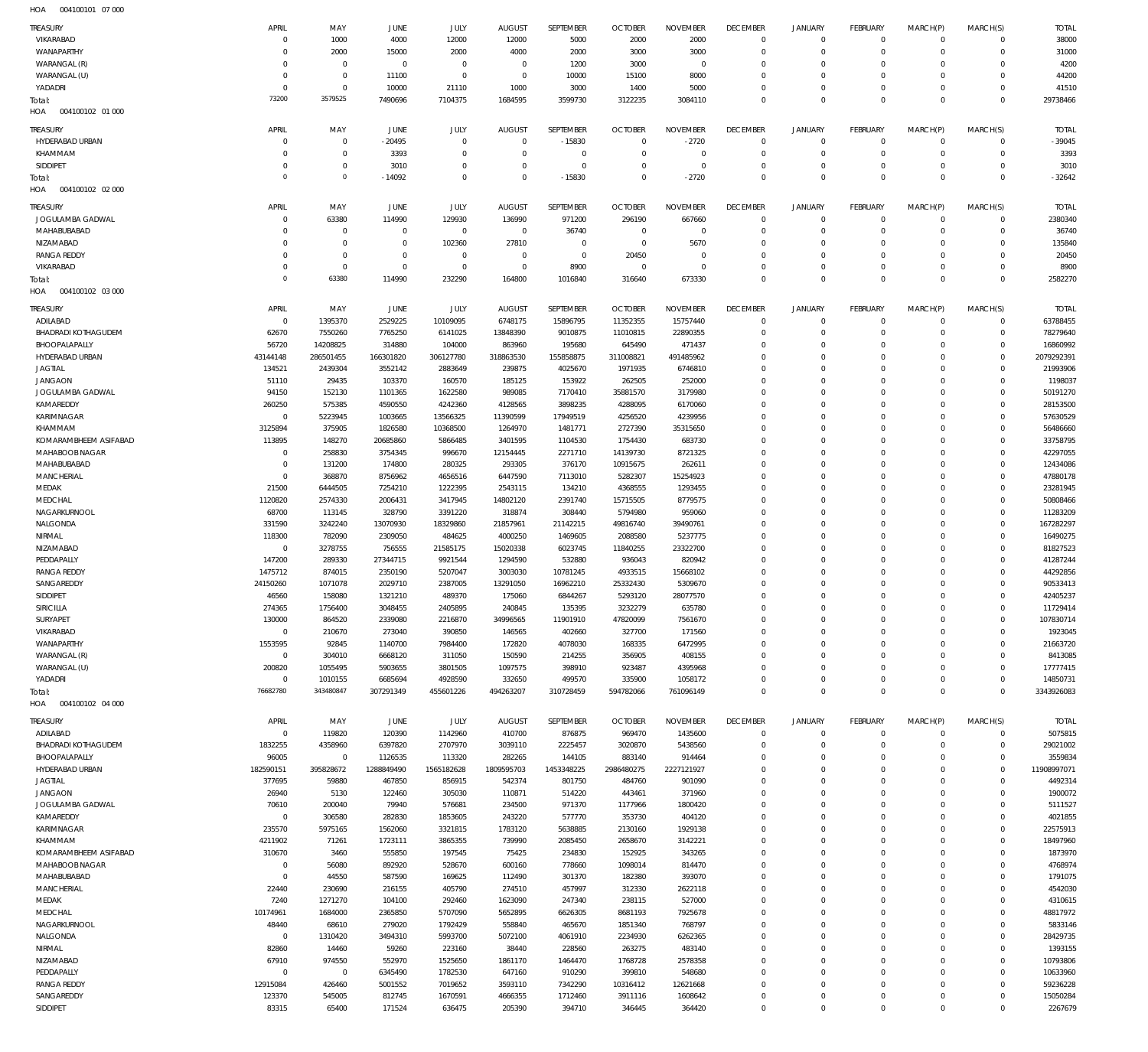004100102 04 000 HOA

| <b>TREASURY</b>                         | APRIL                 | MAY                    | JUNE                  | JULY                   | AUGUST                       | SEPTEMBER                  | <b>OCTOBER</b>                | <b>NOVEMBER</b>                | <b>DECEMBER</b>                | <b>JANUARY</b>             | <b>FEBRUARY</b>                | MARCH(P)                   | MARCH(S)                   | <b>TOTAL</b>           |
|-----------------------------------------|-----------------------|------------------------|-----------------------|------------------------|------------------------------|----------------------------|-------------------------------|--------------------------------|--------------------------------|----------------------------|--------------------------------|----------------------------|----------------------------|------------------------|
| <b>SIRICILLA</b>                        | 696635                | 250800                 | 55650                 | 628470                 | 191930                       | 297370                     | 394410                        | 1934080                        | $\mathbf 0$                    | $\mathbf 0$                | $\mathbf 0$                    | $\mathbf 0$                | $\mathbf 0$                | 4449345                |
| SURYAPET                                | 184080                | 32970<br>558855        | 705860                | 704570                 | 6143276                      | 564830                     | 651550                        | 523621                         | $\mathbf 0$                    | $\mathbf 0$                | $\mathbf 0$                    | $\mathbf 0$<br>$\Omega$    | $\mathbf 0$                | 9510757                |
| VIKARABAD<br>WANAPARTHY                 | $\mathbf 0$<br>146140 | 214450                 | 348190<br>153770      | 433480<br>309190       | 403670<br>496540             | 372480<br>253105           | 622860<br>180510              | 710545<br>493895               | 0<br>O                         | 0<br>$\mathbf 0$           | $\Omega$<br>$\Omega$           | $\Omega$                   | 0<br>$\Omega$              | 3450080<br>2247600     |
| WARANGAL (R)                            | $\mathbf 0$           | 167400                 | 284840                | 404810                 | 255680                       | 222460                     | 675030                        | 279270                         | 0                              | 0                          | $\Omega$                       | $\Omega$                   | $\mathbf 0$                | 2289490                |
| WARANGAL (U)                            | 16752480              | 2063640                | 6192757               | 2574005                | 2602465                      | 2291790                    | 2201180                       | 1886550                        | O                              | 0                          | $\Omega$                       | $\Omega$                   | $\Omega$                   | 36564867               |
| YADADRI                                 | 110600<br>231167353   | 306280<br>417214858    | 764850                | 428400                 | 415960                       | 753500                     | 632632                        | 1246370                        | $\Omega$<br>0                  | 0<br>$\mathbf 0$           | $\Omega$<br>$\mathbf 0$        | $\mathbf 0$<br>0           | $\mathbf 0$<br>0           | 4658592<br>12266166723 |
| Total:<br>HOA<br>004100102 05 000       |                       |                        | 1330677739            | 1613354571             | 1852472509                   | 1497166504                 | 3035717687                    | 2288395502                     |                                |                            |                                |                            |                            |                        |
| <b>TREASURY</b>                         | APRIL                 | MAY                    | JUNE                  | JULY                   | <b>AUGUST</b>                | <b>SEPTEMBER</b>           | <b>OCTOBER</b>                | <b>NOVEMBER</b>                | <b>DECEMBER</b>                | JANUARY                    | FEBRUARY                       | MARCH(P)                   | MARCH(S)                   | <b>TOTAL</b>           |
| ADILABAD                                | $\mathbf 0$           | 1050                   | 200                   | 450                    | $\mathbf 0$                  | 850                        | 66250                         | 650                            | $\mathbf 0$                    | $\mathbf 0$                | $\circ$                        | 0                          | $\mathbf 0$                | 69450                  |
| <b>BHADRADI KOTHAGUDEM</b>              | 1200                  | 19100                  | 14700                 | 12400                  | 20450                        | 13400                      | 12100                         | 30100                          | $\mathbf 0$                    | $\mathbf 0$                | $\circ$                        | 0                          | $\mathbf 0$                | 123450                 |
| BHOOPALAPALLY<br>HYDERABAD URBAN        | $\Omega$<br>168610    | 10200<br>1986660       | $^{\circ}$<br>3480250 | $\mathbf 0$<br>3615110 | $\mathbf 0$<br>3171675       | $\circ$<br>3223800         | $\mathbf 0$<br>4031090        | 400<br>3743590                 | 0<br>$\mathbf 0$               | $\mathbf 0$<br>$\mathbf 0$ | $\mathbf 0$<br>$\mathbf 0$     | $\mathbf 0$<br>0           | $\mathbf 0$<br>$\mathbf 0$ | 10600<br>23420785      |
| <b>JAGTIAL</b>                          | $\mathbf 0$           | 39300                  | 16400                 | 20200                  | $\mathbf 0$                  | 15500                      | 31050                         | 17050                          | 0                              | 0                          | $\Omega$                       | 0                          | $\mathbf 0$                | 139500                 |
| <b>JANGAON</b>                          | $\Omega$              | 200                    | $^{\circ}$            | 175                    | $^{\circ}$                   | $\circ$                    | $\mathbf 0$                   | $\mathbf 0$                    | 0                              | 0                          | $\Omega$                       | 0                          | $\mathbf 0$                | 375                    |
| JOGULAMBA GADWAL                        | $\Omega$              | 1000                   | $^{\circ}$            | $\mathbf 0$            | $^{\circ}$                   | $\mathbf 0$                | $\mathbf 0$                   | $\mathbf 0$                    | 0                              | 0                          | $\Omega$                       | 0                          | $\mathbf 0$                | 1000                   |
| KAMAREDDY                               | $\Omega$              | 10050                  | 38850                 | 17500                  | 21500                        | 19100                      | 21400                         | 14700                          | $\Omega$                       | $\mathbf 0$                | $\Omega$                       | 0                          | $\Omega$                   | 143100                 |
| KARIMNAGAR<br>KHAMMAM                   | $\mathbf 0$<br>41750  | 79700<br>1400          | 5450<br>$^{\circ}$    | 3450<br>46800          | 34400<br>200                 | 24000<br>$\mathbf 0$       | 1550<br>250                   | 27600<br>86550                 | 0<br>$\Omega$                  | 0<br>0                     | $\Omega$<br>$\Omega$           | 0<br>$\mathbf 0$           | $\mathbf 0$<br>$\mathbf 0$ | 176150<br>176950       |
| KOMARAMBHEEM ASIFABAD                   | $\mathbf 0$           | $\circ$                | 225                   | 200                    | $^{\circ}$                   | 400                        | $\mathbf 0$                   | 200                            | 0                              | 0                          | $\Omega$                       | 0                          | $\mathbf 0$                | 1025                   |
| MAHABOOB NAGAR                          | $\Omega$              | 200                    | 30350                 | 1000                   | 1730                         | $\circ$                    | 22075                         | 18450                          | 0                              | 0                          | $\Omega$                       | 0                          | $\mathbf 0$                | 73805                  |
| MAHABUBABAD                             | $\Omega$              | 200                    | 10000                 | $\mathbf 0$            | $^{\circ}$                   | 1200                       | 29200                         | $\mathbf 0$                    | 0                              | 0                          | $\Omega$                       | $\Omega$                   | $\mathbf 0$                | 40600                  |
| <b>MANCHERIAL</b><br>MEDAK              | $\Omega$<br>$\Omega$  | 2900<br>33750          | 2250<br>77600         | 19735<br>2254210       | 2150<br>16750                | 2050<br>$\circ$            | 1100<br>28050                 | 3860<br>12400                  | 0<br>0                         | 0<br>0                     | $\Omega$<br>$\Omega$           | 0<br>0                     | $\mathbf 0$<br>$\mathbf 0$ | 34045<br>2422760       |
| MEDCHAL                                 | $\Omega$              | 1150                   | 4400                  | 2350                   | 400                          | 3150                       | 3200                          | 2300                           | 0                              | 0                          | $\Omega$                       | 0                          | $\mathbf 0$                | 16950                  |
| NAGARKURNOOL                            | $\Omega$              | $\circ$                | $^{\circ}$            | 41300                  | $^{\circ}$                   | $\circ$                    | 600                           | 450                            | 0                              | 0                          | $\Omega$                       | 0                          | $\mathbf 0$                | 42350                  |
| NALGONDA                                | $\Omega$              | 16900                  | 52450                 | 63550                  | 53500                        | 30900                      | 20300                         | 41800                          | $\mathbf 0$                    | 0                          | $\Omega$                       | 0                          | $\mathbf 0$                | 279400                 |
| NIRMAL                                  | $\Omega$              | 18300                  | 55030                 | $\mathbf 0$            | 39850                        | $\circ$                    | 600                           | 200                            | 0                              | 0                          | $\Omega$                       | 0                          | $\mathbf 0$                | 113980                 |
| NIZAMABAD<br>PEDDAPALLY                 | $\Omega$<br>$\Omega$  | 35200<br>200           | 17440<br>126700       | 112100                 | 32550                        | 50800<br>$\circ$           | 62900                         | 51800                          | $\Omega$<br>0                  | 0<br>0                     | $\Omega$<br>$\Omega$           | 0<br>0                     | $\mathbf 0$<br>$\mathbf 0$ | 362790<br>154350       |
| <b>RANGA REDDY</b>                      | $\Omega$              | 2000                   | 200                   | 26250<br>$\mathbf 0$   | 200<br>$^{\circ}$            | 200                        | 200<br>$\mathbf 0$            | 800<br>$\mathbf 0$             | $\Omega$                       | 0                          | $\Omega$                       | $\mathbf 0$                | $\mathbf 0$                | 2400                   |
| SANGAREDDY                              | 55350                 | 200                    | $^{\circ}$            | 500                    | 97950                        | 55400                      | 34100                         | 3500                           | 0                              | 0                          | $\Omega$                       | 0                          | $\mathbf 0$                | 247000                 |
| SIDDIPET                                | $\Omega$              | $\circ$                | 1500                  | 700                    | 200                          | 6100                       | 2000                          | 271950                         | $\Omega$                       | 0                          | $\Omega$                       | 0                          | $\mathbf 0$                | 282450                 |
| <b>SIRICILLA</b>                        | $\Omega$              | 13250                  | 5300                  | 3650                   | $^{\circ}$                   | $\circ$                    | 5600                          | 0                              | 0                              | 0                          | $\Omega$                       | $\Omega$                   | $\mathbf 0$                | 27800                  |
| <b>SURYAPET</b><br>VIKARABAD            | $\Omega$<br>$\Omega$  | $\circ$<br>$\mathbf 0$ | $^{\circ}$<br>400     | 200<br>500             | 108050<br>$\mathbf 0$        | $\circ$<br>650             | 14440<br>2000                 | $\mathbf 0$<br>5000            | 0<br>0                         | 0<br>0                     | $\Omega$<br>$\Omega$           | 0<br>0                     | $\mathbf 0$<br>$\mathbf 0$ | 122690<br>8550         |
| WANAPARTHY                              | 4250                  | 600                    | 3900                  | 4200                   | 600                          | 2100                       | 650                           | 600                            | 0                              | 0                          | $\Omega$                       | 0                          | $\mathbf 0$                | 16900                  |
| WARANGAL (R)                            | $\Omega$              | $\circ$                | 5050                  | $\mathbf 0$            | 250                          | 200                        | $\mathbf 0$                   | 500                            | 0                              | 0                          | $\Omega$                       | 0                          | $\mathbf 0$                | 6000                   |
| WARANGAL (U)                            | $\Omega$              | 5000                   | 8600                  | 11950                  | 400                          | 700                        | 11600                         | 57050                          | $\mathbf 0$                    | $\mathbf 0$                | $\mathbf 0$                    | 0                          | $\mathbf 0$                | 95300                  |
| YADADRI                                 | $\Omega$              | 12150                  | 22900                 | 27800                  | $^{\circ}$                   | $\circ$                    | 800                           | 600                            | $\mathbf 0$                    | $\mathbf 0$                | $\mathbf 0$                    | 0                          | $\mathbf 0$                | 64250                  |
| Total:<br>004100800 81 001<br>HOA       | 271160                | 2290660                | 3980145               | 6286280                | 3602805                      | 3450500                    | 4403105                       | 4392100                        | $\Omega$                       | $\mathsf{O}\xspace$        | $\Omega$                       | $\mathbf 0$                | $\mathbf 0$                | 28676755               |
|                                         |                       |                        |                       |                        |                              |                            |                               |                                |                                |                            |                                |                            |                            |                        |
| TREASURY<br>HYDERABAD URBAN             | APRIL<br>$\Omega$     | MAY<br>50              | JUNE<br>$^{\circ}$    | JULY<br>$\mathbf 0$    | <b>AUGUST</b><br>$\mathbf 0$ | SEPTEMBER<br>$\circ$       | <b>OCTOBER</b><br>$\mathbf 0$ | <b>NOVEMBER</b><br>$\mathbf 0$ | <b>DECEMBER</b><br>$\mathbf 0$ | JANUARY<br>$\mathbf 0$     | <b>FEBRUARY</b><br>$\mathbf 0$ | MARCH(P)<br>$\mathbf 0$    | MARCH(S)<br>$\mathbf 0$    | <b>TOTAL</b><br>50     |
| <b>JANGAON</b>                          |                       | $\mathbf 0$            | $\Omega$              | $\Omega$               | $\Omega$                     | $\mathbf 0$                | 10975                         | $\mathbf 0$                    | O                              | $\mathbf 0$                | 0                              |                            |                            | 10975                  |
| KAMAREDDY                               | $\Omega$              | $\mathbf 0$            | 3166                  |                        | $\Omega$                     |                            | $\mathbf 0$                   | $\mathbf 0$                    |                                |                            |                                |                            |                            |                        |
| MAHABOOB NAGAR                          |                       |                        |                       | $\Omega$               |                              | $\mathbf 0$                |                               |                                | 0                              | $\mathbf 0$                | 0                              | $\mathbf 0$<br>0           | $\mathbf 0$<br>$\mathbf 0$ | 3166                   |
| MAHABUBABAD                             | $\Omega$              | $\circ$                | $\Omega$              | $\circ$                | 0                            | $\mathbf 0$                | 1475                          | 1275                           | 0                              | 0                          | 0                              | 0                          | 0                          | 2750                   |
|                                         | $\Omega$              | $\mathbf 0$            | $^{\circ}$            | $\mathbf 0$            | 3600                         | $\mathbf 0$                | $\mathbf 0$                   | $\mathbf 0$                    | 0                              | 0                          | $\mathbf 0$                    | $\mathbf 0$                | $\mathbf 0$                | 3600                   |
| MEDAK                                   | $\Omega$              | $\mathbf 0$            | 1100                  | $\mathbf 0$            | $\mathbf 0$                  | $\mathbf 0$                | $\mathbf 0$                   | $\mathbf 0$                    | 0                              | $\mathbf 0$                | $\mathbf 0$                    | $\mathbf 0$                | $\mathbf 0$                | 1100                   |
| MEDCHAL<br>SANGAREDDY                   | $\Omega$<br>$\Omega$  | 1050<br>$\mathbf 0$    | 3285<br>$\mathbf{0}$  | $\mathbf 0$<br>550     | $\Omega$<br>$^{\circ}$       | $\mathbf 0$<br>$\mathbf 0$ | 1750<br>$\mathbf 0$           | 17450<br>0                     | 0<br>0                         | 0<br>0                     | $\Omega$<br>$\Omega$           | $\Omega$<br>$\mathbf 0$    | $\mathbf 0$<br>$\mathbf 0$ | 23535<br>550           |
| SIDDIPET                                | $\Omega$              | 9950                   | 24700                 | 22300                  | 22975                        | 39300                      | 35900                         | 4957250                        | 0                              | 0                          | $\Omega$                       | $\Omega$                   | $\mathbf 0$                | 5112375                |
| SURYAPET                                | $\Omega$              | $\circ$                | $\mathbf 0$           | $\mathbf 0$            | $\mathbf 0$                  | $\mathbf 0$                | 21225                         | 0                              | 0                              | $\mathbf 0$                | 0                              | 0                          | $\mathbf 0$                | 21225                  |
| VIKARABAD                               | $\Omega$              | 2400                   | 1900                  | 1900                   | 2350                         | 3000                       | 3200                          | 3050                           | 0                              | $\mathbf 0$                | $\mathbf 0$                    | $\mathbf 0$                | $\mathbf 0$                | 17800                  |
| Total:<br>004100800 81800<br>HOA        | $\Omega$              | 13450                  | 34151                 | 24750                  | 28925                        | 42300                      | 74525                         | 4979025                        | $\mathbf 0$                    | $\mathsf{O}\xspace$        | $\mathbf 0$                    | $\mathbf 0$                | $\mathbf 0$                | 5197126                |
|                                         |                       |                        |                       |                        |                              |                            |                               |                                |                                |                            |                                |                            |                            |                        |
| <b>TREASURY</b><br>ADILABAD             | APRIL<br>$\circ$      | MAY<br>66025           | JUNE<br>117135        | JULY<br>291980         | <b>AUGUST</b><br>242545      | SEPTEMBER<br>192935        | <b>OCTOBER</b><br>215200      | <b>NOVEMBER</b><br>240895      | <b>DECEMBER</b><br>$\mathbf 0$ | <b>JANUARY</b><br>$\circ$  | FEBRUARY<br>$^{\circ}$         | MARCH(P)<br>$\mathbf 0$    | MARCH(S)<br>$\mathbf 0$    | TOTAL<br>1366715       |
| <b>BHADRADI KOTHAGUDEM</b>              | 2350                  | 526390                 | 690470                | 467260                 | 674695                       | 555835                     | 554610                        | 924945                         | $\mathbf 0$                    | $\mathbf 0$                | $^{\circ}$                     | 0                          | $\mathbf 0$                | 4396555                |
| BHOOPALAPALLY                           | $\circ$               | 21180                  | 246700                | 9975                   | 2625                         | 15020                      | 11300                         | 9945                           | $\mathbf 0$                    | $\circ$                    | $^{\circ}$                     | 0                          | $\mathbf 0$                | 316745                 |
| HYDERABAD URBAN                         | 8857900               | 36160175               | 80614100              | 95293150               | 83997735                     | 77715445                   | 110381765                     | 96892975                       | 0                              | 0                          | $\mathbf 0$                    | 0                          | $\mathbf 0$                | 589913245              |
| <b>JAGTIAL</b>                          | 2475                  | 798245                 | 266855                | 341270                 | 12055                        | 374240                     | 655240                        | 489720                         | 0<br>0                         | $\mathbf 0$<br>0           | $\mathbf 0$<br>$\Omega$        | 0<br>0                     | $\mathbf 0$<br>$\mathbf 0$ | 2940100                |
| <b>JANGAON</b><br>JOGULAMBA GADWAL      | $\mathbf 0$<br>1650   | 4100<br>44645          | 12075<br>339940       | 14160<br>336730        | 12775<br>353540              | 20475<br>465030            | 23075<br>537810               | 24175<br>462130                | 0                              | $\mathbf 0$                | $\mathbf 0$                    | 0                          | $\mathbf 0$                | 110835<br>2541475      |
| KAMAREDDY                               | 12250                 | 159485                 | 1138015               | 634945                 | 464290                       | 666165                     | 592330                        | 434820                         | 0                              | $\mathbf 0$                | $\mathbf 0$                    | 0                          | $\mathbf 0$                | 4102300                |
| KARIMNAGAR                              | 1600                  | 1587975                | 40685                 | 559770                 | 654230                       | 695565                     | 479390                        | 561565                         | 0                              | $\mathbf 0$                | $\Omega$                       | 0                          | $\mathbf 0$                | 4580780                |
| KHAMMAM                                 | 391920                | 42025                  | 154875                | 544670                 | 136280                       | 205735                     | 295015                        | 1057400                        | 0                              | $\mathbf 0$                | $\mathbf 0$                    | 0                          | $\mathbf 0$                | 2827920                |
| KOMARAMBHEEM ASIFABAD<br>MAHABOOB NAGAR | 200<br>$^{\circ}$     | 15850<br>14005         | 858365<br>595385      | 173285<br>78345        | 106380<br>374085             | 89610<br>130085            | 107665<br>561900              | 32700<br>504875                | 0<br>0                         | $\mathbf 0$<br>$\mathbf 0$ | $\mathbf 0$<br>$\mathbf 0$     | 0<br>0                     | $\mathbf 0$<br>$\mathbf 0$ | 1384055<br>2258680     |
| MAHABUBABAD                             | $^{\circ}$            | 28850                  | 10525                 | 17975                  | 15450                        | 40225                      | 535885                        | 26660                          | 0                              | $\mathbf 0$                | $\mathbf 0$                    | 0                          | $\mathbf 0$                | 675570                 |
| <b>MANCHERIAL</b>                       | 2800                  | 6875                   | 2593070               | 86610                  | 176610                       | 132370                     | 149960                        | 269040                         | 0                              | $\mathbf 0$                | $\Omega$                       | 0                          | $\mathbf 0$                | 3417335                |
| MEDAK                                   | 6050                  | 745015                 | 977150                | 507955                 | 295150                       | 13825                      | 499505                        | 264615                         | 0                              | $\mathbf 0$                | $\mathbf 0$                    | 0                          | $\mathbf 0$                | 3309265                |
| MEDCHAL                                 | 5050                  | 47035                  | 112955                | 118810                 | 139240                       | 176550                     | 162070                        | 214395                         | 0                              | $\mathbf 0$                | $\mathbf 0$                    | 0                          | $\mathbf 0$                | 976105                 |
| NAGARKURNOOL                            | 2600                  | 8150                   | 26375                 | 84390                  | 27500                        | 31825                      | 112330                        | 26400                          | 0<br>0                         | $\mathbf 0$<br>0           | $\mathbf 0$<br>$\Omega$        | 0<br>0                     | $\mathbf 0$<br>$\mathbf 0$ | 319570                 |
| NALGONDA<br>NIRMAL                      | 10750<br>$\circ$      | 381290<br>317290       | 1016255<br>128530     | 1462945<br>28060       | 2383625<br>173385            | 1373825<br>134730          | 1268915<br>35250              | 2048400<br>24650               | 0                              | $\mathbf 0$                | $\mathbf 0$                    | 0                          | $\mathbf 0$                | 9946005<br>841895      |
| NIZAMABAD                               | $^{\circ}$            | 738205                 | 69045                 | 1340900                | 782825                       | 776135                     | 188620                        | 2002725                        | 0                              | $\mathbf 0$                | $\Omega$                       | 0                          | $\mathbf 0$                | 5898455                |
| PEDDAPALLY                              | 250                   | 5875                   | 1663965               | 405995                 | 15400                        | 18825                      | 18050                         | 17500                          | 0                              | $\mathbf 0$                | $\mathbf 0$                    | 0                          | $\mathbf 0$                | 2145860                |
| <b>RANGA REDDY</b><br>SANGAREDDY        | 4800<br>1017190       | 24320<br>66915         | 110930<br>235230      | 128170<br>232645       | 141465<br>1539875            | 223215<br>1322925          | 195620<br>821145              | 228225<br>370585               | $\mathbf 0$<br>$\mathbf 0$     | $\circ$<br>$\mathbf 0$     | $\mathbf 0$<br>0               | $\mathbf 0$<br>$\mathbf 0$ | $\mathbf 0$<br>$\Omega$    | 1056745<br>5606510     |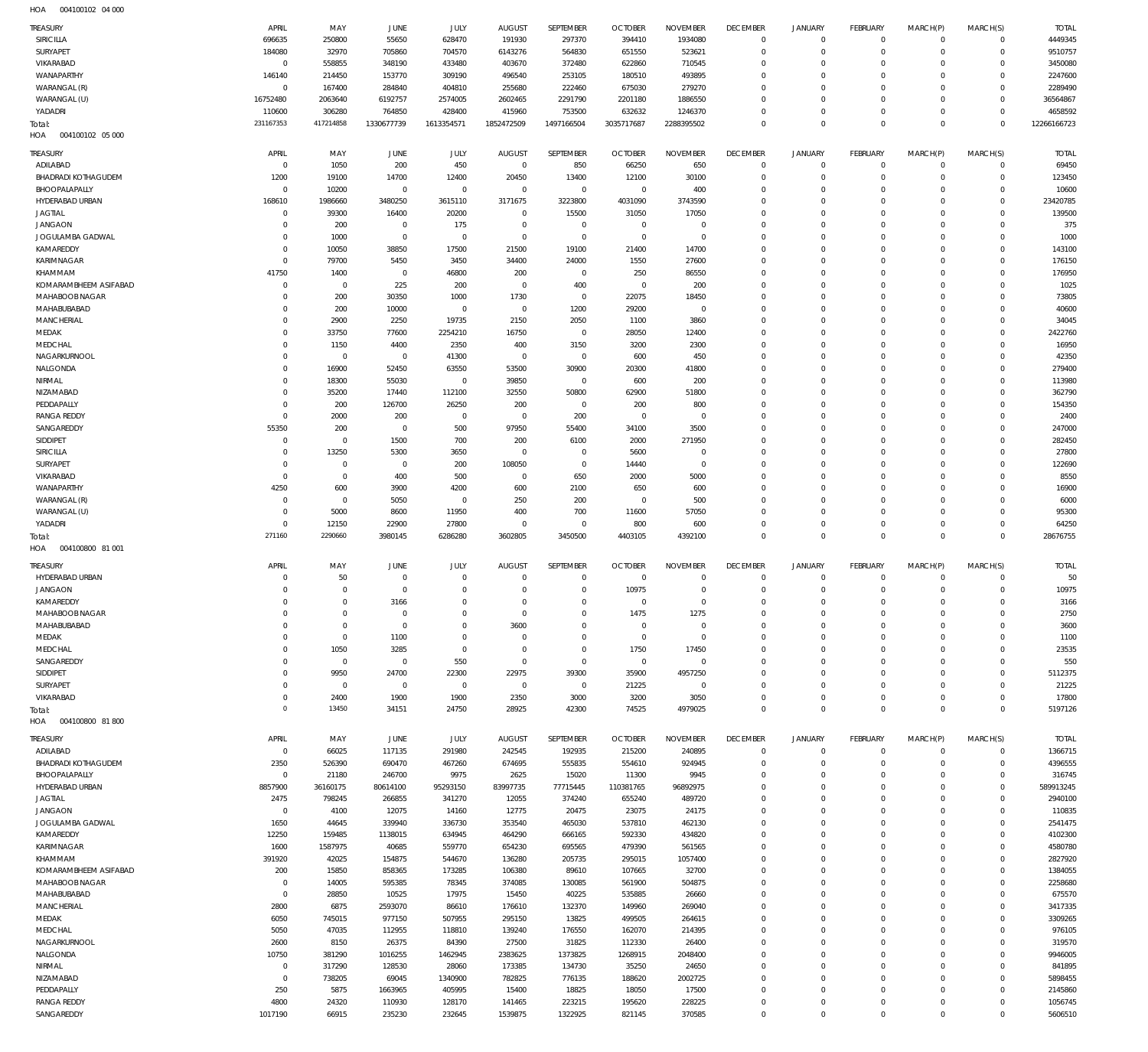004100800 81 800 HOA

| השו<br>OUT IUUUUU UI UUU   |                |                |                |                |                |                |                |                 |                 |                |                 |                |              |              |
|----------------------------|----------------|----------------|----------------|----------------|----------------|----------------|----------------|-----------------|-----------------|----------------|-----------------|----------------|--------------|--------------|
| TREASURY                   | APRIL          | MAY            | <b>JUNE</b>    | JULY           | <b>AUGUST</b>  | SEPTEMBER      | <b>OCTOBER</b> | <b>NOVEMBER</b> | <b>DECEMBER</b> | <b>JANUARY</b> | <b>FEBRUARY</b> | MARCH(P)       | MARCH(S)     | <b>TOTAL</b> |
| SIDDIPET                   | $\overline{0}$ | 35             | 105            | 105            | 175            | 175            | 175            | 366380          | $\mathbf 0$     | $\mathbf 0$    | $^{\circ}$      | $\mathbf 0$    | $\mathbf 0$  | 367150       |
| SIRICILLA                  | 14600          | 244040         | 101810         | 135455         | 9550           | 19335          | 187945         | 19975           | $\mathbf 0$     | $^{\circ}$     | $\mathbf{0}$    | $\mathbf 0$    | $\mathbf 0$  | 732710       |
|                            |                |                |                |                |                |                |                |                 |                 |                |                 |                | $\Omega$     |              |
| SURYAPET                   | $\overline{0}$ | 95835          | 312255         | 344550         | 3200055        | 465780         | 492100         | 510030          | $\overline{0}$  | $^{\circ}$     | $^{\circ}$      | $\Omega$       |              | 5420605      |
| VIKARABAD                  | $\overline{0}$ | 2400           | 2675           | 3910           | 4880           | 5665           | 5200           | 5050            | $\overline{0}$  | $^{\circ}$     | $^{\circ}$      | $\Omega$       | $\Omega$     | 29780        |
| WANAPARTHY                 | 63010          | 7175           | 55315          | 192305         | 13595          | 178535         | 23245          | 137470          | $\overline{0}$  | $^{\circ}$     | $^{\circ}$      | $\Omega$       | $\Omega$     | 670650       |
| WARANGAL (R)               | $\overline{0}$ | 16800          | 147330         | 22210          | 15600          | 22025          | 26135          | 26850           | $\overline{0}$  | $^{\circ}$     | $\mathbf{0}$    | $\Omega$       | $\Omega$     | 276950       |
| WARANGAL (U)               | $\mathbf 0$    | 246755         | 525755         | 369450         | 28260          | 31725          | 744720         | 374360          | $\overline{0}$  | $^{\circ}$     | $\mathbf{0}$    | $\Omega$       | $\Omega$     | 2321025      |
| YADADRI                    | $\mathbf 0$    | 233345         | 361065         | 394305         | 19080          | 41020          | 25110          | 382065          | $\overline{0}$  | $\mathbf 0$    | $\mathbf{0}$    | $\Omega$       | $\mathbf 0$  | 1455990      |
| Total:                     | 10397445       | 42656305       | 93524940       | 104622285      | 96012955       | 86134850       | 119907280      | 108951520       | $\mathbb O$     | $\mathbf 0$    | $\overline{0}$  | $\Omega$       | $\mathbb O$  | 662207580    |
|                            |                |                |                |                |                |                |                |                 |                 |                |                 |                |              |              |
| HOA<br>004200102 01 000    |                |                |                |                |                |                |                |                 |                 |                |                 |                |              |              |
| TREASURY                   | APRIL          | MAY            | <b>JUNE</b>    | JULY           | <b>AUGUST</b>  | SEPTEMBER      | <b>OCTOBER</b> | <b>NOVEMBER</b> | <b>DECEMBER</b> | <b>JANUARY</b> | FEBRUARY        | MARCH(P)       | MARCH(S)     | <b>TOTAL</b> |
| JOGULAMBA GADWAL           | $^{\circ}$     | $\mathbf 0$    | $\mathbf 0$    | $\overline{0}$ | $\overline{0}$ | $\mathbf 0$    | $\overline{0}$ | 132848          | $\overline{0}$  | $\mathbf 0$    | $\mathbf{0}$    | $\mathbf 0$    | $\mathbf 0$  | 132848       |
|                            | $\mathbf 0$    | $\bf 0$        | $\overline{0}$ | $\overline{0}$ | $\overline{0}$ | $\overline{0}$ | $\overline{0}$ | 132848          | $\overline{0}$  | $\mathbb O$    | $\overline{0}$  | $^{\circ}$     | $\mathbf{0}$ | 132848       |
| Total:                     |                |                |                |                |                |                |                |                 |                 |                |                 |                |              |              |
| HOA<br>004200106 01 000    |                |                |                |                |                |                |                |                 |                 |                |                 |                |              |              |
| TREASURY                   | APRIL          | MAY            | JUNE           | JULY           | <b>AUGUST</b>  | SEPTEMBER      | <b>OCTOBER</b> | <b>NOVEMBER</b> | <b>DECEMBER</b> | <b>JANUARY</b> | <b>FEBRUARY</b> | MARCH(P)       | MARCH(S)     | <b>TOTAL</b> |
| HYDERABAD URBAN            | $\mathbf 0$    | $\mathbf 0$    | 69385          | 712112         | 4564           | $\overline{0}$ | $\overline{0}$ | 624076          | $\mathbf 0$     | $\mathbf 0$    | $^{\circ}$      | $\mathbf 0$    | $\mathbf 0$  | 1410137      |
|                            |                |                |                |                |                |                |                |                 |                 |                |                 |                |              |              |
| KHAMMAM                    | $\mathbf 0$    | $\mathbf 0$    | $\overline{0}$ | $\overline{0}$ | $\overline{0}$ | 350000         | 606900         | 432996          | $\overline{0}$  | $\mathbf 0$    | $\mathbf{0}$    | $\Omega$       | $\mathbf 0$  | 1389896      |
| MAHABUBABAD                | 100000         | $\mathbf 0$    | $\overline{0}$ | $\overline{0}$ | $\overline{0}$ | 100000         | $\overline{0}$ | 215625          | $\overline{0}$  | $^{\circ}$     | $^{\circ}$      | $\Omega$       | $\Omega$     | 415625       |
| MEDCHAL                    | $\mathbf 0$    | $\mathbf 0$    | 136913         | $\mathbf 0$    | $\overline{0}$ | $^{\circ}$     | $\overline{0}$ | $\Omega$        | $\overline{0}$  | $^{\circ}$     | $\mathbf{0}$    | $\Omega$       | $\Omega$     | 136913       |
| NALGONDA                   | $\overline{0}$ | $\mathbf 0$    | $\overline{0}$ | 153198         | $\overline{0}$ | $\mathbf{0}$   | $\overline{0}$ | $^{\circ}$      | $\overline{0}$  | $^{\circ}$     | $^{\circ}$      | $\Omega$       | $\Omega$     | 153198       |
| NIZAMABAD                  | $\overline{0}$ | $\mathbf 0$    | $\overline{0}$ | $\overline{0}$ | 42371          | $\mathbf 0$    | $\overline{0}$ | $\mathbf 0$     | $\overline{0}$  | $^{\circ}$     | $\mathbf{0}$    | $\Omega$       | $\mathbf 0$  | 42371        |
| <b>RANGA REDDY</b>         | 1297897        | 40625534       | 3527213        | 893015         | 29225116       | 5109667        | 11064809       | 2046614         | $\mathbf 0$     | $\mathbf 0$    | $\mathbf{0}$    | $\Omega$       | $\Omega$     | 93789865     |
|                            | $\overline{0}$ | $\mathbf 0$    | $\overline{0}$ | $\overline{0}$ |                | $\overline{0}$ |                | $\mathbf 0$     | $\mathbf 0$     |                | $\mathbf{0}$    | $\Omega$       | $\mathbf 0$  | 787518       |
| SURYAPET                   |                |                |                |                | $\overline{0}$ |                | 787518         |                 |                 | $\mathbf 0$    |                 |                |              |              |
| Total:                     | 1397897        | 40625534       | 3733511        | 1758325        | 29272051       | 5559667        | 12459227       | 3319311         | $\,0\,$         | $\mathbb O$    | $\Omega$        | $\Omega$       | $\mathbb O$  | 98125523     |
| 004300101 01 000<br>HOA    |                |                |                |                |                |                |                |                 |                 |                |                 |                |              |              |
| TREASURY                   | APRIL          | MAY            | JUNE           | JULY           | <b>AUGUST</b>  | SEPTEMBER      | <b>OCTOBER</b> | <b>NOVEMBER</b> | <b>DECEMBER</b> | <b>JANUARY</b> | FEBRUARY        | MARCH(P)       | MARCH(S)     | <b>TOTAL</b> |
|                            |                |                |                |                |                |                |                |                 |                 |                |                 |                |              |              |
| <b>BHADRADI KOTHAGUDEM</b> | 757139         | 783266         | 765998         | 813366         | 366779         | 1214530        | 848245         | 389190          | $\overline{0}$  | $^{\circ}$     | $^{\circ}$      | $\mathbf 0$    | $\mathbf 0$  | 5938513      |
| BHOOPALAPALLY              | 234108         | 230877         | 187881         | 277724         | 238096         | 263595         | 306273         | 275514          | $\overline{0}$  | $^{\circ}$     | $^{\circ}$      | $\Omega$       | $\mathbf 0$  | 2014068      |
| HYDERABAD URBAN            | $\overline{0}$ | 2324           | 77297          | 106677         | 714            | 6719           | 50648831       | 800             | $\overline{0}$  | $\circ$        | $^{\circ}$      | $\Omega$       | $\mathbf 0$  | 50843362     |
| <b>MANCHERIAL</b>          | 879510         | 897744         | 852444         | 924030         | 932262         | 984876         | 1066602        | 1089972         | $\overline{0}$  | $^{\circ}$     | $\mathbf{0}$    | $\Omega$       | $\Omega$     | 7627440      |
| PEDDAPALLY                 | 1572528        | 1302446        | 1507039        | 1477938        | 1704052        | 1385719        | 1410836        | 1464598         | $\overline{0}$  | $\mathbf 0$    | $\mathbf{0}$    | $\Omega$       | $\Omega$     | 11825156     |
| Total:                     | 3443285        | 3216657        | 3390659        | 3599735        | 3241903        | 3855439        | 54280787       | 3220074         | $\,0\,$         | $\mathbb O$    | $\overline{0}$  | $\Omega$       | $\mathbf{0}$ | 78248539     |
|                            |                |                |                |                |                |                |                |                 |                 |                |                 |                |              |              |
| HOA<br>004300102 01 000    |                |                |                |                |                |                |                |                 |                 |                |                 |                |              |              |
| TREASURY                   | APRIL          | MAY            | <b>JUNE</b>    | JULY           | <b>AUGUST</b>  | SEPTEMBER      | <b>OCTOBER</b> | <b>NOVEMBER</b> | <b>DECEMBER</b> | <b>JANUARY</b> | <b>FEBRUARY</b> | MARCH(P)       | MARCH(S)     | <b>TOTAL</b> |
| BHADRADI KOTHAGUDEM        | 1500           | $\mathbf 0$    | 9950           | 6500           | $\overline{0}$ | 11950          | 7000           | 154000          | $\mathbf 0$     | $\mathbf 0$    | $^{\circ}$      | $\mathbf 0$    | $\mathbf 0$  | 190900       |
|                            |                |                |                |                |                |                |                |                 |                 |                |                 |                |              |              |
| HYDERABAD URBAN            | 5510910        | 2575480        | 2619325        | 8663545        | 5197325        | 7699275        | 12037635       | 7517795         | $\mathbf 0$     | $^{\circ}$     | $^{\circ}$      | $\mathbf 0$    | $\mathbf 0$  | 51821290     |
| <b>JANGAON</b>             | $\overline{0}$ | $\overline{0}$ | $\overline{0}$ | $\overline{0}$ | $\overline{0}$ | $\mathbf{0}$   | $\overline{0}$ | 10200           | $\overline{0}$  | $^{\circ}$     | $\mathbf{0}$    | $\Omega$       | $\Omega$     | 10200        |
| KAMAREDDY                  | $\overline{0}$ | 3200           | $\overline{0}$ | 2900           | $\overline{0}$ | $\mathbf 0$    | $\overline{0}$ | $\overline{0}$  | $\overline{0}$  | $^{\circ}$     | $\mathbf{0}$    | $\Omega$       | $\Omega$     | 6100         |
| KARIMNAGAR                 | 16800          | 28450          | 5400           | $\mathbf 0$    | $\overline{0}$ | $\mathbf 0$    | $\overline{0}$ | 5400            | $\overline{0}$  | $^{\circ}$     | $\mathbf{0}$    | $\Omega$       | $\Omega$     | 56050        |
| KHAMMAM                    | $\overline{0}$ | $\overline{0}$ | $\overline{0}$ | $\overline{0}$ | 2000           | $\mathbf 0$    | $\overline{0}$ | $\mathbf 0$     | $\mathbf 0$     | $^{\circ}$     | $\mathbf{0}$    | $\Omega$       | $\Omega$     | 2000         |
| KOMARAMBHEEM ASIFABAD      | $\mathbf 0$    | $\overline{0}$ | 80000          | $\mathbf 0$    | $\overline{0}$ | $\mathbf{0}$   | $\overline{0}$ | $^{\circ}$      | $\overline{0}$  | $^{\circ}$     | $\mathbf{0}$    | $\Omega$       | $\Omega$     | 80000        |
| MAHABOOB NAGAR             | 801769         | 88200          | 458700         | 322600         | 462200         | 461600         | 244880         | 619174          | $\overline{0}$  | $^{\circ}$     | $\mathbf{0}$    | $\Omega$       | $\Omega$     | 3459123      |
|                            |                |                |                |                |                |                |                |                 |                 |                |                 |                |              |              |
| MANCHERIAL                 | $\mathbf 0$    | $\mathbf 0$    | $\overline{0}$ | $\overline{0}$ | $\overline{0}$ | 4000           | $\overline{0}$ | $\overline{0}$  | $\mathbf 0$     | $^{\circ}$     | $^{\circ}$      | $\Omega$       | $\Omega$     | 4000         |
| MEDCHAL                    | $\mathbf 0$    | $\mathbf 0$    | 750            | $\overline{0}$ | 4400           | $\overline{0}$ | $\overline{0}$ | $\mathbf 0$     | $\overline{0}$  | $^{\circ}$     | $^{\circ}$      | $\Omega$       | $\Omega$     | 5150         |
| NALGONDA                   | 1278150        | 261400         | 341600         | 421000         | 459760         | 690000         | 501700         | 276900          | $\Omega$        | $\Omega$       | $\Omega$        | $\Omega$       | $\Omega$     | 4230510      |
| NIRMAL                     | $\overline{0}$ | 5400           | $\overline{0}$ | $\Omega$       | $\overline{0}$ | $\mathbf{0}$   | 4700           | $\overline{0}$  | $\mathbf{0}$    | $\circ$        | $\mathbf 0$     | $\circ$        | $\Omega$     | 10100        |
| NIZAMABAD                  | 358482         | 200000         | 462130         | 698358         | 784650         | 528000         | 819340         | 836360          | $\overline{0}$  | $\mathbf 0$    | $^{\circ}$      | $\Omega$       | $\mathbf 0$  | 4687320      |
| PEDDAPALLY                 | $^{\circ}$     | $\mathbf 0$    | $\overline{0}$ | 153200         | $\overline{0}$ | $\overline{0}$ | $\overline{0}$ | $^{\circ}$      | $^{\circ}$      | $^{\circ}$     | $\mathbf{0}$    | $\Omega$       | $\mathbf 0$  | 153200       |
| SANGAREDDY                 | $\overline{0}$ | $\overline{0}$ | $\overline{0}$ | $\overline{0}$ | $\overline{0}$ | $\mathbf{0}$   | 500            | 5300            | $\overline{0}$  | $^{\circ}$     | $^{\circ}$      | $\Omega$       | $\Omega$     | 5800         |
|                            |                |                |                |                |                |                |                |                 |                 |                |                 |                |              |              |
| SURYAPET                   | 8100           | $\mathbf 0$    | $\overline{0}$ | 3000           | $\overline{0}$ | 80000          | $\overline{0}$ | 0               | $^{\circ}$      | $\mathbf 0$    | $^{\circ}$      | $\Omega$       | $\Omega$     | 91100        |
| WARANGAL (U)               | 368690         | 100600         | 225400         | 208700         | 269740         | 297900         | 368500         | 345250          | $\overline{0}$  | $^{\circ}$     | $^{\circ}$      | $\Omega$       | $\Omega$     | 2184780      |
| YADADRI                    | $^{\circ}$     | $\overline{0}$ | 750            | $\overline{0}$ | $\overline{0}$ | $\overline{0}$ | 4800           | $^{\circ}$      | $\mathbf 0$     | $\mathbf 0$    | $\mathbf{0}$    | $\Omega$       | $\mathbf 0$  | 5550         |
| Total:                     | 8344401        | 3262730        | 4204005        | 10479803       | 7180075        | 9772725        | 13989055       | 9770379         | $\,0\,$         | $\mathbf 0$    | $\overline{0}$  | $\Omega$       | $\mathbf 0$  | 67003173     |
| HOA   004300103   01   000 |                |                |                |                |                |                |                |                 |                 |                |                 |                |              |              |
|                            |                |                |                |                |                |                |                |                 |                 |                |                 |                |              |              |
| TREASURY                   | APRIL          | MAY            | JUNE           | JULY           | AUGUST         | SEPTEMBER      | <b>OCTOBER</b> | <b>NOVEMBER</b> | <b>DECEMBER</b> | <b>JANUARY</b> | FEBRUARY        | MARCH(P)       | MARCH(S)     | <b>TOTAL</b> |
| HYDERABAD URBAN            | $\mathbf 0$    | $\mathbf 0$    | 300            | $\overline{0}$ | 800            | 550            | $\overline{0}$ | 58330           | $\overline{0}$  | $^{\circ}$     | $^{\circ}$      | $\mathbf 0$    | $\Omega$     | 59980        |
| <b>JAGTIAL</b>             | 0              | $\mathbf 0$    | $\overline{0}$ | 15000          | $\overline{0}$ | $^{\circ}$     | $\overline{0}$ | $^{\circ}$      | $\overline{0}$  | $\circ$        | $^{\circ}$      |                | $\mathbf 0$  | 15000        |
| <b>JANGAON</b>             | 0              | 9000           | $\overline{0}$ | $\overline{0}$ | $\overline{0}$ | 0              | $\overline{0}$ | $\overline{0}$  | $\overline{0}$  | 0              | $^{\circ}$      |                | $\Omega$     | 9000         |
| KARIMNAGAR                 | $\mathbf 0$    | $\mathbf 0$    | 250            | $\overline{0}$ | $\overline{0}$ | 0              | $\overline{0}$ | 4800            | $^{\circ}$      | $\circ$        | $^{\circ}$      |                | $\Omega$     | 5050         |
|                            |                |                |                |                |                |                |                |                 |                 |                |                 |                |              |              |
| MAHABOOB NAGAR             | $\mathbf 0$    | $\mathbf 0$    | 7800           | 1500           | 15000          | 0              | 500            | 500             | $^{\circ}$      | 0              | $\Omega$        |                | $\Omega$     | 25300        |
| NALGONDA                   | $\mathbf 0$    | $\mathbf 0$    | 300            | 250            | $\mathbf 0$    | 0              | $^{\circ}$     | 0               | $\overline{0}$  | 0              | $^{\circ}$      |                | $\Omega$     | 550          |
| NIRMAL                     | $\mathbf 0$    | $\mathbf 0$    | 7500           | $\mathbf 0$    | $\overline{0}$ | 0              | $\overline{0}$ | 0               | $\overline{0}$  | 0              | $^{\circ}$      |                | $\Omega$     | 7500         |
| NIZAMABAD                  | $\mathbf 0$    | $\mathbf 0$    | 250            | $\mathbf 0$    | $\overline{0}$ | 0              | $\overline{0}$ | $\mathbf 0$     | $\overline{0}$  | 0              | $^{\circ}$      |                | $\Omega$     | 250          |
| PEDDAPALLY                 | $\mathbf 0$    | $\mathbf 0$    | 300            | $\mathbf 0$    | $^{\circ}$     | 0              | $^{\circ}$     | $\mathbf{0}$    | $^{\circ}$      | 0              | $^{\circ}$      |                | $\Omega$     | 300          |
| WARANGAL (U)               | $\mathbf 0$    | $\mathbf 0$    | 7500           | 500            | 300            | $\mathbf 0$    | $\overline{0}$ | 600             | $\overline{0}$  | $\mathbf 0$    | $\mathbf{0}$    | $\Omega$       | $\mathbf 0$  | 8900         |
|                            | $\mathbf 0$    | 9000           | 24200          | 17250          | 16100          | 550            | 500            | 64230           | $\mathbf 0$     | $\mathbf 0$    | $\overline{0}$  | $^{\circ}$     | $\mathbf{0}$ | 131830       |
| Total:                     |                |                |                |                |                |                |                |                 |                 |                |                 |                |              |              |
| HOA   004500101   01   000 |                |                |                |                |                |                |                |                 |                 |                |                 |                |              |              |
| <b>TREASURY</b>            | APRIL          | MAY            | JUNE           | JULY           | <b>AUGUST</b>  | SEPTEMBER      | <b>OCTOBER</b> | <b>NOVEMBER</b> | <b>DECEMBER</b> | <b>JANUARY</b> | FEBRUARY        | MARCH(P)       | MARCH(S)     | <b>TOTAL</b> |
| HYDERABAD URBAN            | $^{\circ}$     | $\mathbf 0$    | $\overline{0}$ | $\overline{0}$ | $\mathbf{0}$   | $\mathbf{0}$   | 9777           | $\mathbf 0$     | $\overline{0}$  | $^{\circ}$     | $^{\circ}$      | $\Omega$       | $\mathbf 0$  | 9777         |
|                            |                |                |                |                |                |                |                |                 |                 |                |                 |                |              |              |
| YADADRI                    | $^{\circ}$     | $\mathbf 0$    | $\overline{0}$ | $\overline{0}$ | $\overline{0}$ | $\mathbf{0}$   | $^{\circ}$     | 1503778         | $\overline{0}$  | $\mathbf 0$    | $\mathbf{0}$    | $\mathbf 0$    | $\mathbf 0$  | 1503778      |
| Total:                     | $\mathbf 0$    | $\mathbf 0$    | $\overline{0}$ | $\overline{0}$ | $\overline{0}$ | $\mathbf 0$    | 9777           | 1503778         | $\mathbf 0$     | $\mathbf 0$    | $\overline{0}$  | $^{\circ}$     | $\mathbf{0}$ | 1513555      |
| HOA   004500105   01   000 |                |                |                |                |                |                |                |                 |                 |                |                 |                |              |              |
|                            |                |                |                |                |                |                |                |                 |                 |                |                 |                |              |              |
| <b>TREASURY</b>            | APRIL          | MAY            | JUNE           | JULY           | <b>AUGUST</b>  | SEPTEMBER      | <b>OCTOBER</b> | <b>NOVEMBER</b> | <b>DECEMBER</b> | <b>JANUARY</b> | FEBRUARY        | MARCH(P)       | MARCH(S)     | <b>TOTAL</b> |
| MEDCHAL                    | $^{\circ}$     | $\mathbf 0$    | 5000           | $\mathbf 0$    | $\mathbf{0}$   | $^{\circ}$     | $\overline{0}$ | 89905           | $\overline{0}$  | $^{\circ}$     | $^{\circ}$      | $\circ$        | $\mathbf 0$  | 94905        |
|                            |                |                |                |                |                |                |                |                 |                 |                |                 |                |              |              |
| Total:                     | $\mathbf 0$    | $\mathbb O$    | 5000           | $\mathbf 0$    | $\mathbf{0}$   | $\mathbf{0}$   | $\overline{0}$ | 89905           | $\,0\,$         | $\mathbf 0$    | $\mathbf 0$     | $\overline{0}$ | $\mathbf 0$  | 94905        |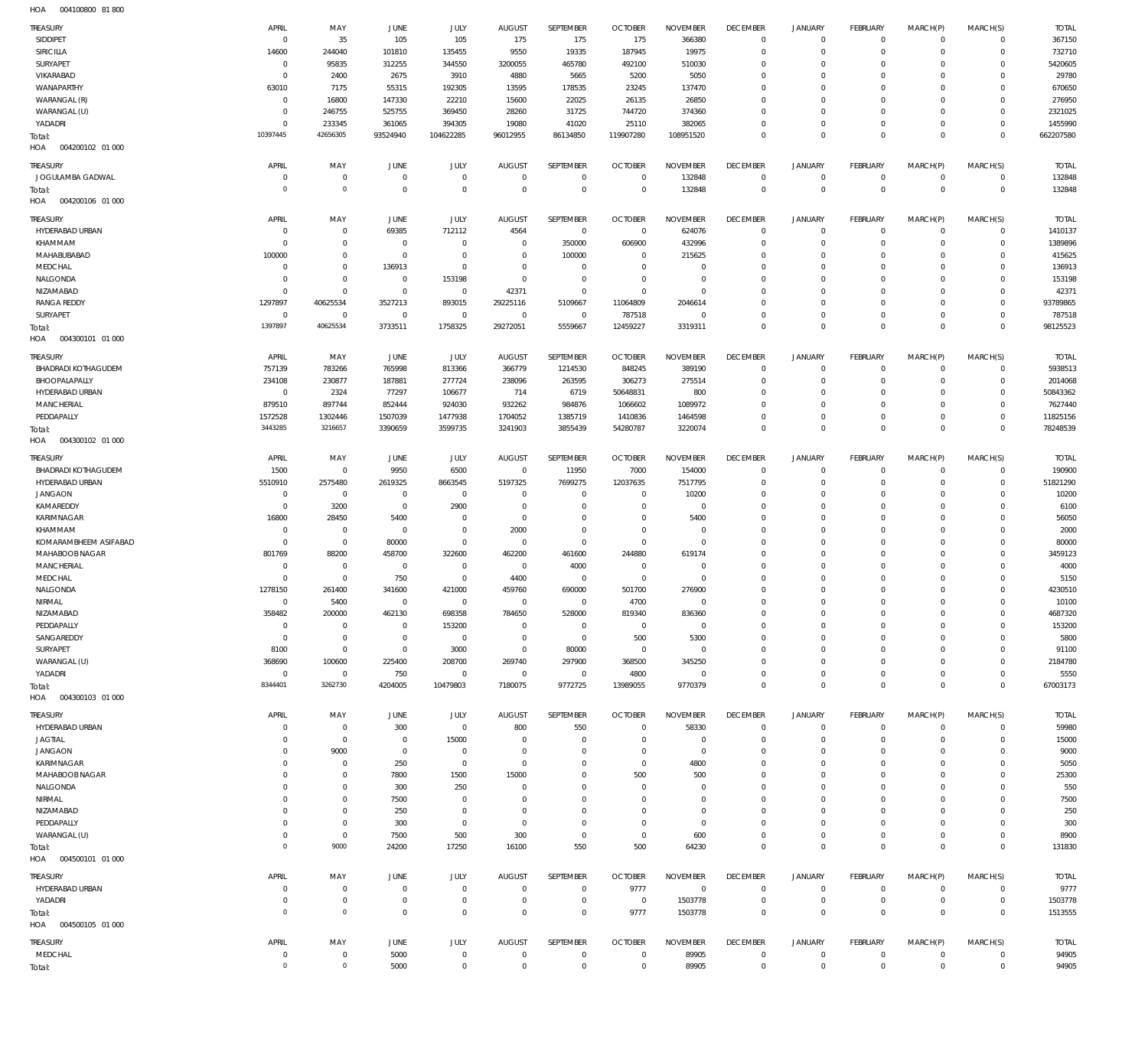004500800 02 000 HOA

| <b>TREASURY</b>                   | APRIL                        | MAY                            | JUNE                             | <b>JULY</b>                | <b>AUGUST</b>             | SEPTEMBER                  | <b>OCTOBER</b>               | <b>NOVEMBER</b>            | <b>DECEMBER</b>               | <b>JANUARY</b>             | <b>FEBRUARY</b>                  | MARCH(P)               | MARCH(S)                   | <b>TOTAL</b>     |
|-----------------------------------|------------------------------|--------------------------------|----------------------------------|----------------------------|---------------------------|----------------------------|------------------------------|----------------------------|-------------------------------|----------------------------|----------------------------------|------------------------|----------------------------|------------------|
| <b>BHADRADI KOTHAGUDEM</b>        | $^{\circ}$                   | 41000                          | 91500                            | $\mathbf 0$                | $\mathbf{0}$              | 6500                       | $\overline{0}$               | $\mathbf 0$                | $\overline{0}$                | $\mathbf 0$                | $\overline{0}$                   | $\mathbf{0}$           | $\mathbf{0}$               | 139000           |
| HYDERABAD URBAN                   | $\Omega$                     | $\overline{0}$                 | $\overline{0}$                   | $\mathbf 0$                | $^{\circ}$                | 4183                       | $\overline{0}$               | $\mathbf 0$                | $\overline{0}$                | $\mathbf 0$                | $\overline{0}$                   | $^{\circ}$             | $\mathbf 0$                | 4183             |
| <b>KARIMNAGAR</b>                 | $^{\circ}$                   | 500                            | $\overline{0}$                   | $\mathbf 0$                | $^{\circ}$                | $\mathbf{0}$               | $\overline{0}$               | $\mathbf 0$                | $\mathbf 0$                   | $\mathbf 0$                | $\overline{0}$                   | $\Omega$               | $\mathbf{0}$               | 500              |
| KHAMMAM<br><b>RANGA REDDY</b>     | $\mathbf 0$<br>$\mathbf 0$   | 315500<br>$\overline{0}$       | 667500<br>$\mathbf 0$            | 131500<br>$\mathbf 0$      | 106000<br>$\mathbf{0}$    | 488000<br>$\mathbf 0$      | 541500<br>$\overline{0}$     | 624000<br>500              | $\mathbf 0$<br>$\mathbf 0$    | $\mathbf 0$<br>$\mathbf 0$ | $\overline{0}$<br>$\overline{0}$ | $\Omega$<br>$^{\circ}$ | $\mathbf 0$<br>$\mathbf 0$ | 2874000<br>500   |
| Total:                            | $\Omega$                     | 357000                         | 759000                           | 131500                     | 106000                    | 498683                     | 541500                       | 624500                     | $\overline{0}$                | $\mathbf 0$                | $\mathbb O$                      | $\Omega$               | $\mathbb O$                | 3018183          |
| 004904800 01 001<br>HOA           |                              |                                |                                  |                            |                           |                            |                              |                            |                               |                            |                                  |                        |                            |                  |
| TREASURY                          | APRIL                        | MAY                            | JUNE                             | JULY                       | <b>AUGUST</b>             | SEPTEMBER                  | <b>OCTOBER</b>               | <b>NOVEMBER</b>            | <b>DECEMBER</b>               | <b>JANUARY</b>             | <b>FEBRUARY</b>                  | MARCH(P)               | MARCH(S)                   | <b>TOTAL</b>     |
| ADILABAD                          | 7100                         | 40274                          | 48394                            | 70404                      | 46394                     | 51394                      | 51394                        | 65725                      | $\overline{0}$                | $\circ$                    | $\overline{0}$                   | $\mathbf{0}$           | $^{\circ}$                 | 381079           |
| <b>BHADRADI KOTHAGUDEM</b>        | $^{\circ}$                   | 1488                           | 127053                           | 22046                      | 11767                     | 11767                      | 6147                         | 19672                      | $\mathbf 0$                   | $\mathbf 0$                | $\overline{0}$                   | $^{\circ}$             | $\mathbf{0}$               | 199940           |
| BHOOPALAPALLY                     | $\overline{0}$               | $\overline{0}$                 | 14256                            | 4752                       | 4752                      | 4752                       | 9594                         | 9594                       | $\mathbf 0$                   | $\mathbf 0$                | $\overline{0}$                   | $\mathbf 0$            | $\mathbf{0}$               | 47700            |
| HYDERABAD URBAN                   | 49026                        | 581148                         | 1101757                          | 618805                     | 1631100                   | 1469190                    | 1098382                      | 380167                     | $\mathbf 0$                   | 0                          | $\overline{0}$                   | $\Omega$               | $\Omega$                   | 6929575          |
| <b>JAGTIAL</b><br><b>JANGAON</b>  | $\overline{0}$<br>2010       | 42225<br>2250                  | 3900<br>71280                    | 1950<br>50175              | 1950<br>45705             | 5510<br>13387              | 11950<br>62894               | 11950<br>34807             | $\mathbf 0$<br>$\mathbf 0$    | 0<br>0                     | $\overline{0}$<br>$\overline{0}$ | $\Omega$<br>$\Omega$   | $\Omega$<br>$\mathbf{0}$   | 79435<br>282508  |
| JOGULAMBA GADWAL                  | $^{\circ}$                   | $\overline{0}$                 | $\mathbf 0$                      | $\mathbf 0$                | $^{\circ}$                | 0                          | 8993                         | 8993                       | $\mathbf 0$                   | 0                          | $\overline{0}$                   | $\Omega$               | $\Omega$                   | 17986            |
| KAMAREDDY                         | 1165                         | 1165                           | 1165                             | 1165                       | 1165                      | 5811                       | 5811                         | 24739                      | $\mathbf 0$                   | 0                          | $\overline{0}$                   | $\Omega$               | $\mathbf{0}$               | 42186            |
| KARIMNAGAR                        | 10000                        | 55864                          | 118978                           | 127858                     | 52159                     | 189324                     | 86281                        | 59650                      | $\mathbf 0$                   | 0                          | $\overline{0}$                   | $\Omega$               | $\Omega$                   | 700114           |
| KHAMMAM                           | 5217                         | 36760                          | 41982                            | 69400                      | 79201                     | 38582                      | 39082                        | 36796                      | $\mathbf 0$                   | 0                          | $\overline{0}$                   | $\Omega$               | $\mathbf{0}$               | 347020           |
| MAHABOOB NAGAR<br>MAHABUBABAD     | $^{\circ}$<br>10400          | 34584<br>8000                  | 33549<br>8000                    | 58024<br>72260             | 59706<br>29420            | 54987<br>8000              | 53235<br>57508               | 109829<br>26620            | $\mathbf 0$<br>$\mathbf 0$    | $\mathbf 0$<br>0           | $\overline{0}$<br>$\overline{0}$ | $\Omega$<br>$\Omega$   | $\Omega$<br>$\mathbf{0}$   | 403914<br>220208 |
| MANCHERIAL                        | $^{\circ}$                   | 7911                           | 2552                             | 15822                      | 49187                     | 1771                       | 1771                         | 3542                       | $\mathbf 0$                   | $\mathbf 0$                | $\overline{0}$                   | $\Omega$               | $\Omega$                   | 82556            |
| MEDAK                             | $^{\circ}$                   | $\overline{0}$                 | $\overline{0}$                   | $\,0\,$                    | 13000                     | 13000                      | 23418                        | 94865                      | $\mathbf 0$                   | 0                          | $\overline{0}$                   | $\Omega$               | $\mathbf{0}$               | 144283           |
| MEDCHAL                           | 17000                        | 167686                         | 40442                            | 46625                      | 38142                     | 258498                     | 43142                        | 44883                      | $\mathbf 0$                   | $\mathbf 0$                | $\overline{0}$                   | $\Omega$               | $\Omega$                   | 656418           |
| Mulugu                            | $^{\circ}$                   | $\overline{0}$                 | $\overline{0}$                   | $\,0\,$                    | $^{\circ}$                | $\mathbf 0$                | 53141                        | $\mathbf 0$                | $\mathbf 0$                   | 0                          | $\overline{0}$                   | $\Omega$               | $\mathbf{0}$               | 53141            |
| NAGARKURNOOL                      | 19684                        | 6574                           | 13614                            | 13094                      | 10094                     | 10094                      | 10094                        | 13614                      | $\mathbf 0$                   | $\mathbf 0$                | $\overline{0}$                   | $\Omega$               | $\Omega$                   | 96862            |
| NALGONDA<br>NIRMAL                | 11637<br>$^{\circ}$          | 38181<br>4264                  | 44360<br>7598                    | 52555<br>20130             | 47008<br>4264             | 120019<br>195247           | 64008<br>5931                | 124509<br>42931            | $\mathbf 0$<br>$\mathbf 0$    | 0<br>$\mathbf 0$           | $\overline{0}$<br>$\overline{0}$ | $\Omega$<br>$\Omega$   | $\mathbf{0}$<br>$\Omega$   | 502277<br>280365 |
| NIZAMABAD                         | $^{\circ}$                   | 44552                          | 78248                            | 49110                      | 105400                    | 129926                     | 152089                       | 156614                     | $\mathbf 0$                   | 0                          | $\overline{0}$                   | $\Omega$               | $\mathbf{0}$               | 715939           |
| PAO - TELANGANA HYDERABAD         | 233003                       | 912780                         | 1309303                          | 1826029                    | 1309630                   | 1370381                    | 1362606                      | 1434375                    | $\mathbf 0$                   | 0                          | $\overline{0}$                   | $\Omega$               | $\Omega$                   | 9758107          |
| PEDDAPALLY                        | $^{\circ}$                   | 21638                          | 18380                            | 50478                      | 22012                     | 53873                      | 53873                        | 17822                      | $\mathbf 0$                   | 0                          | $\overline{0}$                   | $\Omega$               | $\mathbf{0}$               | 238076           |
| PPO - MOTIGALLY (TELANGANA)       | $^{\circ}$                   | 492030                         | 2890                             | 71958                      | $\mathbf 0$               | $\mathbf 0$                | $\overline{0}$               | $\overline{0}$             | $\mathbf 0$                   | 0                          | $\overline{0}$                   | $\Omega$               | $\Omega$                   | 566878           |
| <b>RANGA REDDY</b>                | 12524                        | 25685                          | 41213                            | 449164                     | 99833                     | 20340                      | 230490                       | 27473                      | $\mathbf 0$                   | 0                          | $\overline{0}$                   | $\Omega$               | $\Omega$<br>$\Omega$       | 906722           |
| SANGAREDDY<br>SIDDIPET            | 9116<br>$^{\circ}$           | 48286<br>$\overline{0}$        | 98218<br>16000                   | 59173<br>11327             | 50123<br>20827            | 108990<br>19577            | 213197<br>16500              | 68529<br>10750             | $\mathbf 0$<br>$\mathbf 0$    | 0<br>0                     | $\overline{0}$<br>$\overline{0}$ | $\Omega$<br>$\Omega$   | $\Omega$                   | 655632<br>94981  |
| <b>SIRICILLA</b>                  | $\overline{0}$               | 1823                           | 11822                            | 86041                      | 5156                      | 5156                       | 5156                         | 6979                       | $\mathbf 0$                   | 0                          | $\overline{0}$                   | $\Omega$               | $\Omega$                   | 122133           |
| SURYAPET                          | 3555                         | 6922                           | 8844                             | 23222                      | 37100                     | 19200                      | 17100                        | 17100                      | $\mathbf 0$                   | 0                          | $\overline{0}$                   | $\Omega$               | $\Omega$                   | 133043           |
| VIKARABAD                         | $^{\circ}$                   | $\overline{0}$                 | $\overline{0}$                   | $\mathbf 0$                | $^{\circ}$                | 10425                      | 10300                        | 16471                      | $\mathbf 0$                   | 0                          | $\overline{0}$                   | $\Omega$               | $\Omega$                   | 37196            |
| WANAPARTHY                        | 3350                         | $\overline{0}$                 | 9501                             | 19002                      | 9501                      | 9501                       | 13668                        | 99501                      | $\mathbf 0$                   | 0                          | $\overline{0}$                   | $\Omega$               | $\Omega$                   | 164024           |
| WARANGAL (R)                      | 41057<br>14457               | 28806<br>39770                 | 17789<br>91560                   | 20123<br>54840             | 11923<br>53378            | 11923<br>193751            | 35819<br>129725              | 35819<br>148060            | $\mathbf 0$<br>$\mathbf 0$    | 0<br>0                     | $\overline{0}$<br>$\overline{0}$ | $\Omega$<br>$\Omega$   | $\Omega$<br>$\mathbf{0}$   | 203259<br>725541 |
| WARANGAL (U)<br>YADADRI           | $^{\circ}$                   | 8558                           | 8558                             | 13192                      | 23721                     | 8558                       | 8982                         | 120846                     | $\mathbf 0$                   | $\mathbf 0$                | $\mathbb O$                      | $^{\circ}$             | $\mathbf{0}$               | 192415           |
| Total:                            | 450301                       | 2659224                        | 3391206                          | 3978724                    | 3873618                   | 4412934                    | 3942281                      | 3273225                    | $\overline{0}$                | $\overline{0}$             | $\mathbb O$                      | $\Omega$               | $\mathbb O$                | 25981513         |
| 004904800 01 002<br>HOA           |                              |                                |                                  |                            |                           |                            |                              |                            |                               |                            |                                  |                        |                            |                  |
| TREASURY                          | APRIL                        | MAY                            | JUNE                             | JULY                       | <b>AUGUST</b>             | SEPTEMBER                  | <b>OCTOBER</b>               | <b>NOVEMBER</b>            | <b>DECEMBER</b>               | <b>JANUARY</b>             | <b>FEBRUARY</b>                  | MARCH(P)               | MARCH(S)                   | <b>TOTAL</b>     |
| HYDERABAD URBAN                   | 11697                        | 4463                           | 27911                            | 112673                     | 12368                     | 110678                     | 153591                       | 242293                     | $\overline{0}$                | $\mathbf 0$                | $\overline{0}$                   | $^{\circ}$             | $\mathbf{0}$               | 675674           |
| KHAMMAM                           | 538                          | 538                            | 538                              | 538                        | 538                       | 538                        | 538                          | 538                        | $\mathbf 0$                   | $\mathbf 0$                | $\overline{0}$                   | $^{\circ}$             | $^{\circ}$                 | 4304             |
| MAHABUBABAD                       | $\mathbf 0$                  | $\mathbf 0$                    | $\overline{0}$                   | $\mathbf 0$                | $\mathbf 0$               | $\mathbf 0$                | 1817                         | $\mathbf 0$                | $\overline{0}$                | $\mathbf 0$                | $\mathbb O$                      | $\circ$                | $\mathbf 0$                | 1817             |
| MEDCHAL<br>NAGARKURNOOL           | $\overline{0}$               | $\overline{0}$                 | 7550                             | 0<br>7550                  | $\mathbf{0}$              | 62910<br>$\mathbf{0}$      | - 0<br>22650                 | 0<br>7550                  | $^{\circ}$                    | $\mathbf 0$                | $\overline{0}$                   | $\mathbf 0$            | $\mathbf{0}$               | 62910<br>45300   |
| NALGONDA                          | $\overline{0}$               | 2415                           | 4830                             | 2415                       | 2415                      | 2415                       | 2415                         | 2415                       | $^{\circ}$                    | $\mathbf 0$                | $\overline{0}$                   | $\mathbf 0$            | $\mathbf{0}$               | 19320            |
| NIZAMABAD                         | $^{\circ}$                   | $\overline{0}$                 | 2745                             | 915                        | $\mathbf{0}$              | $\mathbf 0$                | 67820                        | $\mathbf 0$                | $\mathbf 0$                   | $\mathbf 0$                | $\overline{0}$                   | $\Omega$               | $\Omega$                   | 71480            |
| PAO - TELANGANA HYDERABAD         | $\mathbf{0}$                 | 80568                          | 190301                           | 271377                     | 258606                    | 255482                     | 216490                       | 278432                     | $^{\circ}$                    | $\mathbf 0$                | $\overline{0}$                   | $\Omega$               | $\mathbf{0}$               | 1551256          |
| <b>RANGA REDDY</b>                | $^{\circ}$                   | $\mathbf 0$                    | $\mathbf 0$                      | 36993                      | 0                         | $-2000$                    | $\overline{0}$               | $\mathbf 0$                | $\mathbf 0$                   | $\mathbf 0$                | $\overline{0}$                   | $\Omega$               | $\Omega$                   | 34993            |
| SIDDIPET                          | $\overline{0}$               | $\mathbf 0$<br>$\mathbf 0$     | 84608                            | $\overline{0}$             | 0                         | $\mathbf 0$<br>$\mathbf 0$ | $\overline{0}$               | $\mathbf 0$<br>$\mathbf 0$ | $\mathbf 0$<br>$\mathbf 0$    | $\mathbf 0$<br>$\mathbf 0$ | $\overline{0}$<br>$\overline{0}$ | $\Omega$<br>$\Omega$   | $\mathbf{0}$<br>$\Omega$   | 84608            |
| SURYAPET<br>WARANGAL (U)          | 7781<br>$^{\circ}$           | $\overline{0}$                 | $\mathbf 0$<br>$\overline{0}$    | $\mathbf 0$<br>$\mathbf 0$ | $\mathbf 0$<br>$^{\circ}$ | 56375                      | $^{\circ}$<br>$\overline{0}$ | $\mathbf 0$                | $\mathbf 0$                   | $\mathbf 0$                | $\overline{0}$                   | $^{\circ}$             | $\mathbf{0}$               | 7781<br>56375    |
| Total:                            | 20016                        | 87984                          | 318483                           | 432461                     | 273927                    | 486398                     | 465321                       | 531228                     | $\overline{0}$                | $\overline{0}$             | $\mathbb O$                      | $\Omega$               | $\mathbb O$                | 2615818          |
| 004904800 01 003<br>HOA           |                              |                                |                                  |                            |                           |                            |                              |                            |                               |                            |                                  |                        |                            |                  |
| TREASURY                          | APRIL                        | MAY                            | JUNE                             | JULY                       | <b>AUGUST</b>             | SEPTEMBER                  | <b>OCTOBER</b>               | <b>NOVEMBER</b>            | <b>DECEMBER</b>               | <b>JANUARY</b>             | <b>FEBRUARY</b>                  | MARCH(P)               | MARCH(S)                   | <b>TOTAL</b>     |
| ADILABAD                          | 750                          | 750                            | 750                              | 750                        | $^{\circ}$                | $\overline{0}$             | $\overline{0}$               | $\mathbf 0$                | $\overline{0}$                | $\mathbf 0$                | $\overline{0}$                   | $^{\circ}$             | $^{\circ}$                 | 3000             |
| <b>BHADRADI KOTHAGUDEM</b>        | $\circ$                      | $\overline{0}$                 | $\mathbf 0$                      | $\mathbb O$                | $^{\circ}$                | 1650                       | 1650                         | 1650                       | $\mathbf 0$                   | 0                          | $\overline{0}$                   | $\mathbf 0$            | $\mathbf{0}$               | 4950             |
| BHOOPALAPALLY                     | $\circ$                      | $\overline{0}$                 | $\overline{0}$                   | 537                        | 537                       | 537                        | 537                          | 537                        | $\mathbf 0$                   | 0                          | $\overline{0}$                   | 0                      | $^{\circ}$                 | 2685             |
| HYDERABAD URBAN<br><b>JAGTIAL</b> | $^{\circ}$<br>$\overline{0}$ | $\overline{0}$<br>1000         | $\mathbf 0$<br>1000              | 85208<br>1000              | 9080<br>1000              | 1100<br>1000               | $\overline{0}$<br>1000       | $\mathbf 0$<br>2000        | $\mathbf 0$<br>$\mathbf 0$    | 0<br>0                     | $\overline{0}$<br>$\overline{0}$ | $\Omega$<br>$\Omega$   | $\mathbf{0}$<br>$\Omega$   | 95388<br>8000    |
| <b>JANGAON</b>                    | 2000                         | 2000                           | $\mathbf 0$                      | 1883                       | $^{\circ}$                | 7013                       | $\overline{0}$               | $\mathbf 0$                | $\mathbf 0$                   | 0                          | $\overline{0}$                   | $\Omega$               | $\mathbf{0}$               | 12896            |
| KAMAREDDY                         | $^{\circ}$                   | 1175                           | 2350                             | 1945                       | 1560                      | 1175                       | 1175                         | 1175                       | $\mathbf 0$                   | 0                          | $\overline{0}$                   | $\Omega$               | $\Omega$                   | 10555            |
| KARIMNAGAR                        | $^{\circ}$                   | 2291                           | 8969                             | 7488                       | 2601                      | 2130                       | 2130                         | 2130                       | $\mathbf 0$                   | 0                          | $\overline{0}$                   | $\Omega$               | $\mathbf{0}$               | 27739            |
| KHAMMAM                           | $^{\circ}$                   | $^{\circ}$                     | 3392                             | 4392                       | 6359                      | 1696                       | 2696                         | 2696                       | $\mathbf 0$                   | 0                          | $\overline{0}$                   | $\Omega$               | $\Omega$                   | 21231            |
| KOMARAMBHEEM ASIFABAD             | $^{\circ}$                   | $\mathbf{0}$                   | 1879                             | 12145                      | $\mathbf 0$               | $\overline{0}$             | $\overline{0}$               | $\mathbf 0$                | $\mathbf 0$                   | 0                          | $\overline{0}$                   | 0                      | $^{\circ}$                 | 14024            |
| MANCHERIAL<br>MEDAK               | $\mathbf{0}$<br>$^{\circ}$   | $\mathbf{0}$<br>$\overline{0}$ | $\overline{0}$<br>$\overline{0}$ | $\mathbb O$<br>$\mathbb O$ | 3193<br>$^{\circ}$        | 10710<br>1007              | 8388<br>1007                 | $\mathbf 0$<br>1007        | $\mathbf 0$<br>$\mathbf 0$    | $\mathbf 0$<br>0           | $\overline{0}$<br>$\overline{0}$ | $\Omega$<br>$\Omega$   | $\Omega$<br>$\mathbf{0}$   | 22291<br>3021    |
| MEDCHAL                           | $^{\circ}$                   | 876                            | 1752                             | 876                        | 8599                      | 6256                       | 6256                         | 6256                       | $\mathbf 0$                   | $\mathbf 0$                | $\overline{0}$                   | $\Omega$               | $\Omega$                   | 30871            |
| NALGONDA                          | 1000                         | 3313                           | 8291                             | 2678                       | 2678                      | 1000                       | 1000                         | 1000                       | $\mathbf 0$                   | 0                          | $\overline{0}$                   | 0                      | $^{\circ}$                 | 20960            |
| NIRMAL                            | $^{\circ}$                   | 1000                           | 1000                             | 2000                       | 1000                      | 1000                       | 1000                         | 1000                       | $\mathbf 0$                   | $\mathbf 0$                | $\overline{0}$                   | $\Omega$               | $\Omega$                   | 8000             |
| NIZAMABAD                         | 1100                         | 1500                           | 1500                             | 23075                      | 1500                      | 2500                       | 4700                         | 4563                       | $\mathbf 0$                   | 0                          | $\overline{0}$                   | $\Omega$               | $\mathbf{0}$               | 40438            |
| PAO - TELANGANA HYDERABAD         |                              |                                |                                  |                            |                           |                            |                              |                            | $\mathbf 0$                   | 0                          | $\mathbf 0$                      | $\Omega$               |                            | 691453           |
|                                   | 7917                         | 65491                          | 111385                           | 125587                     | 76063                     | 101343                     | 112277                       | 91390                      |                               |                            |                                  |                        | $\Omega$                   |                  |
| PEDDAPALLY                        | 538<br>$^{\circ}$            | 538<br>$\overline{0}$          | 538<br>$\overline{0}$            | 538<br>$\mathbb O$         | 538<br>$^{\circ}$         | 538<br>1114                | 538                          | 538<br>1114                | $\mathbf 0$<br>$\mathbf 0$    | 0<br>0                     | $\overline{0}$<br>$\overline{0}$ | $\Omega$<br>$\Omega$   | $^{\circ}$<br>$\mathbf{0}$ | 4304             |
| <b>RANGA REDDY</b><br>SANGAREDDY  | $\overline{0}$               | 500                            | 6500                             | 1200                       | 0                         | $\mathbf{0}$               | 1114<br>5063                 | 5063                       | $\mathbf 0$                   | 0                          | $\overline{0}$                   | $\Omega$               | $\mathbf{0}$               | 3342<br>18326    |
| SIDDIPET<br>SURYAPET              | $^{\circ}$                   | 1000<br>$\mathbb O$            | 2000                             | 1000<br>2330               | 0                         | $\mathbf 0$                | $\mathbf 0$                  | $\mathbf 0$                | $\mathbf 0$<br>$\overline{0}$ | 0<br>$\mathbf 0$           | $\overline{0}$<br>$\mathbb O$    | $^{\circ}$             | $^{\circ}$                 | 4000<br>2330     |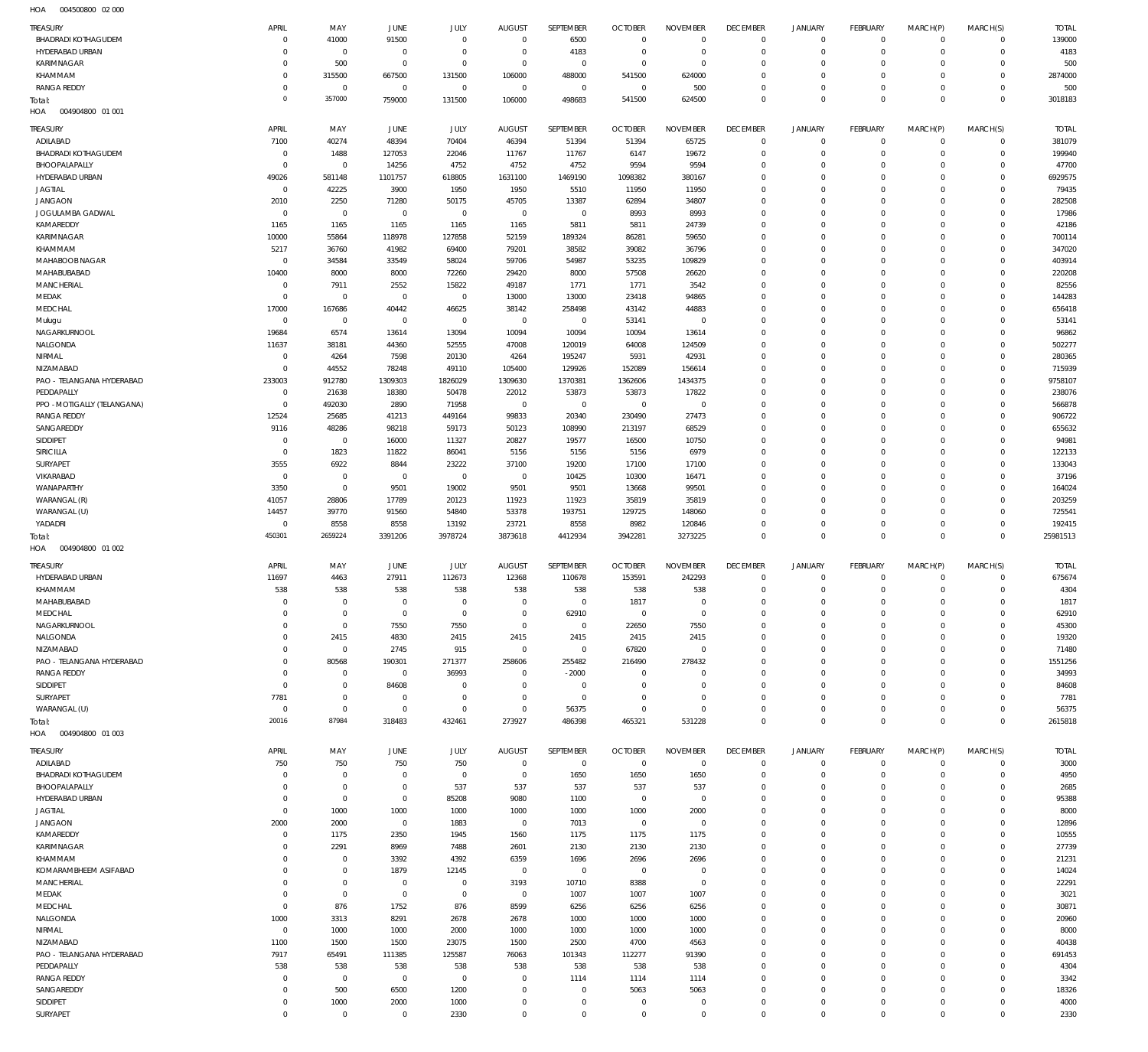| HOA | 004904800 01 003 |  |
|-----|------------------|--|

| ПОМ<br>UU47U40UU UIUUJ     |                |                |                |                |                |                  |                |                 |                 |                |                 |              |              |              |
|----------------------------|----------------|----------------|----------------|----------------|----------------|------------------|----------------|-----------------|-----------------|----------------|-----------------|--------------|--------------|--------------|
| <b>TREASURY</b>            | APRIL          | MAY            | JUNE           | JULY           | <b>AUGUST</b>  | SEPTEMBER        | <b>OCTOBER</b> | <b>NOVEMBER</b> | <b>DECEMBER</b> | JANUARY        | FEBRUARY        | MARCH(P)     | MARCH(S)     | <b>TOTAL</b> |
| WANAPARTHY                 | $\overline{0}$ | $\overline{0}$ | 929            | 1858           | 929            | 1858             | 929            | $\overline{0}$  | $\overline{0}$  | $^{\circ}$     | $\circ$         | $\mathbf 0$  | $\circ$      | 6503         |
|                            |                |                |                |                |                |                  |                |                 |                 |                |                 |              |              |              |
| WARANGAL (U)               | 1407           | 2407           | 5367           | 1870           | 1870           | 4740             | 2740           | 3562            | $\mathbf 0$     | $^{\circ}$     | $\circ$         | $^{\circ}$   | $\mathbf 0$  | 23963        |
| YADADRI                    | $\overline{0}$ | $\overline{0}$ | 3300           | 1650           | 1650           | 1650             | 1650           | 1650            | $\mathbf 0$     | $^{\circ}$     | $\circ$         | $^{\circ}$   | $\mathbf 0$  | 11550        |
| Total:                     | 14712          | 83841          | 160902         | 280010         | 119157         | 150017           | 155850         | 127331          | $\mathbf 0$     | $\mathbf 0$    | $\mathbb O$     | $\Omega$     | $\mathbf 0$  | 1091820      |
| 004904800 01 004<br>HOA    |                |                |                |                |                |                  |                |                 |                 |                |                 |              |              |              |
|                            |                |                |                |                |                |                  |                |                 |                 |                |                 |              |              |              |
| TREASURY                   | APRIL          | MAY            | <b>JUNE</b>    | JULY           | <b>AUGUST</b>  | <b>SEPTEMBER</b> | <b>OCTOBER</b> | <b>NOVEMBER</b> | <b>DECEMBER</b> | <b>JANUARY</b> | <b>FEBRUARY</b> | MARCH(P)     | MARCH(S)     | <b>TOTAL</b> |
| HYDERABAD URBAN            | $^{\circ}$     | $\overline{0}$ | $\mathbf 0$    | 11861          | $\overline{0}$ | $\overline{0}$   | $^{\circ}$     | $\Omega$        | $\mathbf 0$     | $\mathbf 0$    | $\circ$         | $\mathbf 0$  | $\mathbf 0$  | 11861        |
| <b>JAGTIAL</b>             | 1000           | 1000           | 1000           | 1000           | 1000           | 1000             | $^{\circ}$     | $\Omega$        | $\Omega$        | $\Omega$       | $\mathbf 0$     | O            | $\mathbf 0$  | 6000         |
| KARIMNAGAR                 | 1000           | 1222           | 2444           | 1222           | $^{\circ}$     | 1222             | 1222           | $\Omega$        | $\mathbf 0$     | $\mathbf 0$    | $\circ$         | $\Omega$     | $\mathbf 0$  | 8332         |
| KHAMMAM                    | $\overline{0}$ | $^{\circ}$     | $\overline{0}$ | 9400           | $^{\circ}$     | $^{\circ}$       | $^{\circ}$     | $\Omega$        | $\Omega$        | $\Omega$       | $\mathbf 0$     | O            | $\mathbf 0$  | 9400         |
|                            |                |                |                |                |                |                  |                |                 |                 |                |                 |              |              |              |
| KOMARAMBHEEM ASIFABAD      | $\overline{0}$ | $\mathbf{0}$   | 475            | 1425           | 475            | 475              | 475            | $\Omega$        | $\Omega$        | $\Omega$       | $\mathbf 0$     | O            | $\mathbf 0$  | 3325         |
| NALGONDA                   | $\mathbf{0}$   | 2500           | 2500           | 4000           | 2500           | 2500             | 2000           | 1000            | $\Omega$        | $\Omega$       | $\mathbf 0$     | O            | $\mathbf 0$  | 17000        |
| PAO - TELANGANA HYDERABAD  | 6296           | 41194          | 40844          | 50090          | 47390          | 31335            | 33792          | 35483           | $\Omega$        | $\Omega$       | $\mathbf 0$     | O            | $\mathbf 0$  | 286424       |
| <b>RANGA REDDY</b>         | $\overline{0}$ | 6101           | 2000           | 2000           | 2750           | 2000             | 4000           | 2000            | $\Omega$        | $\Omega$       | $\mathbf 0$     | O            | $\mathbf 0$  | 20851        |
| SANGAREDDY                 | $\mathbf 0$    | 430            | 430            | 430            | $^{\circ}$     | $^{\circ}$       | $\overline{0}$ | $\Omega$        | $\Omega$        | $\Omega$       | $\mathbf 0$     | O            | $\mathbf 0$  | 1290         |
| WARANGAL (U)               | $\overline{0}$ | 3666           | 3666           | $^{\circ}$     | $^{\circ}$     | $^{\circ}$       | 4620           | 1540            | $\mathbf 0$     | $\mathbf 0$    | $\mathbf 0$     | 0            | $\mathbf 0$  | 13492        |
|                            | 8296           | 56113          | 53359          | 81428          | 54115          | 38532            | 46109          | 40023           | $\Omega$        | $\Omega$       | $\mathbb O$     | $\Omega$     | $\mathbf 0$  | 377975       |
| Total:                     |                |                |                |                |                |                  |                |                 |                 |                |                 |              |              |              |
| 004904800 01 005<br>HOA    |                |                |                |                |                |                  |                |                 |                 |                |                 |              |              |              |
| <b>TREASURY</b>            | APRIL          | MAY            | JUNE           | JULY           | <b>AUGUST</b>  | SEPTEMBER        | <b>OCTOBER</b> | <b>NOVEMBER</b> | <b>DECEMBER</b> | <b>JANUARY</b> | <b>FEBRUARY</b> | MARCH(P)     | MARCH(S)     | <b>TOTAL</b> |
|                            |                |                |                |                |                |                  |                |                 |                 |                |                 |              |              |              |
| <b>BHADRADI KOTHAGUDEM</b> | 31144          | 10191          | 10191          | 3535           | 3535           | 3535             | 3535           | 3535            | $\mathbf 0$     | $^{\circ}$     | $\circ$         | $\mathbf 0$  | $\mathbf 0$  | 69201        |
| HYDERABAD URBAN            | 7110           | 1109           | 10412          | 5034           | 443            | 24643            | 443            | 8553            | $\mathbf 0$     | $^{\circ}$     | $\circ$         | O            | $\mathbf 0$  | 57747        |
| PAO - TELANGANA HYDERABAD  | 2000           | 17518          | 16612          | 20692          | 12681          | 25221            | 20865          | 35457           | $\mathbf 0$     | $\mathbf 0$    | $\circ$         | 0            | $\mathbf 0$  | 151046       |
| <b>RANGA REDDY</b>         | $\overline{0}$ | 1000           | $^{\circ}$     | $^{\circ}$     | $^{\circ}$     | $\overline{0}$   | $^{\circ}$     | $\overline{0}$  | $\mathbf 0$     | $\mathbf 0$    | $\circ$         | O            | $\mathbf 0$  | 1000         |
| WARANGAL (U)               | $\overline{0}$ | $^{\circ}$     | $\overline{0}$ | $\overline{0}$ | $\mathbf 0$    | 2980             | $\mathbf{0}$   | $\overline{0}$  | $\Omega$        | $\mathbf 0$    | $\mathbf 0$     | $\mathbf 0$  | $\mathbf 0$  | 2980         |
|                            | 40254          | 29818          | 37215          | 29261          | 16659          | 56379            | 24843          | 47545           | $\mathbf 0$     | $\Omega$       | $\mathbb O$     | $\Omega$     | $\mathbf 0$  | 281974       |
| Total:                     |                |                |                |                |                |                  |                |                 |                 |                |                 |              |              |              |
| 004904800 04 001<br>HOA    |                |                |                |                |                |                  |                |                 |                 |                |                 |              |              |              |
| TREASURY                   | APRIL          | MAY            | <b>JUNE</b>    | <b>JULY</b>    | <b>AUGUST</b>  | SEPTEMBER        | <b>OCTOBER</b> | <b>NOVEMBER</b> | <b>DECEMBER</b> | JANUARY        | <b>FEBRUARY</b> | MARCH(P)     | MARCH(S)     | <b>TOTAL</b> |
|                            | $\mathbf 0$    | 0              |                | $^{\circ}$     | $^{\circ}$     | $^{\circ}$       |                |                 | $\mathbf 0$     | $^{\circ}$     | $\mathbf 0$     | $\mathbf 0$  | $\mathbf 0$  | 18015        |
| HYDERABAD URBAN            |                |                | $\overline{0}$ |                |                |                  | $\circ$        | 18015           |                 |                |                 |              |              |              |
| Total:                     | $\overline{0}$ | $\,0\,$        | $\,0\,$        | $\mathbf 0$    | $\overline{0}$ | $\mathbf{0}$     | $\mathbf{0}$   | 18015           | $\mathbf 0$     | $\mathbf 0$    | $\mathbb O$     | $\mathbf{0}$ | $\mathbf 0$  | 18015        |
| HOA<br>004904800 21 000    |                |                |                |                |                |                  |                |                 |                 |                |                 |              |              |              |
|                            |                |                |                |                |                |                  |                |                 |                 |                |                 |              |              |              |
| <b>TREASURY</b>            | APRIL          | MAY            | JUNE           | JULY           | <b>AUGUST</b>  | SEPTEMBER        | <b>OCTOBER</b> | <b>NOVEMBER</b> | <b>DECEMBER</b> | <b>JANUARY</b> | <b>FEBRUARY</b> | MARCH(P)     | MARCH(S)     | <b>TOTAL</b> |
| ADILABAD                   | 20857          | $\overline{0}$ | $\mathbf 0$    | 14672          | $\overline{0}$ | 26814            | $\mathbf{0}$   | $\overline{0}$  | $\Omega$        | $\mathbf 0$    | $\circ$         | O            | 0            | 62343        |
| HYDERABAD URBAN            | 8290           | 1060           | 6310           | $\overline{0}$ | 4606           | 4991             | 21011          | 9851            | $\mathbf 0$     | $\mathbf 0$    | $\circ$         | $\mathbf 0$  | $\mathbf 0$  | 56119        |
| <b>JANGAON</b>             | $\mathbf 0$    | $^{\circ}$     | $\,0\,$        | 508            | $^{\circ}$     | $^{\circ}$       | $^{\circ}$     | $\overline{0}$  | $\mathbf 0$     | $^{\circ}$     | $\circ$         | O            | $\mathbf 0$  | 508          |
| KARIMNAGAR                 | $\overline{0}$ | $\mathbf{0}$   | $\mathbf 0$    | $^{\circ}$     | $\overline{0}$ | 1134             | $^{\circ}$     | 10938           | $\mathbf 0$     | $\mathbf 0$    | $\circ$         | $\mathbf 0$  | $\mathbf 0$  | 12072        |
| KHAMMAM                    | $\mathbf 0$    | $\mathbf 0$    | $\mathbf 0$    | 2267           | $\overline{0}$ | 16096            | $^{\circ}$     | $\overline{0}$  | $\mathbf 0$     | $\mathbf 0$    | $\circ$         | O            | 0            | 18363        |
|                            |                |                |                |                |                |                  |                |                 |                 |                |                 |              |              |              |
| MEDCHAL                    | $\overline{0}$ | $\mathbf{0}$   | $\,0\,$        | 9206           | $\overline{0}$ | $^{\circ}$       | $\mathbf{0}$   | $\overline{0}$  | $\mathbf 0$     | $\Omega$       | $\mathbf 0$     | 0            | $\mathbf 0$  | 9206         |
| NAGARKURNOOL               | $\mathbf{0}$   | 16222          | 4386           | $\Omega$       | $\overline{0}$ | $^{\circ}$       | $\mathbf{0}$   | 1500            | $\mathbf 0$     | $^{\circ}$     | $\circ$         | O            | $\mathbf 0$  | 22108        |
| NIRMAL                     | 4184           | $^{\circ}$     | $\overline{0}$ | $^{\circ}$     | $\mathbf 0$    | $^{\circ}$       | $\mathbf{0}$   | $\Omega$        | $\Omega$        | $\Omega$       | $\mathbf 0$     | $\Omega$     | 0            | 4184         |
| NIZAMABAD                  | $\mathbf 0$    | 300            | $\overline{0}$ | $\mathbf 0$    | 4000           | 18312            | 6180           | $\Omega$        | $\mathbf 0$     | $\mathbf 0$    | $\circ$         | O            | $\mathbf 0$  | 28792        |
| Narayanpet                 | $\mathbf 0$    | $\mathbf 0$    | $\overline{0}$ | $\mathbf 0$    | $^{\circ}$     | 1398             | $^{\circ}$     | $\Omega$        | $\mathbf 0$     | $\Omega$       | $\mathbf 0$     | O            | 0            | 1398         |
|                            | $\mathbf 0$    | $^{\circ}$     | $\overline{0}$ | $\mathbf 0$    | 4200           | $^{\circ}$       | $\mathbf{0}$   | $\Omega$        | $\mathbf 0$     | $\Omega$       |                 |              | $\mathbf 0$  | 4200         |
| <b>RANGA REDDY</b>         |                |                |                |                |                |                  |                |                 |                 |                | $\circ$         | O            |              |              |
| SANGAREDDY                 | $\mathbf 0$    | $\mathbf 0$    | $\overline{0}$ | $^{\circ}$     | $^{\circ}$     | 2489             | 1000           | 1516            | $\Omega$        | $\Omega$       | $\mathbf 0$     | O            | 0            | 5005         |
| SIDDIPET                   | $\mathbf 0$    | $\mathbf 0$    | $\overline{0}$ | $\Omega$       | $\overline{0}$ | $^{\circ}$       | $^{\circ}$     | 2070            | $\mathbf 0$     | $\mathbf 0$    | $\circ$         | $\Omega$     | 0            | 2070         |
| SURYAPET                   | $\mathbf 0$    | 0              | $\overline{0}$ | $^{\circ}$     | 5432           | $^{\circ}$       | $^{\circ}$     | $\Omega$        | $\Omega$        | $\Omega$       | $\mathbf 0$     | $\Omega$     | 0            | 5432         |
| WARANGAL (U)               | $\Omega$       | $\Omega$       | $\mathbf{0}$   | $\overline{0}$ | $\overline{0}$ | 8523             | $\mathbf{0}$   | $\Omega$        | $\mathbf{0}$    | $\Omega$       | $\circ$         | $\Omega$     | $\circ$      | 8523         |
| Total:                     | 33331          | 17582          | 10696          | 26653          | 18238          | 79757            | 28191          | 25875           | $\mathbf 0$     | $\mathbf 0$    | $\mathbf 0$     | $\mathbf 0$  | $\mathbf 0$  | 240323       |
| HOA<br>004904800 22 000    |                |                |                |                |                |                  |                |                 |                 |                |                 |              |              |              |
|                            |                |                |                |                |                |                  |                |                 |                 |                |                 |              |              |              |
| TREASURY                   | APRIL          | MAY            | <b>JUNE</b>    | JULY           | <b>AUGUST</b>  | SEPTEMBER        | <b>OCTOBER</b> | <b>NOVEMBER</b> | <b>DECEMBER</b> | <b>JANUARY</b> | FEBRUARY        | MARCH(P)     | MARCH(S)     | <b>TOTAL</b> |
| NALGONDA                   | $^{\circ}$     | $^{\circ}$     | $\,0\,$        | $\mathbf 0$    | 34930          | $^{\circ}$       | $^{\circ}$     | $\Omega$        | $\mathbf 0$     | $\mathbf 0$    | $\circ$         | $\mathbf 0$  | 0            | 34930        |
| SURYAPET                   | $\overline{0}$ | $\mathbf 0$    | $\,0\,$        | 34929          | $\overline{0}$ | $\overline{0}$   | $^{\circ}$     | $^{\circ}$      | $\mathbf 0$     | $^{\circ}$     | $\mathbf 0$     | $\mathbf 0$  | $\mathbf 0$  | 34929        |
|                            |                |                |                |                |                |                  |                |                 |                 |                |                 |              |              |              |
| Total:                     | $\overline{0}$ | $\mathbb O$    | $\,0\,$        | 34929          | 34930          | $\mathbf 0$      | $\mathbf{0}$   | $\Omega$        | $\mathbf 0$     | $\Omega$       | $\mathbf 0$     | $\mathbf 0$  | $\mathbf 0$  | 69859        |
| HOA   005000101   01 000   |                |                |                |                |                |                  |                |                 |                 |                |                 |              |              |              |
| TREASURY                   | APRIL          | MAY            | <b>JUNE</b>    | JULY           | <b>AUGUST</b>  | <b>SEPTEMBER</b> | <b>OCTOBER</b> | <b>NOVEMBER</b> | <b>DECEMBER</b> | <b>JANUARY</b> | <b>FEBRUARY</b> | MARCH(P)     | MARCH(S)     | <b>TOTAL</b> |
|                            |                |                |                |                |                |                  |                |                 |                 |                |                 |              |              |              |
| HYDERABAD URBAN            | $\overline{0}$ | $\mathbf 0$    | $\,0\,$        | $\mathbf 0$    | $\overline{0}$ | $\overline{0}$   | 50000000       | $\Omega$        | $\mathbf 0$     | $^{\circ}$     | $\circ$         | $\mathbf 0$  | $\mathbf 0$  | 50000000     |
| Total:                     | $\circ$        | $\,0\,$        | $\,0\,$        | $\mathbf 0$    | $\overline{0}$ | $\mathbf{0}$     | 50000000       | $\mathbf 0$     | $\,0\,$         | $\mathbf 0$    | $\mathbb O$     | $\mathbf{0}$ | $\mathbf 0$  | 50000000     |
| HOA   005100105   81   001 |                |                |                |                |                |                  |                |                 |                 |                |                 |              |              |              |
|                            |                |                |                |                |                |                  |                |                 |                 |                |                 |              |              |              |
| <b>TREASURY</b>            | APRIL          | MAY            | <b>JUNE</b>    | JULY           | <b>AUGUST</b>  | SEPTEMBER        | <b>OCTOBER</b> | <b>NOVEMBER</b> | <b>DECEMBER</b> | <b>JANUARY</b> | FEBRUARY        | MARCH(P)     | MARCH(S)     | <b>TOTAL</b> |
| HYDERABAD URBAN            | $^{\circ}$     | $\mathbf 0$    | 2500           | $\mathbf 0$    | 3500           | 1100             | 830            | $\mathbf{0}$    | $\mathbf 0$     | $\mathbf 0$    | $\mathbf 0$     | $\mathbf 0$  | $\mathbf 0$  | 7930         |
| Total:                     | $\circ$        | $\,0\,$        | 2500           | $\mathbf 0$    | 3500           | 1100             | 830            | $\mathbf{0}$    | $\mathbf 0$     | $\mathbf 0$    | $\mathbb O$     | $\mathbf{0}$ | $\mathbf 0$  | 7930         |
| HOA   005500102   81   001 |                |                |                |                |                |                  |                |                 |                 |                |                 |              |              |              |
|                            |                |                |                |                |                |                  |                |                 |                 |                |                 |              |              |              |
| <b>TREASURY</b>            | APRIL          | MAY            | JUNE           | <b>JULY</b>    | <b>AUGUST</b>  | SEPTEMBER        | <b>OCTOBER</b> | <b>NOVEMBER</b> | <b>DECEMBER</b> | <b>JANUARY</b> | <b>FEBRUARY</b> | MARCH(P)     | MARCH(S)     | <b>TOTAL</b> |
| HYDERABAD URBAN            | 114795898      | 55141671       | 14248706       | 119790880      | 35859782       | 49111727         | 78015066       | 56656705        | $\mathbf 0$     | $^{\circ}$     | $\circ$         | $\mathbf 0$  | $\circ$      | 523620435    |
| MEDAK                      | $\overline{0}$ | $\,0\,$        | 38432          | 19216          | 19216          | $^{\circ}$       | $^{\circ}$     | $\Omega$        | $\mathbf 0$     | $\mathbf 0$    | $\circ$         | $\mathbf 0$  | $\mathsf{O}$ | 76864        |
| NALGONDA                   | 30010          | 63090          | 68635          | 9754           | $^{\circ}$     | $^{\circ}$       | $^{\circ}$     | $\overline{0}$  | $\mathbf 0$     | $\mathbf 0$    | $\mathbf 0$     | 0            | 0            | 171489       |
| NIZAMABAD                  | $^{\circ}$     | 63000          | $\overline{0}$ | 105000         | $\overline{0}$ | $^{\circ}$       | $^{\circ}$     | $\overline{0}$  | $\Omega$        | $\mathbf 0$    | $\mathbf 0$     | O            | 0            | 168000       |
|                            |                |                |                |                |                |                  |                |                 |                 |                |                 |              |              |              |
| SURYAPET                   | $\mathbf{0}$   | 147986         | $\overline{0}$ | 37541          | $\mathbb O$    | 18706            | $^{\circ}$     | 24032           | $\mathbf 0$     | $\mathbf 0$    | $\mathbf 0$     | $\mathbf 0$  | $\circ$      | 228265       |
| Total:                     | 114825908      | 55415747       | 14355773       | 119962391      | 35878998       | 49130433         | 78015066       | 56680737        | $\mathbf 0$     | $\mathbf 0$    | $\mathbb O$     | $\mathbf 0$  | $\mathbb O$  | 524265053    |
|                            |                |                |                |                |                |                  |                |                 |                 |                |                 |              |              |              |
|                            |                |                |                |                |                |                  |                |                 |                 |                |                 |              |              |              |
| TREASURY                   | APRIL          | MAY            | <b>JUNE</b>    | JULY           | <b>AUGUST</b>  | SEPTEMBER        | <b>OCTOBER</b> | <b>NOVEMBER</b> | <b>DECEMBER</b> | <b>JANUARY</b> | FEBRUARY        | MARCH(P)     | MARCH(S)     | <b>TOTAL</b> |
| <b>BHADRADI KOTHAGUDEM</b> | 0              | $^{\circ}$     | $\overline{0}$ | $\overline{0}$ | $^{\circ}$     | $\overline{0}$   | 3000           | 4500            | $\mathbf 0$     | $^{\circ}$     | $\circ$         | $\mathbf 0$  | $\mathbf 0$  | 7500         |
| MAHABUBABAD                | $\Omega$       | $\mathbf 0$    | $\mathbf 0$    | $\mathbf 0$    | $^{\circ}$     | 900              | $^{\circ}$     | 7200            | $\mathbf 0$     | $\Omega$       | $\mathbf 0$     | 0            | $\mathbf 0$  | 8100         |
| MANCHERIAL                 | $\mathbf 0$    | $^{\circ}$     | $\mathbf 0$    | $\mathbf 0$    | $^{\circ}$     | $^{\circ}$       | 1000           | 1150            | $\mathbf 0$     | 0              | $\mathbf 0$     | $\Omega$     | $\mathbf 0$  | 2150         |
| NALGONDA                   | $\mathbf 0$    | 25000          | $^{\circ}$     | $\Omega$       | $^{\circ}$     | $\circ$          | $^{\circ}$     | $\overline{0}$  | $\mathbf 0$     | $\mathbf 0$    | $\mathbf 0$     | 0            | $\mathbf 0$  | 25000        |
|                            |                |                |                |                |                |                  |                |                 |                 |                |                 |              |              |              |
| <b>RANGA REDDY</b>         | $\mathbf 0$    | $^{\circ}$     | $\overline{0}$ | 0              | $^{\circ}$     | $^{\circ}$       | $^{\circ}$     | 4000            | $\mathbf 0$     | $\mathbf 0$    | $\mathbf 0$     | 0            | $\mathbf 0$  | 4000         |
| Total:                     | $\mathbf{0}$   | 25000          | $\,0\,$        | $\mathbf 0$    | $\mathbf 0$    | 900              | 4000           | 16850           | $\mathbf 0$     | $\Omega$       | $\mathbf 0$     | $\mathbf 0$  | $\mathbf 0$  | 46750        |
|                            |                |                |                |                |                |                  |                |                 |                 |                |                 |              |              |              |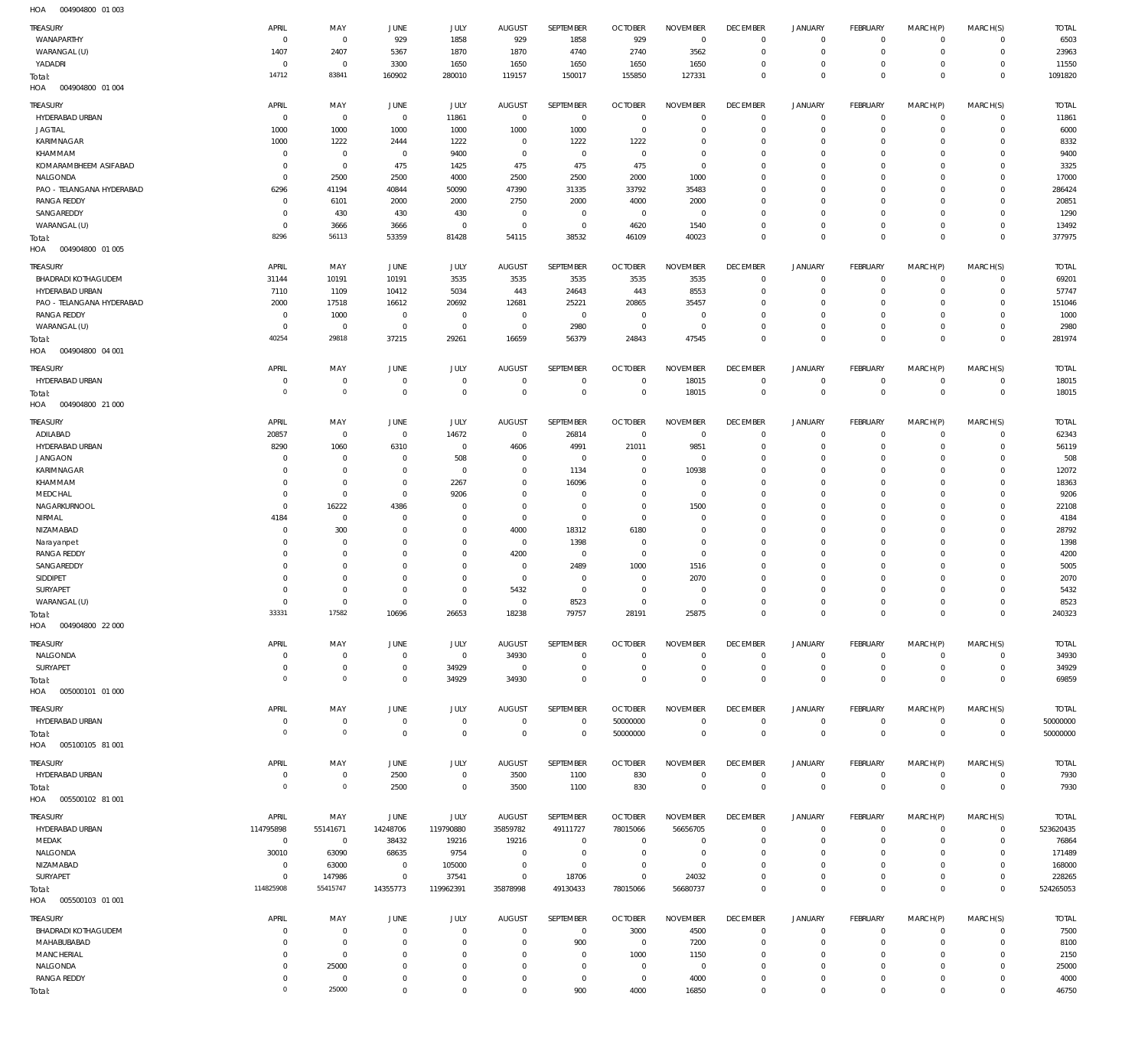| TREASURY                   |                    |                      |                      |                       |                       |                  |                          |                    |                               |                            |                        |                           |                            |                |
|----------------------------|--------------------|----------------------|----------------------|-----------------------|-----------------------|------------------|--------------------------|--------------------|-------------------------------|----------------------------|------------------------|---------------------------|----------------------------|----------------|
|                            | APRIL              | MAY                  | JUNE                 | JULY                  | <b>AUGUST</b>         | SEPTEMBER        | <b>OCTOBER</b>           | <b>NOVEMBER</b>    | <b>DECEMBER</b>               | <b>JANUARY</b>             | <b>FEBRUARY</b>        | MARCH(P)                  | MARCH(S)                   | <b>TOTAL</b>   |
| KARIMNAGAR                 | $\overline{0}$     | $\mathbf 0$          | 750                  | $\mathbf 0$           | $\overline{0}$        | $\mathbf{0}$     | $\overline{0}$           | $\overline{0}$     | $\overline{0}$                | $\overline{0}$             | $^{\circ}$             | $\circ$                   | $\Omega$                   | 750            |
| MEDAK                      | 750                | $\mathbf 0$          | $\overline{0}$       | $\mathbf 0$           | $\mathbf 0$           | $\mathbf 0$      | $\overline{0}$           | $\mathbf 0$        | $\overline{0}$                | $\mathbf 0$                | $\mathbf{0}$           | $\Omega$                  | $\mathbf 0$                | 750            |
| NIZAMABAD                  | C                  | $\mathbf 0$          | 2000                 | 6500                  | $\mathbf 0$           | 1500             | $\overline{0}$           | 8000               | $^{\circ}$                    | $\mathbf 0$                | $^{\circ}$             | $\Omega$                  | $\Omega$                   | 18000          |
|                            |                    |                      |                      |                       |                       |                  |                          |                    |                               |                            |                        |                           | $\Omega$                   |                |
| SANGAREDDY                 | 0                  | 1500                 | 750                  | 1500                  | 750                   | 2250             | 3750                     | 750                | $\overline{0}$                | $\mathbf 0$                | $^{\circ}$             | $\Omega$                  |                            | 11250          |
| SIDDIPET                   | 2250               | $\mathbf 0$          | 7250                 | 1000                  | 750                   | 6500             | 2000                     | 1000               | $\mathbf{0}$                  | $\mathbf 0$                | $\mathbf 0$            | $\Omega$                  | $\mathbf 0$                | 20750          |
| Total:                     | 3000               | 1500                 | 10750                | 9000                  | 1500                  | 10250            | 5750                     | 9750               | $\mathbf{0}$                  | $\mathbf 0$                | $\overline{0}$         | $^{\circ}$                | $\mathbf{0}$               | 51500          |
| HOA<br>005500105 04 800    |                    |                      |                      |                       |                       |                  |                          |                    |                               |                            |                        |                           |                            |                |
|                            |                    |                      |                      |                       |                       |                  |                          |                    |                               |                            |                        |                           |                            |                |
| TREASURY                   | APRIL              | MAY                  | JUNE                 | JULY                  | <b>AUGUST</b>         | SEPTEMBER        | <b>OCTOBER</b>           | <b>NOVEMBER</b>    | <b>DECEMBER</b>               | JANUARY                    | <b>FEBRUARY</b>        | MARCH(P)                  | MARCH(S)                   | <b>TOTAL</b>   |
| HYDERABAD URBAN            | 513596             | 1028416              | 625576               | 1464432               | 711944                | 1172784          | 1148284                  | 1332342            | $\mathbf{0}$                  | $\circ$                    | $^{\circ}$             | $^{\circ}$                | $\mathbf 0$                | 7997374        |
| <b>RANGA REDDY</b>         | $^{\circ}$         | $\mathbf{0}$         | $^{\circ}$           | $\mathbf 0$           | $\overline{0}$        | $\mathbf 0$      | $\overline{0}$           | 2000               | $\overline{0}$                | $\overline{0}$             | $\mathbf{0}$           | $^{\circ}$                | $\mathbf 0$                | 2000           |
| Total:                     | 513596             | 1028416              | 625576               | 1464432               | 711944                | 1172784          | 1148284                  | 1334342            | $\overline{0}$                | $\overline{0}$             | $\,0\,$                | $\overline{0}$            | $\mathbf 0$                | 7999374        |
| 005500800 01 000<br>HOA    |                    |                      |                      |                       |                       |                  |                          |                    |                               |                            |                        |                           |                            |                |
|                            |                    |                      |                      |                       |                       |                  |                          |                    |                               |                            |                        |                           |                            |                |
| TREASURY                   | APRIL              | MAY                  | JUNE                 | <b>JULY</b>           | <b>AUGUST</b>         | <b>SEPTEMBER</b> | <b>OCTOBER</b>           | <b>NOVEMBER</b>    | <b>DECEMBER</b>               | <b>JANUARY</b>             | FEBRUARY               | MARCH(P)                  | MARCH(S)                   | <b>TOTAL</b>   |
| HYDERABAD URBAN            | C                  | $\mathbf 0$          | 0                    | $\mathbf 0$           | 1028                  | $\overline{0}$   | $\overline{0}$           | $^{\circ}$         | $\mathbf 0$                   | $\overline{0}$             | $^{\circ}$             | $\circ$                   | $\circ$                    | 1028           |
| MEDCHAL                    | C                  | 4000                 | $^{\circ}$           | 1000                  | $\overline{0}$        | 12000            | 1000                     | $\overline{0}$     | $\mathbf{0}$                  | $\mathbf 0$                | $\mathbf{0}$           | $\Omega$                  | $\mathbf 0$                | 18000          |
| NIZAMABAD                  | 0                  | $\mathbf 0$          | $^{\circ}$           | $^{\circ}$            | $\overline{0}$        | $\mathbf 0$      | 1500                     | 24000              | $\overline{0}$                | $\mathbf 0$                | $^{\circ}$             | $\Omega$                  | $\mathbf 0$                | 25500          |
| <b>RANGA REDDY</b>         | C                  | $\mathbf 0$          | $^{\circ}$           | $\mathbf 0$           | 1000                  | $\mathbf 0$      | 1000                     | 2100               | $\overline{0}$                | $\mathbf 0$                | $\mathbf{0}$           | 0                         | $\mathbf 0$                | 4100           |
|                            |                    |                      |                      |                       |                       |                  |                          |                    |                               |                            |                        |                           |                            |                |
| Total:                     | $\Omega$           | 4000                 | $\mathbf 0$          | 1000                  | 2028                  | 12000            | 3500                     | 26100              | $\mathbf{0}$                  | $\overline{0}$             | $\,0\,$                | $\Omega$                  | $\mathbf{0}$               | 48628          |
| HOA<br>005500800 05 001    |                    |                      |                      |                       |                       |                  |                          |                    |                               |                            |                        |                           |                            |                |
| TREASURY                   | APRIL              | MAY                  | JUNE                 | JULY                  | <b>AUGUST</b>         | SEPTEMBER        | <b>OCTOBER</b>           | <b>NOVEMBER</b>    | <b>DECEMBER</b>               | <b>JANUARY</b>             | <b>FEBRUARY</b>        | MARCH(P)                  | MARCH(S)                   | <b>TOTAL</b>   |
|                            |                    |                      |                      |                       |                       |                  |                          |                    |                               |                            |                        |                           |                            |                |
| BHADRADI KOTHAGUDEM        | 0                  | $^{\circ}$           | $^{\circ}$           | $\mathbf 0$           | $\mathbf 0$           | 600              | 3200                     | 15400              | $\mathbf{0}$                  | $\circ$                    | $^{\circ}$             | $^{\circ}$                | $\mathbf 0$                | 19200          |
| HYDERABAD URBAN            | $^{\circ}$         | 5293961              | 33246                | 545005                | $\mathbf 0$           | 3265738          | 1769173                  | $\overline{0}$     | $\mathbf{0}$                  | $\mathbf 0$                | $\mathbf{0}$           | $^{\circ}$                | $\mathbf 0$                | 10907123       |
| JOGULAMBA GADWAL           | 4773               | $^{\circ}$           | 7642                 | 824                   | $\mathbf 0$           | $\mathbf 0$      | $\overline{0}$           | 10056              | $\mathbf{0}$                  | $\mathbf 0$                | $^{\circ}$             | $\Omega$                  | $\mathbf 0$                | 23295          |
| NALGONDA                   | $^{\circ}$         | $\mathbf 0$          | $\mathbf 0$          | $^{\circ}$            | $\mathbf 0$           | $\mathbf 0$      | 1000                     | 1000               | $\mathbf 0$                   | $\mathbf 0$                | $^{\circ}$             | $\Omega$                  | $\Omega$                   | 2000           |
| PEDDAPALLY                 | 3600               | 4000                 | 8100                 | 500                   | $\mathbf 0$           | 500              | 8600                     | 4000               | $^{\circ}$                    | $\mathbf 0$                | $^{\circ}$             | $\Omega$                  | $\Omega$                   | 29300          |
| SANGAREDDY                 | 0                  | $\mathbf{0}$         | $^{\circ}$           | $\mathbf 0$           | $\mathbf 0$           | $^{\circ}$       | 21028                    | $^{\circ}$         | $\mathbf 0$                   | 0                          | $^{\circ}$             | $\Omega$                  | $\Omega$                   | 21028          |
| SIRICILLA                  | 0                  | $\mathbf 0$          | $\overline{0}$       | $\mathbf 0$           | 3500                  | $\mathbf{0}$     | $\overline{0}$           | $\mathbf 0$        | $^{\circ}$                    | $\mathbf 0$                | $^{\circ}$             | $\Omega$                  | $\Omega$                   | 3500           |
|                            |                    |                      |                      |                       |                       |                  |                          |                    |                               |                            |                        |                           |                            |                |
| SURYAPET                   | 0                  | $\mathbf 0$          | 2500                 | 500                   | $\mathbf 0$           | 500              | $^{\circ}$               | $\mathbf 0$        | $\mathbf 0$                   | $\mathbf 0$                | $\mathbf{0}$           | $\Omega$                  | $\mathbf 0$                | 3500           |
| WARANGAL (U)               | $\circ$            | 1969                 | 542                  | 1372                  | $^{\circ}$            | 1035             | $\overline{0}$           | 212                | $\mathbf{0}$                  | $\mathbf 0$                | $\mathbf 0$            | $\circ$                   | $\mathbf 0$                | 5130           |
| Total:                     | 8373               | 5299930              | 52030                | 548201                | 3500                  | 3268373          | 1803001                  | 30668              | $\overline{0}$                | $\overline{0}$             | $\,0\,$                | $\Omega$                  | $\mathbb O$                | 11014076       |
| HOA<br>005500800 05800     |                    |                      |                      |                       |                       |                  |                          |                    |                               |                            |                        |                           |                            |                |
|                            |                    |                      |                      |                       |                       |                  |                          |                    |                               |                            |                        |                           |                            |                |
| TREASURY                   | APRIL              | MAY                  | JUNE                 | <b>JULY</b>           | <b>AUGUST</b>         | SEPTEMBER        | <b>OCTOBER</b>           | <b>NOVEMBER</b>    | <b>DECEMBER</b>               | JANUARY                    | <b>FEBRUARY</b>        | MARCH(P)                  | MARCH(S)                   | <b>TOTAL</b>   |
| ADILABAD                   | $\overline{0}$     | $\mathbf 0$          | 300                  | 500                   | 200                   | $\overline{0}$   | 14200                    | 5000               | $^{\circ}$                    | $\overline{0}$             | $^{\circ}$             | $\circ$                   | $\Omega$                   | 20200          |
| <b>BHADRADI KOTHAGUDEM</b> | 1446               | 2000                 | 6600                 | 2300                  | $\mathbf 0$           | 12100            | 4400                     | 3500               | $\overline{0}$                | $\mathbf 0$                | $\mathbf{0}$           | $\Omega$                  | $\mathbf 0$                | 32346          |
| BHOOPALAPALLY              | C                  | 3500                 | 7000                 | $\mathbf 0$           | $\mathbf 0$           | 10500            | 5100                     | $^{\circ}$         | $\overline{0}$                | $\mathbf 0$                | $^{\circ}$             | $\Omega$                  | $\Omega$                   | 26100          |
| HYDERABAD URBAN            | C                  | $\mathbf 0$          | 0                    | 69000                 | $\mathbf 0$           | $\overline{0}$   | $\overline{0}$           | $^{\circ}$         | $\overline{0}$                | $\mathbf 0$                | $^{\circ}$             | $\Omega$                  | $\Omega$                   | 69000          |
|                            |                    |                      |                      |                       |                       |                  |                          |                    |                               |                            |                        |                           | $\Omega$                   |                |
| <b>JAGTIAL</b>             | 0                  | $\mathbf 0$          | 137923               | 8600                  | 4300                  | 4300             | 5600                     | 40000              | $\mathbf 0$                   | 0                          | $^{\circ}$             | $\Omega$                  |                            | 200723         |
| <b>JANGAON</b>             | C                  | 1000                 | 2000                 | 500                   | 500                   | 1550             | $\overline{0}$           | 4800               | $\mathbf 0$                   | $\mathbf 0$                | $^{\circ}$             | $\Omega$                  | $\Omega$                   | 10350          |
| KAMAREDDY                  | 0                  | $\mathbf 0$          | 3000                 | $\mathbf 0$           | 2000                  | 3000             | 2000                     | 3000               | $\mathbf 0$                   | 0                          | $\mathbf{0}$           | $\Omega$                  | $\Omega$                   | 13000          |
| <b>KARIMNAGAR</b>          | 6560               | 14978                | 13500                | 25870                 | 4500                  | 9500             | 10300                    | 49162              | $\mathbf 0$                   | $\mathbf 0$                | $^{\circ}$             | $\Omega$                  | $\Omega$                   | 134370         |
| KHAMMAM                    | 12000              | 17000                | 22000                | 29000                 | 12000                 | 46500            | 30500                    | 176000             | $\mathbf 0$                   | 0                          | $\mathbf{0}$           | $\Omega$                  | $\Omega$                   | 345000         |
| KOMARAMBHEEM ASIFABAD      | $\overline{0}$     | $^{\circ}$           | $^{\circ}$           | $^{\circ}$            | 1000                  | $\overline{0}$   | 1000                     | 900                | $\mathbf 0$                   | $\mathbf 0$                | $^{\circ}$             | $\Omega$                  | $\Omega$                   | 2900           |
| MAHABOOB NAGAR             | 0                  | $\mathbf 0$          | $\overline{0}$       | $\mathbf 0$           | $\mathbf 0$           | $\mathbf 0$      | 243322                   | 10500              | $\mathbf 0$                   | 0                          | $^{\circ}$             | 0                         | $\mathbf 0$                | 253822         |
|                            |                    | $\mathbf 0$          | 28627                | 45500                 |                       |                  |                          |                    | $\mathbf 0$                   | $\mathbf 0$                | $^{\circ}$             | $\Omega$                  | $\Omega$                   | 250706         |
| MAHABUBABAD                | 85008              |                      |                      |                       | 26247                 | 17500            | 15000                    | 32824              |                               |                            |                        |                           |                            |                |
| <b>MANCHERIAL</b>          |                    | 900                  | 1000                 | $^{\circ}$            | $\mathbf 0$           | 1200             | 7100                     | 31300              | $\mathbf 0$                   | 0                          | $^{\circ}$             | $\Omega$                  | $\Omega$                   | 41500          |
|                            | 0                  |                      |                      |                       |                       |                  | 10000                    | $\mathbf 0$        | $\mathbf 0$                   | $\Omega$                   | $\circ$                | $\Omega$                  | $\Omega$                   | 68500          |
| MEDAK                      | $\Omega$           | 10000                | 5000                 | 10000                 | 20000                 | 13500            |                          |                    |                               |                            |                        |                           |                            |                |
| Mulugu                     | $\circ$            | $\overline{0}$       | $\mathbf{0}$         | 0                     | 0                     | 6200             | 12400                    | 12400              | 0                             | $\circ$                    | $\circ$                | 0                         | $\circ$                    | 31000          |
| NAGARKURNOOL               | 31500              | $\mathbf 0$          | $\mathbf 0$          | 10500                 | $\mathbf 0$           | $\mathbf 0$      | $\overline{0}$           | $\overline{0}$     | $\mathbf{0}$                  | $\mathbf 0$                | $\mathbf{0}$           | $\Omega$                  | $\Omega$                   | 42000          |
| NALGONDA                   | $^{\circ}$         | $\mathbf 0$          | $\mathbf 0$          | $\mathbf 0$           | $\mathbf 0$           | $\mathbf 0$      | 2100                     | 500                | $\mathbf{0}$                  | $\mathbf 0$                | $\mathbf 0$            | $^{\circ}$                | $\mathbf 0$                | 2600           |
|                            |                    |                      |                      |                       |                       |                  |                          |                    |                               |                            |                        | $\Omega$                  | $\Omega$                   |                |
| NIRMAL                     | $\mathbf 0$        | $\mathbf 0$          | $\mathbb O$          | $\mathbb O$           | $\mathbf 0$           | 1000             | 8600                     | 36900              | $\mathbf{0}$                  | $\mathbf 0$                | $\mathbf{0}$           |                           |                            | 46500          |
| NIZAMABAD                  | 0                  | 10000                | 8000                 | 18000                 | 8000                  | 17540            | 107076                   | 82338              | $\mathbf{0}$                  | $\mathbf 0$                | $\mathbf{0}$           | $\Omega$                  | $\Omega$                   | 250954         |
| PEDDAPALLY                 | 0                  | 9000                 | $\mathbf 0$          | 3500                  | $\mathbf 0$           | 3600             | 11200                    | 32100              | $\mathbf{0}$                  | 0                          | $\mathbf{0}$           | $\Omega$                  | $\Omega$                   | 59400          |
| SANGAREDDY                 | $^{\circ}$         | 5850                 | 25000                | 25500                 | 6500                  | 20000            | 6000                     | 30000              | $\mathbf{0}$                  | $\mathbf 0$                | $\mathbf{0}$           | $\Omega$                  | $\Omega$                   | 118850         |
| SIDDIPET                   | 5000               | 5000                 | 20000                | 20000                 | 30000                 | 15000            | 18000                    | 31500              | $\mathbf{0}$                  | 0                          | $\mathbf{0}$           | $\Omega$                  | $\Omega$                   | 144500         |
| SIRICILLA                  | 8000               | $\mathbf 0$          | 4000                 | 5000                  | 10500                 | 11800            | 4000                     | 96800              | $\mathbf{0}$                  | $\mathbf 0$                | $\mathbf{0}$           | $\Omega$                  | $\Omega$                   | 140100         |
| VIKARABAD                  | $\mathbf{0}$       | $\mathbf 0$          | $\mathbf 0$          | $\mathbf 0$           | 20580                 | 6180             | 48190                    | 78465              | $\mathbf{0}$                  | 0                          | $\mathbf{0}$           | $\Omega$                  | $\Omega$                   | 153415         |
| WANAPARTHY                 | 21000              | $\mathbf 0$          | $\mathbf 0$          | 10500                 | 21000                 | $\,0\,$          | 10500                    | $\overline{0}$     | $\mathbf{0}$                  | $\mathbf 0$                | $\mathbf{0}$           | $\Omega$                  | $\Omega$                   | 63000          |
|                            | $\mathbf{0}$       |                      |                      |                       |                       |                  |                          |                    | $\mathbf{0}$                  | 0                          | $\mathbf{0}$           | $\Omega$                  | $\Omega$                   |                |
| WARANGAL (R)               |                    | $\mathbf 0$          | $\overline{0}$       | $\mathbf 0$           | $\overline{0}$        | 3500             | $\overline{0}$           | 16800              |                               |                            |                        | $\Omega$                  |                            | 20300          |
| WARANGAL (U)               | 100724             | 175650               | 139364               | 118120                | 207889                | 77437            | 78453                    | 233505             | $\mathbf{0}$                  | $\mathbf 0$                | $\mathbf{0}$           |                           | $\mathbf 0$                | 1131142        |
| YADADRI                    | $^{\circ}$         | $\mathbf 0$          | $\mathbb O$          | $\mathbf 0$           | $\overline{0}$        | $\,0\,$          | 6000                     | 8000               | $\overline{0}$                | $\mathbf 0$                | $\mathbf 0$            | $^{\circ}$                | $\mathbf 0$                | 14000          |
| Total:                     | 271238             | 254878               | 423314               | 402390                | 375216                | 281907           | 661041                   | 1016294            | $\overline{0}$                | $\overline{0}$             | $\,0\,$                | $\mathbf 0$               | $\mathbb O$                | 3686278        |
| 005500800 06 001<br>HOA    |                    |                      |                      |                       |                       |                  |                          |                    |                               |                            |                        |                           |                            |                |
|                            |                    |                      |                      |                       |                       |                  |                          |                    |                               |                            |                        |                           |                            |                |
| TREASURY                   | APRIL              | MAY                  | JUNE                 | JULY                  | AUGUST                | SEPTEMBER        | <b>OCTOBER</b>           | <b>NOVEMBER</b>    | <b>DECEMBER</b>               | JANUARY                    | FEBRUARY               | MARCH(P)                  | MARCH(S)                   | <b>TOTAL</b>   |
| BHADRADI KOTHAGUDEM        | 1000               | 22000                | 259000               | 118000                | 18000                 | 43000            | 56000                    | 33000              | $\mathbf 0$                   | $\mathsf 0$                | $\mathbf 0$            | $^{\circ}$                | $\mathbf 0$                | 550000         |
| HYDERABAD URBAN            | $^{\circ}$         | 2000                 | 11000                | 35000                 | 51000                 | 43000            | 34000                    | 44100              | $\mathbb O$                   | $\mathbf 0$                | $\mathbf{0}$           | $^{\circ}$                | $\mathbf 0$                | 220100         |
| <b>JAGTIAL</b>             | $^{\circ}$         | 10000                | 3000                 | 16100                 | 7000                  | 12000            | 10000                    | 6000               | $\mathbf 0$                   | $\mathbf 0$                | $\mathbf{0}$           | $\Omega$                  | $\mathbf 0$                | 64100          |
| KAMAREDDY                  | $^{\circ}$         | $\mathbf 0$          | $\overline{0}$       | 1000                  | 1000                  | 2000             | 1000                     | $\overline{0}$     | $\mathbf{0}$                  | $\mathbf 0$                | $\mathbf{0}$           | $\Omega$                  | $\mathbf 0$                | 5000           |
| KARIMNAGAR                 | 1000               | 6000                 | 6000                 | 7000                  | 11000                 | 10000            | 64000                    | 40000              | $\mathbf{0}$                  | $\mathbf 0$                | $\mathbf{0}$           | $\Omega$                  | $\Omega$                   | 145000         |
|                            | $^{\circ}$         |                      | $\mathbf 0$          |                       | $^{\circ}$            |                  |                          | $\overline{0}$     | $\mathbf{0}$                  | $\mathbf 0$                | $\mathbf{0}$           | $\Omega$                  | $\mathbf 0$                |                |
| MAHABUBABAD                |                    | $\mathbf 0$          |                      | 1000                  |                       | 1000             | 1000                     |                    |                               |                            |                        |                           |                            | 3000           |
| MANCHERIAL                 | $\mathbf 0$        | $\mathbf 0$          | $\overline{0}$       | $\mathbb O$           | $^{\circ}$            | $\mathbf 0$      | $\overline{0}$           | 500                | $\overline{0}$                | $\mathbf 0$                | $\mathbf{0}$           | $\Omega$                  | $\mathbf 0$                | 500            |
| Mulugu                     | $\mathbf 0$        | $\mathbf 0$          | 50                   | $\mathbf 0$           | $^{\circ}$            | $\mathbf 0$      | $\overline{0}$           | $\overline{0}$     | $\mathbf{0}$                  | $\mathbf 0$                | $\mathbf{0}$           | $\Omega$                  | $\mathbf 0$                | 50             |
| NIZAMABAD                  | 0                  | 3000                 | $\overline{0}$       | 1000                  | 2000                  | 1000             | $\overline{0}$           | 1000               | $\mathbf{0}$                  | $\mathbf 0$                | $\mathbf{0}$           | $\Omega$                  | $\mathbf 0$                | 8000           |
| PEDDAPALLY                 | $\mathbf 0$        | $\mathbf 0$          | 2000                 | 2000                  | $^{\circ}$            | 1000             | 7000                     | 10000              | $\mathbf{0}$                  | $\mathbf 0$                | $\mathbf{0}$           | $\Omega$                  | $\mathbf 0$                | 22000          |
| <b>RANGA REDDY</b>         | $\mathbf 0$        | 17000                | 10000                | 8000                  | 3000                  | 18000            | 21000                    | 14000              | $\mathbf{0}$                  | $\mathbf 0$                | $\mathbf{0}$           | $\Omega$                  | $\mathbf 0$                | 91000          |
| SANGAREDDY                 | 0                  | $\mathbf 0$          | $\mathbf 0$          | 1000                  | $\overline{0}$        | 1000             | $\overline{0}$           | 2000               | $\mathbf{0}$                  | $\mathbf 0$                | $\mathbf{0}$           | $\Omega$                  | $\mathbf 0$                | 4000           |
|                            | $\mathbf 0$        |                      |                      |                       |                       |                  |                          |                    | $\mathbf{0}$                  | $\mathbf 0$                | $\mathbf{0}$           | $\Omega$                  | $\mathbf 0$                |                |
| SIRICILLA                  |                    | 6000                 | 16000                | 13000                 | 8000                  | 10000            | 15000                    | 16000              |                               |                            |                        |                           |                            | 84000          |
| VIKARABAD                  | 0                  | $\mathbf 0$          | $\mathbf 0$          | $\mathbf 0$           | $^{\circ}$            | $\mathbf 0$      | $\overline{0}$           | 200                | $\mathbf 0$                   | $\mathbf 0$                | $\mathbf{0}$           | $\Omega$                  | $\mathbf 0$                | 200            |
| WANAPARTHY<br>Total:       | $^{\circ}$<br>2000 | $\mathbf 0$<br>66000 | $^{\circ}$<br>307050 | $\mathbf 0$<br>203100 | $\mathbf 0$<br>101000 | 500<br>142500    | $\overline{0}$<br>209000 | $\Omega$<br>166800 | $\mathbf 0$<br>$\overline{0}$ | $\mathbf 0$<br>$\mathbf 0$ | $\mathbf 0$<br>$\,0\,$ | $^{\circ}$<br>$\mathbf 0$ | $\mathbf 0$<br>$\mathbb O$ | 500<br>1197450 |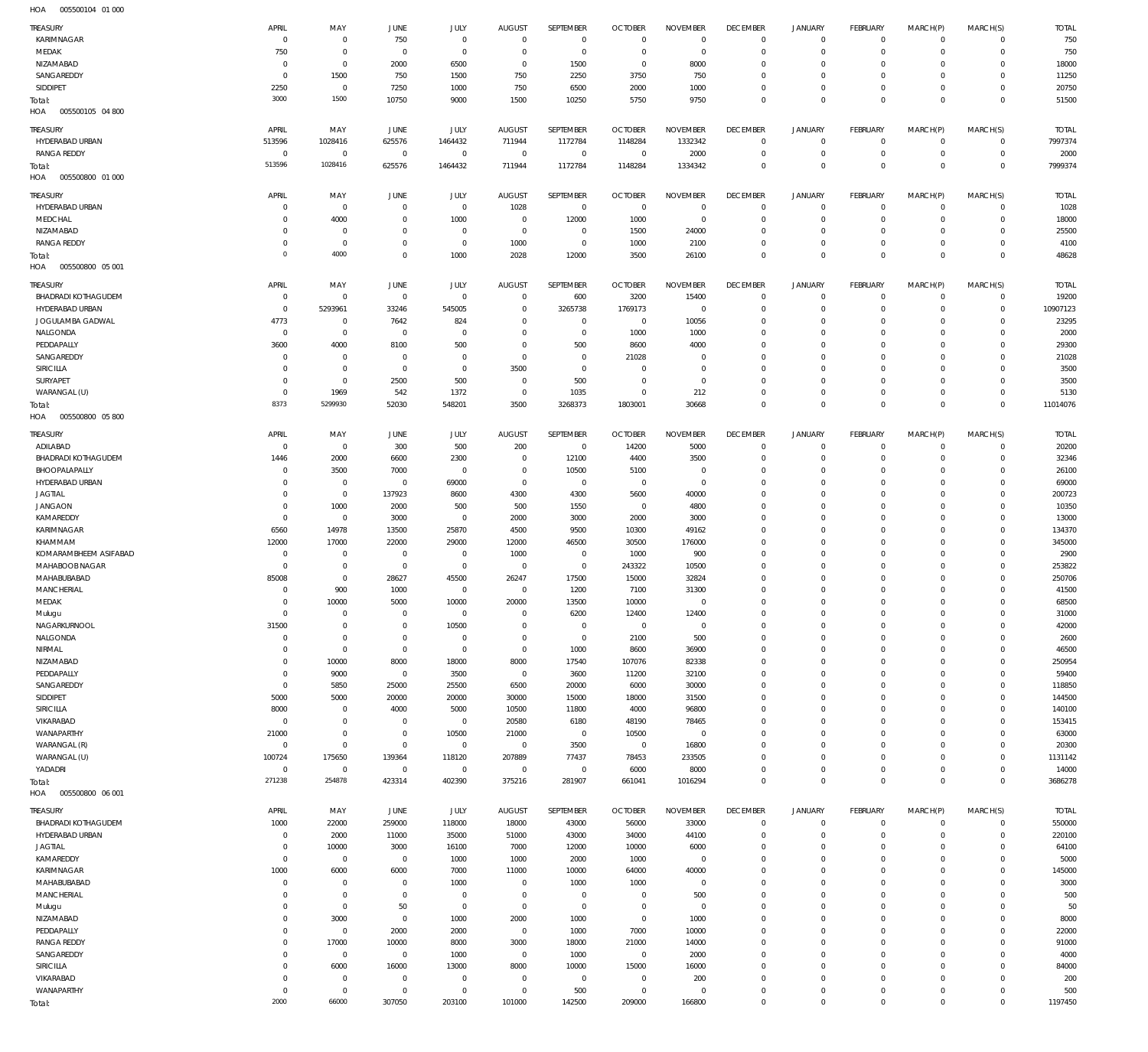| TREASURY                   | APRIL            | MAY            | JUNE           | JULY                | <b>AUGUST</b>  | SEPTEMBER      | <b>OCTOBER</b> | <b>NOVEMBER</b> | <b>DECEMBER</b> | <b>JANUARY</b> | FEBRUARY        | MARCH(P)    | MARCH(S)            | <b>TOTAL</b> |
|----------------------------|------------------|----------------|----------------|---------------------|----------------|----------------|----------------|-----------------|-----------------|----------------|-----------------|-------------|---------------------|--------------|
| HYDERABAD URBAN            | 48300            | $\mathbf{0}$   | $\overline{0}$ | $\mathbf 0$         | $\mathbf 0$    | $\overline{0}$ | 9786540        | 14881045        | $\,0\,$         | $\overline{0}$ | $\mathbf 0$     | $^{\circ}$  | $\circ$             | 24715885     |
| Total:                     | 48300            | $\mathbf 0$    | $\overline{0}$ | $\mathbf 0$         | $\Omega$       | $\mathbf 0$    | 9786540        | 14881045        | $\overline{0}$  | $\overline{0}$ | $\Omega$        | $\Omega$    | $\mathbf 0$         | 24715885     |
| HOA<br>005500800 10 001    |                  |                |                |                     |                |                |                |                 |                 |                |                 |             |                     |              |
|                            |                  |                |                |                     |                |                |                |                 |                 |                |                 |             |                     |              |
| TREASURY                   | APRIL            | MAY            | JUNE           | JULY                | <b>AUGUST</b>  | SEPTEMBER      | <b>OCTOBER</b> | <b>NOVEMBER</b> | <b>DECEMBER</b> | JANUARY        | <b>FEBRUARY</b> | MARCH(P)    | MARCH(S)            | <b>TOTAL</b> |
| HYDERABAD URBAN            | $^{\circ}$       | $\overline{0}$ | $\overline{0}$ | 1000                | $\overline{0}$ | $\,0\,$        | 3500           | 2600            | $\overline{0}$  | $\overline{0}$ | $\mathbf 0$     | $^{\circ}$  | $\circ$             | 7100         |
| MEDCHAL                    | 1067898          | 203785         | 604055         | 2075814             | 609500         | 1568778        | 1532695        | 1030515         | $\mathbf 0$     | $\overline{0}$ | $\Omega$        | $^{\circ}$  | 0                   | 8693040      |
| <b>RANGA REDDY</b>         | 11417339         | 199330         | 952638         | 8918285             | 1503075        | 1976307        | 7551459        | 1940515         | $\mathbf{0}$    | $\mathbf 0$    | $\Omega$        | $\Omega$    | $\circ$             | 34458948     |
| YADADRI                    | $^{\circ}$       | $\,0\,$        | $\overline{0}$ | 3000                | $\overline{0}$ | $\mathbf 0$    | $\overline{0}$ | $^{\circ}$      | $\mathbf 0$     | $\mathbf 0$    | $\Omega$        | $\Omega$    | 0                   | 300C         |
| Total:                     | 12485237         | 403115         | 1556693        | 10998099            | 2112575        | 3545085        | 9087654        | 2973630         | $\mathbf 0$     | $\overline{0}$ | $\mathbf 0$     | $\Omega$    | $\,0\,$             | 43162088     |
| HOA<br>005500800 80 000    |                  |                |                |                     |                |                |                |                 |                 |                |                 |             |                     |              |
|                            |                  |                |                |                     |                |                |                |                 |                 |                |                 |             |                     |              |
| TREASURY                   | APRIL            | MAY            | JUNE           | JULY                | <b>AUGUST</b>  | SEPTEMBER      | <b>OCTOBER</b> | <b>NOVEMBER</b> | <b>DECEMBER</b> | JANUARY        | <b>FEBRUARY</b> | MARCH(P)    | MARCH(S)            | <b>TOTAL</b> |
| HYDERABAD URBAN            | 4173500          | $\mathbf{0}$   | $\overline{0}$ | 2102008             | $\mathbf 0$    | 5040           | 1631984        | 58438           | $\mathbf 0$     | $\mathbf 0$    | $\Omega$        | $^{\circ}$  | $\circ$             | 7970970      |
| JOGULAMBA GADWAL           | $^{\circ}$       | $\mathbf 0$    | $\overline{0}$ | $\mathbf 0$         | $\Omega$       | 26835          | $\Omega$       | $\Omega$        | $\mathbf 0$     | $\mathbf 0$    | $\Omega$        | $\Omega$    | $\mathbf 0$         | 26835        |
| KHAMMAM                    | $\Omega$         | $\mathbf 0$    | 103500         | $\Omega$            | $\Omega$       | $\overline{0}$ | $\Omega$       | $\Omega$        | $\mathbf 0$     | $\mathbf 0$    | $\Omega$        | $\Omega$    | $\circ$             | 103500       |
| MAHABOOB NAGAR             | $\Omega$         | $\mathbf 0$    | 264700         | $\Omega$            | $\Omega$       | $\overline{0}$ | $\Omega$       | $^{\circ}$      | $\mathbf 0$     | $\mathbf 0$    | $\Omega$        | $\Omega$    | $\circ$             | 264700       |
| <b>RANGA REDDY</b>         | 107050           | $\mathbf 0$    | $\overline{0}$ | 520000              | $\Omega$       | $\Omega$       | $\Omega$       | $\mathbf 0$     | $\Omega$        | $\mathbf 0$    | $\Omega$        | $\Omega$    | $\mathbf 0$         | 627050       |
| SANGAREDDY                 | $\Omega$         | $\mathbf 0$    | $\overline{0}$ | $\Omega$            | $\Omega$       | $\mathbf 0$    | $\Omega$       | 40000           | $\Omega$        | $\Omega$       | $\Omega$        | $\Omega$    | $\mathbf 0$         | 40000        |
| WANAPARTHY                 | $\Omega$         | $\mathbf 0$    | 66900          | $\Omega$            | $\Omega$       | $\mathbf 0$    | $\Omega$       | $\Omega$        | $\Omega$        | $\mathbf 0$    | $\Omega$        | $\Omega$    | $\mathbf 0$         | 66900        |
| WARANGAL (U)               | 41889            | $\mathbf 0$    | $\overline{0}$ | $\Omega$            | $\Omega$       | $\mathbf 0$    | 3000           | $\Omega$        | $\mathbf 0$     | $\mathbf 0$    | $\Omega$        | $\Omega$    | $\mathbf 0$         | 44889        |
| Total:                     | 4322439          | $\mathbf 0$    | 435100         | 2622008             | $\Omega$       | 31875          | 1634984        | 98438           | $\mathbf 0$     | $\Omega$       | $\Omega$        | $\Omega$    | $\mathbf 0$         | 9144844      |
| HOA<br>005500800 81 001    |                  |                |                |                     |                |                |                |                 |                 |                |                 |             |                     |              |
|                            |                  |                |                |                     |                |                |                |                 |                 |                |                 |             |                     |              |
| TREASURY                   | APRIL            | MAY            | JUNE           | JULY                | <b>AUGUST</b>  | SEPTEMBER      | <b>OCTOBER</b> | <b>NOVEMBER</b> | <b>DECEMBER</b> | JANUARY        | FEBRUARY        | MARCH(P)    | MARCH(S)            | <b>TOTAL</b> |
| ADILABAD                   | 550              | 8006           | 465144         | 128187              | $\overline{0}$ | 56808          | 245898         | 10588           | $\overline{0}$  | $\circ$        | $\mathbf 0$     | $^{\circ}$  | 0                   | 915181       |
| <b>BHADRADI KOTHAGUDEM</b> | 16004            | 8377           | $\overline{0}$ | 4852                | 1635           | $\,0\,$        | 1771           | 30231           | $\mathbf 0$     | $\mathbf 0$    | $\Omega$        | $\Omega$    | $\mathbf 0$         | 62870        |
| HYDERABAD URBAN            | 898373           | 1110260        | 3774508        | 3424717             | 2332730        | 2974714        | 11143882       | 4912619         | $\mathbf{0}$    | $\mathbf 0$    | $\Omega$        | $\Omega$    | $\mathsf{O}\xspace$ | 30571803     |
| <b>JAGTIAL</b>             | $^{\circ}$       | $\,0\,$        | $\overline{0}$ | $\bf 0$             | $\overline{0}$ | $\,0\,$        | 167000         | 309565          | $\mathbf 0$     | $\mathbf 0$    | $\Omega$        | $\Omega$    | $\mathbf 0$         | 476565       |
| JOGULAMBA GADWAL           | $\mathbf 0$      | 70000          | 23625          | 28625               | 23125          | 27625          | 23125          | 25625           | $\mathbf 0$     | $\mathbf 0$    | $\Omega$        | $\Omega$    | $\mathbf 0$         | 221750       |
| KAMAREDDY                  | $\Omega$         | $\mathbf 0$    | $\overline{0}$ | $\mathbf 0$         | $^{\circ}$     | 100            | $\overline{0}$ | $^{\circ}$      | $\Omega$        | $\mathbf 0$    | $\Omega$        | $\Omega$    | $\mathbf 0$         | 100          |
| KARIMNAGAR                 | $\mathbf{0}$     | $\mathbf 0$    | $\overline{0}$ | $\mathbf 0$         | $\overline{0}$ | $\,0\,$        | 5000           | $\mathbf{0}$    | $\mathbf 0$     | $\mathbf 0$    | $\Omega$        | $\Omega$    | $\circ$             | 5000         |
|                            |                  |                |                |                     |                |                |                |                 |                 |                |                 |             |                     |              |
| KHAMMAM                    | 40000            | $\mathbf 0$    | 40000          | $\mathbf 0$         | 23736          | 40000          | $\overline{0}$ | 1530            | $\mathbf 0$     | $\mathbf 0$    | $\Omega$        | $\Omega$    | $\mathbf 0$         | 145266       |
| MAHABOOB NAGAR             | 500              | 8500           | 23000          | 3000                | $^{\circ}$     | 2000           | $\overline{0}$ | 10000           | $\mathbf 0$     | $\mathbf 0$    | $\Omega$        | $\Omega$    | $\mathbf 0$         | 47000        |
| <b>MANCHERIAL</b>          | 4621             | 7191           | 15471          | 15097               | 23032          | 12028          | 3247           | 8442            | $\mathbf 0$     | $\mathbf 0$    | $\Omega$        | $\Omega$    | $\mathbf 0$         | 89129        |
| MEDAK                      | $\Omega$         | $\overline{0}$ | $\overline{0}$ | 0                   | $\mathbf 0$    | 21423          | $\overline{0}$ | $^{\circ}$      | $\mathbf 0$     | $\mathbf 0$    | $\Omega$        | $\Omega$    | $\mathsf{O}\xspace$ | 21423        |
| MEDCHAL                    | $\Omega$         | $\mathbf 0$    | $\overline{0}$ | $\mathsf{O}\xspace$ | $^{\circ}$     | $\mathbb O$    | 4979           | 5979            | $\Omega$        | $\mathbf 0$    | $\Omega$        | $\Omega$    | $\mathbf 0$         | 10958        |
| NAGARKURNOOL               | $\Omega$         | $\mathbf 0$    | 500            | 10500               | 2500           | 7000           | 2000           | 58000           | $\mathbf 0$     | $\mathbf 0$    | $\Omega$        | $\Omega$    | $\mathbf 0$         | 80500        |
| NALGONDA                   | 2260             | 45745          | 40000          | 20000               | 40000          | 22539          | $\overline{0}$ | 1800            | $\mathbf 0$     | $\mathbf 0$    | $\Omega$        | $\Omega$    | $\mathbf 0$         | 172344       |
| NIRMAL                     | 39210            | $\mathbf 0$    | 18193          | 61399               | 38036          | $\mathbf 0$    | $\overline{0}$ | $^{\circ}$      | $\mathbf 0$     | $\mathbf 0$    | $\Omega$        | $\Omega$    | $\mathsf{O}\xspace$ | 156838       |
| NIZAMABAD                  | $\Omega$         | $\mathbf 0$    | $\overline{0}$ | $\mathbf 0$         | $^{\circ}$     | $\mathbb O$    | 100            | $\overline{0}$  | $\Omega$        | $\mathbf 0$    | $\Omega$        | $\Omega$    | $\mathbf 0$         | 100          |
| Narayanpet                 | $\Omega$         | $\mathbf 0$    | 2000           | 4000                | $^{\circ}$     | $\mathbb O$    | $\overline{0}$ | $\mathbb O$     | $\mathbf 0$     | $\mathbf 0$    | $\Omega$        | $\Omega$    | $\mathbf 0$         | 6000         |
| <b>RANGA REDDY</b>         | 1073602          | 921136         | 1547507        | 1627740             | 3740254        | 99791          | 935630         | 1145599         | $\mathbf 0$     | $\mathbf 0$    | $\Omega$        | $\Omega$    | $\mathbf 0$         | 11091259     |
| SANGAREDDY                 | $\overline{0}$   | $\,0\,$        | $\overline{0}$ | $\mathbf 0$         | $^{\circ}$     | $\,0\,$        | 1000           | $^{\circ}$      | $\mathbf 0$     | $\mathbf 0$    | $\Omega$        | $\Omega$    | $\mathbf 0$         | 1000         |
| SIRICILLA                  | 5909             | 3915           | 14409          | 25056               | $^{\circ}$     | 2400           | $\overline{0}$ | $\overline{0}$  | $\Omega$        | $\mathbf 0$    | $\Omega$        | $\Omega$    | $\mathbf 0$         | 51689        |
| SURYAPET                   | $\Omega$         | $\,0\,$        | $\overline{0}$ | $\mathbf 0$         | $^{\circ}$     | $\,0\,$        | 3400           | 1700            | $\mathbf 0$     | $\mathbf 0$    | $\Omega$        | $\Omega$    | $\circ$             | 5100         |
|                            | $\Omega$         |                |                |                     |                |                |                |                 | $\mathbf 0$     | $\mathbf 0$    | $\Omega$        | $\Omega$    | $\mathbf 0$         |              |
| WANAPARTHY                 |                  | 2000           | 2000           | 7000                | 500            | 1200           | 8800           | 3500            |                 |                |                 |             |                     | 25000        |
| WARANGAL (U)               | 10141<br>2091170 | 3070           | $\overline{0}$ | 19775               | 4290           | $\overline{0}$ | 2255           | 6036            | $\mathbf 0$     | $\mathbf 0$    | $\Omega$        | $\Omega$    | $\circ$             | 45567        |
| Total:                     |                  | 2188200        | 5966357        | 5379948             | 6229838        | 3267628        | 12548087       | 6531214         | $\Omega$        | $\Omega$       | $\Omega$        | $\Omega$    | $\mathbf 0$         | 44202442     |
| HOA<br>005500800 81800     |                  |                |                |                     |                |                |                |                 |                 |                |                 |             |                     |              |
| TREASURY                   | APRIL            | MAY            | JUNE           | JULY                | <b>AUGUST</b>  | SEPTEMBER      | <b>OCTOBER</b> | <b>NOVEMBER</b> | <b>DECEMBER</b> | <b>JANUARY</b> | FEBRUARY        | MARCH(P)    | MARCH(S)            | <b>TOTAL</b> |
| BHOOPALAPALLY              | 48000            | 2000           | 10000          | $\Omega$            | $^{\circ}$     | 10000          | 30000          | 30000           | $\mathbf 0$     | $\overline{0}$ | $\mathbf 0$     | $\mathbf 0$ | $\mathbf 0$         | 130000       |
| HYDERABAD URBAN            | $\Omega$         | $\mathbf{0}$   | $\overline{0}$ | $\Omega$            | $\Omega$       | $\overline{0}$ | 164720         | $\Omega$        | $\mathbf 0$     | $\mathbf 0$    | $\Omega$        | $\Omega$    | $\circ$             | 164720       |
| KARIMNAGAR                 | $\Omega$         | $\mathbf{0}$   | $\overline{0}$ | O                   | $\Omega$       | $\overline{0}$ | $\overline{0}$ | 1000            | $\mathbf 0$     | $\mathbf 0$    | 0               | $\Omega$    | $\Omega$            | 1000         |
|                            | $\Omega$         |                | $\overline{0}$ | $\Omega$            | $\Omega$       |                | $\overline{0}$ | $\Omega$        | $\mathbf 0$     | $\mathbf 0$    | $\Omega$        | $\Omega$    |                     |              |
| Mulugu                     |                  | 11100          |                |                     |                | $\overline{0}$ |                |                 |                 |                |                 |             | $\circ$             | 11100        |
| NALGONDA                   | $\Omega$         | $\mathbf{0}$   | $\overline{0}$ | $\Omega$            | $\Omega$       | $\overline{0}$ | 300            | $^{\circ}$      | 0               | $\mathbf 0$    | 0               | $\Omega$    | 0                   | 300          |
| NIRMAL                     | $\Omega$         | $\mathbf 0$    | $^{\circ}$     | $\Omega$            | $^{\circ}$     | 15808          | $\Omega$       | $\Omega$        | $\Omega$        | $\Omega$       | 0               | $\Omega$    | 0                   | 15808        |
| PEDDAPALLY                 | $\mathbf{0}$     | $\mathbf{0}$   | 173425         | $\Omega$            | $\Omega$       | $^{\circ}$     | $\Omega$       | 158284          | $\Omega$        | $\Omega$       | 0               | $\Omega$    | 0                   | 331709       |
| SIDDIPET                   | 19216            | 38432          | $\overline{0}$ | 19216               | 19216          | $\overline{0}$ | $\Omega$       | $\Omega$        | $\mathbf 0$     | $\mathbf 0$    | $\Omega$        | $\Omega$    | $\circ$             | 96080        |
| SIRICILLA                  | $^{\circ}$       | $\overline{0}$ | $\overline{0}$ | $\mathbf 0$         | $^{\circ}$     | $\overline{0}$ | $\Omega$       | 1550            | 0               | $\mathbf 0$    | 0               | $\Omega$    | 0                   | 1550         |
| SURYAPET                   | $\Omega$         | $\mathbf 0$    | $\overline{0}$ | $\mathbf 0$         | $^{\circ}$     | $\mathbb O$    | $\Omega$       | 100             | $\mathbf 0$     | $\Omega$       | 0               | $\Omega$    | 0                   | 100          |
| WARANGAL (U)               | 20161            | 2911           | 2911           | 2911                | 13261          | 6361           | $\Omega$       | 16172           | $\Omega$        | $\mathbf 0$    | 0               | $\Omega$    | 0                   | 64688        |
| YADADRI                    | $\Omega$         | $\overline{0}$ | $\overline{0}$ | 100                 | $\mathbf 0$    | 300            | $\overline{0}$ | $^{\circ}$      | $\mathbf 0$     | $\mathbf 0$    | $\Omega$        | $\Omega$    | $\mathsf{O}\xspace$ | 400          |
| Total:                     | 87377            | 54443          | 186336         | 22227               | 32477          | 32469          | 195020         | 207106          | $\mathbf 0$     | $\overline{0}$ | $\Omega$        | $\mathbf 0$ | $\mathbb O$         | 817455       |
| 005600800 01 000<br>HOA    |                  |                |                |                     |                |                |                |                 |                 |                |                 |             |                     |              |
|                            |                  |                |                |                     |                |                |                |                 |                 |                |                 |             |                     |              |
| TREASURY                   | APRIL            | MAY            | JUNE           | JULY                | <b>AUGUST</b>  | SEPTEMBER      | <b>OCTOBER</b> | <b>NOVEMBER</b> | <b>DECEMBER</b> | JANUARY        | <b>FEBRUARY</b> | MARCH(P)    | MARCH(S)            | <b>TOTAL</b> |
| WARANGAL (U)               | $\circ$          | $\mathbf 0$    | $\overline{0}$ | 500                 | $^{\circ}$     | $\mathbf 0$    | $\Omega$       | $^{\circ}$      | $\mathbf 0$     | $\overline{0}$ | $\mathbf 0$     | $^{\circ}$  | $\mathbf 0$         | 500          |
| Total:                     | $\circ$          | $\mathbb O$    | $\overline{0}$ | 500                 | $\mathbf 0$    | $\mathbb O$    | $\mathbf 0$    | $\mathbb O$     | $\,0\,$         | $\mathbf 0$    | $\mathbf 0$     | $\mathbf 0$ | $\mathbb O$         | 500          |
| 005600800 81 001<br>HOA    |                  |                |                |                     |                |                |                |                 |                 |                |                 |             |                     |              |
| Treasury                   | APRIL            | MAY            | JUNE           | JULY                | <b>AUGUST</b>  | SEPTEMBER      | <b>OCTOBER</b> | <b>NOVEMBER</b> | <b>DECEMBER</b> | <b>JANUARY</b> | <b>FEBRUARY</b> | MARCH(P)    | MARCH(S)            | <b>TOTAL</b> |
|                            |                  |                |                |                     |                |                |                | $\Omega$        |                 | $\mathbf 0$    | $\Omega$        |             |                     |              |
| ADILABAD                   | 125              | 1750           | $\overline{0}$ | 3595                | $\mathbf 0$    | $\overline{0}$ | $\overline{0}$ |                 | $\mathbf{0}$    |                |                 | $^{\circ}$  | 0                   | 5470         |
| <b>BHADRADI KOTHAGUDEM</b> | $\Omega$         | $\mathbf{0}$   | 2482           | $\mathbf 0$         | $\mathbf 0$    | $\overline{0}$ | 1336           | $\Omega$        | $\mathbf 0$     | $\mathbf 0$    | $\Omega$        | $\Omega$    | $\mathbf 0$         | 3818         |
| HYDERABAD URBAN            | $\Omega$         | $\mathbf 0$    | $\overline{0}$ | 44522               | $\mathbf 0$    | $\overline{0}$ | $\Omega$       | $\Omega$        | $\mathbf 0$     | $\mathbf 0$    | 0               | $\Omega$    | $\mathbf 0$         | 44522        |
| KARIMNAGAR                 | 140              | 120            | 16515          | 120                 | 740            | 448            | 400            | 9075            | $\mathbf 0$     | $\mathbf 0$    | 0               | $\Omega$    | $\mathbf 0$         | 27558        |
| KHAMMAM                    | $\Omega$         | $\mathbf{0}$   | 575            | 600                 | 1573           | $\overline{0}$ | $\overline{0}$ | 525             | $\Omega$        | $\Omega$       | 0               | $\Omega$    | $\Omega$            | 3273         |
| MAHABOOB NAGAR             | $\Omega$         | $\mathbf 0$    | 1306           | $\mathbf 0$         | $\mathbf 0$    | $\overline{0}$ | 23370          | $\Omega$        | $\mathbf 0$     | $\Omega$       | $\Omega$        | $\Omega$    | $\circ$             | 24676        |
| MAHABUBABAD                | $\Omega$         | 1458           | $\overline{0}$ | $\mathbf 0$         | $\mathbf 0$    | $\mathbb O$    | $\overline{0}$ | $\Omega$        | $\Omega$        | $\mathbf 0$    | 0               | $\Omega$    | $\mathbf 0$         | 1458         |
| MEDCHAL                    | 6945             | 82181          | 16240          | 27280               | 35450          | 61000          | 27800          | 37400           | $\mathbf 0$     | $\Omega$       | $\Omega$        | $\Omega$    | $\mathbf 0$         | 294296       |
| NAGARKURNOOL               | $\Omega$         | $\mathbf{0}$   | $\overline{0}$ | $\mathbf 0$         | $\Omega$       | $\overline{0}$ | $\Omega$       | 1634            | $\Omega$        | $\Omega$       | 0               | $\Omega$    | $\mathbf 0$         | 1634         |
| NALGONDA                   | $^{\circ}$       | $\mathbf 0$    | $\overline{0}$ | 750                 | 0              | $\overline{0}$ | $\Omega$       | $^{\circ}$      | $\mathbf 0$     | $\mathbf 0$    | $\Omega$        | $\mathbf 0$ | $\circ$             | 750          |
| SANGAREDDY                 | $^{\circ}$       | 949            | 375            | $\mathbf 0$         | $\mathbf 0$    | $\mathbb O$    | $\Omega$       | $^{\circ}$      | 0               | $\mathbf 0$    | $\mathbf 0$     | $\mathbf 0$ | $\mathbf 0$         | 1324         |
| SIDDIPET                   | $\mathbb O$      | $\mathbf 0$    | 1104           | $\Omega$            | $\mathbf{0}$   | 4201           | $\overline{0}$ | $\mathbb O$     | $\Omega$        | $\mathbf 0$    | $\Omega$        | $\circ$     | $\circ$             | 5305         |

005500800 08 800 HOA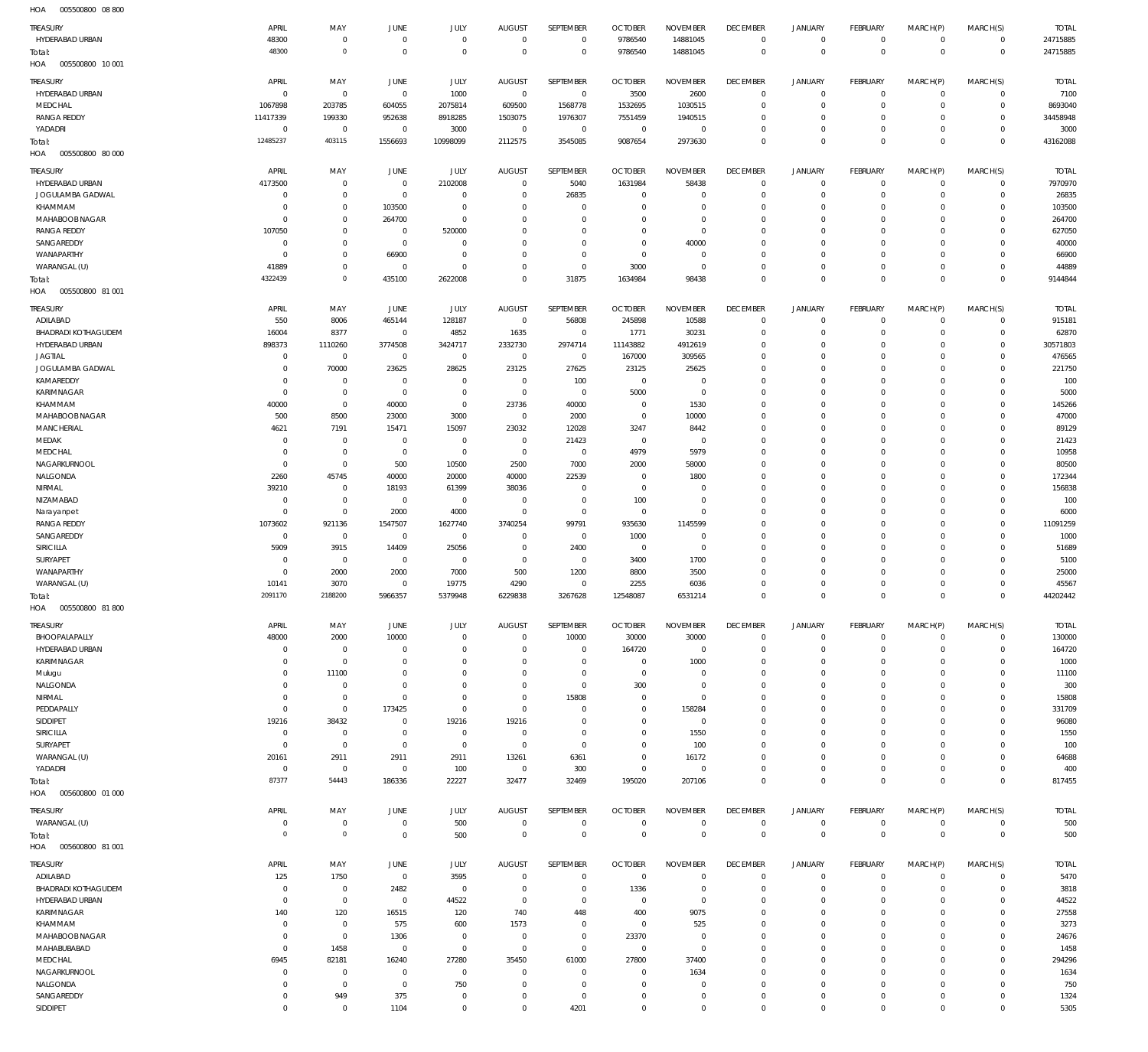| 005600800 81 001<br>HOA                 |                            |                               |                                  |                            |                             |                         |                              |                               |                                  |                               |                                   |                                  |                               |                        |
|-----------------------------------------|----------------------------|-------------------------------|----------------------------------|----------------------------|-----------------------------|-------------------------|------------------------------|-------------------------------|----------------------------------|-------------------------------|-----------------------------------|----------------------------------|-------------------------------|------------------------|
| <b>TREASURY</b>                         | APRIL                      | MAY                           | <b>JUNE</b>                      | JULY                       | <b>AUGUST</b>               | SEPTEMBER               | <b>OCTOBER</b>               | <b>NOVEMBER</b>               | <b>DECEMBER</b>                  | JANUARY                       | <b>FEBRUARY</b>                   | MARCH(P)                         | MARCH(S)                      | <b>TOTAL</b>           |
| SURYAPET                                | $^{\circ}$                 | $\mathbf 0$                   | 10885                            | 2685                       | $^{\circ}$                  | $^{\circ}$              | $^{\circ}$                   | $\overline{0}$                | $\overline{0}$                   | $^{\circ}$                    | $\mathbf 0$                       | $\mathbf 0$                      | $\mathbf 0$                   | 13570                  |
| WARANGAL (U)<br>Total:                  | $\circ$<br>7210            | $\mathbf 0$<br>86458          | 520<br>50002                     | $\mathbf 0$<br>79552       | $^{\circ}$<br>37763         | $\overline{0}$<br>65649 | 2034<br>54940                | 12632<br>61266                | $\mathbf 0$<br>$\mathbf 0$       | $\mathbf 0$<br>$\,0\,$        | $\overline{0}$<br>$\mathbf 0$     | $\overline{0}$<br>$\overline{0}$ | $\circ$<br>$\mathbf 0$        | 15186<br>442840        |
| 005800102 01 000<br>HOA                 |                            |                               |                                  |                            |                             |                         |                              |                               |                                  |                               |                                   |                                  |                               |                        |
| <b>TREASURY</b>                         | APRIL                      | MAY                           | JUNE                             | JULY                       | <b>AUGUST</b>               | SEPTEMBER               | <b>OCTOBER</b>               | <b>NOVEMBER</b>               | <b>DECEMBER</b>                  | JANUARY                       | FEBRUARY                          | MARCH(P)                         | MARCH(S)                      | <b>TOTAL</b>           |
| HYDERABAD URBAN                         | 58475                      | 25065                         | $\overline{0}$                   | 82820                      | 137755                      | 283258                  | 130904                       | $-139962$                     | $\,0\,$                          | $^{\circ}$                    | $\mathbf 0$                       | $\mathbf 0$                      | $\mathbf 0$                   | 578315                 |
| MEDCHAL                                 | $\circ$                    | $\overline{0}$<br>$\mathbf 0$ | $\overline{0}$<br>$\mathbf 0$    | 1100                       | $\overline{0}$<br>2750      | 1100                    | 1100                         | 1100<br>4950                  | $\mathbf 0$<br>$\mathbf 0$       | $\mathbf{0}$<br>$\mathbf{0}$  | $\mathbf 0$<br>$\mathbf 0$        | $\mathbf 0$<br>$\mathbf 0$       | $\mathbf 0$<br>$\mathbf 0$    | 4400                   |
| <b>RANGA REDDY</b><br>Total:            | 0<br>58475                 | 25065                         | $\overline{0}$                   | 1650<br>85570              | 140505                      | 6050<br>290408          | 1100<br>133104               | $-133912$                     | $\mathbf 0$                      | $\,0\,$                       | $\Omega$                          | $\overline{0}$                   | $\overline{0}$                | 16500<br>599215        |
| 005800200 01 000<br>HOA                 |                            |                               |                                  |                            |                             |                         |                              |                               |                                  |                               |                                   |                                  |                               |                        |
| TREASURY                                | APRIL                      | MAY                           | <b>JUNE</b>                      | JULY                       | <b>AUGUST</b>               | SEPTEMBER               | <b>OCTOBER</b>               | <b>NOVEMBER</b>               | <b>DECEMBER</b>                  | JANUARY                       | <b>FEBRUARY</b>                   | MARCH(P)                         | MARCH(S)                      | <b>TOTAL</b>           |
| MEDAK                                   | 0                          | $\overline{0}$                | $^{\circ}$                       | 50                         | $^{\circ}$                  | 50                      | $\circ$                      | - 0                           | $\overline{0}$                   | $^{\circ}$                    | 0                                 | $\mathbf 0$                      | $\mathbf 0$                   | 100                    |
| SANGAREDDY                              | 0                          | $\mathbf 0$                   | $\mathbf 0$                      | $\mathbf 0$                | 50                          | $\mathbf 0$             | $\circ$                      | $^{\circ}$                    | $\mathbf 0$                      | $\mathbf{0}$                  | $\mathbf 0$                       | $\mathbf 0$                      | $\mathbf 0$                   | 50                     |
| SIDDIPET<br>Total:                      | 0<br>$\Omega$              | $\,0\,$<br>$\mathbb O$        | $\mathbf 0$<br>$\mathbf 0$       | 50<br>100                  | $^{\circ}$<br>50            | $\mathbf 0$<br>50       | $\circ$<br>$^{\circ}$        | $^{\circ}$<br>$\overline{0}$  | $\mathbf 0$<br>$\mathbf 0$       | $\mathbf{0}$<br>$\mathbf 0$   | $^{\circ}$<br>$\mathbf 0$         | $\mathbf 0$<br>$\mathbf 0$       | $\mathbf 0$<br>$\mathbf 0$    | 50<br>200              |
| HOA<br>005800800 01 000                 |                            |                               |                                  |                            |                             |                         |                              |                               |                                  |                               |                                   |                                  |                               |                        |
| TREASURY                                | APRIL                      | MAY                           | JUNE                             | JULY                       | <b>AUGUST</b>               | SEPTEMBER               | <b>OCTOBER</b>               | <b>NOVEMBER</b>               | <b>DECEMBER</b>                  | <b>JANUARY</b>                | FEBRUARY                          | MARCH(P)                         | MARCH(S)                      | <b>TOTAL</b>           |
| HYDERABAD URBAN                         | 32692                      | $\mathbb O$                   | 9293                             | $\mathbf 0$                | 7113                        | 518836                  | 47035                        | 7299                          | $\overline{0}$                   | $^{\circ}$                    | $\mathbf 0$                       | $\overline{0}$                   | $\mathbf 0$                   | 622268                 |
| Total:                                  | 32692                      | $\mathbb O$                   | 9293                             | $\mathbf 0$                | 7113                        | 518836                  | 47035                        | 7299                          | $\mathbb O$                      | $\mathbb O$                   | $\mathbb O$                       | $\mathbb O$                      | $\overline{0}$                | 622268                 |
| 005980011 01 000<br>HOA                 |                            |                               |                                  |                            |                             |                         |                              |                               |                                  |                               |                                   |                                  |                               |                        |
| TREASURY                                | <b>APRIL</b><br>$^{\circ}$ | MAY                           | JUNE<br>$\mathbf 0$              | <b>JULY</b><br>$\mathbf 0$ | <b>AUGUST</b><br>$^{\circ}$ | SEPTEMBER               | <b>OCTOBER</b><br>$^{\circ}$ | <b>NOVEMBER</b><br>$^{\circ}$ | <b>DECEMBER</b>                  | <b>JANUARY</b><br>$\mathbf 0$ | <b>FEBRUARY</b><br>$\overline{0}$ | MARCH(P)<br>$\overline{0}$       | MARCH(S)                      | <b>TOTAL</b><br>655020 |
| HYDERABAD URBAN<br>Total:               | 0                          | 355020<br>355020              | $\mathbf 0$                      | $\mathbf 0$                | $^{\circ}$                  | 300000<br>300000        | $^{\circ}$                   | $\overline{0}$                | $\,0\,$<br>$\,0\,$               | $\,0\,$                       | $\mathbf{0}$                      | $\overline{0}$                   | $\mathbf 0$<br>$\overline{0}$ | 655020                 |
| 005980011 02 000<br>HOA                 |                            |                               |                                  |                            |                             |                         |                              |                               |                                  |                               |                                   |                                  |                               |                        |
| <b>TREASURY</b>                         | APRIL                      | MAY                           | JUNE                             | JULY                       | <b>AUGUST</b>               | SEPTEMBER               | <b>OCTOBER</b>               | <b>NOVEMBER</b>               | <b>DECEMBER</b>                  | <b>JANUARY</b>                | <b>FEBRUARY</b>                   | MARCH(P)                         | MARCH(S)                      | <b>TOTAL</b>           |
| HYDERABAD URBAN                         | $^{\circ}$                 | 90000                         | 195800                           | 470500                     | 160000                      | 397550                  | 330700                       | 130700                        | $\mathbf 0$                      | $^{\circ}$                    | $\mathbf 0$                       | $\overline{0}$                   | $\mathbf 0$                   | 1775250                |
| PAO -LEGISLATURE (TELANGANA)            | 0<br>$\mathbf 0$           | $\mathbf 0$                   | $\mathbf 0$                      | 767936                     | 620000                      | 850104                  | 659000                       | 1655880                       | $\mathbf 0$                      | $\mathbf{0}$                  | $\overline{0}$                    | $\overline{0}$                   | $\mathbf 0$                   | 4552920                |
| Total:<br>005980800 81 000<br>HOA       |                            | 90000                         | 195800                           | 1238436                    | 780000                      | 1247654                 | 989700                       | 1786580                       | $\mathbf 0$                      | $\overline{0}$                | $\mathbf 0$                       | $\overline{0}$                   | $\mathbf 0$                   | 6328170                |
| TREASURY                                | <b>APRIL</b>               | MAY                           | JUNE                             | JULY                       | <b>AUGUST</b>               | SEPTEMBER               | <b>OCTOBER</b>               | <b>NOVEMBER</b>               | <b>DECEMBER</b>                  | JANUARY                       | FEBRUARY                          | MARCH(P)                         | MARCH(S)                      | <b>TOTAL</b>           |
| HYDERABAD URBAN                         | $\overline{0}$             | 20000                         | 5550                             | 222879                     | 20000                       | 83671                   | 74750                        | 102800                        | $\mathbf 0$                      | $\mathbf{0}$                  | $\overline{0}$                    | $\mathbf 0$                      | $\mathbf 0$                   | 529650                 |
| Total:                                  | $^{\circ}$                 | 20000                         | 5550                             | 222879                     | 20000                       | 83671                   | 74750                        | 102800                        | $\mathbf 0$                      | $\,0\,$                       | $\overline{0}$                    | $\mathbb O$                      | $\overline{0}$                | 529650                 |
| 007001102 01 000<br>HOA                 |                            |                               |                                  |                            |                             |                         |                              |                               |                                  |                               |                                   |                                  |                               |                        |
| <b>TREASURY</b>                         | APRIL                      | MAY                           | JUNE                             | JULY                       | <b>AUGUST</b>               | SEPTEMBER               | <b>OCTOBER</b>               | <b>NOVEMBER</b>               | <b>DECEMBER</b>                  | <b>JANUARY</b>                | <b>FEBRUARY</b>                   | MARCH(P)                         | MARCH(S)                      | <b>TOTAL</b>           |
| ADILABAD<br><b>BHADRADI KOTHAGUDEM</b>  | 0<br>$\Omega$              | 14200                         | 14300<br>1800                    | 49200                      | 124050                      | 647590                  | 475660                       | 504900                        | $\overline{0}$                   | $^{\circ}$<br>$\mathbf{0}$    | $^{\circ}$<br>$^{\circ}$          | $^{\circ}$<br>$^{\circ}$         | $\mathbf 0$<br>0              | 1829900<br>402409      |
| HYDERABAD URBAN                         | 0                          | 1000<br>3000                  | 14400                            | 8700<br>$-606850$          | 30200<br>$-93100$           | 46187<br>1542757        | 210322<br>524980             | 104200<br>1806047             | $\overline{0}$<br>$\overline{0}$ | $^{\circ}$                    | $^{\circ}$                        | $^{\circ}$                       | $\mathbf 0$                   | 3191234                |
| <b>JAGTIAL</b>                          | 0                          | $\overline{0}$                | $\mathbf 0$                      | $\overline{0}$             | $\overline{0}$              | 1596170                 | 571450                       | 458620                        | $\mathbf{0}$                     | $^{\circ}$                    | $\Omega$                          | $^{\circ}$                       | 0                             | 2626240                |
| <b>JANGAON</b>                          | 0                          | $\mathbf 0$                   | 132940                           | 8700                       | 450                         | 164300                  | 315080                       | 179045                        | $\mathbf 0$                      | $^{\circ}$                    | $\Omega$                          | $\Omega$                         | $\mathbf 0$                   | 800515                 |
| JOGULAMBA GADWAL<br>KAMAREDDY           | 0<br>$\circ$               | $\mathbf 0$<br>$\mathbf 0$    | $\mathbf 0$<br>293290            | 4090<br>57550              | $\circ$<br>$^{\circ}$       | 1400<br>30910           | 6900<br>119290               | $^{\circ}$<br>228170          | $\mathbf 0$<br>$\mathbf 0$       | $^{\circ}$<br>$^{\circ}$      | $\Omega$<br>$\Omega$              | $^{\circ}$<br>$^{\circ}$         | 0<br>$\mathbf 0$              | 12390<br>729210        |
| KARIMNAGAR                              | 8500                       | 104000                        | 33000                            | 104560                     | $-410$                      | 1740660                 | 1241140                      | 598490                        | $\mathbf{0}$                     | $^{\circ}$                    | $\Omega$                          | $\Omega$                         | 0                             | 3829940                |
| KHAMMAM                                 | 0                          | 5000                          | 10500                            | 53300                      | 72700                       | 212900                  | 1004500                      | 952000                        | $\Omega$                         | $\Omega$                      | $\Omega$                          | $\Omega$                         | 0                             | 2310900                |
| KOMARAMBHEEM ASIFABAD<br>MAHABOOB NAGAR | $\Omega$<br>$\mathbf 0$    | $\mathbf 0$<br>11000          | 3000<br>83200                    | 174400<br>$\overline{0}$   | 296400<br>12200             | 286800<br>5600          | 1121520<br>35000             | 2135602<br>$\mathbf 0$        | $\mathbf 0$<br>$\overline{0}$    | $\circ$<br>$\mathbf 0$        | $\Omega$<br>$\mathbf 0$           | $\Omega$<br>$\mathbf 0$          | $\mathbf 0$<br>$\mathbf 0$    | 4017722<br>147000      |
| MAHABUBABAD                             | $^{\circ}$                 | $\,0\,$                       | 55200                            | 406850                     | $\overline{0}$              | 307900                  | 248300                       | 27000                         | $\mathbf 0$                      | $\mathbf 0$                   | $\mathbf 0$                       | $\mathbf 0$                      | $\mathbf 0$                   | 1045250                |
| MANCHERIAL                              | $\overline{0}$             | 15100                         | 134184                           | 20950                      | 156250                      | 1854420                 | 1335777                      | 598516                        | $\mathbf 0$                      | $\mathbf{0}$                  | $\mathbf 0$                       | $\mathbf 0$                      | $\mathbf 0$                   | 4115197                |
| MEDAK                                   | $\mathbf 0$                | 1900                          | 27900                            | 65600                      | 73340                       | 2000                    | 248090                       | 262010                        | $\overline{0}$                   | $\mathbf{0}$                  | $\Omega$                          | $\mathbf 0$                      | $\mathbf 0$                   | 680840                 |
| MEDCHAL<br>Mulugu                       | 15000<br>$\mathbf 0$       | 400<br>$\,0\,$                | 10500<br>$\mathbf 0$             | 17000<br>$\mathbf 0$       | 12200<br>$\overline{0}$     | 3508920<br>109000       | 948422<br>2000               | 1808770<br>5000               | $\mathbf 0$<br>$\mathbf 0$       | $\mathbf{0}$<br>$\mathbf{0}$  | $\Omega$<br>$\Omega$              | $\mathbf 0$<br>$\mathbf 0$       | $\mathbf 0$<br>$\mathbf 0$    | 6321212<br>116000      |
| NAGARKURNOOL                            | $^{\circ}$                 | 2000                          | 33200                            | 1000                       | 54650                       | 1600                    | 311680                       | 646900                        | $\mathbf 0$                      | $\mathbf{0}$                  | $\Omega$                          | $\Omega$                         | $\mathbf 0$                   | 1051030                |
| NALGONDA                                | 110000                     | $\,0\,$                       | $\mathbf 0$                      | 100                        | 105600                      | 1008120                 | 549360                       | 805230                        | $\mathbf 0$                      | $\mathbf{0}$                  | $\Omega$                          | $\mathbf 0$                      | $\mathbf 0$                   | 2578410                |
| NIRMAL<br>NIZAMABAD                     | $\mathbf 0$<br>$^{\circ}$  | $\mathbb O$<br>$\mathbf 0$    | 1800<br>$-19700$                 | 100<br>1300                | $\mathbf{0}$<br>14000       | 410390<br>320850        | 137479<br>889200             | 87960<br>1665250              | $\mathbf 0$<br>$\mathbf 0$       | $\mathbf{0}$<br>$\mathbf{0}$  | $\Omega$<br>$\Omega$              | $\Omega$<br>$\mathbf 0$          | $\mathbf 0$<br>$\mathbf 0$    | 637729<br>2870900      |
| Narayanpet                              | $\mathbf 0$                | $\mathbf 0$                   | $\overline{0}$                   | $\overline{0}$             | $^{\circ}$                  | $\overline{0}$          | 90000                        | $\overline{0}$                | $\mathbf 0$                      | $\mathbf{0}$                  | $\Omega$                          | $\mathbf 0$                      | $\mathbf 0$                   | 90000                  |
| PEDDAPALLY                              | $\mathbf 0$                | 115000                        | $\mathbf 0$                      | $\mathbf 0$                | $\mathbf{0}$                | 1343070                 | 769680                       | 499450                        | $\mathbf 0$                      | $\mathbf{0}$                  | $\Omega$                          | $\mathbf 0$                      | $\mathbf 0$                   | 2727200                |
| <b>RANGA REDDY</b><br>SANGAREDDY        | 5000<br>$^{\circ}$         | $-219600$<br>5500             | 18400<br>6200                    | 47250<br>131050            | 408302<br>$\overline{0}$    | 4876162<br>70160        | 2842833<br>428640            | 5452597<br>918050             | $\mathbf 0$<br>$\mathbf 0$       | $\mathbf{0}$<br>$\mathbf{0}$  | $\Omega$<br>$\Omega$              | $\mathbf 0$<br>$\mathbf 0$       | $\mathbf 0$<br>$\mathbf 0$    | 13430944<br>1559600    |
| SIDDIPET                                | $\mathbf 0$                | $\mathbf 0$                   | 8800                             | 2000                       | 60000                       | 438990                  | 547110                       | 587950                        | $\mathbf 0$                      | $\mathbf{0}$                  | $\Omega$                          | $\Omega$                         | $\mathbf 0$                   | 1644850                |
| SIRICILLA                               | 0                          | $\mathbf 0$                   | $^{\circ}$                       | $\mathbf 0$                | $\overline{0}$              | 469250                  | 221600                       | 246200                        | $\mathbf 0$                      | $\mathbf{0}$                  | $\Omega$                          | $\mathbf 0$                      | $\mathbf 0$                   | 937050                 |
| SURYAPET                                | $\mathbf 0$                | $\mathbf 0$                   | $\overline{0}$                   | $\mathbf 0$                | 2000                        | 160400                  | 609920                       | 162150                        | $\mathbf 0$                      | $\mathbf{0}$                  | $\Omega$                          | $\Omega$                         | $\mathbf 0$                   | 934470                 |
| VIKARABAD<br>WANAPARTHY                 | 0<br>0                     | $\mathbf 0$<br>$\mathbf 0$    | $\overline{0}$<br>$\overline{0}$ | $\mathbf 0$<br>5000        | 62500<br>$^{\circ}$         | 602300<br>4226          | 218350<br>8526               | 237110<br>229176              | $\mathbf 0$<br>$\mathbf 0$       | $\mathbf{0}$<br>$\mathbf{0}$  | $\Omega$<br>$\Omega$              | $\mathbf 0$<br>$\mathbf 0$       | $\mathbf 0$<br>$\mathbf 0$    | 1120260<br>246928      |
| WARANGAL (R)                            | $\mathbf 0$                | $\mathbf 0$                   | 62480                            | 44460                      | $^{\circ}$                  | 206100                  | 240976                       | 422790                        | $\mathbf 0$                      | $\mathbf{0}$                  | $\Omega$                          | $\mathbf 0$                      | $\mathbf 0$                   | 976806                 |
| WARANGAL (U)                            | $\mathbf 0$                | $\mathbf 0$                   | $\overline{0}$                   | 3100                       | 95610                       | 188500                  | 233601                       | 795010                        | $\mathbf 0$                      | $\mathbf{0}$                  | $\Omega$                          | $\mathbf 0$                      | $\mathbf 0$                   | 1315821                |
| YADADRI                                 | $^{\circ}$<br>138500       | $\mathbf 0$<br>58500          | $\overline{0}$<br>925394         | 8000<br>607410             | $\circ$<br>1486942          | 614100<br>22771732      | 185750<br>16693136           | 404300<br>22828493            | $\mathbf 0$<br>$\,0\,$           | $\mathbf{0}$<br>$\,0\,$       | 0<br>$\Omega$                     | $\mathbf 0$<br>$\Omega$          | 0<br>$\overline{0}$           | 1212150<br>65510107    |
| Total:<br>HOA<br>007001501 01 000       |                            |                               |                                  |                            |                             |                         |                              |                               |                                  |                               |                                   |                                  |                               |                        |
| <b>TREASURY</b>                         | <b>APRIL</b>               | MAY                           | JUNE                             | JULY                       | <b>AUGUST</b>               | SEPTEMBER               | <b>OCTOBER</b>               | <b>NOVEMBER</b>               | <b>DECEMBER</b>                  | <b>JANUARY</b>                | <b>FEBRUARY</b>                   | MARCH(P)                         | MARCH(S)                      | <b>TOTAL</b>           |
| HYDERABAD URBAN                         | $^{\circ}$                 | $\,0\,$                       | 30200                            | $\mathbf 0$                | $^{\circ}$                  | 67454                   | $^{\circ}$                   | 9000                          | $\,0\,$                          | $\mathbf{0}$                  | $\overline{0}$                    | $\mathbf 0$                      | $\mathbf 0$                   | 106654                 |
| SANGAREDDY                              | 0                          | $\mathbb O$                   | $^{\circ}$                       | $\mathbf 0$                | $\circ$                     | 1000                    | $\circ$                      | $^{\circ}$                    | $\,0\,$                          | $\circ$                       | $\mathbf 0$                       | $\mathbf 0$                      | $\mathbf 0$                   | 1000                   |
| Total:<br>HOA   007001501   02   000    | $\mathbf 0$                | $\mathbb O$                   | 30200                            | $\mathbf 0$                | $\Omega$                    | 68454                   | $^{\circ}$                   | 9000                          | $\mathbf 0$                      | $\mathbb O$                   | $\mathbf{0}$                      | $\overline{0}$                   | $\mathbf 0$                   | 107654                 |
|                                         |                            |                               |                                  |                            |                             |                         |                              |                               |                                  |                               |                                   |                                  |                               |                        |
| <b>TREASURY</b><br>WARANGAL (U)         | APRIL<br>$\mathbb O$       | MAY<br>39768                  | JUNE<br>9226                     | JULY<br>$\mathbf 0$        | <b>AUGUST</b><br>$^{\circ}$ | SEPTEMBER<br>71291      | <b>OCTOBER</b><br>4613       | <b>NOVEMBER</b><br>4613       | <b>DECEMBER</b><br>$\,0\,$       | <b>JANUARY</b><br>$\mathbb O$ | FEBRUARY<br>$\overline{0}$        | MARCH(P)<br>$\mathsf 0$          | MARCH(S)<br>$\overline{0}$    | <b>TOTAL</b><br>129511 |
| Total:                                  | $\mathbf 0$                | 39768                         | 9226                             | $\mathbf 0$                | $^{\circ}$                  | 71291                   | 4613                         | 4613                          | $\,0\,$                          | $\mathbb O$                   | $\mathbf 0$                       | $\overline{0}$                   | $\,0\,$                       | 129511                 |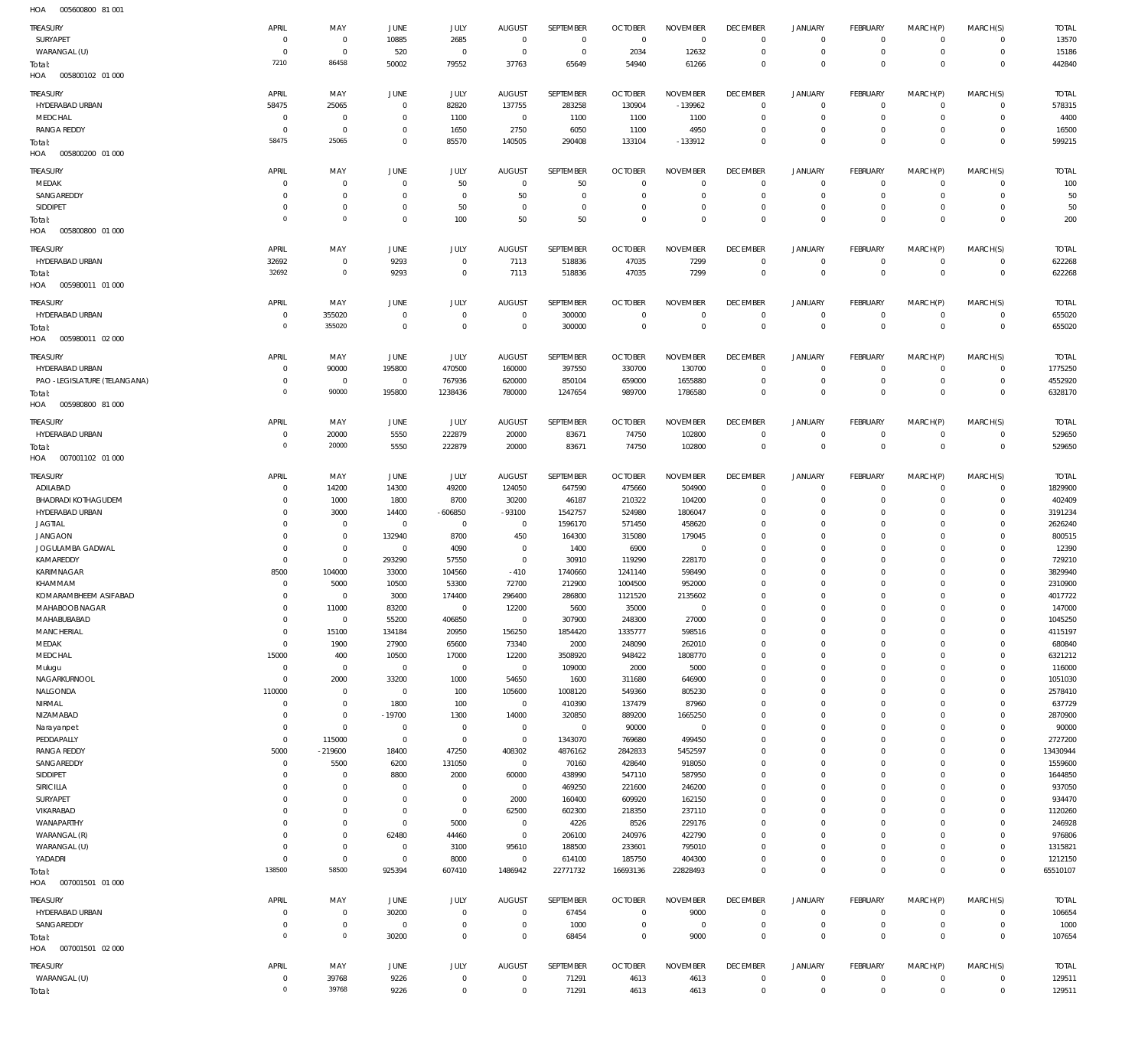007001501 81 000 HOA

| TREASURY                                      | APRIL                       | MAY                           | <b>JUNE</b>                | <b>JULY</b>                      | <b>AUGUST</b>                | SEPTEMBER                        | <b>OCTOBER</b>                | <b>NOVEMBER</b>               | <b>DECEMBER</b>             | <b>JANUARY</b>                | FEBRUARY                  | MARCH(P)                   | MARCH(S)                   | <b>TOTAL</b>           |
|-----------------------------------------------|-----------------------------|-------------------------------|----------------------------|----------------------------------|------------------------------|----------------------------------|-------------------------------|-------------------------------|-----------------------------|-------------------------------|---------------------------|----------------------------|----------------------------|------------------------|
| HYDERABAD URBAN                               | $\mathbf 0$                 | 1000                          | 15210                      | 47300                            | 17064                        | 47273                            | 49236                         | 43528                         | $^{\circ}$                  | $\mathbf 0$                   | $\mathbf 0$               | $\mathbf 0$                | $\mathbf 0$                | 220611                 |
| KAMAREDDY                                     | $\mathbf 0$                 | $\overline{0}$                | $\mathbf 0$                | 500                              | $\mathbf{0}$                 | $\overline{0}$                   | $^{\circ}$                    | $\Omega$                      | $\Omega$                    | $\mathbf 0$                   | $\mathbf 0$               | $\mathbf 0$                | $\mathbf 0$                | 500                    |
| KARIMNAGAR                                    | $\mathbf 0$                 | $^{\circ}$                    | 1000                       | $^{\circ}$                       | $\mathbf 0$                  | $\overline{0}$                   | $^{\circ}$                    | $\Omega$                      | $\Omega$                    | $\mathbf 0$                   | 0                         | $\mathbf 0$                | $^{\circ}$                 | 1000                   |
| MEDCHAL                                       | $\mathbf 0$                 | $^{\circ}$                    | $\mathbf 0$                | $\mathbf 0$                      | $\mathbf 0$                  | 2000                             | $^{\circ}$                    | $^{\circ}$                    | $\Omega$                    | $\mathbf 0$                   | O                         | $^{\circ}$                 | $^{\circ}$                 | 2000                   |
| PEDDAPALLY<br>SANGAREDDY                      | $\mathbf 0$<br>$\mathbf 0$  | $^{\circ}$<br>$\overline{0}$  | $\mathbf 0$<br>$\mathbf 0$ | $\overline{0}$<br>1000           | $\mathbf{0}$<br>$\mathbf{0}$ | $\overline{0}$<br>$\overline{0}$ | 500<br>$^{\circ}$             | $\overline{0}$<br>$^{\circ}$  | $\Omega$<br>$\Omega$        | $\mathbf 0$<br>$\mathbf 0$    | $\Omega$<br>0             | $\mathbf 0$<br>$\mathbf 0$ | $^{\circ}$<br>$^{\circ}$   | 500<br>1000            |
| Total:                                        | $\mathbf 0$                 | 1000                          | 16210                      | 48800                            | 17064                        | 49273                            | 49736                         | 43528                         | $\Omega$                    | $\mathbb O$                   | $\Omega$                  | $\mathbf 0$                | $\mathbf 0$                | 225611                 |
| HOA<br>007001800 01 000                       |                             |                               |                            |                                  |                              |                                  |                               |                               |                             |                               |                           |                            |                            |                        |
| TREASURY                                      | APRIL                       | MAY                           | <b>JUNE</b>                | JULY                             | <b>AUGUST</b>                | SEPTEMBER                        | <b>OCTOBER</b>                | <b>NOVEMBER</b>               | <b>DECEMBER</b>             | <b>JANUARY</b>                | FEBRUARY                  | MARCH(P)                   | MARCH(S)                   | <b>TOTAL</b>           |
| HYDERABAD URBAN                               | $\mathbf 0$                 | $\overline{0}$                | $\mathbf 0$                | 107306                           | $\overline{0}$               | $\overline{0}$                   | $\mathbf 0$                   | 56655                         | $^{\circ}$                  | $\mathbf 0$                   | $\mathbf 0$               | $\mathbf 0$                | $\mathbf 0$                | 163961                 |
| <b>JAGTIAL</b>                                | $\mathbf 0$                 | $\overline{0}$                | $\mathbf 0$                | $\overline{0}$                   | 6000                         | $\overline{0}$                   | 10250                         | 50                            | $^{\circ}$                  | $\mathbf 0$                   | $^{\circ}$                | $\mathbf 0$                | $\mathbf 0$                | 16300                  |
| KAMAREDDY                                     | $\mathbf 0$                 | $^{\circ}$                    | $\mathbf 0$                | $\overline{0}$                   | 10100                        | $\overline{0}$                   | $^{\circ}$                    | $^{\circ}$                    | $^{\circ}$                  | $\mathbf 0$                   | 0                         | $\mathbf 0$                | $^{\circ}$                 | 10100                  |
| KARIMNAGAR                                    | $\mathbf 0$<br>$\mathbf 0$  | $^{\circ}$                    | $\mathbf 0$<br>$\mathbf 0$ | 30                               | $\overline{0}$               | 15                               | $\overline{0}$                | $\mathbf{0}$                  | $\Omega$                    | $\mathbf 0$                   | 0                         | $\mathbf 0$                | $^{\circ}$                 | 45                     |
| KHAMMAM<br>MAHABOOB NAGAR                     | $\mathbf 0$                 | $^{\circ}$<br>$\overline{0}$  | $\mathbf 0$                | 158750<br>$\overline{0}$         | 64980<br>388                 | 95950<br>26132                   | 188750<br>$\overline{0}$      | 22000<br>$\overline{0}$       | $^{\circ}$<br>$\circ$       | $\mathbf 0$<br>$\mathbf 0$    | 0<br>$\Omega$             | $\mathbf 0$<br>$\mathbf 0$ | $^{\circ}$<br>$^{\circ}$   | 530430<br>26520        |
| NAGARKURNOOL                                  | $\mathbf 0$                 | 11500                         | 360                        | 104                              | 206                          | 290                              | 574                           | 370                           | $^{\circ}$                  | $\mathbf 0$                   | 0                         | $\mathbf 0$                | $^{\circ}$                 | 13404                  |
| NALGONDA                                      | $\mathbf 0$                 | $^{\circ}$                    | $\mathbf 0$                | $\mathbf 0$                      | $\mathbf{0}$                 | 5230                             | 7010                          | 13780                         | $\Omega$                    | $\mathbf 0$                   | $\Omega$                  | $\mathbf 0$                | $^{\circ}$                 | 26020                  |
| NIZAMABAD                                     | $\mathbf 0$                 | $^{\circ}$                    | 37964                      | $\mathbf 0$                      | $\mathbf 0$                  | $\overline{0}$                   | 869860                        | 1405110                       | $\Omega$                    | $\mathbf 0$                   | 0                         | $\mathbf 0$                | $^{\circ}$                 | 2312934                |
| Narayanpet                                    | $\mathbf 0$                 | $^{\circ}$                    | $\mathbf 0$                | $\mathbf 0$                      | $\mathbf 0$                  | 1106                             | $^{\circ}$                    | $^{\circ}$                    | $\Omega$                    | $\mathbf 0$                   | $\Omega$                  | $\mathbf 0$                | $\mathbf 0$                | 1106                   |
| PEDDAPALLY<br><b>RANGA REDDY</b>              | $\mathbf 0$<br>$\mathbf 0$  | $^{\circ}$<br>$^{\circ}$      | $\mathbf 0$<br>$\mathbf 0$ | $^{\circ}$<br>$\mathbf 0$        | $\mathbf 0$<br>$\mathbf 0$   | $\overline{0}$<br>900            | 45<br>$\overline{0}$          | $^{\circ}$<br>$^{\circ}$      | $\Omega$<br>$\Omega$        | $\mathbf 0$<br>$\mathbf 0$    | 0<br>0                    | $\mathbf 0$<br>$\mathbf 0$ | $\mathbf 0$<br>$^{\circ}$  | 45<br>900              |
| <b>SIDDIPET</b>                               | $\mathbf 0$                 | $^{\circ}$                    | $\mathbf 0$                | $\overline{0}$                   | $\mathbf 0$                  | $\overline{0}$                   | 22311                         | $\mathbf 0$                   | $\Omega$                    | $\mathbf 0$                   | 0                         | $\mathbf 0$                | $\mathbf 0$                | 22311                  |
| SURYAPET                                      | $\mathbf 0$                 | $^{\circ}$                    | $\mathbf 0$                | $\overline{0}$                   | $\mathbf 0$                  | 49180                            | $^{\circ}$                    | $\mathbf 0$                   | $\circ$                     | $\mathbf 0$                   | 0                         | $\mathbf 0$                | $\mathbf 0$                | 49180                  |
| VIKARABAD                                     | $\mathbf 0$                 | $^{\circ}$                    | $\mathbf 0$                | 1946                             | $\mathbf 0$                  | 1032                             | $\mathbf 0$                   | 13288                         | $\Omega$                    | $\mathbf 0$                   | 0                         | $\mathbf 0$                | $\mathbf 0$                | 16266                  |
| WANAPARTHY                                    | 684                         | $^{\circ}$                    | $\mathbf 0$                | 238                              | 526                          | 338                              | 288                           | 102                           | $\circ$                     | $\mathbf 0$                   | 0                         | $\mathbf 0$                | $\mathbf 0$                | 2176                   |
| YADADRI                                       | $\mathbf 0$<br>684          | $\overline{0}$<br>11500       | $\mathbf 0$<br>38324       | $\overline{0}$                   | $^{\circ}$                   | 66270                            | $\overline{0}$                | 12040                         | $\Omega$<br>$^{\circ}$      | $\mathbf 0$<br>$\mathbf 0$    | $\mathbf 0$<br>$^{\circ}$ | $\mathbf 0$<br>$\mathbf 0$ | $\mathbf 0$<br>$\mathbf 0$ | 78310<br>3270008       |
| Total:<br>HOA<br>007001800 04 000             |                             |                               |                            | 268374                           | 82200                        | 246443                           | 1099088                       | 1523395                       |                             |                               |                           |                            |                            |                        |
|                                               |                             |                               |                            |                                  |                              |                                  |                               |                               |                             |                               |                           |                            |                            |                        |
| TREASURY<br>KHAMMAM                           | APRIL<br>$\mathbf 0$        | MAY<br>$\mathbf 0$            | <b>JUNE</b><br>3000        | JULY<br>82429                    | <b>AUGUST</b><br>281037      | SEPTEMBER<br>$\overline{0}$      | <b>OCTOBER</b><br>6500        | <b>NOVEMBER</b><br>75650      | <b>DECEMBER</b><br>$\circ$  | <b>JANUARY</b><br>$\mathbf 0$ | FEBRUARY<br>0             | MARCH(P)<br>$^{\circ}$     | MARCH(S)<br>$\mathbf 0$    | <b>TOTAL</b><br>448616 |
| NALGONDA                                      | $\mathbf 0$                 | $\mathbf 0$                   | $\mathbf 0$                | 33381                            | $\mathbf 0$                  | 9420                             | 76420                         | 117727                        | $\circ$                     | $\mathbf 0$                   | 0                         | $^{\circ}$                 | $\mathbf 0$                | 236948                 |
| SANGAREDDY                                    | $\mathbf 0$                 | $\mathbf{0}$                  | $\mathbf 0$                | 273630                           | $^{\circ}$                   | 56830                            | 79561                         | 49680                         | $\Omega$                    | $\mathbf 0$                   | 0                         | $\mathbf 0$                | $\mathbf 0$                | 459701                 |
| SURYAPET                                      | $\mathbf 0$                 | $\mathbf 0$                   | 140900                     | $\overline{0}$                   | 1000                         | 7200                             | 36450                         | 680                           | $^{\circ}$                  | $\mathbf 0$                   | $\mathbf 0$               | $\mathbf 0$                | $\mathbf 0$                | 186230                 |
| Total:                                        | $\mathbb O$                 | $\circ$                       | 143900                     | 389440                           | 282037                       | 73450                            | 198931                        | 243737                        | $\Omega$                    | $\mathbb O$                   | $\Omega$                  | $\mathbf 0$                | $\mathbf 0$                | 1331495                |
| 007001800 80 000<br>HOA                       |                             |                               |                            |                                  |                              |                                  |                               |                               |                             |                               |                           |                            |                            |                        |
| TREASURY                                      | APRIL                       | MAY                           | JUNE                       | <b>JULY</b>                      | <b>AUGUST</b>                | SEPTEMBER                        | <b>OCTOBER</b>                | <b>NOVEMBER</b>               | <b>DECEMBER</b>             | <b>JANUARY</b>                | FEBRUARY                  | MARCH(P)                   | MARCH(S)                   | <b>TOTAL</b>           |
| ADILABAD                                      | $\mathbf 0$                 | $\overline{0}$                | $\mathbf 0$                | $\overline{0}$                   | $^{\circ}$                   | $^{\circ}$                       | 300                           | $\circ$                       | $\circ$                     | $\mathbf 0$                   | $\mathbf 0$               | $^{\circ}$                 | $\mathbf 0$                | 300                    |
| <b>BHADRADI KOTHAGUDEM</b><br>HYDERABAD URBAN | $\mathbf 0$<br>$\mathbf 0$  | $\overline{0}$<br>$^{\circ}$  | 28590<br>$\mathbf 0$       | 4000<br>$^{\circ}$               | $^{\circ}$<br>$\mathbf{0}$   | $\overline{0}$<br>$\overline{0}$ | 5460<br>35083                 | 34190<br>$\circ$              | $^{\circ}$<br>$^{\circ}$    | $\mathbf 0$<br>$\mathbf 0$    | $^{\circ}$<br>0           | $\mathbf 0$<br>$\mathbf 0$ | $\mathbf 0$<br>$\mathbf 0$ | 72240<br>35083         |
| <b>JAGTIAL</b>                                | $\mathbf 0$                 | $\overline{0}$                | 14800                      | $^{\circ}$                       | 18000                        | $\overline{0}$                   | $^{\circ}$                    | $\Omega$                      | $^{\circ}$                  | $\mathbf 0$                   | 0                         | $\mathbf 0$                | $\mathbf 0$                | 32800                  |
| JOGULAMBA GADWAL                              | $\mathbf 0$                 | $\overline{0}$                | $\mathbf 0$                | $^{\circ}$                       | $\mathbf{0}$                 | $\overline{0}$                   | $\overline{0}$                | 6000                          | $^{\circ}$                  | $\mathbf 0$                   | 0                         | $\mathbf 0$                | $\mathbf 0$                | 6000                   |
| KOMARAMBHEEM ASIFABAD                         | $\mathbf 0$                 | 120                           | $\mathbf 0$                | $\overline{0}$                   | $\mathbf 0$                  | 1000                             | $^{\circ}$                    | $\circ$                       | $\Omega$                    | $\mathbf 0$                   | $\Omega$                  | $\mathbf 0$                | $\mathbf 0$                | 1120                   |
| NIRMAL                                        | $\mathbf 0$                 | $^{\circ}$                    | $\mathbf 0$                | 5000                             | $\mathbf{0}$                 | $\overline{0}$                   | $\overline{0}$                | $^{\circ}$                    | $^{\circ}$                  | $\mathbf 0$                   | 0                         | $\mathbf 0$                | $\mathbf 0$                | 5000                   |
| NIZAMABAD                                     | $\mathbf 0$<br>$\mathbf 0$  | $^{\circ}$<br>120             | $\mathbf 0$                | $^{\circ}$                       | $\mathbf{0}$                 | $\overline{0}$                   | 11800                         | $^{\circ}$                    | $\Omega$<br>$\Omega$        | $\mathbf 0$                   | 0                         | $\mathbf 0$                | 0                          | 11800                  |
| Total:<br>HOA<br>007001800 81 000             |                             |                               | 43390                      | 9000                             | 18000                        | 1000                             | 52643                         | 40190                         |                             | $\mathbf 0$                   | $\Omega$                  | $\mathbf 0$                | $\mathbf 0$                | 164343                 |
|                                               |                             |                               |                            |                                  |                              |                                  |                               |                               |                             |                               |                           |                            |                            |                        |
| <b>TREASURY</b><br>ADILABAD                   | APRIL<br>$\mathbf 0$        | MAY<br>$\mathbf 0$            | JUNE<br>$\mathbf 0$        | JULY<br>$\overline{0}$           | <b>AUGUST</b><br>1630        | SEPTEMBER<br>1700                | <b>OCTOBER</b><br>7800        | <b>NOVEMBER</b><br>$^{\circ}$ | <b>DECEMBER</b><br>$\Omega$ | JANUARY<br>$\mathbf 0$        | FEBRUARY<br>$\mathbf 0$   | MARCH(P)<br>$\mathbf 0$    | MARCH(S)<br>0              | <b>TOTAL</b><br>11130  |
| <b>BHADRADI KOTHAGUDEM</b>                    | $\mathbf 0$                 | $\overline{0}$                | 70300                      | 11000                            | 20000                        | 178170                           | 111250                        | 102790                        | $\circ$                     | $\mathbf 0$                   | 0                         | $\mathbf 0$                | $\mathbf 0$                | 493510                 |
| HYDERABAD URBAN                               | 5764                        | 5764                          | 6824                       | 1408786                          | 71184                        | 58684                            | 5764                          | 196644                        | $\Omega$                    | $\mathbf 0$                   | 0                         | $\mathbf 0$                | $\mathbf 0$                | 1759414                |
| <b>JAGTIAL</b>                                | $\mathbf 0$                 | 23246                         | $\mathbf 0$                | $\overline{0}$                   | $\overline{0}$               | 1704620                          | 318200                        | 181800                        | $^{\circ}$                  | $\mathbf 0$                   | 0                         | $\mathbf 0$                | $\mathbf 0$                | 2227866                |
| KAMAREDDY                                     | $\mathbf 0$                 | $\overline{0}$                | 3810                       | 510                              | $\mathbf 0$                  | 5280                             | 50200                         | 193410                        | $\Omega$                    | $\mathbf 0$                   | 0                         | $\mathbf 0$                | $\mathbf 0$                | 253210                 |
| KARIMNAGAR<br>KHAMMAM                         | $\mathbf 0$<br>$\mathbf 0$  | 2070<br>$\overline{0}$        | 1050<br>$\bf 0$            | 102214<br>2100                   | 9725                         | 22478<br>$\overline{0}$          | 208625<br>$\overline{0}$      | 45211<br>$^{\circ}$           | $\circ$<br>$\Omega$         | $\mathbf 0$<br>$\mathbf 0$    | $\Omega$<br>0             | $\mathbf 0$<br>$\mathbf 0$ | $\mathbf 0$<br>$\mathbf 0$ | 391373<br>2100         |
| MAHABOOB NAGAR                                | $\mathbf 0$                 | $\overline{0}$                | 6456                       | 498                              | $\overline{0}$<br>10234      | 8280                             | 7362                          | 8604                          | $\Omega$                    | $\mathbf 0$                   | $\Omega$                  | $\mathbf 0$                | $\mathbf 0$                | 41434                  |
| MANCHERIAL                                    | $\mathbf 0$                 | $\mathbf 0$                   | $\bf 0$                    | 1420                             | $\mathbf 0$                  | $\overline{0}$                   | $\overline{0}$                | 22290                         | $\Omega$                    | $\mathbf 0$                   | 0                         | $\mathbf 0$                | $\mathbf 0$                | 23710                  |
| MEDAK                                         | $\mathbf 0$                 | $\mathbf{0}$                  | $\mathbf 0$                | 117890                           | $\mathbf{0}$                 | $\overline{0}$                   | 225730                        | 42649                         | $\Omega$                    | $\mathbf 0$                   | $\Omega$                  | $\mathbf 0$                | $\mathbf 0$                | 386269                 |
| NAGARKURNOOL                                  | $\mathbf 0$                 | 1812                          | 1598                       | 2328                             | 1210                         | 8232                             | 3426                          | 2236                          | $\circ$                     | $\mathbf 0$                   | 0                         | $\mathbf 0$                | $\mathbf 0$                | 20842                  |
| NALGONDA                                      | $\mathbf 0$<br>$\mathbf 0$  | $\mathbf 0$                   | $\mathbf 0$<br>$\mathbf 0$ | $\mathbf 0$<br>$\mathbf 0$       | 950                          | 32960<br>150                     | $\overline{0}$<br>$\mathbf 0$ | 14200                         | $\Omega$<br>$\Omega$        | $\mathbf 0$<br>$\mathbf 0$    | $\Omega$                  | $\mathbf 0$<br>$\mathbf 0$ | $\mathbf 0$<br>$\mathbf 0$ | 48110                  |
| NIRMAL<br>NIZAMABAD                           | $\mathbf 0$                 | $\mathbf 0$<br>$\overline{0}$ | $\mathbf 0$                | $\mathbf 0$                      | 450<br>$\mathbf 0$           | 325270                           | 309630                        | $\overline{0}$<br>258050      | $\Omega$                    | $\mathbf 0$                   | 0<br>$\Omega$             | $\mathbf 0$                | $\mathbf 0$                | 600<br>892950          |
| Narayanpet                                    | $\mathbf 0$                 | $\overline{0}$                | $\mathbf 0$                | $\overline{0}$                   | $\mathbf{0}$                 | $\overline{0}$                   | 786                           | 180                           | $\Omega$                    | $\mathbf 0$                   | 0                         | $\mathbf 0$                | $\mathbf 0$                | 966                    |
| PEDDAPALLY                                    | $\mathbf 0$                 | 27450                         | $\mathbf 0$                | $\overline{0}$                   | $\mathbf 0$                  | 295069                           | 447450                        | 295540                        | $\circ$                     | $\mathbf 0$                   | $\Omega$                  | $\mathbf 0$                | $\mathbf 0$                | 1065509                |
| SANGAREDDY                                    | $\mathbf 0$                 | $^{\circ}$                    | $\mathbf 0$                | 37279                            | $\mathbf 0$                  | $\overline{0}$                   | $\overline{0}$                | $\overline{0}$                | $\Omega$                    | $\mathbf 0$                   | 0                         | $\mathbf 0$                | $\mathbf 0$                | 37279                  |
| SIDDIPET                                      | $\mathbf 0$                 | $^{\circ}$                    | $\mathbf 0$                | $\mathbf 0$                      | 0                            | 64900                            | 81836                         | 44670                         | $\circ$                     | $\mathbf 0$                   | 0                         | $\mathbf 0$                | $\mathbf 0$                | 191406                 |
| SIRICILLA<br>SURYAPET                         | $\mathbf 0$<br>$\mathbb O$  | $^{\circ}$<br>$\overline{0}$  | $\mathbf 0$<br>$\mathbf 0$ | $\overline{0}$<br>$\overline{0}$ | $\mathbf 0$<br>$\mathbf 0$   | $\overline{0}$<br>112            | 9550<br>$^{\circ}$            | 62670<br>$\circ$              | $\Omega$<br>$\circ$         | $\mathbf 0$<br>$\mathbf 0$    | 0<br>0                    | $\mathbf 0$<br>$\mathbf 0$ | $\mathbf 0$<br>$\mathbf 0$ | 72220<br>112           |
| WARANGAL (R)                                  | $\mathbf 0$                 | $\mathbf 0$                   | 4400                       | $\overline{0}$                   | $\mathbf{0}$                 | $\mathbb O$                      | $\mathbf 0$                   | $\mathbf{0}$                  | $\Omega$                    | $\mathbf 0$                   | $\mathbf 0$               | $\mathbf 0$                | $\mathbf 0$                | 4400                   |
| Total:                                        | 5764                        | 60342                         | 94438                      | 1684025                          | 115383                       | 2705905                          | 1787609                       | 1470944                       | $\mathbf{0}$                | $\mathbb O$                   | $^{\circ}$                | $\mathbf 0$                | $\mathbf 0$                | 7924410                |
| 007001900 01 000<br>HOA                       |                             |                               |                            |                                  |                              |                                  |                               |                               |                             |                               |                           |                            |                            |                        |
| TREASURY                                      | APRIL                       | MAY                           | JUNE                       | <b>JULY</b>                      | <b>AUGUST</b>                | SEPTEMBER                        | <b>OCTOBER</b>                | <b>NOVEMBER</b>               | <b>DECEMBER</b>             | <b>JANUARY</b>                | FEBRUARY                  | MARCH(P)                   | MARCH(S)                   | <b>TOTAL</b>           |
| KARIMNAGAR                                    | $\mathbf 0$                 | $^{\circ}$                    | $\mathbf 0$                | $\overline{0}$                   | $\overline{0}$               | $\overline{0}$                   | $-5526$                       | $^{\circ}$                    | $^{\circ}$                  | $\mathbf 0$                   | $\mathbf 0$               | $\mathbf 0$                | $\mathbf 0$                | $-5526$                |
| SANGAREDDY                                    | $\mathbf 0$                 | $\mathbf 0$                   | $\mathbf{0}$               | $\overline{0}$                   | $\overline{0}$               | $\overline{0}$                   | $-47426$                      | $\mathbf{0}$                  | $^{\circ}$                  | $\mathbf 0$                   | $\mathbf 0$               | $\mathbf 0$                | $\mathbf 0$                | $-47426$               |
| SURYAPET                                      | $\mathbf{0}$<br>$\mathbf 0$ | $\mathbf 0$<br>$\circ$        | $-58671$                   | $-10252$                         | $-36282$                     | $\overline{0}$                   | $-57063$                      | $-32778$                      | $\mathbf{0}$                | $\mathbf 0$                   | $\mathbf 0$               | $\mathbf 0$                | $\mathbf 0$                | $-195046$              |
| Total:<br>HOA<br>007002104 01 000             |                             |                               | $-58671$                   | $-10252$                         | $-36282$                     | $\overline{0}$                   | $-110015$                     | $-32778$                      | $\mathbf 0$                 | $\mathbb O$                   | $\mathbf 0$               | $\mathbf 0$                | $\mathbf{0}$               | $-247998$              |
|                                               |                             |                               |                            |                                  |                              |                                  |                               |                               |                             |                               |                           |                            |                            |                        |
| TREASURY<br>KARIMNAGAR                        | APRIL<br>$\mathbf 0$        | MAY<br>$\overline{0}$         | JUNE<br>$\mathbf 0$        | <b>JULY</b><br>$\overline{0}$    | <b>AUGUST</b><br>$\mathbf 0$ | SEPTEMBER<br>$\overline{0}$      | <b>OCTOBER</b><br>$^{\circ}$  | <b>NOVEMBER</b><br>195000     | <b>DECEMBER</b><br>$\circ$  | <b>JANUARY</b><br>$\mathbf 0$ | FEBRUARY<br>$\mathbf 0$   | MARCH(P)<br>$\mathbf 0$    | MARCH(S)<br>0              | <b>TOTAL</b><br>195000 |
| NIZAMABAD                                     | 205000                      | $\mathbf 0$                   | $\mathbf 0$                | $\overline{0}$                   | $\mathbf 0$                  | $\mathbb O$                      | $\mathbf 0$                   | $\mathbf{0}$                  | $\mathbf{0}$                | $\mathbb O$                   | $\mathbf 0$               | $\mathbf 0$                | 0                          | 205000                 |
|                                               |                             |                               |                            |                                  |                              |                                  |                               |                               |                             |                               |                           |                            |                            |                        |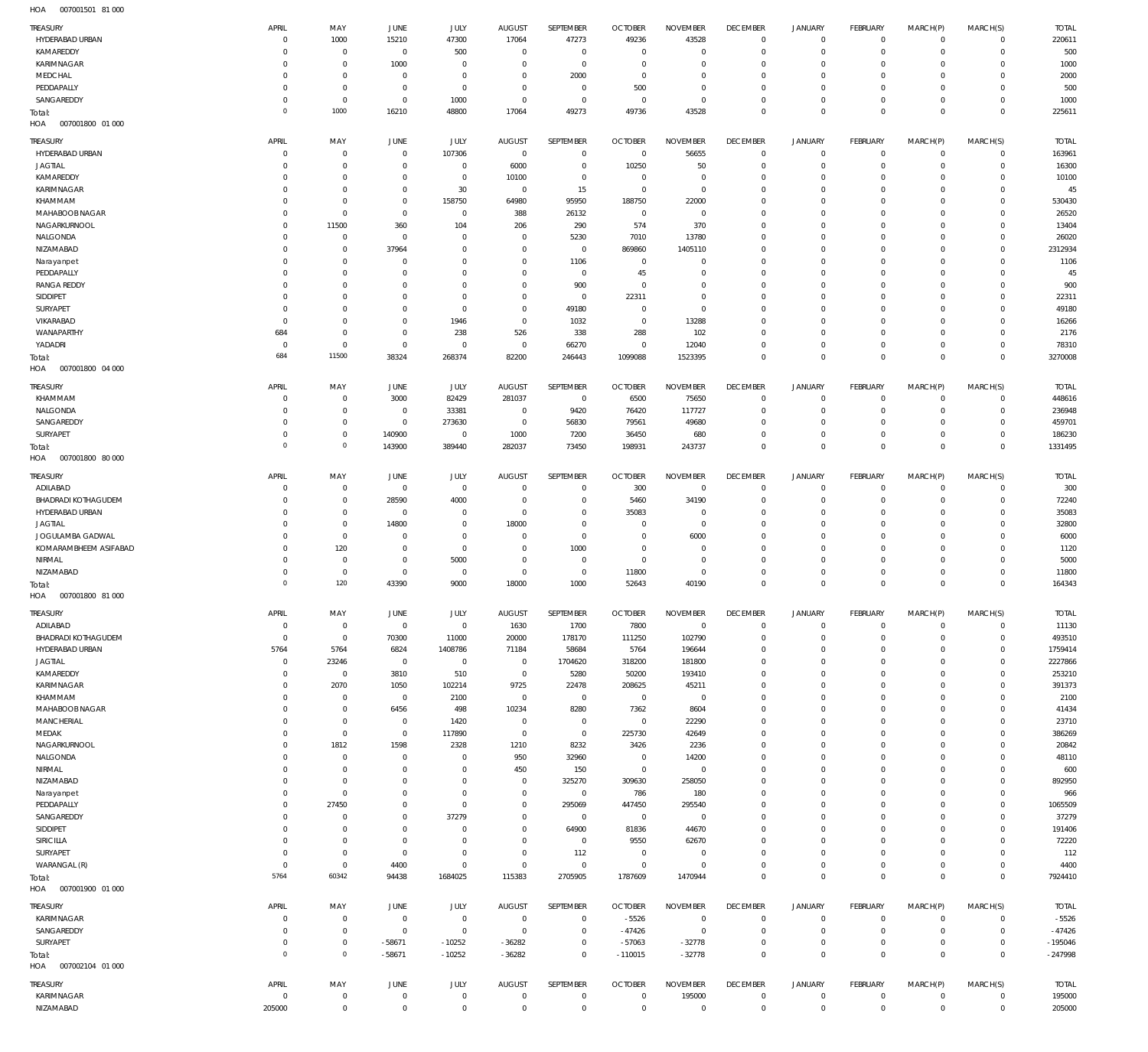| TREASURY                                    | APRIL                        | MAY                              | JUNE                       | JULY                             | <b>AUGUST</b>               | SEPTEMBER                    | <b>OCTOBER</b>                | <b>NOVEMBER</b>                | <b>DECEMBER</b>                 | <b>JANUARY</b>                | FEBRUARY                       | MARCH(P)                   | MARCH(S)                      | <b>TOTAL</b>          |
|---------------------------------------------|------------------------------|----------------------------------|----------------------------|----------------------------------|-----------------------------|------------------------------|-------------------------------|--------------------------------|---------------------------------|-------------------------------|--------------------------------|----------------------------|-------------------------------|-----------------------|
| SANGAREDDY                                  | $\circ$                      | $^{\circ}$                       | $\overline{0}$             | $\overline{0}$                   | $^{\circ}$                  | 100000                       | $^{\circ}$                    | $\mathbf 0$                    | $^{\circ}$                      | $\mathbf 0$                   | $\mathbf{0}$                   | $\mathbf 0$                | $\mathbf 0$                   | 100000                |
| SIDDIPET                                    | $\Omega$<br>205000           | $\overline{0}$<br>$\overline{0}$ | 160000<br>160000           | $\overline{0}$<br>$\overline{0}$ | $^{\circ}$<br>$\mathbf{0}$  | $\mathbf{0}$<br>100000       | $^{\circ}$<br>$^{\circ}$      | 175000<br>370000               | $^{\circ}$<br>$^{\circ}$        | $\mathbf 0$<br>$\mathbf 0$    | $\mathbf{0}$<br>$\overline{0}$ | $\mathbf 0$<br>$\mathbf 0$ | $\mathbf 0$<br>$\overline{0}$ | 335000<br>835000      |
| Total:<br>007002800 81 000<br>HOA           |                              |                                  |                            |                                  |                             |                              |                               |                                |                                 |                               |                                |                            |                               |                       |
|                                             |                              |                                  |                            |                                  |                             |                              |                               |                                |                                 |                               |                                |                            |                               |                       |
| TREASURY<br>MEDAK                           | APRIL<br>$\Omega$            | MAY<br>$\overline{0}$            | <b>JUNE</b><br>$\mathbf 0$ | <b>JULY</b><br>10164             | <b>AUGUST</b><br>$^{\circ}$ | SEPTEMBER<br>$\mathbf{0}$    | <b>OCTOBER</b><br>$\mathbf 0$ | <b>NOVEMBER</b><br>$\mathbf 0$ | <b>DECEMBER</b><br>$\mathbf{0}$ | <b>JANUARY</b><br>$\mathbf 0$ | FEBRUARY<br>$^{\circ}$         | MARCH(P)<br>$\mathbf 0$    | MARCH(S)<br>$\mathbf 0$       | <b>TOTAL</b><br>10164 |
| Total:                                      | $\Omega$                     | $\overline{0}$                   | $\mathbf 0$                | 10164                            | $\Omega$                    | $\mathbf{0}$                 | $\mathbf 0$                   | $\mathbf 0$                    | $\overline{0}$                  | $\mathbf 0$                   | $\overline{0}$                 | $\mathbf 0$                | $\overline{0}$                | 10164                 |
| 007060101 01 000<br>HOA                     |                              |                                  |                            |                                  |                             |                              |                               |                                |                                 |                               |                                |                            |                               |                       |
| TREASURY                                    | APRIL                        | MAY                              | JUNE                       | JULY                             | <b>AUGUST</b>               | SEPTEMBER                    | <b>OCTOBER</b>                | <b>NOVEMBER</b>                | <b>DECEMBER</b>                 | <b>JANUARY</b>                | FEBRUARY                       | MARCH(P)                   | MARCH(S)                      | <b>TOTAL</b>          |
| ADILABAD                                    | $\Omega$                     | $\overline{0}$                   | $^{\circ}$                 | $\overline{0}$                   | $\overline{0}$              | $\mathbf{0}$                 | 14000                         | 5000                           | $^{\circ}$                      | $\mathbf 0$                   | $^{\circ}$                     | 0                          | $\mathbf 0$                   | 19000                 |
| <b>BHADRADI KOTHAGUDEM</b>                  | $\Omega$                     | $\overline{0}$                   | $\Omega$                   | $\overline{0}$                   | $^{\circ}$                  | $\mathbf 0$                  | 1500                          | 39000                          | $^{\circ}$                      | $\mathbf 0$                   | $^{\circ}$                     | 0                          | $\mathbf 0$                   | 40500                 |
| HYDERABAD URBAN                             | $\Omega$                     | 2100                             | $\Omega$                   | 100                              | 5000                        | 500                          | $^{\circ}$                    | 25100                          | $^{\circ}$                      | $\mathbf 0$                   | $\mathbf 0$                    | $\Omega$                   | $\mathbf 0$                   | 32800                 |
| <b>JAGTIAL</b>                              | $\Omega$                     | $^{\circ}$                       | $\Omega$                   | $\mathbf 0$                      | $^{\circ}$                  | $\mathbf{0}$                 | $^{\circ}$                    | 16800                          | $^{\circ}$                      | $\mathbf 0$                   | $\circ$                        | 0                          | $\mathbf 0$                   | 16800                 |
| JOGULAMBA GADWAL<br>KAMAREDDY               | $\Omega$<br>$\Omega$         | $^{\circ}$<br>$^{\circ}$         | $\Omega$<br>$\Omega$       | $\mathbf 0$<br>$\mathbf 0$       | $\Omega$<br>$\Omega$        | $\mathbf{0}$<br>400          | 5400<br>3200                  | 900<br>5200                    | $^{\circ}$<br>$^{\circ}$        | $\mathbf 0$<br>$\mathbf 0$    | $\mathbf 0$<br>$\circ$         | $\Omega$<br>0              | $\mathbf 0$<br>$\mathbf 0$    | 6300<br>8800          |
| KARIMNAGAR                                  | $\Omega$                     | $^{\circ}$                       | $\Omega$                   | $\mathbf 0$                      | 0                           | $\mathbf{0}$                 | 64793                         | 14500                          | $^{\circ}$                      | $\mathbf 0$                   | $\circ$                        | $\Omega$                   | $\mathbf 0$                   | 79293                 |
| KOMARAMBHEEM ASIFABAD                       | $\Omega$                     | $\overline{0}$                   | $^{\circ}$                 | $\mathbf 0$                      | $^{\circ}$                  | $\mathbf{0}$                 | $^{\circ}$                    | 500                            | $^{\circ}$                      | $\mathbf 0$                   | $\circ$                        | 0                          | $\mathbf 0$                   | 500                   |
| MAHABOOB NAGAR                              | $\Omega$                     | 1000                             | 2500                       | $\Omega$                         | 1000                        | $\mathbf{0}$                 | $^{\circ}$                    | $^{\circ}$                     | $^{\circ}$                      | $\mathbf 0$                   | $\circ$                        | 0                          | $\mathbf 0$                   | 4500                  |
| MAHABUBABAD                                 | $\Omega$                     | $^{\circ}$                       | $\Omega$                   | $\mathbf 0$                      | $\overline{0}$              | $\mathbf{0}$                 | $\mathbf 0$                   | 16800                          | $^{\circ}$                      | $\mathbf 0$                   | $\circ$                        | 0                          | $\mathbf 0$                   | 16800                 |
| MANCHERIAL<br>NAGARKURNOOL                  | $\Omega$<br>$\Omega$         | $\overline{0}$<br>$\overline{0}$ | $\Omega$<br>$\Omega$       | $\mathbf 0$<br>$\mathbf 0$       | $\Omega$<br>$^{\circ}$      | $^{\circ}$<br>$\mathbf{0}$   | $\mathbf 0$<br>500            | 3500<br>500                    | $^{\circ}$<br>$^{\circ}$        | $\mathbf 0$<br>$\mathbf 0$    | $\mathbf 0$<br>$\circ$         | 0<br>$\Omega$              | $\mathbf 0$<br>$^{\circ}$     | 3500<br>1000          |
| NALGONDA                                    | $\Omega$                     | 5500                             | $\Omega$                   | $\mathbf 0$                      | 1500                        | 3000                         | 18500                         | 6500                           | $^{\circ}$                      | $\mathbf 0$                   | $\circ$                        | $\Omega$                   | $\mathbf 0$                   | 35000                 |
| NIRMAL                                      | $\Omega$                     | $^{\circ}$                       | $\Omega$                   | $\Omega$                         | $\Omega$                    | $\mathbf{0}$                 | $\mathbf 0$                   | 25500                          | $^{\circ}$                      | $\mathbf 0$                   | $\circ$                        | $\Omega$                   | $\mathbf 0$                   | 25500                 |
| SIRICILLA                                   | $\Omega$                     | $^{\circ}$                       | $\Omega$                   | $\mathbf 0$                      | $\Omega$                    | $\mathbf{0}$                 | $^{\circ}$                    | 32500                          | 0                               | $\mathbf 0$                   | $\circ$                        | $\Omega$                   | $\mathbf 0$                   | 32500                 |
| SURYAPET                                    | $\Omega$                     | $^{\circ}$                       | $\Omega$                   | $\Omega$                         | $\Omega$                    | $\mathbf{0}$                 | 16500                         | 10500                          | $^{\circ}$                      | $\mathbf 0$                   | $\mathbf 0$                    | $\Omega$                   | $^{\circ}$                    | 27000                 |
| VIKARABAD<br>YADADRI                        | $\Omega$<br>72955            | $\overline{0}$<br>$\overline{0}$ | $\Omega$<br>$\Omega$       | $\mathbf 0$<br>$\overline{0}$    | 0<br>$\mathbf{0}$           | $\mathbf{0}$<br>$\mathbf 0$  | 2500<br>$^{\circ}$            | 9700<br>$^{\circ}$             | $^{\circ}$<br>$^{\circ}$        | $\mathbf 0$<br>$\mathbf 0$    | $\mathbf 0$<br>$\mathbf 0$     | 0<br>0                     | $\mathbf 0$<br>$\mathbf 0$    | 12200<br>72955        |
| Total:                                      | 72955                        | 8600                             | 2500                       | 100                              | 7500                        | 3900                         | 126893                        | 212500                         | $\mathbf{0}$                    | $\mathbf 0$                   | $\overline{0}$                 | $\Omega$                   | $\overline{0}$                | 434948                |
| 007060101 02 000<br>HOA                     |                              |                                  |                            |                                  |                             |                              |                               |                                |                                 |                               |                                |                            |                               |                       |
| TREASURY                                    | APRIL                        | MAY                              | <b>JUNE</b>                | JULY                             | <b>AUGUST</b>               | SEPTEMBER                    | <b>OCTOBER</b>                | <b>NOVEMBER</b>                | <b>DECEMBER</b>                 | <b>JANUARY</b>                | FEBRUARY                       | MARCH(P)                   | MARCH(S)                      | <b>TOTAL</b>          |
| HYDERABAD URBAN                             | $\Omega$                     | $^{\circ}$                       | $\Omega$                   | $^{\circ}$                       | 0                           | $^{\circ}$                   | 6000                          | $^{\circ}$                     | $^{\circ}$                      | $\mathbf 0$                   | $\mathbf 0$                    | 0                          | $\mathbf 0$                   | 6000                  |
| KARIMNAGAR                                  | $\Omega$                     | $\overline{0}$                   | $\Omega$                   | $^{\circ}$                       | 0                           | $^{\circ}$                   | $^{\circ}$                    | 500                            | $^{\circ}$                      | $\mathbf 0$                   | $\mathbf 0$                    | 0                          | $\mathbf 0$                   | 500                   |
| SANGAREDDY                                  | $\Omega$                     | 500                              | $\Omega$                   | $^{\circ}$                       | 0                           | $^{\circ}$                   | $^{\circ}$                    | $^{\circ}$                     | $^{\circ}$                      | $\mathbf 0$                   | $\mathbf 0$                    | 0                          | $\mathbf 0$                   | 500                   |
| Total:                                      | $\circ$                      | 500                              | $\Omega$                   | $\mathbf 0$                      | $\Omega$                    | $\mathbf 0$                  | 6000                          | 500                            | $\mathbf{0}$                    | $\mathbf 0$                   | $\overline{0}$                 | $\mathbf 0$                | $\overline{0}$                | 7000                  |
| 007060101 03 000<br>HOA                     |                              |                                  |                            |                                  |                             |                              |                               |                                |                                 |                               |                                |                            |                               |                       |
| TREASURY                                    | APRIL                        | MAY                              | JUNE                       | JULY                             | AUGUST                      | SEPTEMBER                    | <b>OCTOBER</b>                | <b>NOVEMBER</b>                | <b>DECEMBER</b>                 | <b>JANUARY</b>                | FEBRUARY                       | MARCH(P)                   | MARCH(S)                      | <b>TOTAL</b>          |
| ADILABAD                                    | 1000<br>$\Omega$             | $\overline{0}$                   | $\overline{0}$             | 1000                             | $\overline{0}$              | 500                          | 4000                          | $^{\circ}$                     | $^{\circ}$                      | $\mathbf 0$<br>$\mathbf 0$    | $\mathbf 0$                    | 0                          | $\mathbf 0$<br>$\mathbf 0$    | 6500                  |
| <b>BHADRADI KOTHAGUDEM</b><br>BHOOPALAPALLY | $^{\circ}$                   | $\overline{0}$<br>$\overline{0}$ | 1000<br>$\overline{0}$     | 1000<br>$\overline{0}$           | $^{\circ}$<br>$^{\circ}$    | $\mathbf{0}$<br>2000         | 650<br>$^{\circ}$             | 2450<br>2000                   | $^{\circ}$<br>$^{\circ}$        | $\mathbf 0$                   | $^{\circ}$<br>$\mathbf 0$      | 0<br>$\Omega$              | $\mathbf 0$                   | 5100<br>4000          |
| HYDERABAD URBAN                             | 7000                         | 60200                            | 125600                     | 138000                           | 234460                      | 362100                       | 605000                        | 693800                         | $^{\circ}$                      | $\mathbf 0$                   | $\circ$                        | $\Omega$                   | $\mathbf 0$                   | 2226160               |
| <b>JAGTIAL</b>                              | $\circ$                      | 1500                             | $^{\circ}$                 | $\overline{0}$                   | 3000                        | 4500                         | 4500                          | 1500                           | $^{\circ}$                      | $\mathbf 0$                   | $\mathbf 0$                    | $\Omega$                   | $\mathbf 0$                   | 15000                 |
| JOGULAMBA GADWAL                            | $\Omega$                     | $^{\circ}$                       | $^{\circ}$                 | $\overline{0}$                   | $^{\circ}$                  | 1500                         | 1500                          | $^{\circ}$                     | $^{\circ}$                      | $\mathbf 0$                   | $\circ$                        | $\Omega$                   | $\mathbf 0$                   | 3000                  |
| KAMAREDDY                                   | $^{\circ}$                   | 1000                             | $\overline{0}$             | $\overline{0}$                   | $\overline{0}$              | $\mathbf{0}$                 | 5500                          | 1000                           | $^{\circ}$                      | $\mathbf 0$                   | $\mathbf 0$                    | $\Omega$                   | $\mathbf 0$                   | 7500                  |
| <b>KARIMNAGAR</b><br>KHAMMAM                | 2500<br>$\Omega$             | 10000<br>$^{\circ}$              | 31200<br>$\Omega$          | 6000<br>$^{\circ}$               | 500<br>$^{\circ}$           | 10000<br>500                 | 22000<br>$^{\circ}$           | 9500<br>500                    | $^{\circ}$<br>$^{\circ}$        | $\mathbf 0$<br>$\mathbf 0$    | $\mathbf 0$<br>$\circ$         | $\Omega$<br>$\Omega$       | $^{\circ}$<br>$\mathbf 0$     | 91700<br>1000         |
| KOMARAMBHEEM ASIFABAD                       | $\Omega$                     | $\mathbf{0}$                     | $\Omega$                   | $^{\circ}$                       | $\Omega$                    | 1500                         | 500                           | 1500                           | $\mathbf{0}$                    | $\mathbf 0$                   | $\Omega$                       | $\Omega$                   | $\mathbf 0$                   | 3500                  |
| MAHABOOB NAGAR                              | $\Omega$                     | 9000                             | 2500                       | 3500                             | $\Omega$                    | 1500                         | 0                             | 3000                           | 0                               | C                             | -0                             | $\Omega$                   | 0                             | 19500                 |
| MAHABUBABAD                                 | $^{\circ}$                   | $\overline{0}$                   | 1000                       | $\overline{0}$                   | $\overline{0}$              | 4000                         | 4000                          | 2000                           | $^{\circ}$                      | $\mathbf 0$                   | $\mathbf 0$                    | 0                          | $\mathbf 0$                   | 11000                 |
| <b>MANCHERIAL</b>                           | $^{\circ}$                   | $\overline{0}$                   | 3000                       | $\mathbf 0$                      | 1500                        | $\mathbf 0$                  | $\overline{0}$                | 500                            | $^{\circ}$                      | $\mathbf 0$                   | $\mathbf{0}$                   | 0                          | $\mathbf 0$                   | 5000                  |
| NAGARKURNOOL<br>NALGONDA                    | $^{\circ}$<br>1000           | $\overline{0}$<br>14500          | 800<br>2500                | 1000<br>11000                    | $\overline{0}$<br>4500      | $\mathbf 0$<br>12500         | $\overline{0}$<br>4000        | 500<br>41500                   | $\mathbf{0}$<br>$^{\circ}$      | $\mathbf 0$<br>$\mathbf 0$    | $\mathbf 0$<br>$\mathbf 0$     | 0<br>0                     | $\mathbf 0$<br>$\mathbf 0$    | 2300<br>91500         |
| NIRMAL                                      | $\overline{0}$               | $\overline{0}$                   | 1000                       | $\overline{0}$                   | $\overline{0}$              | $\mathbf{0}$                 | $\overline{0}$                | 2000                           | $\mathbf{0}$                    | 0                             | $\mathbf 0$                    | 0                          | $\mathbf 0$                   | 3000                  |
| PEDDAPALLY                                  | $^{\circ}$                   | $\overline{0}$                   | 3500                       | $\mathbf 0$                      | 3500                        | $\mathbf{0}$                 | 3500                          | 7000                           | $^{\circ}$                      | $\mathbf 0$                   | $\mathbf 0$                    | $\Omega$                   | $\mathbf 0$                   | 17500                 |
| <b>RANGA REDDY</b>                          | $\mathbf 0$                  | 750                              | 500                        | $\mathbf 0$                      | $\overline{0}$              | $\mathbf 0$                  | 2500                          | 1000                           | $\mathbf{0}$                    | 0                             | $\mathbf 0$                    | 0                          | $\mathbf 0$                   | 4750                  |
| SANGAREDDY                                  | 0                            | 2000                             | 150                        | $\mathbf 0$                      | 6500                        | 1000                         | 1000                          | 1150                           | $^{\circ}$                      | 0                             | $\mathbf 0$                    | 0                          | $\mathbf 0$                   | 11800                 |
| SIDDIPET<br>SIRICILLA                       | $\Omega$<br>$\circ$          | 750<br>$\overline{0}$            | $\mathbf 0$<br>300         | $\mathbf 0$<br>2000              | $^{\circ}$<br>6000          | $\mathbf 0$<br>8500          | $\overline{0}$<br>7500        | $\mathbf 0$<br>$\mathbf 0$     | $\mathbf{0}$<br>$^{\circ}$      | $\mathbf 0$<br>0              | $\mathbf 0$<br>$\mathbf 0$     | 0<br>0                     | $\mathbf 0$<br>$\mathbf 0$    | 750<br>24300          |
| SURYAPET                                    | $\Omega$                     | 500                              | 3500                       | 5500                             | 5000                        | 5000                         | 2500                          | 4500                           | $^{\circ}$                      | $\mathbf 0$                   | $\mathbf 0$                    | 0                          | $\mathbf 0$                   | 26500                 |
| VIKARABAD                                   | $^{\circ}$                   | $\overline{0}$                   | 8000                       | 3000                             | 4500                        | 3500                         | 8500                          | $\mathbf 0$                    | $\mathbf{0}$                    | 0                             | $^{\circ}$                     | 0                          | $\mathbf 0$                   | 27500                 |
| WANAPARTHY                                  | $^{\circ}$                   | $\overline{0}$                   | $\overline{0}$             | 1620                             | 2000                        | 1500                         | 800                           | $^{\circ}$                     | $\mathbf{0}$                    | $\mathbf 0$                   | $\mathbf{0}$                   | 0                          | $\mathbf 0$                   | 5920                  |
| Total:                                      | 11500                        | 100200                           | 184550                     | 173620                           | 271460                      | 420100                       | 677950                        | 775400                         | $\mathbf 0$                     | $\mathbf 0$                   | $\overline{0}$                 | $\mathbf 0$                | $\overline{0}$                | 2614780               |
| HOA   007060101   05   000                  |                              |                                  |                            |                                  |                             |                              |                               |                                |                                 |                               |                                |                            |                               |                       |
| <b>TREASURY</b>                             | APRIL                        | MAY                              | JUNE                       | JULY                             | <b>AUGUST</b>               | SEPTEMBER                    | <b>OCTOBER</b>                | <b>NOVEMBER</b>                | <b>DECEMBER</b>                 | <b>JANUARY</b>                | FEBRUARY                       | MARCH(P)                   | MARCH(S)                      | <b>TOTAL</b>          |
| <b>BHADRADI KOTHAGUDEM</b><br>NAGARKURNOOL  | 1000<br>1000                 | 1000<br>$\overline{0}$           | 1000<br>$\overline{0}$     | 2000<br>$\overline{0}$           | $^{\circ}$<br>$^{\circ}$    | $\mathbf{0}$<br>$\mathbf{0}$ | 2000<br>$^{\circ}$            | $^{\circ}$<br>$^{\circ}$       | $\mathbf{0}$<br>$\mathbf{0}$    | $\mathbf 0$<br>$\mathbf 0$    | $\mathbf 0$<br>$\mathbf 0$     | 0<br>0                     | $\mathbf 0$<br>$\mathbf 0$    | 7000<br>1000          |
| NIRMAL                                      | $\circ$                      | $\overline{0}$                   | 460                        | $^{\circ}$                       | $^{\circ}$                  | $^{\circ}$                   | $^{\circ}$                    | $^{\circ}$                     | $^{\circ}$                      | $\mathbf 0$                   | $\mathbf 0$                    | 0                          | $\mathbf 0$                   | 460                   |
| SANGAREDDY                                  | $\circ$                      | $\mathbf 0$                      | $\overline{0}$             | $\overline{0}$                   | $\Omega$                    | $^{\circ}$                   | 3000                          | 2500                           | $\mathbf{0}$                    | $\mathbf 0$                   | $\mathbf 0$                    | 0                          | $\mathbf 0$                   | 5500                  |
| WANAPARTHY                                  | $^{\circ}$                   | $\overline{0}$                   | $\overline{0}$             | 500                              | $\mathbf{0}$                | $\mathbf{0}$                 | $^{\circ}$                    | $^{\circ}$                     | $\mathbf{0}$                    | $\mathbf 0$                   | $\mathbf 0$                    | 0                          | $\mathbf 0$                   | 500                   |
| Total:                                      | 2000                         | 1000                             | 1460                       | 2500                             | $\Omega$                    | $\mathbb O$                  | 5000                          | 2500                           | $\mathbf 0$                     | $\mathbf 0$                   | $\overline{0}$                 | $\mathbf 0$                | $\overline{0}$                | 14460                 |
| HOA   007060101   07   000                  |                              |                                  |                            |                                  |                             |                              |                               |                                |                                 |                               |                                |                            |                               |                       |
| <b>TREASURY</b>                             | APRIL                        | MAY                              | JUNE                       | JULY                             | AUGUST                      | SEPTEMBER                    | <b>OCTOBER</b>                | <b>NOVEMBER</b>                | <b>DECEMBER</b>                 | <b>JANUARY</b>                | FEBRUARY                       | MARCH(P)                   | MARCH(S)                      | <b>TOTAL</b>          |
| <b>BHADRADI KOTHAGUDEM</b>                  | $^{\circ}$                   | $\overline{0}$                   | $\mathbf 0$                | $\mathbf 0$                      | $\mathbf 0$                 | 25000                        | $\overline{0}$                | $\mathbf 0$                    | $^{\circ}$                      | $\mathbf 0$                   | $\mathbf{0}$                   | $\mathbf 0$                | $\mathbf 0$                   | 25000                 |
| HYDERABAD URBAN<br>WARANGAL (U)             | $^{\circ}$<br>$\overline{0}$ | 75000<br>$\overline{0}$          | 100000<br>25000            | 200000<br>$\mathbf 0$            | 112700<br>$\overline{0}$    | 335000<br>$\mathbf{0}$       | 337500<br>$^{\circ}$          | 312500<br>$^{\circ}$           | $^{\circ}$<br>$^{\circ}$        | $\mathbf 0$<br>$\mathbf 0$    | $\mathbf{0}$<br>$\mathbf{0}$   | 0<br>0                     | $\mathbf 0$<br>$\mathbf 0$    | 1472700<br>25000      |
| Total:                                      | $\mathbf 0$                  | 75000                            | 125000                     | 200000                           | 112700                      | 360000                       | 337500                        | 312500                         | $\mathbf 0$                     | $\mathbf 0$                   | $\overline{0}$                 | $\mathbf 0$                | $\overline{0}$                | 1522700               |
| HOA   007060109   01   800                  |                              |                                  |                            |                                  |                             |                              |                               |                                |                                 |                               |                                |                            |                               |                       |
| <b>TREASURY</b>                             | APRIL                        | MAY                              | <b>JUNE</b>                | JULY                             | <b>AUGUST</b>               | SEPTEMBER                    | <b>OCTOBER</b>                | <b>NOVEMBER</b>                | <b>DECEMBER</b>                 | <b>JANUARY</b>                | FEBRUARY                       | MARCH(P)                   | MARCH(S)                      | <b>TOTAL</b>          |
| HYDERABAD URBAN                             | $\overline{0}$               | $\overline{0}$                   | $\overline{0}$             | $\mathbf 0$                      | 12000                       | $\mathbf{0}$                 | 14000                         | $^{\circ}$                     | $\mathbf{0}$                    | $\mathbf 0$                   | $\mathbf{0}$                   | $\mathbf 0$                | $\circ$                       | 26000                 |
| MEDCHAL                                     | $^{\circ}$                   | $\overline{0}$                   | $\mathbf 0$                | $\mathbf 0$                      | $\mathbf{0}$                | $\mathbb O$                  | $^{\circ}$                    | 500                            | $\mathbf 0$                     | $\mathbf 0$                   | $\circ$                        | $\mathbf 0$                | $\circ$                       | 500                   |
|                                             |                              |                                  |                            |                                  |                             |                              |                               |                                |                                 |                               |                                |                            |                               |                       |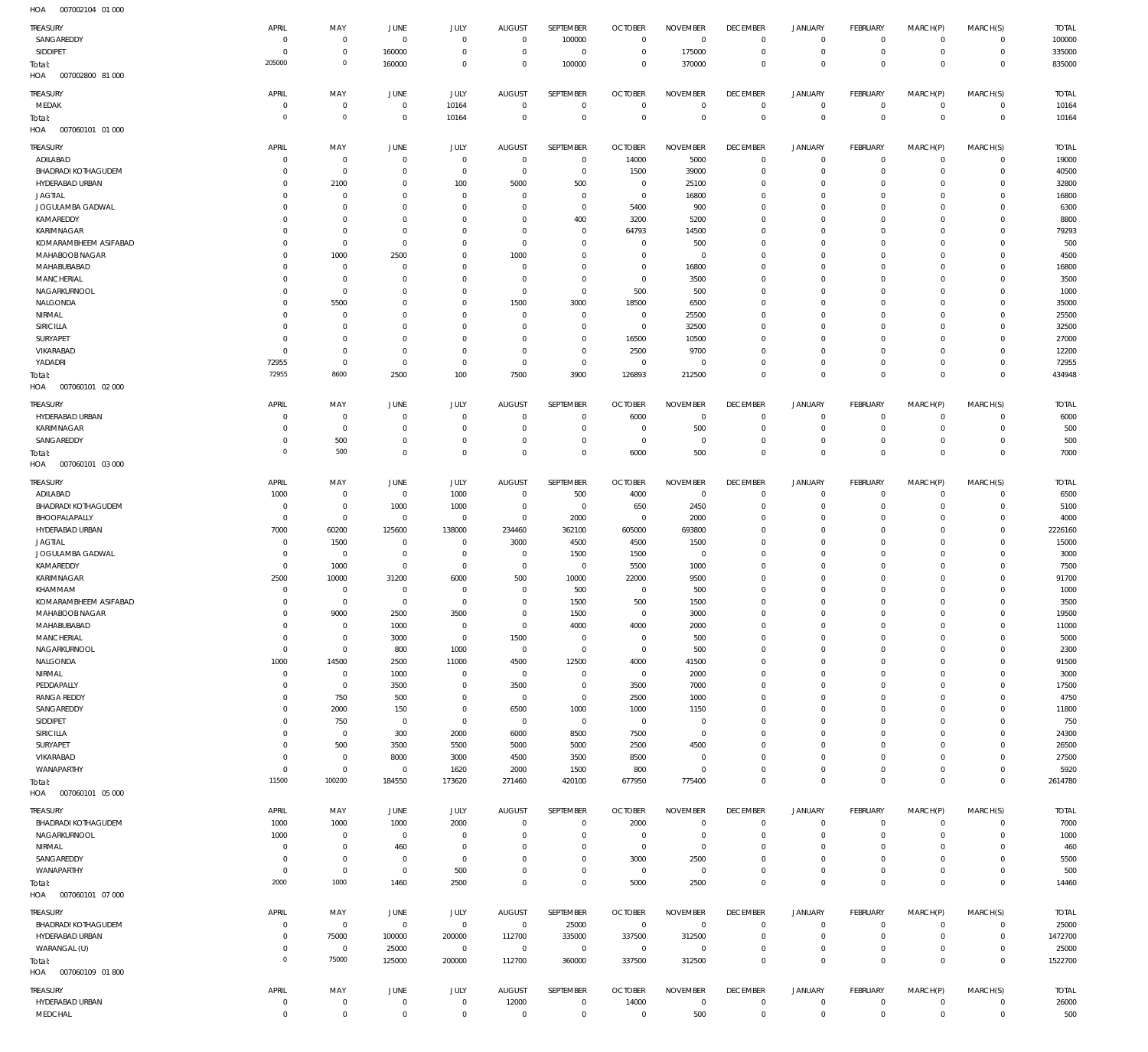| TREASURY                   | APRIL          | MAY                                | JUNE           | JULY           | <b>AUGUST</b>  | SEPTEMBER      | <b>OCTOBER</b> | <b>NOVEMBER</b> | <b>DECEMBER</b> | <b>JANUARY</b> | <b>FEBRUARY</b> | MARCH(P)       | MARCH(S)       | <b>TOTAL</b> |
|----------------------------|----------------|------------------------------------|----------------|----------------|----------------|----------------|----------------|-----------------|-----------------|----------------|-----------------|----------------|----------------|--------------|
| NALGONDA                   | $\overline{0}$ | $\mathbf{0}$                       | $^{\circ}$     | $\mathbf 0$    | $\overline{0}$ | $\overline{0}$ | 5000           | $\mathbf 0$     | $\overline{0}$  | $\circ$        | $\mathbf 0$     | $\mathbf 0$    | $\mathbf 0$    | 5000         |
| <b>RANGA REDDY</b>         | 0              | 15000                              | 15000          | 20000          | 84720          | 50000          | 26250          | 180600          | $^{\circ}$      | $\mathbf 0$    | $\Omega$        | $\mathbf 0$    | $\mathbf 0$    | 391570       |
| Total:                     | $\overline{0}$ | 15000                              | 15000          | 20000          | 96720          | 50000          | 45250          | 181100          | $\Omega$        | $\Omega$       | $\Omega$        | $\Omega$       | $\mathbb O$    | 423070       |
| 007060109 02 001<br>HOA    |                |                                    |                |                |                |                |                |                 |                 |                |                 |                |                |              |
|                            |                |                                    |                |                |                |                |                |                 |                 |                |                 |                |                |              |
| <b>TREASURY</b>            | APRIL          | MAY                                | JUNE           | JULY           | <b>AUGUST</b>  | SEPTEMBER      | <b>OCTOBER</b> | <b>NOVEMBER</b> | <b>DECEMBER</b> | <b>JANUARY</b> | <b>FEBRUARY</b> | MARCH(P)       | MARCH(S)       | <b>TOTAL</b> |
| HYDERABAD URBAN            | $\overline{0}$ | 700000                             | $\overline{0}$ | 466000         | $\overline{0}$ | $\overline{0}$ | 50000          | 12500           | $^{\circ}$      | $\mathbf 0$    | $\Omega$        | $\mathbf 0$    | $\mathbf 0$    | 1228500      |
| KOMARAMBHEEM ASIFABAD      | 0              | $^{\circ}$                         | $\overline{0}$ | $^{\circ}$     | $^{\circ}$     | $\mathbf 0$    | $^{\circ}$     | 3000            | $\Omega$        | $\mathbf 0$    |                 | $\Omega$       | $\mathbf 0$    | 3000         |
| NALGONDA                   | $^{\circ}$     | $\mathbf 0$                        | $\overline{0}$ | $\mathbb O$    | $\Omega$       | $\mathbf 0$    | 3000           | $\Omega$        | $\Omega$        | $\mathbf 0$    |                 | $\Omega$       | $\mathbf 0$    | 3000         |
| <b>RANGA REDDY</b>         | 2190704        | 8373792                            | 9286176        | 13070625       | 17399489       | 28718521       | 11123364       | 19152348        | $\Omega$        | $\mathbf 0$    |                 | $\Omega$       | $\mathbf 0$    | 109315019    |
| SANGAREDDY                 | $\overline{0}$ | $^{\circ}$                         | $\overline{0}$ | $\mathbb O$    | 50000          | $^{\circ}$     | $^{\circ}$     | 2250            | $\Omega$        | $\Omega$       |                 |                | $\Omega$       | 52250        |
| SURYAPET                   | $\overline{0}$ | $\mathbf 0$                        | $\overline{0}$ | 2160           | $\overline{0}$ | $\mathbf 0$    | $^{\circ}$     | 4500            | $\Omega$        | $\mathbf 0$    |                 | $\Omega$       | $\mathbf 0$    | 6660         |
| WARANGAL (U)               | 0              | $\mathbf{0}$                       | $\overline{0}$ | $\mathbf 0$    | $^{\circ}$     | $\mathbf 0$    | $\mathbf 0$    | 800             | $\Omega$        | $\mathbf 0$    |                 | $\Omega$       | $\mathbf 0$    | 800          |
| Total:                     | 2190704        | 9073792                            | 9286176        | 13538785       | 17449489       | 28718521       | 11176364       | 19175398        | $\Omega$        | $\Omega$       | $\Omega$        | $\Omega$       | $\overline{0}$ | 110609229    |
| 007060109 81 000<br>HOA    |                |                                    |                |                |                |                |                |                 |                 |                |                 |                |                |              |
|                            |                |                                    |                |                |                |                |                |                 |                 |                |                 |                |                |              |
| <b>TREASURY</b>            | APRIL          | MAY                                | JUNE           | JULY           | <b>AUGUST</b>  | SEPTEMBER      | <b>OCTOBER</b> | <b>NOVEMBER</b> | <b>DECEMBER</b> | <b>JANUARY</b> | <b>FEBRUARY</b> | MARCH(P)       | MARCH(S)       | <b>TOTAL</b> |
| KOMARAMBHEEM ASIFABAD      | $\overline{0}$ | $\mathbf{0}$                       | $^{\circ}$     | $\overline{0}$ | $\overline{0}$ | $\overline{0}$ | 2000           | 1000            | $\overline{0}$  | $\mathbf 0$    | $\mathbf 0$     | $\mathbf 0$    | $\mathbf 0$    | 3000         |
| MANCHERIAL                 | 0              | $\mathbf 0$                        | $\overline{0}$ | $\mathbf 0$    | $\overline{0}$ | $\mathbf 0$    | $^{\circ}$     | 15200           | $^{\circ}$      | $\mathbf 0$    | $\Omega$        | $\Omega$       | $\mathbf 0$    | 15200        |
| <b>RANGA REDDY</b>         | 5000           | 17500                              | 10000          | $\mathbb O$    | 2500           | 11500          | 228500         | 1710000         | $\Omega$        | $\mathbf 0$    | $\Omega$        | $\Omega$       | $\mathbf 0$    | 1985000      |
| SURYAPET                   | 0              | $\mathbf{0}$                       | $\overline{0}$ | $\mathbb O$    | $\mathbf 0$    | $\overline{0}$ | $^{\circ}$     | 1500            | $^{\circ}$      | $\mathbf 0$    | $\Omega$        | $\Omega$       | $\mathbf 0$    | 1500         |
| WARANGAL (U)               | 0              | $\mathbf 0$                        | $^{\circ}$     | 10000          | $\Omega$       | $\mathbf 0$    | $^{\circ}$     | 2500            | $\Omega$        | $\mathbf 0$    | $\Omega$        | $\Omega$       | $\Omega$       | 12500        |
| YADADRI                    | $\overline{0}$ | $\mathbf 0$                        | 200            | $\mathbb O$    | $\overline{0}$ | 100            | $\overline{0}$ | 200             | $\Omega$        | $\mathbf 0$    | $\Omega$        | $\Omega$       | $\mathbf 0$    | 500          |
| Total:                     | 5000           | 17500                              | 10200          | 10000          | 2500           | 11600          | 230500         | 1730400         | $\Omega$        | $\overline{0}$ | $\Omega$        | $\Omega$       | $\mathbb O$    | 2017700      |
| 007060110 01 000<br>HOA    |                |                                    |                |                |                |                |                |                 |                 |                |                 |                |                |              |
| TREASURY                   | APRIL          | MAY                                | JUNE           | JULY           | <b>AUGUST</b>  | SEPTEMBER      | <b>OCTOBER</b> | <b>NOVEMBER</b> | <b>DECEMBER</b> | JANUARY        | <b>FEBRUARY</b> | MARCH(P)       | MARCH(S)       | <b>TOTAL</b> |
| ADILABAD                   | 24448          | 575264                             | $^{\circ}$     | 160723         | $\overline{0}$ | 27737          | 81322          | 2271465         | $^{\circ}$      | $\mathbf 0$    | $\Omega$        | $\Omega$       | $\mathbf 0$    | 3140959      |
| <b>BHADRADI KOTHAGUDEM</b> | 89184          | 36777                              | 72745          | $\overline{0}$ | $\overline{0}$ | $\overline{0}$ | $^{\circ}$     | $\mathbf 0$     | $\circ$         | $\mathbf 0$    | $\Omega$        | $\Omega$       | $\mathbf 0$    | 198706       |
| HYDERABAD URBAN            | 94117          | 1471063                            | 10000          | 6333           | 48928          | 245074         | 591749         | 384833          | $\Omega$        | $\mathbf 0$    |                 |                | $\Omega$       | 2852097      |
|                            |                |                                    |                | $\mathbf{0}$   |                |                |                |                 |                 |                |                 | $\Omega$       |                |              |
| <b>JAGTIAL</b>             | 80407          | 21154                              | 15870          |                | $\overline{0}$ | $\overline{0}$ | $\overline{0}$ | $\mathbf 0$     | $\Omega$        | $\mathbf 0$    |                 |                | $\mathbf 0$    | 117431       |
| KAMAREDDY                  | $^{\circ}$     | $^{\circ}$                         | $^{\circ}$     | 143365         | $\overline{0}$ | 20311          | 36657          | $\overline{0}$  | $\Omega$        | $\mathbf 0$    |                 | $\Omega$       | $\Omega$       | 200333       |
| KARIMNAGAR                 | 250000         | 25907                              | 207363         | 228410         | 264320         | 107655         | 325257         | 12216           | $\Omega$        | $\Omega$       |                 | $\Omega$       | $\mathbf 0$    | 1421128      |
| KHAMMAM                    | 273647         | 3243                               | 315668         | 182270         | 320741         | 126019         | 57323          | 83358           | $\Omega$        | $\mathbf 0$    |                 | $\Omega$       | $\Omega$       | 1362269      |
| KOMARAMBHEEM ASIFABAD      | $\mathbf 0$    | $\mathbf{0}$                       | $\overline{0}$ | $\mathbf 0$    | $\mathbf 0$    | $\overline{0}$ | 107233         | $\Omega$        | $\Omega$        | $\mathbf 0$    |                 |                | $\mathbf 0$    | 107233       |
| MAHABOOB NAGAR             | $\Omega$       | 35338                              | $\overline{0}$ | $\mathbf 0$    | $\mathbf 0$    | 200000         | $\mathbf 0$    | $\mathbf 0$     | $\Omega$        | $\Omega$       |                 |                | $\Omega$       | 235338       |
| MAHABUBABAD                | 0              | $\mathbf{0}$                       | 200798         | $\mathbf 0$    | $\mathbf 0$    | 115473         | $\mathbf 0$    | $\mathbf 0$     | $\Omega$        | $\mathbf 0$    |                 | $\Omega$       | $\mathbf 0$    | 316271       |
| MANCHERIAL                 | $\Omega$       | $\mathbf 0$                        | C              | $\Omega$       | $\Omega$       | 27636          | $\Omega$       | $\Omega$        |                 | $\Omega$       |                 |                | $\Omega$       | 27636        |
| NAGARKURNOOL               | $\mathbf 0$    | $\mathbf 0$                        | $\mathbf 0$    | $\mathbf 0$    | $\mathbf 0$    | 232551         | $\Omega$       | $\mathbf 0$     | $\Omega$        | $\mathbf 0$    |                 | $\Omega$       | $\mathbf 0$    | 232551       |
| NALGONDA                   | 213804         | 3185                               | $\mathbf 0$    | $\mathbf 0$    | $\mathbf 0$    | $\overline{0}$ | 262502         | $\Omega$        | $\Omega$        | $\mathbf 0$    |                 |                | $\Omega$       | 479491       |
| NIRMAL                     | $^{\circ}$     | 246418                             | $\mathsf{C}$   | $\mathbf 0$    | $\mathbf 0$    | 44991          | 25662          | $\Omega$        | $\Omega$        | $\Omega$       |                 | $\Omega$       | $\Omega$       | 317071       |
| NIZAMABAD                  | 0              | 15785                              | 135083         | 241005         | 98534          | $\mathbf 0$    | 143538         | 2693            | $\Omega$        | $\mathbf 0$    |                 | $\Omega$       | $\Omega$       | 636638       |
| Narayanpet                 | 0              | 47751                              | $\overline{0}$ | $\mathbf{0}$   | 157621         | $\mathbf 0$    | 0              | $\Omega$        | $\Omega$        | $\mathbf 0$    |                 | $\Omega$       | $\mathbf 0$    | 205372       |
| PEDDAPALLY                 | $\Omega$       | 11523                              | 135967         | $\mathbf 0$    | $\Omega$       | $\mathbf 0$    | 93731          | $\mathbf 0$     | $\Omega$        | $\Omega$       |                 |                | $\Omega$       | 241221       |
| <b>RANGA REDDY</b>         | 0              | 58225                              | 27512          | 224930         | $\Omega$       | $\mathbf 0$    | $^{\circ}$     | $\mathbf 0$     | $\Omega$        | $\mathbf 0$    |                 | $\Omega$       | $\mathbf 0$    | 310667       |
| SANGAREDDY                 | $\Omega$       | 22253                              | 1083443        | $\Omega$       | $\Omega$       | $\mathbf 0$    | $\Omega$       | $\Omega$        |                 | $\Omega$       |                 |                | $\Omega$       | 1105696      |
| SIDDIPET                   | 100000         | $\mathbf{0}$                       | $\overline{0}$ | $\overline{0}$ | $\Omega$       | 52117          | 0              | $\overline{0}$  | $\Omega$        | $\mathbf 0$    |                 | $\Omega$       | $\mathbf 0$    | 152117       |
| SURYAPET                   | $\overline{0}$ | $\mathbf 0$                        | $\overline{0}$ | $\mathbf 0$    | $\Omega$       | $\overline{0}$ | $\Omega$       | 84065           |                 | $\Omega$       |                 |                | $\Omega$       | 84065        |
| WARANGAL (R)               | 42612          | $\mathbf{0}$                       | 30657          | $\mathbf 0$    | $\Omega$       | $\mathbf 0$    | $\Omega$       | 139384          |                 | $\Omega$       |                 | $\Omega$       | $\mathbf 0$    | 212653       |
| WARANGAL (U)               | $^{\circ}$     | $\mathbf 0$                        | 2185           | 597700         | 165272         | 616220         | 285134         | 56831           | $\Omega$        | $\Omega$       | $\Omega$        | $\Omega$       | $\mathbf 0$    | 1723342      |
| Total:                     | 1168219        | 2573886                            | 2237291        | 1784736        | 1055416        | 1815784        | 2010108        | 3034845         | $\mathbf{0}$    | $\mathbf 0$    | $\overline{0}$  | $\overline{0}$ | $\overline{0}$ | 15680285     |
| HOA<br>007060115 01 800    |                |                                    |                |                |                |                |                |                 |                 |                |                 |                |                |              |
|                            |                |                                    |                |                |                |                |                |                 |                 |                |                 |                |                |              |
| <b>TREASURY</b>            | APRIL          | MAY                                | JUNE           | JULY           | <b>AUGUST</b>  | SEPTEMBER      | <b>OCTOBER</b> | <b>NOVEMBER</b> | <b>DECEMBER</b> | <b>JANUARY</b> | <b>FEBRUARY</b> | MARCH(P)       | MARCH(S)       | <b>TOTAL</b> |
| PAO - TS NEW DELHI         | 388924         | 27000                              | 17500          | 47200          | 68400          | 458730         | 214262         | 66400           | $\overline{0}$  | $\circ$        | $\overline{0}$  | $\mathbf 0$    | $\circ$        | 1288416      |
| Total:                     | 388924         | 27000                              | 17500          | 47200          | 68400          | 458730         | 214262         | 66400           | $^{\circ}$      | $\,0\,$        | $^{\circ}$      | $\overline{0}$ | $\mathbf 0$    | 1288416      |
| HOA  007060115  02  800    |                |                                    |                |                |                |                |                |                 |                 |                |                 |                |                |              |
| <b>TREASURY</b>            | APRIL          | MAY                                | JUNE           | JULY           | <b>AUGUST</b>  | SEPTEMBER      | <b>OCTOBER</b> | <b>NOVEMBER</b> | <b>DECEMBER</b> | <b>JANUARY</b> | <b>FEBRUARY</b> | MARCH(P)       | MARCH(S)       | <b>TOTAL</b> |
|                            |                |                                    |                | 36707          | $\overline{0}$ |                | $^{\circ}$     | $\mathbf 0$     |                 | $\mathbf 0$    | $\mathbf 0$     |                | $\mathbf 0$    |              |
| HYDERABAD URBAN            | - 0<br>$\circ$ | $\mathbf 0$<br>$\mathsf{O}\xspace$ | 55900          |                |                | 16428          |                |                 | $\overline{0}$  |                |                 | $\circ$        |                | 109035       |
| Total:                     |                |                                    | 55900          | 36707          | $\overline{0}$ | 16428          | $\mathbf 0$    | $\,0\,$         | $\mathbf 0$     | $\,0\,$        | $^{\circ}$      | $\mathbf{0}$   | $\mathbf 0$    | 109035       |
| HOA  007060117  01  000    |                |                                    |                |                |                |                |                |                 |                 |                |                 |                |                |              |
| <b>TREASURY</b>            | APRIL          | MAY                                | JUNE           | JULY           | <b>AUGUST</b>  | SEPTEMBER      | <b>OCTOBER</b> | <b>NOVEMBER</b> | <b>DECEMBER</b> | <b>JANUARY</b> | <b>FEBRUARY</b> | MARCH(P)       | MARCH(S)       | <b>TOTAL</b> |
| HYDERABAD URBAN            | 343103         | 100                                | 200            | 400            | 2900           | $\overline{0}$ | 800            | 200             | $^{\circ}$      | $\circ$        | $\Omega$        | $\Omega$       | $\mathbf 0$    | 347703       |
| JAGTIAL                    | $\overline{0}$ | $\mathbf{0}$                       | $^{\circ}$     | $\mathbf 0$    | $\overline{0}$ | $\mathbf 0$    | $^{\circ}$     | 500             | $^{\circ}$      | $\mathbf 0$    | $\Omega$        | $\Omega$       | $\mathbf 0$    | 500          |
| KHAMMAM                    | $\overline{0}$ | $\mathbf 0$                        | $\overline{0}$ | $\mathbf 0$    | 1000           | $\overline{0}$ | $\overline{0}$ | $\overline{0}$  | $^{\circ}$      | $\mathbf 0$    | $\Omega$        | $\mathbf 0$    | $\mathbf 0$    | 1000         |
| Total:                     | 343103         | 100                                | 200            | 400            | 3900           | $\mathbf 0$    | 800            | 700             | $\mathbf 0$     | $\mathbf 0$    | $\Omega$        | $\mathbf 0$    | $\mathbf 0$    | 349203       |
| HOA   007060117   01   001 |                |                                    |                |                |                |                |                |                 |                 |                |                 |                |                |              |
|                            |                |                                    |                |                |                |                |                |                 |                 |                |                 |                |                |              |
| <b>TREASURY</b>            | APRIL          | MAY                                | JUNE           | JULY           | <b>AUGUST</b>  | SEPTEMBER      | <b>OCTOBER</b> | <b>NOVEMBER</b> | <b>DECEMBER</b> | <b>JANUARY</b> | <b>FEBRUARY</b> | MARCH(P)       | MARCH(S)       | <b>TOTAL</b> |
| HYDERABAD URBAN            | 700            | 500                                | 4600           | 1500           | 2500           | 1100           | 1300           | 2500            | $^{\circ}$      | $\mathbf 0$    | $\Omega$        | $\Omega$       | $\mathbf 0$    | 14700        |
| RANGA REDDY                | $\overline{0}$ | $\mathbf{0}$                       | $\overline{0}$ | 500            | $\overline{0}$ | 100            | $^{\circ}$     | 500             | $^{\circ}$      | $\mathbf 0$    | $\circ$         | $\mathbf 0$    | $\mathbf 0$    | 1100         |
| Total:                     | 700            | 500                                | 4600           | 2000           | 2500           | 1200           | 1300           | 3000            | $^{\circ}$      | $\mathbf{0}$   | $^{\circ}$      | $\mathbf{0}$   | $\mathbf 0$    | 15800        |
| HOA  007060117  01 800     |                |                                    |                |                |                |                |                |                 |                 |                |                 |                |                |              |
|                            |                |                                    |                |                |                |                |                |                 |                 |                |                 |                |                |              |
| TREASURY                   | APRIL          | MAY                                | JUNE           | JULY           | <b>AUGUST</b>  | SEPTEMBER      | <b>OCTOBER</b> | <b>NOVEMBER</b> | <b>DECEMBER</b> | <b>JANUARY</b> | <b>FEBRUARY</b> | MARCH(P)       | MARCH(S)       | <b>TOTAL</b> |
| <b>BHADRADI KOTHAGUDEM</b> | $\overline{0}$ | $\mathbf 0$                        | $\mathbf 0$    | 1000           | $\mathbf 0$    | $\overline{0}$ | $\mathbf 0$    | $\overline{0}$  | $^{\circ}$      | $\circ$        | $\Omega$        | $\Omega$       | $\mathbf 0$    | 1000         |
| HYDERABAD URBAN            | 500            | 3000                               | 6500           | 9100           | 7600           | 16000          | 9900           | 6500            | $^{\circ}$      | $\mathbf 0$    | $\circ$         | $\Omega$       | $\mathbf 0$    | 59100        |
| <b>JAGTIAL</b>             | 0              | 500                                | $^{\circ}$     | 1000           | 500            | 1000           | $\overline{0}$ | 500             | $^{\circ}$      | $\mathbf 0$    | $\Omega$        | $\Omega$       | $\mathbf 0$    | 3500         |
| KAMAREDDY                  | $\overline{0}$ | $\mathbf{0}$                       | $\overline{0}$ | $\overline{0}$ | $\overline{0}$ | $\overline{0}$ | 500            | 500             | $\Omega$        | $\mathbf 0$    | $\Omega$        | $\Omega$       | $\mathbf 0$    | 1000         |
| KARIMNAGAR                 | $^{\circ}$     | 500                                | $\overline{0}$ | 1000           | $\overline{0}$ | 2500           | 500            | 1500            | $^{\circ}$      | $\mathbf 0$    |                 | $\Omega$       | $\mathbf 0$    | 6000         |
| KHAMMAM                    | 1000           | 3500                               | 15500          | 21500          | 14000          | 14000          | 60500          | 14600           | $\Omega$        | $\mathbf 0$    | $\Omega$        | $\Omega$       | $\mathbf 0$    | 144600       |
| MAHABOOB NAGAR             | $^{\circ}$     | $\mathbf 0$                        | 500            | $\mathbb O$    | 1000           | 500            | 500            | 1500            | $^{\circ}$      | $\mathbf 0$    | $\Omega$        | $\mathbf 0$    | $\circ$        | 4000         |
| MEDCHAL                    | $\mathbf 0$    | 1000                               | 1500           | 2500           | 1700           | 4500           | 3000           | 4500            | $\mathbf{0}$    | $\mathbf 0$    | $\Omega$        | $\mathbf 0$    | $\mathbf 0$    | 18700        |

007060109 01 800 HOA

NAGARKURNOOL

 $\,$  0  $\,$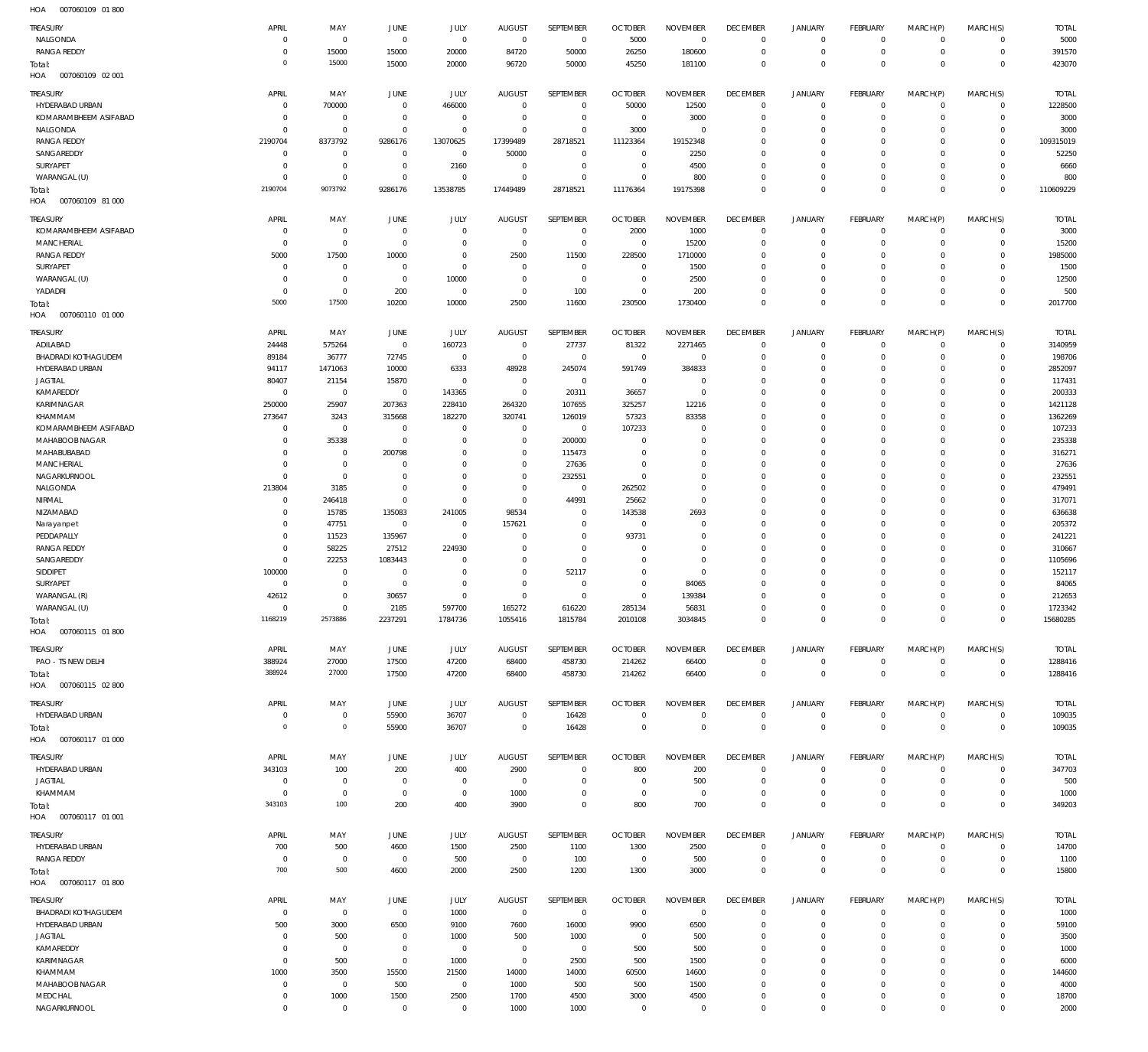007060117 01 800 HOA

| TREASURY                                          | APRIL                      | MAY                              | JUNE                               | JULY                               | <b>AUGUST</b>                 | SEPTEMBER                   | <b>OCTOBER</b>                   | <b>NOVEMBER</b>                | <b>DECEMBER</b>            | JANUARY                          | FEBRUARY                         | MARCH(P)                      | MARCH(S)                      | <b>TOTAL</b>          |
|---------------------------------------------------|----------------------------|----------------------------------|------------------------------------|------------------------------------|-------------------------------|-----------------------------|----------------------------------|--------------------------------|----------------------------|----------------------------------|----------------------------------|-------------------------------|-------------------------------|-----------------------|
| NALGONDA                                          | $\epsilon$                 | $\mathbf 0$<br>500               | $\overline{0}$<br>1500             | $\,0\,$<br>1000                    | $\mathbf 0$                   | 500                         | $\overline{0}$<br>2500           | $\mathbf 0$                    | 0<br>$\mathbf 0$           | $\mathbf 0$<br>$\mathbf 0$       | $\mathbf{0}$<br>$^{\circ}$       | $\mathbf 0$<br>0              | $\mathbf 0$<br>$\mathbf 0$    | 500<br>18500          |
| NIZAMABAD<br>Narayanpet                           | -0<br>$\Omega$             | 500                              | $\overline{0}$                     | 500                                | 2500<br>0                     | 5500<br>2500                | $\circ$                          | 5000<br>$^{\circ}$             | 0                          | $\mathbf 0$                      | $^{\circ}$                       | 0                             | $^{\circ}$                    | 3500                  |
| PEDDAPALLY                                        | 500                        | $\overline{0}$                   | $\overline{0}$                     | $\mathbb O$                        | $\circ$                       | 500                         | 2500                             | 500                            | 0                          | $\mathbf 0$                      | $\mathbf 0$                      | $\Omega$                      | $\mathbf 0$                   | 4000                  |
| <b>RANGA REDDY</b>                                | $\Omega$                   | $\overline{0}$                   | 2000                               | 2500                               | 1000                          | 1500                        | 1000                             | 2000                           | 0                          | $\mathbf 0$                      | $^{\circ}$                       | 0                             | $^{\circ}$                    | 10000                 |
| SIRICILLA                                         | $\Omega$                   | $\mathbf 0$                      | $\overline{0}$                     | 1000                               | 0                             | $\mathbf 0$                 | 0                                | 0                              | 0                          | $\mathbf 0$                      | $^{\circ}$                       | $\Omega$                      | $\mathbf 0$                   | 1000                  |
| WANAPARTHY                                        | $\Omega$<br>$\Omega$       | $\mathbf 0$<br>$\mathbf 0$       | $\overline{0}$<br>$\overline{0}$   | $\overline{0}$<br>$\mathbb O$      | 0                             | 1000                        | $^{\circ}$<br>$^{\circ}$         | $^{\circ}$<br>$\mathbf 0$      | 0<br>$\mathbf 0$           | $\mathbf 0$<br>$\mathbf 0$       | $\mathbf 0$<br>$\mathbf 0$       | 0<br>0                        | $\mathbf 0$<br>$\mathbf 0$    | 1000<br>500           |
| WARANGAL (U)<br>Total:                            | 2000                       | 9500                             | 27500                              | 41100                              | 0<br>29300                    | 500<br>51500                | 80900                            | 37100                          | $\mathbf 0$                | $\mathbf 0$                      | $\overline{0}$                   | $\mathbf 0$                   | $\mathbf{0}$                  | 278900                |
| HOA<br>007060118 01 000                           |                            |                                  |                                    |                                    |                               |                             |                                  |                                |                            |                                  |                                  |                               |                               |                       |
| TREASURY                                          | APRIL                      | MAY                              | JUNE                               | JULY                               | <b>AUGUST</b>                 | SEPTEMBER                   | <b>OCTOBER</b>                   | <b>NOVEMBER</b>                | <b>DECEMBER</b>            | JANUARY                          | FEBRUARY                         | MARCH(P)                      | MARCH(S)                      | <b>TOTAL</b>          |
| ADILABAD                                          | $^{\circ}$                 | $\mathbf 0$                      | $\overline{0}$                     | $\,0\,$                            | $\mathbf 0$                   | 0                           | $\overline{0}$                   | 544                            | $\mathbf 0$                | $\mathbf 0$                      | $\mathbf{0}$                     | $\mathbf 0$                   | $\mathbf 0$                   | 544                   |
| HYDERABAD URBAN                                   | 1677                       | 31370                            | 1014                               | 5302                               | 6963                          | 5540                        | 6496                             | 23323                          | $\mathbf 0$                | $\mathbf 0$                      | $^{\circ}$                       | $\mathbf 0$                   | $\mathbf 0$                   | 81685                 |
| <b>KARIMNAGAR</b>                                 | 0                          | $\mathbf 0$                      | $\overline{0}$                     | $^{\circ}$                         | 0                             | $\mathbf{0}$                | 2000                             | 0                              | 0                          | $\mathbf 0$                      | $^{\circ}$                       | 0                             | $\mathbf 0$                   | 2000                  |
| MAHABOOB NAGAR<br>NALGONDA                        | $\Omega$<br>$\Omega$       | $\mathbf 0$<br>2000              | 0<br>0                             | $\overline{0}$<br>$\overline{0}$   | 0<br>0                        | $\mathbf 0$<br>$\mathbf 0$  | 20<br>0                          | $^{\circ}$<br>$^{\circ}$       | 0<br>0                     | $\mathbf 0$<br>$\mathbf 0$       | $\mathbf 0$<br>0                 | $\Omega$<br>$\Omega$          | $\mathbf 0$<br>$^{\circ}$     | 20<br>2000            |
| <b>RANGA REDDY</b>                                | $\Omega$                   | $\overline{0}$                   | $\overline{0}$                     | 290                                | 0                             | $\mathbf 0$                 | $^{\circ}$                       | $^{\circ}$                     | 0                          | $\mathbf 0$                      | $\mathbf 0$                      | $\Omega$                      | $\mathbf 0$                   | 290                   |
| WANAPARTHY                                        | $\mathbf{0}$               | $\overline{0}$                   | $\overline{0}$                     | $\overline{0}$                     | $\circ$                       | $\mathbf{0}$                | $^{\circ}$                       | 100                            | 0                          | $\mathbf 0$                      | $^{\circ}$                       | 0                             | $\mathbf 0$                   | 100                   |
| Total:                                            | 1677                       | 33370                            | 1014                               | 5592                               | 6963                          | 5540                        | 8516                             | 23967                          | $\mathbf 0$                | $\mathbf 0$                      | $\overline{0}$                   | $\mathbf 0$                   | $\mathbf{0}$                  | 86639                 |
| HOA<br>007060118 25 000                           |                            |                                  |                                    |                                    |                               |                             |                                  |                                |                            |                                  |                                  |                               |                               |                       |
| TREASURY                                          | APRIL                      | MAY                              | JUNE                               | JULY                               | <b>AUGUST</b>                 | SEPTEMBER                   | <b>OCTOBER</b>                   | <b>NOVEMBER</b>                | <b>DECEMBER</b>            | JANUARY                          | FEBRUARY                         | MARCH(P)                      | MARCH(S)                      | <b>TOTAL</b>          |
| HYDERABAD URBAN<br><b>KARIMNAGAR</b>              | 77<br>$\Omega$             | 774<br>$\mathbf 0$               | 1484<br>$\overline{0}$             | 3710<br>$^{\circ}$                 | 570<br>104                    | 5048<br>$\mathbf 0$         | 1580<br>0                        | 2042<br>0                      | $\mathbf 0$<br>$\mathbf 0$ | 0<br>$\mathbf 0$                 | $\mathbf{0}$<br>$\mathbf{0}$     | $^{\circ}$<br>0               | $\mathbf 0$<br>$\mathbf 0$    | 15285<br>104          |
| KHAMMAM                                           | $\mathbf{0}$               | 2000                             | $\overline{0}$                     | $\overline{0}$                     | 0                             | 70                          | $\overline{0}$                   | $^{\circ}$                     | 0                          | $\mathbf 0$                      | $^{\circ}$                       | 0                             | $^{\circ}$                    | 2070                  |
| KOMARAMBHEEM ASIFABAD                             | 3000                       | $\overline{0}$                   | $\overline{0}$                     | $\overline{0}$                     | 0                             | $\mathbf{0}$                | 1000                             | $\mathbf 0$                    | 0                          | $\mathbf 0$                      | $^{\circ}$                       | $\Omega$                      | $^{\circ}$                    | 4000                  |
| MAHABOOB NAGAR                                    | $\Omega$                   | $\mathbf 0$                      | 570                                | $\mathbf 0$                        | 0                             | $\mathbf{0}$                | 50                               | $\mathbf 0$                    | 0                          | $\mathbf 0$                      | $^{\circ}$                       | $\Omega$                      | $^{\circ}$                    | 620                   |
| NAGARKURNOOL                                      |                            | 690                              | $\overline{0}$                     | 1000                               | 0                             | $\mathbf 0$                 | 142                              | $\mathbf 0$                    | 0                          | $\mathbf 0$                      | $^{\circ}$                       | $\Omega$                      | $\mathbf 0$                   | 1832                  |
| NALGONDA<br>NIZAMABAD                             | $\Omega$                   | $\overline{0}$<br>$\overline{0}$ | 0<br>0                             | 84<br>$^{\circ}$                   | $\Omega$<br>0                 | $\mathbf 0$<br>800          | $^{\circ}$<br>0                  | 90<br>0                        | 0<br>0                     | $\mathbf 0$<br>$\mathbf 0$       | $^{\circ}$<br>$^{\circ}$         | $\Omega$<br>0                 | $^{\circ}$<br>$^{\circ}$      | 174<br>800            |
| PEDDAPALLY                                        |                            | $\mathbf 0$                      | $\Omega$                           | $^{\circ}$                         | $\Omega$                      | $\mathbf 0$                 | 2000                             | $\mathbf 0$                    | 0                          | $\mathbf 0$                      | $\Omega$                         | $\Omega$                      | $\mathbf 0$                   | 2000                  |
| <b>RANGA REDDY</b>                                | $\Omega$                   | $\mathbf 0$                      | 0                                  | $^{\circ}$                         | 0                             | $\mathbf{0}$                | $^{\circ}$                       | 470                            | 0                          | $\mathbf 0$                      | $^{\circ}$                       | 0                             | $^{\circ}$                    | 470                   |
| SANGAREDDY                                        |                            | 2000                             | 0                                  | $\mathbf 0$                        | $\Omega$                      | $\mathbf 0$                 | $^{\circ}$                       | 80                             | 0                          | $\mathbf 0$                      | $\Omega$                         | $\Omega$                      | $^{\circ}$                    | 2080                  |
| SIDDIPET                                          |                            | $\overline{0}$                   | 80                                 | $\overline{0}$                     | 0                             | $\mathbf{0}$<br>$\mathbf 0$ | $^{\circ}$                       | $^{\circ}$                     | 0                          | $\mathbf 0$                      | $^{\circ}$                       | 0                             | $^{\circ}$<br>$\mathbf 0$     | 80                    |
| SURYAPET<br>WARANGAL (R)                          | $\Omega$                   | $\overline{0}$<br>$\overline{0}$ | $^{\circ}$<br>0                    | $^{\circ}$<br>$\overline{0}$       | $\Omega$<br>0                 | $\mathbf 0$                 | 0<br>2000                        | 100<br>0                       | 0<br>0                     | $\mathbf 0$<br>$\mathbf 0$       | $^{\circ}$<br>$^{\circ}$         | $\Omega$<br>$\Omega$          | $^{\circ}$                    | 100<br>2000           |
| WARANGAL (U)                                      | $\Omega$                   | $\mathbf 0$                      | 0                                  | $^{\circ}$                         | 0                             | 56                          | 144                              | $\mathbf 0$                    | 0                          | $\mathbf 0$                      | $^{\circ}$                       | 0                             | $^{\circ}$                    | 200                   |
| YADADRI                                           | $\Omega$                   | $\mathbf 0$                      | $\overline{0}$                     | $\mathbf 0$                        | 500                           | $\mathbf 0$                 | - 0                              | $\mathbf 0$                    | $\mathbf 0$                | $\mathbf 0$                      | $\mathbf{0}$                     | 0                             | $\mathbf 0$                   | 500                   |
| Total:                                            | 3077                       | 5464                             | 2134                               | 4794                               | 1174                          | 5974                        | 6916                             | 2782                           | $\mathbf 0$                | $\mathbf 0$                      | $\overline{0}$                   | $\mathbf 0$                   | $\mathbf 0$                   | 32315                 |
| HOA<br>007060800 01 000                           |                            |                                  |                                    |                                    |                               |                             |                                  |                                |                            |                                  |                                  |                               |                               |                       |
| TREASURY                                          |                            |                                  |                                    |                                    |                               |                             |                                  |                                |                            |                                  |                                  |                               | MARCH(S)                      | <b>TOTAL</b>          |
|                                                   | APRIL                      | MAY                              | JUNE                               | JULY                               | <b>AUGUST</b>                 | SEPTEMBER                   | <b>OCTOBER</b>                   | <b>NOVEMBER</b>                | <b>DECEMBER</b>            | JANUARY                          | FEBRUARY                         | MARCH(P)                      |                               |                       |
| HYDERABAD URBAN                                   | 8039                       | 8039                             | 330177                             | 96716                              | $^{\circ}$                    | 57082                       | 287434                           | 34575                          | $\mathbf 0$                | $\mathbf 0$                      | $\mathbf{0}$                     | $\mathbf 0$                   | $\mathbf 0$                   | 822062                |
| MANCHERIAL                                        | 0<br>$\Omega$              | $\overline{0}$                   | $\overline{0}$<br>$\overline{0}$   | $^{\circ}$                         | 0<br>0                        | $\mathbf 0$<br>$\mathbf 0$  | $^{\circ}$<br>0                  | 50<br>$^{\circ}$               | $\mathbf 0$<br>$\mathbf 0$ | $\mathbf 0$<br>$\mathbf 0$       | $^{\circ}$<br>$^{\circ}$         | $\mathbf 0$<br>$\Omega$       | $\mathbf 0$<br>$\mathbf 0$    | 50<br>$\Omega$        |
| PAO - TS NEW DELHI<br>PPO - MOTIGALLY (TELANGANA) | 468634                     | $\overline{0}$<br>$\overline{0}$ | $\overline{0}$                     | $\overline{0}$<br>$\overline{0}$   | 0                             | $\mathbf{0}$                | $\overline{0}$                   | $\mathbf 0$                    | 0                          | $\mathbf 0$                      | 0                                | $\Omega$                      | $\mathbf 0$                   | 468634                |
| <b>RANGA REDDY</b>                                | $\Omega$                   | $\overline{0}$                   | 45105                              | $\overline{0}$                     | 0                             | $\mathbf 0$                 | 6000                             | $\mathbf 0$                    | 0                          | $\mathbf 0$                      | 0                                | $\Omega$                      | $^{\circ}$                    | 51105                 |
| SIDDIPET                                          | $\Omega$                   | 8980                             | 25250                              | 300                                | 200                           | 250                         | 350                              | 1510                           | $\mathbf 0$                | $\mathbf 0$                      | $\Omega$                         | $\Omega$                      | $\mathbf 0$                   | 36840                 |
| Total:                                            | 476673                     | 17019                            | 400532                             | 97016                              | 200                           | 57332                       | 293784                           | 36135                          | $\mathbf 0$                | $\mathbf 0$                      | $\Omega$                         | $\Omega$                      | $\mathbf{0}$                  | 1378691               |
| HOA<br>007060800 02 000                           |                            |                                  |                                    |                                    |                               |                             |                                  |                                |                            |                                  |                                  |                               |                               |                       |
| TREASURY                                          | APRIL<br>$\mathbf{0}$      | MAY                              | <b>JUNE</b>                        | JULY                               | <b>AUGUST</b>                 | SEPTEMBER                   | <b>OCTOBER</b>                   | <b>NOVEMBER</b>                | <b>DECEMBER</b>            | <b>JANUARY</b>                   | FEBRUARY                         | MARCH(P)                      | MARCH(S)                      | <b>TOTAL</b>          |
| MEDAK<br>Total:                                   | $\circ$                    | $\overline{0}$<br>$\,0\,$        | $\mathbb O$<br>$\mathsf{O}\xspace$ | $\mathbb O$<br>$\mathsf{O}\xspace$ | $\mathbf 0$<br>$\mathbf 0$    | 0<br>$\mathsf 0$            | $\overline{0}$<br>$\overline{0}$ | 6500<br>6500                   | $\mathbf 0$<br>$\mathbf 0$ | $\overline{0}$<br>$\mathbf 0$    | $\overline{0}$<br>$\overline{0}$ | $\mathbf 0$<br>$\overline{0}$ | $\overline{0}$<br>$\mathbf 0$ | 6500<br>6500          |
| HOA  007060800  08  000                           |                            |                                  |                                    |                                    |                               |                             |                                  |                                |                            |                                  |                                  |                               |                               |                       |
| TREASURY                                          | APRIL                      | MAY                              | JUNE                               | JULY                               | <b>AUGUST</b>                 | SEPTEMBER                   | <b>OCTOBER</b>                   | <b>NOVEMBER</b>                | <b>DECEMBER</b>            | JANUARY                          | FEBRUARY                         | MARCH(P)                      | MARCH(S)                      | <b>TOTAL</b>          |
| SIDDIPET                                          | $\mathbf{0}$               | $\overline{0}$                   | 50                                 | $\mathbb O$                        | $\mathbf 0$                   | $\mathbf 0$                 | $\overline{0}$                   | $\mathbf 0$                    | $\mathbf{0}$               | $\mathbb O$                      | $\overline{0}$                   | $\mathbf{0}$                  | $\overline{0}$                | 50                    |
| Total:                                            | $\Omega$                   | $\,0\,$                          | 50                                 | $\mathsf{O}\xspace$                | $\mathbf{0}$                  | $\mathsf 0$                 | $\overline{0}$                   | $\overline{0}$                 | $\mathbf{0}$               | $\overline{0}$                   | $\overline{0}$                   | $\overline{0}$                | $\mathbf 0$                   | 50                    |
| 007060800 10 000<br>HOA                           |                            |                                  |                                    |                                    |                               |                             |                                  |                                |                            |                                  |                                  |                               |                               |                       |
| TREASURY                                          | APRIL                      | MAY                              | JUNE                               | JULY                               | <b>AUGUST</b>                 | SEPTEMBER                   | <b>OCTOBER</b>                   | <b>NOVEMBER</b>                | <b>DECEMBER</b>            | JANUARY                          | FEBRUARY                         | MARCH(P)                      | MARCH(S)                      | <b>TOTAL</b>          |
| MEDCHAL                                           | $\overline{0}$<br>$\Omega$ | $\overline{0}$                   | 4000                               | $\mathbb O$                        | $\mathbf{0}$                  | $\mathbf 0$                 | $\mathbf 0$                      | $\mathbb O$                    | $\mathbf 0$                | $\circ$                          | $\overline{0}$                   | $\overline{0}$                | $\overline{0}$                | 4000                  |
| Total:<br>HOA<br>007060800 14 000                 |                            | $\overline{0}$                   | 4000                               | $\mathsf{O}\xspace$                | $\mathbf{0}$                  | $\mathsf 0$                 | $\overline{0}$                   | $\mathbb O$                    | $\mathbf 0$                | $\mathbf 0$                      | $\overline{0}$                   | $\overline{0}$                | $\mathbf 0$                   | 4000                  |
|                                                   |                            |                                  |                                    |                                    |                               |                             |                                  |                                |                            |                                  |                                  |                               |                               |                       |
| TREASURY<br>HYDERABAD URBAN                       | APRIL<br>400               | MAY<br>4510                      | JUNE<br>750                        | JULY<br>11100                      | AUGUST<br>20100               | SEPTEMBER<br>14450          | <b>OCTOBER</b><br>14850          | <b>NOVEMBER</b><br>22950       | <b>DECEMBER</b><br>$\bf 0$ | <b>JANUARY</b><br>$\overline{0}$ | FEBRUARY<br>$\overline{0}$       | MARCH(P)<br>$\circ$           | MARCH(S)<br>$\mathsf 0$       | <b>TOTAL</b><br>89110 |
| Total:                                            | 400                        | 4510                             | 750                                | 11100                              | 20100                         | 14450                       | 14850                            | 22950                          | $\mathbf 0$                | $\mathbf 0$                      | $\overline{0}$                   | $\overline{0}$                | $\mathbf 0$                   | 89110                 |
| HOA<br>007060800 16 000                           |                            |                                  |                                    |                                    |                               |                             |                                  |                                |                            |                                  |                                  |                               |                               |                       |
| <b>TREASURY</b>                                   | APRIL                      | MAY                              | JUNE                               | JULY                               | <b>AUGUST</b>                 | SEPTEMBER                   | <b>OCTOBER</b>                   | <b>NOVEMBER</b>                | <b>DECEMBER</b>            | JANUARY                          | FEBRUARY                         | MARCH(P)                      | MARCH(S)                      | <b>TOTAL</b>          |
| <b>BHADRADI KOTHAGUDEM</b>                        | $\overline{0}$             | $\overline{0}$                   | $\,0\,$                            | 250                                | 250                           | 250                         | 250                              | 250                            | 0                          | $\overline{0}$                   | $\overline{0}$                   | $\mathbf 0$                   | $\mathbf 0$                   | 1250                  |
| HYDERABAD URBAN                                   | 81167                      | 41416                            | 28136                              | 35529                              | 5849                          | 13072                       | 32278                            | 13729                          | 0                          | $\mathbf 0$                      | $\circ$                          | $\mathbf 0$                   | $\mathbf 0$                   | 251176                |
| MAHABOOB NAGAR<br>NIRMAL                          | 0<br>$\mathbf{0}$          | $\overline{0}$<br>$\overline{0}$ | 250<br>500                         | 250<br>500                         | 250<br>250                    | $\mathbf 0$<br>250          | $\overline{0}$<br>250            | 500<br>250                     | 0<br>$\mathbf 0$           | $\mathbf 0$<br>$\mathbf 0$       | $^{\circ}$<br>$^{\circ}$         | 0<br>0                        | $\mathbf 0$<br>$\mathbf 0$    | 1250<br>2000          |
| Narayanpet                                        | $\mathbf 0$                | $\mathbf 0$                      | $\mathbf 0$                        | 250                                | 250                           | 250                         | 1000                             | 250                            | $\mathbf 0$                | $\mathbf 0$                      | $\mathbf{0}$                     | 0                             | $\mathbf 0$                   | 2000                  |
| PAO - TELANGANA HYDERABAD                         | 2500                       | 9115                             | 11865                              | 19480                              | 10865                         | 10615                       | 10115                            | 10615                          | $\mathbf 0$                | $\mathbf 0$                      | $\mathbf{0}$                     | 0                             | $\mathbf 0$                   | 85170                 |
| WARANGAL (U)                                      | $^{\circ}$                 | 250                              | 250                                | 500                                | 250                           | 250                         | 250                              | 250                            | $\bf 0$                    | $\mathsf{O}\xspace$              | $\mathbf{0}$                     | $\mathbf 0$                   | $\mathbf 0$                   | 2000                  |
| Total:                                            | 83667                      | 50781                            | 41001                              | 56759                              | 17964                         | 24687                       | 44143                            | 25844                          | $\mathbf 0$                | $\mathbf 0$                      | $\overline{0}$                   | $\mathbf 0$                   | $\overline{0}$                | 344846                |
| HOA<br>007060800 20 000                           |                            |                                  |                                    |                                    |                               |                             |                                  |                                |                            |                                  |                                  |                               |                               |                       |
| <b>TREASURY</b><br>HYDERABAD URBAN                | APRIL<br>0                 | MAY<br>$\overline{0}$            | JUNE<br>6000                       | JULY<br>$\,0\,$                    | <b>AUGUST</b><br>$\mathbf{0}$ | SEPTEMBER<br>$\mathbf 0$    | <b>OCTOBER</b><br>5000           | <b>NOVEMBER</b><br>$\mathbf 0$ | <b>DECEMBER</b><br>$\bf 0$ | JANUARY<br>$\overline{0}$        | FEBRUARY<br>$\overline{0}$       | MARCH(P)<br>$\mathbf{0}$      | MARCH(S)<br>$\overline{0}$    | <b>TOTAL</b><br>11000 |
| KARIMNAGAR                                        | $\overline{0}$             | $\overline{0}$                   | 2000                               | $\,0\,$                            | $\circ$                       | 0                           | $\overline{0}$                   | $\mathbf 0$                    | $\bf 0$                    | $\mathbf 0$                      | $\overline{0}$                   | $\circ$                       | $\overline{0}$                | 2000                  |
| NIZAMABAD                                         | $\mathbf 0$                | $\mathbb O$                      | $\mathbb O$                        | 3000                               | $\mathbf{0}$                  | $\mathbf 0$                 | 3000                             | $\mathbf 0$                    | $\mathbf 0$                | $\mathbf 0$                      | $\mathbf{0}$                     | $\mathbf 0$                   | $\mathbf 0$                   | 6000                  |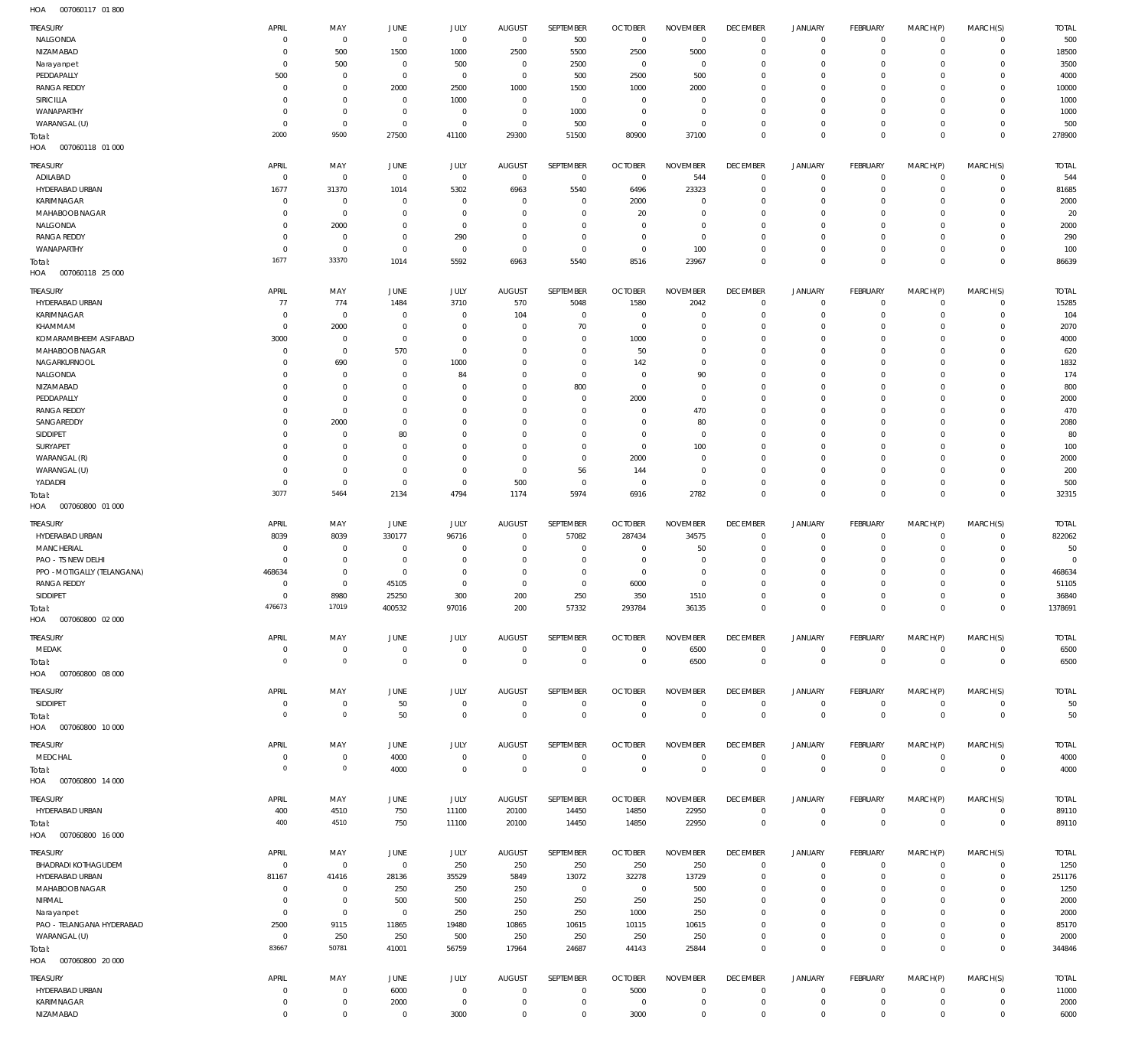| HOA<br>007060800 20 000                       |                       |                                    |                               |                                    |                               |                            |                                  |                         |                                  |                            |                              |                            |                                |                  |
|-----------------------------------------------|-----------------------|------------------------------------|-------------------------------|------------------------------------|-------------------------------|----------------------------|----------------------------------|-------------------------|----------------------------------|----------------------------|------------------------------|----------------------------|--------------------------------|------------------|
| TREASURY                                      | APRIL                 | MAY                                | JUNE                          | JULY                               | AUGUST                        | SEPTEMBER                  | <b>OCTOBER</b>                   | <b>NOVEMBER</b>         | <b>DECEMBER</b>                  | <b>JANUARY</b>             | FEBRUARY                     | MARCH(P)                   | MARCH(S)                       | <b>TOTAL</b>     |
| Total:                                        | $\mathbf 0$           | $\mathbf 0$                        | 8000                          | 3000                               | $\mathbf 0$                   | $\mathbf 0$                | 8000                             | $\mathbf 0$             | $\overline{0}$                   | $\mathbf 0$                | $\overline{0}$               | $\mathbb O$                | $\overline{0}$                 | 19000            |
|                                               |                       |                                    |                               |                                    |                               |                            |                                  |                         |                                  |                            |                              |                            |                                |                  |
| 007060800 21 000<br>HOA                       |                       |                                    |                               |                                    |                               |                            |                                  |                         |                                  |                            |                              |                            |                                |                  |
| TREASURY                                      | APRIL                 | MAY                                | JUNE                          | JULY                               | <b>AUGUST</b>                 | SEPTEMBER                  | <b>OCTOBER</b>                   | <b>NOVEMBER</b>         | <b>DECEMBER</b>                  | <b>JANUARY</b>             | FEBRUARY                     | MARCH(P)                   | MARCH(S)                       | <b>TOTAL</b>     |
| KAMAREDDY                                     | 0                     | 0                                  | $\overline{0}$                | 0                                  | $\overline{0}$                | $\mathbf 0$                | $\overline{0}$                   | 50                      | $\overline{0}$                   | $\mathbf 0$                | $\circ$                      | 0                          | $\circ$                        | 50               |
| NALGONDA                                      | 0                     | $\bf 0$                            | $\mathbf 0$                   | $\mathbf 0$                        | $\mathbf 0$                   | 50                         | $\overline{0}$                   | $\mathbf 0$             | $\overline{0}$                   | 0                          | $\overline{0}$               | $\circ$                    | $\circ$                        | 50               |
| PEDDAPALLY                                    | 0                     | $\mathsf{O}\xspace$                | $\mathbf 0$                   | 50                                 | $\mathbf 0$                   | 0                          | $\overline{0}$                   | 50                      | $\overline{0}$                   | 0                          | $\circ$                      | $\circ$                    | $\circ$                        | 100              |
| <b>RANGA REDDY</b>                            | 0<br>$\mathbf 0$      | $\mathsf{O}\xspace$<br>$\mathbf 0$ | 100<br>100                    | $\mathbf 0$<br>50                  | $\mathbf 0$<br>$\mathbf 0$    | $\bf 0$<br>50              | $\overline{0}$<br>$\overline{0}$ | $\mathbf 0$<br>100      | $\overline{0}$<br>$\overline{0}$ | $\mathbf 0$<br>$\mathbf 0$ | $\circ$<br>$\overline{0}$    | $\circ$<br>$\mathbf 0$     | $\circ$<br>$\overline{0}$      | 100<br>300       |
| Total:<br>HOA<br>007060800 25 000             |                       |                                    |                               |                                    |                               |                            |                                  |                         |                                  |                            |                              |                            |                                |                  |
|                                               |                       |                                    |                               |                                    |                               |                            |                                  |                         |                                  |                            |                              |                            |                                |                  |
| TREASURY                                      | APRIL                 | MAY                                | <b>JUNE</b>                   | JULY                               | <b>AUGUST</b>                 | SEPTEMBER                  | <b>OCTOBER</b>                   | <b>NOVEMBER</b>         | <b>DECEMBER</b>                  | <b>JANUARY</b>             | FEBRUARY                     | MARCH(P)                   | MARCH(S)                       | <b>TOTAL</b>     |
| BHOOPALAPALLY                                 | 0                     | 0<br>$\bf 0$                       | $\mathbf 0$<br>$\overline{0}$ | $\mathbf 0$<br>$\mathbf 0$         | $\mathbf 0$<br>$\mathbf 0$    | 100                        | $\overline{0}$<br>$\overline{0}$ | $\Omega$<br>$\mathbf 0$ | $\overline{0}$<br>$\overline{0}$ | 0<br>$\mathbf 0$           | $\circ$<br>$\mathbf{0}$      | $\circ$<br>$\mathbf 0$     | $\circ$<br>$\mathbf{0}$        | 100              |
| HYDERABAD URBAN<br>KARIMNAGAR                 | 0<br>0                | 0                                  | 50                            | $\mathbf 0$                        | 0                             | 120<br>0                   | $\overline{0}$                   | $\mathbf 0$             | $\mathbf 0$                      | 0                          | $\mathbf 0$                  | $\circ$                    | $\mathbf 0$                    | 120<br>50        |
| NIRMAL                                        | 0                     | $\bf 0$                            | $\mathbf 0$                   | $\Omega$                           | 0                             | $\mathbf 0$                | 728                              | $\mathbf 0$             | $\mathbf 0$                      | $\mathbf 0$                | $\mathbf 0$                  | $\Omega$                   | $\mathbf 0$                    | 728              |
| SIDDIPET                                      | 0                     | $\mathbf 0$                        | $\mathbf 0$                   | $\Omega$                           | $\mathbf 0$                   | $\mathbf 0$                | $\overline{0}$                   | 50                      | $\mathbf 0$                      | $\mathbf 0$                | $^{\circ}$                   | $\Omega$                   | $\mathbf 0$                    | 50               |
| YADADRI                                       | 0                     | $\bf 0$                            | $\mathbf 0$                   | $\mathbf 0$                        | $\mathbf 0$                   | $\mathbf 0$                | 400                              | $\mathbf 0$             | $\mathbf 0$                      | $\mathbf 0$                | $\mathbf 0$                  | $\Omega$                   | $\mathbf 0$                    | 400              |
| Total:                                        | $\mathbf 0$           | $\mathbf 0$                        | 50                            | $\mathbf 0$                        | $\mathbf 0$                   | 220                        | 1128                             | 50                      | $\mathbf 0$                      | $\mathbf 0$                | $\overline{0}$               | $\mathbf 0$                | $\mathbf 0$                    | 1448             |
| HOA<br>007060800 25 001                       |                       |                                    |                               |                                    |                               |                            |                                  |                         |                                  |                            |                              |                            |                                |                  |
| TREASURY                                      | APRIL                 | MAY                                | <b>JUNE</b>                   | JULY                               | AUGUST                        | SEPTEMBER                  | <b>OCTOBER</b>                   | <b>NOVEMBER</b>         | <b>DECEMBER</b>                  | <b>JANUARY</b>             | FEBRUARY                     | MARCH(P)                   | MARCH(S)                       | <b>TOTAL</b>     |
| ADILABAD                                      | 0                     | 0                                  | $\overline{0}$                | $\bf 0$                            | $\mathbf 0$                   | 10                         | 20                               | $\mathbf 0$             | $\overline{0}$                   | 0                          | $\circ$                      | 0                          | $\circ$                        | 30               |
| BHOOPALAPALLY                                 | 0                     | $\bf 0$                            | 550                           | 100                                | $\overline{0}$                | 1210                       | 100                              | 260                     | $\overline{0}$                   | $\mathbf 0$                | $\circ$                      | $\circ$                    | $\mathbf{0}$                   | 2220             |
| HYDERABAD URBAN                               | 0                     | $\mathsf{O}\xspace$                | 2378                          | 0                                  | 350                           | 100                        | $\overline{0}$                   | $\mathbf 0$             | $\overline{0}$                   | 0                          | $\circ$                      | 0                          | $\mathbf{0}$                   | 2828             |
| <b>JAGTIAL</b>                                | 0                     | 360                                | 0                             | 0                                  | $\mathbf 0$                   | 0                          | 10                               | $\mathbf 0$             | $\overline{0}$                   | 0                          | $\mathbf{0}$                 | $\circ$                    | $\mathbf{0}$                   | 370              |
| KARIMNAGAR                                    | 0                     | 0                                  | $\mathbf 0$                   | 280                                | $\overline{0}$                | $\bf 0$                    | $\overline{0}$                   | 172                     | $\overline{0}$                   | 0                          | $\mathbf{0}$                 | 0                          | $\mathbf{0}$                   | 452              |
| KHAMMAM                                       | 0                     | $\mathsf{O}\xspace$                | 0                             | 430                                | $\mathbf 0$                   | $\mathbf 0$                | $\overline{0}$                   | $\mathbf 0$             | $\overline{0}$                   | $\mathbf 0$                | $\mathbf{0}$                 | $\mathbf 0$                | $\mathbf{0}$                   | 430              |
| MAHABOOB NAGAR                                | $\mathbf 0$           | 886                                | 0                             | 176                                | 2800                          | 112                        | $\overline{0}$                   | $\mathbf 0$             | $\mathbf 0$                      | $\mathbf 0$                | $\mathbf{0}$                 | $\Omega$                   | $\mathbf 0$                    | 3974             |
| MAHABUBABAD                                   | 0                     | $\bf 0$                            | $\overline{0}$                | $\mathbf 0$                        | $\mathbf 0$                   | 320                        | $\overline{0}$                   | $\mathbf 0$             | $\overline{0}$                   | $\mathbf 0$                | $\mathbf{0}$                 | $\mathbf 0$                | $\mathbf{0}$                   | 320              |
| MANCHERIAL                                    | 0                     | 80                                 | 200                           | 0                                  | 160                           | 102                        | $\overline{0}$<br>$\overline{0}$ | 220                     | $\mathbf 0$<br>$\overline{0}$    | $\mathbf 0$<br>$\mathbf 0$ | $\mathbf{0}$<br>$\mathbf{0}$ | $\Omega$<br>$\Omega$       | $\mathbf 0$<br>$\mathbf{0}$    | 762              |
| MEDCHAL                                       | 0<br>0                | 20<br>$\bf 0$                      | 20<br>$\overline{0}$          | $\mathbf 0$<br>$\mathbf 0$         | $\overline{0}$<br>$\mathbf 0$ | 120<br>$\mathbf 0$         | $\overline{0}$                   | 130<br>62               | $\overline{0}$                   | 0                          | $\mathbf{0}$                 | 0                          | $\mathbf 0$                    | 290<br>62        |
| Mulugu<br>NAGARKURNOOL                        | $\mathbf 0$           | $\mathsf{O}\xspace$                | 1956                          | $\mathbf 0$                        | $\mathbf 0$                   | $\mathbf 0$                | $\overline{0}$                   | $\mathbf 0$             | $\overline{0}$                   | $\mathbf 0$                | $\mathbf 0$                  | $\Omega$                   | $\mathbf 0$                    | 1956             |
| NALGONDA                                      | 50                    | 400                                | 2350                          | 990                                | 2508                          | 150                        | 350                              | 3029                    | $\mathbf 0$                      | 0                          | $\mathbf{0}$                 | 0                          | $\mathbf 0$                    | 9827             |
| NIRMAL                                        | 0                     | $\mathbf 0$                        | 0                             | $\mathbf 0$                        | $\mathbf 0$                   | 0                          | 908                              | 126                     | $\mathbf 0$                      | $\mathbf 0$                | $\mathbf 0$                  | $\Omega$                   | $\mathbf 0$                    | 1034             |
| NIZAMABAD                                     | 20                    | $\mathsf{O}\xspace$                | $\mathbf 0$                   | 60                                 | $\mathbf 0$                   | $\mathbf 0$                | 220                              | $\mathbf 0$             | $\overline{0}$                   | $\mathbf 0$                | $\mathbf{0}$                 | $\Omega$                   | $\mathbf{0}$                   | 300              |
| <b>RANGA REDDY</b>                            | $\mathbf 0$           | $\bf 0$                            | $\mathbf 0$                   | 0                                  | $\mathbf 0$                   | 220                        | $\overline{0}$                   | $\mathbf 0$             | $\overline{0}$                   | $\mathbf 0$                | $\mathbf{0}$                 | 0                          | $\mathbf 0$                    | 220              |
| SANGAREDDY                                    | $\mathbf 0$           | $\bf 0$                            | $\mathbf 0$                   | $\mathbf 0$                        | $\overline{0}$                | 0                          | 40                               | $\mathbf 0$             | $\mathbf 0$                      | $\mathbf 0$                | $\mathbf{0}$                 | $\Omega$                   | $\mathbf 0$                    | 40               |
| SIRICILLA                                     | 0                     | $\mathsf{O}\xspace$                | $\overline{0}$                | 50                                 | $\mathbf 0$                   | $\mathbf 0$                | $\overline{0}$                   | $\mathbf 0$             | $\overline{0}$                   | $\mathbf 0$                | $\mathbf{0}$                 | $\mathbf 0$                | $\mathbf{0}$                   | 50               |
| SURYAPET                                      | $\mathbf 0$           | $\mathsf{O}\xspace$                | 3450                          | $\mathbf 0$                        | 8000                          | $\bf 0$                    | 1050                             | 450                     | $\mathbf 0$                      | 0                          | $\mathbf{0}$                 | $\Omega$                   | $\mathbf 0$                    | 12950            |
| WANAPARTHY                                    | $\mathbf 0$           | 200                                | $\mathbf 0$                   | $\mathbf 0$                        | $\mathbf 0$                   | 1348                       | $\overline{0}$                   | $\mathbf 0$             | $\overline{0}$                   | $\mathbf 0$                | $\mathbf{0}$                 | $\circ$                    | $\mathbf{0}$                   | 1548             |
| WARANGAL (U)                                  | 50                    | $\bf 0$                            | 270                           | 150                                | 94                            | 116                        | $\overline{0}$                   | 10                      | $\overline{0}$                   | 0                          | $\circ$                      | 0                          | $\circ$                        | 690              |
| YADADRI                                       | $\overline{0}$<br>120 | $\mathsf{O}\xspace$<br>1946        | $\mathbf 0$                   | 0                                  | $\overline{0}$                | $\mathbf 0$                | 200                              | 550                     | $\overline{0}$<br>$\overline{0}$ | $\mathbf 0$<br>$\bf 0$     | $\circ$<br>$\overline{0}$    | $\circ$<br>$\mathbf 0$     | $\mathbf{0}$<br>$\overline{0}$ | 750<br>41103     |
| Total:<br>HOA<br>007060800 80 000             |                       |                                    | 11174                         | 2236                               | 13912                         | 3808                       | 2898                             | 5009                    |                                  |                            |                              |                            |                                |                  |
|                                               |                       |                                    |                               |                                    |                               |                            |                                  |                         |                                  |                            |                              |                            |                                |                  |
| <b>TREASURY</b>                               | APRIL                 | MAY                                | <b>JUNE</b>                   | JULY                               | <b>AUGUST</b>                 | SEPTEMBER                  | <b>OCTOBER</b>                   | <b>NOVEMBER</b>         | <b>DECEMBER</b>                  | <b>JANUARY</b>             | FEBRUARY                     | MARCH(P)                   | MARCH(S)                       | <b>TOTAL</b>     |
| ADILABAD                                      | $\Omega$              | $\bf 0$                            | $\mathbb O$                   | $\mathsf{O}\xspace$                | $\mathbf 0$                   | 0                          | 18290                            | 0                       | $\mathbf 0$                      | $\mathbf 0$                | $\circ$                      | $\mathbf 0$                | $\overline{0}$                 | 18290            |
| <b>BHADRADI KOTHAGUDEM</b><br>HYDERABAD URBAN | $\mathbf 0$           | $\mathsf{O}\xspace$                | 18500                         | $\mathbf 0$<br>$\mathbf 0$         | $\bf 0$                       | $\bf 0$<br>$\mathbf 0$     | $\overline{0}$                   | $\mathbf 0$             | $\mathbf 0$<br>$\mathbf 0$       | $\mathbf 0$                | $\mathbf{0}$<br>$\mathbf{0}$ | $\mathbf 0$<br>$\mathbf 0$ | $\mathbf 0$                    | 18500            |
| KARIMNAGAR                                    | $\mathbf 0$<br>0      | $\mathsf{O}\xspace$<br>$\bf 0$     | 3005<br>850                   | $\mathbf 0$                        | 47100<br>$\mathbf 0$          | $\bf 0$                    | 2000<br>$\overline{0}$           | 149565<br>$\mathbf 0$   | $\mathbf 0$                      | $\mathbf 0$<br>$\mathbf 0$ | $\mathbf 0$                  | $\Omega$                   | $\circ$<br>$\mathbf 0$         | 201670<br>850    |
| KHAMMAM                                       | $\mathbf 0$           | $\mathbf 0$                        | $\overline{0}$                | $\mathbf 0$                        | $\mathbf 0$                   | $\mathbf 0$                | 44569                            | $\mathbf 0$             | $\mathbf 0$                      | $\mathbf 0$                | $\mathbf{0}$                 | $\Omega$                   | $\mathbf{0}$                   | 44569            |
| MANCHERIAL                                    | 0                     | $\bf 0$                            | 0                             | $\mathbf 0$                        | 845                           | $\mathbf 0$                | $\overline{0}$                   | $\mathbf 0$             | $\mathbf 0$                      | $\mathbf 0$                | $\mathbf 0$                  | $\Omega$                   | $\mathbf 0$                    | 845              |
| MEDCHAL                                       | $\mathbf 0$           | $\mathbf 0$                        | $\mathbf 0$                   | $\mathbf 0$                        | $\mathbf 0$                   | $\mathbf 0$                | $\overline{0}$                   | 150                     | $\mathbf 0$                      | $\mathbf 0$                | $\mathbf{0}$                 | $\Omega$                   | $\mathbf{0}$                   | 150              |
| NALGONDA                                      | 0                     | $\bf 0$                            | $\mathbf 0$                   | $\mathbf 0$                        | $\mathbf 0$                   | 430                        | $\overline{0}$                   | $\mathbf 0$             | $\mathbf 0$                      | $\mathbf 0$                | $\mathbf 0$                  | $\Omega$                   | $\mathbf 0$                    | 430              |
| <b>RANGA REDDY</b>                            | $\mathbf 0$           | $\mathsf{O}\xspace$                | $\overline{0}$                | $\mathbf 0$                        | $\mathbf 0$                   | $\mathbf 0$                | $\overline{0}$                   | 3150                    | $\mathbf 0$                      | $\mathbf 0$                | $\mathbf 0$                  | $\Omega$                   | $\mathbf{0}$                   | 3150             |
| WARANGAL (U)                                  | $\mathbf 0$           | $\mathsf{O}\xspace$                | 13000                         | $\mathbf 0$                        | $\mathbf 0$                   | $\mathsf{O}\xspace$        | $\,0\,$                          | $\mathbf 0$             | $\overline{0}$                   | $\mathbf 0$                | $\circ$                      | $\mathbf 0$                | $\circ$                        | 13000            |
| Total:                                        | $\mathbf 0$           | $\mathbf 0$                        | 35355                         | $\mathbf 0$                        | 47945                         | 430                        | 64859                            | 152865                  | $\mathbf 0$                      | $\mathbf 0$                | $\mathbf 0$                  | $\mathbf 0$                | $\mathbf 0$                    | 301454           |
| HOA<br>007060800 81 000                       |                       |                                    |                               |                                    |                               |                            |                                  |                         |                                  |                            |                              |                            |                                |                  |
| TREASURY                                      | APRIL                 | MAY                                | JUNE                          | JULY                               | AUGUST                        | SEPTEMBER                  | <b>OCTOBER</b>                   | <b>NOVEMBER</b>         | <b>DECEMBER</b>                  | <b>JANUARY</b>             | FEBRUARY                     | MARCH(P)                   | MARCH(S)                       | <b>TOTAL</b>     |
| ADILABAD                                      | $\overline{0}$        | 50                                 | 50                            | $\mathsf{O}\xspace$                | $\overline{0}$                | $\mathbf 0$                | $\overline{0}$                   | $\overline{0}$          | $\overline{0}$                   | $\circ$                    | $\overline{0}$               | $\mathbf 0$                | $\overline{0}$                 | 100              |
| <b>BHADRADI KOTHAGUDEM</b>                    | 0                     | 1550                               | $\overline{0}$                | 50                                 | 430                           | 50                         | 36888                            | 19203                   | $\overline{0}$                   | $\mathbf 0$                | $\overline{0}$               | 0                          | $\overline{0}$                 | 58171            |
| BHOOPALAPALLY                                 | $\mathbf 0$           | $\bf 0$                            | 45309                         | $\bf 0$                            | $\overline{0}$                | $\mathbf 0$                | $\overline{0}$                   | $\overline{0}$          | $\overline{0}$                   | $\mathbf 0$                | $\circ$                      | $\circ$                    | $\mathbf{0}$                   | 45309            |
| HYDERABAD URBAN                               | 263000                | 10600                              | 14369                         | 100                                | 20797                         | 89203                      | 10370                            | 52500                   | $\overline{0}$                   | $\mathbf 0$                | $\circ$                      | $\circ$                    | $\circ$                        | 460939           |
| JAGTIAL                                       | $\mathbf 0$           | $\bf 0$                            | 50                            | 350                                | 50                            | 50                         | 150                              | 2550                    | $\overline{0}$                   | $\mathbf 0$                | $\mathbf{0}$                 | $\mathbf 0$                | $\mathbf{0}$                   | 3200             |
| <b>JANGAON</b>                                | $\mathbf 0$           | $\bf 0$                            | $\overline{0}$                | $\bf 0$                            | 1235663                       | $\mathbf 0$                | $\overline{0}$                   | 50                      | $\overline{0}$                   | $\mathbf 0$                | $\mathbf{0}$                 | $\mathbf 0$                | $\mathbf{0}$                   | 1235713          |
| JOGULAMBA GADWAL                              | 0                     | 50                                 | $\overline{0}$                | 50                                 | $\overline{0}$                | $\mathsf{O}\xspace$        | $\overline{0}$                   | $\overline{0}$          | $\overline{0}$                   | $\mathbf 0$                | $\circ$                      | $\mathbf 0$                | $\mathbf{0}$                   | 100              |
| KAMAREDDY                                     | 0<br>$\mathbf 0$      | 18786<br>$\bf 0$                   | 370<br>250                    | $\mathbf 0$<br>$\mathsf{O}\xspace$ | 50<br>50                      | $\mathsf{O}\xspace$<br>150 | 1171870                          | 5700<br>$\mathbf 0$     | $\overline{0}$<br>$\overline{0}$ | $\mathbf 0$<br>$\mathbf 0$ | $\mathbf{0}$<br>$\circ$      | $\Omega$<br>$\mathbf 0$    | $\mathbf{0}$<br>$\mathbf{0}$   | 1196776<br>78029 |
| KARIMNAGAR<br>KHAMMAM                         | $\mathbf 0$           | $\bf 0$                            | 130                           | 50                                 | $\mathbf 0$                   | $\mathbf 0$                | 77579<br>200                     | 50                      | $\mathbf 0$                      | $\mathbf 0$                | $\mathbf{0}$                 | $\Omega$                   | $\mathbf{0}$                   | 430              |
| MAHABOOB NAGAR                                | 50                    | 50                                 | $\overline{0}$                | $\bf 0$                            | $\mathbf{0}$                  | $\mathsf{O}\xspace$        | $\overline{0}$                   | $\mathbf 0$             | $\overline{0}$                   | $\mathbf 0$                | $\mathbf{0}$                 | $\mathbf 0$                | $\mathbf{0}$                   | 100              |
| MAHABUBABAD                                   | 6691                  | $\bf 0$                            | $\mathbf 0$                   | 131367                             | $\mathbf 0$                   | $\bf 0$                    | $\overline{0}$                   | $\mathbf 0$             | $\overline{0}$                   | $\mathbf 0$                | $\circ$                      | $\mathbf 0$                | $\circ$                        | 138058           |
| MANCHERIAL                                    | $\mathbf 0$           | $\mathsf{O}\xspace$                | $\overline{0}$                | $\bf 0$                            | $\overline{0}$                | 114806                     | 100                              | $\mathbf 0$             | $\overline{0}$                   | $\mathbf 0$                | $\mathbf{0}$                 | $\Omega$                   | $\mathbf{0}$                   | 114906           |
| MEDCHAL                                       | $\mathbf 0$           | $\mathsf{O}\xspace$                | 792                           | 1560                               | 886                           | 2084                       | 8856                             | 9302                    | $\overline{0}$                   | $\mathbf 0$                | $\circ$                      | $\mathbf 0$                | $\mathbf{0}$                   | 23480            |
| Mulugu                                        | 0                     | 170722                             | $\overline{0}$                | $\bf 0$                            | $\mathbf 0$                   | $\mathbf 0$                | $\overline{0}$                   | $\mathbf 0$             | $\overline{0}$                   | $\mathbf 0$                | $\mathbf{0}$                 | $\mathbf 0$                | $\mathbf{0}$                   | 170722           |
| NAGARKURNOOL                                  | $\mathbf 0$           | 204                                | 408                           | 255                                | 152                           | 102                        | 153                              | 51                      | $\overline{0}$                   | $\mathbf 0$                | $\mathbf{0}$                 | $\mathbf 0$                | $\mathbf{0}$                   | 1325             |
| NALGONDA                                      | $\mathbf 0$           | $\mathbf 0$                        | 50                            | 84                                 | 50                            | 170                        | $\overline{0}$                   | 23                      | $\overline{0}$                   | $\mathbf 0$                | $\circ$                      | $\mathbf 0$                | $\mathbf{0}$                   | 377              |
| NIRMAL                                        | $\mathbf 0$           | 24000                              | 2000                          | 11000                              | $\overline{0}$                | 15000                      | 3000                             | 50                      | $\overline{0}$                   | $\mathbf 0$                | $\mathbf{0}$                 | $\Omega$                   | $\mathbf{0}$                   | 55050            |
| NIZAMABAD                                     | 32281                 | 11582                              | 7640                          | 8686                               | 4822                          | 569135                     | 54688                            | 9129                    | $\overline{0}$                   | $\mathbf 0$                | $\circ$                      | $\circ$                    | $\circ$                        | 697963           |
| Narayanpet                                    | $\mathbf 0$           | $\bf 0$                            | $\overline{0}$                | 0                                  | 50                            | $\mathbf 0$                | $\overline{0}$                   | $\mathbf 0$             | $\overline{0}$                   | $\mathbf 0$                | $\circ$                      | $\circ$                    | $\circ$                        | 50               |
| PEDDAPALLY                                    | $\mathbf 0$           | 50                                 | 50                            | 50                                 | $\overline{0}$                | 50                         | 50                               | $\mathbf 0$             | $\overline{0}$                   | $\mathbf 0$                | $\circ$                      | $\circ$                    | $\circ$                        | 250              |
| <b>RANGA REDDY</b>                            | $\mathbb O$           | $\mathsf 0$                        | 83813                         | 3378                               | 31410                         | 5448                       | 3146                             | 37315                   | $\,0\,$                          | $\mathsf{O}\xspace$        | $\circ$                      | $\mathbf 0$                | $\circ$                        | 164510           |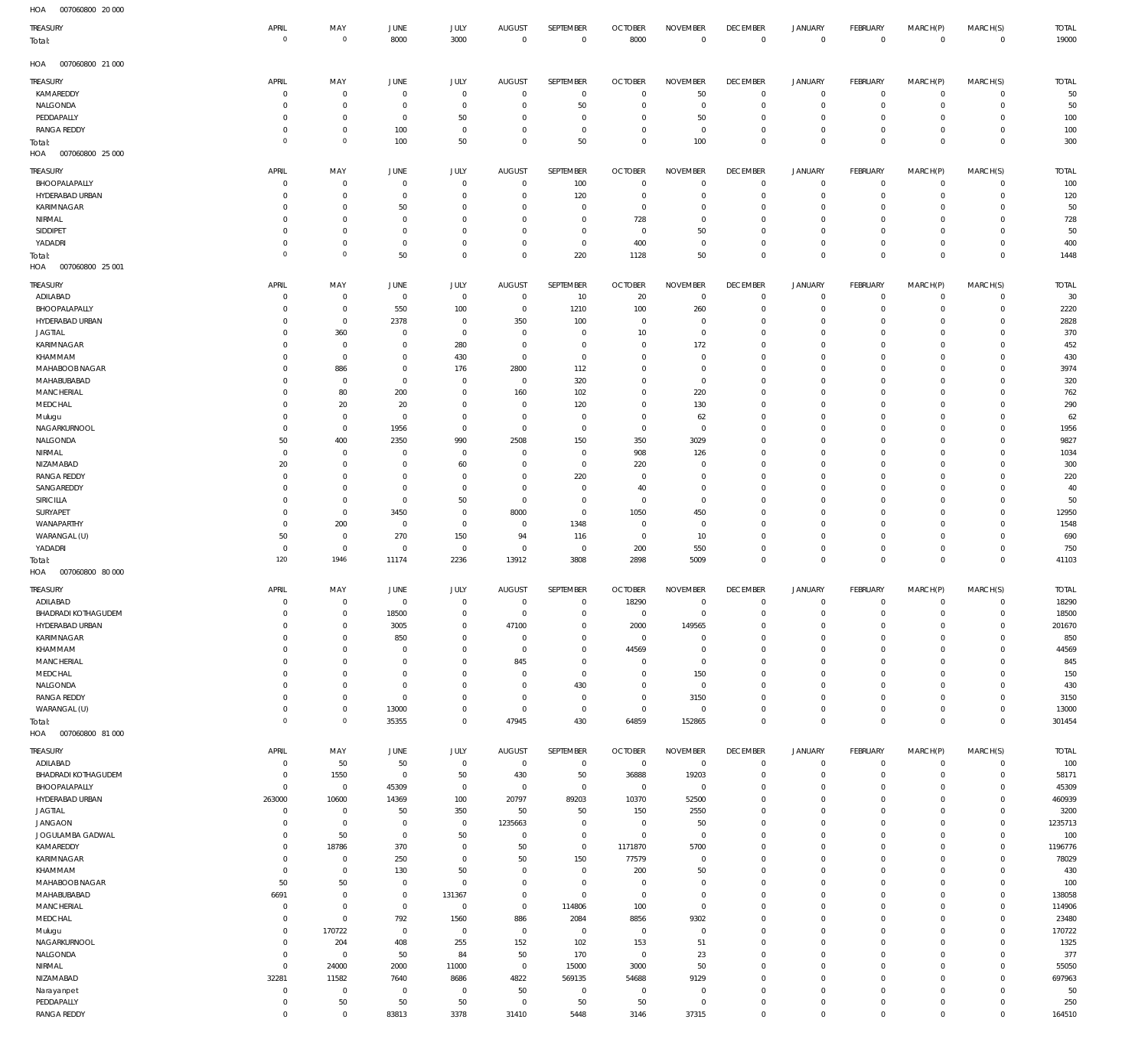007060800 81 000 HOA

| TREASURY                          | APRIL                         | MAY                         | JUNE                             | <b>JULY</b>                | <b>AUGUST</b>                    | SEPTEMBER                       | <b>OCTOBER</b>                   | <b>NOVEMBER</b>                | <b>DECEMBER</b>                   | <b>JANUARY</b>                | FEBRUARY                          | MARCH(P)             | MARCH(S)                   | <b>TOTAL</b>            |
|-----------------------------------|-------------------------------|-----------------------------|----------------------------------|----------------------------|----------------------------------|---------------------------------|----------------------------------|--------------------------------|-----------------------------------|-------------------------------|-----------------------------------|----------------------|----------------------------|-------------------------|
| SANGAREDDY<br>SIDDIPET            | 14311079<br>$\mathbf 0$       | $\mathbf 0$<br>600          | 200<br>1400                      | 150<br>1750                | $\overline{0}$<br>41300          | 50<br>10391                     | 50<br>2650                       | $\mathbf 0$<br>1200            | $^{\circ}$<br>$\mathbf 0$         | $\mathbf 0$<br>0              | $\mathbf 0$<br>$\mathbf 0$        | 0<br>0               | $\mathbf 0$<br>$\mathbf 0$ | 14311529<br>59291       |
| SIRICILLA                         | $\mathbf 0$                   | $\mathbf 0$                 | $\overline{0}$                   | 50                         | 100                              | $\mathbf 0$                     | 50                               | 0                              | 0                                 | 0                             | $^{\circ}$                        | $\Omega$             | $\mathbf 0$                | 200                     |
| SURYAPET                          | 0                             | $\mathbf 0$                 | 150                              | 10950                      | 587318                           | 50                              | 100                              | 50                             | $\mathbf 0$                       | 0                             | $^{\circ}$                        | $\Omega$             | $\mathbf 0$                | 598618                  |
| VIKARABAD                         | 0                             | $\mathbf 0$                 | $\mathbf 0$                      | 50                         | $\mathbf 0$                      | $\mathbf 0$                     | 50                               | $-70702$                       | $\mathbf 0$                       | 0                             | 0                                 | 0                    | 0                          | $-70602$                |
| WANAPARTHY<br>WARANGAL (R)        | 50<br>$\mathbf 0$             | 100<br>$\mathbf 0$          | $\overline{0}$<br>$\mathbf 0$    | 6770<br>1925               | $\mathbf 0$<br>700               | $\mathbf 0$<br>405              | $^{\circ}$<br>$\overline{0}$     | 0<br>0                         | $\mathbf 0$<br>$\mathbf 0$        | 0<br>0                        | $^{\circ}$<br>$^{\circ}$          | $\Omega$<br>0        | $\mathbf 0$<br>$\Omega$    | 6920<br>3030            |
| WARANGAL (U)                      | $\mathbf 0$                   | $\mathbf 0$                 | $\overline{0}$                   | $\mathbf 0$                | 100                              | $\mathbf 0$                     | 360                              | 4740                           | $\mathbf 0$                       | 0                             | $^{\circ}$                        | $\Omega$             | $\mathbf 0$                | 5200                    |
| YADADRI                           | $\mathbf 0$                   | $\mathbf 0$                 | 300                              | 200                        | $\mathbf 0$                      | $\mathbf 0$                     | $\overline{0}$                   | $^{\circ}$                     | $\mathbf 0$                       | 0                             | $\mathbf 0$                       | 0                    | $\mathbf 0$                | 500                     |
| Total:                            | 14613151                      | 238344                      | 157331                           | 178825                     | 1923928                          | 807144                          | 1370310                          | 71211                          | $\mathbf 0$                       | $\mathbf 0$                   | $\mathbf{0}$                      | $\Omega$             | $\mathbf{0}$               | 19360244                |
| 007101101 01 000<br>HOA           |                               |                             |                                  |                            |                                  |                                 |                                  |                                |                                   |                               |                                   |                      |                            |                         |
| <b>TREASURY</b>                   | APRIL                         | MAY                         | JUNE                             | JULY                       | <b>AUGUST</b>                    | <b>SEPTEMBER</b>                | <b>OCTOBER</b>                   | <b>NOVEMBER</b>                | <b>DECEMBER</b>                   | <b>JANUARY</b>                | <b>FEBRUARY</b>                   | MARCH(P)             | MARCH(S)                   | <b>TOTAL</b>            |
| HYDERABAD URBAN                   | 33013                         | 33013                       | 1721757                          | 667373                     | 555501                           | 561180                          | 532604                           | 528314                         | $^{\circ}$                        | $\mathbf 0$                   | $\mathbf 0$                       | 0                    | $\mathbf 0$                | 4632755                 |
| <b>KARIMNAGAR</b><br>KHAMMAM      | $\mathbf 0$<br>$\mathbf 0$    | $\mathbf{0}$<br>$\mathbf 0$ | 142668<br>304350                 | $\mathbf 0$<br>$\mathbf 0$ | $\mathbf 0$<br>$\overline{0}$    | 43335<br>$\mathbf 0$            | $\overline{0}$<br>$\overline{0}$ | 0<br>0                         | $\mathbf 0$<br>$\mathbf 0$        | 0<br>0                        | $\mathbf 0$<br>$\mathbf 0$        | 0<br>0               | $\mathbf 0$<br>$\mathbf 0$ | 186003<br>304350        |
| MAHABOOB NAGAR                    | $\mathbf 0$                   | 223202                      | $\overline{0}$                   | $\mathbf 0$                | $\overline{0}$                   | $\overline{0}$                  | $\overline{0}$                   | 0                              | $\mathbf 0$                       | 0                             | $^{\circ}$                        | $\Omega$             | $\mathbf 0$                | 223202                  |
| NIZAMABAD                         | 67976                         | 78752                       | $\overline{0}$                   | $\mathbf 0$                | 67976                            | 78752                           | $^{\circ}$                       | $\Omega$                       | $\mathbf 0$                       | 0                             | $\mathbf 0$                       | $\Omega$             | $\mathbf 0$                | 293456                  |
| PPO - MOTIGALLY (TELANGANA)       | 3692862                       | 2410911                     | 3443136                          | 5145629                    | 6231712                          | 4140587                         | 3428430                          | 3074634                        | $\mathbf 0$                       | 0                             | $\mathbf 0$                       | $\Omega$             | $\mathbf 0$                | 31567901                |
| <b>RANGA REDDY</b><br>SANGAREDDY  | $\overline{0}$<br>$\mathbf 0$ | $\overline{0}$<br>159126    | 24808<br>$\overline{0}$          | $\mathbf 0$<br>$\mathbf 0$ | $\overline{0}$<br>$\overline{0}$ | $\mathbf 0$<br>$\mathbf 0$      | $^{\circ}$<br>$\overline{0}$     | 0<br>0                         | $\mathbf 0$<br>$\mathbf 0$        | 0<br>0                        | $^{\circ}$<br>$\mathbf 0$         | $\Omega$<br>$\Omega$ | $\mathbf 0$<br>$\mathbf 0$ | 24808<br>159126         |
| SIRICILLA                         | $\mathbf 0$                   | $\mathbf 0$                 | 295800                           | $\mathbf 0$                | $\overline{0}$                   | $\mathbf 0$                     | 0                                | $\Omega$                       | $\overline{0}$                    | 0                             | $\mathbf 0$                       | 0                    | $\mathbf 0$                | 295800                  |
| Total:                            | 3793851                       | 2905004                     | 5932519                          | 5813002                    | 6855189                          | 4823854                         | 3961034                          | 3602948                        | $\overline{0}$                    | $\mathbf 0$                   | $\overline{0}$                    | $\Omega$             | $\overline{0}$             | 37687401                |
| 007101101 04 000<br>HOA           |                               |                             |                                  |                            |                                  |                                 |                                  |                                |                                   |                               |                                   |                      |                            |                         |
| <b>TREASURY</b>                   | APRIL                         | MAY                         | <b>JUNE</b>                      | <b>JULY</b>                | <b>AUGUST</b>                    | SEPTEMBER                       | <b>OCTOBER</b>                   | <b>NOVEMBER</b>                | <b>DECEMBER</b>                   | JANUARY                       | <b>FEBRUARY</b>                   | MARCH(P)             | MARCH(S)                   | <b>TOTAL</b>            |
| PPO - MOTIGALLY (TELANGANA)       | 0                             | $\mathbf 0$                 | $\overline{0}$                   | $\mathbf 0$                | $\mathbf 0$                      | $\mathbf 0$                     | $\mathbf 0$                      | $\mathbf 0$                    | $\overline{0}$                    | $\mathbf 0$                   | $\mathbf 0$                       | 0                    | $\mathbf 0$                | $\mathbf 0$             |
| Total:<br>HOA<br>007101101 81 000 | $\overline{0}$                | $\mathsf{O}\xspace$         | $\overline{0}$                   | $\mathbf 0$                | $\mathbf 0$                      | $\mathbf 0$                     | $\overline{0}$                   | $\mathbf 0$                    | $\overline{0}$                    | $\mathbf 0$                   | $\overline{0}$                    | $\mathbf 0$          | $\mathbf 0$                | $\circ$                 |
|                                   |                               |                             |                                  |                            |                                  |                                 |                                  |                                |                                   |                               |                                   |                      |                            |                         |
| <b>TREASURY</b><br>ADILABAD       | APRIL<br>$\mathbf 0$          | MAY<br>$\mathbf 0$          | JUNE<br>$\overline{0}$           | JULY<br>78237              | <b>AUGUST</b><br>$\mathbf 0$     | <b>SEPTEMBER</b><br>$\mathbf 0$ | <b>OCTOBER</b><br>$\overline{0}$ | <b>NOVEMBER</b><br>$\mathbf 0$ | <b>DECEMBER</b><br>$\overline{0}$ | <b>JANUARY</b><br>$\mathbf 0$ | <b>FEBRUARY</b><br>$\overline{0}$ | MARCH(P)<br>0        | MARCH(S)<br>$\mathbf 0$    | <b>TOTAL</b><br>78237   |
| Total:                            | $\overline{0}$                | $\mathbf 0$                 | $\overline{0}$                   | 78237                      | $\overline{0}$                   | $\mathbf 0$                     | $\overline{0}$                   | $\mathbf 0$                    | $\overline{0}$                    | $\overline{0}$                | $\overline{0}$                    | $\mathbf 0$          | $\mathbf 0$                | 78237                   |
| 007500101 01 000<br>HOA           |                               |                             |                                  |                            |                                  |                                 |                                  |                                |                                   |                               |                                   |                      |                            |                         |
| TREASURY                          | APRIL                         | MAY                         | JUNE                             | JULY                       | <b>AUGUST</b>                    | SEPTEMBER                       | <b>OCTOBER</b>                   | <b>NOVEMBER</b>                | <b>DECEMBER</b>                   | <b>JANUARY</b>                | FEBRUARY                          | MARCH(P)             | MARCH(S)                   | <b>TOTAL</b>            |
| KARIMNAGAR                        | 0                             | $\mathbf 0$                 | $-257482$                        | $-1377636$                 | $\mathbf 0$                      | $\mathbf 0$                     | $\overline{0}$                   | $\mathbf 0$                    | $\mathbf 0$                       | $\mathbf 0$                   | $\mathbf 0$                       | 0                    | $\mathbf 0$                | $-1635118$              |
| KHAMMAM                           | C                             | $\mathbf 0$                 | $\overline{0}$                   | 0                          | $\mathbf 0$                      | $\mathbf 0$                     | -598033                          | 0                              | $\mathbf 0$                       | 0                             | $\mathbf 0$                       | 0                    | $\mathbf 0$                | -598033                 |
| SIRICILLA                         | 0                             | $\mathbf 0$<br>$\mathbf 0$  | $\overline{0}$<br>$\overline{0}$ | $\mathbf 0$<br>$\Omega$    | $\mathbf 0$<br>$\mathbf 0$       | $\mathbf 0$<br>50               | $-851464$<br>$^{\circ}$          | 0<br>$\mathbf 0$               | $\mathbf 0$<br>$\mathbf 0$        | 0<br>0                        | $\mathbf 0$<br>$\mathbf 0$        | 0                    | $\mathbf 0$<br>$\mathbf 0$ | $-851464$               |
| WARANGAL (U)<br>Total:            | 0<br>$\circ$                  | $\mathbf 0$                 | $-257482$                        | $-1377636$                 | $\mathbf 0$                      | 50                              | $-1449497$                       | $\mathbf 0$                    | $\mathbf 0$                       | $\mathbf 0$                   | $\mathbf{0}$                      | 0<br>$\mathbf 0$     | $\overline{0}$             | 50<br>$-3084565$        |
| HOA<br>007500105 01 000           |                               |                             |                                  |                            |                                  |                                 |                                  |                                |                                   |                               |                                   |                      |                            |                         |
| <b>TREASURY</b>                   | APRIL                         | MAY                         | <b>JUNE</b>                      | JULY                       | <b>AUGUST</b>                    | SEPTEMBER                       | <b>OCTOBER</b>                   | <b>NOVEMBER</b>                | <b>DECEMBER</b>                   | <b>JANUARY</b>                | <b>FEBRUARY</b>                   | MARCH(P)             | MARCH(S)                   | <b>TOTAL</b>            |
| <b>BHADRADI KOTHAGUDEM</b>        | $\overline{0}$                | $\mathbf 0$                 | $\overline{0}$                   | $\mathbf 0$                | $\overline{0}$                   | $\overline{0}$                  | $\overline{0}$                   | 8740                           | $^{\circ}$                        | $\mathbf 0$                   | $^{\circ}$                        | 0                    | $\mathbf 0$                | 8740                    |
| HYDERABAD URBAN                   | 305505                        | $\mathbf 0$                 | $\overline{0}$                   | $-3298341$                 | 17293                            | $-239000$                       | $-190959$                        | $-130200$                      | $\overline{0}$                    | 0                             | $^{\circ}$                        | 0                    | $\mathbf 0$                | $-3535702$              |
| MEDCHAL                           | 0                             | $\mathbf 0$                 | $\overline{0}$                   | $\mathbf 0$                | 73663                            | 16000000                        | 8000000                          | 0                              | $^{\circ}$                        | 0                             | $^{\circ}$                        | $\Omega$             | $\mathbf 0$                | 24073663                |
| NIZAMABAD<br>PEDDAPALLY           | C<br>$\Omega$                 | $\mathbf 0$<br>$\mathbf 0$  | $\overline{0}$<br>$\overline{0}$ | $\mathbf 0$<br>$\mathbf 0$ | $\overline{0}$<br>$\overline{0}$ | 2720000<br>484000               | $^{\circ}$<br>$^{\circ}$         | 0<br>0                         | $^{\circ}$<br>$^{\circ}$          | 0<br>0                        | $^{\circ}$<br>$^{\circ}$          | $\Omega$<br>$\Omega$ | $\mathbf 0$<br>$\mathbf 0$ | 2720000<br>484000       |
| <b>RANGA REDDY</b>                | $\Omega$                      | $\mathbf 0$                 | $\overline{0}$                   | $\mathbf 0$                | 1100000                          | 5445                            | $^{\circ}$                       | $\mathbf 0$                    | $^{\circ}$                        | 0                             | $^{\circ}$                        | $\Omega$             | $\mathbf 0$                | 1105445                 |
| VIKARABAD                         | $\Omega$                      | $\Omega$                    | 400000                           | $\Omega$                   | $\Omega$                         | $\Omega$                        | $\Omega$                         | $\Omega$                       | $\Omega$                          | $\Omega$                      | $\Omega$                          | $\Omega$             | $\Omega$                   | 400000                  |
| Total:                            | 305505                        | $\mathbf 0$                 | 400000                           | $-3298341$                 | 1190956                          | 18970445                        | 7809041                          | $-121460$                      | $\overline{0}$                    | $\,0\,$                       | $\mathbf 0$                       | $\mathbf 0$          | $\overline{0}$             | 25256146                |
| HOA<br>007500105 01 001           |                               |                             |                                  |                            |                                  |                                 |                                  |                                |                                   |                               |                                   |                      |                            |                         |
| TREASURY                          | APRIL                         | MAY                         | JUNE                             | JULY                       | <b>AUGUST</b>                    | SEPTEMBER                       | <b>OCTOBER</b>                   | <b>NOVEMBER</b>                | <b>DECEMBER</b>                   | <b>JANUARY</b>                | FEBRUARY                          | MARCH(P)             | MARCH(S)                   | <b>TOTAL</b>            |
| <b>BHADRADI KOTHAGUDEM</b>        | $\mathbf 0$                   | $\mathbf 0$                 | $\overline{0}$                   | $\mathbf 0$                | $\overline{0}$                   | $\overline{0}$                  | 2234                             | 3582                           | $\overline{0}$                    | $\mathbf 0$                   | $\mathbf 0$                       | $\mathbf 0$          | $\mathbf 0$                | 5816                    |
| HYDERABAD URBAN<br>KARIMNAGAR     | $\mathbf 0$<br>$\mathbf 0$    | $\mathbf 0$<br>$\mathbf 0$  | 8000<br>54375                    | 3000<br>$\mathbf 0$        | 32000<br>$\overline{0}$          | 7000<br>$\mathbf 0$             | 336500<br>$\overline{0}$         | 7000<br>0                      | $^{\circ}$<br>$^{\circ}$          | $\mathbf 0$<br>0              | $\mathbf 0$<br>$^{\circ}$         | 0<br>$\Omega$        | $\mathbf 0$<br>0           | 393500<br>54375         |
| KOMARAMBHEEM ASIFABAD             | $\mathbf 0$                   | $\mathbf 0$                 | $\overline{0}$                   | $-102867$                  | $-301550$                        | $\mathbf 0$                     | $\overline{0}$                   | $\mathbf 0$                    | $^{\circ}$                        | 0                             | $\mathbf 0$                       | $\Omega$             | $\mathbf 0$                | $-404417$               |
| MANCHERIAL                        | $\mathbf 0$                   | $\mathbf 0$                 | 1150                             | $\mathbf 0$                | $\overline{0}$                   | $\mathbf 0$                     | $\overline{0}$                   | $\mathbf 0$                    | $\mathbf 0$                       | 0                             | $^{\circ}$                        | 0                    | $\mathbf 0$                | 1150                    |
| MEDCHAL                           | $\mathbf 0$                   | 246500                      | 26076730                         | 2361125                    | 1472750                          | 2631500                         | 3472600                          | 184000                         | $\mathbf 0$                       | 0                             | $\mathbf 0$                       | $\Omega$             | $\mathbf 0$                | 36445205                |
| <b>RANGA REDDY</b><br>VIKARABAD   | $\mathbf 0$<br>$\mathbf 0$    | 23662<br>$\mathbf 0$        | 31500<br>$\overline{0}$          | $\mathbf 0$<br>$\mathbf 0$ | 6721704<br>$\overline{0}$        | $\overline{0}$<br>1664975       | 24000<br>$\overline{0}$          | $^{\circ}$<br>$\mathbf 0$      | $\mathbf 0$<br>$\mathbf 0$        | 0<br>0                        | $^{\circ}$<br>$\mathbf 0$         | $\Omega$<br>0        | $\mathbf 0$<br>$\mathbf 0$ | 6800866<br>1664975      |
| Total:                            | $\circ$                       | 270162                      | 26171755                         | 2261258                    | 7924904                          | 4303475                         | 3835334                          | 194582                         | $\overline{0}$                    | $\mathbf 0$                   | $\mathbf 0$                       | $\mathbf 0$          | $\mathbf 0$                | 44961470                |
| HOA  007500800  08  000           |                               |                             |                                  |                            |                                  |                                 |                                  |                                |                                   |                               |                                   |                      |                            |                         |
| <b>TREASURY</b>                   | APRIL                         | MAY                         | JUNE                             | JULY                       | <b>AUGUST</b>                    | SEPTEMBER                       | <b>OCTOBER</b>                   | <b>NOVEMBER</b>                | <b>DECEMBER</b>                   | <b>JANUARY</b>                | <b>FEBRUARY</b>                   | MARCH(P)             | MARCH(S)                   | <b>TOTAL</b>            |
| HYDERABAD URBAN                   | $\mathbf 0$                   | $\bf 0$                     | $\overline{0}$                   | 535904                     | $\overline{0}$                   | $\overline{0}$                  | $\overline{0}$                   | $\overline{0}$                 | $\overline{0}$                    | $\circ$                       | $\overline{0}$                    | $\mathbf 0$          | $\mathsf 0$                | 535904                  |
| Total:                            | $\overline{0}$                | $\overline{0}$              | $\overline{0}$                   | 535904                     | $\overline{0}$                   | $\mathbf 0$                     | $\overline{0}$                   | $\overline{0}$                 | $\overline{0}$                    | $\overline{0}$                | $\overline{0}$                    | $\overline{0}$       | $\mathbf 0$                | 535904                  |
| HOA  007500800  14 000            |                               |                             |                                  |                            |                                  |                                 |                                  |                                |                                   |                               |                                   |                      |                            |                         |
| <b>TREASURY</b>                   | APRIL                         | MAY                         | JUNE                             | JULY                       | <b>AUGUST</b>                    | SEPTEMBER                       | <b>OCTOBER</b>                   | <b>NOVEMBER</b>                | <b>DECEMBER</b>                   | <b>JANUARY</b>                | FEBRUARY                          | MARCH(P)             | MARCH(S)                   | <b>TOTAL</b>            |
| MEDCHAL<br><b>RANGA REDDY</b>     | $\mathbf 0$<br>2019600        | 285000<br>$\mathbf 0$       | 7595250<br>$\overline{0}$        | 252938<br>5186225          | 4780733<br>2248318               | 900000<br>1520000               | $\overline{0}$<br>1425000        | 1447413<br>376200              | $\overline{0}$<br>$\mathbf 0$     | $\mathbf 0$<br>$\mathbf 0$    | $\mathbf 0$<br>$\mathbf 0$        | $\mathbf 0$<br>0     | $\mathbf 0$<br>$\mathbf 0$ | 15261334<br>12775343    |
| WARANGAL (U)                      | $\overline{0}$                | $\mathbf 0$                 | 650750                           | 154375                     | $\overline{0}$                   | $\overline{0}$                  | $\overline{0}$                   | $\overline{0}$                 | $\mathbf 0$                       | $\mathbf 0$                   | $\mathbf 0$                       | 0                    | $\mathbf 0$                | 805125                  |
| Total:                            | 2019600                       | 285000                      | 8246000                          | 5593538                    | 7029051                          | 2420000                         | 1425000                          | 1823613                        | $\overline{0}$                    | $\overline{0}$                | $\overline{0}$                    | $\mathbf 0$          | $\mathbf 0$                | 28841802                |
| HOA<br>007500800 79 000           |                               |                             |                                  |                            |                                  |                                 |                                  |                                |                                   |                               |                                   |                      |                            |                         |
| <b>TREASURY</b>                   | APRIL                         | MAY                         | <b>JUNE</b>                      | JULY                       | <b>AUGUST</b>                    | SEPTEMBER                       | <b>OCTOBER</b>                   | <b>NOVEMBER</b>                | <b>DECEMBER</b>                   | <b>JANUARY</b>                | <b>FEBRUARY</b>                   | MARCH(P)             | MARCH(S)                   | <b>TOTAL</b>            |
| Mulugu                            | $\mathbf 0$                   | $\mathbf 0$                 | $\overline{0}$                   | $\mathbf 0$                | $\overline{0}$                   | $\mathbf 0$                     | $\overline{0}$                   | 550730                         | $\overline{0}$                    | $\mathbf 0$                   | $\overline{0}$                    | $\mathbf 0$          | $\mathsf 0$                | 550730                  |
| Total:<br>HOA<br>007500800 81 000 | $\circ$                       | $\mathbf 0$                 | $\overline{0}$                   | $\mathbf 0$                | $\overline{0}$                   | $\mathbb O$                     | $\overline{0}$                   | 550730                         | $\mathbf 0$                       | $\mathbf 0$                   | $\overline{0}$                    | $\overline{0}$       | $\mathbf 0$                | 550730                  |
|                                   |                               |                             |                                  |                            |                                  |                                 |                                  |                                |                                   |                               |                                   |                      |                            |                         |
| <b>TREASURY</b><br>ADILABAD       | APRIL<br>3184036              | MAY<br>$\mathbf 0$          | JUNE<br>$\overline{0}$           | <b>JULY</b><br>$\mathbf 0$ | <b>AUGUST</b><br>$\mathbf 0$     | SEPTEMBER<br>$\mathbf 0$        | <b>OCTOBER</b><br>$\overline{0}$ | <b>NOVEMBER</b><br>$\mathbf 0$ | <b>DECEMBER</b><br>$^{\circ}$     | <b>JANUARY</b><br>$\mathbf 0$ | <b>FEBRUARY</b><br>$\circ$        | MARCH(P)<br>0        | MARCH(S)<br>$\mathbf 0$    | <b>TOTAL</b><br>3184036 |
| BHADRADI KOTHAGUDEM               | 11532901                      | $\mathbf 0$                 | $\overline{0}$                   | $\mathbf 0$                | $\mathbf 0$                      | $\mathbf 0$                     | $\overline{0}$                   | $\mathbf 0$                    | $\overline{0}$                    | $\mathbf 0$                   | $\mathbf 0$                       | 0                    | $\mathbf 0$                | 11532901                |
| BHOOPALAPALLY                     | 707739                        | $\mathbf 0$                 | $\,0\,$                          | $\mathbf 0$                | $\overline{0}$                   | $\mathbf 0$                     | $\overline{0}$                   | $\mathbf 0$                    | $\overline{0}$                    | $\mathbf 0$                   | $\mathbf 0$                       | $\mathbf 0$          | $\overline{0}$             | 707739                  |
|                                   |                               |                             |                                  |                            |                                  |                                 |                                  |                                |                                   |                               |                                   |                      |                            |                         |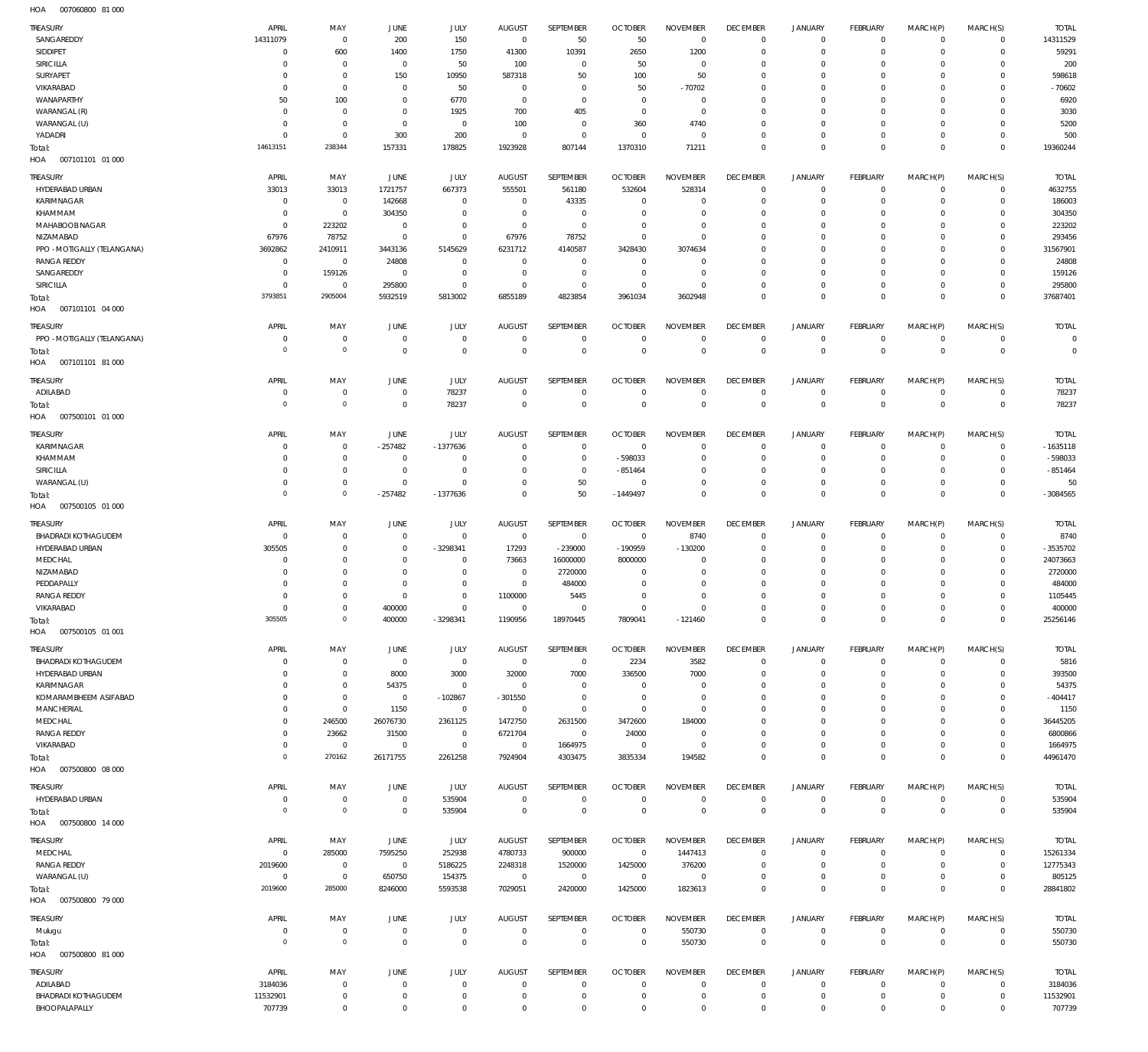007500800 81 000 HOA

| <b>TREASURY</b>                   | APRIL                      | MAY                                 | JUNE                             | JULY                       | <b>AUGUST</b>                    | SEPTEMBER                     | <b>OCTOBER</b>                | <b>NOVEMBER</b>            | <b>DECEMBER</b>               | <b>JANUARY</b>           | FEBRUARY                     | MARCH(P)                   | MARCH(S)                | <b>TOTAL</b>       |
|-----------------------------------|----------------------------|-------------------------------------|----------------------------------|----------------------------|----------------------------------|-------------------------------|-------------------------------|----------------------------|-------------------------------|--------------------------|------------------------------|----------------------------|-------------------------|--------------------|
| HYDERABAD URBAN                   | $\overline{0}$             | 75522134                            | $\overline{0}$                   | 489563                     | 1800                             | 17696                         | 30631053                      | 4853000                    | $\,0\,$                       | $\mathbb O$              | $\mathbf 0$                  | $\mathbf 0$                | $\overline{0}$          | 111515246          |
| JAGTIAL<br><b>JANGAON</b>         | 1881339<br>865453          | $\mathbf 0$<br>$\mathbf 0$          | $\overline{0}$<br>$\overline{0}$ | $\mathbf 0$<br>$\mathbf 0$ | $\overline{0}$<br>$\overline{0}$ | $\overline{0}$<br>$\mathbf 0$ | $\overline{0}$<br>$\mathbf 0$ | $\mathbf 0$<br>$\mathbf 0$ | $\mathbf 0$<br>$\mathbf 0$    | $\circ$<br>$\circ$       | $\mathbf 0$<br>$\mathbf 0$   | $\Omega$<br>$\Omega$       | $\circ$<br>$\Omega$     | 1881339<br>865453  |
| JOGULAMBA GADWAL                  | 542581                     | $\mathbf 0$                         | $\overline{0}$                   | $\mathbf 0$                | $\mathbf 0$                      | $\mathbf 0$                   | $\mathbf 0$                   | 0                          | $\mathbf 0$                   | $\circ$                  | $\mathbf{0}$                 | $\Omega$                   | $\Omega$                | 542581             |
| KAMAREDDY                         | 5394237                    | 15960                               | $\overline{0}$                   | $\mathbf 0$                | $\Omega$                         | $\mathbf 0$                   | $\mathbf 0$                   | 0                          | $\mathbf 0$                   | $^{\circ}$               | $\mathbf{0}$                 | $\Omega$                   | $\Omega$                | 5410197            |
| KARIMNAGAR                        | 7780260                    | $\mathbf 0$                         | $\overline{0}$                   | 137242                     | $\mathbf 0$                      | $\mathbf 0$                   | $\mathbf 0$                   | 0                          | $\mathbf 0$                   | $^{\circ}$               | $\mathbf{0}$                 | $\Omega$                   | $\Omega$                | 7917502            |
| KHAMMAM                           | 5100722                    | $\mathbf 0$                         | $\overline{0}$                   | $\mathbf 0$                | $\Omega$                         | $\Omega$                      | $\mathbf 0$                   | $\Omega$                   | $\overline{0}$                | $\Omega$                 | $\Omega$                     | $\Omega$                   | $\Omega$                | 5100722            |
| KOMARAMBHEEM ASIFABAD             | 156043                     | 6467                                | $\overline{0}$                   | $\mathbf 0$                | $\mathbf 0$                      | $\mathbf 0$                   | $\mathbf 0$                   | 0                          | $\mathbf 0$                   | $\circ$                  | $\mathbf{0}$                 | $\Omega$                   | $\Omega$                | 162510             |
| MAHABOOB NAGAR                    | 979684                     | $\mathbf 0$                         | 46000                            | $\Omega$                   | $\Omega$                         | $\Omega$                      | $\mathbf 0$                   | $\mathbf 0$                | $\mathbf 0$                   | $^{\circ}$               | $\mathbf{0}$                 | $\Omega$                   | $\Omega$                | 1025684            |
| MAHABUBABAD<br>MANCHERIAL         | 2975307<br>3522380         | $\bf 0$<br>$\mathbf 0$              | $\overline{0}$<br>$\overline{0}$ | $\mathbf 0$<br>$\Omega$    | $\mathbf 0$<br>$\Omega$          | $\mathbf 0$<br>$\Omega$       | $\mathbf{0}$<br>$\mathbf 0$   | $\mathbf{0}$<br>200        | $\mathbf 0$<br>$\overline{0}$ | $\circ$<br>$\Omega$      | $\mathbf{0}$<br>$\mathbf{0}$ | $\Omega$<br>$\Omega$       | $\Omega$<br>$\Omega$    | 2975307<br>3522580 |
| MEDAK                             | 2616600                    | $\bf 0$                             | 210                              | $\Omega$                   | $\mathbf 0$                      | $\mathbf 0$                   | $\mathbf{0}$                  | $\mathbf 0$                | $\mathbf 0$                   | $\circ$                  | $\mathbf{0}$                 | $\Omega$                   | $\Omega$                | 2616810            |
| MEDCHAL                           | 14555735                   | $\bf 0$                             | $\overline{0}$                   | $\Omega$                   | $\mathbf 0$                      | $\mathbf 0$                   | $\mathbf{0}$                  | 0                          | $\mathbf 0$                   | $^{\circ}$               | $\mathbf{0}$                 | $\Omega$                   | $\Omega$                | 14555735           |
| Mulugu                            | 1236838                    | $\bf 0$                             | $\overline{0}$                   | $\Omega$                   | $\mathbf 0$                      | $\mathbf 0$                   | $\mathbf{0}$                  | $\Omega$                   | $\mathbf 0$                   | $\circ$                  | $\mathbf 0$                  | $\Omega$                   | $\Omega$                | 1236838            |
| NAGARKURNOOL                      | 1336940                    | $\mathbf 0$                         | $\overline{0}$                   | $\Omega$                   | $\mathbf 0$                      | $\mathbf 0$                   | $\mathbf{0}$                  | 0                          | $\mathbf{0}$                  | $^{\circ}$               | $\mathbf{0}$                 | $\Omega$                   | $\Omega$                | 1336940            |
| NALGONDA                          | 15336                      | $\mathbf 0$                         | $\overline{0}$                   | $\Omega$                   | $\Omega$                         | $\mathbf 0$                   | $\mathbf{0}$                  | $\Omega$                   | $\mathbf 0$                   | $^{\circ}$               | $\mathbf{0}$                 | $\Omega$                   | $\Omega$                | 15336              |
| NIRMAL                            | 4265093                    | $\mathbf 0$                         | $\overline{0}$                   | $\Omega$                   | $\mathbf 0$                      | $\mathbf 0$                   | $\mathbf{0}$                  | 0                          | $\mathbf 0$                   | $^{\circ}$               | $\mathbf{0}$                 | $\Omega$                   | $\Omega$                | 4265093            |
| NIZAMABAD                         | 19689681                   | 83865                               | $\mathbf 0$                      | $\Omega$                   | $\Omega$                         | $\mathbf 0$                   | $\mathbf 0$                   | $\Omega$                   | $\mathbf 0$                   | $^{\circ}$               | $\mathbf{0}$                 |                            | $\Omega$                | 19773546           |
| PEDDAPALLY                        | 1729498                    | $\mathbf 0$                         | $\mathbf 0$                      | $\Omega$                   | $\mathbf 0$                      | $\mathbf 0$                   | $\mathbf{0}$                  | 0                          | $\mathbf 0$                   | $\Omega$                 | $\mathbf{0}$                 | $\Omega$                   | $\Omega$                | 1729498            |
| <b>RANGA REDDY</b><br>SANGAREDDY  | 23426381                   | $\mathbf 0$<br>$\mathbf 0$          | $\mathbf 0$<br>$\overline{0}$    | $\Omega$<br>$\Omega$       | $\mathbf 0$<br>$\mathbf 0$       | $\mathbf 0$<br>$\Omega$       | $\mathbf 0$<br>$\mathbf{0}$   | $\Omega$<br>0              | $\mathbf 0$                   | $^{\circ}$               | $\mathbf{0}$<br>$\mathbf{0}$ | $\Omega$                   | $\Omega$<br>$\Omega$    | 23426381           |
| SIDDIPET                          | 61<br>2490570              | $\bf 0$                             | $\overline{0}$                   | $\Omega$                   | $\mathbf 0$                      | $\mathbf 0$                   | $\mathbf{0}$                  | $\Omega$                   | $\mathbf 0$<br>$\mathbf 0$    | $^{\circ}$<br>$^{\circ}$ | $\mathbf{0}$                 | $\Omega$                   | $\Omega$                | 61<br>2490570      |
| SIRICILLA                         | 83383                      | $\mathbf 0$                         | $\mathbf 0$                      | $\Omega$                   | $\Omega$                         | $\Omega$                      | $\mathbf 0$                   | $\Omega$                   | $\Omega$                      | $\Omega$                 | $\Omega$                     | $\Omega$                   | $\Omega$                | 83383              |
| SURYAPET                          | 5455761                    | $\bf 0$                             | $\mathbf 0$                      | $\Omega$                   | $\mathbf 0$                      | $\mathbf 0$                   | $\mathbf{0}$                  | 0                          | $\mathbf 0$                   | $\circ$                  | $\mathbf{0}$                 | $\Omega$                   | $\Omega$                | 5455761            |
| VIKARABAD                         | 1190909                    | $\mathbf 0$                         | $\mathbf 0$                      | $\Omega$                   | $\Omega$                         | $\Omega$                      | $\mathbf 0$                   | 0                          | $\mathbf 0$                   | $\Omega$                 | $\mathbf{0}$                 | $\Omega$                   | $\Omega$                | 1190909            |
| WANAPARTHY                        | 930240                     | $\mathbf 0$                         | $\overline{0}$                   | $\mathbf 0$                | $\mathbf 0$                      | $\mathbf 0$                   | $\mathbf{0}$                  | $\mathbf 0$                | $\mathbf 0$                   | $^{\circ}$               | $\mathbf{0}$                 | $\Omega$                   | $\Omega$                | 930240             |
| WARANGAL (R)                      | 2266938                    | $\mathbf 0$                         | $\overline{0}$                   | $\Omega$                   | $\Omega$                         | $\mathbf 0$                   | $\overline{0}$                | 0                          | $\Omega$                      | $\Omega$                 | $\Omega$                     | $\Omega$                   | $\Omega$                | 2266938            |
| WARANGAL (U)                      | 8698426                    | $\mathbf 0$                         | $\overline{0}$                   | $\mathbf 0$                | $\overline{0}$                   | $\mathbf 0$                   | $\overline{0}$                | 124420                     | $\mathbf 0$                   | $\circ$                  | $\mathbf 0$                  | $\Omega$                   | $\Omega$                | 8822846            |
| YADADRI                           | 6100877                    | $\mathbf 0$                         | $\overline{0}$                   | $\mathbf 0$                | $\overline{0}$                   | $\mathbf 0$                   | $\overline{0}$                | 0                          | $\mathbf 0$                   | $^{\circ}$               | $\mathbf 0$                  | $\Omega$                   | $\Omega$                | 6100877            |
| Total:<br>HOA<br>020201101 01 000 | 140711949                  | 75628426                            | 46210                            | 626805                     | 1800                             | 17696                         | 30631053                      | 4977620                    | $\,0\,$                       | $\mathbb O$              | $\mathbb O$                  | $\Omega$                   | $\mathbb O$             | 252641559          |
| <b>TREASURY</b>                   | <b>APRIL</b>               | MAY                                 | <b>JUNE</b>                      | JULY                       | <b>AUGUST</b>                    | SEPTEMBER                     | <b>OCTOBER</b>                | <b>NOVEMBER</b>            | <b>DECEMBER</b>               | <b>JANUARY</b>           | <b>FEBRUARY</b>              | MARCH(P)                   | MARCH(S)                | <b>TOTAL</b>       |
| <b>BHADRADI KOTHAGUDEM</b>        | $\mathbf 0$                | 0                                   | $\overline{0}$                   | $\mathbf 0$                | $\overline{0}$                   | 2500                          | $\overline{0}$                | $\mathbf 0$                | $\mathbf 0$                   | $\circ$                  | $^{\circ}$                   | $\Omega$                   | $\mathbf 0$             | 2500               |
| SANGAREDDY                        | 0                          | $\bf 0$                             | $\overline{0}$                   | $\mathbf 0$                | $\overline{0}$                   | $\overline{0}$                | $\overline{0}$                | 8000                       | $\mathbf 0$                   | $\mathbf 0$              | $\mathbf 0$                  | $\Omega$                   | $\mathbf 0$             | 8000               |
| WANAPARTHY                        | 0                          | $\bf 0$                             | $\overline{0}$                   | $\mathbf 0$                | $\overline{0}$                   | 1181900                       | 246000                        | $\mathbf 0$                | $\mathbf 0$                   | $\circ$                  | $\mathbf 0$                  | $\Omega$                   | $\mathbf 0$             | 1427900            |
| Total:                            | $\mathbf 0$                | $\mathbf 0$                         | $\overline{0}$                   | $\mathbf 0$                | $\overline{0}$                   | 1184400                       | 246000                        | 8000                       | $\mathbf 0$                   | $\mathbf 0$              | $\mathbf 0$                  | $\Omega$                   | $\mathbb O$             | 1438400            |
| HOA<br>020201101 81 001           |                            |                                     |                                  |                            |                                  |                               |                               |                            |                               |                          |                              |                            |                         |                    |
| TREASURY                          | APRIL                      | MAY                                 | JUNE                             | JULY                       | <b>AUGUST</b>                    | SEPTEMBER                     | <b>OCTOBER</b>                | <b>NOVEMBER</b>            | <b>DECEMBER</b>               | <b>JANUARY</b>           | FEBRUARY                     | MARCH(P)                   | MARCH(S)                | <b>TOTAL</b>       |
| BHOOPALAPALLY                     | 0                          | $\mathbf 0$                         | $\overline{0}$                   | $\mathbf 0$                | $\overline{0}$                   | $\overline{0}$                | 2500                          | $\overline{0}$             | $\,0\,$                       | 0                        | $\mathbf 0$                  | $\Omega$                   | $\Omega$                | 2500               |
| HYDERABAD URBAN                   | 52375                      | $\bf 0$                             | $\overline{0}$                   | $\mathbf 0$                | $\overline{0}$                   | $\mathbf 0$                   | $\overline{0}$                | 725985000                  | $\mathbf 0$                   | $\circ$                  | $\mathbf 0$                  | $\Omega$                   | $\circ$                 | 726037375          |
| <b>JAGTIAL</b>                    | 0                          | $\bf 0$                             | $\overline{0}$                   | 300                        | $\overline{0}$                   | $\mathbf 0$                   | 300                           | $\mathbf 0$                | $\mathbf 0$                   | $\circ$                  | $\mathbf 0$                  | $\Omega$                   | $\Omega$                | 600                |
|                                   |                            |                                     |                                  |                            |                                  |                               |                               |                            |                               |                          |                              |                            |                         |                    |
| <b>JANGAON</b>                    | $\mathbf 0$                | 1300                                | 300                              | 300                        | 600                              | $\mathbf 0$                   | 2500                          | 10900                      | $\mathbf 0$                   | $^{\circ}$               | $\mathbf{0}$                 | $\Omega$                   | $\Omega$                | 15900              |
| KARIMNAGAR                        | $\mathbf 0$                | 300                                 | 400                              | $\mathbf 0$                | $\overline{0}$                   | 1500                          | $\overline{0}$                | $\mathbf{0}$               | $\mathbf 0$                   | $\circ$                  | $\mathbf{0}$                 | $\Omega$                   | $\Omega$                | 2200               |
| MAHABOOB NAGAR                    | $\mathbf 0$                | 7340                                | 227742                           | $\mathbf 0$                | $\overline{0}$                   | 10000                         | $\mathbf 0$                   | 272255                     | $\mathbf 0$                   | $^{\circ}$               | $\mathbf{0}$                 | $\Omega$                   | $\Omega$                | 517337             |
| MAHABUBABAD                       | $\mathbf 0$                | $\mathbf 0$                         | $\overline{0}$                   | 600                        | 1200                             | 1200                          | 50400                         | 6900                       | $\mathbf 0$                   | $\circ$                  | $\mathbf 0$                  | $\Omega$                   | $\Omega$                | 60300              |
| MANCHERIAL                        | $\mathbf 0$                | $\bf 0$                             | 300                              | $\mathbf 0$                | $\overline{0}$                   | $\overline{0}$                | $\overline{0}$                | $\mathbf 0$                | $\Omega$                      | $\mathbf 0$              | $\mathbf{0}$                 | $\Omega$                   | $\Omega$                | 300                |
| MEDAK                             | $\mathbf 0$<br>$\Omega$    | 2500<br>$\Omega$                    | $\overline{0}$<br>$\cap$         | $\mathbf 0$<br>$\Omega$    | $\overline{0}$<br>$\cap$         | 2500<br>45000                 | 15000<br>$\Omega$             | 2500                       | $\mathbf 0$<br>$\cap$         | $\mathbf 0$<br>$\Omega$  | $\mathbf 0$<br>$\cap$        | $\Omega$<br>$\cap$         | $\mathbf 0$<br>$\Omega$ | 22500              |
| Mulugu<br>NAGARKURNOOL            | 2000                       | 10000                               | 14000                            | 4000                       | 10000                            | 56000                         | 4000                          | 490670                     | $\overline{0}$                | $^{\circ}$               | $\mathbf 0$                  | $\Omega$                   | $\Omega$                | 45000<br>590670    |
| NIZAMABAD                         | $\overline{0}$             | $\bf 0$                             | $\overline{0}$                   | $\mathbf 0$                | 40000                            | 20000                         | 20000                         | $\overline{0}$             | $\mathbf 0$                   | $\circ$                  | $\mathbf 0$                  | $\Omega$                   | $\Omega$                | 80000              |
| PEDDAPALLY                        | $\mathbf 0$                | $\bf 0$                             | $\overline{0}$                   | $\mathbf 0$                | $\overline{0}$                   | $\overline{0}$                | 12500                         | 2800                       | $\mathbf 0$                   | $\circ$                  | $\mathbf 0$                  | $\Omega$                   | $\Omega$                | 15300              |
| <b>RANGA REDDY</b>                | $\mathbf 0$                | $\mathsf{O}\xspace$                 | $\overline{0}$                   | $\mathbf 0$                | $\overline{0}$                   | 7500                          | $\overline{0}$                | $\overline{0}$             | $\mathbf 0$                   | $\circ$                  | $\mathbf 0$                  | $\Omega$                   | $\Omega$                | 7500               |
| SANGAREDDY                        | 0                          | 2500                                | 10000                            | 7500                       | 7250                             | 37500                         | 77500                         | 20000                      | $\mathbf 0$                   | $\circ$                  | $\mathbf 0$                  | $\Omega$                   | $\Omega$                | 162250             |
| SIDDIPET                          | $\mathbf 0$                | 2500                                | 2500                             | $\mathbf 0$                | $\overline{0}$                   | 2500                          | 2500                          | 2500                       | $\mathbf 0$                   | $\circ$                  | $\mathbf 0$                  | $\Omega$                   | $\Omega$                | 12500              |
| SIRICILLA                         | 0                          | $\mathbf 0$                         | $\overline{0}$                   | $\mathbf 0$                | $\overline{0}$                   | 1800                          | 900                           | 300                        | $\mathbf 0$                   | $\circ$                  | $\mathbf 0$                  | $\Omega$                   | $\Omega$                | 3000               |
| WARANGAL (R)                      | $\mathbf 0$                | 10000                               | 3100                             | 300                        | $\overline{0}$                   | $\overline{0}$                | 5600                          | 5000                       | $\mathbf 0$                   | $\circ$                  | $\mathbf 0$                  | $\Omega$                   | $\Omega$                | 24000              |
| WARANGAL (U)                      | $\mathbf 0$<br>54375       | $\mathbf 0$<br>36440                | 600                              | 15000                      | 5300                             | 2500                          | 37500                         | 300                        | $\,0\,$                       | $\mathbb O$              | $\mathbf 0$                  | $\Omega$<br>$^{\circ}$     | $\mathbf 0$             | 61200              |
| Total:<br>HOA<br>020201102 01 000 |                            |                                     | 258942                           | 28000                      | 64350                            | 188000                        | 231200                        | 726799125                  | $\,0\,$                       | $\mathbf 0$              | $\mathbb O$                  |                            | $\mathbb O$             | 727660432          |
|                                   |                            |                                     |                                  |                            |                                  |                               |                               |                            |                               |                          |                              |                            |                         |                    |
| TREASURY                          | APRIL                      | MAY                                 | JUNE                             | JULY                       | <b>AUGUST</b>                    | SEPTEMBER                     | <b>OCTOBER</b>                | <b>NOVEMBER</b>            | <b>DECEMBER</b>               | <b>JANUARY</b>           | FEBRUARY                     | MARCH(P)                   | MARCH(S)                | <b>TOTAL</b>       |
| <b>BHADRADI KOTHAGUDEM</b>        | $\mathbf 0$                | 5000                                | 7500                             | $\mathbb O$                | 10000                            | $\overline{0}$                | 20000                         | 7500                       | $\,0\,$                       | 0                        | $\mathbf 0$                  | $\mathbf 0$<br>$\Omega$    | $\mathbf 0$<br>$\Omega$ | 50000              |
| <b>JANGAON</b>                    | $\mathbf 0$<br>$\mathbf 0$ | 2500                                | $\overline{0}$                   | 5000<br>$\mathbf 0$        | $\overline{0}$<br>$\mathbf 0$    | $\overline{0}$                | $\overline{0}$                | $\mathbf{0}$               | $\mathbf 0$                   | $\mathbf 0$              | $\mathbf 0$                  | $\Omega$                   | $\Omega$                | 7500               |
| KARIMNAGAR<br>KHAMMAM             | $\mathbf 0$                | $\mathbf 0$<br>$\mathbf 0$          | $\overline{0}$<br>$\overline{0}$ | $\Omega$                   | $\mathbf 0$                      | 250<br>300                    | $\overline{0}$<br>300         | 100<br>$\mathbf{0}$        | $\mathbf 0$<br>$\mathbf 0$    | $\circ$<br>$\circ$       | $\mathbf 0$<br>$\mathbf{0}$  | $\Omega$                   | $\Omega$                | 350<br>600         |
| MAHABOOB NAGAR                    | $\mathbf 0$                | 40255                               | $\overline{0}$                   | $\Omega$                   | $\mathbf 0$                      | $\overline{0}$                | $\overline{0}$                | $\mathbf{0}$               | $\mathbf 0$                   | $\circ$                  | $\mathbf 0$                  | $\Omega$                   | $\Omega$                | 40255              |
| MEDCHAL                           | $\mathbf 0$                | $\bf 0$                             | $\mathbf 0$                      | $\Omega$                   | $\mathbf 0$                      | $\overline{0}$                | $\overline{0}$                | 160                        | $\mathbf 0$                   | $\mathbf 0$              | $\mathbf 0$                  | $\Omega$                   | $\Omega$                | 160                |
| NAGARKURNOOL                      | $\mathbf 0$                | $\mathbf 0$                         | $\mathbf 0$                      | $\Omega$                   | $\overline{0}$                   | 2000                          | $\overline{0}$                | 4000                       | $\mathbf 0$                   | $\circ$                  | $\mathbf{0}$                 | $\Omega$                   | $\Omega$                | 6000               |
| NIRMAL                            | $\mathbf 0$                | $\mathbf 0$                         | $\mathbf 0$                      | $\mathbf 0$                | $\overline{0}$                   | $\overline{0}$                | 250                           | $\mathbf 0$                | $\mathbf 0$                   | $\mathbf 0$              | $\mathbf 0$                  | $\Omega$                   | $\Omega$                | 250                |
| Narayanpet                        | $\mathbf 0$                | $\mathbf 0$                         | $\mathbf 0$                      | $\mathbf 0$                | 15000                            | $\mathbf 0$                   | $\mathbf 0$                   | $\Omega$                   | $\mathbf 0$                   | $\circ$                  | $\mathbf{0}$                 | $\Omega$                   | $\Omega$                | 15000              |
| <b>RANGA REDDY</b>                | $\mathbf 0$                | $\mathbf 0$                         | $\overline{0}$                   | $\mathbf 0$                | $\overline{0}$                   | 80                            | $\overline{0}$                | $\mathbf 0$                | $\mathbf 0$                   | $\mathbf 0$              | $\mathbf 0$                  | $\Omega$                   | $\Omega$                | 80                 |
| SIDDIPET                          | $\mathbf 0$                | $\bf 0$                             | $\overline{0}$                   | $\mathbf 0$                | $\overline{0}$                   | 90000                         | $\mathbf 0$                   | $\mathbf 0$                | $\mathbf 0$                   | $\circ$                  | $\mathbf{0}$                 | $\Omega$                   | $\Omega$                | 90000              |
| VIKARABAD                         | $\mathbf 0$<br>$\mathbf 0$ | 2500<br>50255                       | 5000                             | $\mathbf 0$                | $\overline{0}$                   | $\overline{0}$                | $\overline{0}$                | $\mathbf 0$                | $\mathbf 0$                   | $\mathbf 0$              | $\mathbf 0$                  | $\Omega$<br>$\overline{0}$ | $\circ$                 | 7500               |
| Total:<br>HOA  020201102  02  000 |                            |                                     | 12500                            | 5000                       | 25000                            | 92630                         | 20550                         | 11760                      | $\,0\,$                       | $\,0\,$                  | $\mathbb O$                  |                            | $\mathbf 0$             | 217695             |
| TREASURY                          | APRIL                      | MAY                                 | JUNE                             | JULY                       | <b>AUGUST</b>                    | SEPTEMBER                     | <b>OCTOBER</b>                | <b>NOVEMBER</b>            | <b>DECEMBER</b>               | <b>JANUARY</b>           | FEBRUARY                     | MARCH(P)                   | MARCH(S)                | TOTAL              |
| KAMAREDDY                         | 0                          | $\bf 0$                             | $\overline{0}$                   | $\overline{0}$             | $\overline{0}$                   | $\overline{0}$                | 300                           | $\overline{0}$             | $\,0\,$                       | 0                        | $\circ$                      | $\Omega$                   | $\Omega$                | 300                |
| MAHABUBABAD                       | 0                          | $\bf 0$                             | $\overline{0}$                   | 5000                       | $\overline{0}$                   | $\overline{0}$                | $\overline{0}$                | $\mathbf 0$                | $\mathbf 0$                   | 0                        | $\mathbf 0$                  | $\Omega$                   | $\mathbf 0$             | 5000               |
| MANCHERIAL                        | $\mathbf 0$                | $\mathsf{O}\xspace$                 | $\overline{0}$                   | $\mathbf 0$                | 75                               | 400                           | 400                           | 400                        | $\,0\,$                       | $\circ$                  | $\mathbf 0$                  | $\Omega$                   | $\Omega$                | 1275               |
| NALGONDA<br>Total:                | 0<br>$\mathbf 0$           | $\mathsf{O}\xspace$<br>$\mathbf{0}$ | $\overline{0}$<br>$\,0\,$        | $\mathbf 0$<br>5000        | $\overline{0}$<br>75             | 784000<br>784400              | $\overline{0}$<br>700         | 890000<br>890400           | $\,0\,$<br>$\,0\,$            | 0<br>$\,0\,$             | $\mathbf 0$<br>$\mathbb O$   | $\circ$<br>$\mathbf 0$     | $\Omega$<br>$\mathbf 0$ | 1674000<br>1680575 |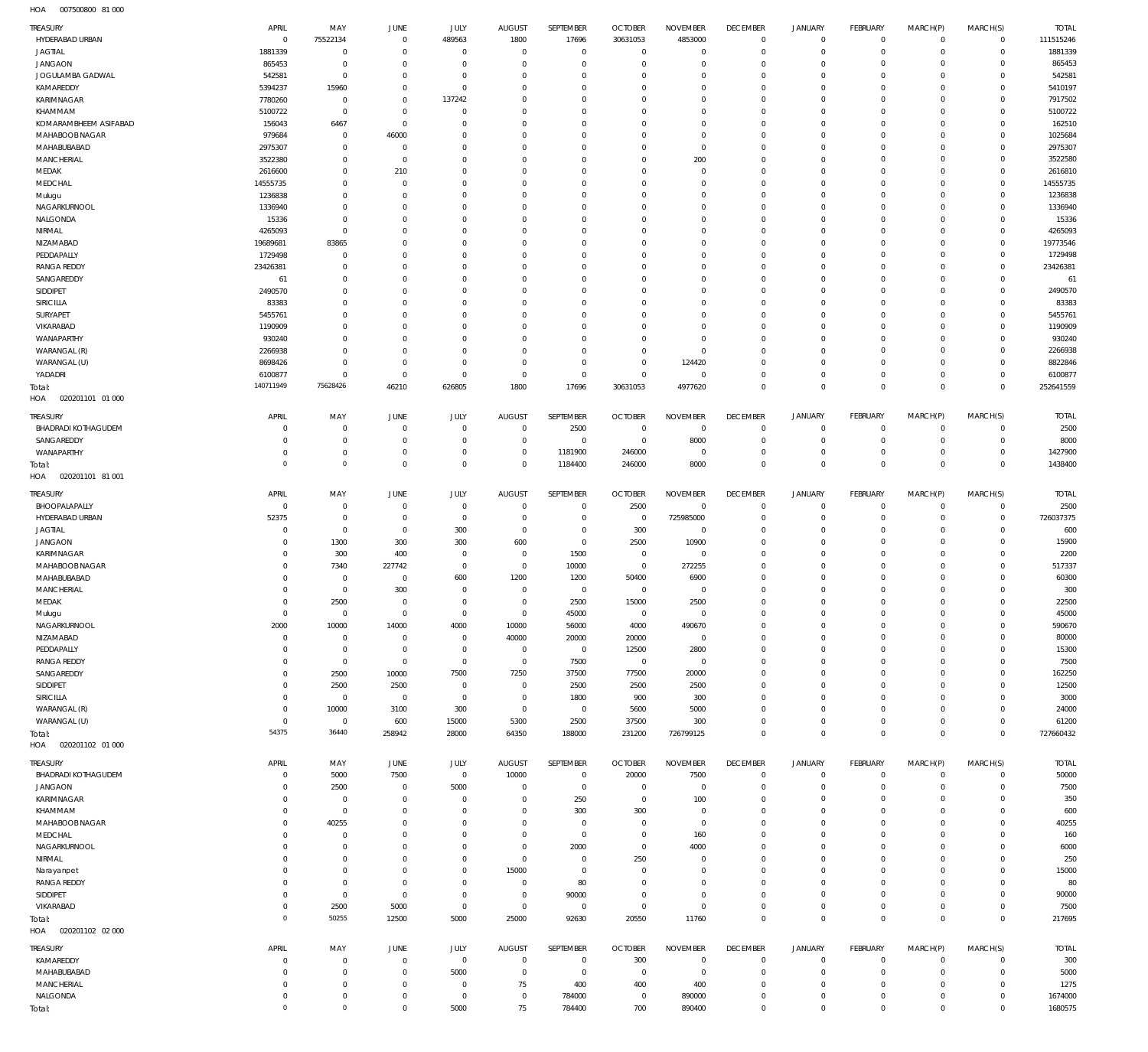020201102 05 800 HOA

| TREASURY                               | APRIL                  | MAY                           | JUNE                             | JULY                        | <b>AUGUST</b>              | SEPTEMBER                  | <b>OCTOBER</b>                   | <b>NOVEMBER</b>                | <b>DECEMBER</b>                   | <b>JANUARY</b>             | <b>FEBRUARY</b>                  | MARCH(P)                 | MARCH(S)                   | <b>TOTAL</b>          |
|----------------------------------------|------------------------|-------------------------------|----------------------------------|-----------------------------|----------------------------|----------------------------|----------------------------------|--------------------------------|-----------------------------------|----------------------------|----------------------------------|--------------------------|----------------------------|-----------------------|
| HYDERABAD URBAN                        | $^{\circ}$             | 117975                        | 5000                             | 29000                       | 8000                       | 2000                       | $\overline{0}$                   | 6062161                        | $\overline{0}$                    | $\mathbf 0$                | $\mathbf 0$                      | $\mathbf{0}$             | $\mathbf 0$                | 6224136               |
| PEDDAPALLY<br>YADADRI                  | $\Omega$<br>$^{\circ}$ | $\overline{0}$<br>$\mathbf 0$ | $\mathbf{0}$<br>$\mathbf{0}$     | $\mathbf 0$<br>$\mathbf 0$  | $^{\circ}$<br>$\mathbf 0$  | $\mathbf 0$<br>$\mathbf 0$ | 5000<br>$\overline{0}$           | $\overline{0}$<br>100          | $\overline{0}$<br>$\mathbf 0$     | $\mathbf 0$<br>$\mathbf 0$ | $\mathbf 0$<br>$\mathbf 0$       | $^{\circ}$<br>$^{\circ}$ | $\mathbf 0$<br>$\mathbf 0$ | 5000<br>100           |
| Total:                                 | $\Omega$               | 117975                        | 5000                             | 29000                       | 8000                       | 2000                       | 5000                             | 6062261                        | $\overline{0}$                    | $\mathbf 0$                | $\,0\,$                          | $\overline{0}$           | $\mathbb O$                | 6229236               |
| HOA<br>020201102 06 001                |                        |                               |                                  |                             |                            |                            |                                  |                                |                                   |                            |                                  |                          |                            |                       |
| TREASURY                               | APRIL                  | MAY                           | JUNE                             | JULY                        | AUGUST                     | SEPTEMBER                  | <b>OCTOBER</b>                   | <b>NOVEMBER</b>                | <b>DECEMBER</b>                   | <b>JANUARY</b>             | <b>FEBRUARY</b>                  | MARCH(P)                 | MARCH(S)                   | <b>TOTAL</b>          |
| HYDERABAD URBAN                        | $\Omega$               | $\mathbf 0$                   | $\mathbf{0}$                     | $\mathbf 0$                 | $\mathbf 0$                | $\mathbf 0$                | $\overline{0}$                   | 2930                           | $\overline{0}$                    | $\mathbf 0$                | $\mathbf 0$                      | $^{\circ}$               | $\mathbf 0$                | 2930                  |
| KARIMNAGAR<br>MAHABUBABAD              |                        | $\mathbf 0$<br>$\mathbf 0$    | $\overline{0}$<br>$\overline{0}$ | $\mathbf{0}$<br>$^{\circ}$  | $^{\circ}$<br>0            | $\mathbf 0$<br>$\mathbf 0$ | $\overline{\mathbf{0}}$<br>5000  | 7700<br>$\mathbf 0$            | $\overline{0}$<br>$\overline{0}$  | $\mathbf 0$<br>0           | $\mathbf 0$<br>$\overline{0}$    | $^{\circ}$<br>$^{\circ}$ | $\mathbf 0$<br>$\mathbf 0$ | 7700<br>5000          |
| MEDCHAL                                |                        | $\mathbf 0$                   | $\Omega$                         | $\mathbf 0$                 | $\mathbf 0$                | $\mathbf 0$                | 250                              | $\mathbf 0$                    | $\overline{0}$                    | $\mathbf 0$                | $\overline{0}$                   | $\Omega$                 | $\Omega$                   | 250                   |
| NALGONDA                               |                        | $\mathbf 0$                   | $^{\circ}$                       | $\mathbf 0$                 | 0                          | $\mathbf 0$                | $\overline{0}$                   | 250                            | $\mathbf 0$                       | 0                          | $\overline{0}$                   | $\Omega$                 | $\Omega$                   | 250                   |
| PEDDAPALLY<br><b>RANGA REDDY</b>       |                        | $\mathbf 0$<br>$\mathbf 0$    | $\Omega$<br>$^{\circ}$           | $\mathbf 0$<br>$\mathbf{0}$ | $\mathbf 0$<br>$\mathbf 0$ | $\mathbf 0$<br>2500        | $\mathbf 0$<br>$\mathbf{0}$      | 300<br>13800                   | $\mathbf 0$<br>$\mathbf 0$        | $\mathbf 0$<br>$\mathbf 0$ | $\overline{0}$<br>$\overline{0}$ | $\Omega$<br>$\Omega$     | $\Omega$<br>$\Omega$       | 300<br>16300          |
| SANGAREDDY                             | $\Omega$               | $\mathbf 0$                   | $^{\circ}$                       | $\mathbf 0$                 | $\mathbf 0$                | $\mathbf 0$                | $\overline{0}$                   | 17200                          | $\mathbf 0$                       | $\mathbf 0$                | $\overline{0}$                   | $\Omega$                 | $\mathbf 0$                | 17200                 |
| SIRICILLA                              | $\Omega$               | $\mathbf 0$                   | $^{\circ}$                       | $\mathbf 0$                 | $\mathbf 0$                | $\mathbf 0$                | 80                               | $\mathbf 0$                    | $\mathbf 0$                       | $\mathbf 0$                | $\overline{0}$                   | $^{\circ}$               | $\mathbf 0$                | 80                    |
| Total:<br>HOA<br>020201102 06 800      | $\Omega$               | $\circ$                       | $\mathbf{0}$                     | $\mathbb O$                 | $\mathbf 0$                | 2500                       | 5330                             | 42180                          | $\overline{0}$                    | $\mathbf 0$                | $\,0\,$                          | $\Omega$                 | $\overline{0}$             | 50010                 |
|                                        | APRIL                  |                               |                                  |                             |                            |                            |                                  |                                |                                   |                            |                                  |                          |                            |                       |
| TREASURY<br>ADILABAD                   | $\circ$                | MAY<br>$\mathbf 0$            | JUNE<br>2650                     | JULY<br>250                 | <b>AUGUST</b><br>7500      | SEPTEMBER<br>2300          | <b>OCTOBER</b><br>1400           | <b>NOVEMBER</b><br>17050       | <b>DECEMBER</b><br>$\overline{0}$ | JANUARY<br>$\mathbf 0$     | <b>FEBRUARY</b><br>$\mathbf 0$   | MARCH(P)<br>$\mathbf 0$  | MARCH(S)<br>$\mathbf 0$    | <b>TOTAL</b><br>31150 |
| <b>BHADRADI KOTHAGUDEM</b>             | $\Omega$               | $\mathbf 0$                   | 500                              | 8850                        | 330                        | 1330                       | 40080                            | 48810                          | $\overline{0}$                    | $\mathbf 0$                | $\overline{0}$                   | $^{\circ}$               | $\mathbf 0$                | 99900                 |
| BHOOPALAPALLY                          | $^{\circ}$             | 8100                          | 400                              | 250                         | 250                        | 90000                      | 5500                             | 3800                           | $\overline{0}$                    | $\mathbf 0$                | $\overline{0}$                   | $\Omega$                 | $\mathbf 0$                | 108300                |
| HYDERABAD URBAN<br><b>JAGTIAL</b>      | 150<br>125             | 6290<br>$\mathbf 0$           | 29590<br>200                     | 20050<br>2375               | 32340<br>5125              | 67270<br>9830              | 133110<br>1330                   | 516040<br>35200                | $\mathbf 0$<br>$\mathbf 0$        | $\mathbf 0$<br>$\mathbf 0$ | $\overline{0}$<br>$\overline{0}$ | $\Omega$<br>$\Omega$     | $\mathbf 0$<br>$\Omega$    | 804840<br>54185       |
| <b>JANGAON</b>                         | $^{\circ}$             | 300                           | 300                              | 350                         | $\mathbf 0$                | 1650                       | 50250                            | 5250                           | $\mathbf 0$                       | $\mathbf 0$                | $\overline{0}$                   | $\Omega$                 | $\mathbf 0$                | 58100                 |
| JOGULAMBA GADWAL                       | $\Omega$               | $\mathbf 0$                   | $\mathbf 0$                      | 600                         | 410                        | 330                        | 5980                             | 28690                          | $\mathbf 0$                       | $\mathbf 0$                | $\overline{0}$                   | $\Omega$                 | $\Omega$                   | 36010                 |
| KAMAREDDY                              | $^{\circ}$             | 2600                          | 650                              | 1250                        | $\mathbf 0$                | 500                        | 8650                             | 41750                          | $\mathbf 0$                       | $\mathbf 0$                | $\overline{0}$                   | $\Omega$                 | $\mathbf 0$                | 55400                 |
| KARIMNAGAR<br>KHAMMAM                  | $\Omega$<br>$^{\circ}$ | 7500<br>11700                 | 4800<br>24480                    | 3225<br>6950                | 750<br>18600               | 1875<br>26860              | 90885<br>71410                   | 93400<br>134710                | $\mathbf 0$<br>$\mathbf 0$        | $\mathbf 0$<br>$\mathbf 0$ | $\overline{0}$<br>$\overline{0}$ | $\Omega$<br>$\Omega$     | $\Omega$<br>$\mathbf 0$    | 202435<br>294710      |
| KOMARAMBHEEM ASIFABAD                  | $\Omega$               | $\overline{0}$                | $\mathbf 0$                      | 2750                        | 250                        | $\mathbf 0$                | 25400                            | 16900                          | $\mathbf 0$                       | $\mathbf 0$                | $\overline{0}$                   | $\Omega$                 | $\Omega$                   | 45300                 |
| MAHABOOB NAGAR                         | $\Omega$               | $\mathbf 0$                   | 750                              | 66779                       | 850                        | 500                        | 750                              | 39800                          | $\mathbf 0$                       | $\mathbf 0$                | $\overline{0}$                   | $\Omega$                 | $\mathbf 0$                | 109429                |
| MAHABUBABAD                            | $\Omega$               | 250                           | 2830                             | 250                         | 2500                       | 850                        | 48500                            | 48100                          | $\mathbf 0$                       | $\mathbf 0$                | $\overline{0}$                   | $\Omega$                 | $\Omega$                   | 103280                |
| MANCHERIAL<br>MEDAK                    | $^{\circ}$<br>$\Omega$ | $\mathbf 0$<br>300            | 8100<br>500                      | 20700<br>750                | 5250<br>100                | 17300<br>375               | 83100<br>3100                    | 42000<br>18550                 | $\mathbf 0$<br>$\mathbf 0$        | $\mathbf 0$<br>$\mathbf 0$ | $\overline{0}$<br>$\overline{0}$ | $\Omega$<br>$\Omega$     | $\mathbf 0$<br>$\Omega$    | 176450<br>23675       |
| MEDCHAL                                | $\Omega$               | 22500                         | 705                              | 2500                        | 330                        | 2950                       | 7650                             | 268710                         | $\mathbf 0$                       | $\mathbf 0$                | $\overline{0}$                   | $\Omega$                 | $\mathbf 0$                | 305345                |
| Mulugu                                 | $\Omega$               | $\overline{0}$                | $\mathbf{0}$                     | $\mathbf{0}$                | $\mathbf 0$                | 180250                     | $\overline{0}$                   | 6250                           | $\mathbf 0$                       | $\mathbf 0$                | $\overline{0}$                   | $\Omega$                 | $\Omega$                   | 186500                |
| NAGARKURNOOL                           | $\Omega$               | $\mathbf 0$                   | 250                              | 750                         | 500                        | 750                        | 900                              | 23350                          | $\mathbf 0$                       | $\mathbf 0$                | $\overline{0}$                   | $\Omega$                 | $\mathbf 0$                | 26500                 |
| NALGONDA<br>NIRMAL                     | $\Omega$<br>$\Omega$   | $\mathbf 0$<br>$\mathbf 0$    | 2000<br>11600                    | 750<br>750                  | 500<br>250                 | 2600<br>2250               | 3200<br>2050                     | 161847<br>20000                | $\mathbf 0$<br>$\mathbf 0$        | $\mathbf 0$<br>$\mathbf 0$ | $\overline{0}$<br>$\overline{0}$ | $\Omega$<br>$\Omega$     | $\mathbf 0$<br>$\mathbf 0$ | 170897<br>36900       |
| NIZAMABAD                              | 14765                  | 450                           | 8350                             | 5650                        | 1740                       | 5830                       | 15300                            | 39100                          | $\mathbf 0$                       | $\mathbf 0$                | $\overline{0}$                   | $\Omega$                 | $\Omega$                   | 91185                 |
| Narayanpet                             | $\Omega$               | $\mathbf 0$                   | 250                              | $\mathbf{0}$                | 250                        | 500                        | 250                              | 10900                          | $\mathbf 0$                       | $\mathbf 0$                | $\overline{0}$                   | $\Omega$                 | $\mathbf 0$                | 12150                 |
| PEDDAPALLY                             | $\Omega$               | 10000                         | 3125                             | 100                         | $\mathbf 0$                | 11200                      | 9750                             | 21575                          | $\mathbf 0$                       | $\mathbf 0$                | $\overline{0}$                   | $\Omega$                 | $\mathbf 0$                | 55750                 |
| <b>RANGA REDDY</b><br>SANGAREDDY       | 7500<br>$^{\circ}$     | $\mathbf 0$<br>$\mathbf 0$    | 96650<br>8300                    | 2500<br>300                 | 3000<br>500                | 5150<br>2150               | 11700<br>29500                   | 263670<br>101930               | $\mathbf 0$<br>$\mathbf 0$        | $\mathbf 0$<br>$\mathbf 0$ | $\overline{0}$<br>$\overline{0}$ | $\Omega$<br>$\Omega$     | $\mathbf 0$<br>$\Omega$    | 390170<br>142680      |
| SIDDIPET                               | $\Omega$               | 250                           | 3225                             | 5850                        | 1150                       | 3450                       | 11530                            | 51050                          | $\mathbf 0$                       | $\mathbf 0$                | $\overline{0}$                   | $\Omega$                 | $\mathbf 0$                | 76505                 |
| SIRICILLA                              | $\Omega$               | $\mathbf 0$                   | 2750                             | 300                         | $\mathbf 0$                | 850                        | 25600                            | 25700                          | $\mathbf 0$                       | $\mathbf 0$                | $\overline{0}$                   | $\Omega$                 | $\mathbf 0$                | 55200                 |
| <b>SURYAPET</b>                        | $\Omega$               | 1250                          | 21220                            | 1500                        | 19500                      | 2500                       | 21580                            | 120560                         | $\mathbf 0$                       | $\mathbf 0$                | $\overline{0}$                   | $\Omega$                 | $\mathbf 0$                | 188110                |
| VIKARABAD<br>WANAPARTHY                | $\Omega$               | 250<br>250                    | 7500<br>$\circ$                  | 250<br>500                  | 500<br>0                   | 500<br>800                 | 6100<br>3380                     | 23650<br>31230                 | $\Omega$                          | $\mathbf 0$                | $\mathbf 0$                      | $\circ$                  | $\mathbf 0$                | 38750<br>36160        |
| WARANGAL (R)                           | $^{\circ}$             | 250                           | 2000                             | 800                         | 300                        | 91200                      | 23300                            | 28550                          | $\mathbf 0$                       | $\mathbf 0$                | $\circ$                          | $^{\circ}$               | $\mathbf 0$                | 146400                |
| WARANGAL (U)                           | $\circ$                | 10500                         | 6500                             | 11750                       | 5550                       | 15300                      | 60700                            | 332700                         | $\mathbf 0$                       | 0                          | $\circ$                          | 0                        | $\mathbf 0$                | 443000                |
| YADADRI                                | 2500<br>25040          | 2500<br>85240                 | 250                              | $\mathbf 0$                 | 7500                       | 1250                       | 1100                             | 25600                          | $\mathbf 0$                       | $\mathbf 0$                | $\mathbf 0$                      | $^{\circ}$               | $\mathbf 0$                | 40700                 |
| Total:<br>HOA<br>020201102 07 000      |                        |                               | 250425                           | 169629                      | 115825                     | 550450                     | 803035                           | 2646422                        | $\mathbf 0$                       | $\mathbf 0$                | $\mathbf 0$                      | $\mathbf 0$              | $\mathbf 0$                | 4646066               |
| TREASURY                               | APRIL                  | MAY                           | <b>JUNE</b>                      | JULY                        | AUGUST                     | SEPTEMBER                  | <b>OCTOBER</b>                   | <b>NOVEMBER</b>                | <b>DECEMBER</b>                   | <b>JANUARY</b>             | FEBRUARY                         | MARCH(P)                 | MARCH(S)                   | <b>TOTAL</b>          |
| ADILABAD                               | $\Omega$               | $\overline{0}$                | $\mathbf 0$                      | $\mathbf 0$                 | 3600                       | $\mathbb O$                | $\overline{0}$                   | $\overline{0}$                 | $\overline{0}$                    | $\overline{0}$             | $\mathbb O$                      | $^{\circ}$               | $\mathbf 0$                | 3600                  |
| Total:                                 | $\Omega$               | $\mathbf 0$                   | $\mathbf{0}$                     | $\mathbf 0$                 | 3600                       | $\mathbb O$                | $\overline{0}$                   | $\mathbf 0$                    | $\overline{0}$                    | $\mathbf{0}$               | $\,0\,$                          | $\mathbf 0$              | $\mathbf 0$                | 3600                  |
| HOA<br>020201102 81 000                |                        |                               |                                  |                             |                            |                            |                                  |                                |                                   |                            |                                  |                          |                            |                       |
| TREASURY                               | APRIL                  | MAY                           | JUNE                             | JULY                        | AUGUST                     | SEPTEMBER                  | <b>OCTOBER</b>                   | <b>NOVEMBER</b>                | <b>DECEMBER</b>                   | <b>JANUARY</b>             | FEBRUARY                         | MARCH(P)                 | MARCH(S)                   | <b>TOTAL</b>          |
| <b>BHADRADI KOTHAGUDEM</b>             | $^{\circ}$             | $\mathbf 0$                   | $\mathbf 0$                      | $\mathbf{0}$                | $\mathbf 0$                | 7500                       | 7500                             | $\mathbf 0$<br>$\mathbf 0$     | $\overline{0}$<br>$\overline{0}$  | $\mathbf 0$<br>$\mathbf 0$ | $\mathbf 0$<br>$\overline{0}$    | $^{\circ}$               | $\mathbf 0$<br>$\mathbf 0$ | 15000                 |
| HYDERABAD URBAN<br>KAMAREDDY           | 58970<br>$\Omega$      | $\mathbf 0$<br>2500           | 3570<br>$^{\circ}$               | $^{\circ}$<br>$\mathbf 0$   | 0<br>0                     | $\mathbf 0$<br>18000       | $\overline{0}$<br>5000           | $\mathbf 0$                    | $\mathbf 0$                       | 0                          | $\overline{0}$                   | $^{\circ}$<br>$\Omega$   | $\mathbf 0$                | 62540<br>25500        |
| KHAMMAM                                |                        | 2500                          | $\circ$                          | $\mathbf 0$                 | 0                          | $\mathbf 0$                | 3100                             | $\mathbf 0$                    | $\mathbf 0$                       | 0                          | $\overline{0}$                   | $\Omega$                 | $\mathbf 0$                | 5600                  |
| KOMARAMBHEEM ASIFABAD                  | $\Omega$               | 2500                          | $^{\circ}$                       | $\mathbf 0$                 | $\mathbf 0$                | $\mathbf 0$                | 40000                            | $\mathbf 0$                    | $\mathbf 0$                       | 0                          | $\overline{0}$                   | $\Omega$                 | $\mathbf 0$                | 42500                 |
| MAHABOOB NAGAR                         | $\Omega$               | $\overline{0}$                | $\circ$                          | $\mathbf 0$                 | 71000                      | 75000                      | 35000                            | 105000                         | $\mathbf 0$                       | 0                          | $\overline{0}$                   | 0                        | $\mathbf 0$                | 286000                |
| MEDAK<br>MEDCHAL                       | $\Omega$<br>$\circ$    | $\overline{0}$<br>$\mathbf 0$ | $^{\circ}$<br>$^{\circ}$         | $\mathbf 0$<br>$\mathbf 0$  | $\mathbf 0$<br>$\mathbf 0$ | 5000<br>$\mathbf 0$        | 5000<br>15000                    | $\mathbf 0$<br>$\mathbf 0$     | $\mathbf 0$<br>$\mathbf 0$        | 0<br>0                     | $\overline{0}$<br>$\overline{0}$ | $\Omega$<br>$\Omega$     | $\mathbf 0$<br>$\mathbf 0$ | 10000<br>15000        |
| NAGARKURNOOL                           | 1000                   | 5000                          | 1000                             | 1000                        | 7000                       | 1000                       | 1000                             | 1000                           | $\mathbf 0$                       | 0                          | $\overline{0}$                   | $\Omega$                 | $\mathbf 0$                | 18000                 |
| NIZAMABAD                              | $\circ$                | $\overline{0}$                | $\overline{0}$                   | $\mathbf{0}$                | 74000                      | 128711                     | 44000                            | 40926                          | $\mathbf 0$                       | 0                          | $\overline{0}$                   | $\Omega$                 | $\mathbf 0$                | 287637                |
| <b>RANGA REDDY</b><br>SANGAREDDY       | $^{\circ}$<br>7500     | $\overline{0}$<br>$\mathbf 0$ | $\overline{0}$<br>20000          | $\mathbf 0$<br>7500         | 2500<br>2500               | $\overline{0}$<br>10600    | 20000<br>105000                  | $\overline{0}$<br>45300        | $\mathbf 0$<br>$\mathbf 0$        | 0<br>0                     | $\overline{0}$<br>$\overline{0}$ | $\Omega$<br>$\Omega$     | $\mathbf 0$<br>$\mathbf 0$ | 22500<br>198400       |
| SIDDIPET                               | $\circ$                | 5000                          | $\mathbf 0$                      | 5000                        | 2500                       | 2500                       | 10000                            | 5000                           | $\mathbf 0$                       | 0                          | $\overline{0}$                   | $\Omega$                 | $\mathbf 0$                | 30000                 |
| SURYAPET                               | 2500                   | $\mathbf 0$                   | 2500                             | $\mathbf{0}$                | $\mathbf 0$                | $\mathbf 0$                | $\overline{0}$                   | $\mathbf 0$                    | $\mathbf 0$                       | $\mathbf 0$                | $\mathbf 0$                      | $\circ$                  | $\mathbf 0$                | 5000                  |
| VIKARABAD                              | $\circ$                | $\mathbf 0$                   | 5000                             | $\mathbf 0$                 | 5000                       | 2500                       | 30000                            | $\overline{0}$                 | $\mathbf 0$                       | $\mathsf{O}\xspace$        | $\mathbf 0$                      | $^{\circ}$               | $\mathbf 0$                | 42500                 |
| Total:<br>HOA<br>020201103 01 000      | 69970                  | 17500                         | 32070                            | 13500                       | 164500                     | 250811                     | 320600                           | 197226                         | $\overline{0}$                    | $\mathbf 0$                | $\,0\,$                          | $\mathbf 0$              | $\mathbf 0$                | 1066177               |
|                                        |                        |                               |                                  |                             |                            |                            |                                  |                                |                                   |                            |                                  |                          |                            |                       |
| TREASURY<br><b>BHADRADI KOTHAGUDEM</b> | APRIL<br>$\Omega$      | MAY<br>$\overline{0}$         | JUNE<br>500                      | JULY<br>$\mathbf 0$         | AUGUST<br>$\mathbf 0$      | SEPTEMBER<br>$\mathbf 0$   | <b>OCTOBER</b><br>$\overline{0}$ | <b>NOVEMBER</b><br>$\mathbf 0$ | <b>DECEMBER</b><br>$\overline{0}$ | JANUARY<br>0               | FEBRUARY<br>$\overline{0}$       | MARCH(P)<br>$^{\circ}$   | MARCH(S)<br>$\mathbf 0$    | <b>TOTAL</b><br>500   |
| SANGAREDDY                             | $\Omega$               | $\mathbf 0$                   | $^{\circ}$                       | $\mathbf{0}$                | $\mathbf 0$                | $\mathbf 0$                | 100                              | $\mathbf 0$                    | $\overline{0}$                    | 0                          | $\mathbf 0$                      | $\circ$                  | $\mathbf 0$                | 100                   |
| SURYAPET                               | $\circ$                | $\mathbf 0$                   | $^{\circ}$                       | $\mathbf 0$                 | 10000                      | $\mathbf 0$                | 0                                | $\mathbf 0$                    | $\overline{0}$                    | 0                          | $\overline{0}$                   | 0                        | $\mathbf 0$                | 10000                 |
| YADADRI                                | $\Omega$               | $\mathbb O$                   | $\mathbf{0}$                     | $\mathbf 0$                 | $\mathbf 0$                | $\mathbf 0$                | $\mathbf 0$                      | 10000                          | $\overline{0}$                    | $\mathbf 0$                | $\mathbb O$                      | $\mathbf 0$              | $\mathbf 0$                | 10000                 |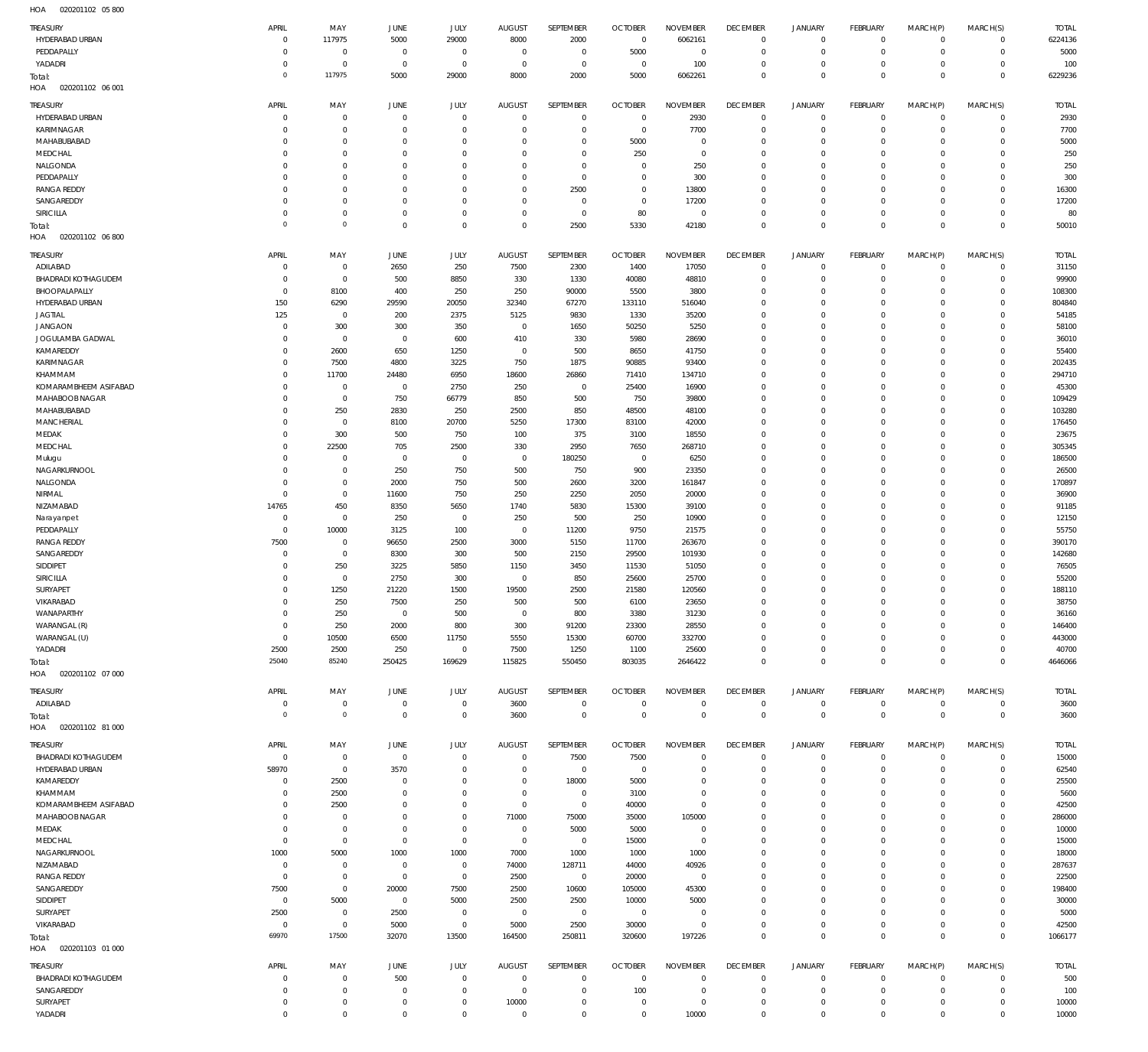| <b>TREASURY</b>                             | APRIL<br>$\circ$              | MAY<br>$\circ$             | JUNE<br>500              | JULY<br>$\mathbf 0$           | <b>AUGUST</b><br>10000        | SEPTEMBER<br>$\mathbf 0$ | <b>OCTOBER</b><br>100            | <b>NOVEMBER</b><br>10000      | <b>DECEMBER</b><br>$\overline{0}$ | <b>JANUARY</b><br>$\overline{0}$ | <b>FEBRUARY</b><br>$\mathbb O$ | MARCH(P)<br>$\mathbf 0$ | MARCH(S)<br>$\overline{0}$ | <b>TOTAL</b><br>20600  |
|---------------------------------------------|-------------------------------|----------------------------|--------------------------|-------------------------------|-------------------------------|--------------------------|----------------------------------|-------------------------------|-----------------------------------|----------------------------------|--------------------------------|-------------------------|----------------------------|------------------------|
| Total:                                      |                               |                            |                          |                               |                               |                          |                                  |                               |                                   |                                  |                                |                         |                            |                        |
| 020201103 02 000<br>HOA                     |                               |                            |                          |                               |                               |                          |                                  |                               |                                   |                                  |                                |                         |                            |                        |
| TREASURY                                    | APRIL                         | MAY                        | <b>JUNE</b>              | JULY                          | <b>AUGUST</b>                 | SEPTEMBER                | <b>OCTOBER</b>                   | <b>NOVEMBER</b>               | <b>DECEMBER</b>                   | JANUARY                          | <b>FEBRUARY</b>                | MARCH(P)<br>$\Omega$    | MARCH(S)                   | <b>TOTAL</b>           |
| HYDERABAD URBAN<br>KHAMMAM                  | 49000<br>$\mathbf 0$          | $\,0\,$<br>107500          | $\overline{0}$<br>0      | $\mathbf 0$<br>500            | $\overline{0}$<br>$\mathbf 0$ | $\overline{0}$<br>181500 | 1459500<br>72570                 | 63000<br>20500                | $\circ$<br>$\circ$                | $\mathbf 0$<br>$\mathbf 0$       | $\circ$<br>- 0                 | $\Omega$                | $\circ$<br>$\circ$         | 1571500<br>382570      |
| MAHABOOB NAGAR                              | 0                             | $^{\circ}$                 | 0                        | - 0                           | 0                             | $^{\circ}$               | $^{\circ}$                       | 100                           | $\circ$                           | $\circ$                          |                                | $\Omega$                |                            | 100                    |
| MAHABUBABAD                                 | 0                             | $\overline{0}$             | 0                        | $^{\circ}$                    | 0                             | $^{\circ}$               | 9000                             | 1010                          | $^{\circ}$                        | $\circ$                          |                                | $\Omega$                |                            | 10010                  |
| <b>MANCHERIAL</b>                           | 0                             | $\mathbf 0$                | $\mathbf 0$              | $\Omega$<br>$^{\circ}$        | $\mathbf 0$<br>$\mathbf 0$    | 500                      | $^{\circ}$                       | 100                           | $\Omega$                          | $\Omega$<br>$\mathbf 0$          |                                | $\Omega$<br>$\Omega$    | $\Omega$                   | 600<br>26230           |
| NIZAMABAD<br>WANAPARTHY                     | 0<br>$\mathbf 0$              | $\,0\,$<br>$\,0\,$         | $\overline{0}$<br>443500 | $\overline{0}$                | $\mathbf 0$                   | 11650<br>$\overline{0}$  | - 0<br>$^{\circ}$                | 14580<br>$\overline{0}$       | $^{\circ}$<br>$^{\circ}$          | $\mathbf 0$                      | $\Omega$                       | $\Omega$                |                            | 443500                 |
| Total:                                      | 49000                         | 107500                     | 443500                   | 500                           | $\mathbf 0$                   | 193650                   | 1541070                          | 99290                         | $\overline{0}$                    | $\mathbf 0$                      | $\Omega$                       | $\Omega$                | $^{\circ}$                 | 2434510                |
| 020201103 05 800<br>HOA                     |                               |                            |                          |                               |                               |                          |                                  |                               |                                   |                                  |                                |                         |                            |                        |
| TREASURY                                    | APRIL                         | MAY                        | JUNE                     | JULY                          | <b>AUGUST</b>                 | SEPTEMBER                | <b>OCTOBER</b>                   | <b>NOVEMBER</b>               | <b>DECEMBER</b>                   | <b>JANUARY</b>                   | <b>FEBRUARY</b>                | MARCH(P)                | MARCH(S)                   | <b>TOTAL</b>           |
| PEDDAPALLY                                  | $^{\circ}$                    | $\,0\,$                    | $\overline{0}$           | $\mathbf 0$                   | $\overline{0}$                | $^{\circ}$               | $^{\circ}$                       | 2500                          | $\overline{0}$                    | $\mathbf 0$                      | $\mathbf 0$                    | $\Omega$                | $\Omega$                   | 2500                   |
| Total:<br>020201103 06 800<br>HOA           | $\Omega$                      | $\overline{0}$             | $\mathbf 0$              | $\mathbf 0$                   | $\mathbf 0$                   | $\overline{0}$           | $^{\circ}$                       | 2500                          | $\mathbf 0$                       | $\overline{0}$                   | $^{\circ}$                     | $\mathbf 0$             | $\mathbf 0$                | 2500                   |
|                                             |                               |                            |                          |                               |                               |                          |                                  |                               |                                   |                                  |                                |                         |                            |                        |
| TREASURY<br><b>JANGAON</b>                  | APRIL<br>0                    | MAY<br>$\overline{0}$      | JUNE<br>0                | JULY<br>$^{\circ}$            | <b>AUGUST</b><br>- 0          | SEPTEMBER<br>300         | <b>OCTOBER</b><br>- 0            | <b>NOVEMBER</b><br>0          | <b>DECEMBER</b><br>$\circ$        | JANUARY<br>$\circ$               | <b>FEBRUARY</b><br>- 0         | MARCH(P)<br>$\Omega$    | MARCH(S)<br>0              | <b>TOTAL</b><br>300    |
| KARIMNAGAR                                  | 0                             | $\mathbf 0$                | $\mathbf 0$              | $^{\circ}$                    | $^{\circ}$                    | 5000                     | 2000                             | 179240                        | $^{\circ}$                        | $\mathbf 0$                      | - 0                            | $\Omega$                | $\Omega$                   | 186240                 |
| KHAMMAM                                     | 0                             | $\,0\,$                    | 0                        | $^{\circ}$                    | $\mathbf 0$                   | $\overline{0}$           | - 0                              | 19070                         | $^{\circ}$                        | $\circ$                          |                                | $\Omega$                | 0                          | 19070                  |
| NIZAMABAD                                   | $\mathbf 0$<br>$\mathbf 0$    | $\mathbf 0$<br>$\mathbb O$ | $\mathbf 0$              | 250                           | 250                           | 250                      | $\overline{0}$                   | $\overline{0}$                | $\circ$                           | $\mathbf 0$                      | $\Omega$                       | $\Omega$                | $\Omega$                   | 750                    |
| Total:<br>HOA<br>020201103 81 000           |                               |                            | $\mathbf 0$              | 250                           | 250                           | 5550                     | 2000                             | 198310                        | $\overline{0}$                    | $\mathbf 0$                      | $\Omega$                       | $\Omega$                | $^{\circ}$                 | 206360                 |
|                                             |                               |                            |                          |                               |                               |                          |                                  |                               |                                   |                                  |                                |                         |                            |                        |
| <b>TREASURY</b><br>HYDERABAD URBAN          | APRIL<br>0                    | MAY<br>$\mathbf 0$         | JUNE<br>$\overline{0}$   | JULY<br>$\mathbf 0$           | <b>AUGUST</b><br>$^{\circ}$   | SEPTEMBER<br>441000      | <b>OCTOBER</b><br>$^{\circ}$     | <b>NOVEMBER</b><br>0          | <b>DECEMBER</b><br>$^{\circ}$     | JANUARY<br>$\circ$               | <b>FEBRUARY</b><br>$\Omega$    | MARCH(P)<br>$\Omega$    | MARCH(S)<br>$\Omega$       | <b>TOTAL</b><br>441000 |
| <b>JAGTIAL</b>                              | 0                             | $\overline{0}$             | $\overline{0}$           | $\overline{0}$                | $\mathbf{0}$                  | 10000                    | $^{\circ}$                       | $\overline{0}$                | $\circ$                           | $\mathbf 0$                      | $\Omega$                       | $\Omega$                | $\circ$                    | 10000                  |
| MEDAK                                       | 0                             | $^{\circ}$                 | $\overline{0}$           | 10000                         | 0                             | $^{\circ}$               | $^{\circ}$                       | $\overline{0}$                | $\circ$                           | $\circ$                          |                                | $\Omega$                | $\Omega$                   | 10000                  |
| NALGONDA                                    | $\mathbf 0$                   | $\mathbf 0$                | $\overline{0}$           | $^{\circ}$                    | $\mathbf{0}$                  | $^{\circ}$               | 10500                            | 23500                         | $\circ$                           | $\mathbf 0$                      | $\Omega$                       | $\Omega$                | $\Omega$                   | 34000                  |
| SANGAREDDY<br>Total:                        | $\mathbf 0$<br>$\Omega$       | $\,0\,$<br>$\circ$         | 100<br>100               | $^{\circ}$<br>10000           | $\mathbf 0$<br>$\mathbf 0$    | $^{\circ}$<br>451000     | 300<br>10800                     | $\overline{0}$<br>23500       | $\overline{0}$<br>$\mathbf 0$     | $\mathbf 0$<br>$\mathbf 0$       | $\Omega$<br>$\Omega$           | $\Omega$<br>$\Omega$    | $\mathbf 0$<br>$\mathbf 0$ | 400<br>495400          |
| 020201105 81 000<br>HOA                     |                               |                            |                          |                               |                               |                          |                                  |                               |                                   |                                  |                                |                         |                            |                        |
| <b>TREASURY</b>                             | APRIL                         | MAY                        | JUNE                     | JULY                          | <b>AUGUST</b>                 | SEPTEMBER                | <b>OCTOBER</b>                   | <b>NOVEMBER</b>               | <b>DECEMBER</b>                   | <b>JANUARY</b>                   | <b>FEBRUARY</b>                | MARCH(P)                | MARCH(S)                   | <b>TOTAL</b>           |
| NIZAMABAD                                   | 0                             | $\overline{0}$             | $\overline{0}$           | 11317                         | $^{\circ}$                    | $^{\circ}$               | - 0                              | 0                             | $\circ$                           | $\circ$                          | $\circ$                        | 0                       | $\circ$                    | 11317                  |
| Total:                                      | $\circ$                       | $\mathbb O$                | $\mathbf 0$              | 11317                         | $\mathbf 0$                   | $\mathbf 0$              | $\overline{0}$                   | $\overline{0}$                | $\mathbf 0$                       | $\mathbf 0$                      | $^{\circ}$                     | $\mathbf 0$             | $^{\circ}$                 | 11317                  |
| HOA<br>020201600 03 000                     |                               |                            |                          |                               |                               |                          |                                  |                               |                                   |                                  |                                |                         |                            |                        |
| <b>TREASURY</b>                             | APRIL                         | MAY                        | JUNE                     | JULY                          | <b>AUGUST</b>                 | SEPTEMBER                | <b>OCTOBER</b>                   | <b>NOVEMBER</b>               | <b>DECEMBER</b>                   | <b>JANUARY</b>                   | <b>FEBRUARY</b>                | MARCH(P)                | MARCH(S)                   | <b>TOTAL</b>           |
| WARANGAL (U)                                | $\overline{0}$<br>$\mathbf 0$ | $\,0\,$                    | $\overline{0}$           | $\overline{0}$                | 500                           | $^{\circ}$               | $^{\circ}$                       | $\overline{0}$                | $^{\circ}$                        | $\mathbf 0$                      | $\mathbf 0$                    | $\Omega$                | $\mathbf 0$                | 500                    |
| Total:<br>HOA<br>020201600 04 800           |                               | $\overline{0}$             | $\mathbf 0$              | $\mathbf 0$                   | 500                           | $\overline{0}$           | $\overline{0}$                   | $\overline{0}$                | $\mathbf 0$                       | $\mathbf{0}$                     | $^{\circ}$                     | $\mathbf{0}$            | $\mathbf{0}$               | 500                    |
|                                             |                               |                            |                          |                               |                               |                          |                                  |                               |                                   |                                  |                                |                         |                            |                        |
| <b>TREASURY</b><br>HYDERABAD URBAN          | APRIL<br>0                    | MAY<br>2500                | JUNE<br>$\overline{0}$   | JULY<br>$^{\circ}$            | <b>AUGUST</b><br>$^{\circ}$   | SEPTEMBER<br>$^{\circ}$  | <b>OCTOBER</b><br>- 0            | <b>NOVEMBER</b><br>6570       | <b>DECEMBER</b><br>$\circ$        | <b>JANUARY</b><br>$\mathbf 0$    | <b>FEBRUARY</b><br>$\circ$     | MARCH(P)<br>$\Omega$    | MARCH(S)<br>$\circ$        | <b>TOTAL</b><br>9070   |
| Total:                                      | $\mathbb O$                   | 2500                       | $\mathbf 0$              | $\mathbf 0$                   | $\mathbf 0$                   | $\overline{0}$           | $^{\circ}$                       | 6570                          | $\mathbf 0$                       | $\mathbf{0}$                     | $^{\circ}$                     | $\mathbf{0}$            | $\mathbf{0}$               | 9070                   |
| HOA<br>020201600 81 001                     |                               |                            |                          |                               |                               |                          |                                  |                               |                                   |                                  |                                |                         |                            |                        |
| TREASURY                                    | APRIL                         | MAY                        | JUNE                     | <b>JULY</b>                   | AUGUST                        | SEPTEMBER                | <b>OCTOBER</b>                   | <b>NOVEMBER</b>               | <b>DECEMBER</b>                   | JANUAR'                          | <b>FEBRUARY</b>                | MARCH(P)                | MARCH(S)                   | <b>TOTAL</b>           |
| ADILABAD                                    | $^{\circ}$                    | 2500                       | 17500                    | 7500                          | 7500                          | 7500                     | 167800                           | 42500                         | $\overline{0}$                    | $\mathbf 0$                      | $\Omega$                       | $\Omega$                | $\Omega$                   | 252800                 |
| <b>BHADRADI KOTHAGUDEM</b><br>BHOOPALAPALLY | $\mathbf{0}$<br>$\mathbf 0$   | 10000<br>$\overline{0}$    | 300<br>$\mathbf 0$       | $\mathbf 0$<br>$\,0\,$        | 300<br>$\mathbf 0$            | 300<br>$\overline{0}$    | 16200<br>7500                    | 9800<br>$\overline{0}$        | $\overline{0}$<br>$\mathbf 0$     | $\mathbf 0$<br>$\mathbf 0$       | $\mathbf 0$<br>$\Omega$        | $\mathbf 0$<br>$\Omega$ | $\mathbf 0$<br>$\Omega$    | 36900<br>7500          |
| HYDERABAD URBAN                             | $\mathbf{0}$                  | 17500                      | 58500                    | 157500                        | 112250                        | 297453                   | 383913                           | 347500                        | $\overline{0}$                    | $\mathbf 0$                      | $\Omega$                       | $\Omega$                | $\mathbf 0$                | 1374616                |
| <b>JAGTIAL</b>                              | 5000                          | 46800                      | 25000                    | 13100                         | 90300                         | 25300                    | 260600                           | 49600                         | $\overline{0}$                    | $\mathbf 0$                      | $\Omega$                       | $\Omega$                | $\Omega$                   | 515700                 |
| JOGULAMBA GADWAL                            | $\mathbf 0$                   | 2500                       | 10000                    | 2500                          | 7500                          | 20300                    | 72500                            | 2500                          | $\overline{0}$                    | $\mathbf 0$                      | $\Omega$                       | $\Omega$                | $\mathbf 0$                | 117800                 |
| KAMAREDDY<br>KARIMNAGAR                     | 7500<br>12500                 | 10300<br>$\overline{0}$    | 5300<br>7500             | 18700<br>7500                 | 5600<br>15000                 | 6200<br>600              | 47500<br>73100                   | 10350<br>7500                 | $\overline{0}$<br>$\overline{0}$  | $\mathbf 0$<br>$\mathbf 0$       | $\Omega$<br>$\Omega$           | $\Omega$<br>$\Omega$    | $\Omega$<br>$\mathbf 0$    | 111450<br>123700       |
| KOMARAMBHEEM ASIFABAD                       | $\mathbf{0}$                  | $\overline{0}$             | 15000                    | 2500                          | $\mathbf 0$                   | 5000                     | 35000                            | 20000                         | $\overline{0}$                    | $\mathbf 0$                      | $\Omega$                       | $\Omega$                | $\Omega$                   | 77500                  |
| MAHABOOB NAGAR                              | $\mathbf 0$                   | 5000                       | 30000                    | $\mathbf 0$                   | 25000                         | 5000                     | 10000                            | 22500                         | $\overline{0}$                    | $\mathbf 0$                      |                                | $\Omega$                | $\mathbf 0$                | 97500                  |
| MAHABUBABAD                                 | $\mathbf 0$                   | $\overline{0}$             | $\mathbf 0$              | 600                           | $\overline{0}$                | $\overline{0}$           | 2700                             | $\overline{0}$                | $\overline{0}$                    | $\mathbf 0$                      | $\Omega$                       | $\Omega$                | $\Omega$                   | 3300                   |
| MANCHERIAL<br>MEDAK                         | $\mathbf 0$<br>$\mathbf{0}$   | 2500<br>5000               | 5000<br>200              | $\overline{0}$<br>$\mathbf 0$ | $\overline{0}$<br>$\mathbf 0$ | 2500<br>$\overline{0}$   | $\overline{0}$<br>$\overline{0}$ | $\overline{0}$<br>$\mathbf 0$ | $\overline{0}$<br>$\overline{0}$  | $\mathbf 0$<br>$\Omega$          | $\Omega$                       | $\Omega$<br>$\Omega$    | $\mathbf 0$<br>$\Omega$    | 10000<br>5200          |
| MEDCHAL                                     | 17500                         | 12500                      | 35000                    | 62500                         | 35000                         | 95000                    | 485200                           | 247600                        | $\overline{0}$                    | $\mathbf 0$                      | $\Omega$                       | $\Omega$                | $\mathbf 0$                | 990300                 |
| NAGARKURNOOL                                | $\,0\,$                       | 300                        | $\mathbf 0$              | 7500                          | $\mathbf 0$                   | $\overline{0}$           | 5000                             | 45000                         | $\mathbf 0$                       | $\Omega$                         | $\Omega$                       | $\Omega$                | $\Omega$                   | 57800                  |
| NALGONDA                                    | 5000                          | 22500                      | 17500                    | 12600                         | 2500                          | 15100                    | 98400                            | 98700                         | $\overline{0}$                    | $\mathbf 0$                      | $\Omega$                       | $\Omega$                | $\mathbf 0$                | 272300                 |
| NIRMAL<br>NIZAMABAD                         | $\mathbf 0$<br>7500           | 7500<br>30600              | 20000<br>24000           | 17500<br>19300                | 117500<br>45900               | 15000<br>106600          | 55000<br>277800                  | 20000<br>52500                | $\overline{0}$<br>$\overline{0}$  | $\mathbf 0$<br>$\mathbf 0$       | $\Omega$<br>$\Omega$           | $\Omega$<br>$\Omega$    | $\Omega$<br>$\mathbf 0$    | 252500<br>564200       |
| Narayanpet                                  | $\,0\,$                       | 5000                       | 5000                     | 2500                          | $\overline{0}$                | 15000                    | $\overline{0}$                   | 2500                          | $\overline{0}$                    | $\mathbf 0$                      | $\Omega$                       | $\Omega$                | $\Omega$                   | 30000                  |
| PEDDAPALLY                                  | 5000                          | 50000                      | 23400                    | 2500                          | $\overline{0}$                | 5900                     | 47600                            | 43300                         | $\overline{0}$                    | $\mathbf 0$                      | $\Omega$                       | $\Omega$                | $\mathbf 0$                | 177700                 |
| <b>RANGA REDDY</b>                          | 5000                          | 27500                      | 32000                    | 64500                         | 55000                         | 137000                   | 534500                           | 310000                        | $\overline{0}$                    | $\mathbf 0$                      | $\Omega$                       | $\Omega$                | $\mathbf 0$                | 1165500                |
| SANGAREDDY<br>SIDDIPET                      | $\,0\,$<br>$\,0\,$            | $\overline{0}$<br>5000     | 7500<br>$\overline{0}$   | $\overline{0}$<br>$\mathbf 0$ | $\overline{0}$<br>$\mathbf 0$ | 2500<br>$\overline{0}$   | 7500<br>$\overline{0}$           | $\mathbf 0$<br>$\mathbf 0$    | $\overline{0}$<br>$\overline{0}$  | $\mathbf 0$<br>$\mathbf 0$       | $\Omega$                       | $\Omega$<br>$\Omega$    | $\mathbf 0$<br>$\Omega$    | 17500<br>5000          |
| SIRICILLA                                   | 2500                          | 600                        | 300                      | $\mathbf 0$                   | 2800                          | $\overline{0}$           | 57500                            | 22500                         | $\overline{0}$                    | $\mathbf 0$                      |                                | $\Omega$                | $\mathbf 0$                | 86200                  |
| SURYAPET                                    | 2500                          | 37500                      | 10600                    | 4000                          | 2800                          | 12800                    | 63100                            | 67800                         | $\overline{0}$                    | $\mathbf 0$                      | $\Omega$                       | $\Omega$                | $\Omega$                   | 201100                 |
| VIKARABAD                                   | $\mathbf{0}$                  | $\overline{0}$             | $\mathbf 0$              | 2000                          | $\overline{0}$                | $\mathbf 0$              | $\overline{0}$                   | $\mathbf 0$                   | $\overline{0}$                    | $\mathbf 0$                      |                                | $\Omega$                | $\mathbf 0$                | 2000                   |
| WANAPARTHY                                  | $\mathbf{0}$<br>$\mathbf{0}$  | $\overline{0}$<br>12500    | $\mathbf 0$              | $\mathbf 0$<br>$\mathbf 0$    | $\mathbf 0$                   | $\overline{0}$           | 35300                            | 5000<br>$\mathbf 0$           | $\mathbf 0$                       | $\mathbf 0$<br>$\mathbf 0$       | $\Omega$<br>$\Omega$           | $\Omega$<br>$\mathbf 0$ | $\Omega$<br>$\mathbf 0$    | 40300                  |
| YADADRI<br>Total:                           | 70000                         | 313600                     | 5000<br>354600           | 404800                        | $\overline{0}$<br>524950      | 7500<br>782553           | 17500<br>2761213                 | 1427150                       | $\overline{0}$<br>$\mathbb O$     | $\mathbb O$                      | $\Omega$                       | $\Omega$                | $\mathbf 0$                | 42500<br>6638866       |
| 020202101 01 000<br>HOA                     |                               |                            |                          |                               |                               |                          |                                  |                               |                                   |                                  |                                |                         |                            |                        |
| <b>TREASURY</b>                             | APRIL                         | MAY                        | JUNE                     | JULY                          | <b>AUGUST</b>                 | SEPTEMBER                | <b>OCTOBER</b>                   | <b>NOVEMBER</b>               | <b>DECEMBER</b>                   | JANUARY                          | <b>FEBRUARY</b>                | MARCH(P)                | MARCH(S)                   | <b>TOTAL</b>           |
| ADILABAD                                    | $\overline{0}$                | $\,0\,$                    | 2000                     | $\,0\,$                       | $\overline{0}$                | 534085                   | $\mathbf 0$                      | 288900                        | $\mathbf 0$                       | $\circ$                          | $\mathbf 0$                    | $\mathbf 0$             | $\circ$                    | 824985                 |
| <b>BHADRADI KOTHAGUDEM</b>                  | $\mathbf 0$                   | $\,0\,$                    | $\,0\,$                  | $\,0\,$                       | 720000                        | $\overline{0}$           | $\overline{0}$                   | $\mathbf 0$                   | $\mathbf 0$                       | $\mathbf 0$                      | $\mathbf 0$                    | $\mathbf 0$             | $\mathbf 0$                | 720000                 |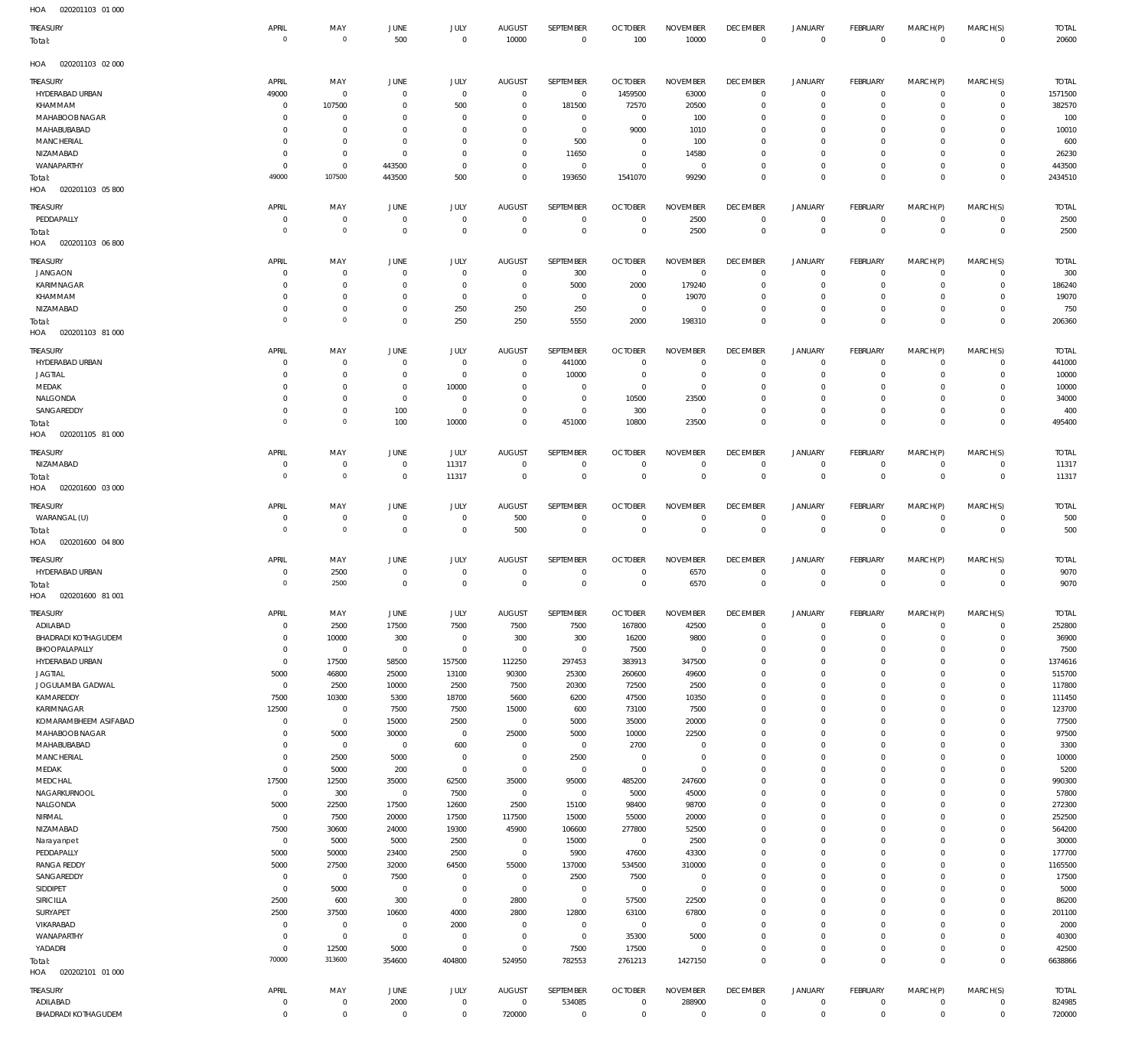| <b>TREASURY</b><br>HYDERABAD URBAN            | APRIL<br>$\overline{0}$    | MAY<br>354900               | JUNE<br>65000                    | JULY<br>611100              | <b>AUGUST</b><br>32000           | SEPTEMBER<br>4230344       | <b>OCTOBER</b><br>2585950   | <b>NOVEMBER</b><br>85200 | <b>DECEMBER</b><br>$^{\circ}$ | <b>JANUARY</b><br>$^{\circ}$ | <b>FEBRUARY</b><br>$\mathbf 0$ | MARCH(P)<br>$\mathbf 0$ | MARCH(S)<br>$\circ$        | <b>TOTAL</b><br>7964494 |
|-----------------------------------------------|----------------------------|-----------------------------|----------------------------------|-----------------------------|----------------------------------|----------------------------|-----------------------------|--------------------------|-------------------------------|------------------------------|--------------------------------|-------------------------|----------------------------|-------------------------|
| <b>JAGTIAL</b>                                | $\circ$                    | $\mathbf{0}$                | $\overline{0}$                   | $\mathbf 0$                 | $\mathbf 0$                      | 168100                     | 18000                       | 18000                    | $\mathbf{0}$                  | $^{\circ}$                   | $\mathbf 0$                    | $\mathbf 0$             | $\mathsf{O}$               | 204100                  |
| <b>JANGAON</b>                                | $\circ$                    | $\mathbf 0$                 | $\overline{0}$                   | 74000                       | $\overline{0}$                   | $\overline{0}$             | $\mathbf 0$                 | $^{\circ}$               | $^{\circ}$                    | $\mathbf 0$                  | $\mathbf 0$                    | O                       | $\mathbf 0$                | 74000                   |
| JOGULAMBA GADWAL                              | $\mathbf 0$                | $\mathbf 0$                 | $\overline{0}$                   | $\mathbf 0$                 | $\mathbf 0$                      | $\mathbf 0$                | 32000                       | $\overline{0}$           | $\mathbf 0$                   | $\mathbf 0$                  | $\mathbf 0$                    | $^{\circ}$              | $\mathsf{O}$               | 32000                   |
| KARIMNAGAR                                    | $\mathbf 0$                | $\mathbf 0$                 | $\mathbb O$                      | $\mathbf 0$                 | $\mathbf 0$                      | 132000                     | 22000                       | 8000                     | $^{\circ}$                    | $\Omega$                     | $\mathbf 0$                    | $\Omega$                | $\mathbf 0$                | 162000                  |
| MAHABOOB NAGAR                                | $\mathbf 0$<br>$\mathbf 0$ | $\mathbf 0$                 | 4529000                          | $\mathbf 0$                 | $\mathbf 0$                      | 57020                      | 24000                       | 28000                    | $\Omega$                      | $\Omega$<br>$\Omega$         | $\mathbf 0$                    | O                       | $\mathbf 0$<br>$\mathbf 0$ | 4638020                 |
| MANCHERIAL<br>MEDAK                           | $^{\circ}$                 | 170000<br>$\mathbf 0$       | $\overline{0}$<br>34000          | $\mathbf 0$<br>$\mathbf 0$  | $\mathbf 0$<br>$\overline{0}$    | 82480<br>24000             | 18000<br>232000             | 30000<br>51680           | $^{\circ}$<br>$\Omega$        | $\Omega$                     | $\mathbf 0$<br>$\mathbf 0$     | $\Omega$<br>$\Omega$    | $\mathbf 0$                | 300480<br>341680        |
| NALGONDA                                      | $\mathbf 0$                | $\mathbf 0$                 | $\overline{0}$                   | $\mathbf 0$                 | $\mathbf 0$                      | $\overline{0}$             | 20000                       | $\overline{0}$           | $^{\circ}$                    | $\mathbf 0$                  | $\mathbf 0$                    | $\Omega$                | $\mathbf 0$                | 20000                   |
| NIRMAL                                        | $\circ$                    | $\mathbf 0$                 | 145000                           | 253100                      | $\overline{0}$                   | 10000                      | 20000                       | 25100                    | $\Omega$                      | $\Omega$                     | $\mathbf 0$                    | $\Omega$                | $\mathbf 0$                | 453200                  |
| Narayanpet                                    | $^{\circ}$                 | $\mathbf 0$                 | $\overline{0}$                   | $\mathbf 0$                 | $\mathbf 0$                      | $\mathbf 0$                | $^{\circ}$                  | 200000                   | $^{\circ}$                    | $\Omega$                     | $\mathbf 0$                    | O                       | $\mathbf 0$                | 200000                  |
| <b>RANGA REDDY</b>                            | $^{\circ}$                 | $\mathbf 0$                 | $\mathbb O$                      | $\mathbf{0}$                | 422000                           | $\overline{0}$             | $\mathbf{0}$                | $^{\circ}$               | $\Omega$                      | $\Omega$                     | $\mathbf 0$                    | $\Omega$                | $\mathbf 0$                | 422000                  |
| SANGAREDDY                                    | $^{\circ}$                 | $\mathbf 0$                 | 1191000                          | $\mathbf 0$                 | $\mathbf 0$                      | 2726180                    | $\mathbf 0$                 | 136000                   | $^{\circ}$                    | $\Omega$                     | $\mathbf 0$                    | $\Omega$                | $\mathbf 0$                | 4053180                 |
| SIDDIPET                                      | $^{\circ}$<br>$\Omega$     | $\mathbf 0$<br>$\mathbf 0$  | $\mathbf{0}$                     | $\mathbf 0$<br>$\mathbf{0}$ | $\mathbf 0$                      | 108760                     | $\mathbf{0}$                | 215100                   | $\Omega$<br>$\Omega$          | $\Omega$<br>$\Omega$         | $\mathbf 0$                    | O<br>$\Omega$           | $\mathbf 0$<br>$\mathbf 0$ | 323860                  |
| SIRICILLA<br>SURYAPET                         | $\circ$                    | $\mathbf 0$                 | $\overline{0}$<br>$\overline{0}$ | 10000                       | $\mathbf 0$<br>$\,0\,$           | $^{\circ}$<br>224000       | $\mathbf 0$<br>$\mathbf 0$  | 762000<br>692200         | $\Omega$                      | $\Omega$                     | $\mathbf 0$<br>$\mathbf 0$     | O                       | $\mathbf 0$                | 762000<br>926200        |
| WANAPARTHY                                    | $\mathbf 0$                | $\mathbf 0$                 | $\overline{0}$                   | $\mathbf{0}$                | $\mathbf 0$                      | $\mathbf 0$                | 6100                        | 10000                    | $\Omega$                      | $\Omega$                     | $\mathbf 0$                    | -C                      | $\mathbf 0$                | 16100                   |
| WARANGAL (R)                                  | $\mathbf 0$                | $\mathbf 0$                 | $\mathbb O$                      | $\mathbf 0$                 | 169100                           | 50000                      | $\overline{0}$              | 228000                   | $^{\circ}$                    | $\mathbf 0$                  | $\mathbf 0$                    | $^{\circ}$              | $\mathbf 0$                | 447100                  |
| WARANGAL (U)                                  | $\mathbf 0$                | $\mathbf 0$                 | $\mathbb O$                      | $\mathbf 0$                 | $\mathbf 0$                      | 1373000                    | 60000                       | 112000                   | $\Omega$                      | $\Omega$                     | $\mathbf 0$                    | $^{\circ}$              | $\mathbf 0$                | 1545000                 |
| Total:                                        | $\circ$                    | 524900                      | 5966000                          | 948200                      | 1343100                          | 9719969                    | 3038050                     | 2890180                  | $\mathbf{0}$                  | $\mathbf 0$                  | $\mathbb O$                    | $\mathbf{0}$            | $\mathbb O$                | 24430399                |
| 020202800 01 000<br>HOA                       |                            |                             |                                  |                             |                                  |                            |                             |                          |                               |                              |                                |                         |                            |                         |
| TREASURY                                      | APRIL                      | MAY                         | <b>JUNE</b>                      | JULY                        | <b>AUGUST</b>                    | SEPTEMBER                  | <b>OCTOBER</b>              | <b>NOVEMBER</b>          | <b>DECEMBER</b>               | <b>JANUARY</b>               | FEBRUARY                       | MARCH(P)                | MARCH(S)                   | <b>TOTAL</b>            |
| NALGONDA                                      | $\mathbf 0$                | $\mathbf{0}$                | $\mathbf{0}$                     | 188000                      | $\overline{0}$                   | $\mathbf 0$                | 4684                        | $\Omega$                 | $^{\circ}$                    | $^{\circ}$                   | $^{\circ}$                     | $\mathbf 0$             | $\mathbf 0$                | 192684                  |
| WARANGAL (U)                                  | $\mathbf 0$                | $\mathbf 0$                 | $\mathbf{0}$                     | 15000                       | $^{\circ}$                       | 3300                       | $^{\circ}$                  | $\Omega$                 | $^{\circ}$                    | $^{\circ}$                   | $\mathbf 0$                    | $\mathbf 0$             | $\mathbf 0$                | 18300                   |
| Total:                                        | $\overline{0}$             | $\mathbf 0$                 | $\mathbb O$                      | 203000                      | $\overline{0}$                   | 3300                       | 4684                        | $^{\circ}$               | $\mathbf{0}$                  | $\mathbf 0$                  | $\mathbb O$                    | $^{\circ}$              | $\mathbf 0$                | 210984                  |
| HOA<br>020202800 81 001                       |                            |                             |                                  |                             |                                  |                            |                             |                          |                               |                              |                                |                         |                            |                         |
| TREASURY                                      | APRIL                      | MAY                         | <b>JUNE</b>                      | JULY                        | <b>AUGUST</b>                    | <b>SEPTEMBER</b>           | <b>OCTOBER</b>              | <b>NOVEMBER</b>          | <b>DECEMBER</b>               | <b>JANUARY</b>               | FEBRUARY                       | MARCH(P)                | MARCH(S)                   | <b>TOTAL</b>            |
| ADILABAD                                      | $\overline{0}$             | $\mathbf{0}$                | $\overline{0}$                   | $^{\circ}$                  | $^{\circ}$                       | $\overline{0}$             | $^{\circ}$                  | 2500                     | $^{\circ}$                    | $^{\circ}$                   | $\mathbf 0$                    | $\mathbf 0$             | $\mathbf 0$                | 2500                    |
| <b>BHADRADI KOTHAGUDEM</b><br>HYDERABAD URBAN | 0<br>1000                  | $\mathbf 0$<br>$\mathbf 0$  | $\mathbf{0}$<br>$\overline{0}$   | $\mathbf 0$<br>$\mathbf 0$  | $^{\circ}$<br>$^{\circ}$         | $\overline{0}$<br>100      | $^{\circ}$<br>$\mathbf 0$   | 6000<br>63000            | $^{\circ}$<br>$\mathbf 0$     | $\mathbf 0$<br>$\mathbf 0$   | $\mathbf 0$<br>$\mathbf 0$     | $\mathbf 0$<br>O        | $\mathbf 0$<br>$\mathbf 0$ | 6000<br>64100           |
| <b>JAGTIAL</b>                                | $\overline{0}$             | $\mathbf 0$                 | $\mathbf 0$                      | 0                           | $\overline{0}$                   | $^{\circ}$                 | $\mathbf 0$                 | 1000                     | $^{\circ}$                    | $\mathbf 0$                  | $\mathbf 0$                    | O                       | $\mathbf 0$                | 1000                    |
| JOGULAMBA GADWAL                              | $\circ$                    | $\mathbf 0$                 | $\mathbf 0$                      | $\Omega$                    | $\overline{0}$                   | $^{\circ}$                 | $\mathbf 0$                 | 500                      | $\Omega$                      | $\Omega$                     | $\mathbf 0$                    | $\Omega$                | $\mathbf 0$                | 500                     |
| KAMAREDDY                                     | $^{\circ}$                 | $\mathbf 0$                 | $\mathbf 0$                      | $\mathbf 0$                 | $\overline{0}$                   | $^{\circ}$                 | $\mathbf 0$                 | 2500                     | $^{\circ}$                    | $^{\circ}$                   | $\mathbf 0$                    | O                       | $\mathbf 0$                | 2500                    |
| KARIMNAGAR                                    | $\Omega$                   | $\mathbf 0$                 | $\mathbf 0$                      | $\Omega$                    | 296                              | 5434                       | $\mathbf 0$                 | 5300                     | $\Omega$                      | $\Omega$                     | $\mathbf 0$                    | $\Omega$                | $\mathbf 0$                | 11030                   |
| KHAMMAM                                       | $^{\circ}$                 | $\mathbf 0$                 | $\mathbb O$                      | $\mathbf 0$                 | $^{\circ}$                       | $^{\circ}$                 | $\mathbf 0$                 | 15800                    | $\Omega$                      | $^{\circ}$                   | $\mathbf 0$                    | O                       | $\mathsf{O}$               | 15800                   |
| KOMARAMBHEEM ASIFABAD                         | 0                          | $\mathbf 0$                 | $\mathbb O$                      | $\Omega$                    | $\overline{0}$                   | $\mathbf 0$                | $\mathbf 0$                 | 2000                     | $\Omega$                      | $\Omega$                     | $\mathbf 0$                    | -C                      | $\mathbf 0$                | 2000                    |
| MAHABOOB NAGAR<br>MANCHERIAL                  | $^{\circ}$<br>0            | $\mathbf 0$<br>$\mathbf 0$  | 3838<br>$\overline{0}$           | $\mathbf 0$<br>$\mathbf 0$  | $\overline{0}$<br>$\overline{0}$ | $\mathbf 0$<br>$\mathbf 0$ | $\mathbf 0$<br>$\mathbf{0}$ | 5000<br>3500             | $^{\circ}$<br>$^{\circ}$      | $^{\circ}$<br>$\Omega$       | $\mathbf 0$<br>$\mathbf 0$     | $^{\circ}$<br>-C        | $\mathbf 0$<br>$\mathbf 0$ | 8838<br>3500            |
| MEDAK                                         | $^{\circ}$                 | $\mathbf 0$                 | $\mathbb O$                      | 74000                       | $\Omega$                         | $\Omega$                   | $\mathbf 0$                 | $\Omega$                 | $\Omega$                      | $\Omega$                     | $\mathbf 0$                    | $\Omega$                | $\mathsf{O}$               | 74000                   |
| MEDCHAL                                       | $^{\circ}$                 | $\mathbf 0$                 | $\mathbf{0}$                     | $\mathbf 0$                 | $\mathbf 0$                      | $\mathbf 0$                | $\mathbf{0}$                | 500                      | $^{\circ}$                    | $^{\circ}$                   | $\mathbf 0$                    | O                       | $\mathbf 0$                | 500                     |
| NAGARKURNOOL                                  | $\Omega$                   | $\mathbf 0$                 | $\overline{0}$                   | $\mathbf 0$                 | $\Omega$                         | $\Omega$                   | $\mathbf{0}$                | 500                      | $\Omega$                      | $\Omega$                     | $\mathbf 0$                    | O                       | $\mathbf 0$                | 500                     |
| NALGONDA                                      | 0                          | $\mathbf 0$                 | $\mathbf 0$                      | $\mathbf 0$                 | $\overline{0}$                   | $\mathbf 0$                | $\mathbf 0$                 | 7000                     | $^{\circ}$                    | $\Omega$                     | $\mathbf 0$                    | O                       | $\mathbf 0$                | 7000                    |
| NIRMAL                                        | $\Omega$                   | $\mathbf 0$                 | $\mathbf 0$                      | 0                           | $\Omega$                         | $\Omega$                   | $\mathbf 0$                 | 2000                     | $\Omega$                      | $\Omega$                     | $\mathbf 0$                    | $\Omega$                | $\mathbf 0$                | 2000                    |
| NIZAMABAD                                     | $^{\circ}$<br>$\Omega$     | $\mathbf 0$                 | $\mathbf 0$<br>$\overline{0}$    | $\Omega$                    | $\overline{0}$<br>$\Omega$       | $\mathbf 0$                | $\mathbf 0$<br>$\mathbf 0$  | 8500                     | $^{\circ}$<br>$\Omega$        | $^{\circ}$<br>$\Omega$       | $\mathbf 0$                    | -C                      | $\mathbf 0$                | 8500                    |
| Narayanpet<br>PEDDAPALLY                      | $\Omega$                   | $\mathbf 0$<br>$\mathbf 0$  | $\mathbf 0$                      | 0<br>$\Omega$               | $\overline{0}$                   | $\mathbf 0$<br>$\mathbf 0$ | $\mathbf{0}$                | 1000<br>2000             | $\Omega$                      | $\Omega$                     | $\mathbf 0$<br>$\mathbf 0$     | -C<br>$\Omega$          | $\mathbf 0$<br>$\mathbf 0$ | 1000<br>2000            |
| <b>RANGA REDDY</b>                            | $\Omega$                   | $\mathbf 0$                 | $\overline{0}$                   | $\mathbf 0$                 | $\,0\,$                          | $\mathbf 0$                | $\mathbb O$                 | 2000                     | $\mathbf{0}$                  | $\Omega$                     | $\mathbf 0$                    | $\mathbf 0$             | $\mathsf{O}$               | 2000                    |
| SANGAREDDY                                    | 0                          | 0                           | 0                                | 0                           | $\Omega$                         | $\Omega$                   | $\Omega$                    | 6000                     |                               |                              | 0                              | $\Omega$                | $\circ$                    | 6000                    |
| SIDDIPET                                      | $\mathbf 0$                | $\mathbf 0$                 | $\mathbf{0}$                     | $\mathbf 0$                 | $\overline{0}$                   | $\overline{0}$             | $\mathbf 0$                 | 2300                     | $^{\circ}$                    | $\mathbf 0$                  | $\mathbf 0$                    | $\mathbf 0$             | $\mathbf 0$                | 2300                    |
| SIRICILLA                                     | $\mathbf 0$                | $\mathbf 0$                 | $\mathbf{0}$                     | $\mathbf 0$                 | $\mathbf 0$                      | $\overline{0}$             | $\mathbf{0}$                | 3940                     | $^{\circ}$                    | $^{\circ}$                   | $\mathbf 0$                    | $\mathbf 0$             | $\mathbf 0$                | 3940                    |
| SURYAPET                                      | $\mathbf 0$                | $\mathbf 0$                 | $\mathbf{0}$                     | $\mathbf 0$                 | $\overline{0}$                   | $^{\circ}$                 | $\mathbf{0}$                | 12703                    | $^{\circ}$                    | $^{\circ}$                   | $\mathbf 0$                    | 0                       | $\mathbf 0$                | 12703                   |
| VIKARABAD<br>WANAPARTHY                       | $\mathbf 0$<br>$^{\circ}$  | $\mathbf 0$<br>$\mathbf{0}$ | $\mathbf{0}$<br>$\overline{0}$   | $\mathbf 0$<br>$^{\circ}$   | $\mathbf 0$<br>$\mathbf 0$       | 14300<br>$\overline{0}$    | $^{\circ}$<br>$\mathbf{0}$  | $\overline{0}$<br>1000   | $\Omega$<br>$\Omega$          | $^{\circ}$<br>$^{\circ}$     | $\mathbf 0$<br>$\mathbf 0$     | 0<br>$^{\circ}$         | 0<br>$\mathbf 0$           | 14300<br>1000           |
| WARANGAL (U)                                  | $\overline{0}$             | $\bf 0$                     | $\overline{0}$                   | $\mathbf{0}$                | $\mathbf 0$                      | $\overline{0}$             | $^{\circ}$                  | 7500                     | $^{\circ}$                    | $\mathbf 0$                  | $\mathbf 0$                    | $\mathbf 0$             | $\mathsf{O}$               | 7500                    |
| Total:                                        | 1000                       | $\mathbf 0$                 | 3838                             | 74000                       | 296                              | 19834                      | $\mathbf{0}$                | 164043                   | $\mathbf{0}$                  | $\mathbf 0$                  | $\mathbb O$                    | $\mathbf{0}$            | $\mathbf 0$                | 263011                  |
| HOA  020202800  81 800                        |                            |                             |                                  |                             |                                  |                            |                             |                          |                               |                              |                                |                         |                            |                         |
| <b>TREASURY</b>                               | APRIL                      | MAY                         | JUNE                             | JULY                        | AUGUST                           | SEPTEMBER                  | <b>OCTOBER</b>              | <b>NOVEMBER</b>          | <b>DECEMBER</b>               | <b>JANUARY</b>               | FEBRUARY                       | MARCH(P)                | MARCH(S)                   | <b>TOTAL</b>            |
| KHAMMAM                                       | $\overline{0}$             | $\mathbf 0$                 | $\,0\,$                          | $\mathbf{0}$                | $\,0\,$                          | $\overline{0}$             | 30000                       | $^{\circ}$               | $^{\circ}$                    | $\circ$                      | $\mathbf 0$                    | $\mathbf 0$             | $\mathbf 0$                | 30000                   |
| NIZAMABAD                                     | $^{\circ}$                 | $\mathbf 0$                 | $\overline{0}$                   | 2868000                     | $\mathbf 0$                      | 590200                     | 575000                      | $^{\circ}$               | $\mathbf{0}$                  | $\circ$                      | $\mathbf 0$                    | $\circ$                 | $\mathbf 0$                | 4033200                 |
| Total:                                        | $\overline{0}$             | $\mathbf 0$                 | $\mathbf 0$                      | 2868000                     | $\mathbf 0$                      | 590200                     | 605000                      | $^{\circ}$               | $\mathbf{0}$                  | $\mathbf 0$                  | $\mathbf 0$                    | $^{\circ}$              | $\mathbf 0$                | 4063200                 |
| HOA  020203101  02  000                       |                            |                             |                                  |                             |                                  |                            |                             |                          |                               |                              |                                |                         |                            |                         |
| TREASURY                                      | APRIL                      | MAY                         | JUNE                             | <b>JULY</b>                 | AUGUST                           | SEPTEMBER                  | <b>OCTOBER</b>              | <b>NOVEMBER</b>          | <b>DECEMBER</b>               | <b>JANUARY</b>               | FEBRUARY                       | MARCH(P)                | MARCH(S)                   | <b>TOTAL</b>            |
| HYDERABAD URBAN                               | $\overline{0}$             | $\mathbf 0$                 | 419179                           | $\mathbf 0$                 | 168                              | 14770                      | $\mathbf{0}$                | $^{\circ}$               | $^{\circ}$                    | $\circ$                      | $\mathbf 0$                    | $\mathbf 0$             | $\mathbf 0$                | 434117                  |
| Total:                                        | $\overline{0}$             | $\mathbf 0$                 | 419179                           | $\,0\,$                     | 168                              | 14770                      | $\mathbb O$                 | $\overline{0}$           | $\,0\,$                       | $\mathbf 0$                  | $\mathbb O$                    | $\mathbf 0$             | $\mathbf 0$                | 434117                  |
| HOA  020204101  01  001                       |                            |                             |                                  |                             |                                  |                            |                             |                          |                               |                              |                                |                         |                            |                         |
| <b>TREASURY</b>                               | APRIL                      | MAY                         | JUNE                             | JULY                        | <b>AUGUST</b>                    | SEPTEMBER                  | <b>OCTOBER</b>              | <b>NOVEMBER</b>          | <b>DECEMBER</b>               | <b>JANUARY</b>               | FEBRUARY                       | MARCH(P)                | MARCH(S)                   | <b>TOTAL</b>            |
| HYDERABAD URBAN                               | $^{\circ}$                 | $\mathbf 0$                 | $\overline{0}$                   | $\,0\,$                     | 15459                            | $\overline{0}$             | 14876                       | 12139                    | $\mathbf 0$                   | $\circ$                      | $\mathbf 0$                    | $\mathbf 0$             | $\mathbf 0$                | 42474                   |
| Total:                                        | $\overline{0}$             | $\mathbb O$                 | $\mathbb O$                      | $\mathbf 0$                 | 15459                            | $\mathbf 0$                | 14876                       | 12139                    | $\mathbf 0$                   | $\mathbf 0$                  | $\mathbb O$                    | $\mathbb O$             | $\mathbf 0$                | 42474                   |
| HOA  020204102  01  000                       |                            |                             |                                  |                             |                                  |                            |                             |                          |                               |                              |                                |                         |                            |                         |
| <b>TREASURY</b>                               | APRIL                      | MAY                         | <b>JUNE</b>                      | JULY                        | AUGUST                           | SEPTEMBER                  | <b>OCTOBER</b>              | <b>NOVEMBER</b>          | <b>DECEMBER</b>               | <b>JANUARY</b>               | FEBRUARY                       | MARCH(P)                | MARCH(S)                   | <b>TOTAL</b>            |
| HYDERABAD URBAN                               | $\overline{0}$             | 1366                        | $\mathbf 0$                      | $\,0\,$                     | $\mathbf 0$                      | $\mathbf 0$                | $\mathbb O$                 | $^{\circ}$               | $\mathbf 0$                   | $\mathbf 0$                  | $\mathbf 0$                    | $\mathbf 0$             | $\circ$                    | 1366                    |
| Total:                                        | $\overline{0}$             | 1366                        | $\mathbf 0$                      | $\,0\,$                     | $\mathbb O$                      | $\mathbf 0$                | $\overline{0}$              | $\overline{0}$           | $\mathbb O$                   | $\mathbf 0$                  | $\mathbb O$                    | $\mathbf 0$             | $\mathbf 0$                | 1366                    |
| HOA  020204800  01  001                       |                            |                             |                                  |                             |                                  |                            |                             |                          |                               |                              |                                |                         |                            |                         |
| TREASURY                                      | APRIL                      | MAY                         | JUNE                             | JULY                        | AUGUST                           | SEPTEMBER                  | <b>OCTOBER</b>              | <b>NOVEMBER</b>          | <b>DECEMBER</b>               | <b>JANUARY</b>               | FEBRUARY                       | MARCH(P)                | MARCH(S)                   | <b>TOTAL</b>            |
| HYDERABAD URBAN                               | $\overline{0}$             | $\mathbf 0$                 | 24517                            | $\mathbf 0$                 | $\overline{0}$                   | $\overline{0}$             | $^{\circ}$                  | $^{\circ}$               | $^{\circ}$                    | $\circ$                      | 0                              | $\circ$                 | $\mathbf 0$                | 24517                   |
| Total:                                        | $\overline{0}$             | $\mathbf 0$                 | 24517                            | $\mathbf 0$                 | $\,0\,$                          | $\mathbb O$                | $\mathbb O$                 | $\mathbf{0}$             | $\,0\,$                       | $\mathbf 0$                  | $\mathbb O$                    | $\mathbf 0$             | $\mathbf 0$                | 24517                   |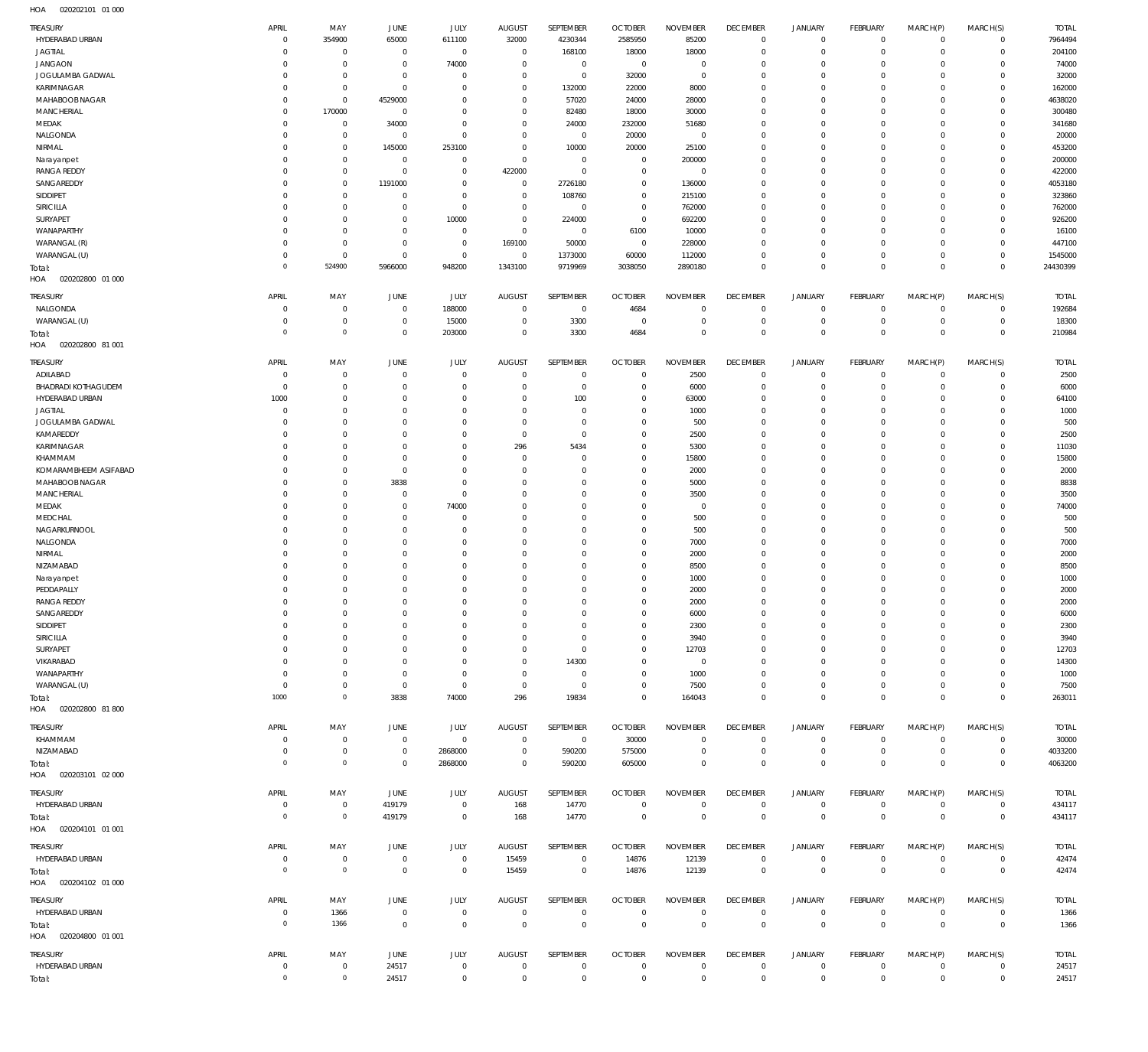020204800 01 800 HOA

| <b>TREASURY</b><br>HYDERABAD URBAN      | APRIL<br>$\circ$                 | MAY<br>$\overline{0}$            | JUNE<br>$\Omega$        | JULY<br>$\overline{0}$           | <b>AUGUST</b><br>$^{\circ}$ | SEPTEMBER<br>$\mathbf 0$      | <b>OCTOBER</b><br>57170     | <b>NOVEMBER</b><br>143410      | <b>DECEMBER</b><br>$\mathbf 0$ | <b>JANUARY</b><br>0        | FEBRUARY<br>$\mathbf 0$      | MARCH(P)<br>$\mathbf 0$    | MARCH(S)<br>$\circ$         | <b>TOTAL</b><br>200580     |
|-----------------------------------------|----------------------------------|----------------------------------|-------------------------|----------------------------------|-----------------------------|-------------------------------|-----------------------------|--------------------------------|--------------------------------|----------------------------|------------------------------|----------------------------|-----------------------------|----------------------------|
| JOGULAMBA GADWAL                        | $\circ$                          | $\overline{0}$                   | $\Omega$                | $\overline{0}$                   | $\Omega$                    | $\overline{0}$                | 5590                        | 18015                          | $\mathbf 0$                    | 0                          | $^{\circ}$                   | $\mathbf 0$                | $\mathbf{0}$                | 23605                      |
| KARIMNAGAR                              | $\circ$                          | $\overline{0}$                   | $\Omega$<br>$\Omega$    | $\Omega$<br>$\Omega$             | -0<br>$\Omega$              | $\mathbf 0$                   | 6160                        | 18740                          | 0                              | 0                          | $^{\circ}$                   | 0                          | $\mathbf 0$<br>$\mathbf 0$  | 24900                      |
| MAHABOOB NAGAR<br>NALGONDA              | $\Omega$<br>$\circ$              | 11214<br>$\overline{0}$          | - 0                     | $\Omega$                         | $\Omega$                    | $\overline{0}$<br>$\mathbf 0$ | $^{\circ}$<br>$^{\circ}$    | $\mathbf 0$<br>2120            | $\mathbf 0$<br>0               | $\mathbf 0$<br>0           | $^{\circ}$<br>0              | $\mathbf 0$<br>0           | $\mathbf 0$                 | 11214<br>2120              |
| WARANGAL (U)                            | $\circ$                          | $\overline{0}$                   | $\Omega$                | $\Omega$                         | $\Omega$                    | $\mathbf 0$                   | $^{\circ}$                  | 540                            | $\mathbf 0$                    | $\mathbf 0$                | $^{\circ}$                   | $\mathbf 0$                | $\mathbf 0$                 | 540                        |
| YADADRI                                 | $\circ$                          | $\overline{0}$                   | $\Omega$                | $\mathbf 0$                      | 0                           | $\,0\,$                       | 22055                       | 40080                          | $\mathbf 0$                    | $\mathsf{O}$               | $^{\circ}$                   | $\mathbf 0$                | $\circ$                     | 62135                      |
| Total:<br>HOA<br>020204800 81 000       | $\Omega$                         | 11214                            | $\Omega$                | $\overline{0}$                   | $\Omega$                    | $\mathbb O$                   | 90975                       | 222905                         | $\mathbf 0$                    | $\mathbf 0$                | $\overline{0}$               | $\mathbf 0$                | $\overline{0}$              | 325094                     |
| TREASURY                                | APRIL                            | MAY                              | JUNE                    | JULY                             | <b>AUGUST</b>               | SEPTEMBER                     | <b>OCTOBER</b>              | <b>NOVEMBER</b>                | <b>DECEMBER</b>                | <b>JANUARY</b>             | FEBRUARY                     | MARCH(P)                   | MARCH(S)                    | <b>TOTAL</b>               |
| HYDERABAD URBAN                         | $^{\circ}$                       | 72000                            | $\Omega$                | $\overline{0}$                   | $\mathbf 0$                 | 12258500                      | $\mathbf{0}$                | 1054234                        | $\mathbf 0$                    | 0                          | $\mathbf 0$                  | $\mathbf 0$                | $\mathbf 0$                 | 13384734                   |
| Total:<br>HOA<br>021001101 01 000       | $\Omega$                         | 72000                            | $\Omega$                | $\Omega$                         | $\Omega$                    | 12258500                      | $\Omega$                    | 1054234                        | $^{\circ}$                     | $\mathbf 0$                | $\overline{0}$               | $\mathbf 0$                | $\overline{0}$              | 13384734                   |
|                                         |                                  |                                  |                         |                                  |                             |                               |                             |                                |                                |                            |                              |                            |                             |                            |
| TREASURY<br>HYDERABAD URBAN             | APRIL<br>552135004               | MAY<br>$\overline{0}$            | JUNE<br>$\overline{0}$  | JULY<br>$\mathbf 0$              | <b>AUGUST</b><br>534969583  | SEPTEMBER<br>$\mathbf 0$      | <b>OCTOBER</b><br>723427856 | <b>NOVEMBER</b><br>$\mathbf 0$ | <b>DECEMBER</b><br>$\mathbf 0$ | <b>JANUARY</b><br>0        | FEBRUARY<br>$\mathbf 0$      | MARCH(P)<br>$\mathbf 0$    | MARCH(S)<br>$\overline{0}$  | <b>TOTAL</b><br>1810532443 |
| KOMARAMBHEEM ASIFABAD                   | 977                              | $\overline{0}$                   | 1019                    | $\overline{0}$                   | 1107                        | 1065                          | 1107                        | 1076                           | $\mathbf 0$                    | $\mathbf 0$                | $\mathbf 0$                  | $\mathbf 0$                | $\circ$                     | 6351                       |
| SANGAREDDY                              | $\circ$                          | $\overline{0}$                   | $\mathbf{0}$            | $\mathbf 0$                      | 12500                       | $\mathbb O$                   | $^{\circ}$                  | $\mathbf 0$                    | $\mathbf 0$                    | $\mathsf{O}$               | $\mathbf 0$                  | $\mathbf 0$                | $\circ$                     | 12500                      |
| Total:                                  | 552135981                        | $\circ$                          | 1019                    | $\mathbf 0$                      | 534983190                   | 1065                          | 723428963                   | 1076                           | $\mathbf 0$                    | $\mathbb O$                | $\overline{0}$               | $\mathbf 0$                | $\overline{0}$              | 1810551294                 |
| 021003101 01 000<br>HOA                 |                                  |                                  |                         |                                  |                             |                               |                             |                                |                                |                            |                              |                            |                             |                            |
| TREASURY                                | APRIL                            | MAY                              | <b>JUNE</b>             | JULY                             | <b>AUGUST</b>               | SEPTEMBER                     | <b>OCTOBER</b>              | <b>NOVEMBER</b>                | <b>DECEMBER</b>                | <b>JANUARY</b>             | FEBRUARY                     | MARCH(P)                   | MARCH(S)                    | <b>TOTAL</b>               |
| HYDERABAD URBAN<br>Total:               | $\circ$<br>$\Omega$              | $\overline{0}$<br>$\circ$        | $\Omega$<br>$\Omega$    | $\overline{0}$<br>$\mathbf 0$    | $\overline{0}$<br>$\Omega$  | $\overline{0}$<br>$\mathbb O$ | $^{\circ}$<br>$^{\circ}$    | 178741<br>178741               | $\mathbf 0$<br>$\mathbf 0$     | $\mathbf 0$<br>$\mathbf 0$ | $^{\circ}$<br>$\overline{0}$ | $\mathbf 0$<br>$\mathbf 0$ | $\mathbf{0}$<br>$\mathbf 0$ | 178741<br>178741           |
| HOA<br>021003102 81 000                 |                                  |                                  |                         |                                  |                             |                               |                             |                                |                                |                            |                              |                            |                             |                            |
| TREASURY                                | APRIL                            | MAY                              | <b>JUNE</b>             | JULY                             | <b>AUGUST</b>               | SEPTEMBER                     | <b>OCTOBER</b>              | <b>NOVEMBER</b>                | <b>DECEMBER</b>                | <b>JANUARY</b>             | FEBRUARY                     | MARCH(P)                   | MARCH(S)                    | <b>TOTAL</b>               |
| NIZAMABAD                               | $\circ$                          | $\overline{0}$                   | $\Omega$                | $\mathbf 0$                      | 0                           | $\mathbf 0$                   | $\overline{0}$              | 400                            | $\mathbf 0$                    | 0                          | $\mathbf 0$                  | $\mathbf 0$                | $\circ$                     | 400                        |
| Total:                                  | $\Omega$                         | $\circ$                          | $\overline{0}$          | $\mathbf 0$                      | $^{\circ}$                  | $\mathbb O$                   | $\overline{0}$              | 400                            | $\mathbf 0$                    | $\mathbb O$                | $\overline{0}$               | $\bf 0$                    | $\overline{0}$              | 400                        |
| HOA<br>021003103 81 000                 |                                  |                                  |                         |                                  |                             |                               |                             |                                |                                |                            |                              |                            |                             |                            |
| TREASURY                                | APRIL                            | MAY                              | JUNE                    | JULY                             | <b>AUGUST</b>               | SEPTEMBER                     | <b>OCTOBER</b>              | <b>NOVEMBER</b>                | <b>DECEMBER</b>                | <b>JANUARY</b>             | FEBRUARY                     | MARCH(P)                   | MARCH(S)                    | <b>TOTAL</b>               |
| HYDERABAD URBAN                         | $\circ$<br>$\Omega$              | $\overline{0}$                   | $\overline{0}$          | $\overline{0}$                   | $^{\circ}$                  | 5600                          | 61600                       | 8400                           | $\mathbf 0$                    | $\mathbf 0$                | $^{\circ}$                   | $\mathbf 0$                | $\mathbf 0$                 | 75600                      |
| Total:<br>HOA<br>021003105 01 000       |                                  | $\circ$                          | $\Omega$                | $\mathbf 0$                      | $^{\circ}$                  | 5600                          | 61600                       | 8400                           | $^{\circ}$                     | $\mathbf 0$                | $\overline{0}$               | $\mathbf 0$                | $\overline{0}$              | 75600                      |
|                                         |                                  |                                  |                         |                                  |                             |                               |                             |                                |                                |                            |                              |                            |                             |                            |
| TREASURY<br>HYDERABAD URBAN             | APRIL<br>$\Omega$                | MAY<br>16900                     | JUNE<br>29900           | JULY<br>685890                   | <b>AUGUST</b><br>49540      | SEPTEMBER<br>212756           | <b>OCTOBER</b><br>133505    | <b>NOVEMBER</b><br>175000      | <b>DECEMBER</b><br>$^{\circ}$  | <b>JANUARY</b><br>0        | FEBRUARY<br>$^{\circ}$       | MARCH(P)<br>$\mathbf 0$    | MARCH(S)<br>$\circ$         | <b>TOTAL</b><br>1303491    |
| <b>JANGAON</b>                          | $\Omega$                         | $\mathbf 0$                      | $^{\circ}$              | $\mathbf 0$                      | 2700                        | $\mathbf 0$                   | C                           | 0                              | 0                              | 0                          | $\mathbf 0$                  | 0                          | $\circ$                     | 2700                       |
| MAHABOOB NAGAR                          | $\Omega$                         | $\overline{0}$                   | 4333000                 | $\overline{0}$                   | $^{\circ}$                  | $\mathbb O$                   | $\overline{0}$              | $^{\circ}$                     | 0                              | $\mathbf 0$                | $^{\circ}$                   | $\mathbf 0$                | $\mathbf{0}$                | 4333000                    |
| MAHABUBABAD                             | $\circ$                          | $\overline{0}$                   | $\Omega$                | $\mathbf 0$<br>$\overline{0}$    | 0                           | 2600                          | 0<br>$\Omega$               | $\mathbf 0$                    | $\mathbf 0$                    | 0<br>$\mathbf 0$           | 0                            | 0<br>$\Omega$              | $\circ$<br>$\mathbf 0$      | 2600                       |
| MANCHERIAL<br>SANGAREDDY                | $\Omega$<br>$\circ$              | $\overline{0}$<br>$\overline{0}$ | $\overline{0}$<br>2050  | $\overline{0}$                   | $\Omega$<br>$\overline{0}$  | 400<br>$\mathbf 0$            | $^{\circ}$                  | 200<br>$^{\circ}$              | $\mathbf 0$<br>$\mathbf 0$     | 0                          | $^{\circ}$<br>$^{\circ}$     | $\mathbf 0$                | $\circ$                     | 600<br>2050                |
| WARANGAL (U)                            | $\circ$                          | $\overline{0}$                   | 294000                  | 1512000                          | $^{\circ}$                  | 14000                         | 35200                       | $\mathbf 0$                    | $\mathbf 0$                    | $\mathsf{O}$               | $\mathbf 0$                  | $\mathbf 0$                | $\circ$                     | 1855200                    |
| Total:                                  | $\Omega$                         | 16900                            | 4658950                 | 2197890                          | 52240                       | 229756                        | 168705                      | 175200                         | $\mathbf 0$                    | $\mathbf 0$                | $\overline{0}$               | $\mathbf 0$                | $\overline{0}$              | 7499641                    |
| HOA<br>021003105 81 001                 |                                  |                                  |                         |                                  |                             |                               |                             |                                |                                |                            |                              |                            |                             |                            |
| TREASURY                                | APRIL                            | MAY                              | JUNE                    | JULY                             | <b>AUGUST</b>               | SEPTEMBER                     | <b>OCTOBER</b>              | <b>NOVEMBER</b>                | <b>DECEMBER</b>                | JANUARY                    | FEBRUARY                     | MARCH(P)                   | MARCH(S)                    | <b>TOTAL</b>               |
| ADILABAD<br><b>BHADRADI KOTHAGUDEM</b>  | $\Omega$<br>$\overline{0}$       | $\overline{0}$<br>500            | $\Omega$<br>28550       | $\Omega$<br>$\overline{0}$       | $^{\circ}$<br>$^{\circ}$    | 3600<br>36600                 | $^{\circ}$<br>5000          | 0<br>3800                      | 0<br>$\mathbf 0$               | $^{\circ}$<br>$\mathbf 0$  | 0<br>$\mathbf 0$             | $\Omega$<br>$\mathbf 0$    | $\mathbf 0$<br>$\mathbf{0}$ | 3600<br>74450              |
| BHOOPALAPALLY                           | $\Omega$                         | $\mathbf 0$                      | $\Omega$                | $\mathbf 0$                      | $\Omega$                    | 2000                          | 200                         | $\Omega$                       | $\Omega$                       | $\Omega$                   | 0                            | $\mathsf{O}\xspace$        | $\circ$                     | 2200                       |
| HYDERABAD URBAN                         | $\mathbb O$                      | 14700                            | 856400                  | 7100                             | 8100                        | 3102550                       | 186720                      | 160400                         | $\mathbf 0$                    | $\mathbf 0$                | $\mathbf 0$                  | $\Omega$                   | $\mathbf 0$                 | 4335970                    |
| <b>JAGTIAL</b>                          | $\,0\,$                          | $\overline{0}$                   | $^{\circ}$              | $\overline{0}$                   | $\overline{0}$              | 1600                          | $\,0\,$                     | $\mathbf 0$                    | $\mathbf 0$                    | $\mathsf{O}$               | $\mathbf 0$                  | $\mathbf 0$                | $\mathbf 0$                 | 1600                       |
| <b>JANGAON</b><br>JOGULAMBA GADWAL      | $\overline{0}$<br>$\overline{0}$ | $\overline{0}$<br>$\overline{0}$ | $\Omega$<br>$\Omega$    | $\overline{0}$<br>$\overline{0}$ | $\Omega$<br>$\Omega$        | 30600<br>800                  | 1800<br>$\mathbf 0$         | 1200<br>$\mathbf 0$            | $\mathbf 0$<br>$\mathbf{0}$    | $\mathbf 0$<br>$\mathbf 0$ | $^{\circ}$<br>$^{\circ}$     | $\Omega$<br>$\Omega$       | $\mathbf 0$<br>$\mathbf 0$  | 33600<br>800               |
| KAMAREDDY                               | $\overline{0}$                   | $\overline{0}$                   | $\Omega$                | $\Omega$                         | $\Omega$                    | 11600                         | 1800                        | 1200                           | $\mathbf 0$                    | $\mathbf 0$                | $^{\circ}$                   | $\Omega$                   | $\mathbf 0$                 | 14600                      |
| KARIMNAGAR                              | $\overline{0}$                   | $\overline{0}$                   | 71500                   | $\Omega$                         | $\Omega$                    | 39600                         | 25000                       | 5200                           | $\mathbf 0$                    | $\mathbf 0$                | $^{\circ}$                   | $\Omega$                   | $\mathbf 0$                 | 141300                     |
| KHAMMAM                                 | $^{\circ}$                       | $\overline{0}$                   | 51100                   | $\Omega$                         | $\Omega$                    | 20000                         | 4600                        | 17000                          | $\mathbf 0$                    | $\mathbf 0$                | $^{\circ}$                   | $\Omega$                   | $\mathbf 0$                 | 92700                      |
| KOMARAMBHEEM ASIFABAD<br>MAHABOOB NAGAR | $\overline{0}$<br>$\overline{0}$ | $\overline{0}$<br>600            | $\mathbf 0$<br>117900   | $\overline{0}$<br>$\Omega$       | $\Omega$<br>$\Omega$        | 1000<br>44600                 | $\,0\,$<br>17900            | $\mathbf 0$<br>28400           | $\mathbf 0$<br>$\mathbf 0$     | $\mathbf 0$<br>$\mathbf 0$ | $^{\circ}$<br>$^{\circ}$     | $\Omega$<br>$\Omega$       | $\mathbf 0$<br>$\mathbf 0$  | 1000<br>209400             |
| MAHABUBABAD                             | $\mathbb O$                      | $\overline{0}$                   | $^{\circ}$              | $\overline{0}$                   | $\Omega$                    | 3000                          | 200                         | $^{\circ}$                     | $\mathbf 0$                    | $\mathbf 0$                | $^{\circ}$                   | $\Omega$                   | $\mathbf 0$                 | 3200                       |
| MANCHERIAL                              | $\overline{0}$                   | $\overline{0}$                   | 5000                    | $\Omega$                         | $\Omega$                    | 7400                          | 6600                        | $\mathbf 0$                    | $\mathbf 0$                    | $\mathbf 0$                | $^{\circ}$                   | $\Omega$                   | $\mathbf 0$                 | 19000                      |
| MEDAK                                   | $\overline{0}$                   | $\overline{0}$                   | $\Omega$                | $\overline{0}$                   | $\Omega$                    | 8200                          | $\mathbb O$                 | 600                            | $\mathbf 0$                    | $\mathbf 0$                | $^{\circ}$                   | $\Omega$                   | $\mathbf 0$                 | 8800                       |
| MEDCHAL<br>Mulugu                       | $\mathbf{0}$<br>$\Omega$         | $\overline{0}$<br>$\overline{0}$ | $\Omega$<br>$\Omega$    | $\overline{0}$<br>$\Omega$       | $\Omega$<br>$\Omega$        | 880<br>3000                   | 12<br>200                   | $^{\circ}$<br>$\mathbf{0}$     | $\mathbf 0$<br>$\mathbf 0$     | $\mathbf 0$<br>$\mathbf 0$ | $^{\circ}$<br>$^{\circ}$     | $\Omega$<br>$\Omega$       | $\mathbf 0$<br>$\mathbf 0$  | 892<br>3200                |
| NAGARKURNOOL                            | $\overline{0}$                   | $\overline{0}$                   | 19200                   | $\overline{0}$                   | $\Omega$                    | 9400                          | 16200                       | 4000                           | $\mathbf 0$                    | $\mathbf 0$                | $^{\circ}$                   | $\Omega$                   | $\mathbf 0$                 | 48800                      |
| NALGONDA                                | $\overline{0}$                   | $\overline{0}$                   | 196900                  | $\Omega$                         | $\Omega$                    | 80250                         | 44200                       | 36900                          | $\mathbf 0$                    | $\mathbf 0$                | $^{\circ}$                   | $\Omega$                   | $\mathbf 0$                 | 358250                     |
| NIRMAL<br>NIZAMABAD                     | $\overline{0}$                   | $\,0\,$<br>1300                  | 15650                   | $\Omega$<br>$\Omega$             | $\Omega$<br>$\Omega$        | 4600                          | 6600                        | 600                            | $\mathbf 0$<br>$\mathbf 0$     | $\mathbf 0$<br>$\mathbf 0$ | $\mathbf 0$<br>$^{\circ}$    | $\Omega$<br>$\Omega$       | $\mathbf 0$<br>$\mathbf 0$  | 27450<br>136200            |
| Narayanpet                              | $\overline{0}$<br>$\overline{0}$ | $\overline{0}$                   | 24700<br>$\Omega$       | $\overline{0}$                   | $\Omega$                    | 80200<br>2400                 | 18600<br>$\mathbb O$        | 11400<br>200                   | $\mathbf 0$                    | $\mathbf 0$                | $^{\circ}$                   | $\Omega$                   | $\mathbf 0$                 | 2600                       |
| PEDDAPALLY                              | $\overline{0}$                   | $\overline{0}$                   | 8950                    | $\mathbf 0$                      | $\Omega$                    | 3450                          | 10400                       | 200                            | $\mathbf 0$                    | $\mathbf 0$                | $^{\circ}$                   | $\Omega$                   | $\mathbf 0$                 | 23000                      |
| <b>RANGA REDDY</b>                      | $^{\circ}$                       | $\overline{0}$                   | $\overline{0}$          | $\mathbf 0$                      | $\Omega$                    | 1600                          | $\mathbb O$                 | 200                            | $\mathbf 0$                    | $\mathbf 0$                | $^{\circ}$                   | $\Omega$                   | $\mathbf 0$                 | 1800                       |
| SANGAREDDY                              | $\overline{0}$                   | $\overline{0}$                   | 32300                   | 5000                             | $\Omega$                    | 14100                         | 5100                        | 5000                           | $\mathbf 0$                    | $\mathbf 0$                | $^{\circ}$                   | $\Omega$<br>$\Omega$       | $\mathbf 0$                 | 61500                      |
| SIDDIPET<br>SIRICILLA                   | $^{\circ}$<br>$\overline{0}$     | $\overline{0}$<br>$\overline{0}$ | 13200<br>$\overline{0}$ | $\Omega$<br>$\mathbf 0$          | $\Omega$<br>$\Omega$        | 44000<br>2600                 | 2400<br>$\mathbf 0$         | 1000<br>$\mathbf 0$            | $\mathbf 0$<br>$\mathbf 0$     | $\mathbf 0$<br>$\mathbf 0$ | $^{\circ}$<br>$^{\circ}$     | $\Omega$                   | $\mathbf 0$<br>$\mathbf 0$  | 60600<br>2600              |
| SURYAPET                                | $\overline{0}$                   | 3300                             | 61150                   | $\Omega$                         | $\Omega$                    | 46000                         | 21000                       | 9400                           | $\mathbf 0$                    | $\mathbf 0$                | $^{\circ}$                   | $\Omega$                   | $\mathbf 0$                 | 140850                     |
| VIKARABAD                               | $\overline{0}$                   | $\overline{0}$                   | $^{\circ}$              | $\overline{0}$                   | $\Omega$                    | 7400                          | $\,0\,$                     | 600                            | $\mathbf 0$                    | $\mathbf 0$                | $^{\circ}$                   | $\Omega$                   | $\mathbf 0$                 | 8000                       |
| WANAPARTHY                              | $\overline{0}$                   | $\overline{0}$                   | 23750                   | $\Omega$                         | $\Omega$                    | 6600                          | 5000                        | 2000                           | $\mathbf 0$                    | $\mathbf 0$                | $^{\circ}$                   | $\Omega$                   | $\mathbf 0$                 | 37350                      |
| WARANGAL (R)<br>WARANGAL (U)            | $\mathbf 0$<br>$\overline{0}$    | $\overline{0}$<br>1000           | $\overline{0}$<br>57000 | $\overline{0}$<br>$\mathbf 0$    | $^{\circ}$<br>$\mathbf 0$   | 35000<br>99600                | 1200<br>17600               | 1800<br>20000                  | $\mathbf 0$<br>$\mathbf 0$     | $\mathbf 0$<br>$\mathbf 0$ | $^{\circ}$<br>$^{\circ}$     | $\Omega$<br>$\mathbf 0$    | $\mathbf 0$<br>$\mathbf 0$  | 38000<br>195200            |
| YADADRI                                 | $\,0\,$                          | $\overline{0}$                   | 14200                   | $\mathbf 0$                      | $^{\circ}$                  | 10000                         | 2000                        | 2600                           | $\mathbf 0$                    | $\mathsf{O}$               | $^{\circ}$                   | $\mathbf 0$                | $\mathbf 0$                 | 28800                      |
| Total:                                  | $\mathbf 0$                      | 21400                            | 1597450                 | 12100                            | 8100                        | 3764230                       | 400332                      | 313700                         | $\mathbf 0$                    | $\mathbf 0$                | $\mathbf 0$                  | $\mathbf 0$                | $\mathbf 0$                 | 6117312                    |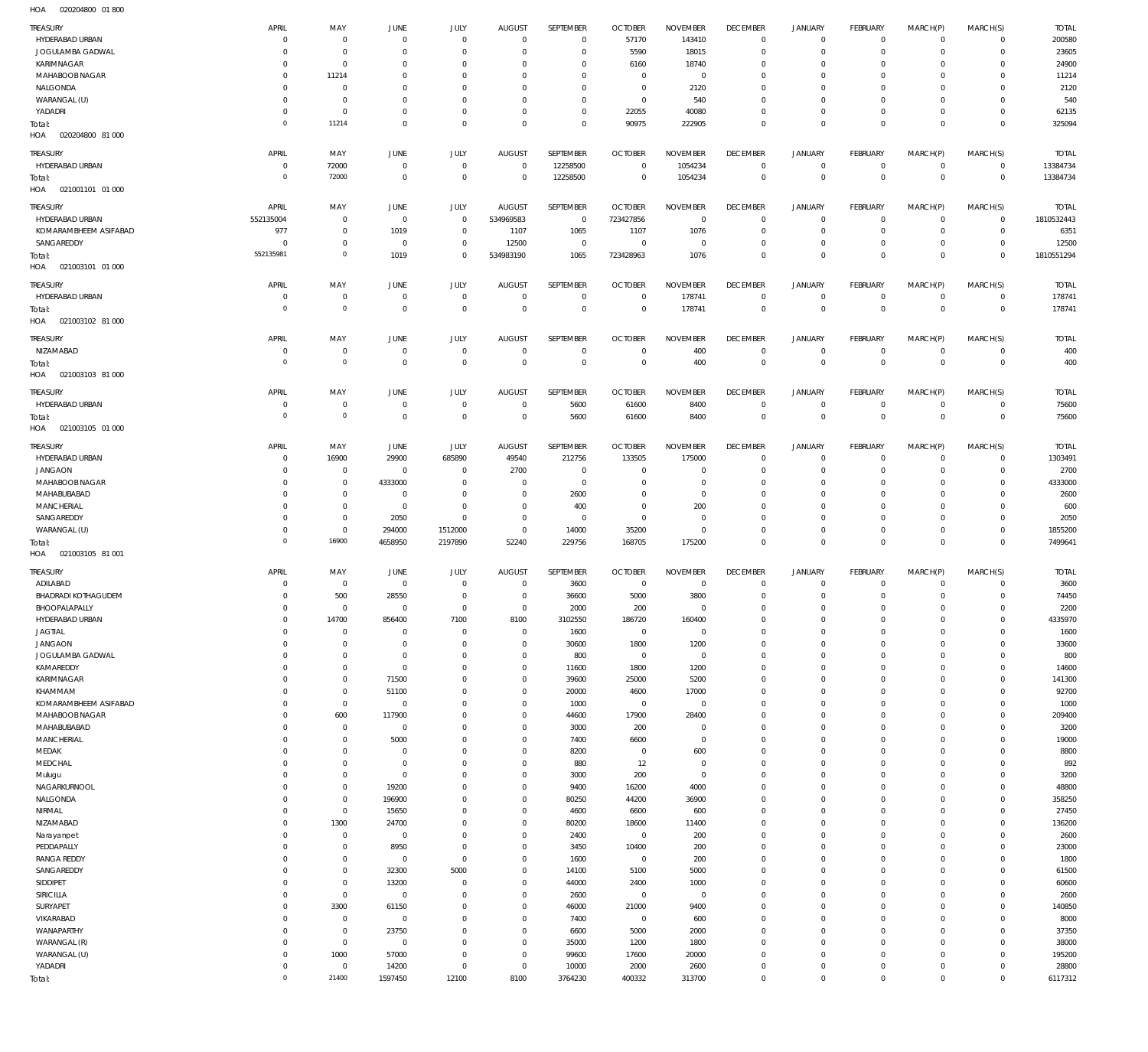021003200 81 001 HOA

| TREASURY<br>HYDERABAD URBAN                   | APRIL<br>11600         | MAY<br>16900                  | JUNE<br>17200              | JULY<br>17850              | <b>AUGUST</b><br>18250       | SEPTEMBER<br>15650         | <b>OCTOBER</b><br>13200          | <b>NOVEMBER</b><br>15350    | <b>DECEMBER</b><br>$\overline{0}$ | <b>JANUARY</b>                | <b>FEBRUARY</b><br>$\mathbf 0$ | MARCH(P)<br>$\Omega$      | MARCH(S)<br>$\Omega$               | <b>TOTAL</b><br>126000 |
|-----------------------------------------------|------------------------|-------------------------------|----------------------------|----------------------------|------------------------------|----------------------------|----------------------------------|-----------------------------|-----------------------------------|-------------------------------|--------------------------------|---------------------------|------------------------------------|------------------------|
| <b>KARIMNAGAR</b>                             | $\mathsf{C}$           | $\mathbf 0$                   | $\overline{0}$             | $\mathbf 0$                | $^{\circ}$                   | $\mathbf 0$                | 1000                             | 0                           | $\overline{0}$                    | $\overline{0}$<br>$\mathbf 0$ | $\mathbf{0}$                   | $\Omega$                  | $\Omega$                           | 1000                   |
| KHAMMAM                                       | -C                     | $\mathbf 0$                   | $\Omega$                   | $\mathbf 0$                | $^{\circ}$                   | $\mathbf 0$                | 250                              | $\Omega$                    | $\overline{0}$                    | 0                             | $\mathbf{0}$                   | $\Omega$                  | $\Omega$                           | 250                    |
| MAHABOOB NAGAR                                | $\Omega$               | $\mathbf 0$                   | $\Omega$                   | $^{\circ}$                 | 250                          | $\mathbf 0$                | $\overline{0}$                   | $\Omega$                    | $\mathbf 0$                       | 0                             | $\Omega$                       | $\Omega$                  | $\Omega$                           | 250                    |
| NIRMAL<br><b>RANGA REDDY</b>                  | $\Omega$               | $\mathbf 0$                   | $\Omega$                   | $\Omega$<br>$\overline{1}$ | $\Omega$<br>$\Omega$         | $\mathbf 0$<br>$\mathbf 0$ | 250<br>$\overline{0}$            | $\Omega$<br>$\mathbf{1}$    | $\overline{0}$                    | 0                             | $\Omega$                       | $\Omega$                  | $\Omega$<br>$\Omega$               | 250<br>$\overline{4}$  |
| WARANGAL (R)                                  | $\Omega$               | $\mathbf 0$<br>$\mathbf 0$    | $\overline{0}$<br>250      | $\mathbf 0$                | $\Omega$                     | $\mathbf 0$                | $\overline{0}$                   | $\Omega$                    | $^{\circ}$<br>$\overline{0}$      | 0<br>0                        | $^{\circ}$<br>$\Omega$         | $\Omega$<br>$\Omega$      | $\Omega$                           | 250                    |
| WARANGAL (U)                                  | $\Omega$               | $\mathbf 0$                   | 0                          | 1250                       | $^{\circ}$                   | 250                        | $\overline{0}$                   | 250                         | $\mathbf 0$                       | 0                             | $\mathbf{0}$                   | $\Omega$                  | $\Omega$                           | 1750                   |
| Total:                                        | 11602                  | 16900                         | 17450                      | 19101                      | 18500                        | 15900                      | 14700                            | 15601                       | $\mathbf 0$                       | 0                             | $\Omega$                       | $\Omega$                  | $\Omega$                           | 129754                 |
| 021004104 01 000<br>HOA                       |                        |                               |                            |                            |                              |                            |                                  |                             |                                   |                               |                                |                           |                                    |                        |
| <b>TREASURY</b><br><b>BHADRADI KOTHAGUDEM</b> | APRIL<br>$\Omega$      | MAY<br>300                    | JUNE<br>300                | <b>JULY</b><br>$\mathbf 0$ | <b>AUGUST</b><br>$\mathbf 0$ | SEPTEMBER<br>$^{\circ}$    | <b>OCTOBER</b><br>$\overline{0}$ | <b>NOVEMBER</b><br>$\Omega$ | <b>DECEMBER</b><br>$\overline{0}$ | <b>JANUARY</b><br>$\mathbf 0$ | <b>FEBRUARY</b><br>$\circ$     | MARCH(P)<br>$\Omega$      | MARCH(S)<br>$\mathbf 0$            | <b>TOTAL</b><br>600    |
| HYDERABAD URBAN                               | 67900                  | 117300                        | 233750                     | 141150                     | 132150                       | 101900                     | 179950                           | 142900                      | $\Omega$                          | $\Omega$                      | $\mathbf{0}$                   | $\Omega$                  | $\Omega$                           | 1117000                |
| <b>JAGTIAL</b>                                | $\Omega$               | $\mathbf 0$                   | 6330                       | 100                        | $\mathbf 0$                  | 300                        | 7800                             | $\Omega$                    | $\mathbf 0$                       | 0                             | $\Omega$                       | $\Omega$                  | $\Omega$                           | 14530                  |
| KAMAREDDY                                     | $\Omega$               | 6300                          | 10020                      | $\mathbf 0$                | 3120                         | 3120                       | 300                              | $\Omega$                    | $\Omega$                          | $\Omega$                      | $\Omega$                       | $\Omega$                  | $\Omega$                           | 22860                  |
| <b>KARIMNAGAR</b><br>KHAMMAM                  | $\Omega$<br>7600       | $\overline{0}$<br>500         | $\overline{0}$<br>$\Omega$ | 1000<br>$\Omega$           | $^{\circ}$<br>300            | $\mathbf 0$<br>$\Omega$    | $\overline{0}$<br>$\Omega$       | $\Omega$<br>$\Omega$        | $\mathbf 0$<br>$\Omega$           | $\Omega$<br>$\Omega$          | $\Omega$<br>$\Omega$           | $\Omega$<br>$\Omega$      | $\Omega$<br>$\Omega$               | 1000<br>8400           |
| KOMARAMBHEEM ASIFABAD                         | $\Omega$               | $\overline{0}$                | $\Omega$                   | $\mathbf 0$                | $\Omega$                     | 400                        | $\mathbf 0$                      | $\Omega$                    | $\mathbf 0$                       | $\Omega$                      | $\Omega$                       | $\Omega$                  | $\Omega$                           | 400                    |
| MAHABOOB NAGAR                                | $\Omega$               | $\overline{0}$                | $\Omega$                   | $\Omega$                   | $\Omega$                     | 500                        | $\Omega$                         | $\Omega$                    | $\Omega$                          | $\Omega$                      | $\Omega$                       | $\Omega$                  | $\Omega$                           | 500                    |
| <b>MANCHERIAL</b>                             | $\Omega$               | $\overline{0}$                | $\Omega$                   | 500                        | 1000                         | $\mathbf 0$                | $\overline{0}$                   | $\Omega$                    | $\mathbf 0$                       | $\Omega$                      | $\Omega$                       | $\Omega$                  | $\Omega$                           | 1500                   |
| MEDCHAL<br>NALGONDA                           | $\Omega$<br>$\Omega$   | $\overline{0}$<br>$\mathbb O$ | 7300<br>$^{\circ}$         | 1000<br>$^{\circ}$         | 600<br>$\Omega$              | 5120<br>3600               | 11480<br>300                     | 2000<br>$\Omega$            | $\Omega$<br>$^{\circ}$            | $\Omega$<br>$\Omega$          | $\Omega$<br>$\Omega$           | $\Omega$<br>$\Omega$      | $\Omega$<br>$\Omega$               | 27500<br>3900          |
| NIRMAL                                        | $\Omega$               | $\mathbb O$                   | 600                        | $^{\circ}$                 | $^{\circ}$                   | $\mathbf 0$                | $\overline{0}$                   | 240                         | $\Omega$                          | $\Omega$                      | $\Omega$                       | $\Omega$                  | $\Omega$                           | 840                    |
| NIZAMABAD                                     | $\Omega$               | 13300                         | $\Omega$                   | 18180                      | 600                          | 6720                       | $^{\circ}$                       | 7860                        | $\Omega$                          | $\Omega$                      | $\Omega$                       | $\Omega$                  | $\Omega$                           | 46660                  |
| <b>RANGA REDDY</b>                            | 2227381                | 2916450                       | 4213707                    | 4358530                    | 4603723                      | 5728082                    | 4389123                          | 4619294                     | $\Omega$                          | $\Omega$                      | $\Omega$                       | $\Omega$                  | $\Omega$                           | 33056290               |
| SANGAREDDY                                    | $^{\circ}$             | $\overline{0}$                | $^{\circ}$                 | $\mathbf 0$                | 1000                         | $\Omega$                   | 500                              | 1000                        | $\Omega$                          | $\Omega$                      | $\Omega$                       | $\Omega$                  | $\Omega$                           | 2500                   |
| SIDDIPET                                      | $\Omega$<br>$\Omega$   | $\overline{0}$<br>$\mathbb O$ | 600                        | 4000                       | 500                          | $\mathbf 0$<br>$\Omega$    | $\overline{0}$<br>$\overline{0}$ | $\Omega$<br>$\Omega$        | $\mathbf 0$<br>$\Omega$           | $\Omega$<br>$\Omega$          | $\Omega$<br>$\Omega$           | $\Omega$<br>$\Omega$      | $\Omega$<br>$\Omega$               | 5100                   |
| SURYAPET<br>VIKARABAD                         | $\Omega$               | $\mathbb O$                   | 7500<br>$\Omega$           | 300<br>$^{\circ}$          | 3360<br>$^{\circ}$           | 300                        | $\overline{0}$                   | $\Omega$                    | $^{\circ}$                        | $\Omega$                      | $\Omega$                       | $\Omega$                  | $\Omega$                           | 11160<br>300           |
| WARANGAL (U)                                  | $\Omega$               | $\overline{0}$                | 8000                       | $\Omega$                   | $\Omega$                     | 4000                       | $\Omega$                         | $\Omega$                    | $\Omega$                          | $\mathbf 0$                   | $\mathbf 0$                    | $\Omega$                  | $\Omega$                           | 12000                  |
| Total:                                        | 2302881                | 3054150                       | 4488107                    | 4524760                    | 4746353                      | 5854042                    | 4589453                          | 4773294                     | $\mathbf 0$                       | $\mathbf 0$                   | $\overline{0}$                 | $\Omega$                  | $\overline{0}$                     | 34333040               |
| 021004105 01 000<br>HOA                       |                        |                               |                            |                            |                              |                            |                                  |                             |                                   |                               |                                |                           |                                    |                        |
| <b>TREASURY</b>                               | APRIL                  | MAY                           | JUNE                       | JULY                       | <b>AUGUST</b>                | SEPTEMBER                  | <b>OCTOBER</b>                   | <b>NOVEMBER</b>             | <b>DECEMBER</b>                   | <b>JANUARY</b>                | <b>FEBRUARY</b>                | MARCH(P)                  | MARCH(S)                           | <b>TOTAL</b>           |
| ADILABAD                                      | 20000                  | 51700                         | 99200                      | 63000                      | 16000                        | 16000                      | 9000                             | 118400                      | $\overline{0}$                    | $\mathbf 0$                   | $^{\circ}$                     | $\Omega$                  | $\Omega$                           | 393300                 |
| <b>BHADRADI KOTHAGUDEM</b>                    | 8000                   | 31200                         | 42000                      | 59500                      | 8500                         | 17200                      | 30200                            | 53600                       | $\overline{0}$                    | $\mathbf 0$                   | $\mathbf{0}$                   | $\Omega$                  | $\circ$                            | 250200                 |
| BHOOPALAPALLY<br>HYDERABAD URBAN              | 8000<br>96800          | 2000<br>614000                | 2000<br>1602900            | 4000<br>686900             | $\overline{0}$<br>651500     | 57300<br>1255400           | 11500<br>853200                  | $^{\circ}$<br>679300        | $^{\circ}$<br>$\overline{0}$      | 0<br>0                        | $\mathbf{0}$<br>$\mathbf{0}$   | $\Omega$<br>$\Omega$      | $\Omega$<br>$\Omega$               | 84800<br>6440000       |
| <b>JAGTIAL</b>                                | 12000                  | 16900                         | 16800                      | 24000                      | 34000                        | 40000                      | 6000                             | 5000                        | $\mathbf 0$                       | 0                             | $\Omega$                       | $\Omega$                  | $\Omega$                           | 154700                 |
| <b>JANGAON</b>                                | 30200                  | 12400                         | 137000                     | 25900                      | 6000                         | 13800                      | 4000                             | 9000                        | $^{\circ}$                        | $\Omega$                      | $\Omega$                       | $\Omega$                  | $\Omega$                           | 238300                 |
| JOGULAMBA GADWAL                              | 0                      | $\mathbb O$                   | 4000                       | $\mathbf 0$                | $\mathbf 0$                  | $\,0\,$                    | $\overline{0}$                   | $^{\circ}$                  | $^{\circ}$                        | 0                             | $\mathbf{0}$                   | $\Omega$                  | $\Omega$                           | 4000                   |
| KAMAREDDY                                     | 2100                   | 8000                          | 53100                      | 59400                      | 6000                         | 12200                      | 77000                            | 84200                       | $\overline{0}$                    | $\Omega$                      | $\mathbf{0}$                   | $\Omega$                  | $\Omega$                           | 302000                 |
| KARIMNAGAR                                    | 8100                   | 37100                         | 88900                      | 84900                      | 71000                        | 14300                      | 12500                            | 32000                       | $^{\circ}$                        | 0                             | $\mathbf{0}$                   | $\Omega$                  | $\Omega$                           | 348800                 |
| KHAMMAM<br>KOMARAMBHEEM ASIFABAD              | 71200<br>5000          | 103100<br>28700               | 88600<br>27000             | 101600<br>22000            | 42100<br>2000                | 202600<br>35100            | 167100<br>2000                   | 209600<br>12000             | $\Omega$<br>$^{\circ}$            | $\Omega$<br>0                 | $\Omega$<br>$\mathbf{0}$       | $\Omega$<br>$\Omega$      | $\Omega$<br>$\Omega$               | 985900<br>133800       |
| MAHABOOB NAGAR                                | $\Omega$               | $\,0\,$                       | 8000                       | 4000                       | 2000                         | $\overline{0}$             | $\overline{0}$                   | $^{\circ}$                  | $\Omega$                          | $\Omega$                      | $\Omega$                       | $\Omega$                  | $\Omega$                           | 14000                  |
| MAHABUBABAD                                   | 14000                  | 6000                          | 8400                       | 20300                      | 2000                         | 40000                      | 26500                            | 16500                       | $\mathbf 0$                       | 0                             | $\mathbf{0}$                   | $\Omega$                  | $\Omega$                           | 133700                 |
| <b>MANCHERIAL</b>                             | 8000                   | 21200                         | 24500                      | 58409                      | 83100                        | 59400                      | 15100                            | 57400                       | $\Omega$                          | $\Omega$                      | $\Omega$                       | $\Omega$                  | $\circ$                            | 327109                 |
| MEDAK                                         | $\Omega$               | 4000                          | 34400                      | $\mathbf 0$                | 2000                         | $\overline{0}$             | $\overline{0}$                   | $\Omega$                    | $^{\circ}$                        | 0                             | $^{\circ}$                     | -0                        | $\Omega$                           | 40400                  |
| MEDCHAL                                       | 2000<br>$\overline{0}$ | 28700<br>$\,0\,$              | 27900<br>$\mathbf 0$       | 18700<br>$\mathbf 0$       | 6900<br>2000                 | 16700<br>500               | 32200<br>$\overline{0}$          | 45100<br>$^{\circ}$         | $\mathbf 0$<br>$\overline{0}$     | $\mathbf 0$<br>0              | $\mathbf 0$<br>$\mathbb O$     | $\Omega$<br>$\Omega$      | $\mathbf 0$<br>$\mathbf 0$         | 178200<br>2500         |
| Mulugu<br>NAGARKURNOOL                        | $\Omega$               | 2500                          | $\mathbf 0$                | 2500                       | $\overline{0}$               | 6000                       | $\overline{0}$                   | $\mathbf 0$                 | $\overline{0}$                    | $\mathbf 0$                   | $\mathbf{0}$                   | $\Omega$                  | $\Omega$                           | 11000                  |
| NALGONDA                                      | 137100                 | 99240                         | 345000                     | 277599                     | 186280                       | 208699                     | 215440                           | 248799                      | $\overline{0}$                    | 0                             | $\mathbf 0$                    | $\Omega$                  | $\circ$                            | 1718157                |
| NIRMAL                                        | $\mathbf 0$            | 8700                          | 105900                     | 87900                      | 53000                        | 34000                      | 58000                            | 22000                       | $\mathbf 0$                       | 0                             | $\mathbf{0}$                   | $\Omega$                  | $\circ$                            | 369500                 |
| NIZAMABAD                                     | 10400                  | 85400                         | 232200                     | 92900                      | 230100                       | 174400                     | 77900                            | 212300                      | $\overline{0}$                    | 0                             | $\mathbf 0$                    | $\Omega$                  | $\circ$                            | 1115600                |
| Narayanpet                                    | $\overline{0}$         | $\mathbb O$                   | $\mathbf 0$                | 1800                       | $\overline{0}$               | $\overline{0}$             | $\overline{0}$                   | $\overline{0}$              | $\overline{0}$                    | 0                             | $\mathbf{0}$                   | $\Omega$                  | $\Omega$                           | 1800                   |
| PEDDAPALLY<br><b>RANGA REDDY</b>              | 2000<br>10000          | 21000<br>8900                 | 17000<br>191099            | 16000<br>69100             | 14000<br>30250               | 6000<br>71600              | 10000<br>73600                   | 8000<br>138800              | $\overline{0}$<br>$\mathbf 0$     | 0<br>0                        | $\mathbf 0$<br>$\mathbf{0}$    | $\Omega$<br>$\Omega$      | $\Omega$<br>$\Omega$               | 94000<br>593349        |
| SANGAREDDY                                    | $\mathbf 0$            | 31200                         | 32700                      | 73700                      | 36000                        | 30500                      | 21100                            | 49700                       | $\overline{0}$                    | 0                             | $\mathbf{0}$                   | $\Omega$                  | $\Omega$                           | 274900                 |
| SIDDIPET                                      | 13000                  | 12000                         | 33300                      | 55000                      | $\overline{0}$               | 6000                       | 10000                            | 25000                       | $\overline{0}$                    | 0                             | $\mathbf{0}$                   | $\Omega$                  | $\Omega$                           | 154300                 |
| SIRICILLA                                     | $^{\circ}$             | $\mathbb O$                   | 3500                       | 73000                      | 10000                        | 2000                       | $\overline{0}$                   | $\overline{0}$              | $\overline{0}$                    | 0                             | $\mathbf 0$                    | $\Omega$                  | $\Omega$                           | 88500                  |
| SURYAPET                                      | $^{\circ}$             | 2000                          | 26000                      | 16000                      | 20000                        | 2000                       | $\overline{0}$                   | 6000                        | $\overline{0}$                    | 0                             | $\mathbf{0}$                   | $\Omega$                  | $\Omega$                           | 72000                  |
| VIKARABAD<br>WARANGAL (R)                     | $\Omega$<br>2000       | $\mathbb O$<br>62000          | $\mathbf 0$<br>45500       | $\mathbf 0$<br>21200       | $\overline{0}$<br>4000       | 26000<br>32200             | 200<br>58300                     | 4000<br>26500               | $\mathbf 0$<br>$\overline{0}$     | 0<br>0                        | $\mathbf{0}$<br>$\mathbf{0}$   | $\Omega$<br>$\Omega$      | $\Omega$<br>$\Omega$               | 30200<br>251700        |
| WARANGAL (U)                                  | 116500                 | 108870                        | 133100                     | 78690                      | 84470                        | 140370                     | 80570                            | 72050                       | $\overline{0}$                    | 0                             | $\mathbf 0$                    | $\Omega$                  | $\mathbf 0$                        | 814620                 |
| YADADRI                                       | 6000                   | $\mathbb O$                   | $\mathbf 0$                | $\mathbf 0$                | $\overline{0}$               | 2000                       | 2000                             | $^{\circ}$                  | $\overline{0}$                    | $\mathbf 0$                   | $\mathbf 0$                    | $^{\circ}$                | $\mathbf 0$                        | 10000                  |
| Total:                                        | 582400                 | 1406810                       | 3429999                    | 2097998                    | 1603200                      | 2522269                    | 1853410                          | 2135249                     | $\overline{0}$                    | $\mathbf 0$                   | $\mathbb O$                    | $\Omega$                  | $\mathbb O$                        | 15631335               |
| HOA<br>021004800 01 000                       |                        |                               |                            |                            |                              |                            |                                  |                             |                                   |                               |                                |                           |                                    |                        |
| <b>TREASURY</b>                               | APRIL                  | MAY                           | JUNE                       | JULY                       | <b>AUGUST</b>                | SEPTEMBER                  | <b>OCTOBER</b>                   | <b>NOVEMBER</b>             | <b>DECEMBER</b>                   | <b>JANUARY</b>                | FEBRUARY                       | MARCH(P)                  | MARCH(S)                           | <b>TOTAL</b>           |
| HYDERABAD URBAN                               | $^{\circ}$             | $\mathbf 0$                   | $^{\circ}$                 | 300                        | $^{\circ}$                   | $\mathbf 0$                | 9000                             | 1000                        | $\overline{0}$                    | $\overline{0}$                | $\circ$                        | $^{\circ}$                | $\circ$                            | 10300                  |
| KAMAREDDY                                     | $\Omega$               | $\,0\,$                       | $^{\circ}$                 | $\mathbf 0$                | $^{\circ}$                   | $\bf 0$                    | 500                              | $\mathbf 0$                 | $\overline{0}$                    | $\mathbf 0$                   | $\mathbf 0$                    | $^{\circ}$                | $\mathbf 0$                        | 500                    |
| Total:<br>HOA<br>021004800 81 001             | $^{\circ}$             | $\mathbb O$                   | $\mathbf 0$                | 300                        | $\Omega$                     | $\mathbf 0$                | 9500                             | 1000                        | $\overline{0}$                    | $\mathbf 0$                   | $\mathbf 0$                    | $\overline{0}$            | $\mathbf 0$                        | 10800                  |
| <b>TREASURY</b>                               | APRIL                  | MAY                           | JUNE                       | JULY                       | <b>AUGUST</b>                | SEPTEMBER                  | <b>OCTOBER</b>                   | <b>NOVEMBER</b>             | <b>DECEMBER</b>                   | <b>JANUARY</b>                | <b>FEBRUARY</b>                | MARCH(P)                  | MARCH(S)                           | <b>TOTAL</b>           |
| <b>BHADRADI KOTHAGUDEM</b>                    | $\mathbf 0$            | $\,0\,$                       | 1000                       | $\mathbf 0$                | $\overline{0}$               | $\,0\,$                    | $\overline{0}$                   | $\overline{0}$              | $\overline{0}$                    | $\mathbf 0$                   | $\mathbb O$                    | $^{\circ}$                | $\mathbf 0$                        | 1000                   |
| HYDERABAD URBAN                               | 299200                 | 857700                        | 404100                     | 672200                     | 653500                       | 488700                     | 819700                           | 825500                      | $\overline{0}$                    | 0                             | $\mathbf{0}$                   | $\Omega$                  | $\mathbf 0$                        | 5020600                |
| KAMAREDDY                                     | $^{\circ}$             | $\,0\,$                       | $^{\circ}$                 | $\mathbf 0$                | $\overline{0}$               | 19500                      | $\overline{0}$                   | $^{\circ}$                  | $\overline{0}$                    | 0                             | $\mathbf{0}$                   | $\Omega$                  | $\mathbf 0$                        | 19500                  |
| KHAMMAM                                       | $\Omega$               | 500                           | $^{\circ}$                 | $\mathbf 0$                | $^{\circ}$                   | $\overline{0}$             | $\overline{0}$                   | $^{\circ}$                  | $\overline{0}$                    | 0                             | $\mathbf 0$                    | $\Omega$                  | $\circ$                            | 500                    |
| MAHABOOB NAGAR                                | 54350                  | $\,0\,$                       | $^{\circ}$                 | $\mathbf 0$                | $\overline{0}$               | 162000                     | 128900                           | $\mathbf 0$                 | $\overline{0}$                    | $\mathbf 0$                   | $\mathbf 0$                    | $\Omega$                  | $\circ$                            | 345250                 |
| MEDCHAL<br>NIZAMABAD                          | 2700<br>$\mathbf 0$    | 6000<br>1000                  | 500<br>$\mathbf 0$         | 4000<br>$\mathbf 0$        | 14500<br>$\mathbb O$         | 14000<br>$\mathsf 0$       | 10000<br>$\,0\,$                 | 6000<br>$\mathbf 0$         | $\overline{0}$<br>$\mathbf 0$     | $\mathbf 0$<br>$\mathbf 0$    | $\mathbb O$<br>$\mathbb O$     | $^{\circ}$<br>$\mathbf 0$ | $\mathbf 0$<br>$\mathsf{O}\xspace$ | 57700<br>1000          |
|                                               |                        |                               |                            |                            |                              |                            |                                  |                             |                                   |                               |                                |                           |                                    |                        |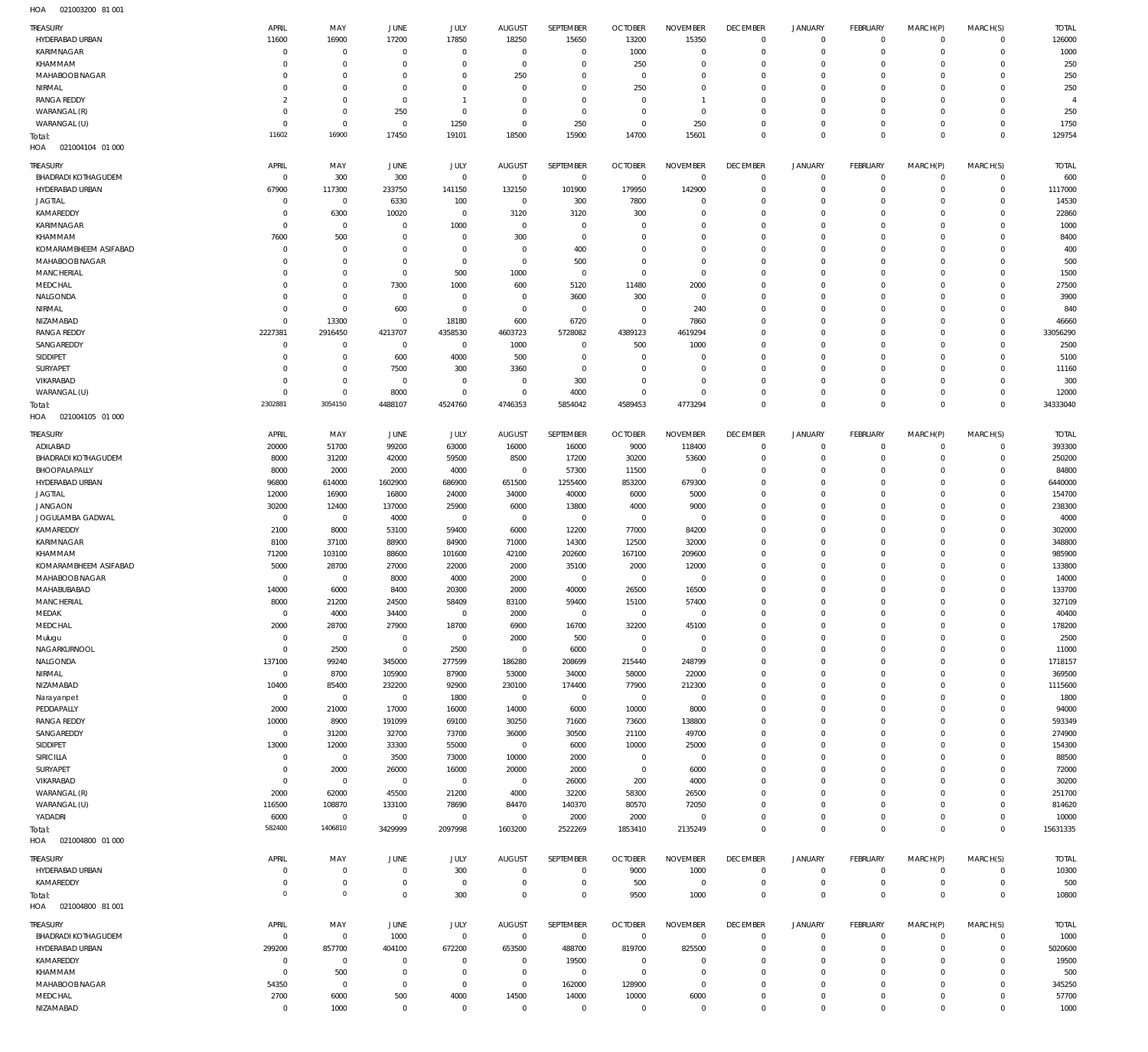021080800 80 000 HOA 021080800 81 000 HOA 021501102 01 000 HOA 021601106 01 000 HOA 021601106 81 000 HOA 021760800 01 000 HOA 021760800 81 000 HOA  $\Omega$   $\Omega$   $\mathbf 0$   $\,$  0  $\,$  $\Omega$  $\boldsymbol{0}$   $\boldsymbol{0}$  $\Omega$   $\Omega$   $\Omega$  RANGA REDDY HYDERABAD URBAN HYDERABAD URBAN NALGONDA SANGAREDDY SIDDIPET JAGTIAL NIZAMABAD **PEDDAPALLY** WARANGAL (R) ADILABAD BHADRADI KOTHAGUDEM HYDERABAD URBAN JOGULAMBA GADWAL KAMAREDDY KARIMNAGAR KHAMMAM KOMARAMBHEEM ASIFABAD MAHABOOB NAGAR MAHABUBABAD **MANCHERIAL** MEDCHAL Mulugu **NAGARKURNOOL** NALGONDA NIRMAL NIZAMABAD Narayanpet PAO - TELANGANA HYDERABAD RANGA REDDY SANGAREDDY SIDDIPET SIRICILLA **SURYAPET** VIKARABAD WANAPARTHY WARANGAL (U) YADADRI HYDERABAD URBAN BHADRADI KOTHAGUDEM HYDERABAD URBAN JAGTIAL JOGULAMBA GADWAL KAMAREDDY KARIMNAGAR KHAMMAM MEDAK NALGONDA NIZAMABAD SIRICILLA ADILABAD BHADRADI KOTHAGUDEM BHOOPALAPALLY HYDERABAD URBAN JAGTIAL JANGAON JOGULAMBA GADWAL TREASURY TREASURY **TREASURY** TREASURY TREASURY TREASURY **TREASURY** TREASURY  $\overline{0}$   $\Omega$   $\overline{0}$  $\Omega$   $\Omega$   $\Omega$  $\overline{0}$   $\overline{0}$   $\overline{0}$   $\Omega$  $\overline{0}$  APRIL APRIL APRIL APRIL APRIL APRIL APRIL APRIL  $\Omega$   $\Omega$   $\Omega$  MAY MAY MAY MAY MAY MAY MAY MAY  $\Omega$   $\Omega$  $\overline{0}$  JUNE JUNE **JUNE** JUNE JUNE JUNE **JUNE** JUNE  $\Omega$   $\Omega$  JULY JULY JULY JULY JULY JULY JULY JULY  $\Omega$   $\Omega$   $\Omega$  $\overline{0}$  AUGUST AUGUST AUGUST AUGUST AUGUST AUGUST **AUGUST** AUGUST  $\sqrt{0}$   $\Omega$   $\mathbf 0$   $\Omega$  SEPTEMBER SEPTEMBER **SEPTEMBER** SEPTEMBER SEPTEMBER SEPTEMBER **SEPTEMBER** SEPTEMBER  $\Omega$   $\Omega$   $\Omega$   $\Omega$  OCTOBER **OCTOBER OCTOBER** OCTOBER OCTOBER OCTOBER **OCTOBER** OCTOBER  $\Omega$   $\Omega$  NOVEMBER NOVEMBER NOVEMBER NOVEMBER NOVEMBER NOVEMBER NOVEMBER NOVEMBER  $\overline{0}$   $\Omega$   $\Omega$   $\Omega$   $\Omega$   $\Omega$   $\Omega$  $\overline{0}$  $\Omega$  $\overline{0}$   $\Omega$  $\overline{0}$   $\Omega$  $\overline{0}$  $\Omega$   $\Omega$  $\overline{0}$   $\overline{0}$   $\Omega$  $\overline{0}$   $\Omega$   $\overline{0}$  DECEMBER DECEMBER DECEMBER DECEMBER DECEMBER DECEMBER **DECEMBER** DECEMBER  $\Omega$   $\Omega$   $\Omega$   $\Omega$   $\Omega$   $\Omega$   $\Omega$   $\Omega$   $\Omega$   $\Omega$   $\Omega$  JANUARY JANUARY JANUARY JANUARY JANUARY JANUARY JANUARY JANUARY  $\Omega$   $\Omega$   $\Omega$   $\Omega$   $\Omega$   $\Omega$  $\overline{0}$   $\Omega$   $\Omega$   $\Omega$   $\Omega$   $\,$  0  $\,$  FEBRUARY FEBRUARY FEBRUARY FEBRUARY FEBRUARY FEBRUARY **FFBRUARY** FEBRUARY  $\Omega$   $\Omega$   $\Omega$   $\Omega$   $\Omega$   $\Omega$   $\Omega$  $\overline{0}$   $\Omega$   $\Omega$   $\Omega$  MARCH(P) MARCH(P) MARCH(P) MARCH(P) MARCH(P) MARCH(P) MARCH(P) MARCH(P)  $\Omega$   $\Omega$   $\Omega$   $\Omega$   $\Omega$   $\Omega$   $\Omega$   $\Omega$   $\Omega$   $\Omega$   $\Omega$   $\Omega$   $\Omega$  MARCH(S) MARCH(S) MARCH(S) MARCH(S) MARCH(S) MARCH(S) MARCH(S) MARCH(S) TOTAL TOTAL TOTAL TOTAL TOTAL TOTAL TOTAL TOTAL Total: Total: Total: Total: Total: Total: Total:

021004800 81 001 HOA

KAMAREDDY

 $\Omega$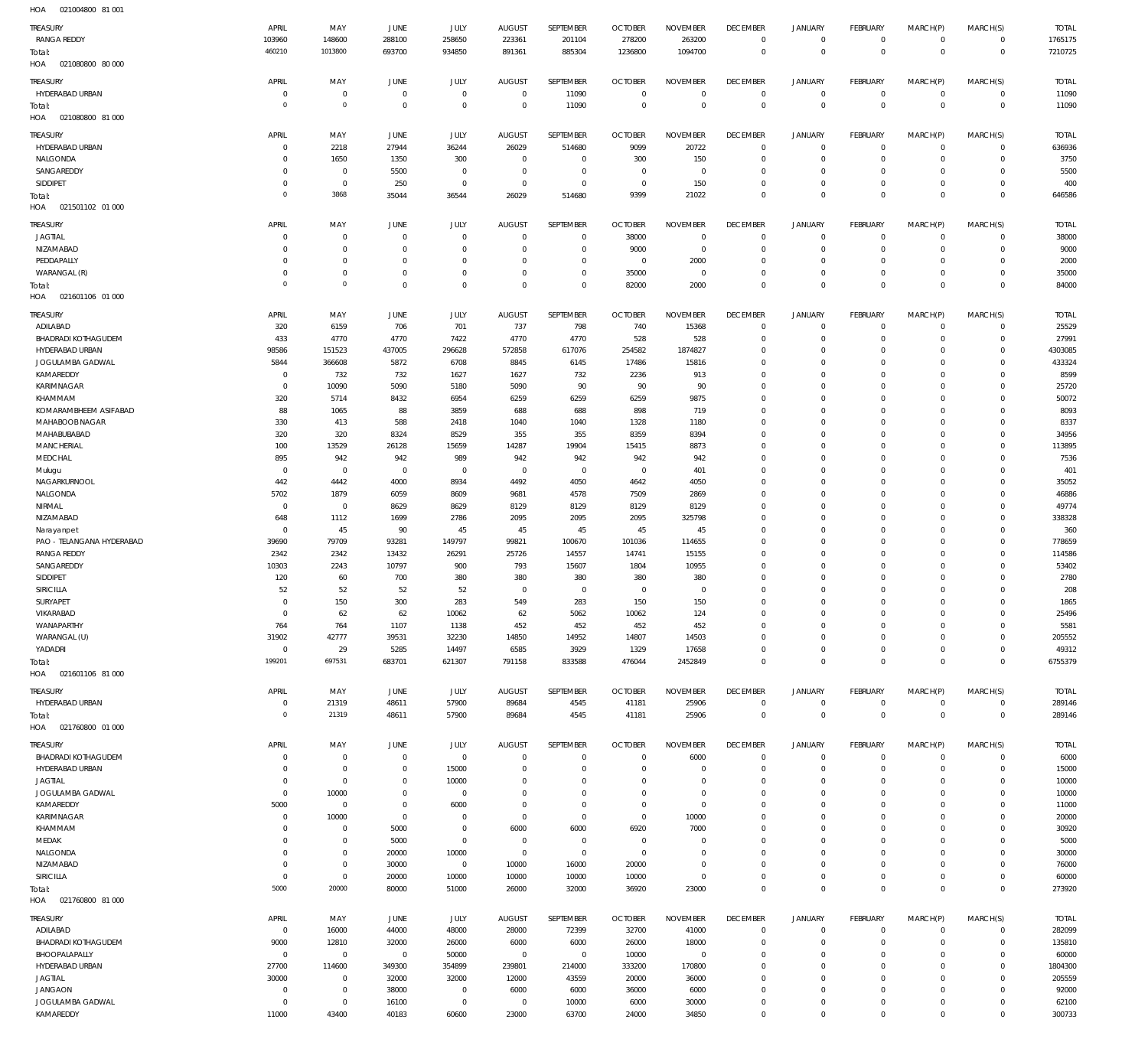021760800 81 000 HOA

| <b>TREASURY</b>            | APRIL          | MAY            | JUNE           | JULY           | <b>AUGUST</b>  | SEPTEMBER      | <b>OCTOBER</b> | <b>NOVEMBER</b> | <b>DECEMBER</b> | <b>JANUARY</b> | <b>FEBRUARY</b> | MARCH(P)    | MARCH(S)    | <b>TOTAL</b> |
|----------------------------|----------------|----------------|----------------|----------------|----------------|----------------|----------------|-----------------|-----------------|----------------|-----------------|-------------|-------------|--------------|
| KARIMNAGAR                 | 10000          | 32000          | 108818         | 157000         | 80000          | 90000          | 96000          | 60000           | $\mathbf{0}$    | $\mathbf 0$    | $\mathbf 0$     | $\mathbf 0$ | $\mathbf 0$ | 633818       |
| KHAMMAM                    | $^{\circ}$     | 16000          | 96420          | 81000          | 76000          | 50000          | 60000          | 46000           | $\mathbf{0}$    | $\Omega$       | $\mathbf 0$     | $\Omega$    | $\mathbf 0$ | 425420       |
| KOMARAMBHEEM ASIFABAD      | $^{\circ}$     | $\overline{0}$ | $\overline{0}$ | 12000          | 16000          | 22000          | $\overline{0}$ | $^{\circ}$      | $^{\circ}$      | $\Omega$       | $\mathbf 0$     | $\Omega$    | $\mathbf 0$ | 50000        |
| MAHABOOB NAGAR             | $\mathbf 0$    | 27000          | 50000          | 120000         | 68600          | 60000          | 110000         | 58000           | $\Omega$        |                | $\Omega$        |             | $\Omega$    | 493600       |
|                            |                |                |                |                |                |                |                |                 |                 |                |                 |             |             |              |
| MAHABUBABAD                | 20000          | 6000           | 46000          | 70000          | 20000          | 10000          | 20000          | 10000           | $^{\circ}$      | $\Omega$       | $\mathbf 0$     | $\Omega$    | $\mathbf 0$ | 202000       |
| MANCHERIAL                 | $\mathbf 0$    | 25000          | 94000          | 96000          | 80000          | 18000          | $^{\circ}$     | 44301           | $\Omega$        |                | $\Omega$        |             | $\Omega$    | 357301       |
| MEDAK                      | 6000           | 20000          | 26444          | 16000          | 18220          | 10000          | 10000          | 22000           | $\mathbf{0}$    | $\Omega$       | $\mathbf 0$     | $\Omega$    | $\mathbf 0$ | 128664       |
| NAGARKURNOOL               | $\mathbf 0$    | 12000          | 34600          | 20000          | 12000          | 30000          | $\overline{0}$ | 34000           | $\Omega$        |                | $\Omega$        |             | $\Omega$    | 142600       |
| NALGONDA                   | 6000           | 18000          | 74000          | 60000          | 82000          | 112643         | 60000          | 76000           | $\Omega$        | $\Omega$       | $\mathbf 0$     | $\Omega$    | $\mathbf 0$ | 488643       |
|                            |                |                |                |                |                |                |                |                 | $\Omega$        |                | $\Omega$        |             | $\Omega$    |              |
| NIRMAL                     | 2086           | 19600          | 46058          | 18000          | 13738          | 41879          | 27856          | 52095           |                 |                |                 |             |             | 221312       |
| NIZAMABAD                  | 1000           | 100000         | 75000          | 98000          | 34000          | 98000          | 88000          | 118000          | $\Omega$        | $\Omega$       | $\mathbf 0$     | $\Omega$    | $\Omega$    | 612000       |
| Narayanpet                 | $^{\circ}$     | $\overline{0}$ | $\overline{0}$ | $\mathbf{0}$   | 10000          | 10000          | 10000          | 10000           | $\Omega$        | $\Omega$       | $\Omega$        | $\epsilon$  | $\mathbf 0$ | 40000        |
| PEDDAPALLY                 | $^{\circ}$     | 23050          | 102000         | 60000          | 83996          | 62000          | 110000         | 46000           | $\Omega$        | $\Omega$       | $\mathbf 0$     |             | $\Omega$    | 487046       |
| <b>RANGA REDDY</b>         | $^{\circ}$     | 10600          | 11000          | 10000          | 6000           | $\overline{0}$ | 12000          | $^{\circ}$      | $\Omega$        | $\Omega$       | $\mathbf 0$     | $\Omega$    | $\mathbf 0$ | 49600        |
| SANGAREDDY                 | 12000          | 24500          | 22000          | 24500          | 12000          | 12000          | 30000          | 6100            | $^{\circ}$      | $\Omega$       | $\Omega$        |             | $\Omega$    | 143100       |
|                            |                |                |                |                |                |                |                |                 |                 |                |                 |             |             |              |
| SIDDIPET                   | 18000          | 16000          | 22000          | 50000          | 57697          | 52000          | 54000          | 16000           | $\Omega$        | $\Omega$       | $\Omega$        | $\Omega$    | $\mathbf 0$ | 285697       |
| SIRICILLA                  | 11199          | 18000          | 42000          | 30000          | 48000          | 40000          | $\overline{0}$ | 16000           | $\mathbf{0}$    | $\Omega$       | $\mathbf 0$     |             | $\mathbf 0$ | 205199       |
| SURYAPET                   | $^{\circ}$     | $\mathbf 0$    | 80000          | 36060          | 106000         | 50000          | 26000          | 10000           | $\Omega$        | $\Omega$       | $\Omega$        | $\Omega$    | $\Omega$    | 308060       |
| VIKARABAD                  | $^{\circ}$     | $\mathbf 0$    | 21897          | 36000          | 27100          | $\overline{0}$ | 6000           | 16000           | $\mathbf{0}$    | $\Omega$       | $\mathbf 0$     |             | $\mathbf 0$ | 106997       |
| WANAPARTHY                 | $\mathbf 0$    | $\mathbf 0$    | $\overline{0}$ | 42000          | $\overline{0}$ | 16000          | 58000          | 22000           | $\Omega$        |                | $\Omega$        |             | $\Omega$    | 138000       |
|                            |                |                |                |                |                |                |                |                 |                 |                |                 |             |             |              |
| WARANGAL (R)               | 30000          | 16000          | 38700          | 46300          | 36000          | 28000          | 40000          | 52000           | $\mathbf{0}$    | $\Omega$       | $\mathbf 0$     | $\Omega$    | $\mathbf 0$ | 287000       |
| WARANGAL (U)               | 6000           | $\overline{0}$ | $\overline{0}$ | 76000          | 6000           | 22000          | 6000           | $^{\circ}$      | $\Omega$        |                | $\Omega$        |             | $\mathbf 0$ | 116000       |
| YADADRI                    | 6000           | 6000           | 58000          | 55000          | 36000          | 66000          | 70000          | 42400           | $^{\circ}$      | $\mathbf 0$    | $\mathbf 0$     | $\Omega$    | $\mathbf 0$ | 339400       |
| Total:                     | 205985         | 576560         | 1600520        | 1785359        | 1244152        | 1316180        | 1381756        | 1093546         | $\Omega$        | $\Omega$       | $\Omega$        | $\Omega$    | $\mathbf 0$ | 9204058      |
| HOA<br>022060105 01 000    |                |                |                |                |                |                |                |                 |                 |                |                 |             |             |              |
|                            |                |                |                |                |                |                |                |                 |                 |                |                 |             |             |              |
| TREASURY                   | APRIL          | MAY            | <b>JUNE</b>    | JULY           | <b>AUGUST</b>  | SEPTEMBER      | <b>OCTOBER</b> | <b>NOVEMBER</b> | <b>DECEMBER</b> | <b>JANUARY</b> | <b>FEBRUARY</b> | MARCH(P)    | MARCH(S)    | <b>TOTAL</b> |
| HYDERABAD URBAN            | 0              | $\mathbf 0$    | $\mathbf 0$    | $\mathbf 0$    | $\overline{0}$ | 3710           | $\overline{0}$ | $^{\circ}$      | $^{\circ}$      | $\mathbf 0$    | $\circ$         | $^{\circ}$  | $\mathbf 0$ | 3710         |
|                            | $\overline{0}$ | $\mathbf 0$    |                |                |                |                | $\overline{0}$ |                 | $\overline{0}$  |                | $\overline{0}$  |             |             |              |
| Total:                     |                |                | $\overline{0}$ | $\mathbf 0$    | $\overline{0}$ | 3710           |                | $\overline{0}$  |                 | $\mathbf{0}$   |                 | $\Omega$    | $\mathbf 0$ | 3710         |
| 022060113 02 000<br>HOA    |                |                |                |                |                |                |                |                 |                 |                |                 |             |             |              |
|                            |                |                |                |                |                |                |                |                 |                 |                |                 |             |             |              |
| <b>TREASURY</b>            | APRIL          | MAY            | JUNE           | JULY           | <b>AUGUST</b>  | SEPTEMBER      | <b>OCTOBER</b> | <b>NOVEMBER</b> | <b>DECEMBER</b> | <b>JANUARY</b> | <b>FEBRUARY</b> | MARCH(P)    | MARCH(S)    | <b>TOTAL</b> |
| HYDERABAD URBAN            | $\mathbf 0$    | 440            | $\overline{0}$ | 440            | $\mathbf{0}$   | 27310          | 440            | 660             | $^{\circ}$      | $\mathbf 0$    | $\mathbf 0$     | $\circ$     | $\mathbf 0$ | 29290        |
| Total:                     | $\mathbf 0$    | 440            | $\overline{0}$ | 440            | $\mathbf{0}$   | 27310          | 440            | 660             | $\mathbf{0}$    | $\mathbf{0}$   | $\overline{0}$  | $\mathbf 0$ | $\mathbf 0$ | 29290        |
| 022060800 81 000<br>HOA    |                |                |                |                |                |                |                |                 |                 |                |                 |             |             |              |
|                            |                |                |                |                |                |                |                |                 |                 |                |                 |             |             |              |
| <b>TREASURY</b>            | APRIL          | MAY            | <b>JUNE</b>    | JULY           | <b>AUGUST</b>  | SEPTEMBER      | <b>OCTOBER</b> | <b>NOVEMBER</b> | <b>DECEMBER</b> | <b>JANUARY</b> | <b>FEBRUARY</b> | MARCH(P)    | MARCH(S)    | <b>TOTAL</b> |
| HYDERABAD URBAN            | $\circ$        | 20000          | $\overline{0}$ | $\mathbf 0$    | $\overline{0}$ | 12538          | 40000          | 55000           | $^{\circ}$      | $\mathbf 0$    | $\mathbf 0$     | $\mathbf 0$ | $\mathbf 0$ | 127538       |
| <b>JAGTIAL</b>             | 0              | 3000           | $\mathbf{0}$   | 0              | $\overline{0}$ | $\overline{0}$ | $^{\circ}$     | $^{\circ}$      | $\mathbf{0}$    | $\Omega$       | $\mathbf 0$     | $\Omega$    | $\mathbf 0$ | 3000         |
|                            |                |                |                |                |                |                |                |                 |                 |                |                 |             |             |              |
| KARIMNAGAR                 | $^{\circ}$     | $\mathbf 0$    | $\mathbf{0}$   | 0              | $\overline{0}$ | 60             | $\overline{0}$ | 1000            | $^{\circ}$      | $\Omega$       | $\mathbf 0$     | $\Omega$    | $\mathbf 0$ | 1060         |
| <b>RANGA REDDY</b>         | 0              | $\mathbf 0$    | $\mathbf{0}$   | 0              | $\overline{0}$ | 3040           | $\overline{0}$ | $^{\circ}$      | $^{\circ}$      | $\mathbf 0$    | $\mathbf 0$     | $\Omega$    | $\mathbf 0$ | 3040         |
| VIKARABAD                  | $^{\circ}$     | $^{\circ}$     | $\mathbf{0}$   | $\mathbf 0$    | $\overline{0}$ | 3020           | $\overline{0}$ | $^{\circ}$      | $\mathbf{0}$    | $\Omega$       | $\mathbf 0$     | $\Omega$    | $\mathbf 0$ | 3020         |
| Total:                     | $\mathbf 0$    | 23000          | $\overline{0}$ | $\mathbf 0$    | $\mathbb O$    | 18658          | 40000          | 56000           | $\mathbb O$     | $\mathbf 0$    | $\overline{0}$  | $\Omega$    | $\mathbf 0$ | 137658       |
| 023000101 01 001<br>HOA    |                |                |                |                |                |                |                |                 |                 |                |                 |             |             |              |
|                            |                |                |                |                |                |                |                |                 |                 |                |                 |             |             |              |
| TREASURY                   | APRIL          | MAY            | <b>JUNE</b>    | JULY           | <b>AUGUST</b>  | SEPTEMBER      | <b>OCTOBER</b> | <b>NOVEMBER</b> | <b>DECEMBER</b> | <b>JANUARY</b> | <b>FEBRUARY</b> | MARCH(P)    | MARCH(S)    | <b>TOTAL</b> |
| ADILABAD                   | 0              | $^{\circ}$     | 50             | 4600           | 1550           | 50             | 100            | 1650            | $^{\circ}$      | $\mathbf 0$    | $\mathbf 0$     | $\Omega$    | $\mathbf 0$ | 8000         |
| <b>BHADRADI KOTHAGUDEM</b> |                |                |                |                |                |                |                |                 |                 |                |                 |             |             |              |
|                            | 0              | $^{\circ}$     | 2500           | $^{\circ}$     | $\overline{0}$ | $\overline{0}$ | $\mathbf 0$    | $^{\circ}$      | $^{\circ}$      | $\circ$        | $\mathbf 0$     | 0           | $\mathbf 0$ | 2500         |
| HYDERABAD URBAN            | $\Omega$       | 200            | 750            | 150            | 715            | 32500450       | 7900           | 29600600        | $^{\circ}$      | $\Omega$       | $\mathbf 0$     |             | $\mathbf 0$ | 62110765     |
| <b>JAGTIAL</b>             | $\Omega$       | 13600          | 7750           | 17250          | 12158          | 16350          | 6000           | 600             | $\Omega$        | $\Omega$       | $\Omega$        | $\Omega$    | $\Omega$    | 73708        |
| <b>JANGAON</b>             | 0              | 0              | $^{\circ}$     | 600            | 0              | 0              | $\overline{0}$ | - 0             | $\circ$         | $\circ$        | $\circ$         | $\Omega$    | $\mathbf 0$ | 600          |
| KAMAREDDY                  | $\mathbf 0$    | $\mathbf 0$    | $\overline{0}$ | $^{\circ}$     | $\overline{0}$ | $\mathbf 0$    | $\mathbf 0$    | 1800            | $^{\circ}$      | $\Omega$       | $\mathbf 0$     | $\Omega$    | $\mathbf 0$ | 1800         |
| KARIMNAGAR                 | $\mathbf 0$    | $\mathbf 0$    |                | 150            |                | 1500           | 200            |                 | $^{\circ}$      |                | $\mathbf 0$     | $\Omega$    | $\mathbf 0$ |              |
|                            |                |                | 1400           |                | 1200           |                |                | 400             |                 | $\circ$        |                 |             |             | 4850         |
| KHAMMAM                    | $\mathbf 0$    | $\mathbf 0$    | 200            | $\mathbf 0$    | 100            | 500            | 300            | 400             | $^{\circ}$      | $\Omega$       | $\mathbf 0$     | $\Omega$    | $\Omega$    | 1500         |
| KOMARAMBHEEM ASIFABAD      | $\mathbf 0$    | $\mathbf 0$    | $\overline{0}$ | $\mathbf 0$    | 100            | $\mathbf 0$    | $\mathbf 0$    | $^{\circ}$      | $^{\circ}$      | $\Omega$       | $\mathbf 0$     | $\Omega$    | $\mathbf 0$ | 100          |
| MAHABOOB NAGAR             | $\mathbf 0$    | 100            | 12800          | 1400           | 800            | 4100           | 400            | 300             | $\Omega$        | $\Omega$       | $\Omega$        |             | $\mathbf 0$ | 19900        |
| NAGARKURNOOL               | $\overline{0}$ | $^{\circ}$     | $\overline{0}$ | $^{\circ}$     | 100            | $\mathbf 0$    | $\mathbf 0$    | $^{\circ}$      | $^{\circ}$      | $\circ$        | $\mathbf 0$     | $\Omega$    | $\mathbf 0$ | 100          |
| NALGONDA                   | 27000          | $\mathbf 0$    | 200            | 250            | 100            | 150            | 200            | 50              | $^{\circ}$      | $\Omega$       | $\Omega$        |             | $\Omega$    | 27950        |
|                            |                |                |                |                |                |                |                |                 |                 |                |                 |             |             |              |
| NIRMAL                     | $\overline{0}$ | $\overline{0}$ | 250            | 2650           | 1250           | 650            | 2100           | 3050            | $^{\circ}$      | $\Omega$       | $\mathbf 0$     | $\Omega$    | $\mathbf 0$ | 9950         |
| NIZAMABAD                  | 600            | 20820          | 650            | 1800           | 2150           | 19550          | 5700           | 5100            | $^{\circ}$      | $\Omega$       | $\Omega$        |             | $\mathbf 0$ | 56370        |
| <b>RANGA REDDY</b>         | $^{\circ}$     | 7975           | 44039          | 27058          | 39300          | 83339          | 15561          | 3648500         | $^{\circ}$      | $\Omega$       | $\mathbf 0$     | $\Omega$    | $\mathbf 0$ | 3865772      |
| SANGAREDDY                 | $\mathbf 0$    | 100            | 21300          | 200            | 200            | 400            | 900            | 400             | $^{\circ}$      | $\Omega$       | $\Omega$        |             | $\mathbf 0$ | 23500        |
| SIDDIPET                   | 5000           | $^{\circ}$     | 2050           | 0              | $^{\circ}$     | 600            | 5000           | $\Omega$        | $^{\circ}$      | $\Omega$       | $\mathbf 0$     | $\Omega$    | $\mathbf 0$ | 12650        |
| <b>SIRICILLA</b>           | $^{\circ}$     | $\mathbf 0$    | 6000           | $\mathbf 0$    | $^{\circ}$     |                | $\overline{0}$ | 1200            | $^{\circ}$      | $\Omega$       | $\mathbf 0$     | $\Omega$    | $\mathbf 0$ |              |
|                            |                |                |                |                |                | 2400           |                |                 |                 |                |                 |             |             | 9600         |
| SURYAPET                   | $\mathbf 0$    | $\mathbf 0$    | 50             | $\mathbf 0$    | $\overline{0}$ | $\mathbf 0$    | $\overline{0}$ | $^{\circ}$      | $^{\circ}$      | $\Omega$       | $\mathbf 0$     | $\Omega$    | $\Omega$    | 50           |
| WARANGAL (U)               | $^{\circ}$     | $\mathbf 0$    | 400            | 150            | 100            | 250            | $\mathbf 0$    | 1046            | $^{\circ}$      | $\circ$        | $\mathbf 0$     | $\mathbf 0$ | $\mathbf 0$ | 1946         |
| Total:                     | 32600          | 42795          | 100389         | 56258          | 59823          | 32630289       | 44361          | 33265096        | $\mathbf 0$     | $\mathbf 0$    | $\overline{0}$  | $\Omega$    | $\mathbf 0$ | 66231611     |
| HOA<br>023000103 01 000    |                |                |                |                |                |                |                |                 |                 |                |                 |             |             |              |
|                            |                |                |                |                |                |                |                |                 |                 |                |                 |             |             |              |
| <b>TREASURY</b>            | APRIL          | MAY            | JUNE           | JULY           | <b>AUGUST</b>  | SEPTEMBER      | <b>OCTOBER</b> | <b>NOVEMBER</b> | <b>DECEMBER</b> | <b>JANUARY</b> | <b>FEBRUARY</b> | MARCH(P)    | MARCH(S)    | <b>TOTAL</b> |
| MAHABOOB NAGAR             | $\overline{0}$ | $\overline{0}$ | $\overline{0}$ | $\mathbf{0}$   | $\overline{0}$ | 500            | $\overline{0}$ | $^{\circ}$      | $^{\circ}$      | $\mathbf 0$    | $\mathbf 0$     | $\mathbf 0$ | $\mathbf 0$ | 500          |
| NALGONDA                   | $\overline{0}$ | $\overline{0}$ | $\overline{0}$ | $\mathbf{0}$   | $\overline{0}$ | 50             | $\overline{0}$ | $^{\circ}$      | $^{\circ}$      | $\mathbf 0$    | $\mathbf 0$     | $\mathbf 0$ | $\mathbf 0$ | 50           |
|                            |                |                |                |                |                |                |                |                 |                 |                |                 |             |             |              |
| <b>RANGA REDDY</b>         | 806980         | 1879479        | 2007598        | 1988257        | 1711643        | 2414446        | 1444212        | 1468538         | $\mathbf{0}$    | $\mathbf 0$    | $\mathbf 0$     | $\mathbf 0$ | $\mathbf 0$ | 13721153     |
| Total:                     | 806980         | 1879479        | 2007598        | 1988257        | 1711643        | 2414996        | 1444212        | 1468538         | $\mathbb O$     | $\mathbf 0$    | $\overline{0}$  | $\Omega$    | $\mathbf 0$ | 13721703     |
| HOA<br>023000104 01 000    |                |                |                |                |                |                |                |                 |                 |                |                 |             |             |              |
|                            |                |                |                |                |                |                |                |                 |                 |                |                 |             |             |              |
| TREASURY                   | APRIL          | MAY            | JUNE           | JULY           | <b>AUGUST</b>  | SEPTEMBER      | <b>OCTOBER</b> | <b>NOVEMBER</b> | <b>DECEMBER</b> | <b>JANUARY</b> | <b>FEBRUARY</b> | MARCH(P)    | MARCH(S)    | <b>TOTAL</b> |
| HYDERABAD URBAN            | 84190          | 62500          | 22860          | 11855278       | 28500          | 169912         | 166357         | 99140           | $^{\circ}$      | $\mathbf 0$    | $\circ$         | $\mathbf 0$ | $\mathbf 0$ | 12488737     |
| NALGONDA                   | $\mathbf 0$    | $\overline{0}$ | 500            | $\overline{0}$ | 312000         | $\,0\,$        | $\mathbf 0$    | $^{\circ}$      | $^{\circ}$      | $\Omega$       | $\mathbf 0$     | $\Omega$    | $\mathbf 0$ | 312500       |
| NIZAMABAD                  | $\overline{0}$ | $\overline{0}$ | 1500           | 2000           | 4000           | 3000           | 3100           | $^{\circ}$      | $^{\circ}$      | $\Omega$       | $\mathbf 0$     | $\Omega$    | $\mathbf 0$ | 13600        |
| <b>RANGA REDDY</b>         |                |                |                |                |                |                |                |                 |                 |                |                 |             |             |              |
|                            |                |                |                |                |                |                |                |                 |                 |                |                 |             |             |              |
|                            | 1292138        | 2514723        | 3832065        | 4116546        | 6562338        | 7570439        | 5994598        | 9417703         | $^{\circ}$      | $\circ$        | $\mathbf 0$     | $\Omega$    | $\mathbf 0$ | 41300550     |
| Total:                     | 1376328        | 2577223        | 3856925        | 15973824       | 6906838        | 7743351        | 6164055        | 9516843         | $\mathbb O$     | $\mathbf 0$    | $\overline{0}$  | $\Omega$    | $\mathbf 0$ | 54115387     |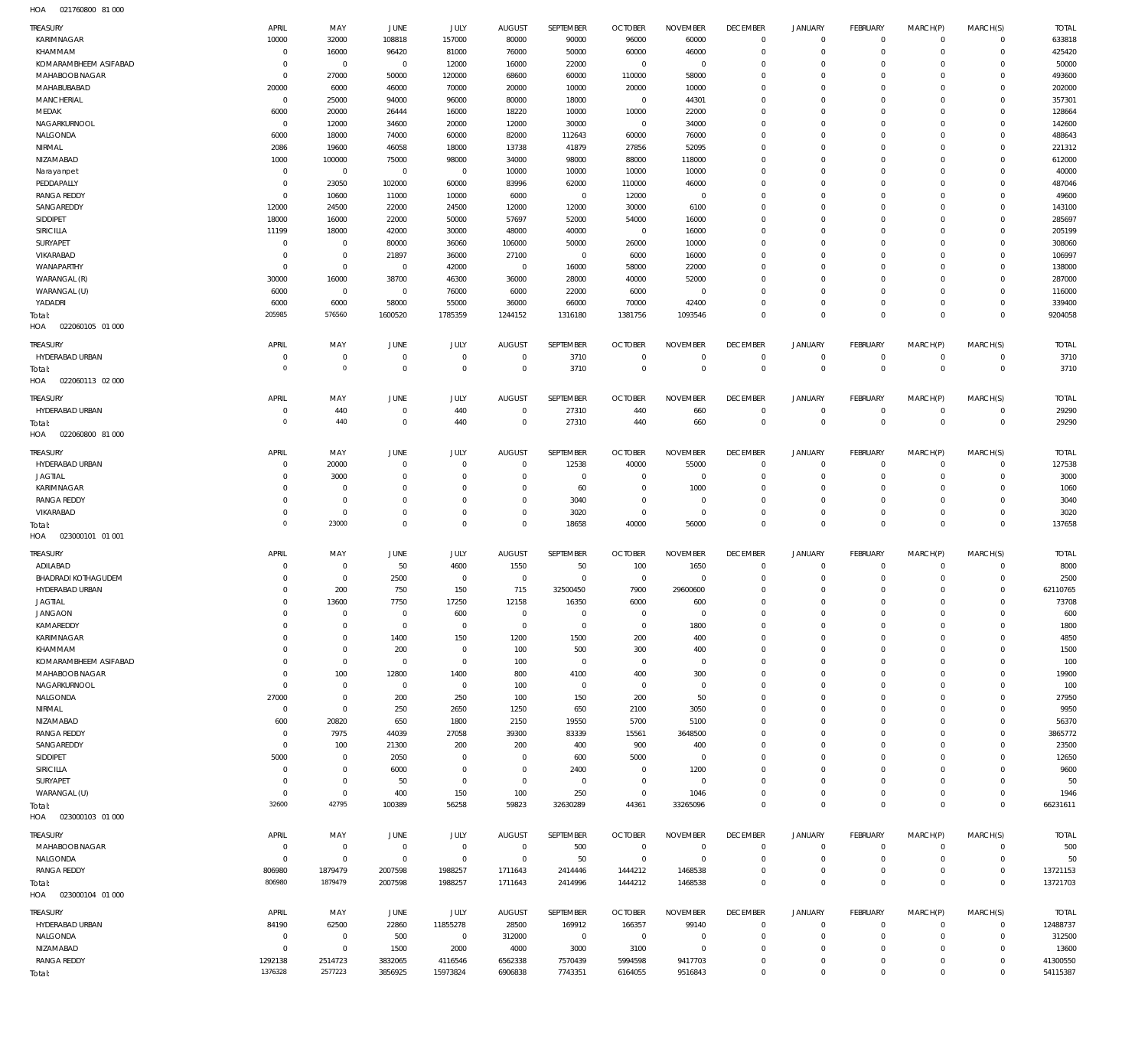| $\cdots$<br>ornanana.      |                |                     |                |                     |                |                  |                |                 |                 |                |                 |             |                |              |
|----------------------------|----------------|---------------------|----------------|---------------------|----------------|------------------|----------------|-----------------|-----------------|----------------|-----------------|-------------|----------------|--------------|
| TREASURY                   | APRIL          | MAY                 | <b>JUNE</b>    | JULY                | <b>AUGUST</b>  | SEPTEMBER        | <b>OCTOBER</b> | <b>NOVEMBER</b> | <b>DECEMBER</b> | <b>JANUARY</b> | FEBRUARY        | MARCH(P)    | MARCH(S)       | <b>TOTAL</b> |
| KARIMNAGAR                 | $\mathbf 0$    | $\mathbf 0$         | $\overline{0}$ | $\mathbf 0$         | $\mathbf 0$    | 50               | $\overline{0}$ | $\mathbf 0$     | $\overline{0}$  | $\mathbf 0$    | $\overline{0}$  | $\mathbf 0$ | $\mathbf{0}$   | 50           |
| Total:                     | $\overline{0}$ | $\mathsf{O}\xspace$ | $\mathbf{0}$   | $\mathbf 0$         | $\mathbf 0$    | 50               | $\overline{0}$ | $\mathbf 0$     | $\overline{0}$  | $\mathbf 0$    | $\overline{0}$  | $\mathbf 0$ | $\overline{0}$ | 50           |
| 023000800 02 000<br>HOA    |                |                     |                |                     |                |                  |                |                 |                 |                |                 |             |                |              |
|                            |                |                     |                |                     |                |                  |                |                 |                 |                |                 |             |                |              |
| TREASURY                   | APRIL          | MAY                 | <b>JUNE</b>    | JULY                | <b>AUGUST</b>  | SEPTEMBER        | <b>OCTOBER</b> | <b>NOVEMBER</b> | <b>DECEMBER</b> | <b>JANUARY</b> | <b>FEBRUARY</b> | MARCH(P)    | MARCH(S)       | <b>TOTAL</b> |
| ADILABAD                   | $\mathbf 0$    | $\mathbf 0$         | $\overline{0}$ | $\bf 0$             | $\overline{0}$ | 240              | $\overline{0}$ | $\mathbf 0$     | $\overline{0}$  | 0              | $\circ$         | $\mathbf 0$ | $\circ$        | 240          |
| HYDERABAD URBAN            | $\mathbf 0$    | 1200                | $\overline{0}$ | 30430               | 38216          | 1476             | $\overline{0}$ | $\mathbf 0$     | $\overline{0}$  | $\mathbf 0$    | $\overline{0}$  | $\mathbf 0$ | $\overline{0}$ | 71322        |
| Total:                     | $\circ$        | 1200                | $\mathbf 0$    | 30430               | 38216          | 1716             | $\overline{0}$ | $\mathbf 0$     | $\overline{0}$  | $\mathbf 0$    | $\overline{0}$  | $\mathbf 0$ | $\overline{0}$ | 71562        |
| 023000800 04 000<br>HOA    |                |                     |                |                     |                |                  |                |                 |                 |                |                 |             |                |              |
|                            |                |                     |                |                     |                |                  |                |                 |                 |                |                 |             |                |              |
| TREASURY                   | APRIL          | MAY                 | <b>JUNE</b>    | JULY                | <b>AUGUST</b>  | <b>SEPTEMBER</b> | <b>OCTOBER</b> | <b>NOVEMBER</b> | <b>DECEMBER</b> | <b>JANUARY</b> | FEBRUARY        | MARCH(P)    | MARCH(S)       | <b>TOTAL</b> |
| <b>BHADRADI KOTHAGUDEM</b> | $\Omega$       | $\mathbf 0$         | 3380           | 50                  | $\mathbf 0$    | $\mathbf 0$      | 36527          | 50              | $\overline{0}$  | $\mathbf 0$    | $^{\circ}$      | $\mathbf 0$ | $^{\circ}$     | 40007        |
| HYDERABAD URBAN            | $\Omega$       | $\mathbf 0$         | $\overline{0}$ | $\Omega$            | $\mathbf 0$    | $\mathbf 0$      | 50             | 580             | $\Omega$        | $\mathbf 0$    | $\mathbf{0}$    | $\Omega$    | $\mathbf{0}$   | 630          |
| MAHABOOB NAGAR             | $\Omega$       | $\mathbf 0$         | $\overline{0}$ | $\Omega$            | $\Omega$       | $\mathbf 0$      | 33493          | $\Omega$        | $\Omega$        | $\mathbf 0$    | $\mathbf 0$     | $\Omega$    | $\mathbf 0$    | 33493        |
| MAHABUBABAD                | $\Omega$       | $\mathbf 0$         | 50             | $\Omega$            | $\Omega$       | $\mathbf 0$      | $\overline{0}$ | $\Omega$        | $\Omega$        | $\mathbf 0$    | $\mathbf 0$     | $\Omega$    | $\mathbf 0$    | 50           |
| MANCHERIAL                 | $\mathbf 0$    | $\mathbf 0$         | $\mathbf 0$    | $\Omega$            | $\Omega$       | 3470             | $\overline{0}$ | $\Omega$        | $\mathbf 0$     | $\mathbf 0$    | $\Omega$        | $\Omega$    | $\mathbf 0$    | 3470         |
|                            | $\Omega$       |                     | $\Omega$       | $\Omega$            | $\Omega$       | 1745             |                | $\Omega$        | $\Omega$        | $\Omega$       | $\Omega$        | $\Omega$    | $\Omega$       |              |
| MEDCHAL                    |                | 611023              |                |                     |                |                  | 50             |                 |                 |                |                 |             |                | 612818       |
| NALGONDA                   | $\Omega$       | $\mathbf 0$         | $\mathbf 0$    | $\Omega$            | $\Omega$       | 3595             | $\overline{0}$ | $\Omega$        | $\Omega$        | $\Omega$       | $\Omega$        | $\Omega$    | $\Omega$       | 3595         |
| NIZAMABAD                  | $\Omega$       | $\mathbf 0$         | $\mathbf 0$    | $\Omega$            | $\Omega$       | 8640             | 6000           | 6000            | $\Omega$        | $\Omega$       | $\Omega$        | $\Omega$    | $\Omega$       | 20640        |
| <b>RANGA REDDY</b>         | $\Omega$       | $\mathbf 0$         | $\mathbf 0$    | $\Omega$            | $\Omega$       | $\Omega$         | $\overline{0}$ | 10000           | $\Omega$        | $\Omega$       | $\Omega$        | $\Omega$    | $\Omega$       | 10000        |
| SIDDIPET                   | $\mathbf 0$    | $\mathbf 0$         | $\mathbf 0$    | $\Omega$            | $\Omega$       | $\mathbf 0$      | $\overline{0}$ | 50              | $\Omega$        | $\Omega$       | $\Omega$        | 0           | 0              | 50           |
| VIKARABAD                  | $\Omega$       | $\mathbf 0$         | 23305          | $\Omega$            | $\Omega$       | $\Omega$         | $\overline{0}$ | $\Omega$        | $\Omega$        | $\Omega$       | $\Omega$        | $\Omega$    | $\Omega$       | 23305        |
| WARANGAL (U)               | $\Omega$       | $\mathbf 0$         | $\overline{0}$ | $\Omega$            | $\mathbf 0$    | $\mathbf 0$      | $\overline{0}$ | 100             | $\mathbf 0$     | $\mathbf 0$    | $\mathbf{0}$    | $\Omega$    | $\mathbf 0$    | 100          |
|                            | $\mathbf 0$    | 611023              | 26735          | 50                  | $\Omega$       | 17450            | 76120          | 16780           | $\Omega$        | $\mathbf 0$    | $\Omega$        | $\Omega$    | $\mathbf 0$    | 748158       |
| Total:                     |                |                     |                |                     |                |                  |                |                 |                 |                |                 |             |                |              |
| 023000800 81 000<br>HOA    |                |                     |                |                     |                |                  |                |                 |                 |                |                 |             |                |              |
| TREASURY                   | <b>APRIL</b>   | MAY                 | JUNE           | JULY                | <b>AUGUST</b>  | SEPTEMBER        | <b>OCTOBER</b> | <b>NOVEMBER</b> | <b>DECEMBER</b> | <b>JANUARY</b> | FEBRUARY        | MARCH(P)    | MARCH(S)       | <b>TOTAL</b> |
| HYDERABAD URBAN            | $\mathbf 0$    | 332                 | 530            | $\mathbf 0$         | 4652           | 6203             | 3278           | 5094            | $\overline{0}$  | $\mathbf 0$    | $\overline{0}$  | $\mathbf 0$ | $\overline{0}$ | 20089        |
|                            | $\overline{0}$ | 332                 | 530            | $\bf 0$             | 4652           | 6203             | 3278           | 5094            | $\overline{0}$  | $\mathbf 0$    | $\overline{0}$  | $\mathbf 0$ | $\overline{0}$ | 20089        |
| Total:                     |                |                     |                |                     |                |                  |                |                 |                 |                |                 |             |                |              |
| 023560800 01 000<br>HOA    |                |                     |                |                     |                |                  |                |                 |                 |                |                 |             |                |              |
| TREASURY                   | APRIL          | MAY                 | JUNE           | JULY                | <b>AUGUST</b>  | <b>SEPTEMBER</b> | <b>OCTOBER</b> | <b>NOVEMBER</b> | <b>DECEMBER</b> | <b>JANUARY</b> | FEBRUARY        | MARCH(P)    | MARCH(S)       | <b>TOTAL</b> |
| <b>BHADRADI KOTHAGUDEM</b> | $\mathbf 0$    | $\mathbf 0$         | 25000          | $\Omega$            | $\mathbf 0$    | $\overline{0}$   | 210            | $\mathbf 0$     | $\mathbf 0$     | $\mathbf 0$    | $^{\circ}$      | $\mathbf 0$ | $^{\circ}$     | 25210        |
|                            |                |                     |                |                     |                |                  |                |                 |                 |                |                 |             |                |              |
| HYDERABAD URBAN            | $\Omega$       | 6234059             | 2353658        | $\Omega$            | $\mathbf 0$    | 3750             | $\overline{0}$ | 2000            | $\Omega$        | $\mathbf 0$    | $\mathbf{0}$    | $\Omega$    | $\mathbf 0$    | 8593467      |
| <b>JANGAON</b>             | $\Omega$       | $\mathbf 0$         | $\mathbf 0$    | $\Omega$            | $\Omega$       | 89900            | $\overline{0}$ | $\Omega$        | $\mathbf 0$     | $\mathbf 0$    | $\mathbf 0$     | $\Omega$    | $\mathbf 0$    | 89900        |
| KAMAREDDY                  | $\Omega$       | $\mathbf 0$         | 33344          | $\Omega$            | $\Omega$       | $\Omega$         | 27782          | $\Omega$        | $\Omega$        | $\mathbf 0$    | $\mathbf 0$     | $\Omega$    | $\mathbf 0$    | 61126        |
| KHAMMAM                    | $\Omega$       | 1238                | $\mathbf 0$    | $\Omega$            | $\mathbf 0$    | $\mathbf 0$      | $\mathbf 0$    | $\Omega$        | $\mathbf 0$     | $\Omega$       | $\Omega$        | $\Omega$    | $\mathbf 0$    | 1238         |
| MAHABUBABAD                | $\Omega$       | $\mathbf 0$         | $\mathbf 0$    | $\Omega$            | 850            | $\Omega$         | $\Omega$       | $\Omega$        | $\Omega$        | $\Omega$       | $\Omega$        | $\Omega$    | $\Omega$       | 850          |
| MANCHERIAL                 | $\Omega$       | $\mathbf 0$         | $\mathbf 0$    | $\Omega$            | $^{\circ}$     | 543345           | $\mathbf 0$    | $\Omega$        | $\Omega$        | $\Omega$       | $\mathbf 0$     | $\Omega$    | $\mathbf 0$    | 543345       |
| MEDCHAL                    | $\mathbf 0$    | $\mathbf 0$         | $\mathbf 0$    | $\Omega$            | $\mathbf 0$    | $\mathbf 0$      | $\mathbf 0$    | 63079           | $\Omega$        | $\Omega$       | $\Omega$        | $\Omega$    | $\Omega$       | 63079        |
|                            |                |                     |                |                     |                |                  |                |                 |                 |                |                 |             |                |              |
| Mulugu                     | 40000          | $\mathbf 0$         | 123869         | $\Omega$            | 750000         | $\mathbf 0$      | $\overline{0}$ | 310000          | $\Omega$        | $\Omega$       | $\Omega$        | $\Omega$    | $\Omega$       | 1223869      |
| NAGARKURNOOL               | $\mathbf 0$    | $\mathbf 0$         | $\mathbf 0$    | $\Omega$            | $\mathbf 0$    | 756743           | $\mathbf 0$    | $\Omega$        | $\Omega$        | $\Omega$       | $\mathbf 0$     | $\Omega$    | 0              | 756743       |
| NALGONDA                   | $\Omega$       | $\mathbf 0$         | $\overline{0}$ | $\Omega$            | $\Omega$       | 831484           | $\Omega$       | $\Omega$        | $\Omega$        | $\Omega$       | $\Omega$        | $\Omega$    | $\Omega$       | 831484       |
| NIZAMABAD                  | $\Omega$       | 3800                | $^{\circ}$     | $\Omega$            | $\mathbf 0$    | $\mathbf 0$      | $\mathbf 0$    | $\Omega$        | $\Omega$        | $\Omega$       | $\mathbf 0$     | $\Omega$    | $\mathbf 0$    | 3800         |
| <b>RANGA REDDY</b>         | $\Omega$       | $\mathbf 0$         | 4725           | $\Omega$            | $\Omega$       | $\Omega$         | $\mathbf 0$    | $\Omega$        | $\Omega$        | $\Omega$       | $\Omega$        | $\Omega$    | $\Omega$       | 4725         |
| SIDDIPET                   | 32322          | $\mathbf 0$         | 69050          | $\Omega$            | $\Omega$       | $\mathbf 0$      | $\overline{0}$ | $\Omega$        | $\Omega$        | $\Omega$       | $\Omega$        | $\Omega$    | $\Omega$       | 101372       |
|                            | $\Omega$       |                     |                | $\Omega$            |                |                  |                | $\Omega$        |                 |                |                 | $\Omega$    |                |              |
| WARANGAL (R)               |                | $\bf 0$             | $\overline{0}$ |                     | $\mathbf 0$    | $\mathbf 0$      | 35000          |                 | $\mathbf 0$     | $\mathbf 0$    | $\mathbf 0$     |             | $\mathbf 0$    | 35000        |
| WARANGAL (U)               | $\mathbf 0$    | $\mathbf 0$         | 1275           | $\Omega$            | 14800          | $\Omega$         | $\overline{0}$ | $\Omega$        | $\Omega$        | $\mathbf 0$    | $\mathbf 0$     | $\Omega$    | $\mathbf 0$    | 16075        |
| Total:                     | 72322          | 6239097             | 2610921        | $\Omega$            | 765650         | 2225222          | 62992          | 375079          | $\Omega$        | $\mathbf 0$    | $\Omega$        | $\Omega$    | $\Omega$       | 12351283     |
| HOA<br>025000102 01 000    |                |                     |                |                     |                |                  |                |                 |                 |                |                 |             |                |              |
|                            |                |                     |                |                     |                |                  |                |                 |                 |                |                 |             |                |              |
| TREASURY                   | APRIL          | MAY                 | JUNE           | <b>JULY</b>         | AUGUST         | SEPTEMBER        | <b>OCTOBER</b> | <b>NOVEMBER</b> | <b>DECEMBER</b> | <b>JANUARY</b> | FEBRUARY        | MARCH(P)    | MARCH(S)       | <b>TOTAL</b> |
| HYDERABAD URBAN            | 0              | $\boldsymbol{0}$    | 750            | 13500               | $\overline{0}$ | 4529631          | $\overline{0}$ | $\overline{0}$  | $\overline{0}$  | $\circ$        | $\overline{0}$  | $\circ$     | $\overline{0}$ | 4543881      |
| Total:                     | $\overline{0}$ | $\mathsf{O}\xspace$ | 750            | 13500               | $\overline{0}$ | 4529631          | $\overline{0}$ | $\overline{0}$  | $\overline{0}$  | $\mathbf 0$    | $\overline{0}$  | $\mathbf 0$ | $\overline{0}$ | 4543881      |
| 025000102 01 001<br>HOA    |                |                     |                |                     |                |                  |                |                 |                 |                |                 |             |                |              |
|                            |                |                     |                |                     |                |                  |                |                 |                 |                |                 |             |                |              |
| TREASURY                   | APRIL          | MAY                 | JUNE           | JULY                | AUGUST         | <b>SEPTEMBER</b> | <b>OCTOBER</b> | <b>NOVEMBER</b> | <b>DECEMBER</b> | <b>JANUARY</b> | FEBRUARY        | MARCH(P)    | MARCH(S)       | <b>TOTAL</b> |
| HYDERABAD URBAN            | $\mathbf 0$    | $\bf 0$             | 41577          | 1013447             | 26966590       | 34500            | $\overline{0}$ | 19260           | $\overline{0}$  | $\mathbf 0$    | $\circ$         | $\mathbf 0$ | $\circ$        | 28075374     |
| KAMAREDDY                  | $\Omega$       | $\mathbf 0$         | $\overline{0}$ | 107444              | $^{\circ}$     | $\overline{0}$   | $\mathbf 0$    | $\Omega$        | $\mathbf 0$     | $\mathbf 0$    | $\mathbf{0}$    | $\Omega$    | $\mathbf{0}$   | 107444       |
| NIZAMABAD                  | $\mathbf 0$    | $\mathbf 0$         | 24090          | 7415                | $\mathbf 0$    | 99753            | $\mathbf 0$    | $\mathbf 0$     | $\mathbf 0$     | $\mathbf 0$    | $\mathbf 0$     | $\Omega$    | $\mathbf{0}$   | 131258       |
| <b>RANGA REDDY</b>         | $\mathbf 0$    | $\mathbf 0$         | $\mathbf 0$    | $\bf 0$             | 18000          | $\mathbf 0$      | $\mathbf 0$    | $\Omega$        | $\mathbf 0$     | $\mathbf 0$    | $\mathbf 0$     | $\Omega$    | $\mathbf 0$    | 18000        |
| SANGAREDDY                 | $\mathbf 0$    | $\mathsf{O}\xspace$ | $\overline{0}$ | 20325               | $\mathbf{0}$   | $\mathbf 0$      | $\overline{0}$ | $\mathbf 0$     | $\overline{0}$  | $\mathbf 0$    | $\mathbf{0}$    | $\Omega$    | $\mathbf{0}$   | 20325        |
|                            | $\mathbf 0$    | $\mathsf{O}\xspace$ | 65667          | 1148631             | 26984590       | 134253           | $\mathbf 0$    | 19260           | $\mathbf 0$     | $\mathbf 0$    | $\mathbf 0$     | $\mathbf 0$ | $\mathbf 0$    | 28352401     |
| Total:                     |                |                     |                |                     |                |                  |                |                 |                 |                |                 |             |                |              |
| HOA  025000102  02  001    |                |                     |                |                     |                |                  |                |                 |                 |                |                 |             |                |              |
| TREASURY                   | APRIL          | MAY                 | JUNE           | <b>JULY</b>         | AUGUST         | SEPTEMBER        | <b>OCTOBER</b> | <b>NOVEMBER</b> | <b>DECEMBER</b> | <b>JANUARY</b> | FEBRUARY        | MARCH(P)    | MARCH(S)       | <b>TOTAL</b> |
| HYDERABAD URBAN            | $\mathbf 0$    | $\bf 0$             | $\overline{0}$ | 4500                | $\overline{0}$ | 2250             | $\overline{0}$ | $\mathbf 0$     | $\overline{0}$  | $\mathbf 0$    | $\circ$         | $\mathbf 0$ | $\circ$        | 6750         |
| KAMAREDDY                  | $\mathbf 0$    | $\mathsf{O}\xspace$ | $\overline{0}$ | 69015               | $\overline{0}$ | $\overline{0}$   | $\overline{0}$ | $\mathbf 0$     | $\overline{0}$  | $\mathbf 0$    | $\overline{0}$  | $\mathbf 0$ | $\overline{0}$ | 69015        |
|                            |                |                     |                |                     |                |                  |                |                 |                 |                |                 |             |                |              |
| NIZAMABAD                  | $\mathbf 0$    | $\mathsf{O}\xspace$ | 17610          | 4943                | $\mathbf 0$    | 69080            | $\overline{0}$ | $\mathbf 0$     | $\overline{0}$  | $\mathbf 0$    | $\overline{0}$  | $\mathbf 0$ | $\circ$        | 91633        |
| Total:                     | $\mathbf 0$    | $\mathsf{O}\xspace$ | 17610          | 78458               | $\mathbf{0}$   | 71330            | $\overline{0}$ | $\mathbf 0$     | $\overline{0}$  | $\mathbf 0$    | $\overline{0}$  | $\mathbf 0$ | $\overline{0}$ | 167398       |
| HOA<br>025000102 03 001    |                |                     |                |                     |                |                  |                |                 |                 |                |                 |             |                |              |
|                            |                |                     |                |                     |                |                  |                |                 |                 |                |                 |             |                |              |
| TREASURY                   | APRIL          | MAY                 | JUNE           | JULY                | <b>AUGUST</b>  | SEPTEMBER        | <b>OCTOBER</b> | <b>NOVEMBER</b> | <b>DECEMBER</b> | <b>JANUARY</b> | FEBRUARY        | MARCH(P)    | MARCH(S)       | <b>TOTAL</b> |
| HYDERABAD URBAN            | $\mathbf 0$    | $\bf 0$             | $\overline{0}$ | 15000               | $\overline{0}$ | $\mathbf 0$      | $\overline{0}$ | $\Omega$        | $\mathbf 0$     | 0              | $\mathbf{0}$    | $\mathbf 0$ | $\circ$        | 15000        |
| KAMAREDDY                  | $\Omega$       | $\mathbf 0$         | $\overline{0}$ | 162559              | $\overline{0}$ | $\mathbf 0$      | $\overline{0}$ | $\mathbf 0$     | $\mathbf 0$     | $\mathbf 0$    | $\mathbf{0}$    | $\mathbf 0$ | $\mathbf{0}$   | 162559       |
| NIZAMABAD                  | 0              | $\mathbf 0$         | 52580          | 12359               | $^{\circ}$     | 168833           | $\overline{0}$ | $\mathbf 0$     | $\mathbf 0$     | $\mathbf 0$    | $\mathbf 0$     | $\Omega$    | $\mathbf 0$    | 233772       |
| RANGA REDDY                | $\mathbf 0$    | $\mathbf 0$         | 19800          | 16900               | 14450          | 32938            | 82500          | 15450           | $\mathbf 0$     | $\mathbf 0$    | $\mathbf 0$     | $\Omega$    | $\mathbf 0$    | 182038       |
| WARANGAL (U)               | $\mathbf 0$    | $\mathbf 0$         | $\overline{0}$ | $\bf 0$             | $\mathbf 0$    | $\mathbf{0}$     | 2250           | $\mathbf 0$     | $\mathbf 0$     | $\mathbf 0$    | $\circ$         | $\mathbf 0$ | $\mathbf 0$    | 2250         |
|                            | $\mathbf 0$    | $\mathsf{O}\xspace$ | 72380          | 206818              | 14450          | 201771           | 84750          | 15450           | $\mathbf 0$     | $\mathbf 0$    | $\overline{0}$  | $\mathbf 0$ | $\overline{0}$ | 595619       |
| Total:                     |                |                     |                |                     |                |                  |                |                 |                 |                |                 |             |                |              |
| HOA  025000800  81  001    |                |                     |                |                     |                |                  |                |                 |                 |                |                 |             |                |              |
| TREASURY                   | APRIL          | MAY                 | JUNE           | <b>JULY</b>         | AUGUST         | SEPTEMBER        | <b>OCTOBER</b> | <b>NOVEMBER</b> | <b>DECEMBER</b> | <b>JANUARY</b> | FEBRUARY        | MARCH(P)    | MARCH(S)       | <b>TOTAL</b> |
| JOGULAMBA GADWAL           | $\overline{0}$ | $\mathsf{O}\xspace$ | 2000           | $\mathsf{O}\xspace$ | $\overline{0}$ | 4000             | $\overline{0}$ | $\mathbf 0$     | $\overline{0}$  | $\mathbf 0$    | $\circ$         | $\mathbf 0$ | $\circ$        | 6000         |
|                            | $\overline{0}$ |                     |                |                     |                |                  |                | $\mathbf 0$     | $\overline{0}$  | $\mathbf 0$    | $\overline{0}$  | $\mathbf 0$ | $\circ$        |              |
| KAMAREDDY                  |                | $\mathbf 0$         | 2000           | 1600                | 2000           | 1000             | $\overline{0}$ |                 |                 |                |                 |             |                | 6600         |
| MAHABOOB NAGAR             | 1517           | 1000                | 1000           | 1000                | 1000           | 1000             | 1000           | 1000            | $\overline{0}$  | $\mathbf 0$    | $\mathbf{0}$    | $\mathbf 0$ | $\mathbf{0}$   | 8517         |
| NAGARKURNOOL               | $\overline{0}$ | $\,0\,$             | $\overline{0}$ | $\bf 0$             | $\mathbf 0$    | $\overline{0}$   | 52000          | 2000            | $\overline{0}$  | $\mathbf 0$    | $\overline{0}$  | $\mathbf 0$ | $\circ$        | 54000        |
| WANAPARTHY                 | 1000           | 1000                | 1000           | 1000                | $\mathbf 0$    | 2000             | $\overline{0}$ | 2000            | $\overline{0}$  | $\mathbf 0$    | $\circ$         | $\mathbf 0$ | $\mathbf{0}$   | 8000         |
|                            |                |                     |                |                     |                |                  |                |                 |                 |                |                 |             |                |              |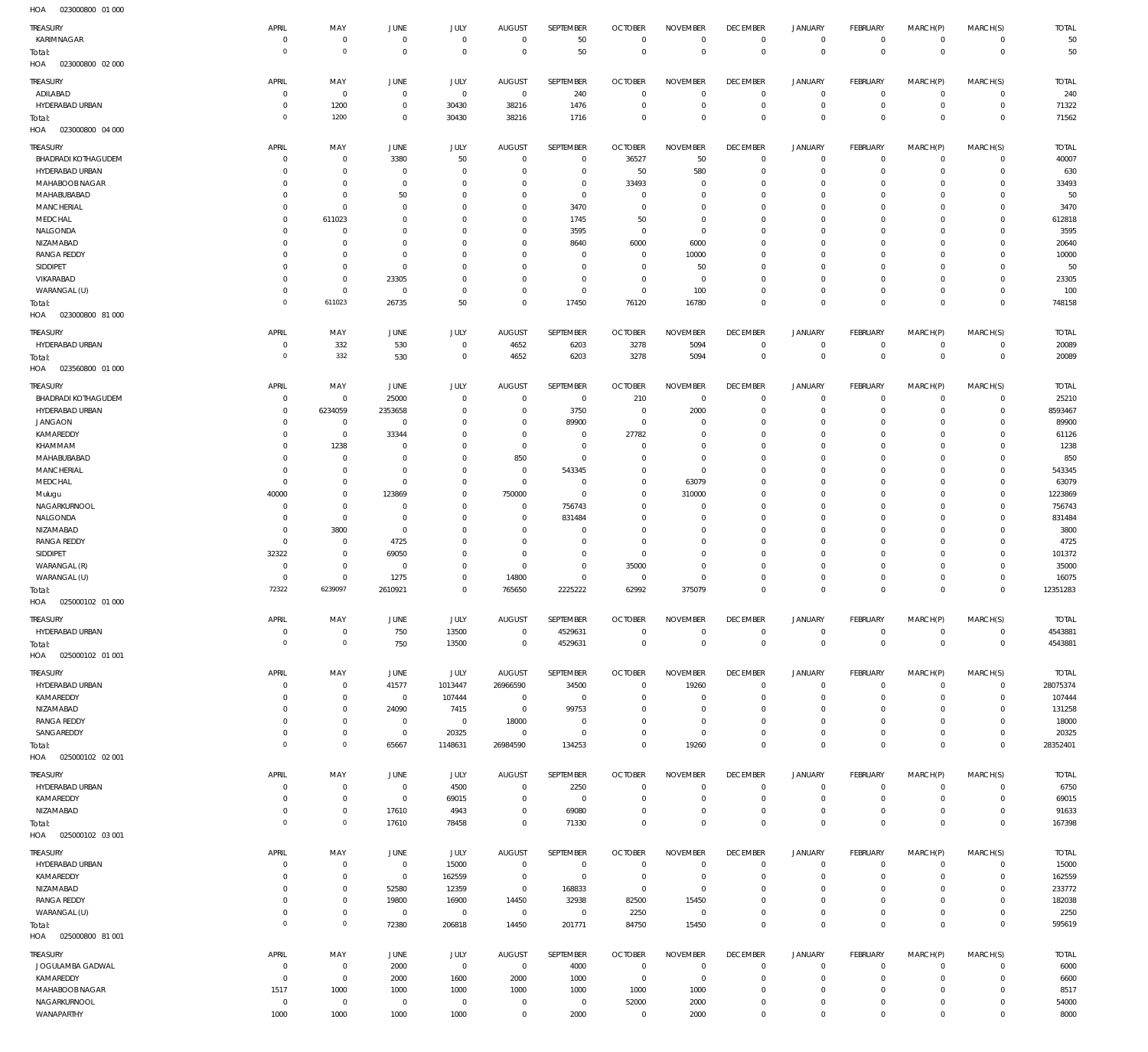| HOA<br>025000800 81 001           |                              |                     |                                  |                                    |                            |                            |                            |                             |                            |                                  |                            |                            |                                            |                   |
|-----------------------------------|------------------------------|---------------------|----------------------------------|------------------------------------|----------------------------|----------------------------|----------------------------|-----------------------------|----------------------------|----------------------------------|----------------------------|----------------------------|--------------------------------------------|-------------------|
| TREASURY                          | APRIL                        | MAY                 | JUNE                             | JULY                               | <b>AUGUST</b>              | SEPTEMBER                  | <b>OCTOBER</b>             | <b>NOVEMBER</b>             | <b>DECEMBER</b>            | JANUARY                          | FEBRUARY                   | MARCH(P)                   | MARCH(S)                                   | <b>TOTAL</b>      |
| Total:                            | 2517                         | 2000                | 6000                             | 3600                               | 3000                       | 8000                       | 53000                      | 5000                        | $\,0\,$                    | $\mathbf 0$                      | $\mathbf 0$                | $\mathbf 0$                | $\,0\,$                                    | 83117             |
|                                   |                              |                     |                                  |                                    |                            |                            |                            |                             |                            |                                  |                            |                            |                                            |                   |
| 040100104 01 000<br>HOA           |                              |                     |                                  |                                    |                            |                            |                            |                             |                            |                                  |                            |                            |                                            |                   |
| TREASURY                          | APRIL                        | MAY                 | JUNE                             | JULY                               | <b>AUGUST</b>              | SEPTEMBER                  | <b>OCTOBER</b>             | <b>NOVEMBER</b>             | <b>DECEMBER</b>            | JANUARY                          | FEBRUARY                   | MARCH(P)                   | MARCH(S)                                   | <b>TOTAL</b>      |
| <b>BHADRADI KOTHAGUDEM</b>        | $^{\circ}$                   | $\,0\,$             | $\overline{0}$                   | $\bf 0$                            | $\mathbf 0$                | $\,0\,$                    | 8000                       | $\mathbf 0$                 | $\,0\,$                    | $\overline{0}$                   | $\mathbf 0$                | $^{\circ}$                 | 0                                          | 8000              |
| MAHABOOB NAGAR                    | $\Omega$                     | 1500                | $\overline{0}$                   | $\mathsf{O}\xspace$                | $^{\circ}$                 | $\mathbb O$                | $\mathbf 0$                | $\mathbf 0$                 | $\mathbf 0$                | $\overline{0}$                   | $\mathbf 0$                | $\mathbf 0$                | $\mathsf{O}\xspace$                        | 1500              |
| MEDAK                             | $\Omega$                     | $\,0\,$             | 12300                            | 24000                              | 8300                       | $\mathbb O$                | 8000                       | 8000                        | $\mathbf 0$                | $\overline{0}$                   | $\mathbf 0$                | $\mathbf 0$                | $\mathsf{O}\xspace$                        | 60600             |
| WARANGAL (R)                      | $\mathbf 0$<br>$\mathbf 0$   | $\,0\,$<br>1500     | $\overline{0}$                   | 1500                               | $\mathbf 0$                | $\mathbb O$<br>$\mathbb O$ | $\overline{0}$             | $\mathbf 0$                 | $\mathbf 0$<br>$\mathbf 0$ | $\overline{0}$<br>$\overline{0}$ | $\mathbf 0$<br>$\mathbf 0$ | $\mathbf 0$<br>$\mathbf 0$ | $\mathsf{O}\xspace$<br>$\mathbb O$         | 1500              |
| rotal:<br>040100107 01 000<br>HOA |                              |                     | 12300                            | 25500                              | 8300                       |                            | 16000                      | 8000                        |                            |                                  |                            |                            |                                            | 71600             |
|                                   |                              |                     |                                  |                                    |                            |                            |                            |                             |                            |                                  |                            |                            |                                            |                   |
| TREASURY                          | APRIL                        | MAY                 | JUNE                             | JULY                               | <b>AUGUST</b>              | SEPTEMBER                  | <b>OCTOBER</b>             | <b>NOVEMBER</b>             | <b>DECEMBER</b>            | <b>JANUARY</b>                   | FEBRUARY                   | MARCH(P)                   | MARCH(S)                                   | <b>TOTAL</b>      |
| ADILABAD                          | 9000                         | 43700               | 71000                            | 95000                              | 84000                      | 263500                     | 41500                      | 6000                        | $\,0\,$                    | $\overline{0}$                   | $\mathbf 0$                | $\mathbf 0$                | $\mathbf 0$                                | 613700            |
| <b>BHADRADI KOTHAGUDEM</b>        | 9500                         | 32100               | 37800                            | 26500                              | 16200                      | 126000                     | 93500                      | 22500                       | $\,0\,$                    | $\overline{0}$<br>$\mathbf 0$    | $\mathbf 0$<br>$\Omega$    | $\mathbf 0$                | $\mathsf{O}\xspace$                        | 364100            |
| BHOOPALAPALLY<br>HYDERABAD URBAN  | $^{\circ}$<br>$\Omega$       | 14500<br>56000      | 52350<br>38000                   | 33900<br>26000                     | 12100<br>22000             | 27800<br>67500             | 24000<br>22000             | 13600<br>79500              | $\mathbf 0$<br>$\mathbf 0$ | $\mathbf 0$                      | $\Omega$                   | 0<br>$\Omega$              | $\circ$<br>$\mathbf 0$                     | 178250<br>311000  |
| <b>JAGTIAL</b>                    | $^{\circ}$                   | 23000               | 46000                            | 33000                              | 31500                      | 29000                      | 41000                      | 33100                       | $\mathbf 0$                | $\mathbf 0$                      | $\Omega$                   | $\Omega$                   | $\circ$                                    | 236600            |
| <b>JANGAON</b>                    | 2000                         | 18100               | 26300                            | 7000                               | 6000                       | 21100                      | 6500                       | 11600                       | $\mathbf 0$                | $\mathbf 0$                      | $\Omega$                   | $\mathbf 0$                | $\mathbf 0$                                | 98600             |
| JOGULAMBA GADWAL                  | 1500                         | 53250               | 124500                           | 94000                              | 58500                      | 133500                     | 81500                      | 24000                       | $\mathbf 0$                | $\mathbf 0$                      | $\Omega$                   | $\mathbf 0$                | $\circ$                                    | 570750            |
| KAMAREDDY                         | $\Omega$                     | $\mathbf 0$         | $\overline{0}$                   | $\bf 0$                            | $\mathbf 0$                | 1500                       | $\overline{0}$             | $^{\circ}$                  | $\mathbf 0$                | $\mathbf 0$                      | $\Omega$                   | $\Omega$                   | $\mathbf 0$                                | 1500              |
| KARIMNAGAR                        | 3000                         | 51500               | 86500                            | 70000                              | 21250                      | 36000                      | 28500                      | 41500                       | $\mathbf 0$                | $\mathbf 0$                      | $\Omega$                   | $\Omega$                   | $\circ$                                    | 338250            |
| KHAMMAM                           | 9150                         | 86650               | 119450                           | 72000                              | 84500                      | 128650                     | 114500                     | 50150                       | $\mathbf 0$                | $\mathbf 0$                      | $\Omega$                   | $\mathbf 0$                | $\mathbf 0$                                | 665050            |
| KOMARAMBHEEM ASIFABAD             | 4500                         | 32000               | 45320                            | 23500                              | 9000                       | 32600                      | 10500                      | 10820                       | $\mathbf 0$                | $\mathbf 0$                      | $\Omega$                   | $\mathbf 0$                | $\circ$                                    | 168240            |
| MAHABOOB NAGAR                    | 5000                         | 23000               | 25100                            | 23700                              | 13500                      | 10000                      | 15000                      | 23000                       | $\mathbf 0$                | $\mathbf 0$                      | $\Omega$                   | $\Omega$                   | $\mathbf 0$                                | 138300            |
| MAHABUBABAD                       | 20800                        | 73500               | 99000                            | 60000                              | 59000                      | 48300                      | 54000                      | 38000                       | $\mathbf 0$                | $\mathbf 0$                      | $\Omega$                   | $\Omega$                   | $\circ$                                    | 452600            |
| <b>MANCHERIAL</b>                 | 4500                         | 21000               | 28500                            | 20000                              | 6000                       | 49600                      | 18500                      | 21000                       | $\mathbf 0$                | $\mathbf 0$                      | $\Omega$                   | $\mathbf 0$                | $\mathbf 0$                                | 169100            |
| MEDAK                             | 7900                         | 42100               | 41800                            | 11400                              | 11600                      | 4400                       | 16500                      | 18200                       | $\mathbf 0$                | $\mathbf 0$                      | $\Omega$                   | $\mathbf 0$                | $\circ$                                    | 153900            |
| MEDCHAL                           | $\Omega$                     | $\mathbf 0$         | 37500                            | $\mathsf{O}\xspace$                | 16500                      | 32000                      | $\overline{0}$             | 22500                       | $\mathbf 0$                | $\mathbf 0$                      | $\Omega$                   | $\Omega$                   | $\mathbf 0$                                | 108500            |
| Mulugu<br>NAGARKURNOOL            | 1500<br>11000                | 16500<br>69500      | 27500<br>67150                   | 24100<br>78000                     | 12500<br>76000             | 3500<br>100050             | 37000<br>43500             | 15500<br>26600              | $\mathbf 0$<br>$\mathbf 0$ | $\mathbf 0$<br>$\mathbf 0$       | $\Omega$<br>$\Omega$       | $\mathbf 0$<br>$\mathbf 0$ | $\circ$<br>$\mathbf 0$                     | 138100<br>471800  |
| NALGONDA                          | 11500                        | 87150               | 90650                            | 80500                              | 49000                      | 79950                      | 46500                      | 36150                       | $\mathbf 0$                | $\mathbf 0$                      | $\Omega$                   | $\mathbf 0$                | $\circ$                                    | 481400            |
| NIRMAL                            | 3000                         | 39100               | 57600                            | 41100                              | 32500                      | 77400                      | 29600                      | 35000                       | $\mathbf 0$                | $\mathbf 0$                      | $\Omega$                   | $\mathbf 0$                | $\mathbf 0$                                | 315300            |
| Narayanpet                        | 3000                         | 24000               | 23500                            | 5500                               | 4500                       | 10000                      | 5000                       | 1000                        | $\mathbf 0$                | $\mathbf 0$                      | $\Omega$                   | $\mathbf 0$                | $\mathbf 0$                                | 76500             |
| PEDDAPALLY                        | $^{\circ}$                   | 8500                | 40500                            | 16000                              | 31500                      | 70000                      | 30000                      | 13500                       | $\mathbf 0$                | $\mathbf 0$                      | $\Omega$                   | $\Omega$                   | $\mathbf 0$                                | 210000            |
| <b>RANGA REDDY</b>                | 1500                         | 12000               | 19100                            | 8500                               | 2000                       | 10516                      | 6002                       | 25500                       | $\mathbf 0$                | $\mathbf 0$                      | $\Omega$                   | $\Omega$                   | $\circ$                                    | 85118             |
| SANGAREDDY                        | 5100                         | 68700               | 79900                            | 70800                              | 21000                      | 20600                      | 27100                      | 17700                       | $\mathbf 0$                | $\mathbf 0$                      | $\Omega$                   | $\mathbf 0$                | $\mathsf{O}\xspace$                        | 310900            |
| SIDDIPET                          | 29000                        | 77400               | 132900                           | 57500                              | 26800                      | 24100                      | 17700                      | 41200                       | $\mathbf 0$                | $\mathbf 0$                      | $\Omega$                   | $\mathbf 0$                | $\circ$                                    | 406600            |
| SIRICILLA                         | 2650                         | 19300               | 3500                             | 13000                              | 19500                      | 10500                      | 8150                       | 17500                       | $\mathbf 0$                | $\mathbf 0$                      | $\Omega$                   | $\Omega$                   | $\mathbf 0$                                | 94100             |
| SURYAPET                          | 14000                        | 46600               | 69650                            | 44600                              | 51150                      | 76550                      | 74250                      | 39450                       | $\mathbf 0$                | $\mathbf 0$                      | $\Omega$                   | $\mathbf 0$                | $\circ$                                    | 416250            |
| VIKARABAD                         | 1600                         | 1500                | 10000                            | 1500                               | 1500                       | 10000                      | 2000                       | 5000                        | $\mathbf 0$                | $\mathbf 0$                      | $\Omega$                   | $\mathbf 0$                | $\mathbf 0$                                | 33100             |
| WANAPARTHY                        | 500                          | 6100                | 33500                            | 39000                              | 35000                      | 20500                      | 17000                      | 13500                       | $\mathbf 0$                | $\mathbf 0$                      | $\Omega$                   | $\mathbf 0$                | $\mathbf 0$                                | 165100            |
| WARANGAL (R)                      | 2500                         | 51800               | 67700                            | 41600                              | 23200                      | 59200                      | 41500                      | 26000                       | $\mathbf 0$                | $\mathbf 0$                      | $\Omega$                   | $\Omega$                   | $\mathbf 0$                                | 313500            |
| WARANGAL (U)                      | 22500                        | 36200               | 52700                            | 45300                              | 29350                      | 44000                      | 36200                      | 4600                        | $\mathbf 0$<br>$\mathbf 0$ | $\mathbf 0$                      | $\Omega$                   | $\mathbf 0$                | 0                                          | 270850            |
| YADADRI                           | 7000<br>193200               | 13700<br>1148450    | 8800<br>1663770                  | 44500<br>1207500                   | 16900<br>884050            | 53500<br>1681816           | 51500<br>1040502           | 7000<br>740670              | $\mathbf 0$                | $\circ$<br>$\overline{0}$        | $\mathbf 0$<br>$\Omega$    | $\mathbf 0$<br>$\mathbf 0$ | $\mathsf{O}\xspace$<br>$\mathbf 0$         | 202900<br>8559958 |
| rotal:<br>HOA<br>040100800 01 000 |                              |                     |                                  |                                    |                            |                            |                            |                             |                            |                                  |                            |                            |                                            |                   |
|                                   |                              |                     |                                  |                                    |                            |                            |                            |                             |                            |                                  |                            |                            |                                            |                   |
| TREASURY                          | APRIL                        | MAY                 | JUNE                             | JULY                               | <b>AUGUST</b>              | SEPTEMBER                  | <b>OCTOBER</b>             | <b>NOVEMBER</b>             | <b>DECEMBER</b>            | JANUARY                          | FEBRUARY                   | MARCH(P)                   | MARCH(S)                                   | <b>TOTAL</b>      |
| <b>BHADRADI KOTHAGUDEM</b>        | 3500                         | 9500                | 10500                            | 15000                              | 8000                       | 18500                      | 7500                       | 8500                        | 0                          | $\mathbf 0$                      | 0                          | 0                          | $\mathsf{O}\xspace$                        | 81000             |
| BHOOPALAPALLY<br>HYDERABAD URBAN  | $^{\circ}$<br>$\mathbf{0}$   | 11500<br>$\,0\,$    | 8500<br>$\overline{0}$           | $\bf 0$<br>50                      | $\mathbb O$<br>7500        | $\,0\,$<br>$\,0\,$         | $\mathbf 0$<br>1100        | $^{\circ}$<br>$\mathbf 0$   | $\mathbf 0$<br>$\mathbf 0$ | $\mathbf 0$<br>$\overline{0}$    | $\mathbf 0$<br>$\mathbf 0$ | $\mathbf 0$<br>$\mathbf 0$ | $\mathsf{O}\xspace$<br>$\mathsf{O}\xspace$ | 20000<br>865C     |
| <b>JAGTIAL</b>                    | $\mathbf 0$                  | $\,0\,$             | $\mathbf 0$                      | $\mathbf 0$                        | $\mathbf 0$                | $\mathbf 0$                | 3500                       | 5500                        | $\mathbf 0$                | $\mathbf 0$                      | $\Omega$                   | $^{\circ}$                 | $\mathsf{O}\xspace$                        | 9000              |
| <b>JANGAON</b>                    | 12000                        | 34500               | 27000                            | $\mathbf 0$                        | $\mathbf 0$                | $\mathbf 0$                | $\mathbf 0$                | $\mathbf{0}$                | $\mathbf 0$                | $\mathbf 0$                      | $\Omega$                   | $^{\circ}$                 | $\mathsf{O}\xspace$                        | 73500             |
| JOGULAMBA GADWAL                  | $\mathbf{0}$                 | $\,0\,$             | $\overline{0}$                   | 2000                               | $\mathbf 0$                | 500                        | $\mathbf 0$                | $\mathbf 0$                 | $\mathbf 0$                | $\mathbf 0$                      | $\Omega$                   | $\mathbf 0$                | $\mathsf{O}\xspace$                        | 2500              |
| KAMAREDDY                         | $\mathbf{0}$                 | $\,0\,$             | 700                              | $\bf 0$                            | 600                        | $\,0\,$                    | 5000                       | 11000                       | $\bf 0$                    | $\mathbf 0$                      | $\Omega$                   | $^{\circ}$                 | $\mathsf{O}\xspace$                        | 17300             |
| KARIMNAGAR                        | $\mathbf{0}$                 | 1000                | $\overline{0}$                   | 18000                              | 2500                       | 8500                       | $\mathbf 0$                | 500                         | $\mathbf 0$                | $\mathbf 0$                      | $\Omega$                   | $^{\circ}$                 | $\mathbf 0$                                | 30500             |
| KHAMMAM                           | $\mathbf{0}$                 | 10550               | 500                              | 6000                               | 1500                       | 11500                      | $\mathbf 0$                | $\Omega$                    | $\mathbf 0$                | $\mathbf 0$                      | $\Omega$                   | $\mathbf 0$                | $\mathsf{O}\xspace$                        | 30050             |
| KOMARAMBHEEM ASIFABAD             | $\mathbf{0}$                 | $\,0\,$             | 4500                             | $\bf 0$                            | $\mathbb O$                | $\,0\,$                    | $\overline{0}$             | 1000                        | $\mathbf 0$                | $\mathbf 0$                      | $\Omega$                   | $\mathbf 0$                | $\mathsf{O}\xspace$                        | 5500              |
| MAHABOOB NAGAR                    | $\mathbf{0}$                 | 2000                | $\overline{0}$                   | 5500                               | 6000                       | 3500                       | $\Omega$                   | $^{\circ}$                  | $\bf 0$                    | $\mathbf 0$                      | $\Omega$                   | $^{\circ}$                 | $\mathsf{O}\xspace$                        | 17000             |
| MAHABUBABAD                       | $\Omega$                     | 500                 | $\mathbf 0$                      | $\mathbf 0$                        | $\mathbf 0$                | 2500                       | 500                        | $\mathbf{0}$                | $\mathbf 0$                | $\mathbf 0$                      | $\Omega$                   | $^{\circ}$                 | $\mathbf 0$                                | 3500              |
| MANCHERIAL                        | $\mathbf{0}$                 | $\,0\,$             | 1250                             | $\mathbf 0$                        | $\mathbf 0$                | $\,0\,$                    | $\overline{0}$             | $\mathbf 0$                 | $\mathbf 0$                | $\mathbf 0$                      | $\Omega$                   | $\mathbf 0$                | $\mathsf{O}\xspace$                        | 1250              |
| MEDAK                             | $\mathbf{0}$<br>$\mathbf{0}$ | $\,0\,$             | $\overline{0}$                   | 2500                               | $\mathbf 0$<br>$\mathbf 0$ | $\mathbf 0$                | 2300<br>$\Omega$           | $\mathbf{0}$                | $\mathbf 0$<br>$\mathbf 0$ | $\mathbf 0$<br>$\mathbf 0$       | $\Omega$<br>$\Omega$       | $^{\circ}$                 | $\mathsf{O}\xspace$                        | 480C              |
| MEDCHAL<br>Mulugu                 | $\mathbf 0$                  | 50<br>3500          | $\mathbf 0$<br>5500              | $\bf 0$<br>9750                    | 2500                       | $\mathbf 0$<br>$\mathbf 0$ | $\overline{0}$             | $\mathbf 0$<br>$\mathbf{0}$ | $\mathbf 0$                | $\mathbf 0$                      | $\Omega$                   | $^{\circ}$<br>$^{\circ}$   | $\mathsf{O}\xspace$<br>$\mathbf 0$         | 50<br>21250       |
| NAGARKURNOOL                      | 1000                         | 2500                | 8000                             | 4500                               | 6000                       | 5000                       | $\Omega$                   | $\mathbf 0$                 | $\mathbf 0$                | $\mathbf 0$                      | $\Omega$                   | $^{\circ}$                 | $\mathsf{O}\xspace$                        | 27000             |
| NALGONDA                          | $\mathbf{0}$                 | 1500                | 4500                             | 3420                               | 3500                       | 500                        | $\mathbf 0$                | 1500                        | $\mathbf 0$                | $\mathbf 0$                      | $\Omega$                   | $^{\circ}$                 | $\mathsf{O}\xspace$                        | 14920             |
| NIRMAL                            | $\mathbf{0}$                 | $\,0\,$             | $\overline{0}$                   | $\mathbf 0$                        | $\mathbf 0$                | 2500                       | 2500                       | 500                         | $\bf 0$                    | $\mathbf 0$                      | $\Omega$                   | $^{\circ}$                 | $\mathsf{O}\xspace$                        | 5500              |
| NIZAMABAD                         | 2500                         | $\,0\,$             | 3000                             | $\mathbf 0$                        | $\mathbf 0$                | 2500                       | $\mathbf 0$                | $\mathbf 0$                 | $\mathbf 0$                | $\mathbf 0$                      | $\Omega$                   | $^{\circ}$                 | $\mathbf 0$                                | 800C              |
| Narayanpet                        | $\mathbf 0$                  | 1000                | $\overline{0}$                   | $\mathbf 0$                        | $\mathbf 0$                | 1000                       | 1000                       | 500                         | $\mathbf 0$                | $\mathbf 0$                      | $\Omega$                   | $^{\circ}$                 | $\mathsf{O}\xspace$                        | 350C              |
| PEDDAPALLY                        | $\mathbf 0$                  | $\,0\,$             | 1000                             | $\mathbf 0$                        | $\mathbf 0$                | $\mathbb O$                | $\overline{0}$             | $\mathbb O$                 | $\mathbf 0$                | $\mathbf 0$                      | $\Omega$                   | $^{\circ}$                 | $\mathsf{O}\xspace$                        | 1000              |
| <b>RANGA REDDY</b>                | 3000                         | 1000                | 1000                             | $\mathbf 0$                        | 300                        | 35500                      | 9000                       | 550                         | $\mathbf 0$                | $\mathbf 0$                      | $\Omega$                   | $^{\circ}$                 | $\mathsf{O}\xspace$                        | 50350             |
| SANGAREDDY                        | $\mathbf 0$                  | 5500                | $\overline{0}$                   | $\mathbf 0$                        | 4500                       | 5000                       | $\mathbf 0$                | 500                         | $\mathbf 0$                | $\mathbf 0$                      | $\Omega$                   | $^{\circ}$                 | $\mathsf{O}\xspace$                        | 15500             |
| SIDDIPET                          | $\mathbf 0$                  | $\,0\,$             | 1000                             | 500                                | 500                        | 3250                       | $\overline{0}$             | $\Omega$                    | $\mathbf 0$                | $\mathbf 0$                      | $\Omega$                   | $^{\circ}$                 | $\mathsf{O}\xspace$                        | 5250              |
| SIRICILLA                         | 3000                         | 6000                | 1500                             | 15500                              | 2500                       | $\mathbb O$                | 4500                       | 2500                        | $\mathbf 0$                | $\mathbf 0$                      | $\Omega$                   | $^{\circ}$                 | $\mathsf{O}\xspace$                        | 35500             |
| SURYAPET                          | 2500                         | 2000                | 3500                             | $\mathbf 0$                        | $\mathbf 0$                | 1000                       | $^{\circ}$                 | $^{\circ}$                  | $\mathbf 0$                | $\mathbf 0$                      | $\Omega$                   | $^{\circ}$                 | $\mathsf{O}\xspace$                        | 9000              |
| VIKARABAD                         | $^{\circ}$                   | $\,0\,$             | 3500                             | $\mathbf 0$                        | $\mathbf 0$                | $\,0\,$                    | $\Omega$                   | $\mathbf 0$                 | $\mathbf 0$                | $\mathbf 0$                      | $\Omega$                   | $^{\circ}$                 | $\mathsf{O}\xspace$                        | 350C              |
| WANAPARTHY                        | $\mathbf 0$                  | $\mathbf 0$         | 2000                             | $\mathbf 0$                        | 1000                       | $\,0\,$                    | $\Omega$                   | $\mathbf 0$                 | $\mathbf 0$                | $\mathbf 0$                      | $\Omega$<br>$\Omega$       | $^{\circ}$                 | $\mathsf{O}\xspace$                        | 300C              |
| WARANGAL (R)<br>WARANGAL (U)      | $\mathbf 0$<br>$\mathbf 0$   | $\mathbf 0$<br>1000 | $\overline{0}$<br>$\overline{0}$ | $\mathbf 0$<br>$\mathsf{O}\xspace$ | 1000<br>$\mathbf 0$        | $\mathbf 0$<br>$\,0\,$     | $\Omega$<br>$\overline{0}$ | $\mathbf 0$<br>$\mathbf 0$  | $\mathbf 0$<br>$\mathbf 0$ | $\mathbf 0$<br>$\circ$           | $\mathbf 0$                | $\mathbf 0$<br>$\mathbf 0$ | $\mathsf{O}\xspace$<br>$\mathsf{O}\xspace$ | 1000<br>1000      |
| YADADRI                           | 10000                        | 7000                | 7000                             | 2500                               | 2000                       | $\mathbb O$                | 8000                       | 4500                        | $\mathbf 0$                | $\circ$                          | $\mathbf 0$                | 0                          | $\mathsf{O}\xspace$                        | 41000             |
| Total:                            | 37500                        | 100600              | 94450                            | 85220                              | 49900                      | 101250                     | 44900                      | 37050                       | $\,0\,$                    | $\overline{0}$                   | $\mathbf 0$                | $\mathbf 0$                | $\mathbb O$                                | 550870            |
|                                   |                              |                     |                                  |                                    |                            |                            |                            |                             |                            |                                  |                            |                            |                                            |                   |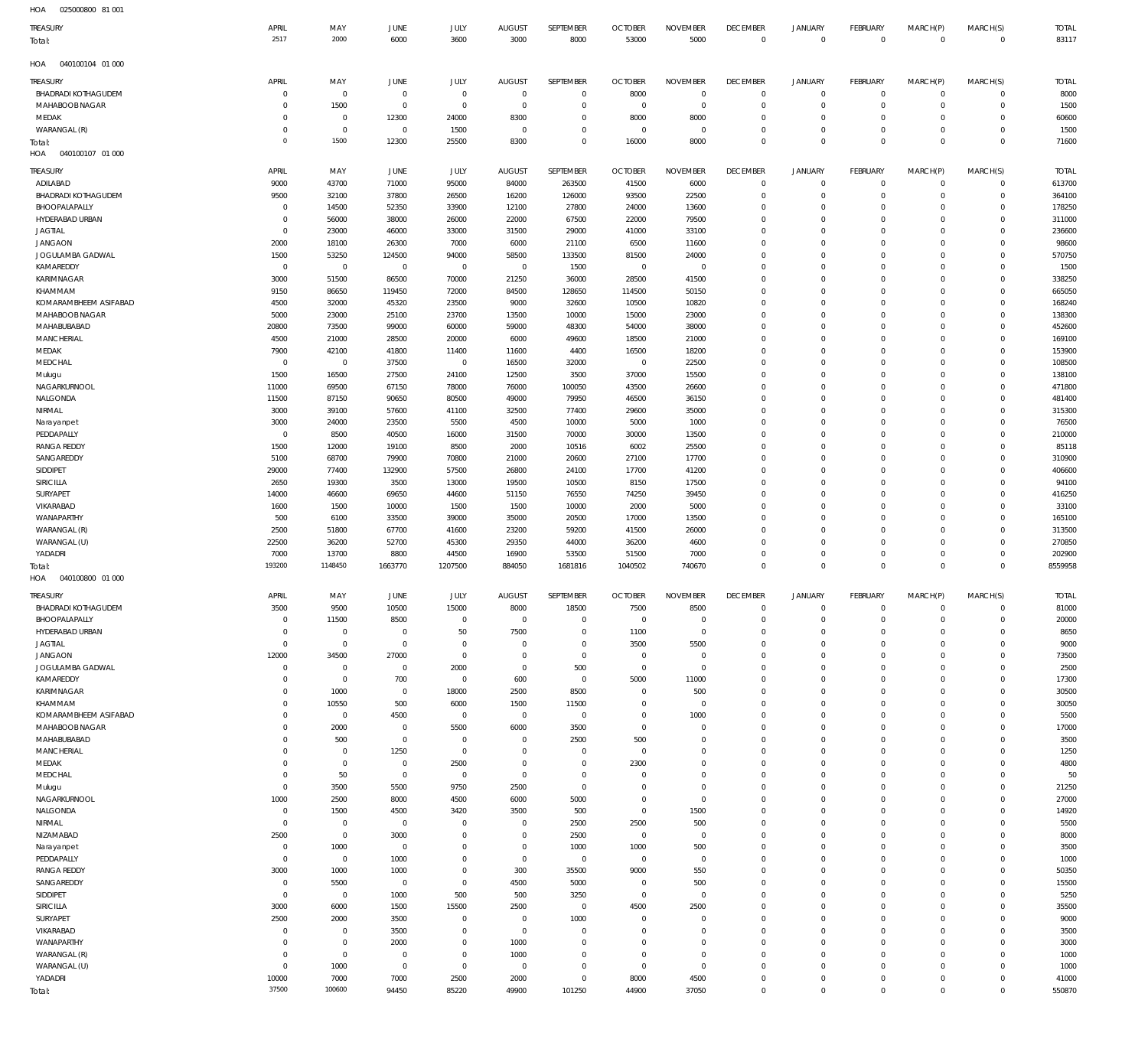040100800 02 001 HOA

| TREASURY<br>KHAMMAM               | APRIL<br>0          | MAY<br>$\mathbb O$         | <b>JUNE</b><br>895               | <b>JULY</b><br>$\mathbf 0$ | <b>AUGUST</b><br>2425       | SEPTEMBER<br>$\mathbb O$ | <b>OCTOBER</b><br>$\mathbf 0$     | <b>NOVEMBER</b><br>$\mathbf 0$ | <b>DECEMBER</b><br>$\overline{0}$ | <b>JANUARY</b><br>$\circ$        | FEBRUARY<br>$\overline{0}$   | MARCH(P)<br>$\mathbf 0$    | MARCH(S)<br>$\circ$          | <b>TOTAL</b><br>3320 |
|-----------------------------------|---------------------|----------------------------|----------------------------------|----------------------------|-----------------------------|--------------------------|-----------------------------------|--------------------------------|-----------------------------------|----------------------------------|------------------------------|----------------------------|------------------------------|----------------------|
| Total:                            | $\overline{0}$      | $\mathbf 0$                | 895                              | $\mathbf 0$                | 2425                        | $\mathbf 0$              | $\overline{0}$                    | $\mathbf 0$                    | $\overline{0}$                    | $\mathbf 0$                      | $\overline{0}$               | $\mathbf 0$                | $\overline{0}$               | 3320                 |
| HOA<br>040100800 02 800           |                     |                            |                                  |                            |                             |                          |                                   |                                |                                   |                                  |                              |                            |                              |                      |
| TREASURY                          | APRIL               | MAY                        | <b>JUNE</b>                      | JULY                       | <b>AUGUST</b>               | SEPTEMBER                | <b>OCTOBER</b>                    | <b>NOVEMBER</b>                | <b>DECEMBER</b>                   | <b>JANUARY</b>                   | FEBRUARY                     | MARCH(P)                   | MARCH(S)                     | <b>TOTAL</b>         |
| <b>BHADRADI KOTHAGUDEM</b>        | 23250               | 58900                      | 48750                            | 18500                      | 16000                       | 31000                    | 13500                             | 4500                           | $\mathbf 0$                       | $\overline{0}$                   | $\mathbf{0}$                 | $\mathbf 0$                | $\mathbf{0}$                 | 214400               |
| KHAMMAM                           | 14400               | 89100                      | 36100                            | 25600                      | 14100                       | 18800                    | 23100                             | 7500                           | $\mathbf 0$                       | $\mathbf 0$                      | $\mathbf{0}$                 | $\mathbf 0$                | $\mathbf{0}$                 | 228700               |
| MAHABOOB NAGAR                    | $\mathbf 0$         | $\mathbb O$                | 1830                             | 995                        | 105                         | 55                       | 670                               | 225                            | $\mathbf 0$                       | $\mathbf 0$                      | $\mathbf 0$                  | $\Omega$                   | $\mathbf 0$                  | 3880                 |
| NIZAMABAD<br><b>RANGA REDDY</b>   | 11650<br>$^{\circ}$ | $\mathbf 0$<br>$\mathbf 0$ | $\mathbf 0$<br>2720              | 1000<br>$^{\circ}$         | $\mathbf{0}$<br>$\mathbf 0$ | 1700<br>16030            | $\overline{0}$<br>1215            | $\mathbf 0$<br>1995            | $\mathbf 0$<br>$\mathbf 0$        | $\mathbf 0$<br>$\mathbf 0$       | $\Omega$<br>$\mathbf 0$      | $\Omega$<br>$\Omega$       | $\Omega$<br>$\mathbf 0$      | 14350<br>21960       |
| SANGAREDDY                        | $^{\circ}$          | $\mathbb O$                | $\mathbf 0$                      | $\mathbf 0$                | 3800                        | $\mathbf 0$              | $\overline{0}$                    | $\mathbf 0$                    | $\mathbf 0$                       | $\mathbf 0$                      | $\Omega$                     | $\Omega$                   | $\mathbf 0$                  | 3800                 |
| WARANGAL (R)                      | $^{\circ}$          | $\mathbf 0$                | $\overline{0}$                   | 915                        | $\mathbb O$                 | 1540                     | 215                               | 675                            | $\mathbf 0$                       | $\mathbf 0$                      | $\mathbf 0$                  | $\Omega$                   | $\mathbf{0}$                 | 3345                 |
| Total:                            | 49300               | 148000                     | 89400                            | 47010                      | 34005                       | 69125                    | 38700                             | 14895                          | $\mathbf 0$                       | $\mathbf 0$                      | $\Omega$                     | $\Omega$                   | $\mathbf 0$                  | 490435               |
| HOA<br>040100800 81 000           |                     |                            |                                  |                            |                             |                          |                                   |                                |                                   |                                  |                              |                            |                              |                      |
| TREASURY                          | APRIL               | MAY                        | JUNE                             | JULY                       | <b>AUGUST</b>               | SEPTEMBER                | <b>OCTOBER</b>                    | <b>NOVEMBER</b>                | <b>DECEMBER</b>                   | <b>JANUARY</b>                   | FEBRUARY                     | MARCH(P)                   | MARCH(S)                     | <b>TOTAL</b>         |
| ADILABAD                          | 54500               | 172600                     | 812303                           | 86950                      | 80350                       | 83800                    | 47500                             | 20500                          | $\overline{0}$                    | $\overline{0}$                   | $\circ$                      | $\mathbf 0$                | $\overline{0}$               | 1358503              |
| <b>BHADRADI KOTHAGUDEM</b>        | 31750               | 100800                     | 164300                           | 70950                      | 33000                       | 113500                   | 38000                             | 30500                          | $\mathbf 0$                       | $\mathbf 0$                      | $\overline{0}$               | $\mathbf 0$                | $\circ$                      | 582800               |
| BHOOPALAPALLY<br>HYDERABAD URBAN  | 41500<br>18550      | 95000<br>62335             | 175150<br>110250                 | 167775<br>71900            | 49300<br>49200              | 104600<br>2751936        | 42750<br>86300                    | 40800<br>63700                 | $\mathbf 0$<br>$\mathbf 0$        | $\mathbf 0$<br>$\mathbf 0$       | $\mathbf{0}$<br>$\mathbf{0}$ | $\mathbf 0$<br>$\mathbf 0$ | $\mathbf{0}$<br>$\mathbf{0}$ | 716875<br>3214171    |
| <b>JAGTIAL</b>                    | 46000               | 109600                     | 507900                           | 112000                     | 95500                       | 106500                   | 82500                             | 79000                          | $\mathbf 0$                       | $\mathbf 0$                      | $\mathbf 0$                  | $\Omega$                   | $\mathbf 0$                  | 1139000              |
| <b>JANGAON</b>                    | 17000               | 45500                      | 59787                            | 22000                      | 49500                       | 41000                    | 20000                             | 43200                          | $\mathbf 0$                       | $\mathbf 0$                      | $\mathbf{0}$                 | $\Omega$                   | $\mathbf{0}$                 | 297987               |
| JOGULAMBA GADWAL                  | 9000                | 134650                     | 226450                           | 155500                     | 95000                       | 94650                    | 75500                             | 40100                          | $\mathbf 0$                       | $\mathbf 0$                      | $\mathbf 0$                  | $\Omega$                   | $\mathbf{0}$                 | 830850               |
| KAMAREDDY                         | 39550               | 102000                     | 113200                           | 82800                      | 93050                       | 141100                   | 83100                             | 57400                          | $\mathbf 0$                       | $\mathbf 0$                      | $\mathbf 0$                  | $\Omega$                   | $\mathbf{0}$                 | 712200               |
| KARIMNAGAR<br>KHAMMAM             | 16288801<br>29000   | 130850<br>511341           | 200650                           | 148050<br>245950           | 69000<br>106500             | 114050<br>105500         | 67700<br>87000                    | 57500<br>55000                 | $\mathbf 0$<br>$\mathbf 0$        | $\mathbf 0$<br>$\mathbf 0$       | $\mathbf 0$<br>$\mathbf 0$   | $\circ$<br>$\Omega$        | $\mathbf{0}$<br>$\mathbf{0}$ | 17076601<br>7402518  |
| KOMARAMBHEEM ASIFABAD             | 24160               | 135340                     | 6262227<br>97000                 | 57500                      | 24000                       | 38000                    | 12000                             | 35000                          | $\mathbf 0$                       | $\mathbf 0$                      | $\mathbf{0}$                 | $\circ$                    | $\mathbf{0}$                 | 423000               |
| MAHABOOB NAGAR                    | 9999259             | 85550                      | 81550                            | 69500                      | 35650                       | 44500                    | 47000                             | 25000                          | $\mathbf 0$                       | $\mathbf 0$                      | $\mathbf 0$                  | $\Omega$                   | $\mathbf{0}$                 | 10388009             |
| MAHABUBABAD                       | 79000               | 194000                     | 149600                           | 119500                     | 95000                       | 145000                   | 95000                             | 25000                          | $\mathbf 0$                       | $\mathbf 0$                      | $\mathbf 0$                  | $\Omega$                   | $\mathbf{0}$                 | 902100               |
| MANCHERIAL                        | 36350               | 107400                     | 144000                           | 90350                      | 28950                       | 76450                    | 19600                             | 29100                          | $\mathbf 0$                       | $\mathbf 0$                      | $\mathbf 0$                  | $\Omega$                   | $\mathbf{0}$                 | 532200               |
| MEDAK                             | 27300               | 147700                     | 91250                            | 42450                      | 18100                       | 19750                    | 36500                             | 41350                          | $\mathbf 0$                       | $\mathbf 0$                      | $\mathbf 0$                  | $\Omega$                   | $\mathbf 0$                  | 424400               |
| MEDCHAL                           | 9960<br>3500        | 14800<br>43600             | 175344<br>67000                  | 11800<br>56500             | 25300<br>30500              | 37450<br>12350           | 32950<br>56700                    | 19150<br>32400                 | $\mathbf 0$<br>$\mathbf 0$        | $\mathbf 0$<br>$\mathbf 0$       | $\mathbf{0}$<br>$\mathbf 0$  | $\circ$<br>$\Omega$        | $\mathbf{0}$<br>$\mathbf{0}$ | 326754<br>302550     |
| Mulugu<br>NAGARKURNOOL            | 30950               | 135400                     | 136900                           | 81750                      | 110150                      | 156650                   | 39500                             | 62600                          | $\mathbf 0$                       | $\mathbf 0$                      | $\mathbf{0}$                 | $\Omega$                   | $\mathbf{0}$                 | 753900               |
| NALGONDA                          | 34478000            | 336450                     | 314450                           | 208350                     | 107100                      | 154100                   | 92700                             | 133950                         | $\mathbf 0$                       | $\mathbf 0$                      | $\mathbf 0$                  | $\Omega$                   | $\mathbf{0}$                 | 35825100             |
| NIRMAL                            | 13000               | 133200                     | 126900                           | 101100                     | 111000                      | 154700                   | 110600                            | 56100                          | $\mathbf 0$                       | $\mathbf 0$                      | $\mathbf 0$                  | $\Omega$                   | $\mathbf{0}$                 | 806600               |
| NIZAMABAD                         | 9513823             | 133750                     | 162650                           | 103500                     | 125900                      | 156310                   | 111300                            | 93000                          | $\mathbf 0$                       | $\mathbf 0$                      | $\mathbf 0$                  | $\circ$                    | $\circ$                      | 10400233             |
| Narayanpet                        | 21500               | 70700                      | 80750                            | 46000                      | 24000                       | 37500                    | 31500                             | 41550                          | $\mathbf 0$                       | $\mathbf 0$                      | $\mathbf 0$                  | $\Omega$                   | $\mathbf{0}$                 | 353500               |
| PEDDAPALLY<br><b>RANGA REDDY</b>  | 19000<br>784733     | 73000<br>1643000           | 127050<br>407400                 | 101500<br>286600           | 51500<br>165750             | 53000<br>302800          | 71200<br>122050                   | 42000<br>79800                 | $\mathbf 0$<br>$\mathbf 0$        | $\mathbf 0$<br>$\mathbf 0$       | $\mathbf{0}$<br>$\mathbf 0$  | $\circ$<br>$\Omega$        | $\mathbf{0}$<br>$\mathbf 0$  | 538250<br>3792133    |
| SANGAREDDY                        | 7526616             | 291400                     | 200900                           | 92700                      | 78451                       | 26900                    | 67000                             | 43300                          | $\mathbf 0$                       | $\mathbf 0$                      | $\mathbf 0$                  | $\Omega$                   | $\mathbf{0}$                 | 8327267              |
| SIDDIPET                          | 62500               | 161050                     | 203350                           | 127750                     | 61300                       | 68700                    | 77450                             | 61050                          | $\mathbf 0$                       | $\mathbf 0$                      | $\mathbf 0$                  | $\Omega$                   | $\mathbf{0}$                 | 823150               |
| SIRICILLA                         | 18900               | 77950                      | 44000                            | 55250                      | 55000                       | 45500                    | 24000                             | 40500                          | $\mathbf 0$                       | $\mathbf 0$                      | $\mathbf 0$                  | $\Omega$                   | $\mathbf 0$                  | 361100               |
| SURYAPET                          | 29250               | 166250                     | 183650                           | 135700                     | 74500                       | 107600                   | 89400                             | 55950                          | $\mathbf 0$                       | $\mathbf 0$                      | $\mathbf{0}$                 | $\circ$                    | $\mathbf{0}$                 | 842300               |
| VIKARABAD                         | 37250               | 211650                     | 145900                           | 149900                     | 113000                      | 102300                   | 40650                             | 36000                          | $\mathbf 0$<br>$\mathbf 0$        | $\mathbf 0$<br>$\mathbf 0$       | $\mathbf 0$<br>$\mathbf{0}$  | $\Omega$<br>$\circ$        | $\mathbf{0}$<br>$\mathbf{0}$ | 836650<br>487800     |
| WANAPARTHY<br>WARANGAL (R)        | 11500<br>9162274    | 53300<br>27895221          | 84600<br>248950                  | 95200<br>176400            | 69500<br>88150              | 77200<br>96900           | 53000<br>174488                   | 43500<br>69800                 | $\mathbf 0$                       | $\mathbf 0$                      | $\mathbf 0$                  | $\circ$                    | $\mathbf{0}$                 | 37912183             |
| WARANGAL (U)                      | 40500               | 76000                      | 104500                           | 71600                      | 43200                       | 45050                    | 51450                             | 34200                          | $\mathbf 0$                       | $\mathbf 0$                      | $\mathbf{0}$                 | $\Omega$                   | $\mathbf{0}$                 | 466500               |
| YADADRI                           | 35600               | 71663                      | 59700                            | 157970                     | 62860                       | 43550                    | 83250                             | 38500                          | $\mathbf 0$                       | $\mathbf 0$                      | $\circ$                      | $\mathbf 0$                | $\circ$                      | 553093               |
| Total:                            | 88540576            | 33723050                   | 12069611                         | 3602745                    | 2319261                     | 5658896                  | 2169638                           | 1626500                        | 0                                 | $\bf 0$                          | $\overline{0}$               | $\mathbf 0$                | $\overline{0}$               | 149710277            |
| HOA<br>040300501 01800            |                     |                            |                                  |                            |                             |                          |                                   |                                |                                   |                                  |                              |                            |                              |                      |
| TREASURY                          | APRIL               | MAY                        | JUNE                             | JULY                       | <b>AUGUST</b>               | SEPTEMBER                | <b>OCTOBER</b>                    | <b>NOVEMBER</b>                | <b>DECEMBER</b>                   | <b>JANUARY</b>                   | FEBRUARY                     | MARCH(P)                   | MARCH(S)                     | <b>TOTAL</b>         |
| HYDERABAD URBAN                   | $\mathbf 0$         | 305385                     | 1500                             | 46702                      | 202765                      | 255970                   | 278711                            | 268914                         | $\mathbf{0}$                      | $\mathbf 0$                      | $\mathbf{0}$                 | $\mathbf 0$                | $\mathbf{0}$                 | 1359947              |
| SANGAREDDY                        | 16500               | $\mathbf 0$                | $\overline{0}$                   | 27000                      | 16500                       | $\overline{0}$           | $\overline{0}$                    | $\mathbf 0$                    | $\mathbf 0$                       | $\overline{0}$                   | $\circ$                      | $\mathbf 0$                | $\circ$                      | 60000                |
| Total:<br>HOA<br>040300800 01 000 | 16500               | 305385                     | 1500                             | 73702                      | 219265                      | 255970                   | 278711                            | 268914                         | $\mathbf{0}$                      | $\mathbf 0$                      | $\overline{0}$               | $\mathbf 0$                | $\overline{0}$               | 1419947              |
|                                   |                     |                            |                                  |                            |                             |                          |                                   |                                |                                   |                                  |                              |                            |                              |                      |
| TREASURY                          | APRIL               | MAY                        | <b>JUNE</b>                      | JULY                       | <b>AUGUST</b>               | SEPTEMBER                | <b>OCTOBER</b>                    | <b>NOVEMBER</b>                | <b>DECEMBER</b>                   | <b>JANUARY</b>                   | FEBRUARY                     | MARCH(P)<br>$\mathbf 0$    | MARCH(S)                     | <b>TOTAL</b>         |
| HYDERABAD URBAN<br>KARIMNAGAR     | $^{\circ}$<br>0     | $\mathbf 0$<br>$\mathbf 0$ | $\overline{0}$<br>$\overline{0}$ | $\mathbb O$<br>$\mathbb O$ | 131057<br>$\mathbf 0$       | 0<br>0                   | 37412<br>$\overline{\phantom{0}}$ | $\mathbf 0$<br>10360           | $\mathbf 0$<br>0                  | $\overline{0}$<br>$\overline{0}$ | $\circ$<br>$\overline{0}$    | $\circ$                    | $\circ$<br>$\circ$           | 168469<br>10360      |
| <b>RANGA REDDY</b>                | 0                   | $\mathbf 0$                | 30400                            | $\mathbb O$                | $\mathbf 0$                 | $\mathbb O$              | $\overline{0}$                    | 8400                           | 0                                 | $\mathbf 0$                      | $\circ$                      | 0                          | $\circ$                      | 38800                |
| Total:                            | $\circ$             | $\mathbb O$                | 30400                            | $\mathbf 0$                | 131057                      | $\mathbf 0$              | 37412                             | 18760                          | $\mathbf{0}$                      | $\mathbf 0$                      | $\overline{0}$               | $\mathbf 0$                | $\overline{0}$               | 217629               |
| HOA<br>040300800 81 001           |                     |                            |                                  |                            |                             |                          |                                   |                                |                                   |                                  |                              |                            |                              |                      |
| TREASURY                          | APRIL               | MAY                        | <b>JUNE</b>                      | JULY                       | <b>AUGUST</b>               | SEPTEMBER                | <b>OCTOBER</b>                    | <b>NOVEMBER</b>                | <b>DECEMBER</b>                   | <b>JANUARY</b>                   | FEBRUARY                     | MARCH(P)                   | MARCH(S)                     | <b>TOTAL</b>         |
| KARIMNAGAR                        | 0                   | 0                          | $\mathbf 0$                      | $\mathbf 0$                | $\mathbf 0$                 | $\mathbf 0$              | 14490                             | 7245                           | $\mathbf 0$                       | $\mathbf 0$                      | $\mathbf{0}$                 | $\mathbf 0$                | $\mathbf{0}$                 | 21735                |
| WARANGAL (R)                      | 0                   | $\mathbf 0$                | $\overline{0}$                   | $\mathbf 0$                | $\mathbf 0$                 | 0                        | 66375                             | $\mathbf 0$                    | 0                                 | $\overline{0}$                   | $\circ$                      | $\mathbf 0$                | $\circ$                      | 66375                |
| Total:                            | $\circ$             | $\mathbf 0$                | $\mathbf 0$                      | $\mathbf 0$                | $\mathbf 0$                 | $\mathbf 0$              | 80865                             | 7245                           | $\mathbf 0$                       | $\mathbf 0$                      | $\overline{0}$               | $\mathbf 0$                | $\overline{0}$               | 88110                |
| HOA<br>040300800 81 002           |                     |                            |                                  |                            |                             |                          |                                   |                                |                                   |                                  |                              |                            |                              |                      |
| TREASURY                          | APRIL               | MAY                        | <b>JUNE</b>                      | <b>JULY</b>                | <b>AUGUST</b>               | SEPTEMBER                | <b>OCTOBER</b>                    | <b>NOVEMBER</b>                | <b>DECEMBER</b>                   | <b>JANUARY</b>                   | FEBRUARY                     | MARCH(P)                   | MARCH(S)                     | <b>TOTAL</b>         |
| ADILABAD                          | 0                   | $\mathbf 0$                | $\overline{0}$                   | $\mathbb O$                | $\mathbf 0$                 | $\bf 0$                  | $\overline{0}$                    | 28670                          | $\overline{0}$                    | $\overline{0}$                   | $\circ$                      | $\mathbf 0$                | $\overline{0}$               | 28670                |
| Total:<br>040300800 81 003<br>HOA | $\overline{0}$      | $\mathbb O$                | $\overline{0}$                   | $\mathbb O$                | $\mathbf 0$                 | $\mathbf 0$              | $\overline{0}$                    | 28670                          | $\overline{0}$                    | $\mathbf 0$                      | $\overline{0}$               | $\mathbf 0$                | $\overline{0}$               | 28670                |
|                                   |                     |                            |                                  |                            |                             |                          |                                   |                                |                                   |                                  |                              |                            |                              |                      |
| TREASURY                          | APRIL               | MAY                        | <b>JUNE</b>                      | <b>JULY</b>                | <b>AUGUST</b>               | SEPTEMBER                | <b>OCTOBER</b>                    | <b>NOVEMBER</b>                | <b>DECEMBER</b>                   | <b>JANUARY</b>                   | FEBRUARY                     | MARCH(P)                   | MARCH(S)                     | <b>TOTAL</b>         |
| HYDERABAD URBAN<br>SIRICILLA      | 0<br>0              | $\mathbf 0$<br>$\mathbb O$ | $\mathbf 0$<br>$\mathbf 0$       | $\mathbf 0$<br>$\mathbf 0$ | $\mathbf 0$<br>$\mathbf{0}$ | 840<br>24500             | $\mathbf 0$<br>$\mathbf 0$        | $\mathbf 0$<br>$\Omega$        | 0<br>$\mathbf 0$                  | 0<br>$\mathbf 0$                 | $\mathbf 0$<br>$\mathbf{0}$  | $\circ$<br>$\circ$         | $\mathbf{0}$<br>$\mathbf{0}$ | 840<br>24500         |
| SURYAPET                          | 0                   | $\mathbf 0$                | $\mathbf 0$                      | 2252000                    | $\mathbf{0}$                | $\mathbf 0$              | $\mathbf 0$                       | $\mathbf 0$                    | $\mathbf 0$                       | $\mathbf 0$                      | $\mathbf{0}$                 | $\mathbf 0$                | $\circ$                      | 2252000              |
| Total:                            | $\circ$             | $\mathbf 0$                | $\mathbf 0$                      | 2252000                    | $\mathbf 0$                 | 25340                    | $\mathbf 0$                       | $\mathbf 0$                    | $\mathbf 0$                       | $\mathbf 0$                      | $\overline{0}$               | $\mathbf 0$                | $\overline{0}$               | 2277340              |
| HOA  040500011  01  000           |                     |                            |                                  |                            |                             |                          |                                   |                                |                                   |                                  |                              |                            |                              |                      |
| TREASURY                          | APRIL               | MAY                        | <b>JUNE</b>                      | JULY                       | <b>AUGUST</b>               | SEPTEMBER                | <b>OCTOBER</b>                    | <b>NOVEMBER</b>                | <b>DECEMBER</b>                   | <b>JANUARY</b>                   | FEBRUARY                     | MARCH(P)                   | MARCH(S)                     | <b>TOTAL</b>         |
| ADILABAD                          | $\mathbf 0$         | $\overline{0}$             | 26257                            | 18186                      | $\mathbf 0$                 | 2790                     | 4914                              | 0                              | $\mathbf 0$                       | $\mathbf 0$                      | $\circ$                      | 0                          | $\overline{0}$               | 52147                |
| BHADRADI KOTHAGUDEM               | 61378               | 8468                       | 5592                             | 1860                       | $\mathbb O$                 | $\mathbb O$              | $\overline{0}$                    | $\mathsf{O}\xspace$            | $\mathbf 0$                       | $\mathbf 0$                      | $\circ$                      | $\mathbf 0$                | $\overline{0}$               | 77298                |
|                                   |                     |                            |                                  |                            |                             |                          |                                   |                                |                                   |                                  |                              |                            |                              |                      |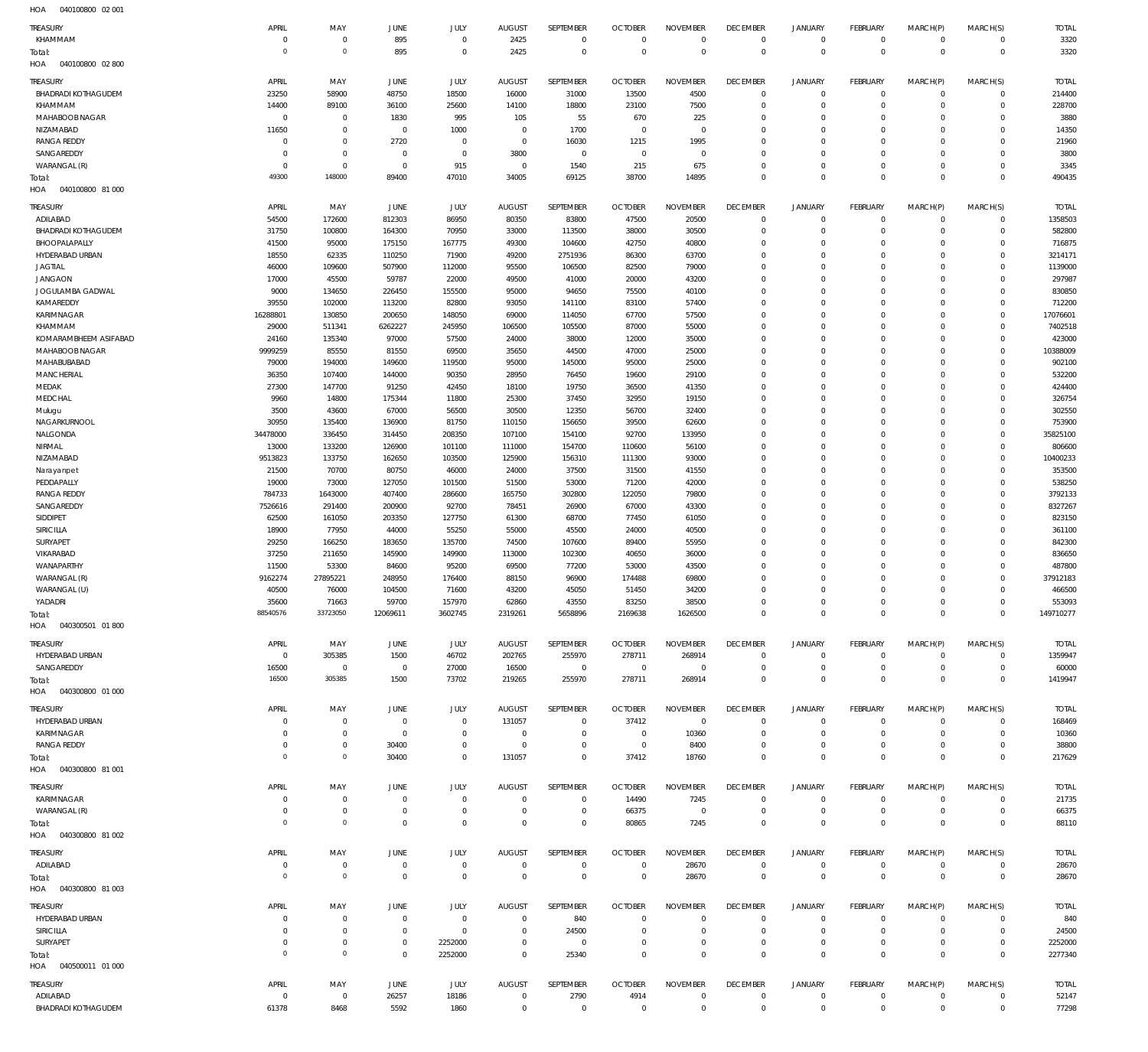| <b>TREASURY</b><br>BHOOPALAPALLY              | APRIL<br>$\overline{0}$          | MAY<br>16780               | JUNE<br>5154             | JULY<br>25866                | <b>AUGUST</b><br>2124            | SEPTEMBER<br>$\,0\,$       | <b>OCTOBER</b><br>$\mathbf 0$ | <b>NOVEMBER</b><br>2901 | <b>DECEMBER</b><br>$^{\circ}$ | <b>JANUARY</b><br>$\circ$ | <b>FEBRUARY</b><br>$\mathbf 0$ | MARCH(P)<br>$\mathbf 0$ | MARCH(S)<br>$\circ$        | <b>TOTAL</b><br>52825 |
|-----------------------------------------------|----------------------------------|----------------------------|--------------------------|------------------------------|----------------------------------|----------------------------|-------------------------------|-------------------------|-------------------------------|---------------------------|--------------------------------|-------------------------|----------------------------|-----------------------|
| <b>JAGTIAL</b>                                | 10235                            | 104860                     | 135284                   | 80346                        | $\mathbf{0}$                     | 26895                      | $\mathbf 0$                   | $\Omega$                | $\Omega$                      | $\Omega$                  | $\mathbf 0$                    | $^{\circ}$              | $\mathbf 0$                | 357620                |
| <b>JANGAON</b>                                | $\overline{0}$                   | 1147395                    | $\overline{0}$           | $\mathbf 0$                  | $\overline{0}$                   | $\overline{0}$             | $\mathbf 0$                   | $\Omega$                | $\Omega$                      | $\Omega$                  | $\mathbf 0$                    | $\Omega$                | $\mathbf 0$                | 1147395               |
| JOGULAMBA GADWAL<br>KAMAREDDY                 | $\overline{0}$<br>$\overline{0}$ | 3392<br>$\overline{0}$     | 124475<br>922020         | $\mathbf{0}$<br>$\mathbf{0}$ | $\overline{0}$<br>$\overline{0}$ | 120750<br>$\mathbf 0$      | $\overline{0}$<br>$\mathbf 0$ | $\Omega$<br>$\Omega$    | $\Omega$<br>$\Omega$          | $\Omega$<br>$\Omega$      | $\mathbf 0$<br>$\mathbf 0$     | $\Omega$<br>$\Omega$    | $\mathbf 0$<br>$\circ$     | 248617<br>922020      |
| KARIMNAGAR                                    | 43747                            | 28778                      | 136296                   | 16911                        | 15211                            | 35001                      | $\overline{0}$                | $\Omega$                | $\Omega$                      | $\Omega$                  | $\mathbf 0$                    | $\Omega$                | $\mathbf 0$                | 275944                |
| KHAMMAM                                       | 32001                            | 27970                      | 31414                    | 4532                         | $\mathbf 0$                      | $\Omega$                   | $\mathbf 0$                   | $\Omega$                | $\Omega$                      | $\Omega$                  | $\mathbf 0$                    | $\Omega$                | $\Omega$                   | 95917                 |
| KOMARAMBHEEM ASIFABAD                         | $\overline{0}$                   | 142818                     | 182699                   | $\mathbf 0$                  | $\mathbf 0$                      | $\Omega$                   | $\mathbf 0$                   | $\Omega$                | $\Omega$                      | $\Omega$                  | $\mathbf 0$                    | $\Omega$                | $\mathbf 0$                | 325517                |
| MAHABOOB NAGAR                                | 49530                            | 17488                      | $\overline{0}$           | 1666                         | $\mathbf 0$                      | $\Omega$                   | $\mathbb O$                   | 1251                    | $\Omega$                      | $\Omega$                  | $\mathbf 0$                    | $\Omega$                | $\Omega$                   | 69935                 |
| MAHABUBABAD                                   | 55110                            | 37143                      | 35028                    | 5898                         | $\mathbf 0$<br>$\Omega$          | $\mathbf 0$                | $\mathbf 0$                   | $^{\circ}$              | $\Omega$<br>$\Omega$          | $\Omega$                  | $\mathbf 0$                    | $\Omega$                | $\mathbf 0$                | 133179                |
| MANCHERIAL<br>MEDAK                           | 50832<br>$\overline{0}$          | 110353<br>$\overline{0}$   | 121262<br>30160          | 32400<br>16856               | 13444                            | $\mathbf 0$<br>19071       | 5750<br>$\mathbf 0$           | $\Omega$<br>980         | $\Omega$                      | $\Omega$<br>$\Omega$      | $\mathbf 0$<br>$\circ$         | $\Omega$<br>$\Omega$    | $\mathbf 0$<br>$\Omega$    | 320597<br>80511       |
| MEDCHAL                                       | 26185                            | 11447                      | 13952                    | 952                          | $\overline{0}$                   | 4613                       | $\mathbf 0$                   | $\Omega$                | $\Omega$                      | $\Omega$                  | $\mathbf 0$                    | -C                      | $\mathbf 0$                | 57149                 |
| Mulugu                                        | $\overline{0}$                   | 16296                      | 22344                    | $^{\circ}$                   | $\overline{0}$                   | $\mathbf 0$                | $\mathbf 0$                   | $\Omega$                | $\Omega$                      | $\Omega$                  | $\circ$                        | $\Omega$                | $\Omega$                   | 38640                 |
| NAGARKURNOOL                                  | 17948                            | 74336                      | 32052                    | 16716                        | 5136                             | $\mathbf 0$                | $\mathbf 0$                   | $\Omega$                | $\Omega$                      | $\Omega$                  | $\mathbf 0$                    | $\Omega$                | $\mathbf 0$                | 146188                |
| NALGONDA                                      | 28926                            | 24890                      | 16732                    | 65117                        | $\overline{0}$                   | 18600                      | 693                           | 84039                   | $\Omega$                      | $\Omega$                  | $\Omega$                       | $\Omega$                | $\Omega$                   | 238997                |
| NIRMAL                                        | 304048                           | 316088                     | 143808                   | 205293                       | 10090                            | 20525                      | $\mathbf 0$                   | $\Omega$                | $\Omega$                      | $\Omega$                  | $\mathbf 0$                    | $\Omega$                | $\mathbf 0$                | 999852                |
| NIZAMABAD<br>Narayanpet                       | $\overline{0}$<br>2884           | 110692<br>$\overline{0}$   | 78912<br>7686            | 16728<br>333                 | 7654<br>$\overline{0}$           | 6434<br>$\overline{0}$     | $\mathbf 0$<br>$\mathbf 0$    | $\Omega$<br>$\Omega$    | $\Omega$<br>$\Omega$          | $\Omega$<br>$\Omega$      | $\mathbf 0$<br>$\mathbf 0$     | $\Omega$<br>$\Omega$    | $\Omega$<br>$\Omega$       | 220420<br>10903       |
| PEDDAPALLY                                    | 19715                            | 56380                      | 118910                   | 45302                        | 56429                            | 74193                      | $\mathbb O$                   | 13745                   | $\Omega$                      | $\Omega$                  | $\mathbf 0$                    | $\Omega$                | $\mathbf 0$                | 384674                |
| <b>RANGA REDDY</b>                            | $\overline{0}$                   | 13813                      | 47456                    | 53665                        | 11980                            | 24361                      | $\mathbf 0$                   | $\Omega$                | $\mathbf{0}$                  | $\Omega$                  | $\mathbf 0$                    | $\Omega$                | $\Omega$                   | 151275                |
| SANGAREDDY                                    | $\overline{0}$                   | 14171                      | 10046                    | 19230                        | 6824                             | 4134                       | 1334                          | 1634                    | $\Omega$                      | $\Omega$                  | $\mathbf 0$                    | $\Omega$                | $\mathbf 0$                | 57373                 |
| SIDDIPET                                      | 25728                            | 27452                      | 32696                    | 8740                         | $\mathbf 0$                      | $\overline{0}$             | $\overline{0}$                | 6332                    | $\mathbf{0}$                  | $\Omega$                  | $\mathbf 0$                    | $\Omega$                | $\Omega$                   | 100948                |
| SIRICILLA                                     | $\overline{0}$                   | 46607                      | $\overline{0}$           | $\mathbf 0$                  | $\overline{0}$                   | $\mathbf 0$                | $\overline{0}$                | $^{\circ}$              | $\Omega$                      | $\Omega$                  | $\mathbf 0$                    | $\Omega$                | $\mathbf 0$                | 46607                 |
| SURYAPET                                      | $\overline{0}$                   | 33714                      | 92632                    | 7262                         | $\overline{0}$                   | 114264                     | 133664                        | 18459                   | $\Omega$                      | $\Omega$                  | $\mathbf 0$                    | $\Omega$                | $\Omega$                   | 399995                |
| VIKARABAD<br><b>WANAPARTHY</b>                | $\overline{0}$<br>26599          | 16254<br>43709             | 102924<br>50646          | 29463<br>5826                | 1477<br>$\mathbf 0$              | 2832<br>6319               | $\mathbf 0$<br>$\mathbf 0$    | 3640<br>$\Omega$        | $\Omega$<br>$\Omega$          | $\Omega$<br>$\Omega$      | $\mathbf 0$<br>$\mathbf 0$     | $\Omega$<br>$\Omega$    | $\mathbf 0$<br>$\mathbf 0$ | 156590<br>133099      |
| WARANGAL (R)                                  | $\overline{0}$                   | $\overline{0}$             | 500                      | 8297                         | 944                              | $\mathbf 0$                | $\mathbf 0$                   | $\Omega$                | $\Omega$                      | $\Omega$                  | $\circ$                        | $\Omega$                | $\circ$                    | 9741                  |
| WARANGAL (U)                                  | $\overline{0}$                   | $\mathbf 0$                | 209948                   | 46680                        | 19053                            | $\mathbf 0$                | $\mathbf 0$                   | $^{\circ}$              | $\Omega$                      | $\Omega$                  | $\mathbf 0$                    | $\Omega$                | $\mathbf 0$                | 275681                |
| YADADRI                                       | 27883                            | 49177                      | 115539                   | 98257                        | 53238                            | 14700                      | 69616                         | 87870                   | $\Omega$                      | $\Omega$                  | $\mathbf 0$                    | $\mathbf 0$             | $\mathbf 0$                | 516280                |
| Total:<br>HOA<br>040500102 01 000             | 782749                           | 2500471                    | 2852424                  | 832382                       | 203604                           | 495482                     | 215971                        | 220851                  | $\mathbf 0$                   | $\Omega$                  | $\mathbb O$                    | $\Omega$                | $\mathbb O$                | 8103934               |
| TREASURY                                      | <b>APRIL</b>                     | MAY                        | <b>JUNE</b>              | JULY                         | <b>AUGUST</b>                    | SEPTEMBER                  | <b>OCTOBER</b>                | <b>NOVEMBER</b>         | <b>DECEMBER</b>               | <b>JANUARY</b>            | <b>FEBRUARY</b>                | MARCH(P)                | MARCH(S)                   | <b>TOTAL</b>          |
| ADILABAD                                      | $\overline{0}$                   | $\mathbf 0$                | 8670                     | $\mathbf 0$                  | $\overline{0}$                   | 175185                     | 103020                        | 38505                   | $\Omega$                      | $^{\circ}$                | $\mathbf 0$                    | $\Omega$                | 0                          | 325380                |
| <b>BHADRADI KOTHAGUDEM</b>                    | 51475                            | $\mathbf 0$                | 3800                     | 13000                        | 2400                             | $\,0\,$                    | $^{\circ}$                    | 54400                   | $\Omega$                      | $\Omega$                  | $\mathbf 0$                    | $\Omega$                | $\mathbf 0$                | 125075                |
| BHOOPALAPALLY                                 | $\mathbf 0$                      | $\mathbf 0$                | $\overline{0}$           | 6630                         | 16065                            | 12495                      | $\mathbf 0$                   | 22950                   | $\Omega$                      | $\Omega$                  | $\circ$                        | $\Omega$                | $\Omega$                   | 58140                 |
| HYDERABAD URBAN                               | $\Omega$                         | $\mathbf 0$                | $\overline{0}$           | 2428811                      | $\overline{0}$                   | $\overline{0}$             | $\mathbf 0$                   | $\Omega$                | $\Omega$                      | $\Omega$                  | $\Omega$                       | $\Omega$                | $\Omega$                   | 2428811               |
| <b>JAGTIAL</b><br>JOGULAMBA GADWAL            | $\Omega$<br>$\overline{0}$       | 22365<br>28520             | 104723<br>$\overline{0}$ | 34180<br>$\mathbf 0$         | 900<br>$^{\circ}$                | 2000<br>64170              | $\mathbf 0$<br>218550         | 112535<br>143220        | $\Omega$<br>$\Omega$          | $\Omega$<br>$\Omega$      | $\Omega$<br>$\Omega$           | $\Omega$<br>$\Omega$    | $\Omega$<br>$\Omega$       | 276703<br>454460      |
| KAMAREDDY                                     | 6150                             | 3895                       | 29315                    | 23165                        | $\Omega$                         | $\mathbf 0$                | $\overline{0}$                | $\Omega$                | $\Omega$                      | $\Omega$                  | $\Omega$                       | $\Omega$                | $\Omega$                   | 62525                 |
| KARIMNAGAR                                    | $\mathbf 0$                      | 2135                       | 49943                    | $\Omega$                     | $\Omega$                         | 96685                      | 75335                         | 52155                   | $\Omega$                      | $\Omega$                  | $\Omega$                       | $\Omega$                | $\Omega$                   | 276253                |
| KHAMMAM                                       | 10710                            | 121635                     | 199920                   | $\Omega$                     | $\Omega$                         | $\overline{0}$             | $\overline{0}$                | $\Omega$                | $\Omega$                      | $\Omega$                  | $\Omega$                       | $\Omega$                | $\Omega$                   | 332265                |
| KOMARAMBHEEM ASIFABAD                         | $\mathbf 0$                      | 2555                       | 3315                     | $\Omega$                     | $\Omega$                         | 98235                      | 59580                         | 21995                   | $\Omega$                      | $\Omega$                  | $\Omega$                       | $\Omega$                | $\Omega$                   | 185680                |
| MAHABUBABAD                                   | $\mathbf 0$                      | $\mathbf 0$                | $\overline{0}$           | $\Omega$                     | $\Omega$                         | $\mathbf 0$                | 40000                         | $\Omega$                | $\Omega$                      | $\Omega$                  | $\mathbf{0}$                   | $\Omega$                | $\Omega$                   | 40000                 |
| <b>MANCHERIAL</b>                             | $\Omega$                         | 9180                       | 8670                     | $\Omega$                     | $\Omega$                         | $\mathbf 0$                | 128265                        | 57630                   | $\Omega$                      | $\Omega$                  | $\Omega$                       | $\Omega$                | $\Omega$                   | 203745                |
| MEDAK<br>NAGARKURNOOL                         | $\Omega$<br>3100                 | $\mathbf 0$<br>9610        | 1845<br>105400           | 13735<br>3100                | $\Omega$<br>$\Omega$             | $\overline{0}$<br>4030     | 12710<br>33790                | $\Omega$<br>2170        | $\Omega$<br>$\Omega$          | $\Omega$<br>$\Omega$      | $\Omega$<br>$\Omega$           | $\Omega$<br>$\Omega$    | $\Omega$<br>$\Omega$       | 28290<br>161200       |
| NALGONDA                                      | 117480                           | 50820                      | 25520                    | $\Omega$                     | $\Omega$                         | 34980                      | 30580                         | $\Omega$                | $\Omega$                      | $\Omega$                  | $\Omega$                       | $\Omega$                | $\circ$                    | 259380                |
| NIRMAL                                        | 20400                            | 105570                     | 122400                   | 62475                        | $\mathbf{0}$                     | 119085                     | 158100                        | 125460                  | $\Omega$                      | $\Omega$                  | $\mathbf 0$                    | $\Omega$                | $\Omega$                   | 713490                |
| NIZAMABAD                                     | $\overline{0}$                   | $\mathbf 0$                | 365390                   | 61915                        | $\Omega$                         | 10170                      | $\overline{0}$                | 32500                   | $\Omega$                      | $\Omega$                  | $\mathbf 0$                    | $\Omega$                | $\Omega$                   | 469975                |
| Narayanpet                                    | 20770                            | $\mathbf 0$                | 12400                    | 3100                         | $\mathbf 0$                      | 8060                       | $\overline{0}$                | 6200                    | $\Omega$                      | $\Omega$                  | $\mathbf 0$                    | $\Omega$                | $\Omega$                   | 50530                 |
| PEDDAPALLY                                    | $\overline{0}$                   | 160460                     | 45085                    | 33935                        | $\Omega$                         | 12425                      | 42245                         | 71000                   | $\Omega$                      | $\Omega$                  | $\mathbf{0}$                   | $\Omega$                | $\Omega$                   | 365150                |
| SANGAREDDY                                    | $\overline{0}$                   | $\overline{0}$             | 8815                     | 18860                        | $\mathbf 0$                      | 21549                      | 9020                          | 7585                    | $\Omega$                      | $\Omega$                  | $\mathbf 0$                    | $\Omega$                | $\Omega$                   | 65829                 |
| SIDDIPET<br>SIRICILLA                         | $\Omega$<br>121055               | $\mathbf 0$<br>360680      | 16195<br>354645          | $\mathbf 0$<br>$\Omega$      | $\Omega$<br>$\Omega$             | $\mathbf 0$<br>$\mathbf 0$ | $^{\circ}$<br>$\mathbf 0$     | $\Omega$<br>$\Omega$    | $\Omega$<br>$\Omega$          | $\Omega$<br>$\Omega$      | $\Omega$<br>$\Omega$           | $\Omega$<br>$\Omega$    | $\Omega$<br>$\Omega$       | 16195<br>836380       |
| SURYAPET                                      | $\overline{0}$                   | $\mathbf 0$                | 23100                    | $\Omega$                     | $\Omega$                         | $\Omega$                   | 9680                          | $\Omega$                | $\Omega$                      | $\Omega$                  | $\Omega$                       | $\Omega$                | $\Omega$                   | 32780                 |
| VIKARABAD                                     | $\overline{0}$                   | $\mathbf 0$                | 200                      | $\Omega$                     | $^{\circ}$                       | $\mathbf 0$                | $\overline{0}$                | $\Omega$                | $\Omega$                      | $\Omega$                  | $\Omega$                       | $\Omega$                | $\Omega$                   | 200                   |
| WANAPARTHY                                    | $\mathbf 0$                      | $\mathbf 0$                | 34100                    | $\Omega$                     | $^{\circ}$                       | $\Omega$                   | 18600                         | 35650                   | $\Omega$                      | $\Omega$                  | $\mathbf 0$                    | $\Omega$                | 0                          | 88350                 |
| Total:                                        | 351140                           | 877425                     | 1523451                  | 2702906                      | 19365                            | 659069                     | 939475                        | 783955                  | $\Omega$                      | $\Omega$                  | $\mathbf 0$                    | $\Omega$                | $\mathbf 0$                | 7856786               |
| HOA<br>040500103 01 000                       |                                  |                            |                          |                              |                                  |                            |                               |                         |                               |                           |                                |                         |                            |                       |
| TREASURY                                      | APRIL                            | MAY                        | JUNE                     | JULY                         | <b>AUGUST</b>                    | SEPTEMBER                  | <b>OCTOBER</b>                | <b>NOVEMBER</b>         | <b>DECEMBER</b>               | <b>JANUARY</b>            | <b>FEBRUARY</b>                | MARCH(P)                | MARCH(S)                   | <b>TOTAL</b>          |
| <b>JAGTIAL</b>                                | $\mathbf 0$                      | $\mathbf 0$                | $\overline{0}$           | 7400                         | $\overline{0}$                   | $\,0\,$                    | $\overline{0}$                | $\Omega$                | $^{\circ}$                    | $\circ$                   | 0                              | $\mathbf 0$             | 0                          | 7400                  |
| KAMAREDDY                                     | $\overline{0}$                   | $\mathbf 0$                | $\overline{0}$           | $\overline{0}$               | 699740                           | $\mathbf 0$                | $\overline{0}$                | $\Omega$                | $\Omega$                      | $^{\circ}$                | $\mathbf 0$                    | $\mathbf 0$             | $\mathbf 0$                | 699740                |
| KARIMNAGAR                                    | $\overline{0}$<br>$\overline{0}$ | $\mathbf 0$<br>$\mathbf 0$ | $\overline{0}$           | 70800                        | $\overline{0}$                   | $\mathbf 0$                | $\overline{0}$                | $^{\circ}$              | $^{\circ}$                    | $\Omega$                  | $\mathbf 0$                    | $\mathbf 0$             | $\circ$                    | 70800                 |
| Total:<br>HOA<br>040500800 01800              |                                  |                            | $\overline{0}$           | 78200                        | 699740                           | $\mathbf 0$                | $\overline{0}$                | $^{\circ}$              | $\mathbf 0$                   | $\Omega$                  | $\mathbf 0$                    | $\overline{0}$          | $\mathbf 0$                | 777940                |
| TREASURY                                      | APRIL                            | MAY                        | JUNE                     | JULY                         | <b>AUGUST</b>                    | SEPTEMBER                  | <b>OCTOBER</b>                | <b>NOVEMBER</b>         | <b>DECEMBER</b>               | <b>JANUARY</b>            | <b>FEBRUARY</b>                | MARCH(P)                | MARCH(S)                   | <b>TOTAL</b>          |
| KAMAREDDY                                     | 2982                             | 11562                      | 14528                    | 56910                        | $\mathbf 0$                      | $\,0\,$                    | $\mathbf 0$                   | 680                     | $^{\circ}$                    | $\circ$                   | $\mathbf 0$                    | $\mathbf 0$             | $\mathbf 0$                | 86662                 |
| Total:                                        | 2982                             | 11562                      | 14528                    | 56910                        | $\mathbf 0$                      | $\mathbf 0$                | $\mathbb O$                   | 680                     | $\Omega$                      | $\Omega$                  | $\mathbb O$                    | $\mathbf 0$             | $\mathbf 0$                | 86662                 |
| HOA<br>040500800 81800                        |                                  |                            |                          |                              |                                  |                            |                               |                         |                               |                           |                                |                         |                            |                       |
| TREASURY                                      | APRIL                            | MAY                        | JUNE                     | JULY                         | <b>AUGUST</b>                    | SEPTEMBER                  | <b>OCTOBER</b>                | <b>NOVEMBER</b>         | <b>DECEMBER</b>               | <b>JANUARY</b>            | <b>FEBRUARY</b>                | MARCH(P)                | MARCH(S)                   | <b>TOTAL</b>          |
| NAGARKURNOOL                                  | 3000                             | $\overline{0}$             | $\overline{0}$           | $\overline{0}$               | $\mathbf 0$                      | $\,0\,$                    | $\overline{0}$                | $^{\circ}$              | $\Omega$                      | $\circ$                   | $\mathbf 0$                    | $\mathbf 0$             | 0                          | 3000                  |
| SANGAREDDY                                    | $\overline{0}$                   | $\mathbf 0$                | 500                      | 500                          | $\mathbf 0$                      | $\mathbb O$                | 1000                          | $^{\circ}$              | $\mathbf 0$                   | $\circ$                   | $\mathbf 0$                    | $\mathbf 0$             | $\mathsf{O}\xspace$        | 2000                  |
| Total:                                        | 3000                             | $\mathbf 0$                | 500                      | 500                          | $\mathbf 0$                      | $\mathbf 0$                | 1000                          | $^{\circ}$              | $\mathbf 0$                   | $\Omega$                  | $\mathbf 0$                    | $\mathbf 0$             | $\mathbf 0$                | 5000                  |
| HOA<br>042500101 01 000                       |                                  |                            |                          |                              |                                  |                            |                               |                         |                               |                           |                                |                         |                            |                       |
| TREASURY                                      | APRIL                            | MAY                        | JUNE                     | JULY                         | <b>AUGUST</b>                    | SEPTEMBER                  | <b>OCTOBER</b>                | <b>NOVEMBER</b>         | <b>DECEMBER</b>               | <b>JANUARY</b>            | <b>FEBRUARY</b>                | MARCH(P)                | MARCH(S)                   | <b>TOTAL</b>          |
| ADILABAD                                      | $\overline{0}$                   | $\mathbf 0$                | 57530                    | 65143                        | 60400                            | 400                        | 5700                          | 1400                    | $\Omega$                      | $\Omega$                  | $\mathbf 0$                    | $\Omega$                | 0                          | 190573                |
| <b>BHADRADI KOTHAGUDEM</b><br>HYDERABAD URBAN | 3000<br>$\overline{0}$           | 1800<br>1000               | 2000<br>32586            | 20614<br>12919               | $\overline{0}$<br>18800          | 200<br>45416               | 8600<br>41237                 | 200<br>100692           | $^{\circ}$<br>$^{\circ}$      | $\Omega$<br>$\Omega$      | $\mathbf 0$<br>$\mathbf 0$     | $\mathbf 0$<br>0        | $\mathbf 0$<br>0           | 36414<br>252650       |
| <b>JAGTIAL</b>                                | 2800                             | 99321                      | 2800                     | $\mathbf 0$                  | $\mathbf 0$                      | $\mathbf 0$                | 5600                          | 6000                    | $\mathbf 0$                   | $\Omega$                  | $\Omega$                       | $\Omega$                | $\Omega$                   | 116521                |
|                                               |                                  |                            |                          |                              |                                  |                            |                               |                         |                               |                           |                                |                         |                            |                       |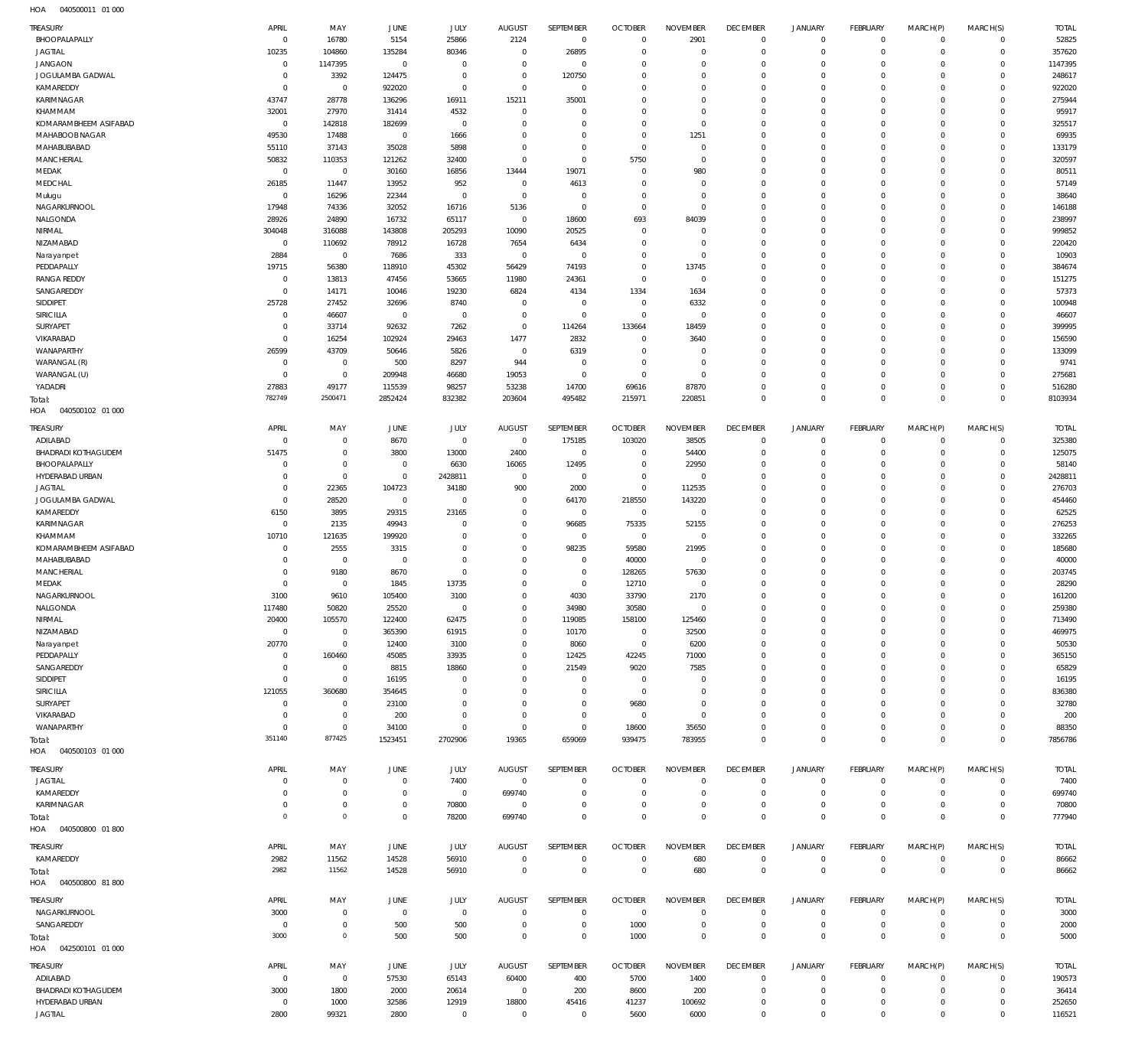| TREASURY                               | APRIL                      | MAY                        | JUNE                   | JULY                | <b>AUGUST</b>          | SEPTEMBER                        | <b>OCTOBER</b>          | <b>NOVEMBER</b> | <b>DECEMBER</b>            | <b>JANUARY</b>                | <b>FEBRUARY</b>                | MARCH(P)                | MARCH(S)                   | <b>TOTAL</b>           |
|----------------------------------------|----------------------------|----------------------------|------------------------|---------------------|------------------------|----------------------------------|-------------------------|-----------------|----------------------------|-------------------------------|--------------------------------|-------------------------|----------------------------|------------------------|
| KAMAREDDY                              | $\mathbf 0$                | 2000                       | 8200                   | 4800                | 1600                   | 2400                             | 2000                    | $\overline{0}$  | $\mathbf 0$                | $\circ$                       | $\mathbf{0}$                   | $\mathbf 0$             | $\mathbf 0$                | 21000                  |
| KARIMNAGAR                             | 1200                       | 6900                       | 7400                   | 2800                | $\overline{0}$         | 200                              | 13400                   | 4800            | $\mathbb O$                | $\mathbf 0$                   | $\mathbf{0}$                   | $\Omega$                | $\mathbf 0$                | 36700                  |
| KHAMMAM                                | 600                        | 4000                       | 11800                  | 9400                | 1800                   | 1100                             | 20000                   | 4357            | $\mathbf 0$                | $\circ$                       | $^{\circ}$                     | $\Omega$                | $\mathbf 0$                | 53057                  |
| <b>MANCHERIAL</b>                      | $\mathbf 0$                | $\mathbf 0$                | 1800                   | 600                 | 400                    | 800                              | 600                     | 800             | $\mathbf 0$                | $\mathbf 0$                   | $\mathbf{0}$                   | $\Omega$                | $\Omega$                   | 5000                   |
| NALGONDA                               | 200<br>$\mathbf 0$         | 1400                       | 7200<br>$\overline{0}$ | 2800<br>$\mathbf 0$ | 400<br>$\overline{0}$  | $\overline{0}$<br>$\overline{0}$ | 4200                    | 1400            | $\mathbf 0$<br>$\mathbf 0$ | $\circ$<br>$\mathbf 0$        | $\mathbf{0}$<br>$\mathbf{0}$   | $\Omega$<br>$\Omega$    | $\mathbf 0$<br>$\Omega$    | 17600<br>2600          |
| NIRMAL<br>NIZAMABAD                    | $\mathbf 0$                | 2000<br>200                | 1800                   | 8905                | 3000                   | 800                              | 400<br>2000             | 200<br>$\Omega$ | $\mathbf 0$                | $\circ$                       | $\mathbf{0}$                   | $\Omega$                | $\Omega$                   | 16705                  |
| PEDDAPALLY                             | 6200                       | 1600                       | $\overline{0}$         | $\mathbf 0$         | $\overline{0}$         | $\overline{0}$                   | 7400                    | $\mathbf 0$     | $\mathbf 0$                | $\mathbf 0$                   | $\mathbf{0}$                   | $\Omega$                | $\Omega$                   | 15200                  |
| SANGAREDDY                             | $\mathbf 0$                | $\mathbf 0$                | $\overline{0}$         | $\mathbf 0$         | 4700                   | $\overline{0}$                   | $\mathbb O$             | $\mathbf 0$     | $\mathbf 0$                | $\circ$                       | $\mathbf{0}$                   | $\Omega$                | $\Omega$                   | 4700                   |
| SIDDIPET                               | $\mathbf 0$                | $\mathbf 0$                | $\overline{0}$         | $\mathbf 0$         | $\overline{0}$         | 600                              | 200                     | $\mathbf{0}$    | $\mathbf 0$                | $\circ$                       | $^{\circ}$                     | $\Omega$                | $\Omega$                   | 800                    |
| <b>SIRICILLA</b>                       | 600                        | 1400                       | 1800                   | 3200                | $\overline{0}$         | 50000                            | 4600                    | 1600            | $\mathbf 0$                | $\circ$                       | $\mathbf{0}$                   | $\Omega$                | $\Omega$                   | 63200                  |
| SURYAPET                               | $\mathbf 0$                | 800                        | 200                    | 6900                | 1450                   | 11200                            | 9600                    | 4200            | $\mathbf 0$                | $\circ$                       | $\mathbf{0}$                   | $\Omega$                | $\Omega$                   | 34350                  |
| WANAPARTHY                             | $\mathbf 0$                | $\mathbf 0$                | $\overline{0}$         | $\mathbf 0$         | 200                    | 400                              | 200                     | 800             | $\mathbf 0$                | $\circ$                       | $\mathbf{0}$                   | $\Omega$                | $\Omega$                   | 1600                   |
| YADADRI                                | $\mathbf 0$                | 1600                       | 3400                   | 1000                | $\overline{0}$         | 1500                             | 5800                    | 800             | $\overline{0}$             | $\circ$                       | $\mathbf{0}$                   | $\Omega$                | $\mathbf 0$                | 14100                  |
| Total:                                 | 14600                      | 124021                     | 138516                 | 139081              | 92750                  | 115016                           | 131537                  | 127249          | $\,0\,$                    | $\,0\,$                       | $\overline{0}$                 | $\Omega$                | $\mathbf 0$                | 882770                 |
| HOA<br>042500800 01 000                |                            |                            |                        |                     |                        |                                  |                         |                 |                            |                               |                                |                         |                            |                        |
| TREASURY                               | APRIL                      | MAY                        | JUNE                   | JULY                | <b>AUGUST</b>          | SEPTEMBER                        | <b>OCTOBER</b>          | <b>NOVEMBER</b> | <b>DECEMBER</b>            | <b>JANUARY</b>                | FEBRUARY                       | MARCH(P)                | MARCH(S)                   | <b>TOTAL</b>           |
| ADILABAD                               | 0                          | $\mathbf 0$                | $\overline{0}$         | 81616               | 1750                   | 1023                             | 3000                    | $\mathbf 0$     | $\mathbf 0$                | 0                             | $^{\circ}$                     | $\circ$                 | $\Omega$                   | 87389                  |
| HYDERABAD URBAN                        | 0                          | $\mathbf 0$                | 324644                 | $\mathbf 0$         | 188610                 | 179533                           | $\overline{0}$          | $\mathbf 0$     | $\overline{0}$             | $\circ$                       | $\mathbf{0}$                   | $\circ$                 | $\mathbf 0$                | 692787                 |
| JOGULAMBA GADWAL                       | 0                          | $\mathbf 0$                | $\overline{0}$         | 1000                | $\overline{0}$         | $\overline{0}$                   | 5000                    | 0               | $\mathbf 0$                | $\circ$                       | $^{\circ}$                     | $\Omega$                | $\Omega$                   | 6000                   |
| KARIMNAGAR                             | $\mathbf 0$                | $\mathbf 0$                | $\overline{0}$         | $\mathbf 0$         | $\overline{0}$         | 368878                           | $\overline{0}$          | 0               | $\overline{0}$             | $^{\circ}$                    | $^{\circ}$                     |                         | $\Omega$                   | 368878                 |
| KHAMMAM                                | 500                        | $\mathbf 0$                | 1800                   | $\mathbf 0$         | $\mathbf 0$            | $\overline{0}$                   | $\overline{0}$          | 0               | $\mathbf 0$                | $\circ$                       | $\mathbf{0}$                   | $\Omega$                | $\Omega$                   | 2300                   |
| KOMARAMBHEEM ASIFABAD                  | $\mathbf 0$                | $\mathbf 0$                | $\overline{0}$         | $\mathbf 0$         | $\mathbf 0$            | 1000                             | $\mathbf 0$             | $\mathbf 0$     | $\overline{0}$             | $^{\circ}$                    | $^{\circ}$                     | $\Omega$                | $\Omega$                   | 1000                   |
| MAHABOOB NAGAR                         | $\mathbf 0$                | 200                        | $\overline{0}$         | $\mathbf 0$         | $\mathbf 0$            | $\mathbf 0$                      | $\mathbf 0$             | $\mathbf 0$     | $\mathbf 0$                | $^{\circ}$                    | $\mathbf{0}$                   | $\Omega$                | $\Omega$                   | 200                    |
| MEDAK                                  | 400                        | $\mathbf 0$                | $\overline{0}$         | 600                 | $\overline{0}$         | $\overline{0}$                   | $\mathbf 0$             | 500             | $\overline{0}$             | $^{\circ}$                    | $^{\circ}$                     | $\Omega$                | $\Omega$                   | 1500                   |
| Mulugu                                 | $\mathbf 0$                | $\mathbf 0$                | $\overline{0}$         | $\mathbf 0$         | $\overline{0}$         | 2800                             | $\overline{0}$          | $\overline{0}$  | $\mathbf 0$                | $^{\circ}$                    | $\mathbf{0}$                   | $\Omega$                | $\Omega$                   | 2800                   |
| NALGONDA                               | $\mathbf 0$                | $\mathbf 0$                | 1000                   | $\mathbf 0$         | $\overline{0}$         | $\overline{0}$                   | 500                     | 1100            | $\overline{0}$             | $^{\circ}$                    | $^{\circ}$                     | $\Omega$                | $\Omega$                   | 2600                   |
| NIZAMABAD                              | 44065                      | 55235                      | 1000                   | 1250                | 45415                  | 55235                            | $\overline{0}$          | 500             | $\mathbf 0$                | $^{\circ}$                    | $^{\circ}$                     | $\Omega$                | $\Omega$                   | 202700                 |
| <b>RANGA REDDY</b>                     | $\mathbf 0$                | $\mathbf 0$                | 200                    | 7300                | 1650                   | 450                              | 550                     | 200             | $\Omega$                   | $^{\circ}$                    | $\mathbf{0}$                   | $\Omega$                | $\Omega$                   | 10350                  |
| SANGAREDDY                             | $\mathbf 0$                | 111826                     | 6000                   | 1400                | 600                    | $\mathbf 0$                      | 4400                    | 3400            | $\mathbf 0$                | $\circ$                       | $^{\circ}$                     | $\Omega$                | $\Omega$                   | 127626                 |
| SIDDIPET                               | $\mathbf 0$                | $\mathbf 0$                | $\overline{0}$         | 600                 | $\overline{0}$         | $\mathbf 0$                      | $\overline{0}$          | $\mathbf 0$     | $\overline{0}$             | $^{\circ}$                    | $\mathbf{0}$                   | $\Omega$                | $\Omega$                   | 600                    |
| SIRICILLA                              | $\mathbf 0$<br>44965       | $\mathbf 0$<br>167261      | 500                    | $\mathbf 0$         | $\overline{0}$         | $\mathbf 0$                      | $\overline{0}$          | $\overline{0}$  | $^{\circ}$                 | $\circ$<br>$\mathbf 0$        | $\mathbf{0}$<br>$\overline{0}$ | $\Omega$<br>$\Omega$    | $\mathbf 0$<br>$\mathbf 0$ | 500                    |
| Total:<br>HOA<br>042500800 02 000      |                            |                            | 335144                 | 93766               | 238025                 | 608919                           | 13450                   | 5700            | $\mathbf 0$                |                               |                                |                         |                            | 1507230                |
|                                        |                            |                            |                        |                     |                        |                                  |                         |                 |                            |                               |                                |                         |                            |                        |
| TREASURY                               | APRIL                      | MAY                        | JUNE                   | JULY                | <b>AUGUST</b>          | SEPTEMBER                        | <b>OCTOBER</b>          | <b>NOVEMBER</b> | <b>DECEMBER</b>            | <b>JANUARY</b>                | <b>FEBRUARY</b>                | MARCH(P)                | MARCH(S)                   | <b>TOTAL</b>           |
| <b>BHADRADI KOTHAGUDEM</b>             | $\overline{0}$             | $\mathbf 0$                | $\overline{0}$         | $\mathbf 0$         | $\overline{0}$         | $\overline{0}$                   | 900                     | 8500            | $\mathbf 0$                | $\circ$                       | $^{\circ}$                     | $\Omega$                | $\mathbf 0$                | 9400                   |
| HYDERABAD URBAN                        | 5500                       | 7650                       | 5700                   | 5500                | 4500                   | 1500                             | 1500                    | 500             | $\mathbf 0$                | $\mathbf 0$                   | $\mathbf{0}$                   | $\Omega$                | $\mathbf 0$                | 32350                  |
| <b>JAGTIAL</b>                         | $\mathbf 0$                | $\mathbf 0$                | $\overline{0}$         | $\mathbf 0$         | $^{\circ}$             | 2000                             | $\overline{0}$          | $\overline{0}$  | $\mathbf 0$                | $\circ$                       | $\mathbf{0}$                   | $\Omega$                | $\mathbf 0$                | 2000                   |
| KAMAREDDY                              | $\mathbf 0$                | 400                        | 400                    | 37250               | $\overline{0}$         | 30000                            | 13200                   | $^{\circ}$      | $\mathbf 0$                | $\circ$                       | $\mathbf{0}$                   | $\Omega$                | $\Omega$<br>$\Omega$       | 81250                  |
| KARIMNAGAR                             | $\mathbf 0$                | $\mathbf 0$<br>$\mathbf 0$ | $\overline{0}$         | $\mathbf 0$         | $\overline{0}$         | $\overline{0}$                   | $\mathbb O$             | 8050            | $\mathbf 0$                | $\circ$                       | $\mathbf{0}$<br>$\mathbf{0}$   | $\Omega$                | $\Omega$                   | 8050                   |
| KHAMMAM<br>MAHABOOB NAGAR              | $\mathbf 0$<br>$\mathbf 0$ | 1100                       | 7927<br>$\overline{0}$ | 2000<br>$\mathbf 0$ | 3300<br>$\overline{0}$ | 34850<br>26400                   | 70950<br>$\overline{0}$ | 58700<br>1100   | $\mathbf 0$<br>$\mathbf 0$ | $\mathbf 0$<br>$\circ$        | $\mathbf{0}$                   | $\Omega$<br>$\Omega$    | $\Omega$                   | 177727<br>28600        |
| MANCHERIAL                             | $\mathbf 0$                | $\mathbf 0$                | 6400                   | $\mathbf 0$         | $\overline{0}$         | $\overline{0}$                   | $\overline{0}$          | $^{\circ}$      | $\mathbf 0$                | $\circ$                       | $^{\circ}$                     | $\Omega$                | $\Omega$                   | 6400                   |
| NALGONDA                               | 3850                       | 1100                       | 550                    | 18150               | $\overline{0}$         | 3850                             | 20800                   | 32950           | $\mathbf 0$                | $\circ$                       | $^{\circ}$                     | $\Omega$                | $\Omega$                   | 81250                  |
| NIZAMABAD                              | $\mathbf 0$                | $\mathbf 0$                | $\overline{0}$         | 6050                | 8580                   | 14300                            | 16625                   | 550             | $\mathbf 0$                | $\circ$                       | $^{\circ}$                     | $\Omega$                | $\Omega$                   | 46105                  |
| SANGAREDDY                             | $\mathbf 0$                | $\mathbf 0$                | $\overline{0}$         | 31000               | $\mathbf 0$            | $\mathbf 0$                      | $\overline{0}$          | $\overline{0}$  | $\overline{0}$             | $^{\circ}$                    | $^{\circ}$                     | $\Omega$                | $\mathbf 0$                | 31000                  |
| SURYAPET                               | $\Omega$                   | $\mathbf 0$                | $\overline{0}$         | 7150                | $\overline{0}$         | $\mathbf 0$                      | 5000                    | 6100            | $\mathbf{0}$               | $\mathbf 0$                   | $\Omega$                       | $\circ$                 | $\Omega$                   | 18250                  |
| YADADRI                                | 0                          | $\circ$                    | - 0                    | 0                   | - 0                    | 0                                | - 0                     | 1100            |                            | 0                             | 0                              |                         |                            | 1100                   |
| Total:                                 | 9350                       | 10250                      | 20977                  | 107100              | 16380                  | 112900                           | 128975                  | 117550          | $\,0\,$                    | $\,0\,$                       | $\mathbb O$                    | $\mathbf 0$             | $\mathbf 0$                | 523482                 |
| HOA<br>042500800 03 000                |                            |                            |                        |                     |                        |                                  |                         |                 |                            |                               |                                |                         |                            |                        |
| TREASURY                               | APRIL                      | MAY                        | JUNE                   | JULY                | <b>AUGUST</b>          | SEPTEMBER                        | <b>OCTOBER</b>          | <b>NOVEMBER</b> | <b>DECEMBER</b>            | <b>JANUARY</b>                | FEBRUARY                       | MARCH(P)                | MARCH(S)                   | <b>TOTAL</b>           |
| KHAMMAM                                | 0                          | $\bf 0$                    | $\overline{0}$         | 2950                | $\overline{0}$         | $\overline{0}$                   | $\mathbf 0$             | $\overline{0}$  | $\,0\,$                    | $\mathbb O$                   | $\mathbf 0$                    | $\mathbf 0$             | $\mathbf 0$                | 2950                   |
| Total:                                 | $\circ$                    | $\mathsf{O}\xspace$        | $\overline{0}$         | 2950                | $\overline{0}$         | $\overline{0}$                   | $\mathbb O$             | $\mathbf{0}$    | $\,0\,$                    | $\,0\,$                       | $\overline{0}$                 | $\mathbf{0}$            | $\mathbf{0}$               | 2950                   |
| 042500800 04 000<br>HOA                |                            |                            |                        |                     |                        |                                  |                         |                 |                            |                               |                                |                         |                            |                        |
|                                        |                            |                            |                        |                     |                        |                                  |                         | <b>NOVEMBER</b> | <b>DECEMBER</b>            |                               |                                |                         |                            |                        |
| TREASURY                               | APRIL                      | MAY<br>$\bf 0$             | JUNE<br>19180          | JULY<br>37072       | AUGUST                 | SEPTEMBER                        | <b>OCTOBER</b>          | 42399           | $\mathbf 0$                | <b>JANUARY</b><br>$\mathbf 0$ | <b>FEBRUARY</b><br>$^{\circ}$  | MARCH(P)<br>$\mathbf 0$ | MARCH(S)<br>$\mathbf 0$    | <b>TOTAL</b><br>277403 |
| BHADRADI KOTHAGUDEM<br>HYDERABAD URBAN | 26600<br>$\mathbf 0$       | $\mathbf 0$                | 4900                   | 1000                | 2130<br>3900           | 41878<br>8700                    | 108144<br>2000          | 7400            | $\mathbf 0$                | $\mathbf 0$                   | $\mathbf{0}$                   | $\mathbf 0$             | $\mathbf 0$                | 27900                  |
| KAMAREDDY                              | 0                          | $\mathbf 0$                | $\overline{0}$         | 66000               | 10000                  | 14000                            | 35093                   | 82720           | $\mathbf 0$                | $\circ$                       | $\mathbf{0}$                   | $\circ$                 | $\mathbf 0$                | 207813                 |
| KARIMNAGAR                             | 0                          | $\mathbf 0$                | $\overline{0}$         | $\mathbb O$         | 26570                  | 4000                             | 4400                    | $\overline{0}$  | $\mathbf 0$                | $\circ$                       | $\mathbf{0}$                   | $\Omega$                | $\mathbf 0$                | 34970                  |
| KHAMMAM                                | $\mathbf 0$                | $\mathbf 0$                | $\overline{0}$         | 68431               | 102464                 | 188094                           | 393070                  | 912456          | $\mathbf 0$                | $\circ$                       | $\mathbf{0}$                   | $\Omega$                | $\mathbf 0$                | 1664515                |
| MAHABOOB NAGAR                         | $\mathbf 0$                | $\mathbf 0$                | $\overline{0}$         | $\mathbf 0$         | $\overline{0}$         | 236617                           | 322290                  | 82180           | $\mathbf{0}$               | $\mathbf 0$                   | $\mathbf{0}$                   | $\Omega$                | $\mathbf 0$                | 641087                 |
| Mulugu                                 | $\mathbf 0$                | $\mathbf 0$                | $\overline{0}$         | $\mathbf 0$         | $\overline{0}$         | $\overline{0}$                   | $\overline{0}$          | 25994           | $\mathbf 0$                | $\circ$                       | $\mathbf{0}$                   | $\Omega$                | $\Omega$                   | 25994                  |
| NALGONDA                               | 0                          | 600                        | 1052                   | 48390               | 27529                  | 10614                            | 70680                   | 93527           | $\mathbf 0$                | $\mathbf 0$                   | $\mathbf{0}$                   | $\Omega$                | $\mathbf 0$                | 252392                 |
| NIZAMABAD                              | $\mathbf 0$                | $\mathbf 0$                | 61393                  | 90683               | 55625                  | 104421                           | 29000                   | 39720           | $\mathbf 0$                | $\mathbf 0$                   | $\mathbf{0}$                   | $\Omega$                | $\Omega$                   | 380842                 |
| <b>RANGA REDDY</b>                     | 0                          | $\mathsf{O}\xspace$        | $\overline{0}$         | $\mathbf 0$         | 1000                   | 8000                             | $\overline{0}$          | $\overline{0}$  | $\mathbf 0$                | $\mathbf 0$                   | $^{\circ}$                     | $\Omega$                | $\mathbf 0$                | 9000                   |
| SIRICILLA                              | $\mathbf 0$                | $\mathbf 0$                | $\overline{0}$         | $\mathbf 0$         | $\overline{0}$         | $\overline{0}$                   | 18700                   | $\overline{0}$  | $\mathbf 0$                | $\mathbf 0$                   | $\mathbf{0}$                   | $\Omega$                | $\Omega$                   | 18700                  |
| SURYAPET                               | $\mathbf 0$                | $\mathbf 0$                | 6135                   | $\mathbf 0$         | 1830                   | $\overline{0}$                   | 19825                   | 24722           | $\mathbf 0$                | $\circ$                       | $\mathbf{0}$                   | $\Omega$                | $\mathbf 0$                | 52512                  |
| YADADRI                                | $\mathbf 0$                | $\mathbf 0$                | $\overline{0}$         | $\mathbf 0$         | $\overline{0}$         | $\overline{0}$                   | 29889                   | 49488           | $\,0\,$                    | $\mathbf 0$                   | $\mathbf 0$                    | $\Omega$                | $\mathbf 0$                | 79377                  |
| Total:                                 | 26600                      | 600                        | 92660                  | 311576              | 231048                 | 616324                           | 1033091                 | 1360606         | $\,0\,$                    | $\,0\,$                       | $\mathbb O$                    | $\mathbf 0$             | $\mathbf 0$                | 3672505                |
| 042500800 05 000<br>HOA                |                            |                            |                        |                     |                        |                                  |                         |                 |                            |                               |                                |                         |                            |                        |
| TREASURY                               | APRIL                      | MAY                        | JUNE                   | JULY                | <b>AUGUST</b>          | SEPTEMBER                        | <b>OCTOBER</b>          | <b>NOVEMBER</b> | <b>DECEMBER</b>            | <b>JANUARY</b>                | FEBRUARY                       | MARCH(P)                | MARCH(S)                   | <b>TOTAL</b>           |
| ADILABAD                               | $^{\circ}$                 | $\mathbf 0$                | $\overline{0}$         | 705149              | $\overline{0}$         | 9299                             | $\mathbf 0$             | $\mathbf{0}$    | $\mathbf 0$                | $\mathbf 0$                   | $^{\circ}$                     | $\circ$                 | $\mathbf 0$                | 714448                 |
| HYDERABAD URBAN                        | 15808                      | 15808                      | 4564797                | 43622               | 1835233                | 1695182                          | 16475                   | 16475           | $\mathbf 0$                | $\circ$                       | $\mathbf{0}$                   | $\circ$                 | $\mathbf 0$                | 8203400                |
| KARIMNAGAR                             | $\mathbf 0$                | $\overline{0}$             | 1488905                | $\mathbf 0$         | $\overline{0}$         | $\overline{0}$                   | $\overline{0}$          | 0               | $\mathbf 0$                | $\circ$                       | $^{\circ}$                     | $\Omega$                | $\Omega$                   | 1488905                |
| MAHABOOB NAGAR                         | $^{\circ}$                 | 60658                      | $\overline{0}$         | $\mathbf 0$         | $\overline{0}$         | $\overline{0}$                   | $\overline{0}$          | $\mathbf 0$     | $\mathbf 0$                | $\circ$                       | $^{\circ}$                     | $\Omega$                | $\Omega$                   | 60658                  |
| NALGONDA                               | $\mathbf 0$                | $\overline{0}$             | 101834                 | $\mathbf 0$         | $\overline{0}$         | $\overline{0}$                   | 575887                  | 0               | $\mathbf 0$                | $\mathbf 0$                   | $^{\circ}$                     | $\Omega$                | $\Omega$                   | 677721                 |
| NIZAMABAD                              | 400588                     | 502136                     | $\overline{0}$         | $\mathbf 0$         | 400588                 | 502136                           | $\overline{0}$          | $\mathbf 0$     | $\mathbf 0$                | $\circ$                       | $\mathbf{0}$                   | $\Omega$                | $\Omega$                   | 1805448                |
| SIRICILLA                              | $\mathbf 0$                | 0                          | 2144688                | $\mathbf 0$         | $\overline{0}$         | $\overline{0}$                   | $\overline{0}$          | $\mathbf 0$     | $\mathbf 0$                | 0                             | $\mathbf{0}$                   | $\Omega$                | $\mathbf 0$                | 2144688                |
| Total:                                 | 416396                     | 578602                     | 8300224                | 748771              | 2235821                | 2206617                          | 592362                  | 16475           | $\mathbb O$                | $\mathbf 0$                   | $\mathbb O$                    | $\overline{0}$          | $\mathbb O$                | 15095268               |
|                                        |                            |                            |                        |                     |                        |                                  |                         |                 |                            |                               |                                |                         |                            |                        |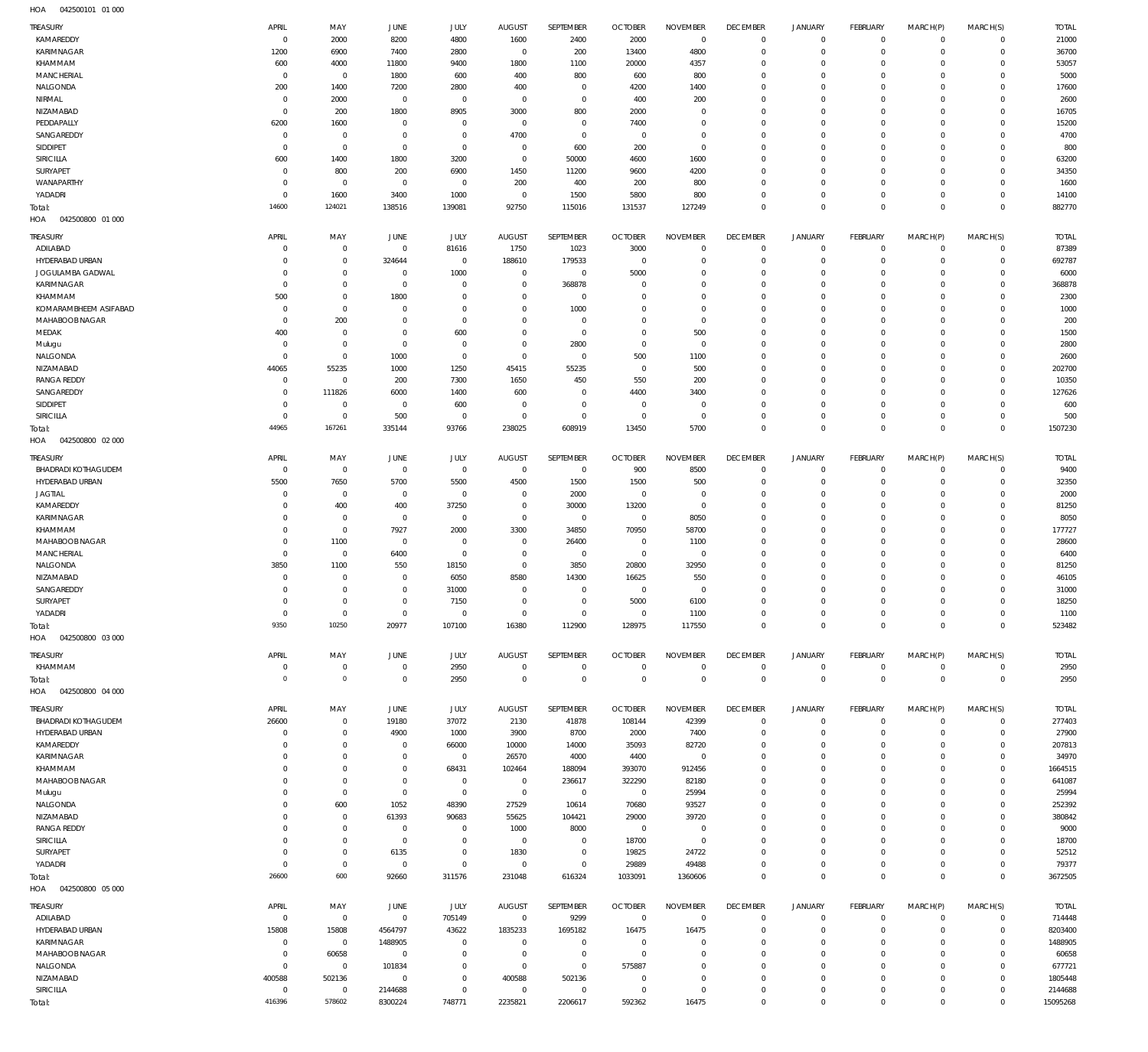042500800 06 001 HOA

| TREASURY                               | APRIL                         | MAY                              | JUNE                     | JULY                       | <b>AUGUST</b>           | SEPTEMBER                     | <b>OCTOBER</b>       | <b>NOVEMBER</b>                | <b>DECEMBER</b>                   | <b>JANUARY</b>             | <b>FEBRUARY</b>                  | MARCH(P)                   | MARCH(S)                     | <b>TOTAL</b>          |
|----------------------------------------|-------------------------------|----------------------------------|--------------------------|----------------------------|-------------------------|-------------------------------|----------------------|--------------------------------|-----------------------------------|----------------------------|----------------------------------|----------------------------|------------------------------|-----------------------|
| KARIMNAGAR<br>KHAMMAM                  | $\overline{0}$<br>3850000     | 1760000<br>$\mathbf 0$           | $^{\circ}$<br>$^{\circ}$ | $\mathbf 0$<br>$\mathbf 0$ | $\Omega$<br>$\Omega$    | $\overline{0}$<br>$\mathbf 0$ | $\Omega$<br>0        | $^{\circ}$<br>$\mathbf 0$      | $\overline{0}$<br>$\overline{0}$  | 0<br>$\mathbf 0$           | $\overline{0}$<br>$\overline{0}$ | $\mathbf 0$<br>$\mathbf 0$ | $\circ$<br>$\overline{0}$    | 1760000<br>3850000    |
| Total:                                 | 3850000                       | 1760000                          | $\mathbf 0$              | $\overline{0}$             | $\Omega$                | $\overline{0}$                | $\Omega$             | $\mathbb O$                    | $\overline{0}$                    | $\mathbf 0$                | $\overline{0}$                   | $\mathbf 0$                | $\overline{0}$               | 5610000               |
| HOA<br>042500800 81 001                |                               |                                  |                          |                            |                         |                               |                      |                                |                                   |                            |                                  |                            |                              |                       |
| TREASURY                               | APRIL                         | MAY                              | JUNE                     | JULY                       | <b>AUGUST</b>           | SEPTEMBER                     | <b>OCTOBER</b>       | <b>NOVEMBER</b>                | <b>DECEMBER</b>                   | <b>JANUARY</b>             | <b>FEBRUARY</b>                  | MARCH(P)                   | MARCH(S)                     | <b>TOTAL</b>          |
| ADILABAD                               | $\Omega$                      | $\overline{0}$                   | 1000                     | 2000                       | $\overline{0}$          | 100                           | 50                   | 1100                           | $^{\circ}$                        | $\mathbf 0$                | $\mathbf 0$                      | $\mathbf 0$                | $\mathbf{0}$                 | 4250                  |
| <b>BHADRADI KOTHAGUDEM</b>             | $\mathbf 0$                   | 2000                             | 6000                     | 23500                      | 8500                    | 1000                          | 5000                 | 5800                           | $\overline{0}$                    | $\mathbf 0$                | $^{\circ}$                       | $\Omega$                   | $\mathbf{0}$                 | 51800                 |
| BHOOPALAPALLY                          | $\Omega$                      | $\overline{0}$                   | $^{\circ}$               | 13100                      | 6150                    | 250                           | 400                  | 1000                           | $\Omega$                          | $^{\circ}$                 | $\Omega$                         | $\Omega$                   | $\mathbf 0$                  | 20900                 |
| HYDERABAD URBAN                        | 1000                          | 2000                             | 83050                    | 49100                      | 10750                   | 26650                         | 13600                | 6000                           | $\Omega$                          | $\Omega$                   | $\mathbf 0$                      | $\Omega$                   | $\mathbf 0$                  | 192150                |
| <b>JAGTIAL</b><br><b>JANGAON</b>       | $\mathbf 0$<br>$\Omega$       | $\overline{0}$<br>$\overline{0}$ | 4300<br>$\overline{0}$   | 14800<br>2700              | 15900<br>$\overline{0}$ | 7900<br>$\overline{0}$        | 28000<br>100         | 4000<br>600                    | $\Omega$<br>$\Omega$              | $\Omega$<br>$\Omega$       | $\Omega$<br>$\Omega$             | $\Omega$<br>$\Omega$       | $\mathbf 0$<br>$\mathbf 0$   | 74900<br>3400         |
| JOGULAMBA GADWAL                       | $\mathbf 0$                   | 1100                             | 1500                     | 1950                       | 400                     | 1000                          | 11400                | $\mathsf{C}$                   | $\Omega$                          | $^{\circ}$                 | $\Omega$                         | $\Omega$                   | $\mathbf 0$                  | 17350                 |
| KAMAREDDY                              | 50                            | 500                              | 2800                     | 11200                      | 16500                   | 9950                          | 1750                 | 4050                           | $\Omega$                          | $\Omega$                   | $\Omega$                         | $\Omega$                   | $\Omega$                     | 46800                 |
| KARIMNAGAR                             | $\mathbf 0$                   | 2200                             | 500                      | 5050                       | 19950                   | 7600                          | 500                  | 26750                          | $\Omega$                          | $^{\circ}$                 | $\Omega$                         | $\Omega$                   | $\mathbf 0$                  | 62550                 |
| KHAMMAM                                | $\Omega$                      | $\overline{0}$                   | 1000                     | 24000                      | 1450                    | 2150                          | 50                   | $\overline{0}$                 | $\Omega$                          | $\Omega$                   | $\Omega$                         | $\Omega$                   | $\Omega$                     | 28650                 |
| KOMARAMBHEEM ASIFABAD                  | $\mathbf 0$                   | 1000                             | $^{\circ}$               | 10050                      | 4850                    | 3050                          | 5650                 | $\overline{0}$                 | $\Omega$                          | $^{\circ}$                 | $\Omega$                         | $\Omega$                   | $\mathbf 0$                  | 24600                 |
| MAHABOOB NAGAR                         | $\Omega$<br>$\Omega$          | 2000                             | 128198                   | 293500                     | 9600                    | 6800                          | 3700                 | 1200                           | $\Omega$                          | $\Omega$<br>$\Omega$       | $\Omega$<br>$\Omega$             | $\Omega$<br>$\Omega$       | $\Omega$<br>$\mathbf 0$      | 444998                |
| MAHABUBABAD<br><b>MANCHERIAL</b>       | $\Omega$                      | 1500<br>3650                     | 3000<br>9050             | 18050<br>16200             | 18850<br>5900           | 2950<br>3100                  | 2000<br>1000         | 4500<br>$\overline{0}$         | $\Omega$<br>$\Omega$              | $\Omega$                   | $\Omega$                         | $\Omega$                   | $\Omega$                     | 50850<br>38900        |
| MEDAK                                  | $\mathbf 0$                   | 1000                             | $^{\circ}$               | 18250                      | 8650                    | $\overline{0}$                | 1250                 | 1000                           | $\Omega$                          | $\Omega$                   | $\Omega$                         | $\Omega$                   | $\mathbf 0$                  | 30150                 |
| MEDCHAL                                | $\Omega$                      | 47800                            | 123850                   | 23800                      | 64200                   | 20000                         | 25850                | 49100                          | $\Omega$                          | $\Omega$                   | $\Omega$                         | $\Omega$                   | $\mathbf 0$                  | 354600                |
| Mulugu                                 | $\mathbf 0$                   | $\overline{0}$                   | 100                      | 500                        | 3250                    | 7850                          | 5100                 | 10360                          | $\Omega$                          | $\Omega$                   | $\Omega$                         | $\Omega$                   | $\mathbf{0}$                 | 27160                 |
| NAGARKURNOOL                           | $\mathbf 0$                   | 900                              | 600                      | 11350                      | 11200                   | 1650                          | 6300                 | 1600                           | $\Omega$                          | $\Omega$                   | $\Omega$                         | $\Omega$                   | $\mathbf 0$                  | 33600                 |
| NALGONDA                               | 100                           | 1100                             | 124751                   | 86855                      | 27000                   | 50                            | $\overline{0}$       | 1100                           | $\Omega$                          | $\Omega$                   | $\Omega$                         | $\Omega$                   | $\Omega$                     | 240956                |
| NIRMAL                                 | $\mathbf 0$                   | $\overline{0}$                   | 500                      | 6950                       | $^{\circ}$              | 50                            | $\overline{0}$       | $\overline{0}$                 | $\Omega$                          | $\Omega$                   | $\Omega$                         | $\Omega$                   | $\mathbf 0$                  | 7500                  |
| NIZAMABAD                              | $\Omega$<br>$\Omega$          | 6000                             | 3875                     | 34400                      | 10800                   | 1100                          | 50                   | 10500                          | $\Omega$                          | $\Omega$<br>$\Omega$       | $\Omega$<br>$\Omega$             | $\Omega$<br>$\Omega$       | $\Omega$                     | 66725                 |
| Narayanpet<br>PEDDAPALLY               | $\Omega$                      | 1100<br>$\overline{0}$           | 500<br>3850              | 8700<br>$\overline{0}$     | 4650<br>23800           | 2100<br>2800                  | 6300<br>1300         | 2800<br>$\mathsf{C}$           | $\Omega$<br>$\Omega$              | $\Omega$                   | $\Omega$                         | $\Omega$                   | $\mathbf 0$<br>$\Omega$      | 26150<br>31750        |
| <b>RANGA REDDY</b>                     | $\Omega$                      | 25000                            | 123700                   | 68350                      | 25950                   | 87206                         | 41030                | 126410                         | $\Omega$                          | $\Omega$                   | $\Omega$                         | $\Omega$                   | $\mathbf 0$                  | 497646                |
| SANGAREDDY                             | $\Omega$                      | 694681                           | 4600                     | 19700                      | 22100                   | 4150                          | 700                  | 500                            | $\Omega$                          | $\Omega$                   | $\Omega$                         | $\Omega$                   | $\Omega$                     | 746431                |
| <b>SIDDIPET</b>                        | $\mathbf 0$                   | $\overline{0}$                   | 5750                     | 35650                      | 7100                    | 700                           | $^{\circ}$           | 1500                           | $\Omega$                          | $\Omega$                   | $\Omega$                         | $\Omega$                   | $\mathbf 0$                  | 50700                 |
| SIRICILLA                              | 700                           | 2000                             | $^{\circ}$               | 23150                      | 100                     | 1500                          | 50                   | 9700                           | $\Omega$                          | $\Omega$                   | $\Omega$                         | $\Omega$                   | $\Omega$                     | 37200                 |
| <b>SURYAPET</b>                        | $^{\circ}$                    | 50                               | 50                       | 24700                      | 28500                   | 2550                          | 350                  | 50                             | $\Omega$                          | $\Omega$                   | $\Omega$                         | $\Omega$                   | $\mathbf 0$                  | 56250                 |
| VIKARABAD                              | 400                           | 2900                             | 3150                     | 23450                      | 8250                    | 150                           | 4400                 | 1700                           | $\Omega$                          | $\Omega$                   | $\Omega$                         | $\Omega$                   | $\Omega$                     | 44400                 |
| WANAPARTHY                             | $^{\circ}$                    | 1400                             | 3700                     | 24350                      | 2050                    | 1500                          | 1300                 | 11800                          | $\Omega$                          | $\Omega$                   | $\Omega$                         | $\Omega$                   | $\mathbf 0$                  | 46100                 |
| WARANGAL (R)<br>WARANGAL (U)           | $\mathbf 0$<br>500            | 1100<br>500                      | 5100<br>56500            | 8150<br>64400              | 26350<br>49901          | 8250<br>245381                | 15750<br>66050       | 6900<br>6100                   | $\Omega$<br>$\Omega$              | $^{\circ}$<br>$\Omega$     | $\Omega$<br>$\Omega$             | $\Omega$<br>$\Omega$       | $\mathbf 0$<br>$\mathbf 0$   | 71600<br>489332       |
| YADADRI                                | $\mathbf 0$                   | 25000                            | 50                       | 23300                      | 23350                   | 2000                          | 1050                 | $\Omega$                       | $\Omega$                          | $\mathbf 0$                | $\mathbf 0$                      | $\Omega$                   | $\mathbf{0}$                 | 74750                 |
| Total:                                 | 2750                          | 826481                           | 701024                   | 991205                     | 466001                  | 461487                        | 250030               | 296120                         | $\Omega$                          | $\mathbf 0$                | $\mathbf 0$                      | $\Omega$                   | $\Omega$                     | 3995098               |
| HOA<br>042500800 81 800                |                               |                                  |                          |                            |                         |                               |                      |                                |                                   |                            |                                  |                            |                              |                       |
|                                        |                               |                                  |                          |                            |                         |                               |                      |                                |                                   |                            |                                  |                            |                              |                       |
|                                        |                               |                                  |                          |                            |                         |                               |                      |                                |                                   |                            |                                  |                            |                              |                       |
| TREASURY<br>ADILABAD                   | APRIL<br>0                    | MAY<br>$\overline{0}$            | JUNE<br>$^{\circ}$       | JULY<br>9800               | <b>AUGUST</b>           | SEPTEMBER<br>$\overline{0}$   | <b>OCTOBER</b><br>0  | <b>NOVEMBER</b><br>$\mathbf 0$ | <b>DECEMBER</b><br>$\overline{0}$ | <b>JANUARY</b><br>0        | <b>FEBRUARY</b><br>$\mathbf 0$   | MARCH(P)<br>$\mathbf 0$    | MARCH(S)<br>$\mathbf 0$      | <b>TOTAL</b><br>11950 |
| <b>BHADRADI KOTHAGUDEM</b>             | $\Omega$                      | $\overline{0}$                   | $\overline{0}$           | 10300                      | 2150<br>1050            | 4850                          | 500                  | 50                             | $\overline{0}$                    | $\mathbf 0$                | $\mathbf 0$                      | $\mathbf 0$                | $\mathbf{0}$                 | 16750                 |
| BHOOPALAPALLY                          | $\Omega$                      | $\overline{0}$                   | $^{\circ}$               | $\mathbf 0$                | $\circ$                 | 1000                          | 3200                 | 2200                           | $\overline{0}$                    | 0                          | $^{\circ}$                       | $\Omega$                   | $\circ$                      | 6400                  |
| <b>JAGTIAL</b>                         | $\Omega$                      | $\mathbf 0$                      | $\overline{0}$           | $\overline{0}$             | $\mathbf{0}$            | 200                           | $^{\circ}$           | $^{\circ}$                     | $\Omega$                          | $\mathbf 0$                | $\Omega$                         | $\Omega$                   | $\mathbf{0}$                 | 200                   |
| <b>JANGAON</b>                         | $\Omega$                      | $\overline{0}$                   | 800                      | 10850                      | 13500                   | 1050                          | $^{\circ}$           | $\overline{0}$                 | $\Omega$                          | $\mathbf 0$                | $\mathbf 0$                      | $\Omega$                   | $\mathbf{0}$                 | 26200                 |
| JOGULAMBA GADWAL                       | $\Omega$                      | $\mathbf 0$                      | 3400                     | 8750                       | 1750                    | $\overline{0}$                | 2100                 | $\mathbb O$                    | $\Omega$                          | $\Omega$                   | $\Omega$                         | $\Omega$                   | $\Omega$                     | 16000                 |
| KAMAREDDY                              | O                             | $^{\circ}$                       | $^{\circ}$               | $\overline{0}$             | 1950                    | $\Omega$                      | $\mathsf{C}$         | $\Omega$                       | -0<br>$\Omega$                    | $^{\circ}$                 | $\Omega$                         | $\Omega$                   | $\mathbf 0$                  | 1950                  |
| KARIMNAGAR<br>KHAMMAM                  | $\mathbf 0$<br>$\mathbf 0$    | 500<br>$\overline{0}$            | 500<br>$\mathbf 0$       | 1950<br>23050              | 1650<br>100             | 50<br>50                      | $\mathbf 0$<br>200   | $\mathbb O$<br>$\mathbb O$     | $\overline{0}$                    | $\mathbf 0$<br>$\mathbf 0$ | $\mathbf 0$<br>$\mathbf 0$       | $\mathbf 0$<br>$\mathbf 0$ | $\mathbf{0}$<br>$\circ$      | 4650<br>23400         |
| MAHABOOB NAGAR                         | $\Omega$                      | $\mathbf{0}$                     | $\mathbf{0}$             | $\overline{0}$             | $\mathbf{0}$            | $\overline{0}$                | 1200                 | $\mathbb O$                    | $\Omega$                          | $\mathbf 0$                | $\mathbf 0$                      | $\Omega$                   | $\mathbf{0}$                 | 1200                  |
| MAHABUBABAD                            | $\mathbf 0$                   | $\overline{0}$                   | $\overline{0}$           | 200                        | $\mathbf{0}$            | $\overline{0}$                | $\Omega$             | $\mathbb O$                    | $\overline{0}$                    | $\mathbf 0$                | $\mathbf 0$                      | $\Omega$                   | $\mathbf{0}$                 | 200                   |
| <b>MANCHERIAL</b>                      | $\Omega$                      | $\mathbf 0$                      | 850                      | 4700                       | $\Omega$                | $\overline{0}$                | $\Omega$             | $\mathbb O$                    | $\Omega$                          | $\mathbf 0$                | $\mathbf 0$                      | $\Omega$                   | $\mathbf{0}$                 | 5550                  |
| MEDCHAL                                | $\Omega$                      | $\overline{0}$                   | $\overline{0}$           | 2500                       | 5450                    | $\overline{0}$                | $\Omega$             | $\mathbb O$                    | $\overline{0}$                    | $\mathbf 0$                | $\mathbf 0$                      | $\Omega$                   | $\mathbf{0}$                 | 7950                  |
| Mulugu                                 | $\Omega$<br>$\Omega$          | $\mathbf 0$                      | $\mathbf{0}$             | $\overline{0}$             | $\overline{0}$          | 4250                          | $\overline{0}$       | $\mathbb O$                    | $\overline{0}$<br>$\Omega$        | $\mathbf 0$                | $\mathbf 0$                      | $\Omega$<br>$\Omega$       | $\mathbf 0$                  | 4250                  |
| NAGARKURNOOL<br>NIRMAL                 | $\Omega$                      | $\overline{0}$<br>$\mathbf 0$    | $\mathbf{0}$             | 5400                       | $\mathbf{0}$<br>3000    | $\overline{0}$                | 400                  | $\mathbb O$                    | $\overline{0}$                    | $\mathbf 0$<br>$\mathbf 0$ | $\mathbf 0$<br>$\mathbf 0$       | $\Omega$                   | $\mathbf{0}$<br>$\mathbf{0}$ | 5800                  |
| <b>SIDDIPET</b>                        | $\Omega$                      | $\overline{0}$                   | 1000<br>$^{\circ}$       | 22650<br>$\mathbf 0$       | $\overline{0}$          | 50<br>$\overline{0}$          | 1000<br>$^{\circ}$   | 550<br>50                      | $\overline{0}$                    | $\mathbf 0$                | $\mathbf 0$                      | $\Omega$                   | $\mathbf{0}$                 | 28250<br>50           |
| SIRICILLA                              | $\Omega$                      | $\mathbf 0$                      | $\overline{0}$           | 50                         | $^{\circ}$              | $\overline{0}$                | $^{\circ}$           | $\mathbb O$                    | $\overline{0}$                    | $\mathbf 0$                | $\mathbf 0$                      | $\Omega$                   | $\mathbf{0}$                 | 50                    |
| SURYAPET                               | $\Omega$                      | $\overline{0}$                   | $\mathbf 0$              | $\overline{0}$             | 700                     | $\overline{0}$                | $\overline{0}$       | 50                             | $\Omega$                          | $\mathbf 0$                | $\mathbf 0$                      | $\Omega$                   | $\mathbf{0}$                 | 750                   |
| WARANGAL (R)                           | $\mathbf 0$                   | $\overline{0}$                   | 7200                     | 1400                       | 400                     | 550                           | 2400                 | 400                            | $\overline{0}$                    | $\mathbf 0$                | $\mathbf 0$                      | $\Omega$                   | $\mathbf{0}$                 | 12350                 |
| WARANGAL (U)                           | $\mathbf 0$                   | $\overline{0}$                   | 10000                    | 1200                       | 26363                   | 50                            | 38300                | 2100                           | $^{\circ}$                        | $\mathbf 0$                | $\mathbf 0$                      | $\Omega$                   | $\mathbf{0}$                 | 78013                 |
| YADADRI                                | $\mathbf 0$<br>$\mathbf 0$    | $\overline{0}$                   | $\,0\,$                  | $\overline{0}$             | $\overline{0}$          | $\mathbf 0$                   | $\overline{0}$       | 100                            | $^{\circ}$                        | $\mathsf{O}$               | $\mathbf 0$                      | $\circ$                    | $\mathbf{0}$                 | 100                   |
| Total:<br>050600800 81 001<br>HOA      |                               | 500                              | 23750                    | 102800                     | 58063                   | 12100                         | 49300                | 5500                           | $\mathbf{0}$                      | $\mathbf 0$                | $\mathbf 0$                      | $\mathbf 0$                | $\overline{0}$               | 252013                |
|                                        |                               |                                  |                          |                            |                         |                               |                      |                                |                                   |                            |                                  |                            |                              |                       |
| TREASURY                               | APRIL                         | MAY                              | JUNE                     | JULY                       | <b>AUGUST</b>           | SEPTEMBER                     | <b>OCTOBER</b>       | <b>NOVEMBER</b>                | <b>DECEMBER</b>                   | <b>JANUARY</b>             | <b>FEBRUARY</b>                  | MARCH(P)                   | MARCH(S)                     | <b>TOTAL</b>          |
| ADILABAD<br><b>BHADRADI KOTHAGUDEM</b> | $\overline{0}$<br>510         | 1820                             | 11336<br>2010            | 7055<br>155788             | 8850<br>47063           | 7800<br>7760                  | 7716<br>350          | 9870<br>100                    | $^{\circ}$<br>$\overline{0}$      | $\mathbf 0$<br>$\mathbf 0$ | $\mathbf 0$<br>$\mathbf 0$       | $\circ$<br>$\Omega$        | $^{\circ}$<br>$\mathbf{0}$   | 54447<br>281941       |
| BHOOPALAPALLY                          | $\mathbf 0$                   | 68360<br>4325                    | 8850                     | 6400                       | 1640                    | 3800                          | 5400                 | 11575                          | $^{\circ}$                        | $\mathbf 0$                | $\mathbf 0$                      | $\Omega$                   | $\mathbf{0}$                 | 41990                 |
| HYDERABAD URBAN                        | $\mathbf 0$                   | $\overline{0}$                   | 100                      | 200                        | $\overline{0}$          | 150                           | $^{\circ}$           | $^{\circ}$                     | $\Omega$                          | $\Omega$                   | $\mathbf 0$                      | $\Omega$                   | $\mathbf 0$                  | 450                   |
| <b>JAGTIAL</b>                         | $\mathbf 0$                   | $\overline{0}$                   | $\overline{0}$           | $\overline{0}$             | $\overline{0}$          | $\overline{0}$                | 600                  | $\mathbb O$                    | $\Omega$                          | $\mathbf 0$                | $\Omega$                         | $\Omega$                   | $\mathbf{0}$                 | 600                   |
| <b>JANGAON</b>                         | $\mathbf 0$                   | 7775                             | 14555                    | 14840                      | 5025                    | 11850                         | 9025                 | 11655                          | $\Omega$                          | $^{\circ}$                 | $\Omega$                         | $\Omega$                   | $\mathbf 0$                  | 74725                 |
| KARIMNAGAR                             | $\mathbf 0$                   | $\overline{0}$                   | $\overline{0}$           | $\overline{0}$             | 700                     | $\overline{0}$                | $\overline{0}$       | $^{\circ}$                     | $\Omega$                          | $\mathbf 0$                | $\Omega$                         | $\Omega$                   | $\mathbf 0$                  | 700                   |
| KOMARAMBHEEM ASIFABAD                  | $\mathbf 0$                   | 1080                             | $\mathbf 0$              | 390                        | $\overline{0}$          | 2000                          | $\mathbf 0$          | $\mathbf{0}$                   | $\Omega$                          | $^{\circ}$                 | $\mathbf 0$                      | $\Omega$                   | $\mathbf 0$                  | 3470                  |
| MANCHERIAL                             | 200                           | 10650                            | 20035                    | 17990                      | 9140                    | 12420                         | 6650                 | 10995                          | $\Omega$<br>0                     | $\Omega$<br>$^{\circ}$     | $\Omega$<br>$\mathbf 0$          | $\Omega$<br>$\Omega$       | $\mathbf{0}$<br>$\mathbf 0$  | 88080                 |
| MEDAK<br>Mulugu                        | $\mathbf 0$<br>$\mathbf 0$    | 6300<br>425                      | 8050<br>4175             | 5250<br>2075               | 3850<br>850             | 5250<br>425                   | 6300<br>2550         | 700<br>1275                    | $\Omega$                          | $\Omega$                   | $\Omega$                         | $\Omega$                   | $\Omega$                     | 35700<br>11775        |
| NAGARKURNOOL                           | 1000                          | 42650                            | 58780                    | 25250                      | 14950                   | 12250                         | 8050                 | 4700                           | $\Omega$                          | $\Omega$                   | $\Omega$                         | $\Omega$                   | $\mathbf 0$                  | 167630                |
| NALGONDA                               | 625                           | 4425                             | 7075                     | 4035                       | 1125                    | 8235                          | 275                  | 285                            | $\Omega$                          | $\mathbf 0$                | $\Omega$                         | $\Omega$                   | $\Omega$                     | 26080                 |
| NIRMAL<br>PEDDAPALLY                   | $\overline{0}$<br>$\mathbf 0$ | 7388<br>700                      | 29950<br>$\mathbf 0$     | 21830<br>$\mathbf 0$       | 16970<br>$\mathbb O$    | 19710<br>$\mathbf 0$          | 17040<br>$\mathbf 0$ | 16630<br>$\mathbb O$           | $^{\circ}$<br>$\mathbf 0$         | $\mathbf 0$<br>$\mathbf 0$ | 0<br>$\mathbf 0$                 | $\circ$<br>$\mathbf 0$     | $\circ$<br>$\circ$           | 129518<br>700         |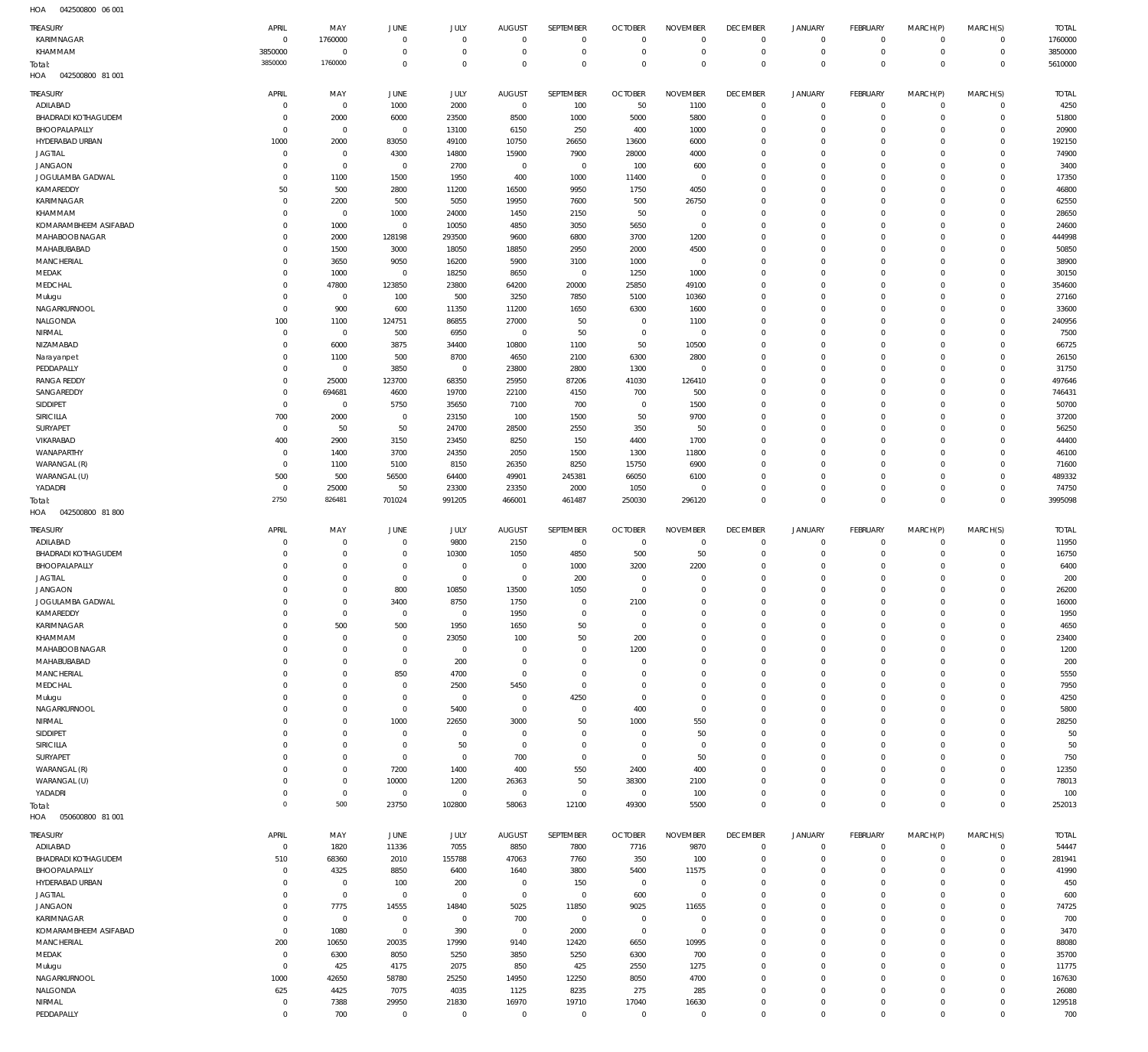050600800 81 001 HOA

| TREASURY                                    | APRIL                      | MAY                              | <b>JUNE</b>                      | JULY                             | <b>AUGUST</b>                 | SEPTEMBER                  | <b>OCTOBER</b>               | <b>NOVEMBER</b>               | <b>DECEMBER</b>                | <b>JANUARY</b>                 | FEBRUARY                   | MARCH(P)                    | MARCH(S)                   | <b>TOTAL</b>          |
|---------------------------------------------|----------------------------|----------------------------------|----------------------------------|----------------------------------|-------------------------------|----------------------------|------------------------------|-------------------------------|--------------------------------|--------------------------------|----------------------------|-----------------------------|----------------------------|-----------------------|
| SIDDIPET                                    | $\mathbf 0$                | 2750                             | 550                              | 15282                            | 5300                          | 2700                       | 300                          | 900                           | $\overline{0}$                 | $\mathsf{O}\xspace$            | $\mathbf 0$                | $\mathbf 0$                 | $\mathbf 0$                | 27782                 |
| SIRICILLA                                   | 0                          | 1380                             | 4260                             | 4050                             | 1850                          | 2100                       | 1080                         | 1750                          | $\mathbf 0$                    | $\mathbf 0$                    | $\mathbf 0$                | $\mathbf 0$                 | $\mathbf 0$                | 16470                 |
| SURYAPET<br>WARANGAL (R)                    | $\mathbf 0$<br>0           | 500<br>2225                      | 250<br>13425                     | $\overline{0}$<br>6550           | $\overline{0}$<br>4300        | 250<br>4575                | $\overline{0}$<br>6925       | $^{\circ}$<br>9360            | $\mathbf{0}$<br>$\Omega$       | $\mathbf 0$<br>$\mathbf 0$     | 0<br>O                     | $\mathbf 0$<br>$\mathbf 0$  | $\mathbf 0$<br>$\mathbf 0$ | 1000<br>47360         |
| WARANGAL (U)                                | $\mathbf 0$                | 6100                             | 33125                            | 30925                            | 15450                         | 28800                      | 13825                        | 17075                         | $\mathbf{0}$                   | $\mathbf 0$                    | 0                          | $\mathbf 0$                 | $\mathbf 0$                | 145300                |
| YADADRI                                     | $\mathbf 0$                | $\overline{0}$                   | 375                              | $\overline{0}$                   | $\,0\,$                       | $\overline{0}$             | $\overline{0}$               | 375                           | 0                              | $\mathbf 0$                    | 0                          | $\mathbf 0$                 | $\mathbf 0$                | 750                   |
| Total:                                      | 2335                       | 168853                           | 216901                           | 317910                           | 137063                        | 130075                     | 86086                        | 97245                         | $\mathbf 0$                    | $\mathbb O$                    | $\Omega$                   | $\mathbf 0$                 | $\mathbf 0$                | 1156468               |
| HOA<br>050600800 81 800                     |                            |                                  |                                  |                                  |                               |                            |                              |                               |                                |                                |                            |                             |                            |                       |
| TREASURY                                    | APRIL                      | MAY                              | JUNE                             | JULY                             | AUGUST                        | SEPTEMBER                  | <b>OCTOBER</b>               | <b>NOVEMBER</b>               | <b>DECEMBER</b>                | <b>JANUARY</b>                 | FEBRUARY                   | MARCH(P)                    | MARCH(S)                   | <b>TOTAL</b>          |
| <b>BHADRADI KOTHAGUDEM</b><br>BHOOPALAPALLY | $\mathbf 0$                | 5010                             | 5750                             | 8300                             | 3300                          | 5710                       | 11852                        | 8900                          | $\overline{0}$                 | 0                              | $\mathbf 0$                | $\mathbf 0$                 | $\mathbf 0$                | 48822                 |
| HYDERABAD URBAN                             | $\mathbf 0$<br>$\mathbf 0$ | 2650<br>1600                     | 1825<br>5081850                  | 450<br>5265800                   | $\overline{0}$<br>3349470     | 250<br>2800                | 600<br>52200                 | 420<br>4400                   | $\overline{0}$<br>$\mathbf 0$  | $\mathbf 0$<br>$\circ$         | $^{\circ}$<br>0            | $\mathbf 0$<br>$\mathbf 0$  | $\mathbf 0$<br>$\mathbf 0$ | 6195<br>13758120      |
| <b>JAGTIAL</b>                              | $\mathbf 0$                | 5700                             | 10850                            | 8325                             | 18325                         | 5275                       | 6875                         | 5775                          | $\mathbf{0}$                   | $\mathbf 0$                    | 0                          | $\mathbf 0$                 | $\mathbf 0$                | 61125                 |
| <b>JANGAON</b>                              | $\mathbf 0$                | $\overline{0}$                   | $\overline{0}$                   | $\overline{0}$                   | $\overline{0}$                | 250                        | $\overline{0}$               | $^{\circ}$                    | $\mathbf{0}$                   | $\circ$                        | 0                          | $\mathbf 0$                 | $\mathbf 0$                | 250                   |
| KAMAREDDY                                   | $\mathbf 0$                | 25050                            | 41850                            | 22800                            | 10850                         | 14550                      | 11450                        | 32900                         | $\mathbf{0}$                   | $\circ$                        | 0                          | $\mathbf 0$                 | $\mathbf 0$                | 159450                |
| KARIMNAGAR<br>KHAMMAM                       | $\mathbf 0$<br>290         | 28150<br>4368                    | 48025<br>11925                   | 49580<br>9628                    | 34139<br>8520                 | 23353<br>11386             | 10080<br>4250                | 20750<br>7822                 | $\mathbf{0}$<br>$\mathbf{0}$   | $\circ$<br>$\mathbf 0$         | 0<br>0                     | $\mathbf 0$<br>$\mathbf 0$  | $\mathbf 0$<br>$\mathbf 0$ | 214077<br>58189       |
| KOMARAMBHEEM ASIFABAD                       | 360                        | 4320                             | 12780                            | 7090                             | 9128                          | 4715                       | 2480                         | 2910                          | $\mathbf{0}$                   | $\mathbf 0$                    | 0                          | $\mathbf 0$                 | $\mathbf 0$                | 43783                 |
| MAHABOOB NAGAR                              | $\mathbf 0$                | $\overline{0}$                   | 1400                             | 250                              | $\overline{0}$                | 8000                       | 1100                         | $^{\circ}$                    | $\mathbf{0}$                   | $\circ$                        | O                          | $\mathbf 0$                 | $\mathbf 0$                | 10750                 |
| MAHABUBABAD                                 | $\mathbf 0$                | 2025                             | 7980                             | 4550                             | 1975                          | 6325                       | 2975                         | 5030                          | $\mathbf{0}$                   | $\mathbf 0$                    | 0                          | $\mathbf 0$                 | $\mathbf 0$                | 30860                 |
| MANCHERIAL                                  | $\mathbf 0$                | 4000                             | 8980                             | 2720                             | 5065                          | 4090                       | 3800                         | 2060                          | $\mathbf{0}$                   | $\circ$                        | O                          | $\mathbf 0$                 | $\mathbf 0$                | 30715                 |
| MEDAK<br>MEDCHAL                            | $\mathbf 0$<br>$\mathbf 0$ | 22400<br>$\overline{0}$          | 38100<br>$\mathbf{0}$            | 25300<br>$\overline{0}$          | 9200<br>$\overline{0}$        | 12600<br>$^{\circ}$        | 14150<br>2000                | 14900<br>$^{\circ}$           | $\Omega$<br>$\mathbf{0}$       | $\mathbf 0$<br>$\circ$         | 0<br>O                     | $\mathbf 0$<br>$\mathbf 0$  | $\mathbf 0$<br>$\mathbf 0$ | 136650<br>2000        |
| Mulugu                                      | $\mathbf 0$                | $\overline{0}$                   | $\overline{0}$                   | $\overline{0}$                   | $\mathbf 0$                   | $\overline{0}$             | $\overline{0}$               | 310                           | $\Omega$                       | $\mathbf 0$                    | 0                          | $\mathbf 0$                 | $\mathbf 0$                | 310                   |
| NAGARKURNOOL                                | 3135                       | 64865                            | 76930                            | 53630                            | 15980                         | 20040                      | 26190                        | 23110                         | $\mathbf{0}$                   | $\circ$                        | O                          | $\mathbf 0$                 | $\mathbf 0$                | 283880                |
| NALGONDA                                    | $\mathbf 0$                | 12575                            | 31000                            | 28100                            | 22695                         | 55890                      | 27560                        | 14195                         | $\Omega$                       | $\mathbf 0$                    | 0                          | $\mathbf 0$                 | $\mathbf 0$                | 192015                |
| NIRMAL                                      | $\mathbf 0$<br>800         | 620<br>20700                     | 2790<br>65070                    | 1550                             | 620                           | 310                        | 1240                         | 310<br>42775                  | $\mathbf{0}$<br>$\Omega$       | $\circ$<br>$\mathbf 0$         | O<br>$\Omega$              | $\mathbf 0$<br>$\mathbf 0$  | $\mathbf 0$<br>$\mathbf 0$ | 7440<br>256953        |
| NIZAMABAD<br>PEDDAPALLY                     | 700                        | 8600                             | 23075                            | 50433<br>10942                   | 25650<br>5750                 | 30225<br>10950             | 21300<br>7050                | 8475                          | $\mathbf{0}$                   | $\circ$                        | 0                          | $\mathbf 0$                 | $\mathbf 0$                | 75542                 |
| <b>RANGA REDDY</b>                          | $\mathbf 0$                | $\overline{0}$                   | $\overline{0}$                   | 580                              | $\mathbf 0$                   | 1000                       | 1000                         | $\overline{0}$                | $\Omega$                       | $\mathbf 0$                    | 0                          | $\mathbf 0$                 | $\mathbf 0$                | 2580                  |
| SANGAREDDY                                  | 2400                       | 14450                            | 57050                            | 40950                            | 29750                         | 23800                      | 39750                        | 24100                         | $\mathbf{0}$                   | $\circ$                        | 0                          | $\mathbf 0$                 | $\mathbf 0$                | 232250                |
| SIDDIPET                                    | 150                        | 26050                            | 40900                            | 77500                            | 11650                         | 15900                      | 20650                        | 32750                         | $\Omega$                       | $\mathbf 0$                    | 0                          | $\mathbf 0$                 | $\mathbf 0$                | 225550                |
| <b>SIRICILLA</b><br>SURYAPET                | 760<br>$\mathbf 0$         | 18545<br>28490                   | 30050<br>84270                   | 21125<br>57375                   | 8535<br>31220                 | 17310<br>17220             | 12645<br>40740               | 36540<br>24870                | $\mathbf{0}$<br>$\Omega$       | $\mathbf 0$<br>$\mathbf 0$     | 0<br>0                     | $\mathbf 0$<br>$\mathbf 0$  | $\mathbf 0$<br>$\mathbf 0$ | 145510<br>284185      |
| WANAPARTHY                                  | $\mathbf 0$                | 1750                             | 4100                             | 3800                             | 3300                          | 2750                       | 1800                         | 3100                          | $\mathbf{0}$                   | $\circ$                        | 0                          | $\mathbf 0$                 | $\mathbf 0$                | 20600                 |
| WARANGAL (R)                                | $\mathbf 0$                | 3975                             | 6600                             | 7800                             | 9200                          | 600                        | 2400                         | 1200                          | 0                              | $\circ$                        | 0                          | $\mathbf 0$                 | $\mathbf 0$                | 31775                 |
| WARANGAL (U)                                | $\mathbf 0$                | $\overline{0}$                   | $\mathbf 0$                      | 475                              | $\overline{0}$                | $\overline{0}$             | $\overline{0}$               | $\Omega$                      | $\mathbf{0}$                   | $\mathbf 0$                    | 0                          | $\mathbf 0$                 | $\mathbf 0$                | 475                   |
| YADADRI                                     | $\mathbf 0$<br>8595        | 34165<br>340058                  | 38845                            | 33405                            | 34373                         | 46174                      | 74160                        | 11915                         | $\mathbf 0$                    | $\mathbf 0$                    | $\circ$<br>$\Omega$        | $\mathbf 0$                 | $\mathbf 0$                | 273037                |
| Total:<br>HOA<br>051500800 01 000           |                            |                                  | 5731995                          | 5792458                          | 3648695                       | 341473                     | 400297                       | 329517                        | $\mathbf 0$                    | $\mathbb O$                    |                            | $\mathbf 0$                 | $\mathbf 0$                | 16593088              |
|                                             |                            |                                  |                                  |                                  |                               |                            |                              |                               |                                |                                |                            |                             |                            |                       |
| TREASURY<br><b>BHADRADI KOTHAGUDEM</b>      | APRIL<br>40000             | MAY<br>5000                      | JUNE<br>$\mathbf 0$              | JULY<br>$\overline{0}$           | <b>AUGUST</b><br>$^{\circ}$   | SEPTEMBER<br>9000          | <b>OCTOBER</b><br>$\circ$    | <b>NOVEMBER</b><br>16000      | <b>DECEMBER</b><br>$\mathbf 0$ | <b>JANUARY</b><br>0            | FEBRUARY<br>O              | MARCH(P)<br>-0              | MARCH(S)<br>0              | <b>TOTAL</b><br>70000 |
| HYDERABAD URBAN                             | $\mathbf 0$                | $\overline{0}$                   | 98164                            | $\overline{0}$                   | $\mathbf 0$                   | $^{\circ}$                 | $^{\circ}$                   | 238836                        | $\mathbf 0$                    | $\mathbf 0$                    | $\mathbf 0$                | $\mathbf 0$                 | $\mathbf 0$                | 337000                |
| KHAMMAM                                     | $\mathbf 0$                | 15000                            | 19200                            | $\overline{0}$                   | $\mathbf 0$                   | $\overline{0}$             | $\circ$                      | $^{\circ}$                    | 0                              | $\mathsf{O}\xspace$            | 0                          | $\mathbf 0$                 | 0                          | 34200                 |
| Total:                                      | 40000                      | 20000                            | 117364                           | $\mathbf{0}$                     | $\mathbf 0$                   | 9000                       | $^{\circ}$                   | 254836                        | $\Omega$                       | $\mathbb O$                    | $\mathbf 0$                | $\mathbf 0$                 | $\mathbf 0$                | 441200                |
| HOA<br>051500800 79 000                     |                            |                                  |                                  |                                  |                               |                            |                              |                               |                                |                                |                            |                             |                            |                       |
| TREASURY                                    | APRIL                      | MAY                              | <b>JUNE</b>                      | JULY                             | <b>AUGUST</b>                 | <b>SEPTEMBER</b>           | <b>OCTOBER</b>               | <b>NOVEMBER</b>               | <b>DECEMBER</b>                | <b>JANUARY</b>                 | <b>FEBRUARY</b>            | MARCH(P)                    | MARCH(S)                   | <b>TOTAL</b>          |
| BHOOPALAPALLY<br>KAMAREDDY                  | $\mathbf 0$<br>$\mathbf 0$ | $\overline{0}$<br>$\overline{0}$ | $\mathbf 0$<br>$\mathbf 0$       | $\overline{0}$<br>$\overline{0}$ | $\mathbf 0$<br>$\mathbf 0$    | $\mathbf 0$<br>88177       | 379634<br>$^{\circ}$         | $\Omega$<br>$\mathbf 0$       | $\Omega$<br>$\overline{0}$     | $\circ$<br>$\mathsf{O}\xspace$ | 0<br>$\circ$               | $\mathbf 0$<br>$\mathsf{O}$ | $\mathbf 0$<br>$\mathbf 0$ | 379634<br>88177       |
| Total:                                      | $\mathbf 0$                | $\mathbb O$                      | $\overline{0}$                   | $\mathbb O$                      | $\mathbf 0$                   | 88177                      | 379634                       | $\overline{0}$                | $\mathbf 0$                    | $\mathbb O$                    | $\mathbf 0$                | $\mathbf 0$                 | $\mathbf 0$                | 467811                |
| HOA<br>051500800 81 000                     |                            |                                  |                                  |                                  |                               |                            |                              |                               |                                |                                |                            |                             |                            |                       |
| TREASURY                                    | APRIL                      | MAY                              | JUNE                             | JULY                             | AUGUST                        | SEPTEMBER                  | <b>OCTOBER</b>               | <b>NOVEMBER</b>               | <b>DECEMBER</b>                | JANUARY                        | FEBRUARY                   | MARCH(P)                    | MARCH(S)                   | <b>TOTAL</b>          |
| <b>BHADRADI KOTHAGUDEM</b>                  | 1100                       | 45100                            | 39700                            | 14700                            | 2500                          | 102300                     | 4800                         | 52500                         | $\mathbf 0$                    | $\mathsf{O}\xspace$            | $\mathbf 0$                | $\mathbf 0$                 | $\mathbf 0$                | 262700                |
| BHOOPALAPALLY                               | $\mathbf 0$                | $\mathbf 0$                      | 5000                             | $\mathbb O$                      | $\,0\,$                       | $\overline{0}$             | $\overline{0}$               | $\mathbf{0}$                  | $\mathbf 0$                    | $\mathsf{O}\xspace$            | $^{\circ}$                 | $\mathbf 0$                 | 0                          | 5000                  |
| HYDERABAD URBAN                             | $\mathbf 0$                | 6600                             | 42500                            | 12510856                         | 111500                        | 191477                     | 15700                        | 11200                         | $\mathbf 0$                    | $\mathbf 0$                    | 0                          | $\mathbf 0$                 | $\mathbf 0$                | 12889833              |
| <b>JAGTIAL</b><br><b>JANGAON</b>            | $\mathbf 0$<br>$\mathbf 0$ | $\overline{0}$<br>50000          | $\overline{0}$<br>$\overline{0}$ | $\overline{0}$<br>$\overline{0}$ | $\overline{0}$<br>$\mathbf 0$ | 1000<br>$\overline{0}$     | $^{\circ}$<br>$\overline{0}$ | $\overline{0}$<br>$\mathbf 0$ | $\mathbf{0}$<br>$\mathbf 0$    | $\mathbf 0$<br>$\mathbf 0$     | 0<br>$\Omega$              | $\mathbf 0$<br>$\mathbf 0$  | $\mathbf 0$<br>$\mathbf 0$ | 1000<br>50000         |
| KAMAREDDY                                   | $\mathbf 0$                | 1150                             | 2250                             | $\overline{0}$                   | 1000                          | 15000                      | 6250                         | 3000                          | $\mathbf 0$                    | $\mathbf 0$                    | 0                          | $\mathbf 0$                 | $\mathbf 0$                | 28650                 |
| KARIMNAGAR                                  | $\mathbf 0$                | 1100                             | 4000                             | 500                              | $\mathbf 0$                   | 100                        | 100                          | 600                           | $\mathbf 0$                    | $\mathbf 0$                    | $\Omega$                   | $\mathbf 0$                 | $\mathbf 0$                | 6400                  |
| KHAMMAM                                     | 200                        | 7300                             | 70300                            | 10700                            | 6500                          | 46300                      | 1300                         | 79600                         | $\mathbf 0$                    | $\mathbf 0$                    | 0                          | $\mathbf 0$                 | $\mathbf 0$                | 222200                |
| MAHABOOB NAGAR<br>MAHABUBABAD               | $\mathbf 0$<br>15000       | $\mathbf 0$<br>5000              | $\mathbf{0}$<br>$\mathbf{0}$     | 1000<br>$\overline{0}$           | 60000<br>$\mathbf 0$          | $\mathbf 0$<br>$\mathbf 0$ | $^{\circ}$<br>$^{\circ}$     | 1000<br>$\Omega$              | $\Omega$<br>$\mathbf{0}$       | $\mathbf 0$<br>$\mathbf 0$     | $\Omega$<br>$\mathbf 0$    | $\mathbf 0$<br>$\mathbf 0$  | $\mathbf 0$<br>$\mathbf 0$ | 62000<br>20000        |
| MANCHERIAL                                  | 350                        | 250                              | 300                              | 130                              | 280                           | $\mathbf 0$                | $^{\circ}$                   | $^{\circ}$                    | $\mathbf 0$                    | $\mathbf 0$                    | 0                          | $\mathbf 0$                 | $\mathbf 0$                | 1310                  |
| MEDAK                                       | $\overline{0}$             | $\overline{0}$                   | 35400                            | $\overline{0}$                   | 100                           | $\mathbf 0$                | $^{\circ}$                   | $\mathbf 0$                   | $\Omega$                       | $\mathbf 0$                    | $\mathbf 0$                | $\mathbf 0$                 | $\mathbf 0$                | 35500                 |
| MEDCHAL                                     | $\mathbf 0$                | $\mathbf 0$                      | $\mathbf 0$                      | $\overline{0}$                   | $\mathbf 0$                   | 7000                       | $^{\circ}$                   | $\mathbf 0$                   | $\mathbf 0$                    | $\mathbf 0$                    | 0                          | $\mathbf 0$                 | $\mathbf 0$                | 7000                  |
| Mulugu                                      | 70000<br>$\mathbf 0$       | 25000<br>3000                    | $\mathbf{0}$                     | $\overline{0}$                   | $\mathbf 0$                   | $\mathbf 0$<br>$\mathbf 0$ | $\mathbf 0$<br>1000          | 20000                         | $\mathbf 0$                    | $\mathbf 0$<br>$\mathbf 0$     | $\mathbf 0$                | $\mathbf 0$<br>$\mathbf 0$  | $\mathbf 0$<br>$\mathbf 0$ | 115000<br>13000       |
| NALGONDA<br>PEDDAPALLY                      | 400                        | 3200                             | 3000<br>2000                     | 1000<br>1000                     | 2000<br>300                   | 100                        | 300                          | 3000<br>400                   | $\mathbf{0}$<br>$\Omega$       | $\mathbf 0$                    | 0<br>$\mathbf 0$           | $\mathbf 0$                 | $\mathbf 0$                | 7700                  |
| RANGA REDDY                                 | $\mathbf 0$                | 500                              | 2000                             | $^{\circ}$                       | $\overline{0}$                | $\mathbf 0$                | 500                          | 3000                          | $\mathbf{0}$                   | $\mathbf 0$                    | 0                          | $\mathbf 0$                 | $\mathbf 0$                | 6000                  |
| SANGAREDDY                                  | $\mathbf 0$                | 1000                             | $^{\circ}$                       | $\overline{0}$                   | $\mathbf 0$                   | $\mathbf 0$                | $^{\circ}$                   | $^{\circ}$                    | $\Omega$                       | $\mathbf 0$                    | $\mathbf 0$                | $\mathbf 0$                 | $\mathbf 0$                | 1000                  |
| SIDDIPET                                    | $\mathbf 0$                | $\overline{0}$                   | $^{\circ}$                       | $\overline{0}$                   | 200                           | $\mathbf 0$                | $^{\circ}$                   | $\mathbf 0$                   | $\mathbf 0$                    | $\mathbf 0$                    | 0                          | $\mathbf 0$                 | $\mathbf 0$                | 200                   |
|                                             |                            |                                  |                                  |                                  |                               |                            |                              |                               |                                |                                |                            |                             |                            | 1000                  |
| SIRICILLA                                   | $\mathbf 0$                | $\mathbf 0$                      | 300                              | 300                              | $\overline{0}$                | $\mathbb O$                | $\mathbf{0}$                 | 400                           | $\Omega$                       | $\mathbf 0$                    | $\Omega$                   | $\mathbf 0$                 | $\mathbf 0$                |                       |
| VIKARABAD                                   | $\mathbf 0$<br>$\mathbf 0$ | 600                              | 800                              | $\overline{0}$<br>$\overline{0}$ | $\overline{0}$<br>$\mathbf 0$ | 200<br>$\mathbf 0$         | 5200<br>$^{\circ}$           | $\overline{0}$                | $\mathbf 0$<br>$\Omega$        | $\mathbf 0$<br>$\mathbf 0$     | 0<br>$\mathbf 0$           | $\mathbf 0$<br>$\mathbf 0$  | $\mathbf 0$<br>$\mathbf 0$ | 6800                  |
| WARANGAL (R)<br>WARANGAL (U)                | $\mathbf 0$                | $\mathbf 0$<br>100               | 32000<br>100                     | $\overline{0}$                   | $\mathbf 0$                   | 100                        | $^{\circ}$                   | 20000<br>$\overline{0}$       | $\mathbf 0$                    | $\mathbf 0$                    | 0                          | $\mathbf 0$                 | $\mathbf 0$                | 52000<br>300          |
| YADADRI                                     | $\mathbf 0$<br>87050       | $\mathbf 0$<br>149900            | $\mathbf 0$<br>239650            | $\mathbb O$<br>12540186          | $\mathbf 0$<br>184380         | $\overline{0}$<br>363577   | $^{\circ}$<br>35150          | 100<br>194800                 | $\mathbf 0$<br>$\mathbb O$     | $\mathbf 0$<br>$\mathbb O$     | $\mathbf 0$<br>$\mathbf 0$ | $\mathbf 0$<br>$\mathbb O$  | $\mathbf 0$<br>$\mathbf 0$ | 100<br>13794693       |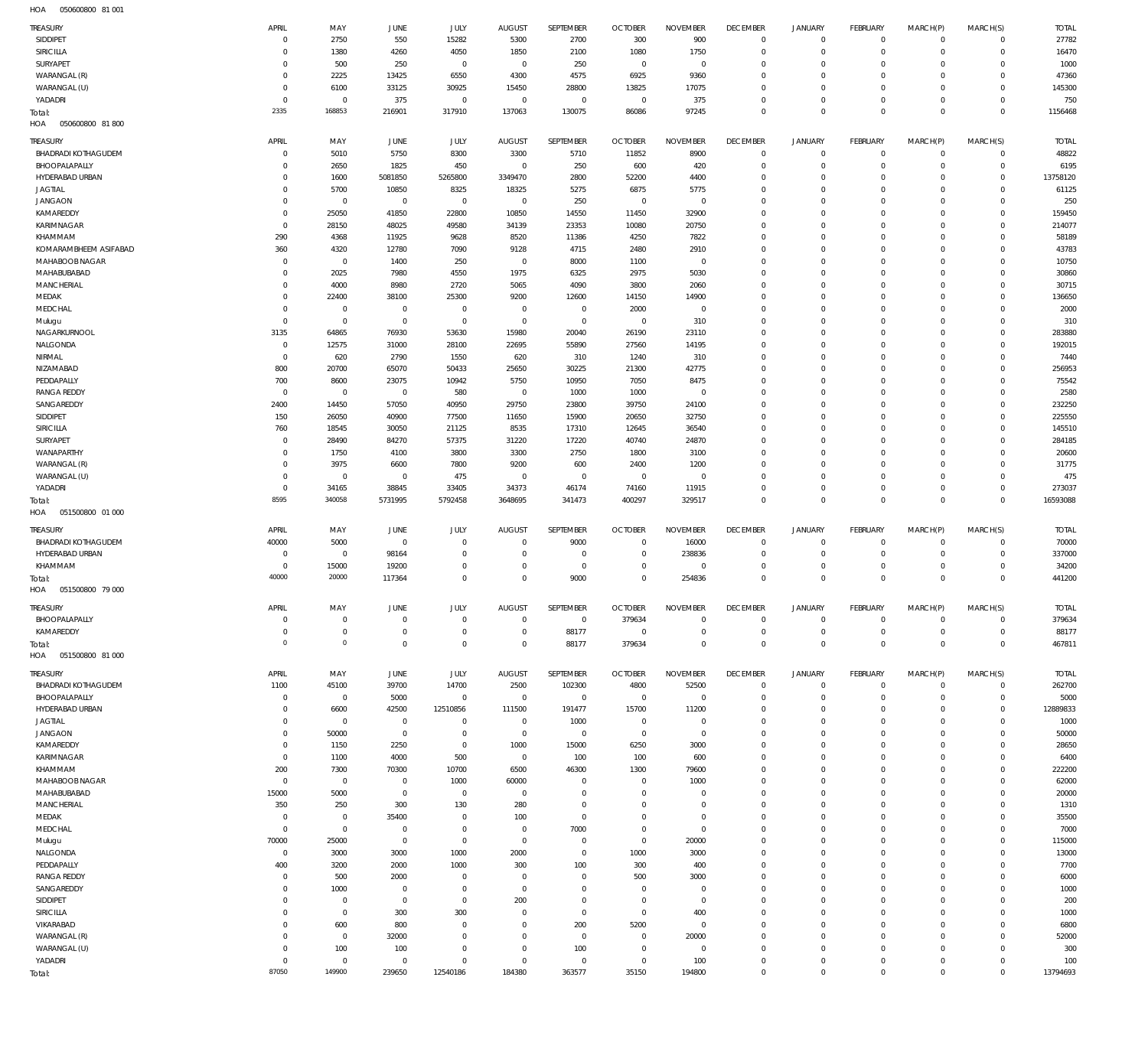070080800 03 000 HOA

| <b>TREASURY</b><br>MANCHERIAL                   | APRIL<br>20000          | MAY<br>5000            | JUNE<br>10400            | JULY<br>$\mathbf 0$        | <b>AUGUST</b><br>$\mathbf 0$  | SEPTEMBER<br>$\mathbf 0$   | <b>OCTOBER</b><br>$\circ$        | <b>NOVEMBER</b><br>6000    | <b>DECEMBER</b><br>$\mathbf 0$   | <b>JANUARY</b><br>$\mathsf{O}\xspace$ | <b>FEBRUARY</b><br>$\overline{0}$ | MARCH(P)<br>$\mathbf 0$    | MARCH(S)<br>$\circ$              | <b>TOTAL</b><br>41400 |
|-------------------------------------------------|-------------------------|------------------------|--------------------------|----------------------------|-------------------------------|----------------------------|----------------------------------|----------------------------|----------------------------------|---------------------------------------|-----------------------------------|----------------------------|----------------------------------|-----------------------|
| PEDDAPALLY<br>Total:<br>HOA<br>070201800 81 000 | 0<br>20000              | $\,0\,$<br>5000        | 1115<br>11515            | $\mathbf 0$<br>$\mathbf 0$ | 2410<br>2410                  | $\mathbf 0$<br>$\mathbf 0$ | 0<br>$\mathbf 0$                 | $\circ$<br>6000            | $\overline{0}$<br>$\overline{0}$ | $\mathsf{O}\xspace$<br>$\mathbb O$    | $\overline{0}$<br>$\overline{0}$  | $\mathbf 0$<br>$\mathbf 0$ | $\overline{0}$<br>$\overline{0}$ | 3525<br>44925         |
| TREASURY                                        | APRIL                   | MAY                    | JUNE                     | JULY                       | <b>AUGUST</b>                 | SEPTEMBER                  | <b>OCTOBER</b>                   | <b>NOVEMBER</b>            | <b>DECEMBER</b>                  | <b>JANUARY</b>                        | <b>FEBRUARY</b>                   | MARCH(P)                   | MARCH(S)                         | <b>TOTAL</b>          |
| PEDDAPALLY                                      | $\Omega$                | $\,0\,$                | $\mathbf 0$              | $\mathbf 0$                | $^{\circ}$                    | 5120                       | $\mathbf 0$                      | $\mathbf 0$                | $\mathbf 0$                      | $\mathbf 0$                           | $\overline{0}$                    | $\mathbf 0$                | $\mathbf{0}$                     | 5120                  |
| Total:<br>HOA<br>070202800 02 000               | $\Omega$                | $\circ$                | $\overline{0}$           | $\mathbf 0$                | $\overline{0}$                | 5120                       | $\mathbf 0$                      | $\mathbf 0$                | $\overline{0}$                   | $\mathbf 0$                           | $\overline{0}$                    | $\mathbf 0$                | $\overline{0}$                   | 5120                  |
| TREASURY                                        | APRIL                   | MAY                    | JUNE                     | JULY                       | <b>AUGUST</b>                 | SEPTEMBER                  | <b>OCTOBER</b>                   | <b>NOVEMBER</b>            | <b>DECEMBER</b>                  | <b>JANUARY</b>                        | <b>FEBRUARY</b>                   | MARCH(P)                   | MARCH(S)                         | <b>TOTAL</b>          |
| ADILABAD<br><b>BHADRADI KOTHAGUDEM</b>          | C<br>0                  | 2000<br>$\,0\,$        | $\mathbf 0$<br>$\,0\,$   | 10380<br>$\mathbf 0$       | $\overline{0}$<br>$\mathbf 0$ | $\mathbf 0$<br>$\mathbf 0$ | $\circ$<br>2310                  | 0<br>$\mathbf 0$           | $\overline{0}$<br>$\mathbf 0$    | 0<br>$\mathsf{O}\xspace$              | $\overline{0}$<br>$\overline{0}$  | $\mathbf 0$<br>$\mathbf 0$ | $\circ$<br>$\circ$               | 12380<br>2310         |
| HYDERABAD URBAN                                 | 37300                   | 1000                   | 5000                     | 3188400                    | 38150                         | 37600                      | 55925                            | 20400                      | $^{\circ}$                       | $\mathbf 0$                           | $\mathbf 0$                       | $\Omega$                   | $\mathbf 0$                      | 3383775               |
| <b>JAGTIAL</b>                                  | $^{\circ}$              | $\,0\,$                | $^{\circ}$               | $\mathbf 0$                | $\mathbf 0$                   | 5000                       | $\overline{0}$                   | 0                          | $^{\circ}$                       | $\mathbf 0$                           | $\mathbf 0$                       | $\Omega$                   | $\mathbf{0}$                     | 5000                  |
| <b>JANGAON</b><br>KAMAREDDY                     | -C<br>$\Omega$          | $\,0\,$<br>$\mathbf 0$ | $\mathbf 0$<br>3000      | $\mathbf 0$<br>2000        | 6500<br>2000                  | $\mathbf 0$<br>$\mathbf 0$ | $\overline{0}$<br>132260         | $^{\circ}$<br>$\mathbf 0$  | $^{\circ}$<br>$^{\circ}$         | $\mathbf 0$<br>$\mathbf 0$            | $\mathbf 0$<br>$\mathbf 0$        | $\Omega$<br>$\Omega$       | $\mathbf 0$<br>$\mathbf{0}$      | 6500<br>139260        |
| KHAMMAM                                         | $\Omega$                | $\,0\,$                | $\mathbf 0$              | $\mathbf 0$                | $^{\circ}$                    | $\mathbf 0$                | 2700                             | $\mathbf 0$                | $^{\circ}$                       | $\mathbf 0$                           | $\mathbf 0$                       | $\Omega$                   | $\mathbf 0$                      | 2700                  |
| MAHABOOB NAGAR                                  | $\Omega$                | $\mathbf 0$            | $^{\circ}$               | $\mathbf 0$                | $^{\circ}$                    | $\mathbf 0$                | $\overline{0}$                   | 65987                      | $^{\circ}$                       | $\mathbf 0$                           | $\mathbf 0$                       | $\Omega$                   | $\mathbf 0$                      | 65987                 |
| <b>MANCHERIAL</b>                               | $\Omega$                | $\,0\,$                | $\overline{0}$           | $\mathbf 0$                | 27500                         | 5000                       | $\overline{0}$                   | $\mathbf 0$                | $^{\circ}$                       | $\mathbf 0$                           | $\mathbf 0$                       | $\mathbf 0$                | $\mathbf{0}$                     | 32500                 |
| MEDAK<br>MEDCHAL                                | $\Omega$<br>$\Omega$    | $\mathbf 0$<br>$\,0\,$ | 11000<br>20000           | 16000<br>27100             | 3000<br>28000                 | 2000<br>18000              | 1000<br>33000                    | 3000<br>50200              | $^{\circ}$<br>$^{\circ}$         | $\mathbf 0$<br>$\mathbf 0$            | $\mathbf 0$<br>$\mathbf 0$        | $\Omega$<br>$\Omega$       | $\mathbf 0$<br>$\mathbf{0}$      | 36000<br>176300       |
| Mulugu                                          | $\Omega$                | $\mathbf 0$            | $\mathbf 0$              | $\mathbf 0$                | $\mathbf 0$                   | $\mathbf 0$                | $\overline{0}$                   | 1000                       | $^{\circ}$                       | $\mathbf 0$                           | $\mathbf 0$                       | $\Omega$                   | $\mathbf 0$                      | 1000                  |
| NAGARKURNOOL                                    | $\Omega$                | $\,0\,$                | $^{\circ}$               | 4000                       | $^{\circ}$                    | $\mathbf 0$                | $\overline{0}$                   | $^{\circ}$                 | $^{\circ}$                       | $\mathbf 0$                           | $\mathbf 0$                       | $\Omega$                   | $\mathbf 0$                      | 4000                  |
| NALGONDA<br>NIRMAL                              | $\Omega$<br>$\Omega$    | $\,0\,$<br>8000        | $^{\circ}$<br>$^{\circ}$ | $\mathbf 0$<br>$\mathbf 0$ | 3000<br>$\mathbf 0$           | $\mathbf 0$<br>$\mathbf 0$ | $\,0\,$<br>4500                  | 160000<br>$\mathbf 0$      | $^{\circ}$<br>$^{\circ}$         | $\mathbf 0$<br>$\mathbf 0$            | $\mathbf 0$<br>$\mathbf 0$        | $\Omega$<br>$\Omega$       | $\mathbf 0$<br>$\mathbf 0$       | 163000<br>12500       |
| NIZAMABAD                                       | -0                      | $\,0\,$                | $^{\circ}$               | 8270                       | 7527                          | 11559                      | $\overline{0}$                   | 2278                       | $^{\circ}$                       | $\mathbf 0$                           | $\mathbf 0$                       | $\Omega$                   | $\mathbf{0}$                     | 29634                 |
| PEDDAPALLY                                      | $\Omega$                | $\,0\,$                | $^{\circ}$               | $\mathbf 0$                | $\overline{0}$                | $\mathbf 0$                | $\overline{0}$                   | 13100                      | $^{\circ}$                       | $\mathbf 0$                           | $\mathbf 0$                       | $\Omega$                   | $\mathbf 0$                      | 13100                 |
| <b>RANGA REDDY</b>                              | 16000                   | 1000                   | 24000                    | 21000                      | 8000                          | 22000                      | 22000                            | 22000                      | $^{\circ}$                       | $\mathbf 0$                           | $\mathbf 0$                       | $\Omega$                   | $\mathbf 0$                      | 136000                |
| SANGAREDDY<br>SIDDIPET                          | $^{\circ}$<br>-C        | 2000<br>$\,0\,$        | 8000<br>$^{\circ}$       | 14000<br>$\mathbf 0$       | 7000<br>$^{\circ}$            | 12000<br>$\mathbf 0$       | 4000<br>91142                    | 8300<br>$^{\circ}$         | $^{\circ}$<br>$^{\circ}$         | $\mathbf 0$<br>$\mathbf 0$            | $\mathbf 0$<br>$\mathbf 0$        | $\Omega$<br>$\Omega$       | $\mathbf 0$<br>$\mathbf 0$       | 55300<br>91142        |
| SURYAPET                                        | $\Omega$                | $\,0\,$                | $^{\circ}$               | 1000                       | $^{\circ}$                    | 8500                       | $\overline{0}$                   | $\mathbf 0$                | $^{\circ}$                       | $\mathbf 0$                           | $\mathbf 0$                       | $\Omega$                   | $\mathbf 0$                      | 9500                  |
| VIKARABAD                                       | $\Omega$                | $\,0\,$                | $\mathbf 0$              | $\mathbf{0}$               | $^{\circ}$                    | $\mathbf 0$                | 220                              | $\mathbf 0$                | $^{\circ}$                       | $\mathbf 0$                           | $\mathbf 0$                       | $\Omega$                   | $\mathbf 0$                      | 220                   |
| WANAPARTHY                                      | $\Omega$                | 2000                   | 4000                     | $\mathbf 0$                | 2000                          | $\mathbf 0$                | $\overline{0}$                   | 2000                       | $^{\circ}$                       | $\mathbf 0$                           | $\mathbf 0$                       | $\Omega$                   | $\mathbf 0$                      | 10000                 |
| WARANGAL (R)<br>WARANGAL (U)                    | -C<br>$\Omega$          | $\,0\,$<br>$\,0\,$     | $\mathbf 0$<br>3500      | 2000<br>2000               | $\mathbf 0$<br>2500           | $\mathbf 0$<br>14500       | $\overline{0}$<br>$\overline{0}$ | $\mathbf 0$<br>2750        | $^{\circ}$<br>$^{\circ}$         | $\mathbf 0$<br>$\mathbf 0$            | $\mathbf 0$<br>$\mathbf 0$        | $\Omega$<br>$\Omega$       | $\mathbf 0$<br>$\mathbf{0}$      | 2000<br>25250         |
| YADADRI                                         | $^{\circ}$              | $\,0\,$                | 1000                     | 1000                       | 2000                          | 2000                       | 3000                             | $^{\circ}$                 | $\mathbf 0$                      | $\mathbf 0$                           | $\mathbf 0$                       | $\mathbf 0$                | $\mathbf{0}$                     | 9000                  |
| Total:<br>HOA<br>080105800 81 000               | 53300                   | 16000                  | 79500                    | 3297150                    | 137177                        | 138159                     | 352057                           | 351015                     | $\mathbf 0$                      | $\mathbf 0$                           | $\mathbf 0$                       | $\mathbf 0$                | $\overline{0}$                   | 4424358               |
| TREASURY                                        | APRIL                   | MAY                    | JUNE                     | JULY                       | <b>AUGUST</b>                 | SEPTEMBER                  | <b>OCTOBER</b>                   | <b>NOVEMBER</b>            | <b>DECEMBER</b>                  | <b>JANUARY</b>                        | <b>FEBRUARY</b>                   | MARCH(P)                   | MARCH(S)                         | <b>TOTAL</b>          |
| ADILABAD                                        | $\overline{0}$          | 602000                 | 1157000                  | 1118500                    | 602500                        | 590500                     | 584000                           | 464000                     | $\mathbf 0$                      | $\mathbf 0$                           | $\mathbf 0$                       | $\mathbf 0$                | $\circ$                          | 5118500               |
| HYDERABAD URBAN                                 | 9000                    | 193500                 | 556500                   | 152500                     | 272000                        | 783000                     | 538000                           | 692100                     | $^{\circ}$                       | $\mathbf 0$                           | $^{\circ}$                        | $\Omega$                   | $\mathbf 0$                      | 3196600               |
| KARIMNAGAR<br>MAHABOOB NAGAR                    | 19500<br>207500         | 394000<br>388080       | 657500<br>400000         | 345000<br>388500           | 279500<br>333500              | 125500<br>360500           | 130500<br>471000                 | 223500<br>831500           | $^{\circ}$<br>0                  | $\mathbf 0$<br>$\mathbf 0$            | $^{\circ}$<br>$\mathbf 0$         | $\Omega$<br>$\Omega$       | $\mathbf{0}$<br>$\circ$          | 2175000<br>3380580    |
| MEDCHAL                                         | 30000                   | 114500                 | 91500                    | 71000                      | 28500                         | 86000                      | 98000                            | 107000                     | $\Omega$                         | $\mathbf 0$                           | $\Omega$                          | $\Omega$                   | $\mathbf 0$                      | 626500                |
| NALGONDA                                        | 356500                  | 454500                 | 663000                   | 464000                     | 323500                        | 500000                     | 250000                           | 290500                     | $\Omega$                         | $\mathbf 0$                           | $\mathbf 0$                       | $\Omega$                   | $\mathbf 0$                      | 3302000               |
| NIZAMABAD                                       | 33000                   | 477000                 | 960500                   | 494500                     | 236000                        | 372500                     | 862000                           | 335000                     | $\Omega$<br>$\Omega$             | $\Omega$<br>$\Omega$                  | $\Omega$<br>$\Omega$              | $\Omega$<br>$\Omega$       | $\mathbf 0$<br>$\mathbf 0$       | 3770500               |
| <b>RANGA REDDY</b><br>SANGAREDDY                | 28000<br>$\Omega$       | 331000<br>431000       | 626000<br>503500         | 589500<br>212500           | 355000<br>173500              | 1093000<br>216000          | 816000<br>353000                 | 881000<br>516000           | $\Omega$                         | $\mathsf{O}\xspace$                   | $\Omega$                          | $\mathsf{O}\xspace$        | $\mathbf 0$                      | 4719500<br>2405500    |
| SIDDIPET                                        | $\mathbf 0$             | 160500                 | 196500                   | 72000                      | 12000                         | 100000                     | 130000                           | 107500                     | $^{\circ}$                       | $\mathbf 0$                           | $\mathbf 0$                       | $\Omega$                   | $\mathbf 0$                      | 778500                |
| VIKARABAD                                       | $^{\circ}$              | 133500                 | 252000                   | 251500                     | 49000                         | $\mathbf 0$                | 51000                            | 155500                     | $\mathbf 0$                      | $\mathbf 0$                           | $\mathbf 0$                       | $\Omega$                   | $\mathbf 0$                      | 892500                |
| WARANGAL (U)<br>Total:                          | 60000<br>743500         | 323500<br>4003080      | 942000<br>7006000        | 1035500<br>5195000         | 698500<br>3363500             | 983500<br>5210500          | 662500<br>4946000                | 529000<br>5132600          | $\mathbf 0$<br>$\mathbf 0$       | $\mathbf 0$<br>$\mathbf 0$            | $\mathbf 0$<br>$\mathbf{0}$       | $\mathbf 0$<br>$\mathbf 0$ | $\mathbf 0$<br>$\mathbf 0$       | 5234500<br>35600180   |
| HOA<br>085100102 81 800                         |                         |                        |                          |                            |                               |                            |                                  |                            |                                  |                                       |                                   |                            |                                  |                       |
| TREASURY                                        | APRIL                   | MAY                    | JUNE                     | JULY                       | <b>AUGUST</b>                 | SEPTEMBER                  | <b>OCTOBER</b>                   | <b>NOVEMBER</b>            | <b>DECEMBER</b>                  | JANUARY                               | FEBRUARY                          | MARCH(P)                   | MARCH(S)                         | <b>TOTAL</b>          |
| NALGONDA                                        | 0                       | $\,0\,$                | $\,0\,$                  | $\mathbf 0$                | $\mathbf{0}$                  | $\mathbf 0$                | 51710                            | 40791                      | $\overline{0}$                   | $\mathbf 0$                           | $\overline{0}$                    | $\overline{0}$             | $\overline{0}$                   | 92501                 |
| Total:<br>HOA<br>085100103 81 000               | $\Omega$                | $\mathbb O$            | $\mathbb O$              | $\mathbf 0$                | $\mathbf 0$                   | $\mathsf 0$                | 51710                            | 40791                      | $\mathbf 0$                      | $\mathbf 0$                           | $\overline{0}$                    | $\mathbf 0$                | $\overline{0}$                   | 92501                 |
| <b>TREASURY</b>                                 | APRIL                   | MAY                    | <b>JUNE</b>              | JULY                       | <b>AUGUST</b>                 | <b>SEPTEMBER</b>           | <b>OCTOBER</b>                   | <b>NOVEMBER</b>            | <b>DECEMBER</b>                  | <b>JANUARY</b>                        | <b>FEBRUARY</b>                   | MARCH(P)                   | MARCH(S)                         | <b>TOTAL</b>          |
| HYDERABAD URBAN                                 | 0                       | $\,0\,$                | $\mathbb O$              | $\mathbf 0$                | $\mathbf 0$                   | $\mathbf 0$                | 3250064                          | $\mathbf 0$                | $\mathbb O$                      | $\mathsf{O}\xspace$                   | $\overline{0}$                    | $\mathbf 0$                | $\mathbf{0}$                     | 3250064               |
| KARIMNAGAR<br>Total:<br>HOA<br>085100107 02 000 | $\mathbf 0$<br>$\Omega$ | $\,0\,$<br>$\circ$     | $\,0\,$<br>$\mathbb O$   | $\mathbf 0$<br>$\mathbf 0$ | $^{\circ}$<br>$^{\circ}$      | $\mathbf 0$<br>$\mathbf 0$ | $\overline{0}$<br>3250064        | 3500<br>3500               | $\mathbf 0$<br>$\mathbf 0$       | $\mathsf{O}\xspace$<br>$\mathbf 0$    | $\overline{0}$<br>$\overline{0}$  | $\mathbf 0$<br>$\mathbf 0$ | $\circ$<br>$\mathbf 0$           | 3500<br>3253564       |
| TREASURY                                        | APRIL                   | MAY                    | JUNE                     | JULY                       | <b>AUGUST</b>                 | SEPTEMBER                  | <b>OCTOBER</b>                   | <b>NOVEMBER</b>            | <b>DECEMBER</b>                  | <b>JANUARY</b>                        | <b>FEBRUARY</b>                   | MARCH(P)                   | MARCH(S)                         | <b>TOTAL</b>          |
| <b>JANGAON</b>                                  | $^{\circ}$              | $\,0\,$                | 73282                    | 143208                     | 75168                         | 81502                      | 28395                            | 41524                      | $\mathbf 0$                      | $\mathbf 0$                           | $\overline{0}$                    | $\mathbf 0$                | $\overline{0}$                   | 443079                |
| <b>RANGA REDDY</b>                              | 0                       | $\,0\,$                | $\,0\,$                  | $\mathbf 0$                | $\mathbf 0$                   | 108857                     | $\overline{0}$                   | $\overline{0}$             | $\mathbf 0$                      | $\mathsf{O}\xspace$                   | $\overline{0}$                    | $\mathbf 0$                | $\overline{0}$                   | 108857                |
| Total:<br>HOA<br>085100107 81 001               | $\Omega$                | $\circ$                | 73282                    | 143208                     | 75168                         | 190359                     | 28395                            | 41524                      | $\mathbf 0$                      | $\mathbb O$                           | $\overline{0}$                    | $\mathbf 0$                | $\overline{0}$                   | 551936                |
| TREASURY                                        | APRIL                   | MAY                    | JUNE                     | JULY                       | <b>AUGUST</b>                 | SEPTEMBER                  | <b>OCTOBER</b>                   | <b>NOVEMBER</b>            | <b>DECEMBER</b>                  | <b>JANUARY</b>                        | <b>FEBRUARY</b>                   | MARCH(P)                   | MARCH(S)                         | <b>TOTAL</b>          |
| <b>JANGAON</b>                                  | $^{\circ}$              | $\,0\,$                | $\,0\,$                  | 4125                       | $\mathbf 0$                   | 250                        | $^{\circ}$                       | $^{\circ}$                 | $^{\circ}$                       | $\mathsf{O}\xspace$                   | $\overline{0}$                    | $\mathbf 0$                | $\circ$                          | 4375                  |
| YADADRI<br>Total:                               | $\Omega$<br>$\Omega$    | $\,0\,$<br>$\circ$     | 750<br>750               | $\mathbf 0$<br>4125        | $^{\circ}$<br>$\mathbf{0}$    | $\mathbf 0$<br>250         | $^{\circ}$<br>$\mathbf 0$        | $\mathbf 0$<br>$\mathbf 0$ | $\mathbf 0$<br>$\mathbf 0$       | $\mathbf 0$<br>$\mathbf 0$            | $\overline{0}$<br>$\overline{0}$  | $\mathbf 0$<br>$\mathbf 0$ | $\circ$<br>$\mathbf 0$           | 750<br>5125           |
| HOA<br>085300102 01 000                         |                         |                        |                          |                            |                               |                            |                                  |                            |                                  |                                       |                                   |                            |                                  |                       |
| <b>TREASURY</b>                                 | APRIL                   | MAY                    | JUNE                     | JULY                       | <b>AUGUST</b>                 | SEPTEMBER                  | <b>OCTOBER</b>                   | <b>NOVEMBER</b>            | <b>DECEMBER</b>                  | <b>JANUARY</b>                        | <b>FEBRUARY</b>                   | MARCH(P)                   | MARCH(S)                         | <b>TOTAL</b>          |
| ADILABAD<br><b>BHADRADI KOTHAGUDEM</b>          | 6000<br>30000           | 26000<br>73100         | 42000<br>186149          | 10000<br>216022            | $\mathbf 0$<br>45000          | $\overline{0}$<br>92160    | 39000<br>18100                   | 40000<br>59900             | $\mathbf 0$<br>$\mathbf 0$       | 0<br>$\mathsf{O}\xspace$              | $\overline{0}$<br>$\overline{0}$  | $\mathbf 0$<br>$\mathbf 0$ | $\circ$<br>$\overline{0}$        | 163000<br>720431      |
| BHOOPALAPALLY                                   | $\mathbf 0$             | 100056                 | 6000                     | $\mathbf 0$                | $\mathbf 0$                   | 482332                     | 5000                             | $\mathbf 0$                | $\mathbf 0$                      | $\mathsf{O}\xspace$                   | $\mathbf 0$                       | $\mathbf 0$                | $\overline{0}$                   | 593388                |
| HYDERABAD URBAN                                 | - 0                     | 4500                   | 939223316                | $\mathbf 0$                | 941857294                     | $\mathbf 0$                | $\overline{0}$                   | 950000000                  | $\mathbf 0$                      | $\mathbf 0$                           | $\mathbf 0$                       | $\mathbf 0$                | $\overline{0}$                   | 2831085110            |
| <b>JAGTIAL</b><br><b>JANGAON</b>                | $\overline{0}$<br>19000 | $\,0\,$<br>49500       | $\mathbf 0$<br>40000     | 35036<br>53000             | $\mathbf 0$<br>13000          | $\mathbf 0$<br>14500       | $\overline{0}$<br>17000          | $\mathbf 0$<br>16000       | $\mathbf 0$<br>$\mathbb O$       | $\mathsf{O}\xspace$<br>$\mathbf 0$    | $\overline{0}$<br>$\overline{0}$  | $\mathbf 0$<br>$\mathbf 0$ | $\overline{0}$<br>$\circ$        | 35036<br>222000       |
|                                                 |                         |                        |                          |                            |                               |                            |                                  |                            |                                  |                                       |                                   |                            |                                  |                       |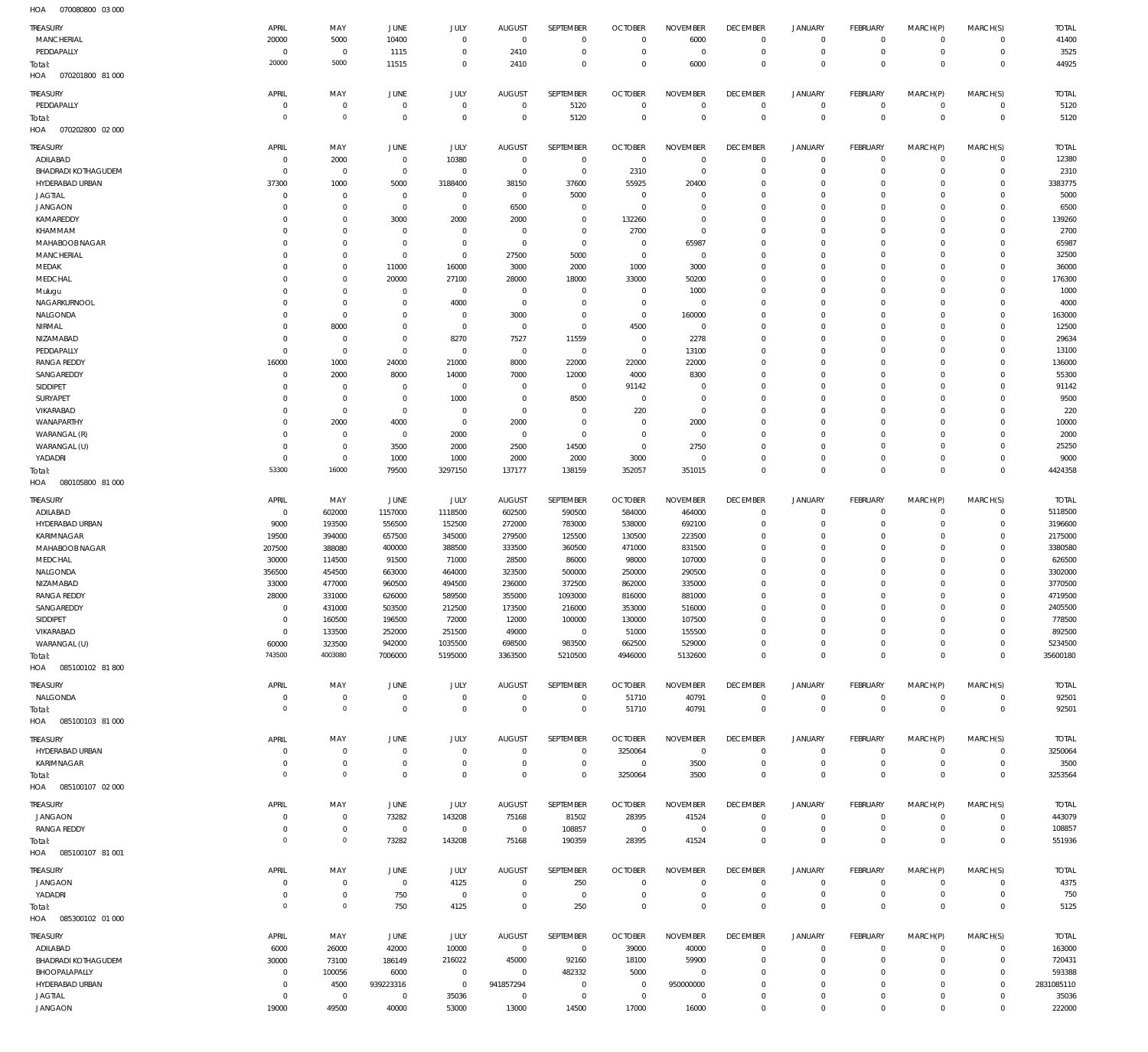| TREASURY                             | APRIL                    | MAY                          | JUNE                        | JULY                       | <b>AUGUST</b>              | SEPTEMBER                   | <b>OCTOBER</b>                | <b>NOVEMBER</b>            | <b>DECEMBER</b>            | <b>JANUARY</b>             | <b>FEBRUARY</b>               | MARCH(P)             | MARCH(S)                    | <b>TOTAL</b>          |
|--------------------------------------|--------------------------|------------------------------|-----------------------------|----------------------------|----------------------------|-----------------------------|-------------------------------|----------------------------|----------------------------|----------------------------|-------------------------------|----------------------|-----------------------------|-----------------------|
| KHAMMAM                              | 15000                    | 10000                        | $\mathbf{0}$                | $\mathbf 0$                | $\mathbf{0}$               | 15000                       | 52800                         | 10000                      | $\mathbf 0$                | $\mathbf 0$                | $\overline{0}$                | $\mathbf 0$          | $\mathbf{0}$                | 102800                |
| KOMARAMBHEEM ASIFABAD                | $\mathbf 0$              | 4000                         | 15000                       | $\mathbf 0$                | $\mathbf 0$                | $\mathbf 0$                 | 15000                         | $\mathbf 0$                | $\mathbf 0$                | $\mathbf 0$                | $\overline{0}$                | $\Omega$             | $\mathbf{0}$                | 34000                 |
| MAHABOOB NAGAR<br>MAHABUBABAD        | 100000<br>105000         | $\circ$<br>44000             | 10000<br>35000              | $\mathbf 0$<br>48000       | 5000<br>30000              | 15000<br>36800              | 25000<br>39800                | 5000<br>92000              | $\mathbf 0$<br>$\mathbf 0$ | $\mathbf 0$<br>$\mathbf 0$ | $\mathbf 0$<br>$\Omega$       | $\Omega$<br>$\Omega$ | $\mathbf 0$<br>$\mathbf 0$  | 160000<br>430600      |
| MANCHERIAL                           | 299347                   | 119804                       | 249098                      | 236526                     | 82185                      | 133269                      | 977                           | $^{\circ}$                 | $\mathbf 0$                | $\mathbf 0$                | $\Omega$                      | $\Omega$             | $\mathbf 0$                 | 1121206               |
| Mulugu                               | $\mathbf 0$              | $\mathbf 0$                  | $\mathbf 0$                 | $\mathbf 0$                | 40000                      | 11408602                    | $\overline{0}$                | $\mathbf 0$                | $\mathbf 0$                | $\mathbf 0$                | $\Omega$                      | $\Omega$             | $\mathbf 0$                 | 11448602              |
| NALGONDA                             | 55000                    | 15000                        | 30000                       | 60000                      | 60000                      | 95000                       | 152600                        | 105000                     | $\mathbf 0$                | $\mathbf 0$                | $\Omega$                      | $\Omega$             | $\mathbf 0$                 | 572600                |
| NIRMAL                               | 5000                     | 13000                        | $\mathbf 0$                 | $\mathbf 0$                | $\mathbf 0$                | 5000                        | $\mathbf 0$                   | 6500                       | $\mathbf 0$                | $\mathbf 0$                | $\Omega$                      | $\Omega$             | $\mathbf 0$                 | 29500                 |
| NIZAMABAD<br><b>RANGA REDDY</b>      | $^{\circ}$<br>1075137932 | $\mathbf 0$<br>119958099     | 11915<br>165977981          | $\mathbf 0$<br>140667432   | $\mathbf 0$<br>134455480   | $\mathbf 0$<br>102425000    | $\overline{0}$<br>224466612   | $\mathbf 0$<br>91510000    | $\mathbf 0$<br>$\mathbf 0$ | $\mathbf 0$<br>$\mathbf 0$ | $\Omega$<br>$\Omega$          | $\Omega$<br>$\Omega$ | $\mathbf 0$<br>$\circ$      | 11915<br>2054598536   |
| SANGAREDDY                           | $\mathbf 0$              | $\mathbf 0$                  | $\circ$                     | 5000                       | $\mathbf 0$                | $\mathbf 0$                 | $\overline{0}$                | $^{\circ}$                 | $\mathbf 0$                | $\mathbf 0$                | $\mathbf 0$                   | $\Omega$             | $\mathbf 0$                 | 5000                  |
| SIDDIPET                             | $\mathbf 0$              | 16500                        | $\mathbf{0}$                | $\mathbf 0$                | $\mathbf 0$                | $\mathbf 0$                 | $\overline{0}$                | $\mathbf 0$                | $\Omega$                   | $\mathbf 0$                | $\Omega$                      | $\Omega$             | $\Omega$                    | 16500                 |
| SIRICILLA                            | 0                        | $\mathbf 0$                  | $\mathbf 0$                 | $\mathbf 0$                | 0                          | $\mathbf 0$                 | 5000                          | 5000                       | $\mathbf 0$                | $\mathbf 0$                | $\mathbf 0$                   | $\Omega$             | $\mathbf 0$                 | 10000                 |
| SURYAPET                             | 0                        | 3000                         | 100                         | 5000                       | $\mathbf 0$                | 3719268                     | 1833375                       | 5001                       | $\mathbf 0$                | $\mathbf 0$                | $\Omega$                      | $\Omega$             | $\Omega$                    | 5565744               |
| <b>VIKARABAD</b><br>WARANGAL (R)     | $\mathbf 0$<br>0         | 8800000<br>$\mathbf 0$       | $\mathbf 0$<br>$\mathbf{0}$ | $\mathbf 0$<br>$\mathbf 0$ | $\mathbf 0$<br>7000        | $\mathbf 0$<br>13150        | 251232<br>15000               | $^{\circ}$<br>3500         | $\mathbf 0$<br>$\mathbf 0$ | $\mathbf 0$<br>$\mathbf 0$ | $\mathbf 0$<br>$\Omega$       | $\Omega$<br>$\Omega$ | $\mathbf 0$<br>$\Omega$     | 9051232<br>38650      |
| WARANGAL (U)                         | $\mathbf 0$              | $\mathbf 0$                  | 83757                       | $\mathbf 0$                | $\mathbf 0$                | 207188                      | $\mathbf 0$                   | 12376                      | $\mathbf 0$                | $\mathbf 0$                | $\mathbf 0$                   | $\Omega$             | $\mathbf{0}$                | 303321                |
| Total:                               | 1075772279               | 129236559                    | 1105910316                  | 141336016                  | 1076594959                 | 118662269                   | 226936496                     | 1041870277                 | $\mathbf 0$                | $\mathbf 0$                | $\Omega$                      | $\Omega$             | $\Omega$                    | 4916319171            |
| HOA<br>085300102 02 000              |                          |                              |                             |                            |                            |                             |                               |                            |                            |                            |                               |                      |                             |                       |
| TREASURY                             | APRIL                    | MAY                          | JUNE                        | JULY                       | <b>AUGUST</b>              | SEPTEMBER                   | <b>OCTOBER</b>                | <b>NOVEMBER</b>            | <b>DECEMBER</b>            | <b>JANUARY</b>             | FEBRUARY                      | MARCH(P)             | MARCH(S)                    | <b>TOTAL</b>          |
| ADILABAD                             | 13069431                 | 889380                       | 1904888                     | 4121616                    | 4737521                    | 3369015                     | 3700721                       | 2005811                    | $\mathbf 0$                | $\mathbf 0$                | $\overline{0}$                | $\mathbf 0$          | $\mathbf{0}$                | 33798383              |
| BHADRADI KOTHAGUDEM                  | 384979                   | 12094099                     | 43032353                    | 3074801                    | 28415726                   | 13855386                    | 12484591                      | 1213376                    | $\mathbf 0$                | $\mathbf 0$                | $\overline{0}$                | $\mathbf 0$          | $\mathbf{0}$                | 114555311             |
| BHOOPALAPALLY<br>HYDERABAD URBAN     | 170043<br>$\mathbf 0$    | 34335955                     | 14574581<br>$^{\circ}$      | 4727864<br>$\mathbf 0$     | 7422634                    | 8944226<br>$^{\circ}$       | 2491490                       | 1671509                    | $\mathbf 0$<br>$\mathbf 0$ | $\mathbf 0$<br>$\mathbf 0$ | $\mathbf 0$<br>$\mathbf 0$    | $\Omega$<br>$\Omega$ | $\mathbf 0$<br>$\mathbf{0}$ | 74338302<br>35191     |
| <b>JAGTIAL</b>                       | 346522                   | 18831<br>640074              | 2442677                     | 1755141                    | 0<br>32609                 | 12565722                    | 14397<br>2475759              | 1963<br>3763828            | $\mathbf 0$                | $\mathbf 0$                | $\Omega$                      | $\Omega$             | $\mathbf 0$                 | 24022332              |
| <b>JANGAON</b>                       | $\mathbf 0$              | 16774342                     | 629331                      | 1483747                    | 1875585                    | 1509493                     | 191613                        | 2665017                    | $\mathbf 0$                | $\mathbf 0$                | $\Omega$                      | $\Omega$             | $\mathbf 0$                 | 25129128              |
| JOGULAMBA GADWAL                     | $\mathbf 0$              | 7956330                      | 699715                      | 166530                     | 593857                     | 649515                      | 78900                         | 90561                      | $\mathbf 0$                | $\mathbf 0$                | $\mathbf 0$                   | $\Omega$             | $\mathbf 0$                 | 10235408              |
| KAMAREDDY                            | 8168542                  | 22779396                     | 6476202                     | 10108447                   | 5613965                    | 4755195                     | 3554684                       | 683137                     | $\mathbf 0$                | $\mathbf 0$                | $\Omega$                      | $\Omega$             | $\mathbf 0$                 | 62139568              |
| KARIMNAGAR                           | 22440647                 | 7965704                      | 21188466                    | 29846287                   | 15044251                   | 17565982                    | 22010516                      | 14935249                   | $\mathbf 0$                | $\mathbf 0$                | $\mathbf 0$                   | $\Omega$             | $\mathbf 0$                 | 150997102             |
| KHAMMAM<br>KOMARAMBHEEM ASIFABAD     | 1713736<br>36988         | 10550341<br>14006429         | 8547256<br>2945718          | 18334866<br>4138900        | 19217110<br>4891301        | 26880973<br>7353401         | 26536657<br>4767723           | 21135854<br>1043140        | $\mathbf 0$<br>$\mathbf 0$ | $\mathbf 0$<br>$\mathbf 0$ | $\Omega$<br>$\mathbf 0$       | $\Omega$<br>$\Omega$ | $\circ$<br>$\mathbf 0$      | 132916793<br>39183600 |
| MAHABOOB NAGAR                       | 6390926                  | 17164780                     | 6776700                     | 16040796                   | 4343048                    | 10948426                    | 13368007                      | 4060124                    | $\mathbf 0$                | $\mathbf 0$                | $\Omega$                      | $\Omega$             | $\mathbf 0$                 | 79092807              |
| MAHABUBABAD                          | 3607645                  | 9567820                      | 2164759                     | 2904890                    | 247292                     | 7712477                     | 2069361                       | 1441693                    | $\mathbf 0$                | $\mathbf 0$                | $\Omega$                      | $\Omega$             | $\mathbf 0$                 | 29715937              |
| MANCHERIAL                           | 624299                   | 21341781                     | 2468790                     | 2876427                    | 2773502                    | 4981800                     | 8185947                       | 1167618                    | $\mathbf 0$                | $\mathbf 0$                | $\mathbf 0$                   | $\Omega$             | $\mathbf 0$                 | 44420164              |
| MEDAK                                | 5659357                  | 13313265                     | 11940480                    | 758670                     | 1021951                    | 5964887                     | 473930                        | 1166946                    | $\mathbf 0$                | $\mathbf 0$                | $\Omega$                      | $\Omega$             | $\Omega$                    | 40299486              |
| MEDCHAL<br>Mulugu                    | 4451033<br>$\mathbf 0$   | 25648503<br>792684           | 4575548<br>40204            | 3259583<br>297037          | 18838814<br>22543          | 7323932<br>$\overline{0}$   | 22576445<br>682053            | 3413844<br>2126690         | $\mathbf 0$<br>$\mathbf 0$ | $\mathbf 0$<br>$\mathbf 0$ | $\mathbf 0$<br>$\Omega$       | $\Omega$<br>$\Omega$ | $\mathbf 0$<br>$\Omega$     | 90087702<br>3961211   |
| NAGARKURNOOL                         | 245164                   | 17550425                     | 376211                      | 6241614                    | 570178                     | 4946122                     | 2515757                       | 7741342                    | $\mathbf 0$                | $\mathbf 0$                | $\mathbf 0$                   | $\Omega$             | $\mathbf 0$                 | 40186813              |
| NALGONDA                             | 2420822                  | 31287103                     | 1068220                     | 20475947                   | 2502467                    | 13909159                    | 12672725                      | 4179615                    | $\mathbf 0$                | $\mathbf 0$                | $\mathbf 0$                   | $\Omega$             | $\mathbf 0$                 | 88516058              |
| NIRMAL                               | 14504450                 | 3822661                      | 1991441                     | 3395054                    | 4884389                    | 4369334                     | 1111485                       | 1039041                    | $\mathbf 0$                | $\mathbf 0$                | $\Omega$                      | $\Omega$             | $\circ$                     | 35117855              |
| NIZAMABAD                            | 3562277                  | 9618236                      | 3495494                     | 3489241                    | 5351962                    | 37869307                    | 6007655                       | 8521672                    | $\mathbf 0$                | $\mathbf 0$                | $\mathbf 0$                   | $\Omega$             | $\mathbf 0$                 | 77915844              |
| Narayanpet<br>PEDDAPALLY             | $\circ$<br>29938331      | 33917<br>2717552             | 96000<br>13223835           | 36000<br>7898759           | $\mathbf 0$<br>7529315     | $\mathbf 0$<br>5340044      | 18000<br>7842378              | $^{\circ}$<br>7747631      | $\mathbf 0$<br>$\mathbf 0$ | $\mathbf 0$<br>$\mathbf 0$ | $\Omega$<br>$\mathbf 0$       | $\Omega$<br>$\Omega$ | $\mathbf 0$<br>$\mathbf{0}$ | 183917<br>82237845    |
| <b>RANGA REDDY</b>                   | 126477821                | 219282545                    | 279067021                   | 374415706                  | 283216774                  | 297838844                   | 319289359                     | 209162654                  | $\mathbf 0$                | $\mathbf 0$                | $\Omega$                      | $\Omega$             | $\circ$                     | 2108750724            |
| SANGAREDDY                           | 9529235                  | 5191667                      | 8247576                     | 13034053                   | 7562026                    | 4501047                     | 5487471                       | 3850555                    | $\mathbf 0$                | $\mathbf 0$                | $\mathbf 0$                   | $\Omega$             | $\mathbf{0}$                | 57403630              |
| SIDDIPET                             | 40082727                 | 12874826                     | 10380721                    | 23140385                   | 6947255                    | 12460676                    | 27140347                      | 1550401008                 | $\mathbf 0$                | $\mathbf 0$                | $\mathbf 0$                   | $\Omega$             | $\mathbf 0$                 | 1683427945            |
| SIRICILLA                            | 9613220                  | 2819767                      | 435807                      | 1889008                    | $^{\circ}$                 | 7619982                     | 5475048                       | 2796592                    | $\Omega$                   | $\Omega$                   | $\Omega$                      | $\Omega$             | $\mathbf 0$                 | 30649424              |
| SURYAPET<br>VIKARABAD                | 359655<br>$\mathbf 0$    | 9300095<br>17809908          | 1026023<br>1402008          | 6915810<br>2949871         | 3538232<br>2530791         | 8777834<br>3794463          | 4634805<br>925799             | 1756515<br>4948946         | $\Omega$<br>$\mathbf 0$    | $\Omega$<br>$\mathbf 0$    | $\Omega$<br>$\mathbf 0$       | $\Omega$<br>$\Omega$ | $\Omega$<br>$\mathbf 0$     | 36308969<br>34361786  |
| WANAPARTHY                           | 3477298                  | 165233                       | 598740                      | 11715                      | 855092                     | $\mathbf 0$                 | 1113354                       | 1163777                    | $\mathbf 0$                | $\mathbf 0$                | $\mathbf 0$                   | $\mathbf 0$          | $\mathbf 0$                 | 7385209               |
| WARANGAL (R)                         | 90000                    | 1015730                      | 1633158                     | 4970241                    | 26140874                   | 9388793                     | 329546                        | 1873008                    | $\mathbf 0$                | 0                          | $\mathbf 0$                   | 0                    | $\mathbf 0$                 | 45441350              |
| WARANGAL (U)                         | 3072495                  | 8670370                      | 13150223                    | 8682942                    | 9190749                    | 16085759                    | 6733329                       | 6879924                    | $\mathbf 0$                | $\mathbf 0$                | $^{\circ}$                    | 0                    | $\mathbf 0$                 | 72465791              |
| YADADRI                              | 568590                   | 3711640                      | 2232296                     | 7630636                    | 3681208                    | 790621                      | 917826                        | 1720082                    | $\mathbf 0$                | $\mathbf 0$                | $^{\circ}$                    | 0                    | $\mathbf 0$                 | 21252899              |
| Total:<br>085300102 03 000           | 311006233                | 561711389                    | 468832442                   | 589072584                  | 479593021                  | 562072415                   | 527877678                     | 1876368722                 | $\mathbf 0$                | $\mathbf 0$                | $\overline{0}$                | $\mathbf 0$          | $\circ$                     | 5376534484            |
| HOA                                  |                          |                              |                             |                            |                            |                             |                               |                            |                            |                            |                               |                      |                             |                       |
| TREASURY                             | APRIL                    | MAY                          | JUNE                        | JULY                       | <b>AUGUST</b>              | SEPTEMBER                   | <b>OCTOBER</b>                | <b>NOVEMBER</b>            | <b>DECEMBER</b>            | <b>JANUARY</b>             | <b>FEBRUARY</b>               | MARCH(P)             | MARCH(S)                    | <b>TOTAL</b>          |
| ADILABAD<br>KARIMNAGAR               | C<br>0                   | $\circ$<br>$\mathbf 0$       | $\mathbf 0$<br>$\mathbf 0$  | $\mathbf 0$<br>$\mathbf 0$ | 253782<br>68172            | $\mathbf 0$<br>$\mathsf{O}$ | $\mathbf 0$<br>$\overline{0}$ | $\mathbf 0$<br>$\mathbf 0$ | $\mathbf 0$<br>$\mathbf 0$ | $\mathbf 0$<br>$\mathbf 0$ | $\overline{0}$<br>$\mathbf 0$ | $\circ$<br>$\circ$   | $\mathbf{0}$<br>$\mathbf 0$ | 253782<br>68172       |
| MAHABOOB NAGAR                       | 133089                   | $\mathsf{O}$                 | $\mathbf 0$                 | 316044                     | 176993                     | 143520                      | 174329                        | 75343                      | $\mathbf 0$                | $\mathbf 0$                | $^{\circ}$                    | $\circ$              | $\mathbf 0$                 | 1019318               |
| MAHABUBABAD                          | $\mathbf 0$              | $\mathbf 0$                  | 20000                       | $\mathbf 0$                | 0                          | 0                           | $\overline{0}$                | $^{\circ}$                 | $\mathbf 0$                | $\mathbf 0$                | $\mathbf 0$                   | 0                    | $\circ$                     | 20000                 |
| MEDAK                                | 0                        | $\mathsf{O}$                 | $\mathbf 0$                 | $\mathbf 0$                | 302250                     | $\mathbf 0$                 | $\overline{0}$                | $^{\circ}$                 | $\mathbf 0$                | $\mathbf 0$                | $\Omega$                      | $\Omega$             | $\mathbf 0$                 | 302250                |
| MEDCHAL                              | 0                        | $\mathbf 0$                  | -0                          | $\mathbf 0$                | 243596                     | 1637547                     | 2287383                       | $\mathbf 0$                | $\mathbf 0$                | $\mathbf 0$                | $\mathbf 0$                   | $\Omega$             | $\circ$                     | 4168526               |
| NAGARKURNOOL<br>NALGONDA             | 0<br>0                   | $\mathsf{O}$<br>$\mathsf{O}$ | $\circ$<br>$\circ$          | $\mathbf 0$<br>$\mathbf 0$ | 4050<br>132565             | 16200<br>$\mathbf 0$        | 1800<br>$\overline{0}$        | 13800<br>$\mathbf 0$       | $\mathbf 0$<br>$\mathbf 0$ | $\mathbf 0$<br>$\mathbf 0$ | $\Omega$<br>$\mathbf 0$       | $\Omega$<br>$\Omega$ | $\Omega$<br>$\circ$         | 35850<br>132565       |
| NIZAMABAD                            | $\mathbf 0$              | $\mathsf{O}$                 | $\mathbf 0$                 | $\mathbf 0$                | $\mathbf 0$                | $\mathbf 0$                 | $\overline{0}$                | 2728048                    | $\mathbf 0$                | $\mathbf 0$                | $\Omega$                      | $\Omega$             | $\mathbf 0$                 | 2728048               |
| PEDDAPALLY                           | $\mathbf 0$              | $\mathsf{O}$                 | $\mathbf 0$                 | $\mathbf 0$                | $\mathbf 0$                | 78300                       | $\mathbf{0}$                  | 42600                      | $\mathbf 0$                | $\mathbf 0$                | $\mathbf 0$                   | $\Omega$             | $\circ$                     | 120900                |
| <b>RANGA REDDY</b>                   | $\mathbf 0$              | 1051795                      | 2648517                     | 261341                     | 7800402                    | 2757721                     | 151717                        | $^{\circ}$                 | $\mathbf 0$                | $\mathbf 0$                | $\Omega$                      | $\Omega$             | $\mathbf 0$                 | 14671493              |
| SANGAREDDY                           | 830511                   | $\mathbf 0$                  | 109477                      | $\mathbf 0$                | 2571806                    | 99165                       | $\overline{0}$                | $^{\circ}$                 | $\mathbf 0$                | $\mathbf 0$                | $\mathbf 0$                   | $\Omega$             | $\circ$                     | 3610959               |
| SIRICILLA<br>SURYAPET                | $\mathbf 0$<br>0         | $\mathsf{O}$<br>176438       | 39558<br>$\circ$            | $\mathbf 0$<br>$\mathbf 0$ | $\mathbf 0$<br>$\mathbf 0$ | $\mathbf 0$<br>$\mathbf 0$  | 128427<br>$^{\circ}$          | $\mathbf 0$<br>0           | $\mathbf 0$<br>$\mathbf 0$ | $\mathbf 0$<br>$\mathbf 0$ | $\mathbf 0$<br>$\mathbf 0$    | $\Omega$<br>0        | $\mathbf 0$<br>$\circ$      | 167985<br>176438      |
| WARANGAL (R)                         | 0                        | $\mathsf{O}$                 | $\mathbf 0$                 | $\mathbf 0$                | 44383                      | $\mathbf 0$                 | $\overline{0}$                | $\mathbf 0$                | $\mathbf 0$                | $\mathbf 0$                | $\mathbf 0$                   | 0                    | $\mathbf 0$                 | 44383                 |
| WARANGAL (U)                         | 0                        | $\mathsf{O}$                 | $\circ$                     | $\mathbf 0$                | 100                        | $\mathbf 0$                 | $\overline{0}$                | $\mathbf 0$                | $\mathbf 0$                | $\mathbf 0$                | $\mathbf 0$                   | 0                    | $\mathbf 0$                 | 100                   |
| YADADRI                              | $\mathbf 0$              | $\mathsf{O}$                 | $\mathbf 0$                 | $\mathbf 0$                | $\mathbf 0$                | $\mathbf 0$                 | $\overline{0}$                | 2004557                    | $\mathbf 0$                | $\mathbf 0$                | $\mathbf 0$                   | $\circ$              | $\mathbf{0}$                | 2004557               |
| Total:                               | 963600                   | 1228233                      | 2817552                     | 577385                     | 11598099                   | 4732453                     | 2743656                       | 4864348                    | $\mathbf 0$                | $\mathbf 0$                | $\overline{0}$                | $\mathbf 0$          | $\mathbf 0$                 | 29525326              |
| 085300102 81 000<br>HOA              |                          |                              |                             |                            |                            |                             |                               |                            |                            |                            |                               |                      |                             |                       |
| TREASURY                             | APRIL                    | MAY                          | JUNE                        | JULY                       | <b>AUGUST</b>              | SEPTEMBER                   | <b>OCTOBER</b>                | <b>NOVEMBER</b>            | <b>DECEMBER</b>            | <b>JANUARY</b>             | FEBRUARY                      | MARCH(P)             | MARCH(S)                    | <b>TOTAL</b>          |
| ADILABAD                             | $^{\circ}$               | 57000                        | 102000                      | 31250                      | 5000                       | 290000                      | 20000                         | 26200                      | $\mathbf 0$                | $\mathbf 0$                | $\mathbf 0$                   | $\mathbf 0$          | $\mathbf{0}$                | 531450                |
| BHADRADI KOTHAGUDEM<br>BHOOPALAPALLY | 57000<br>37560           | 339400<br>60000              | 88290<br>694840             | 156250<br>272500           | 95400<br>89350             | 935590<br>35700             | 412662<br>122220              | 830510<br>147460           | $\mathbf 0$<br>$\mathbf 0$ | $\mathbf 0$<br>$\mathbf 0$ | $\mathbf 0$<br>$\mathbf 0$    | $\circ$<br>$\Omega$  | $^{\circ}$<br>$\mathbf 0$   | 2915102<br>1459630    |
| HYDERABAD URBAN                      | $\mathbf 0$              | 3000                         | 3700                        | 2500                       | 500                        | 5000                        | 12000                         | 2500                       | $\mathbf 0$                | $\mathbf 0$                | $^{\circ}$                    | $\circ$              | $\mathbf 0$                 | 29200                 |
| <b>JAGTIAL</b>                       | 179000                   | 311300                       | 311600                      | 364100                     | 15000                      | 1292750                     | 50000                         | 284450                     | $\mathbf 0$                | $\mathbf 0$                | $\mathbf 0$                   | $\mathbf 0$          | $\mathbf 0$                 | 2808200               |
|                                      |                          |                              |                             |                            |                            |                             |                               |                            |                            |                            |                               |                      |                             |                       |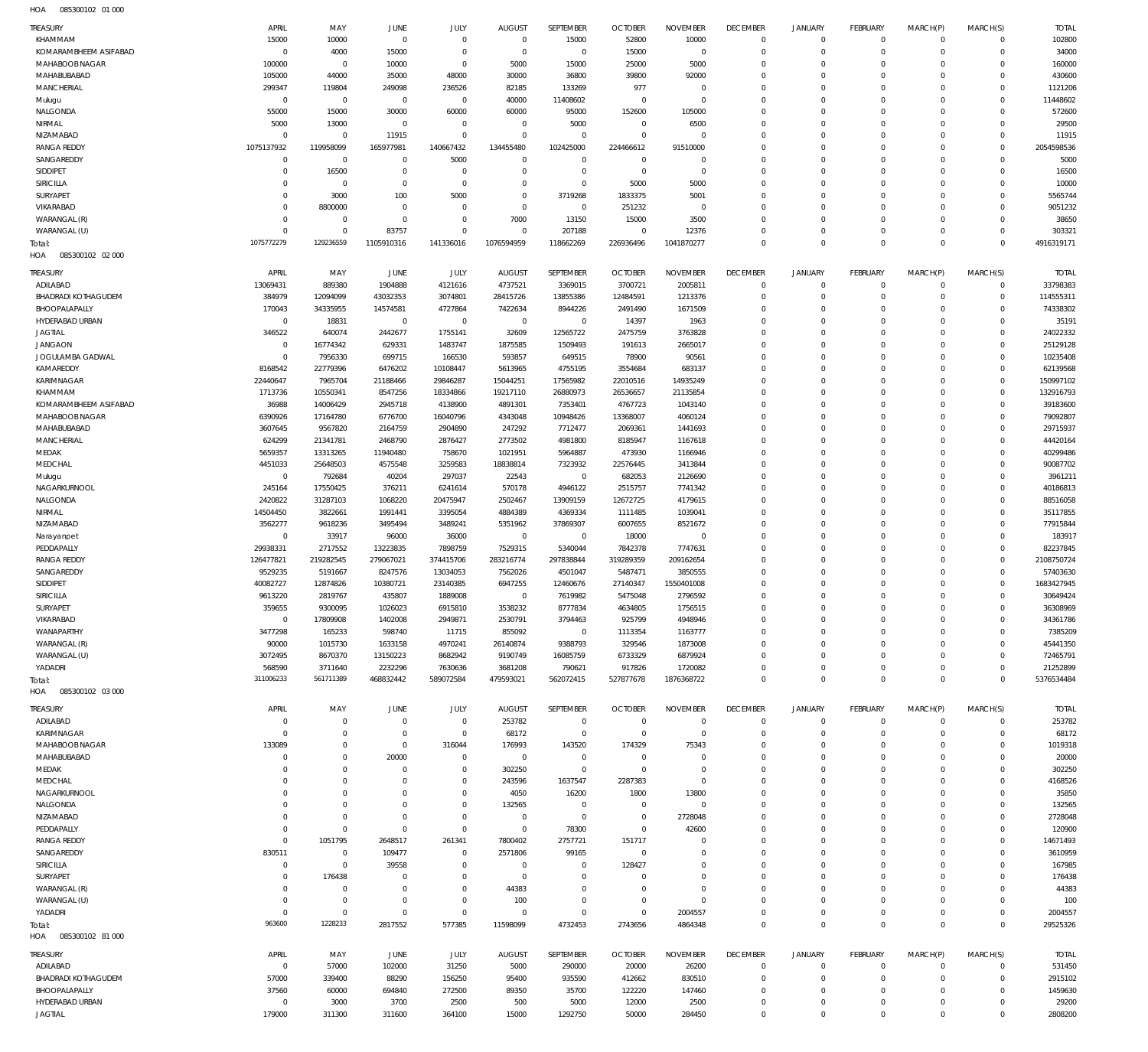085300102 81 000 HOA

| TREASURY<br><b>JANGAON</b>        | APRIL<br>14000                | MAY<br>340440                      | JUNE<br>184300                   | JULY<br>3495428             | <b>AUGUST</b><br>1692714      | SEPTEMBER<br>103000     | <b>OCTOBER</b><br>6592776    | <b>NOVEMBER</b><br>344800 | <b>DECEMBER</b><br>$\mathbf 0$ | JANUARY<br>$\mathbf 0$     | <b>FEBRUARY</b><br>$\mathbb O$ | MARCH(P)<br>$\mathbf{0}$   | MARCH(S)<br>$\mathbf 0$    | <b>TOTAL</b><br>12767458 |
|-----------------------------------|-------------------------------|------------------------------------|----------------------------------|-----------------------------|-------------------------------|-------------------------|------------------------------|---------------------------|--------------------------------|----------------------------|--------------------------------|----------------------------|----------------------------|--------------------------|
| JOGULAMBA GADWAL                  | 18000                         | 439000                             | 511250                           | $\overline{0}$              | $\overline{0}$                | $\mathsf 0$             | 478630                       | 15000                     | $\mathbf 0$                    | $\Omega$                   | $\mathbf 0$                    | $^{\circ}$                 | $\mathsf{O}\xspace$        | 1461880                  |
| KAMAREDDY                         | $\circ$                       | 4300                               | 290880                           | $\mathbf 0$                 | $\overline{0}$                | 867179                  | 59000                        | 30000                     | $\Omega$                       | $\Omega$                   | $\mathbf 0$                    | $\Omega$                   | $\mathbf 0$                | 1251359                  |
| KARIMNAGAR                        | 54450                         | 1499868                            | 1838632                          | 5061699                     | 2133556                       | 2047224                 | 1838422                      | 702841                    | $\Omega$                       | $\Omega$                   | $\mathbf 0$                    | $\Omega$                   | $\mathbf 0$                | 15176692                 |
| KHAMMAM                           | 105000                        | 452970                             | 337407                           | 1009844                     | 99000                         | 1081060                 | 1423634                      | 815253                    | $\Omega$                       | $\Omega$                   | $\mathbf 0$                    | $\Omega$                   | $\mathbf 0$                | 5324168                  |
| KOMARAMBHEEM ASIFABAD             | 33650                         | 178106                             | 161800                           | 35000                       | 8000                          | 317360                  | 78000                        | 90200                     | $\Omega$                       | $\Omega$                   | $\mathbf 0$                    | $\Omega$                   | $\mathbf 0$                | 902116                   |
| MAHABOOB NAGAR                    | 45000                         | 85000                              | 132720                           | 36200                       | 42588                         | 243406                  | 386500                       | 100706                    | $\Omega$                       | $\Omega$                   | $\mathbf 0$                    | $\Omega$                   | $\mathbf 0$                | 1072120                  |
| MAHABUBABAD                       | 50500                         | 545211                             | 541610                           | 300500                      | 184399                        | 384843                  | 1408325                      | 366800                    | $\Omega$<br>$\Omega$           | $\Omega$<br>$\Omega$       | $\Omega$<br>$\mathbf 0$        | $\Omega$<br>$\Omega$       | $\mathbf 0$<br>$\mathbf 0$ | 3782188<br>3293552       |
| MANCHERIAL<br>MEDAK               | 114750<br>90000               | 368418<br>110000                   | 731854<br>7500                   | 359820<br>5000              | 166870<br>$\overline{0}$      | 498130<br>10000         | 488020<br>$\overline{0}$     | 565690<br>150000          | $\Omega$                       | $\Omega$                   | $\Omega$                       | $\Omega$                   | $\mathbf 0$                | 372500                   |
| MEDCHAL                           | $\circ$                       | 251000                             | 328194                           | 1970                        | 325100                        | 2058175                 | 10500                        | 636333                    | $\Omega$                       | $\Omega$                   | $\mathbf 0$                    | $\Omega$                   | $\mathbf 0$                | 3611272                  |
| Mulugu                            | $\circ$                       | $\mathsf 0$                        | 13000                            | $\mathbf{0}$                | 25000                         | 13271688                | 6000                         | 233960                    | $\Omega$                       | $\Omega$                   | $\Omega$                       | $\Omega$                   | $\mathbf 0$                | 13549648                 |
| NAGARKURNOOL                      | 117500                        | 55000                              | 98960                            | 181407                      | 798258                        | 111400                  | 29060                        | 16000                     | $\Omega$                       | $\Omega$                   | $\mathbf 0$                    | $\Omega$                   | $\mathbf 0$                | 1407585                  |
| NALGONDA                          | 87000                         | 327000                             | 79700                            | 967550                      | 168600                        | 135000                  | 338833                       | 1247735                   | $\Omega$                       | $\Omega$                   | $\Omega$                       | $\Omega$                   | $\mathbf 0$                | 3351418                  |
| NIRMAL                            | 13567                         | 52000                              | 102400                           | 94980                       | 26868                         | 180560                  | 204980                       | 309940                    | $\Omega$                       | $\Omega$                   | $\mathbf 0$                    | $\Omega$                   | $\mathbf 0$                | 985295                   |
| NIZAMABAD                         | 50000                         | 218540                             | 272494                           | 264200                      | 78810                         | 386913                  | 326720                       | 177720                    | $\Omega$                       | $\Omega$                   | $\Omega$                       | $\Omega$                   | $\mathbf 0$                | 1775397                  |
| Narayanpet<br>PEDDAPALLY          | 25000<br>35000                | 90100<br>381370                    | 216000<br>864324                 | 345000<br>552345            | 80000<br>226555               | 10000<br>592851         | 20000<br>883725              | 60000<br>1302205          | $\Omega$<br>$\Omega$           | $\Omega$<br>$\Omega$       | $\mathbf 0$<br>$\mathbf 0$     | $\Omega$<br>$\Omega$       | $\mathbf 0$<br>$\mathbf 0$ | 846100<br>4838375        |
| <b>RANGA REDDY</b>                | 1598422                       | 1325641                            | 2588524                          | 3983679                     | 4713843                       | 3861019                 | 3263972                      | 2351623                   | $\Omega$                       | $\Omega$                   | $\mathbf 0$                    | $\Omega$                   | $\mathbf 0$                | 23686723                 |
| SANGAREDDY                        | 15000                         | 1033825                            | 131970                           | 96200                       | 25000                         | 2032154                 | 101855                       | 5000                      | $\Omega$                       | $\Omega$                   | $\mathbf 0$                    | $\Omega$                   | $\mathbf 0$                | 3441004                  |
| SIDDIPET                          | 20000                         | 506041                             | 163048                           | 148560                      | 112130                        | 275484                  | 214540                       | 811480                    | $\Omega$                       | $\Omega$                   | $\mathbf 0$                    | $\Omega$                   | $\mathbf 0$                | 2251283                  |
| SIRICILLA                         | 300050                        | 629000                             | 784231                           | 561541                      | 631800                        | 750320                  | 324350                       | 872308                    | $\Omega$                       | $\Omega$                   | $\mathbf 0$                    | $\Omega$                   | $\mathbf 0$                | 4853600                  |
| SURYAPET                          | 10000                         | 396725                             | 150780                           | 156110                      | 62360                         | 319493                  | 529482                       | 472695                    | $\Omega$                       | $\Omega$                   | $\mathbf 0$                    | $\Omega$                   | $\mathbf 0$                | 2097645                  |
| VIKARABAD                         | 43900                         | 210800                             | 153798                           | 37000                       | 7000                          | 65990                   | 118812                       | 294984                    | $\Omega$                       | $\Omega$                   | $\mathbf 0$                    | $\Omega$                   | $\mathbf 0$                | 932284                   |
| WANAPARTHY                        | 290000                        | 230000                             | 61000                            | 191000                      | 60000                         | 60000                   | 150000                       | 368587                    | $\Omega$                       | $\Omega$                   | $\mathbf 0$                    | $\Omega$                   | $\mathbf 0$                | 1410587                  |
| WARANGAL (R)<br>WARANGAL (U)      | 137000<br>113900              | 137750<br>130000                   | 57000<br>207760                  | 542550<br>200582            | 91295<br>99767                | 477115<br>526400        | 430177<br>487377             | 615290<br>255506          | $\Omega$<br>$\Omega$           | $\Omega$<br>$\Omega$       | $\mathbf 0$<br>$\mathbf 0$     | $\Omega$<br>$\Omega$       | $\mathbf 0$<br>$\mathbf 0$ | 2488177<br>2021292       |
| YADADRI                           | 48000                         | 60000                              | 495834                           | 590620                      | 466200                        | 343967                  | 680540                       | 667141                    | $\Omega$                       | $\Omega$                   | $\mathbf 0$                    | $\Omega$                   | $\mathbf 0$                | 3352302                  |
| Total:                            | 3703249                       | 10828805                           | 12707400                         | 20045385                    | 12530963                      | 33569771                | 21491112                     | 15170917                  | $\Omega$                       | $\Omega$                   | $\mathbf 0$                    | $\Omega$                   | $\mathbf 0$                | 130047602                |
| HOA<br>085300102 81 800           |                               |                                    |                                  |                             |                               |                         |                              |                           |                                |                            |                                |                            |                            |                          |
| TREASURY                          | <b>APRIL</b>                  | MAY                                | JUNE                             | JULY                        | <b>AUGUST</b>                 | SEPTEMBER               | <b>OCTOBER</b>               | <b>NOVEMBER</b>           | <b>DECEMBER</b>                | JANUARY                    | <b>FEBRUARY</b>                | MARCH(P)                   | MARCH(S)                   | <b>TOTAL</b>             |
| SANGAREDDY                        | $^{\circ}$                    | $\mathbf 0$                        | 200000                           | $\mathbf 0$                 | $\mathbf 0$                   | $\mathsf 0$             | $^{\circ}$                   | $^{\circ}$                | $\mathbf 0$                    | $\overline{0}$             | $\circ$                        | $\mathbf 0$                | $\mathbf 0$                | 200000                   |
| SIRICILLA                         | $^{\circ}$                    | $\mathsf{O}\xspace$                | $\circ$                          | $\mathbf 0$                 | $\mathbf 0$                   | 0                       | 35000                        | $\Omega$                  | $\mathbf 0$                    | $\mathbf 0$                | $\mathbf 0$                    | $\mathbf 0$                | $\mathbf 0$                | 35000                    |
| Total:                            | $\circ$                       | $\overline{0}$                     | 200000                           | $\Omega$                    | $\Omega$                      | $\mathbf 0$             | 35000                        | $\Omega$                  | $\Omega$                       | $\Omega$                   | $\mathbb O$                    | $\circ$                    | $\mathbf 0$                | 235000                   |
| HOA<br>085300800 03 000           |                               |                                    |                                  |                             |                               |                         |                              |                           |                                |                            |                                |                            |                            |                          |
| TREASURY                          | APRIL                         | MAY                                | JUNE                             | JULY                        | <b>AUGUST</b>                 | SEPTEMBER               | <b>OCTOBER</b>               | <b>NOVEMBER</b>           | <b>DECEMBER</b>                | JANUARY                    | <b>FEBRUARY</b>                | MARCH(P)                   | MARCH(S)                   | <b>TOTAL</b>             |
| ADILABAD                          | $\circ$                       | $\mathbf 0$                        | $\overline{0}$                   | $\circ$                     | $\overline{0}$                | 48000                   | $\overline{0}$               | 14960                     | $\mathbf 0$                    | $\mathbf 0$                | $\mathbf 0$                    | $\mathbf{0}$               | $\mathsf{O}\xspace$        | 62960                    |
| BHADRADI KOTHAGUDEM               | 36120                         | 5749490                            | 2647220                          | 1263670                     | 83445                         | 542440                  | 1767200                      | 1966879                   | $\mathbf 0$                    | $\Omega$                   | $\mathbf 0$                    | $\Omega$                   | $\mathsf{O}\xspace$        | 14056464                 |
| HYDERABAD URBAN                   | 322739600                     | 7766400                            | 1341051600                       | 632802000                   | 165665000                     | 227188500               | 145398600                    | 414440800                 | $\Omega$                       | $\Omega$                   | $\mathbf 0$                    | $\Omega$                   | $\mathsf{O}\xspace$        | 3257052500               |
| KHAMMAM                           | $\mathsf{O}\xspace$           | 27000                              | 1331640                          | 1184090                     | 494689                        | 188721                  | 151924                       | 72038                     | $\Omega$                       | $\Omega$                   | $\mathbf 0$                    | $\Omega$                   | $\mathbf 0$                | 3450102                  |
| MAHABUBABAD                       | $\mathbf 0$                   | $\overline{0}$                     | $\overline{0}$                   | 23916                       | $\mathbf 0$                   | $\overline{0}$          | $\mathbf{0}$                 | $^{\circ}$                | $\Omega$                       | $\Omega$                   | $\mathbf 0$                    | $\Omega$                   | $\mathbf 0$                | 23916                    |
| Narayanpet<br>WARANGAL (U)        | $\mathbf 0$<br>$\mathbf 0$    | 7000<br>$\overline{0}$             | $\overline{0}$<br>1200000        | $\mathbf 0$<br>$\mathbf 0$  | $\mathbf 0$<br>$\mathbf 0$    | $\mathbf 0$<br>$\Omega$ | $\mathbf{0}$<br>$\mathbf{0}$ | $^{\circ}$<br>$\Omega$    | $\Omega$<br>$\Omega$           | $\Omega$<br>$\Omega$       | $\mathbf 0$<br>$\mathbf 0$     | $\Omega$<br>$\mathbf 0$    | $\mathbf 0$<br>$\mathbf 0$ | 7000<br>1200000          |
| Total:                            | 322775720                     | 13549890                           | 1346230460                       | 635273676                   | 166243134                     | 227967661               | 147317724                    | 416494677                 | $\Omega$                       | $\Omega$                   | $\mathbb O$                    | $\Omega$                   | $\mathbf 0$                | 3275852942               |
| HOA<br>085300800 04 000           |                               |                                    |                                  |                             |                               |                         |                              |                           |                                |                            |                                |                            |                            |                          |
| TREASURY                          |                               |                                    |                                  |                             |                               |                         |                              |                           |                                |                            |                                |                            |                            | <b>TOTAL</b>             |
|                                   |                               |                                    |                                  |                             |                               |                         |                              |                           |                                |                            |                                |                            |                            |                          |
|                                   | APRIL<br>$\Omega$             | MAY                                | JUNE                             | JULY                        | <b>AUGUST</b>                 | SEPTEMBER               | <b>OCTOBER</b>               | <b>NOVEMBER</b>           | <b>DECEMBER</b>                | JANUARY                    | <b>FEBRUARY</b>                | MARCH(P)                   | MARCH(S)                   |                          |
| HYDERABAD URBAN<br><b>JANGAON</b> | $\mathbf 0$                   | $\mathsf{O}\xspace$<br>$\mathbf 0$ | 60776684<br>4000                 | $\mathbf 0$<br>5200         | 58169329<br>5200              | $\mathbf 0$<br>5200     | $\mathbf 0$<br>5200          | 50000000<br>5200          | 0<br>$\Omega$                  | $\mathsf 0$<br>$\Omega$    | $\mathbb O$<br>$\mathbf 0$     | $\mathbf 0$<br>$\Omega$    | 0<br>0                     | 168946013<br>30000       |
| KAMAREDDY                         | $\mathbf 0$                   | $\mathbf 0$                        | $\overline{0}$                   | 100                         | 3700                          | $\overline{0}$          | $\mathbf{0}$                 | $\Omega$                  | $\Omega$                       | $\Omega$                   | $\mathbf 0$                    | $\Omega$                   | 0                          | 3800                     |
| KARIMNAGAR                        | $\mathbf 0$                   | 34000                              | 213840                           | 285300                      | 259660                        | 241860                  | 263300                       | 221460                    | $\Omega$                       | $\Omega$                   | $\mathbf 0$                    | $\Omega$                   | 0                          | 1519420                  |
| KHAMMAM                           | $\mathbf 0$                   | 114928                             | 229742                           | 398146                      | 464628                        | 514739                  | 606842                       | 553708                    | $\Omega$                       | $\Omega$                   | $\mathbf 0$                    | $\Omega$                   | 0                          | 2882733                  |
| MAHABUBABAD                       | $\mathbf 0$                   | 3060                               | 1870                             | 1190                        | 2550                          | 1870                    | 1870                         | 1870                      | $\Omega$                       | $\Omega$                   | $\mathbf 0$                    | $\Omega$                   | 0                          | 14280                    |
| MEDCHAL                           | $\mathbf 0$                   | 3200                               | 7600                             | 10400                       | 14400                         | 9600                    | 10400                        | 6400                      | $\Omega$                       | $\Omega$                   | $\mathbf 0$                    | $\Omega$                   | 0                          | 62000                    |
| <b>RANGA REDDY</b>                | 276689                        | 2450820                            | 3194092                          | 3678079                     | 2876289                       | 2708722                 | 4200276                      | 1964476                   | $\Omega$                       | $\Omega$                   | $\mathbf 0$                    | $\Omega$                   | 0                          | 21349443                 |
| SANGAREDDY                        | $\circ$<br>$^{\circ}$         | $\mathbf 0$                        | $\overline{0}$                   | $\mathbf{0}$<br>$\mathbf 0$ | $\overline{0}$                | 1200                    | 1200<br>$^{\circ}$           | 1200<br>$\Omega$          | $\Omega$<br>$\Omega$           | $\Omega$<br>$\Omega$       | $\mathbf 0$<br>$\mathbf 0$     | $\Omega$<br>$\Omega$       | 0<br>$\Omega$              | 3600                     |
| VIKARABAD<br>WARANGAL (R)         | $^{\circ}$                    | 376035<br>$\mathbf 0$              | $\overline{0}$<br>800            | 800                         | $\overline{0}$<br>800         | $\overline{0}$<br>800   | 800                          | 800                       | $\Omega$                       | $\Omega$                   | $\mathbf 0$                    | $\Omega$                   | 0                          | 376035<br>4800           |
| WARANGAL (U)                      | $^{\circ}$                    | 1200                               | 105200                           | 192600                      | 171400                        | 129200                  | 153400                       | 140200                    | $\Omega$                       | $\Omega$                   | $\mathbf 0$                    | 0                          | $\mathbf 0$                | 893200                   |
| Total:                            | 276689                        | 2983243                            | 64533828                         | 4571815                     | 61967956                      | 3613191                 | 5243288                      | 52895314                  | $\Omega$                       | $\Omega$                   | $\mathbf 0$                    | $\Omega$                   | $\mathbf 0$                | 196085324                |
| HOA<br>085300800 81 000           |                               |                                    |                                  |                             |                               |                         |                              |                           |                                |                            |                                |                            |                            |                          |
| TREASURY                          | APRIL                         | MAY                                | JUNE                             | JULY                        | <b>AUGUST</b>                 | SEPTEMBER               | <b>OCTOBER</b>               | <b>NOVEMBER</b>           | <b>DECEMBER</b>                | JANUARY                    | <b>FEBRUARY</b>                | MARCH(P)                   | MARCH(S)                   | <b>TOTAL</b>             |
| MAHABUBABAD                       | $\mathbf 0$                   | $\mathbf 0$                        | $\overline{0}$                   | $\circ$                     | $\overline{0}$                | 24000                   | 10000                        | 9000                      | $\mathbf 0$                    | $\mathbf 0$                | $\mathbf 0$                    | $^{\circ}$                 | $\mathsf{O}\xspace$        | 43000                    |
| <b>MANCHERIAL</b>                 | 0                             | $\mathsf{O}\xspace$                | 10000                            | $\mathbf 0$                 | $\overline{0}$                | $\overline{0}$          | $\circ$                      | 2000                      | $\Omega$                       | $\Omega$                   | $\mathbf 0$                    | 0                          | $\mathbf 0$                | 12000                    |
| <b>RANGA REDDY</b>                | $^{\circ}$                    | $\mathsf{O}\xspace$                | $\overline{0}$                   | $\mathbf 0$                 | $\overline{0}$                | 50                      | 487                          | $\circ$                   | $\Omega$                       | $\Omega$                   | $\mathbf 0$                    | 0                          | $\mathbf 0$                | 537                      |
| SIRICILLA                         | $^{\circ}$                    | 0                                  | $\overline{0}$                   | $\mathbf 0$                 | 50000                         | 50                      | $\circ$                      | $^{\circ}$                | $\mathbf 0$                    | $\mathbf 0$                | $\mathbb O$                    | $\mathbf 0$                | $\mathbf 0$                | 50050                    |
| Total:                            | $\mathbf 0$                   | $\mathbf 0$                        | 10000                            | $\mathbf 0$                 | 50000                         | 24100                   | 10487                        | 11000                     | $\Omega$                       | $\Omega$                   | $\mathbf 0$                    | $\Omega$                   | $\mathbf 0$                | 105587                   |
| HOA<br>105300800 81 001           |                               |                                    |                                  |                             |                               |                         |                              |                           |                                |                            |                                |                            |                            |                          |
| TREASURY                          | APRIL                         | MAY                                | JUNE                             | JULY                        | <b>AUGUST</b>                 | SEPTEMBER               | <b>OCTOBER</b>               | <b>NOVEMBER</b>           | <b>DECEMBER</b>                | JANUARY                    | <b>FEBRUARY</b>                | MARCH(P)                   | MARCH(S)                   | <b>TOTAL</b>             |
| HYDERABAD URBAN                   | $\circ$                       | 44463220                           | $\overline{0}$                   | $\circ$                     | $\overline{0}$                | $\overline{0}$          | $\mathbf{0}$                 | $\mathbf{0}$              | $\mathbf 0$                    | $\mathbf 0$                | $\mathbf 0$                    | $\mathbf 0$                | $\mathbf 0$                | 44463220                 |
| Total:                            | $\mathbf 0$                   | 44463220                           | $\overline{0}$                   | $\mathbf{0}$                | $\mathbf 0$                   | $\mathbb O$             | $\mathbb O$                  | $\mathbf{0}$              | $\mathbf 0$                    | $\mathbf 0$                | $\mathbb O$                    | $\mathbf 0$                | $\mathbf 0$                | 44463220                 |
| HOA<br>105400101 81 000           |                               |                                    |                                  |                             |                               |                         |                              |                           |                                |                            |                                |                            |                            |                          |
| TREASURY                          | APRIL                         | MAY                                | JUNE                             | JULY                        | <b>AUGUST</b>                 | SEPTEMBER               | <b>OCTOBER</b>               | <b>NOVEMBER</b>           | <b>DECEMBER</b>                | JANUARY                    | <b>FEBRUARY</b>                | MARCH(P)                   | MARCH(S)                   | <b>TOTAL</b>             |
| PEDDAPALLY                        | $\mathbf 0$<br>$\overline{0}$ | $\mathbf 0$<br>$\mathbf 0$         | $\overline{0}$                   | $\circ$                     | $\overline{0}$                | 13200                   | $\circ$                      | $\circ$                   | $\mathbf 0$                    | $\overline{0}$             | $\mathbb O$                    | $\mathbf 0$                | $\mathsf{O}\xspace$        | 13200                    |
| Total:                            |                               |                                    | $\overline{0}$                   | $\circ$                     | $\mathbf 0$                   | 13200                   | $\mathbf{0}$                 | $\mathbf{0}$              | $\mathbf 0$                    | $\mathbf 0$                | $\mathbb O$                    | $\mathbf{0}$               | $\mathsf{O}\xspace$        | 13200                    |
| HOA<br>145200800 01800            |                               |                                    |                                  |                             |                               |                         |                              |                           |                                |                            |                                |                            |                            |                          |
| TREASURY                          | APRIL                         | MAY                                | JUNE                             | JULY                        | <b>AUGUST</b>                 | SEPTEMBER               | <b>OCTOBER</b>               | <b>NOVEMBER</b>           | <b>DECEMBER</b>                | JANUARY                    | <b>FEBRUARY</b>                | MARCH(P)                   | MARCH(S)                   | <b>TOTAL</b>             |
| HYDERABAD URBAN<br>Total:         | $\mathbf 0$<br>$\mathbf{0}$   | $\mathbf 0$<br>$\mathbf 0$         | $\overline{0}$<br>$\overline{0}$ | $\circ$<br>$\mathbf{0}$     | $\overline{0}$<br>$\mathbf 0$ | 8224000<br>8224000      | $\mathbf{0}$<br>$\mathbb O$  | $^{\circ}$<br>$\mathbf 0$ | $\mathbf 0$<br>$\mathbf 0$     | $\mathbf 0$<br>$\mathbf 0$ | $\circ$<br>$\mathbb O$         | $\mathbf 0$<br>$\mathbf 0$ | $\circ$<br>$\mathbf 0$     | 8224000<br>8224000       |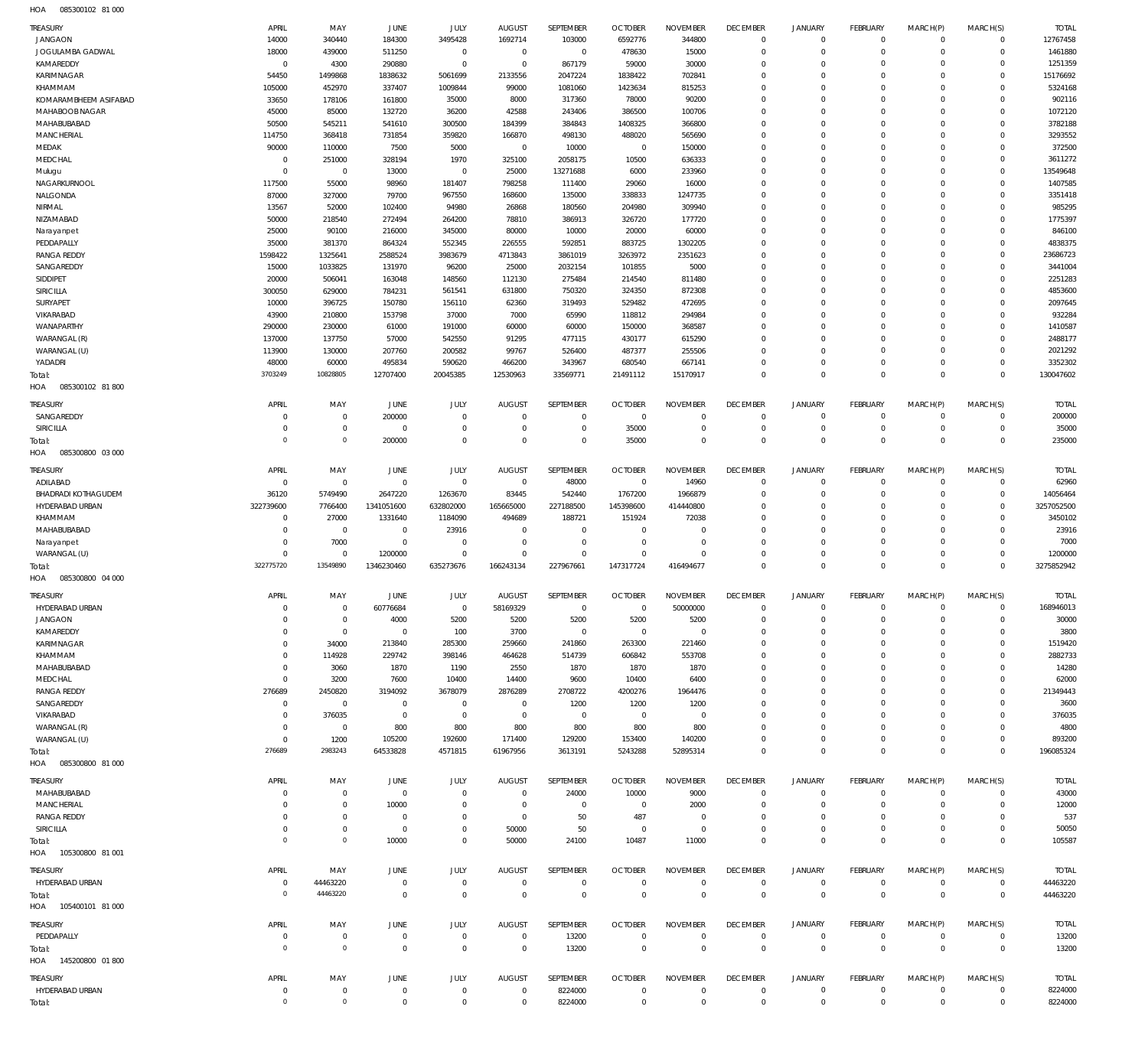| HOA<br>145600800 02 000                 |                       |                          |                    |                    |                    |                    |                    |                    |                            |                               |                             |                             |                            |                     |
|-----------------------------------------|-----------------------|--------------------------|--------------------|--------------------|--------------------|--------------------|--------------------|--------------------|----------------------------|-------------------------------|-----------------------------|-----------------------------|----------------------------|---------------------|
| TREASURY                                | APRIL                 | MAY                      | <b>JUNE</b>        | JULY               | <b>AUGUST</b>      | SEPTEMBER          | <b>OCTOBER</b>     | <b>NOVEMBER</b>    | <b>DECEMBER</b>            | <b>JANUARY</b>                | FEBRUARY                    | MARCH(P)                    | MARCH(S)                   | <b>TOTAL</b>        |
| SIDDIPET                                | $^{\circ}$            | 250                      | $^{\circ}$         | 1000               | 1000               | 1000               | 1250               | $\Omega$           | $\mathbf 0$                | $\mathbf 0$                   | $\mathbf{0}$                | $\mathbf 0$                 | $\mathbf 0$                | 4500                |
| Total:                                  | $\Omega$              | 250                      | $^{\circ}$         | 1000               | 1000               | 1000               | 1250               | $\Omega$           | $\mathbf 0$                | $\mathbf 0$                   | $\overline{0}$              | $\Omega$                    | $\mathbf 0$                | 4500                |
| 145600800 06 000<br>HOA                 |                       |                          |                    |                    |                    |                    |                    |                    |                            |                               |                             |                             |                            |                     |
| TREASURY                                | APRIL                 | MAY                      | <b>JUNE</b>        | JULY               | <b>AUGUST</b>      | SEPTEMBER          | <b>OCTOBER</b>     | <b>NOVEMBER</b>    | <b>DECEMBER</b>            | <b>JANUARY</b>                | FEBRUARY                    | MARCH(P)                    | MARCH(S)                   | <b>TOTAL</b>        |
| KOMARAMBHEEM ASIFABAD                   | $^{\circ}$            | $\mathbf 0$              | $^{\circ}$         | $\mathbf{0}$       | $\overline{0}$     | $\mathbf 0$        | 1000               | $\mathbf 0$        | $\mathbf 0$                | $\mathbf 0$                   | $\mathbf 0$                 | $\mathbf 0$                 | $\mathbf 0$                | 1000                |
| WARANGAL (R)                            | $\Omega$              | 2000                     | 1000               | 1000               | 1000               | 1000               | 1000               | 1000               | $\mathbf 0$                | $\mathbb O$                   | $\mathbf 0$                 | $\mathbf 0$                 | $\mathbf 0$                | 8000                |
| WARANGAL (U)                            | 1000                  | $\mathbf 0$              | $^{\circ}$         | 3000               | 1000               | 1000               | 1000               | 1000               | $\Omega$                   | $\mathbf 0$                   | $\mathbf 0$                 | $\mathbf 0$                 | $\mathbf 0$                | 8000                |
| Total:                                  | 1000                  | 2000                     | 1000               | 4000               | 2000               | 2000               | 3000               | 2000               | $\Omega$                   | $\mathbf 0$                   | $\Omega$                    | $\Omega$                    | $\Omega$                   | 17000               |
| HOA<br>145600800 81 000                 |                       |                          |                    |                    |                    |                    |                    |                    |                            |                               |                             |                             |                            |                     |
| TREASURY                                | APRIL                 | MAY                      | JUNE               | JULY               | <b>AUGUST</b>      | SEPTEMBER          | <b>OCTOBER</b>     | <b>NOVEMBER</b>    | <b>DECEMBER</b>            | <b>JANUARY</b>                | <b>FEBRUARY</b>             | MARCH(P)                    | MARCH(S)                   | <b>TOTAL</b>        |
| ADILABAD                                | $^{\circ}$            | 13300                    | 4500               | 68244              | 6700               | 35271              | 11060              | 85840              | $\mathbf 0$                | 0                             | $\mathbf 0$                 | $\mathbf 0$                 | $\mathbf 0$                | 224915              |
| <b>BHADRADI KOTHAGUDEM</b>              | 3000                  | 10860                    | 149846             | 118629             | 37717              | 56500              | 129400             | 183180             | $\Omega$                   | $\mathbf 0$                   | $\Omega$                    | $\Omega$                    | $\Omega$                   | 689132              |
| BHOOPALAPALLY                           | 4750                  | 16500                    | 25600              | 163018             | 32000              | 24939              | 49500              | 25500              | $\Omega$                   | $\mathbf 0$                   | $\Omega$                    | $\Omega$                    | $\mathbf 0$                | 341807              |
| HYDERABAD URBAN                         | 555497                | 2361353                  | 139547             | 41127              | 565495             | 845856             | 158315             | 151779             | $\Omega$                   | $\mathbf 0$                   | $\Omega$                    | $\Omega$                    | $\Omega$                   | 4818969             |
| <b>JAGTIAL</b>                          | 1000                  | 8500                     | 29000              | 19250              | 24415              | 13000              | 1473489            | 3000               | $\Omega$                   | $\mathbf 0$                   | $\Omega$                    | $\Omega$                    | $\Omega$                   | 1571654             |
| <b>JANGAON</b>                          | 250                   | 2750                     | 1000               | 500                | 90000              | 3200               | 52250              | 2000               | $\Omega$                   | $\mathbf 0$                   | $\Omega$                    | $\Omega$                    | $\Omega$                   | 151950              |
| JOGULAMBA GADWAL                        | $^{\circ}$            | 36850                    | 91402              | 52937              | 58550              | 40750              | 1500               | 1000               | $\Omega$                   | $\mathbf 0$                   | $\Omega$                    | $\Omega$                    | $\Omega$                   | 282989              |
| KAMAREDDY                               | 6550                  | 16290                    | 27925              | 141021             | 1287               | 3750               | 5500               | 113125             | $\Omega$                   | $\mathbf 0$                   | $\Omega$                    | $\Omega$                    | $\Omega$                   | 315448              |
| KARIMNAGAR                              | 6500                  | 25704                    | 43875              | 403201             | 64688              | 94667              | 232070             | 220250             | $\Omega$                   | $\Omega$                      | $\Omega$                    | $\Omega$                    | $\Omega$                   | 1090955             |
| KHAMMAM                                 | 5000                  | 227264                   | 117537             | 84230              | 24159              | 314577             | 285091             | 813043             | $\Omega$                   | $\mathbf 0$                   | $\Omega$                    | $\Omega$                    | $\Omega$                   | 1870901             |
| KOMARAMBHEEM ASIFABAD<br>MAHABOOB NAGAR | $^{\circ}$            | 46000                    | 3000               | 1875414            | 19000              | 1954978            | 93500              | 102060             | $\Omega$<br>$\Omega$       | $\Omega$<br>$\mathbf 0$       | $\Omega$<br>$\Omega$        | $\Omega$<br>$\Omega$        | $\Omega$<br>$\Omega$       | 4093952             |
| MAHABUBABAD                             | 6000<br>6000          | 20500<br>43500           | 27600<br>89850     | 38500<br>67800     | 19600<br>107855    | 10835<br>77230     | 17200<br>16500     | 6000<br>84000      | $\Omega$                   | $\mathbf 0$                   | $\Omega$                    | $\Omega$                    | $\Omega$                   | 146235<br>492735    |
| <b>MANCHERIAL</b>                       | 500                   | 750                      | 54656              | 136888             | 177260             | 61450              | 6500               | 3500               | $\Omega$                   | $\mathbf 0$                   | $\Omega$                    | $\Omega$                    | $\Omega$                   | 441504              |
| MEDAK                                   | 8277                  | 11250                    | 30190              | 90298              | 4900               | 15350              | 7000               | 2350               | $\Omega$                   | $\mathbf 0$                   | $\Omega$                    | $\Omega$                    | $\Omega$                   | 169615              |
| MEDCHAL                                 | 47700                 | 35950                    | 274198             | 696128             | 166138             | 161346             | 218388             | 2214066            | $\Omega$                   | $\mathbf 0$                   | $\Omega$                    | $\Omega$                    | $\Omega$                   | 3813914             |
| Mulugu                                  | $^{\circ}$            | $^{\circ}$               | 2250               | 6000               | 915                | 500                | 250                | 1000               | $\Omega$                   | $\mathbf 0$                   | $\Omega$                    | $\Omega$                    | $\Omega$                   | 10915               |
| NAGARKURNOOL                            | 6600                  | 10500                    | 58457              | 74500              | 23789              | 33180              | 9000               | 159100             | $\Omega$                   | $\mathbf 0$                   | $\Omega$                    | $\Omega$                    | $\Omega$                   | 375126              |
| NALGONDA                                | 49100                 | 68600                    | 97125              | 67537              | 137916             | 49778              | 92352              | 39897              | $\Omega$                   | $\mathbf 0$                   | $\Omega$                    | $\Omega$                    | $\Omega$                   | 602305              |
| NIRMAL                                  | $^{\circ}$            | 2500                     | 309450             | 53520              | 11250              | 553300             | 239558             | 328024             | $\Omega$                   | $\mathbf 0$                   | $\Omega$                    | $\Omega$                    | $\Omega$                   | 1497602             |
| NIZAMABAD                               | 13550                 | 17590                    | 939328             | 760216             | 1654423            | 547812             | 711415             | 417041             | $\Omega$                   | $\Omega$                      | $\Omega$                    | $\Omega$                    | $\Omega$                   | 5061375             |
| Narayanpet                              | 1000                  | 30000                    | 166300             | 137250             | 27100              | 129250             | 890480             | 85946              | $\Omega$                   | $\mathbf 0$                   | $\Omega$                    | $\Omega$                    | $\Omega$                   | 1467326             |
| PEDDAPALLY                              | 6000                  | 16100                    | 36100              | 773075             | 28400              | 88000              | 26350              | 1100               | $\Omega$                   | $\Omega$                      | $\Omega$                    | $\Omega$                    | $\Omega$                   | 975125              |
| <b>RANGA REDDY</b>                      | 9997                  | 16100                    | 62245              | 74730              | 30251              | 56362              | 369262             | 25472              | $\Omega$                   | $\mathbf 0$                   | $\Omega$                    | $\Omega$                    | $\Omega$                   | 644419              |
| SANGAREDDY                              | 2200                  | 32700                    | 585970             | 51166              | 160570             | 784876             | 27750              | 243898             | $\Omega$                   | $\mathbf 0$                   | $\Omega$                    | $\Omega$                    | $\Omega$                   | 1889130             |
| SIDDIPET                                | 11095                 | 21943                    | 7500               | 4000               | 10390              | 7500               | 2500               | 3500               | $\Omega$                   | $\mathbf 0$                   | $\Omega$                    | $\Omega$                    | $\Omega$                   | 68428               |
| SIRICILLA                               | 2000                  | 75700                    | 12500              | 1500               | 165250             | 12250              | 17250              | 52000              | $\Omega$                   | $\mathbf 0$                   | $\Omega$                    | $\Omega$                    | $\Omega$                   | 338450              |
| SURYAPET                                | 2000                  | 25369                    | 39750              | 575390             | 188460             | 90199              | 286221             | 189526             | $\Omega$                   | $\mathbf 0$                   | $\Omega$                    | $\Omega$                    | $\Omega$                   | 1396915             |
| VIKARABAD                               | 2000                  | 53636                    | 50300              | 210466             | 42788              | 65713              | 42000              | 94896              | $\Omega$                   | $\mathbf 0$                   | $\Omega$                    | $\Omega$                    | $\Omega$                   | 561799              |
| WANAPARTHY                              | 2000                  | 48773                    | 8500               | 11500              | 63500              | 13000              | 71500              | 25500              | $\Omega$<br>$\Omega$       | $\mathbf 0$<br>$\mathbf 0$    | $\Omega$                    | $\Omega$<br>$\Omega$        | $\Omega$<br>$\Omega$       | 244273              |
| WARANGAL (R)<br>WARANGAL (U)            | 4500<br>7000          | 13950<br>24127           | 38250<br>28536     | 179920<br>27338    | 39116<br>20500     | 14000<br>43140     | 51000<br>143700    | 47000<br>64100     | $\Omega$                   | $\mathbf 0$                   | $\Omega$<br>$\Omega$        | $\Omega$                    | $\Omega$                   | 387736<br>358441    |
| YADADRI                                 | 20250                 | 98203                    | 68400              | 10350              | 35650              | 50600              | 93900              | 34050              | $\Omega$                   | $\mathbf 0$                   | $\Omega$                    | $\mathbf 0$                 | $\mathbf 0$                | 411403              |
| Total:                                  | 790316                | 3433112                  | 3620687            | 7015643            | 4040032            | 6253159            | 5831751            | 5822743            | $\Omega$                   | $\mathbf 0$                   | $\Omega$                    | $\Omega$                    | $\Omega$                   | 36807443            |
| HOA<br>147500106 01 000                 |                       |                          |                    |                    |                    |                    |                    |                    |                            |                               |                             |                             |                            |                     |
|                                         |                       |                          |                    |                    |                    |                    |                    |                    |                            |                               |                             |                             |                            |                     |
| TREASURY                                | APRIL                 | MAY                      | <b>JUNE</b>        | JULY               | <b>AUGUST</b>      | SEPTEMBER          | <b>OCTOBER</b>     | <b>NOVEMBER</b>    | <b>DECEMBER</b>            | <b>JANUARY</b><br>$\mathbf 0$ | <b>FEBRUARY</b><br>$\Omega$ | MARCH(P)<br>$\mathbf 0$     | MARCH(S)<br>$\mathbf 0$    | <b>TOTAL</b>        |
| ADILABAD<br><b>BHADRADI KOTHAGUDEM</b>  | 7900<br>44750         | 76190<br>218195          | 115795<br>425160   | 182350<br>359000   | 128945<br>40205    | 203660<br>249235   | 201925<br>422600   | 302400<br>221225   | $\Omega$<br>$\mathbf 0$    | $\mathbf 0$                   | $\mathbf 0$                 | $\mathbf 0$                 | $\mathbf 0$                | 1219165<br>1980370  |
| BHOOPALAPALLY                           | 19300                 | 61050                    | 89255              | 154840             | 24620              | 76080              | 155780             | 45335              | $\mathbf 0$                | $\mathbb O$                   | $\Omega$                    | $\mathbf 0$                 | $\mathbf 0$                | 626260              |
| HYDERABAD URBAN                         | 243375                | 123790                   | 1836504            | 1578684            | 1404229            | 1755488            | 1231131            | 1392072            | $\mathbf 0$                | $\mathbf 0$                   | $\Omega$                    | $\mathbf 0$                 | $\Omega$                   | 9565273             |
| <b>JAGTIAL</b>                          | 54625                 | 76725                    | 245270             | 213000             | 199175             | 152705             | 133780             | 111405             | $\mathbf 0$                | $\mathbf 0$                   | $\Omega$                    | $\mathbf 0$                 | $\mathbf 0$                | 1186685             |
| <b>JANGAON</b>                          | 29550                 | 82800                    | 138815             | 189430             | 100850             | 56865              | 211335             | 81885              | $\Omega$                   | $\mathbf 0$                   | $\Omega$                    | $\Omega$                    | $\Omega$                   | 891530              |
| JOGULAMBA GADWAL                        | $\mathbf{0}$          | 64790                    | 131930             | 158335             | 102365             | 112605             | 177000             | 75885              | $\mathbf 0$                | $\mathbf 0$                   | $\Omega$                    | $\mathbf 0$                 | $\mathbf 0$                | 822910              |
| KAMAREDDY                               | 70625                 | 156350                   | 104735             | 262720             | 212745             | 126485             | 319075             | 301495             | $\Omega$                   | $\mathbf 0$                   | $\Omega$                    | $\Omega$                    | $\Omega$                   | 1554230             |
| KARIMNAGAR                              | 212740                | 314115                   | 329365             | 322495             | 232580             | 327565             | 324640             | 351240             | $\mathbf 0$                | $\mathbf 0$                   | $\Omega$                    | $\mathbf 0$                 | $\mathbf 0$                | 2414740             |
| KHAMMAM                                 | 28000                 | 257330                   | 385465             | 399855             | 280020             | 279295             | 478425             | 360355             | $\Omega$                   | $\mathbf 0$                   | $\Omega$                    | $\Omega$                    | $\Omega$                   | 2468745             |
| KOMARAMBHEEM ASIFABAD                   | 12325                 | 35100                    | 132865             | 68875              | 54695              | 18000              | 91905              | 154715             | $\mathbf 0$                | $\mathbf 0$                   | $\Omega$                    | $\Omega$                    | $\Omega$                   | 568480              |
| MAHABOOB NAGAR                          | 20200                 | 123070                   | 275110             | 490625             | 159660             | 383395             | 195260             | 243045             | $\mathbf 0$                | $\mathbf 0$                   | $\Omega$                    | $\mathbf 0$                 | $\Omega$                   | 1890365             |
| MAHABUBABAD                             | 40125                 | 176565                   | 163480             | 113575             | 82675              | 159985             | 129350             | 106500             | $\mathbf 0$                | $\mathbf 0$                   | $\Omega$                    | $\Omega$                    | $\mathbf 0$                | 972255              |
| <b>MANCHERIAL</b>                       | 53555                 | 142410                   | 157612             | 417147             | 126006             | 197311             | 337161             | 153915             | $\mathbf 0$                | $\mathbf 0$                   | $\Omega$                    | $\mathbf 0$                 | $\Omega$                   | 1585117             |
| MEDAK                                   | 35160                 | 262178                   | 75690              | 259065             | 200585             | 306243             | 298565             | 86205              | $\mathbf 0$                | $\mathbf 0$                   | $\Omega$                    | $\Omega$                    | $\Omega$                   | 1523691             |
| MEDCHAL                                 | 306810                | 159683                   | 2289591            | 1947915            | 1972919            | 1987902            | 1724377            | 2080217            | $\mathbf 0$                | $\mathbf 0$                   | $\Omega$                    | $\mathbf 0$                 | $\Omega$                   | 12469414            |
| Mulugu                                  | 69900                 | 60105                    | 52265              | 62480              | 21935              | 64490              | 46125              | 32125              | $\mathbf 0$                | $\mathbf 0$                   | $\Omega$                    | $\mathbf 0$                 | $\mathbf 0$                | 409425              |
| NAGARKURNOOL                            | 84830                 | 188570                   | 262215             | 141120             | 89930              | 261798             | 74800              | 78455              | $\Omega$                   | $\mathbf 0$                   | $\Omega$                    | $\Omega$                    | $\Omega$                   | 1181718             |
| NALGONDA<br>NIRMAL                      | 117260<br>$\mathbf 0$ | 252480<br>$\overline{0}$ | 831150<br>259365   | 708075<br>101700   | 624150<br>154060   | 273020<br>62045    | 574025<br>86785    | 671818<br>69385    | $\mathbf 0$<br>$\Omega$    | $\mathbf 0$<br>$\mathbf 0$    | $\Omega$<br>$\Omega$        | $\mathbf 0$<br>$\Omega$     | $\mathbf 0$<br>$\Omega$    | 4051978<br>733340   |
| NIZAMABAD                               | 76100                 | 301125                   | 481315             | 762720             | 410935             | 384750             | 481520             | 294925             | $\mathbf 0$                | $\mathbf 0$                   | $\Omega$                    | $\mathbf 0$                 | $\mathbf 0$                | 3193390             |
| Narayanpet                              | $\mathbf 0$           | 142335                   | 117430             | 93315              | 77360              | 84525              | 112900             | 33205              | $\Omega$                   | $\mathbf 0$                   | $\Omega$                    | $\Omega$                    | $\Omega$                   | 661070              |
| PEDDAPALLY                              | 93345                 | 263375                   | 219920             | 409490             | 113200             | 361535             | 372430             | 359100             | $\mathbf 0$                | $\mathbf 0$                   | $\Omega$                    | $\mathbf 0$                 | $\mathbf 0$                | 2192395             |
| <b>RANGA REDDY</b>                      | 59000                 | 471843                   | 1190215            | 2020877            | 1408217            | 1559772            | 1721602            | 1217178            | $\mathbf 0$                | $\mathbf 0$                   | $\Omega$                    | $\mathbf 0$                 | $\Omega$                   | 9648704             |
| SANGAREDDY                              | 190820                | 543206                   | 1122402            | 362565             | 733533             | 617445             | 708715             | 750945             | $\mathbf 0$                | $\mathbf 0$                   | $\Omega$                    | $\Omega$                    | $\Omega$                   | 5029631             |
| SIDDIPET                                | 146857                | 247448                   | 440806             | 395460             | 209007             | 294483             | 410414             | 86985              | $\mathbf 0$                | $\mathbf 0$                   | $\Omega$                    | $\mathbf 0$                 | $\Omega$                   | 2231460             |
| SIRICILLA                               | 72560                 | 177905                   | 112450             | 187020             | 40690              | 193210             | 164220             | 82955              | $\mathbf 0$                | $\mathbf 0$                   | $\Omega$                    | $\Omega$                    | $\Omega$                   | 1031010             |
| SURYAPET                                | 97675                 | 310160                   | 640065             | 608300             | 361895             | 492400             | 421155             | 247595             | $\mathbf 0$                | $\mathbf 0$                   | $\Omega$                    | $\mathbf 0$                 | $\Omega$                   | 3179245             |
| VIKARABAD                               | $\mathbf 0$           | 92025                    | 145456             | 250070             | 443234             | 127341             | 98106              | 167428             | $\mathbf 0$                | $\mathbf 0$                   | $\Omega$                    | $\mathbf 0$                 | $\mathbf 0$                | 1323660             |
| WANAPARTHY                              | 77105                 | 91875                    | 164435             | 343035             | 75375              | 156235             | 314215             | 71800              | $\Omega$                   | $\mathbf 0$                   | $\Omega$                    | $\Omega$                    | $\Omega$                   | 1294075             |
| WARANGAL (R)                            | 154745                | 189455                   | 237005             | 212130             | 63155              | 160070             | 255535             | 216395             | $\mathbf 0$                | $\mathbf 0$                   | $\Omega$                    | $\mathbf 0$                 | $\mathbf 0$                | 1488490             |
| WARANGAL (U)                            |                       |                          |                    |                    |                    |                    |                    |                    |                            |                               |                             |                             |                            |                     |
|                                         | 15625                 | 212800                   | 537750             | 603860             | 157085             | 397185             | 455970             | 290640             | $\Omega$                   | $\mathbf 0$                   | $\Omega$                    | $\mathbf 0$                 | $\Omega$                   | 2670915             |
| YADADRI<br>Total:                       | 64780<br>2499642      | 361878<br>6236926        | 378668<br>14089554 | 303283<br>14683411 | 251403<br>10557438 | 214200<br>12097323 | 336116<br>13066942 | 149860<br>10888688 | $\mathbb O$<br>$\mathbf 0$ | $\mathsf 0$<br>$\mathbf 0$    | $\mathbf 0$<br>$\mathbf 0$  | $\mathsf{O}$<br>$\mathbf 0$ | $\mathbf 0$<br>$\mathbf 0$ | 2060188<br>84119924 |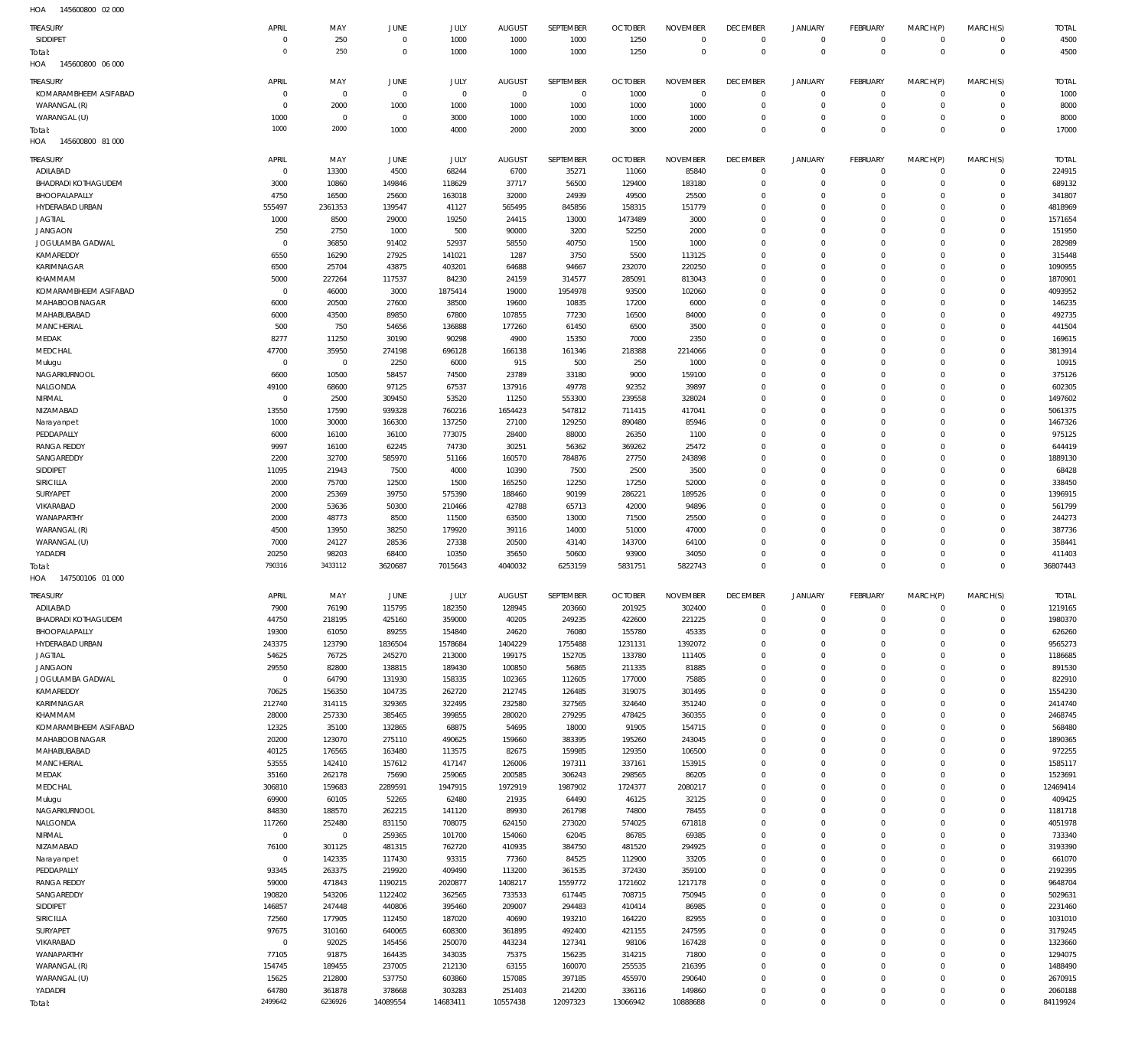147500106 02 800 HOA

| TREASURY                          | APRIL                         | MAY                      | <b>JUNE</b>                      | JULY                  | <b>AUGUST</b>                | SEPTEMBER               | <b>OCTOBER</b>                   | <b>NOVEMBER</b>             | <b>DECEMBER</b>                  | <b>JANUARY</b>             | <b>FEBRUARY</b>              | MARCH(P)                | MARCH(S)                   | <b>TOTAL</b>      |
|-----------------------------------|-------------------------------|--------------------------|----------------------------------|-----------------------|------------------------------|-------------------------|----------------------------------|-----------------------------|----------------------------------|----------------------------|------------------------------|-------------------------|----------------------------|-------------------|
| ADILABAD                          | 89000                         | 110000                   | 159245                           | 101000                | 113500                       | 13000                   | 5500                             | 5000                        | $\mathbf 0$                      | $\mathbf 0$                | $\mathbf{0}$                 | $\mathbf 0$             | $\Omega$                   | 596245            |
| BHADRADI KOTHAGUDEM               | 271000                        | 218000                   | 244000                           | 180000                | 30000                        | 92000                   | 100000                           | 149000                      | $\overline{0}$                   | $^{\circ}$                 | $\mathbf{0}$                 | $\mathbf 0$             | $\mathbf 0$                | 1284000           |
| BHOOPALAPALLY                     | 52000                         | 25500                    | 104000                           | 40500                 | 25000                        | 26200                   | 29000                            | 6000                        | $\overline{0}$<br>$\overline{0}$ | $^{\circ}$                 | $\mathbf{0}$                 | $\Omega$                | $\Omega$<br>$\Omega$       | 308200            |
| HYDERABAD URBAN<br><b>JAGTIAL</b> | 428000<br>115000              | 983000<br>21000          | 534175<br>35500                  | 512900<br>44000       | 302500<br>26000              | 722500<br>132500        | 482508<br>39000                  | 712500<br>48000             | $\overline{0}$                   | 0<br>$\mathbf 0$           | $^{\circ}$<br>$\mathbf{0}$   | $\Omega$<br>$\Omega$    | $\Omega$                   | 4678083<br>461000 |
| <b>JANGAON</b>                    | 165000                        | 39000                    | 57500                            | 129000                | 70000                        | 80000                   | 40000                            | 45000                       | $\overline{0}$                   | 0                          | $^{\circ}$                   | $\Omega$                | $\Omega$                   | 625500            |
| JOGULAMBA GADWAL                  | $\overline{0}$                | 19000                    | 22000                            | 28000                 | 17000                        | 21000                   | 18000                            | $^{\circ}$                  | $\overline{0}$                   | $\mathbf 0$                | $\mathbf{0}$                 |                         | $\Omega$                   | 125000            |
| KAMAREDDY                         | $\overline{0}$                | 12000                    | 50500                            | 15000                 | 33000                        | 500                     | 104500                           | 85000                       | $\overline{0}$                   | $\Omega$                   | $\Omega$                     | $\Omega$                | $\Omega$                   | 300500            |
| KARIMNAGAR                        | 36000                         | 95000                    | 40000                            | 59000                 | 205000                       | 50000                   | 35000                            | 20000                       | $\overline{0}$                   | 0                          | $\mathbf{0}$                 | $\Omega$                | $\Omega$                   | 540000            |
| KHAMMAM                           | 216000                        | 415000                   | 224000                           | 122000                | 142000                       | 166000                  | 116000                           | 75000                       | $\overline{0}$                   | $\mathbf 0$                | $\Omega$                     | $\Omega$                | $\Omega$                   | 1476000           |
| KOMARAMBHEEM ASIFABAD             | $\overline{0}$                | $\overline{0}$           | 25000                            | $\overline{0}$        | $\overline{0}$               | $\overline{0}$          | 24500                            | 8000                        | $\overline{0}$<br>$\Omega$       | 0                          | $\mathbf{0}$<br>$\Omega$     | $\Omega$                | $\Omega$<br>$\Omega$       | 57500             |
| MAHABOOB NAGAR<br>MAHABUBABAD     | 60000<br>66000                | 82000<br>110000          | 34000<br>140000                  | 68000<br>18000        | 40000<br>42000               | 49000<br>87000          | 52000<br>24000                   | 14000<br>60000              | $\overline{0}$                   | $\Omega$<br>$\mathbf 0$    | $\mathbf{0}$                 | $\Omega$                | $\Omega$                   | 399000<br>547000  |
| MANCHERIAL                        | 45000                         | 67000                    | 55000                            | 105000                | 53000                        | 34000                   | 34500                            | 24000                       | $\overline{0}$                   | 0                          | $\Omega$                     |                         | $\Omega$                   | 417500            |
| MEDAK                             | 47000                         | 106000                   | 180500                           | 230000                | 68000                        | 158000                  | 64500                            | 24500                       | $\overline{0}$                   | $\mathbf 0$                | $\Omega$                     | $\Omega$                | $\Omega$                   | 878500            |
| MEDCHAL                           | 617000                        | 449000                   | 1410000                          | 751000                | 571000                       | 1190000                 | 386000                           | 673000                      | $\overline{0}$                   | 0                          | $\Omega$                     | $\Omega$                | $\Omega$                   | 6047000           |
| Mulugu                            | 29500                         | 56000                    | 75350                            | 69000                 | 36000                        | 28000                   | 27000                            | 33500                       | $\overline{0}$                   | $\mathbf 0$                | $\Omega$                     | $\Omega$                | $\Omega$                   | 354350            |
| NAGARKURNOOL                      | 23000                         | 20500                    | 23000                            | 12000                 | 15000                        | 51620                   | 46070                            | 21500                       | $\overline{0}$                   | 0                          | $^{\circ}$                   | $\Omega$                | $\Omega$                   | 212690            |
| NALGONDA                          | $\mathbf 0$<br>$\overline{0}$ | 100000                   | 372000                           | 176000                | 85000                        | 160000                  | 74000                            | 595000                      | $\overline{0}$<br>$\Omega$       | $\mathbf 0$                | $\mathbf{0}$<br>$\Omega$     | $\Omega$                | $\Omega$<br>$\Omega$       | 1562000           |
| NIRMAL<br>NIZAMABAD               | 496500                        | $\overline{0}$<br>127000 | 57000<br>264000                  | 13000<br>174500       | 6000<br>90500                | 35000<br>263000         | 2000<br>323000                   | 2000<br>716000              | $\overline{0}$                   | $\Omega$<br>0              | $\mathbf{0}$                 |                         | $\Omega$                   | 115000<br>2454500 |
| Narayanpet                        | $\overline{0}$                | 10000                    | 36500                            | 13000                 | 25000                        | 10000                   | 9000                             | $\mathbf 0$                 | $\overline{0}$                   | $\mathbf 0$                | $\Omega$                     | $\Omega$                | $\Omega$                   | 103500            |
| PEDDAPALLY                        | 96000                         | 125000                   | 35000                            | 117500                | 25000                        | 48000                   | 20000                            | 42000                       | $\overline{0}$                   | 0                          | $\mathbf{0}$                 | $\Omega$                | $\Omega$                   | 508500            |
| <b>RANGA REDDY</b>                | 312000                        | 500000                   | 745000                           | 904000                | 427000                       | 1045000                 | 592000                           | 614000                      | $\Omega$                         | $\Omega$                   | $\Omega$                     |                         | $\Omega$                   | 5139000           |
| SANGAREDDY                        | $\mathbf 0$                   | 27000                    | 51140                            | 288135                | 32000                        | 45000                   | 34000                            | 39000                       | $\overline{0}$                   | 0                          | $\mathbf{0}$                 | $\Omega$                | $\Omega$                   | 516275            |
| SIDDIPET                          | 48500                         | 51000                    | 141000                           | 111500                | 38500                        | 36000                   | 87000                            | 58500                       | $\overline{0}$                   | 0                          | $\Omega$                     |                         | $\Omega$                   | 572000            |
| SIRICILLA                         | $\overline{0}$                | 35000                    | 40000                            | 72500                 | 23000                        | 28000                   | $\overline{0}$                   | 13000                       | $\overline{0}$                   | $\mathbf 0$                | $\Omega$                     | $\Omega$                | $\Omega$                   | 211500            |
| SURYAPET<br>VIKARABAD             | 27000<br>$\overline{0}$       | 59000<br>181000          | 90000<br>38000                   | 117000<br>48000       | 75000<br>39000               | 188000<br>29000         | 15000<br>21000                   | 33000<br>50000              | $\overline{0}$<br>$\overline{0}$ | 0<br>$\mathbf 0$           | $\Omega$<br>$\Omega$         | $\Omega$                | $\Omega$<br>$\Omega$       | 604000<br>406000  |
| WANAPARTHY                        | 49000                         | 27000                    | 27000                            | 15000                 | 21000                        | 23000                   | 10000                            | 18000                       | $^{\circ}$                       | 0                          | $^{\circ}$                   | $\Omega$                | $\Omega$                   | 190000            |
| WARANGAL (R)                      | 50500                         | 79000                    | 38000                            | 66500                 | 99500                        | 128100                  | 54000                            | 100000                      | $\overline{0}$                   | $\mathbf 0$                | $\mathbf{0}$                 |                         | $\Omega$                   | 615600            |
| WARANGAL (U)                      | 282000                        | 60000                    | 87000                            | 57000                 | $\overline{0}$               | 55000                   | $\overline{0}$                   | $\overline{0}$              | $\overline{0}$                   | $\mathbf 0$                | $\Omega$                     | $\Omega$                | $\Omega$                   | 541000            |
| YADADRI                           | $\overline{0}$                | 63000                    | 27000                            | 49000                 | 36500                        | 65000                   | $\overline{0}$                   | 10000                       | $\overline{0}$                   | $^{\circ}$                 | $\mathbf{0}$                 | $\Omega$                | $\mathbf 0$                | 250500            |
| Total:                            | 3621000                       | 4272000                  | 5462410                          | 4707035               | 2812000                      | 5059420                 | 2869078                          | 4294500                     | $\,0\,$                          | $\mathbf 0$                | $\overline{0}$               | $\Omega$                | $\mathbf{0}$               | 33097443          |
| HOA<br>147500200 01 000           |                               |                          |                                  |                       |                              |                         |                                  |                             |                                  |                            |                              |                         |                            |                   |
| TREASURY                          | APRIL                         | MAY                      | JUNE                             | JULY                  | <b>AUGUST</b>                | SEPTEMBER               | <b>OCTOBER</b>                   | <b>NOVEMBER</b>             | <b>DECEMBER</b>                  | <b>JANUARY</b>             | <b>FEBRUARY</b>              | MARCH(P)                | MARCH(S)                   | <b>TOTAL</b>      |
| <b>BHADRADI KOTHAGUDEM</b>        | $\overline{0}$                | 1950                     | $\overline{0}$                   | $\overline{0}$        | $\overline{0}$               | $\overline{0}$          | $\overline{0}$                   | $\mathbf 0$                 | $\overline{0}$                   | $^{\circ}$                 | $^{\circ}$                   | $\Omega$                | $\mathbf 0$                | 1950              |
| HYDERABAD URBAN                   | 1400                          | 364200                   | 147600                           | 360700                | 4800                         | 989800                  | 498400                           | $\mathbf 0$                 | $\,0\,$                          | $\mathbf 0$                | $\mathbf{0}$                 | $\Omega$                | $\mathbf 0$                | 2366900           |
| NAGARKURNOOL<br>NALGONDA          | $\mathbf 0$<br>$\mathbf 0$    | $\overline{0}$<br>1500   | $\overline{0}$<br>$\overline{0}$ | 500<br>$\mathbf 0$    | $^{\circ}$<br>$\mathbf 0$    | 500<br>$\mathbf 0$      | 600<br>$\overline{0}$            | $\mathbf 0$<br>$\mathbf 0$  | $\overline{0}$<br>$\overline{0}$ | $^{\circ}$<br>$^{\circ}$   | $\mathbf{0}$<br>$\mathbf{0}$ | $\Omega$<br>$\Omega$    | $\mathbf 0$<br>$\Omega$    | 1600<br>1500      |
| Narayanpet                        | $\mathbf 0$                   | $\overline{0}$           | 50                               | $\mathbf 0$           | $\overline{0}$               | $\mathbf 0$             | $\overline{0}$                   | $\mathbf 0$                 | $\overline{0}$                   | $^{\circ}$                 | $\mathbf{0}$                 | $\Omega$                | $\Omega$                   | 50                |
| VIKARABAD                         | $\mathbf 0$                   | $\mathbf 0$              | 50                               | $\mathbf 0$           | $\overline{0}$               | $\mathbf 0$             | $\overline{0}$                   | $\overline{0}$              | $\overline{0}$                   | $^{\circ}$                 | $\mathbf{0}$                 | $\Omega$                | $\Omega$                   | 50                |
| YADADRI                           | $\mathbf 0$                   | $\mathbf 0$              | $\overline{0}$                   | $\overline{0}$        | 2000                         | $\mathbf 0$             | $\mathbb O$                      | 1000                        | $\mathbf 0$                      | $\mathbf 0$                | $\mathbf{0}$                 | $\Omega$                | $\mathbf 0$                | 3000              |
| Total:                            | 1400                          | 367650                   | 147700                           | 361200                | 6800                         | 990300                  | 499000                           | 1000                        | $\,0\,$                          | $\mathbb O$                | $\overline{0}$               | $\Omega$                | $\mathbf 0$                | 2375050           |
| 147500200 03 000<br>HOA           |                               |                          |                                  |                       |                              |                         |                                  |                             |                                  |                            |                              |                         |                            |                   |
| TREASURY                          | APRIL                         | MAY                      | <b>JUNE</b>                      | JULY                  | <b>AUGUST</b>                | SEPTEMBER               | <b>OCTOBER</b>                   | <b>NOVEMBER</b>             | <b>DECEMBER</b>                  | <b>JANUARY</b>             | FEBRUARY                     | MARCH(P)                | MARCH(S)                   | <b>TOTAL</b>      |
| HYDERABAD URBAN                   | 38900                         | 4400                     | 3300                             | 64600                 | 25500                        | $\mathbf 0$             | $\overline{0}$                   | $\mathbf 0$                 | $\mathbf 0$                      | $\mathbf 0$                | $\mathbf{0}$                 | $\mathbf 0$             | $\mathbf 0$                | 136700            |
| Total:                            | 38900                         | 4400                     | 3300                             | 64600                 | 25500                        | $\mathbf 0$             | $\mathbf 0$                      | $\,0\,$                     | $\,0\,$                          | $\,0\,$                    | $\,0\,$                      | $\mathbf 0$             | $^{\circ}$                 | 136700            |
| HOA<br>147500200 04 000           |                               |                          |                                  |                       |                              |                         |                                  |                             |                                  |                            |                              |                         |                            |                   |
| TREASURY                          | APRIL                         | MAY                      | JUNE                             | JULY                  | <b>AUGUST</b>                | <b>SEPTEMBER</b>        | <b>OCTOBER</b>                   | <b>NOVEMBER</b>             | <b>DECEMBER</b>                  | <b>JANUARY</b>             | <b>FEBRUARY</b>              | MARCH(P)                | MARCH(S)                   | <b>TOTAL</b>      |
| ADILABAD                          | $\mathbf 0$                   | 750                      | $\mathbf 0$                      | $\overline{0}$        | $\overline{0}$               | $\overline{0}$          | $\overline{0}$                   | $\mathbf 0$                 | $\mathbf 0$                      | $\mathbf 0$                | $^{\circ}$                   | $\mathbf 0$             | $\mathbf 0$                | 750               |
| BHADRADI KOTHAGUDEM               | $\mathbf 0$                   | 1300                     | 1000                             | 300                   | $\overline{0}$               | 200                     | $\overline{0}$                   | $\mathbf 0$                 | $\overline{0}$                   | $^{\circ}$                 | $\mathbf{0}$                 | $\mathbf 0$             | $\mathbf 0$                | 2800              |
| HYDERABAD URBAN<br><b>JANGAON</b> | $\mathbf 0$<br>$\mathbf 0$    | 3250<br>1000             | 20500<br>750                     | 5250<br>1000          | 11250<br>1000                | 6500<br>11000           | 7000<br>$\overline{0}$           | 31000<br>$\Omega$           | $\overline{0}$<br>$\overline{0}$ | $^{\circ}$<br>$\mathbf 0$  | $^{\circ}$<br>$\mathbf{0}$   | $\Omega$<br>$\Omega$    | $\Omega$<br>$\Omega$       | 84750<br>14750    |
| JOGULAMBA GADWAL                  | $\mathbf 0$                   | 300                      | 400                              | 300                   | 50                           | 100                     | $\overline{0}$                   | $\mathbf 0$                 | $\overline{0}$                   | $^{\circ}$                 | $\mathbf{0}$                 | $\Omega$                | $\Omega$                   | 1150              |
| KAMAREDDY                         | $\mathbf 0$                   | 100                      | 250                              | 2000                  | $\overline{0}$               | 1000                    | $\overline{0}$                   | $\mathbf 0$                 | $\mathbf 0$                      | $^{\circ}$                 | $\mathbf{0}$                 | $\Omega$                | $\Omega$                   | 3350              |
| KARIMNAGAR                        | 1000                          | 1100                     | 300                              | $\mathbf 0$           | $\overline{0}$               | 550                     | $\overline{0}$                   | $\overline{0}$              | $\overline{0}$                   | $^{\circ}$                 | $\mathbf{0}$                 | $\Omega$                | $\Omega$                   | 2950              |
| KHAMMAM                           | $\mathbf 0$                   | 1200                     | 3100                             | 1950                  | 550                          | 500                     | $\mathbb O$                      | 500                         | $\overline{0}$                   | $^{\circ}$                 | $\mathbf{0}$                 | $\Omega$                | $\Omega$                   | 7800              |
| MAHABOOB NAGAR                    | $\mathbf 0$                   | 700                      | $\overline{0}$                   | 785                   | $\overline{0}$               | 1050                    | 700                              | $\overline{0}$              | $\mathbf 0$                      | $\mathbf 0$                | $\Omega$                     | $\Omega$                | $\Omega$                   | 3235              |
| MAHABUBABAD                       | $\mathbf 0$<br>100            | $\overline{0}$<br>2600   | $\overline{0}$<br>1300           | $\overline{0}$<br>500 | $\mathbf{0}$<br>$\mathbf{0}$ | 1500                    | 1000                             | $\mathbf 0$<br>6850         | $\overline{0}$<br>$\overline{0}$ | $^{\circ}$<br>$^{\circ}$   | $\mathbf{0}$<br>$\mathbf{0}$ | $\Omega$<br>$\Omega$    | $\Omega$<br>$\Omega$       | 2500<br>12650     |
| <b>MANCHERIAL</b><br>MEDAK        | $\mathbf 0$                   | 2550                     | 3175                             | 1675                  | $\overline{0}$               | 100<br>200              | 1200<br>$\overline{0}$           | $^{\circ}$                  | $\overline{0}$                   | $^{\circ}$                 | $\mathbf{0}$                 | $\Omega$                | $\Omega$                   | 7600              |
| MEDCHAL                           | $\mathbf 0$                   | 750                      | 27750                            | 3250                  | 13000                        | 13000                   | 8000                             | 6000                        | $\mathbf 0$                      | $^{\circ}$                 | $\Omega$                     | $\Omega$                | $\Omega$                   | 71750             |
| Mulugu                            | $\mathbf 0$                   | 50                       | $\overline{0}$                   | $\overline{0}$        | $\overline{0}$               | 50                      | $\overline{0}$                   | $^{\circ}$                  | $\mathbf 0$                      | $^{\circ}$                 | $\mathbf{0}$                 | $\Omega$                | $\Omega$                   | 100               |
| NAGARKURNOOL                      | $\mathbf 0$                   | $\overline{0}$           | 1500                             | $\overline{0}$        | $\overline{0}$               | $\overline{0}$          | $\overline{0}$                   | $^{\circ}$                  | $\overline{0}$                   | $^{\circ}$                 | $\mathbf{0}$                 | $\Omega$                | $\Omega$                   | 1500              |
| NALGONDA                          | $\mathbf 0$                   | 350                      | 350                              | 300                   | 1100                         | 100                     | 2150                             | 1350                        | $\mathbf 0$                      | $^{\circ}$                 | $\mathbf{0}$                 | $\Omega$                | $\Omega$                   | 5700              |
| NIZAMABAD                         | 500                           | 3050                     | 5350                             | 2600                  | 1550                         | 1150                    | 1200                             | 950                         | $\mathbf 0$                      | $^{\circ}$                 | $\mathbf{0}$                 | $\Omega$                | $\Omega$                   | 16350             |
| PEDDAPALLY                        | $\mathbf 0$                   | 600                      | 100                              | $\overline{0}$        | $\overline{0}$               | $\overline{0}$          | $\overline{0}$                   | $^{\circ}$                  | $\mathbf 0$                      | $^{\circ}$                 | $\mathbf{0}$                 | $\Omega$                | $\Omega$                   | 700               |
| <b>RANGA REDDY</b>                |                               |                          |                                  | 1750                  | 750                          | 4750                    | 750                              | 150                         | $\overline{0}$                   | $^{\circ}$                 | $^{\circ}$                   | $\Omega$                | $\Omega$                   | 15051             |
|                                   | $\mathbf 0$                   | 1800                     | 5101                             |                       |                              |                         |                                  |                             |                                  |                            |                              |                         |                            |                   |
| SANGAREDDY                        | $\mathbf 0$                   | 6600                     | $\mathbf 0$                      | $\overline{0}$        | 750                          | 750                     | $\overline{0}$                   | $\mathbf 0$                 | $\overline{0}$                   | $^{\circ}$                 | $\mathbf{0}$<br>$\Omega$     | $\Omega$<br>$\Omega$    | $\Omega$<br>$\Omega$       | 8100              |
| SIDDIPET<br>SIRICILLA             | 100<br>$\mathbf 0$            | 4600<br>$\overline{0}$   | 3200<br>250                      | 200<br>$\overline{0}$ | $\mathbf{0}$<br>$\mathbf 0$  | 100<br>$\mathbf{0}$     | $\overline{0}$<br>$\overline{0}$ | $\mathbf{0}$<br>$\mathbf 0$ | $\mathbf 0$<br>$\overline{0}$    | $^{\circ}$<br>$^{\circ}$   | $\mathbf{0}$                 | $\Omega$                | $\Omega$                   | 8200<br>250       |
| SURYAPET                          | $\mathbf 0$                   | 250                      | 250                              | 250                   | $\mathbf{0}$                 | $\mathbf{0}$            | 150                              | $\mathbf{0}$                | $\overline{0}$                   | $^{\circ}$                 | $\mathbf{0}$                 | $\Omega$                | $\Omega$                   | 900               |
| VIKARABAD                         | 150                           | 1000                     | 1600                             | $^{\circ}$            | $\mathbf 0$                  | 750                     | $\overline{0}$                   | $\mathbf 0$                 | $\overline{0}$                   | $^{\circ}$                 | $\mathbf{0}$                 | $\Omega$                | $\Omega$                   | 3500              |
| WANAPARTHY                        | $\mathbf 0$                   | 100                      | $\overline{0}$                   | $\mathbf 0$           | $\mathbf 0$                  | $\mathbf 0$             | $\overline{0}$                   | $\mathbf 0$                 | $\mathbf 0$                      | $^{\circ}$                 | $\Omega$                     | $\Omega$                | $\Omega$                   | 100               |
| WARANGAL (R)                      | $\overline{0}$                | $\overline{0}$           | $\overline{0}$                   | $\overline{0}$        | $\overline{0}$               | $\mathbf 0$             | 1000                             | $\mathbf 0$                 | $\mathbf 0$                      | $^{\circ}$                 | $\mathbf{0}$                 | $\Omega$                | $\Omega$                   | 1000              |
| WARANGAL (U)                      | 400                           | 2600                     | 4300                             | 3800                  | 900                          | 1900                    | 2400                             | 2300                        | $\mathbf 0$                      | $^{\circ}$                 | $^{\circ}$                   | $\Omega$                | $\Omega$                   | 18600             |
| YADADRI<br>Total:                 | $\overline{0}$<br>2250        | 100<br>36700             | 100<br>80626                     | 250<br>26160          | $\overline{0}$<br>30900      | $\overline{0}$<br>45250 | $\overline{0}$<br>25550          | 200<br>49300                | $\mathbf 0$<br>$\mathbb O$       | $\mathbf 0$<br>$\mathbb O$ | $^{\circ}$<br>$\mathbb O$    | $\Omega$<br>$\mathbb O$ | $\mathbf 0$<br>$\mathbb O$ | 650<br>296736     |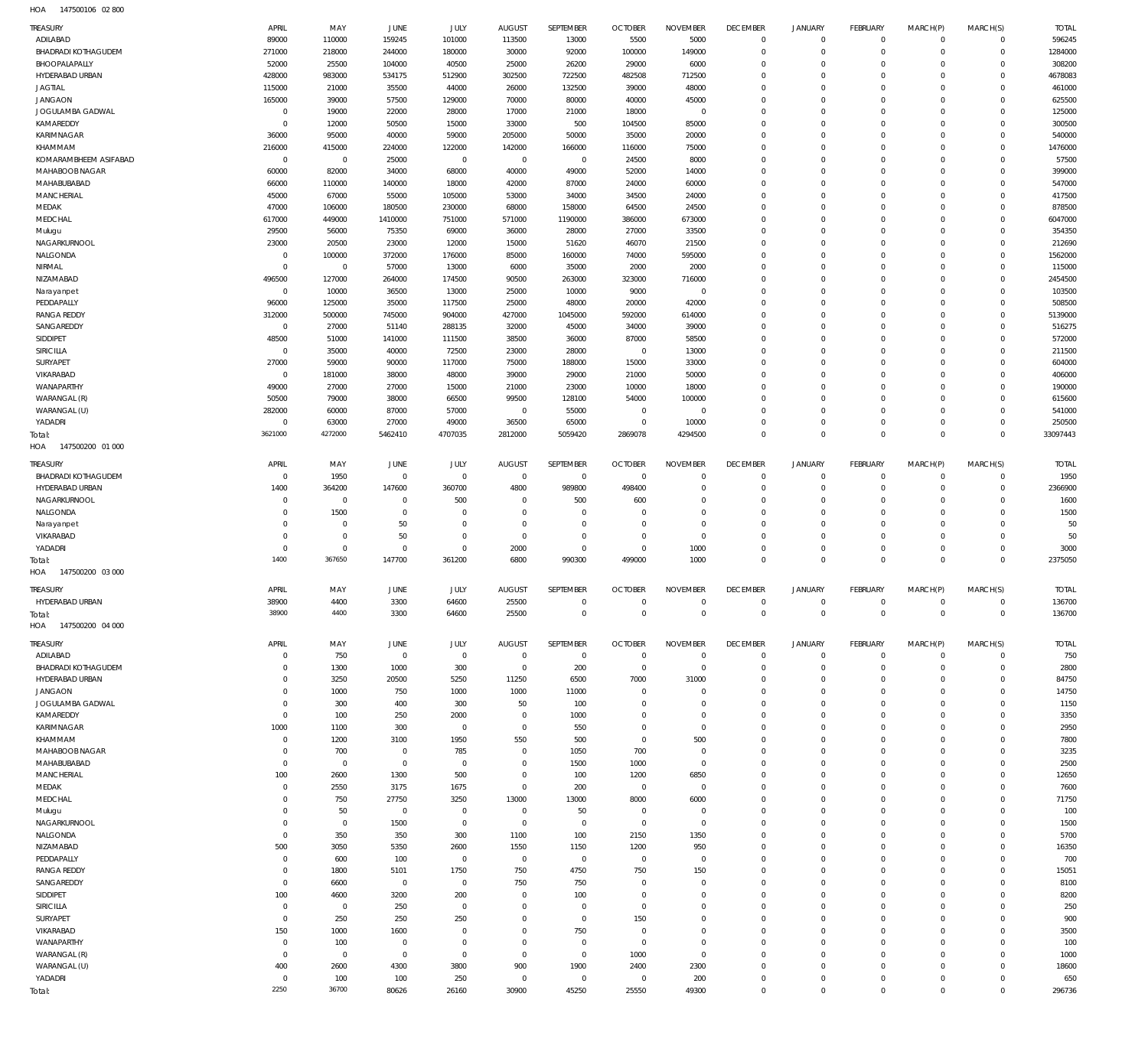147500200 05 000 HOA

| TREASURY                        | APRIL                        | MAY                        | JUNE                       | <b>JULY</b>                | AUGUST                        | SEPTEMBER           | <b>OCTOBER</b> | <b>NOVEMBER</b>            | <b>DECEMBER</b>               | <b>JANUARY</b>                | <b>FEBRUARY</b>        | MARCH(P)       | MARCH(S)       | <b>TOTAL</b>               |
|---------------------------------|------------------------------|----------------------------|----------------------------|----------------------------|-------------------------------|---------------------|----------------|----------------------------|-------------------------------|-------------------------------|------------------------|----------------|----------------|----------------------------|
| MAHABUBABAD                     | $\Omega$                     | $\mathbb O$                | 1150                       | $\mathbf 0$                | $\overline{0}$                | $\mathbb O$         | 50             | $\mathbf 0$                | $\overline{0}$                | $\overline{0}$                | $\mathbf 0$            | $^{\circ}$     | $\Omega$       | 1200                       |
|                                 |                              |                            |                            |                            |                               |                     |                |                            |                               |                               |                        |                |                |                            |
| <b>RANGA REDDY</b>              | $\Omega$                     | $\,0\,$                    | $^{\circ}$                 | $\mathbf 0$                | $^{\circ}$                    | 1500                | $\overline{0}$ | $\mathbf 0$                | $\overline{0}$                | $\mathbf 0$                   | $\mathbf 0$            | $^{\circ}$     | $\mathbf 0$    | 1500                       |
| Total:                          | $\circ$                      | $\mathbb O$                | 1150                       | $\mathbf 0$                | $^{\circ}$                    | 1500                | 50             | $\mathbf 0$                | $\overline{0}$                | $\mathbf 0$                   | $\overline{0}$         | $\Omega$       | $\mathbf{0}$   | 2700                       |
| 147500200 06 000<br>HOA         |                              |                            |                            |                            |                               |                     |                |                            |                               |                               |                        |                |                |                            |
| TREASURY                        | APRIL                        | MAY                        | JUNE                       | <b>JULY</b>                | <b>AUGUST</b>                 | SEPTEMBER           | <b>OCTOBER</b> | <b>NOVEMBER</b>            | <b>DECEMBER</b>               | <b>JANUARY</b>                | <b>FEBRUARY</b>        | MARCH(P)       | MARCH(S)       | <b>TOTAL</b>               |
| HYDERABAD URBAN                 | $\Omega$                     | 476500                     | 232000                     | 523800                     | $\mathbf 0$                   |                     | 520700         | $\Omega$                   | $\overline{0}$                | $\overline{0}$                | $\circ$                | $^{\circ}$     | $\mathbf 0$    | 2796900                    |
|                                 |                              |                            |                            |                            |                               | 1043900             |                |                            |                               |                               |                        |                |                |                            |
| NIZAMABAD                       | $\Omega$                     | $\mathbf 0$                | 100                        | $\mathbf 0$                | $\mathbf 0$                   | $^{\circ}$          | $\overline{0}$ | $\Omega$                   | $\overline{0}$                | $\mathbf 0$                   | $\mathbf 0$            | $\Omega$       | $\mathbf 0$    | 100                        |
| Total:                          | $\circ$                      | 476500                     | 232100                     | 523800                     | $\mathbf 0$                   | 1043900             | 520700         | $\Omega$                   | $\overline{0}$                | $\mathbf 0$                   | $\mathbf 0$            | $\Omega$       | $\overline{0}$ | 2797000                    |
| 147500800 01 000<br>HOA         |                              |                            |                            |                            |                               |                     |                |                            |                               |                               |                        |                |                |                            |
| TREASURY                        | APRIL                        | MAY                        | JUNE                       | JULY                       | <b>AUGUST</b>                 | SEPTEMBER           | <b>OCTOBER</b> | <b>NOVEMBER</b>            | <b>DECEMBER</b>               | <b>JANUARY</b>                | FEBRUARY               | MARCH(P)       | MARCH(S)       | <b>TOTAL</b>               |
|                                 |                              |                            |                            |                            |                               |                     |                |                            |                               |                               |                        |                |                |                            |
| ADILABAD                        | $\Omega$                     | $\,0\,$                    | 3000                       | 1000                       | 1000                          | 1000                | 1000           | 1000                       | $\overline{0}$                | $\mathbf 0$                   | $\circ$                | $\Omega$       | $\Omega$       | 8000                       |
| <b>BHADRADI KOTHAGUDEM</b>      | $\Omega$                     | 200                        | 100                        | 400                        | 600                           | 450                 | 200            | 400                        | $\overline{0}$                | $\mathbf 0$                   | $\mathbf 0$            | $\Omega$       | $\mathbf 0$    | 2350                       |
| KOMARAMBHEEM ASIFABAD           | 1000                         | 1000                       | 1000                       | 1000                       | 1000                          | 1000                | 1000           | 1000                       | $\mathbf 0$                   | 0                             | $^{\circ}$             | $\Omega$       | $\Omega$       | 8000                       |
| <b>MANCHERIAL</b>               | 1000                         | 1000                       | 1000                       | 1000                       | 1000                          | 1000                | 1000           | 1000                       | $\overline{0}$                | 0                             | $^{\circ}$             | $\Omega$       | $\Omega$       | 8000                       |
| <b>RANGA REDDY</b>              | $\mathsf{C}$                 | $\mathbf 0$                | $\overline{0}$             | $\mathbf 0$                | 1000                          | $\overline{0}$      | $\overline{0}$ | 0                          | $\mathbf 0$                   | 0                             | $^{\circ}$             | $\Omega$       | $\Omega$       | 1000                       |
| SIDDIPET                        | $\Omega$                     | $\mathbf 0$                | 300                        | 150                        | $^{\circ}$                    | 100                 | $\overline{0}$ | $\mathbf 0$                | $\overline{0}$                | 0                             | $\circ$                | $\Omega$       | $\Omega$       | 550                        |
| WARANGAL (U)                    | $\Omega$                     | $\mathbf 0$                | $^{\circ}$                 | 100                        | $^{\circ}$                    | 100                 | $\overline{0}$ | $\mathbf 0$                | $\overline{0}$                | 0                             | $\mathbf 0$            | $\Omega$       | $\circ$        | 200                        |
| Total:                          | 2000                         | 2200                       | 5400                       | 3650                       | 4600                          | 3650                | 3200           | 3400                       | $\overline{0}$                | $\mathbf 0$                   | $\mathbf 0$            | $\Omega$       | $\mathbf 0$    | 28100                      |
| HOA<br>147500800 02 000         |                              |                            |                            |                            |                               |                     |                |                            |                               |                               |                        |                |                |                            |
|                                 |                              |                            |                            |                            |                               |                     |                |                            |                               |                               |                        |                |                |                            |
| TREASURY                        | APRIL                        | MAY                        | JUNE                       | JULY                       | <b>AUGUST</b>                 | SEPTEMBER           | <b>OCTOBER</b> | <b>NOVEMBER</b>            | <b>DECEMBER</b>               | <b>JANUARY</b>                | <b>FEBRUARY</b>        | MARCH(P)       | MARCH(S)       | <b>TOTAL</b>               |
| KHAMMAM                         | $\Omega$                     | 1100                       | $\overline{0}$             | $\mathbf 0$                | $^{\circ}$                    | $\mathbf 0$         | $\overline{0}$ | $\Omega$                   | $\overline{0}$                | $\mathbf 0$                   | $^{\circ}$             | $\Omega$       | $\mathbf 0$    | 1100                       |
| SANGAREDDY                      | $\Omega$                     | $\overline{0}$             | $\circ$                    | $\mathbf 0$                | $^{\circ}$                    | $\mathbf 0$         | 800            | $\mathbf 0$                | $\overline{0}$                | $\mathbf 0$                   | $\mathbf 0$            | $\Omega$       | $\mathbf 0$    | 800                        |
|                                 | 0                            | 1100                       | $\Omega$                   | $\Omega$                   | $^{\circ}$                    | $\mathbf 0$         | 800            | $\Omega$                   | $\overline{0}$                | $\mathbf 0$                   | $\mathbf 0$            | $\Omega$       | $\mathbf 0$    |                            |
| Total:                          |                              |                            |                            |                            |                               |                     |                |                            |                               |                               |                        |                |                | 1900                       |
| HOA  147500800  05  000         |                              |                            |                            |                            |                               |                     |                |                            |                               |                               |                        |                |                |                            |
| TREASURY                        | APRIL                        | MAY                        | JUNE                       | JULY                       | <b>AUGUST</b>                 | SEPTEMBER           | <b>OCTOBER</b> | <b>NOVEMBER</b>            | <b>DECEMBER</b>               | <b>JANUARY</b>                | FEBRUARY               | MARCH(P)       | MARCH(S)       | <b>TOTAL</b>               |
| <b>BHADRADI KOTHAGUDEM</b>      | 0                            | $\mathbf 0$                | $\mathbf 0$                | $\mathbf 0$                | $^{\circ}$                    | 50                  | $\overline{0}$ | $\mathbf 0$                | $\overline{0}$                | $\mathbf 0$                   | 0                      | $\circ$        | $\Omega$       | 50                         |
|                                 |                              |                            |                            |                            |                               |                     |                |                            |                               |                               |                        |                |                |                            |
| Total:                          | $\circ$                      | $\mathbb O$                | $\mathbf{0}$               | $\mathbf 0$                | $\overline{0}$                | 50                  | $\overline{0}$ | $\mathbf 0$                | $\mathbf 0$                   | $\mathbf 0$                   | $\mathbb O$            | $\mathbf 0$    | $\mathbb O$    | 50                         |
| 147500800 07 000<br>HOA         |                              |                            |                            |                            |                               |                     |                |                            |                               |                               |                        |                |                |                            |
| TREASURY                        | APRIL                        | MAY                        | JUNE                       | <b>JULY</b>                | <b>AUGUST</b>                 | SEPTEMBER           | <b>OCTOBER</b> | <b>NOVEMBER</b>            | <b>DECEMBER</b>               | <b>JANUARY</b>                | <b>FEBRUARY</b>        | MARCH(P)       | MARCH(S)       | <b>TOTAL</b>               |
| <b>BHADRADI KOTHAGUDEM</b>      | 5000                         |                            |                            |                            |                               |                     |                |                            | $\overline{0}$                | $\mathbf 0$                   | $^{\circ}$             | $\Omega$       | $\mathbf 0$    |                            |
|                                 |                              | 35250                      | 9100                       | 16100                      | 2350                          | 8350                | 9900           | 72450                      |                               |                               |                        |                |                | 158500                     |
| HYDERABAD URBAN                 | 643275                       | 218600                     | 369672                     | 2438430                    | 934370                        | 1040                | 150            | 50                         | $\mathbf 0$                   | 0                             | $^{\circ}$             | $\Omega$       | $\Omega$       | 4605587                    |
| <b>JANGAON</b>                  | - 0                          | 300                        | 200                        | 500                        | 400                           | 350                 | 200            | 300                        | $\mathbf 0$                   | $\Omega$                      | $\circ$                | $\Omega$       | $\Omega$       | 2250                       |
| JOGULAMBA GADWAL                | $\Omega$                     | 350                        | 750                        | 600                        | 500                           | 650                 | 3250           | 1900                       | $\mathbf 0$                   | $\Omega$                      | $\Omega$               | $\Omega$       | $\Omega$       | 8000                       |
| KARIMNAGAR                      | 5000                         | 100                        | 1100                       | 5750                       | 650                           | 1150                | 2000           | 1350                       | $\Omega$                      | $\Omega$                      | $\Omega$               | $\Omega$       | $\Omega$       | 17100                      |
| KHAMMAM                         | $\Omega$                     | 16400                      | 2350                       | 3550                       | 2900                          | 3950                | 9250           | 4800                       | $\mathbf 0$                   | $\Omega$                      | $\Omega$               | $\Omega$       | $\Omega$       | 43200                      |
| MAHABUBABAD                     | $\Omega$                     | 50                         | 0                          | 0                          | 150                           | $\mathbf 0$         | 150            | 50                         | $\Omega$                      | $\Omega$                      | $\Omega$               | $\Omega$       | $\Omega$       | 400                        |
| NAGARKURNOOL                    | $\Omega$                     | $\overline{0}$             | 0                          | 50                         | $^{\circ}$                    | $\mathbf 0$         | $\overline{0}$ | $\mathbf 0$                | $\mathbf 0$                   | $\Omega$                      | $\Omega$               | $\Omega$       | $\Omega$       | 50                         |
| NIZAMABAD                       | $\Omega$                     | 100                        | $^{\circ}$                 | 50                         | $\mathbf 0$                   | $\mathbf 0$         | $\overline{0}$ | $\Omega$                   | $\Omega$                      | $\Omega$                      | $\Omega$               | $\Omega$       | $\Omega$       | 150                        |
|                                 |                              |                            |                            |                            |                               |                     |                |                            |                               |                               |                        |                |                |                            |
| <b>RANGA REDDY</b>              | $\Omega$                     | 350                        | 1350                       | 550                        | 1200                          | 2350                | 3100           | 1400                       | $\mathbf 0$                   | $\Omega$                      | $\Omega$               | $\Omega$       | $\Omega$       | 10300                      |
| SIDDIPET                        | 50                           | 4550                       | 2730                       | 2550                       | 1100                          | 2500                | 4200           | 3502                       | $\Omega$                      | $\Omega$                      | $\Omega$               | $\Omega$       | $\Omega$       | 21182                      |
| WANAPARTHY                      | $\Omega$                     | 550                        | 500                        | 450                        | 100                           | 100                 | 100            | 50                         | $\mathbf 0$                   | 0                             | $\circ$                | $\Omega$       | $\Omega$       | 1850                       |
| WARANGAL (U)                    | 10000                        | 80000                      | 30200                      | 40300                      | 100                           | 150                 | $\overline{0}$ | 400                        | $\mathbf 0$                   | 0                             | $\mathbf 0$            | $\Omega$       | $\Omega$       | 161150                     |
|                                 |                              |                            |                            |                            |                               |                     | 32300          | 86252                      | $\Omega$                      | $\mathbf 0$                   |                        |                |                | 5029719                    |
| Total:                          | 663325                       | 356600                     | 417952                     | 2508880                    | 943820                        | 20590               |                |                            |                               |                               | $\mathbf 0$            | $^{\circ}$     | $\mathbf{0}$   |                            |
| 147500800 81 001<br>HOA         |                              |                            |                            |                            |                               |                     |                |                            |                               |                               |                        |                |                |                            |
|                                 |                              |                            |                            |                            |                               |                     |                |                            |                               |                               |                        |                |                |                            |
| TREASURY                        | APRIL                        | MAY                        | <b>JUNE</b>                | <b>JULY</b>                | <b>AUGUST</b>                 | <b>SFPTFMBFR</b>    | <b>OCTOBER</b> | <b>NOVEMBER</b>            | <b>DECEMBER</b>               | <b>JANUARY</b>                | <b>FEBRUARY</b>        | MARCH(P)       | MARCH(S)       | <b>TOTAL</b>               |
| HYDERABAD URBAN                 | $\overline{0}$               | $\mathbb O$                | $\mathbf{0}$               | 6750                       | $\mathbf 0$                   | $\mathbf 0$         | $\overline{0}$ | 6050                       | $\overline{0}$                | $\mathbf 0$                   | $^{\circ}$             | $\Omega$       | $\circ$        | 12800                      |
| NAGARKURNOOL                    | $^{\circ}$                   | $\mathbb O$                | $^{\circ}$                 | $\mathbf 0$                | $\Omega$                      | $\mathbf 0$         | 250            | $^{\circ}$                 | $\overline{0}$                | $\mathbf 0$                   | $\mathbf 0$            | $\Omega$       | $\Omega$       | 250                        |
|                                 | $^{\circ}$                   |                            |                            |                            | $\Omega$                      | $\mathbf 0$         |                | $\mathbf 0$                | $\overline{0}$                | $\mathbf 0$                   |                        | $\Omega$       | $\Omega$       |                            |
| WARANGAL (U)                    |                              | $\mathbb O$                | 100                        | $\mathbf 0$                |                               |                     | $\overline{0}$ |                            |                               |                               | $\mathbf 0$            |                |                | 100                        |
| Total:                          | $\mathbf 0$                  | $\mathbb O$                | 100                        | 6750                       | $\Omega$                      | $\mathbf 0$         | 250            | 6050                       | $\overline{0}$                | $\mathbf 0$                   | $\mathbb O$            | $\overline{0}$ | $\mathbf 0$    | 13150                      |
| HOA  147500800  81 800          |                              |                            |                            |                            |                               |                     |                |                            |                               |                               |                        |                |                |                            |
| TREASURY                        | APRIL                        | MAY                        | JUNE                       | JULY                       | <b>AUGUST</b>                 | <b>SEPTEMBER</b>    | <b>OCTOBER</b> | <b>NOVEMBER</b>            | <b>DECEMBER</b>               | <b>JANUARY</b>                | FEBRUARY               | MARCH(P)       | MARCH(S)       | <b>TOTAL</b>               |
|                                 | $\overline{0}$               |                            |                            | $\mathbb O$                |                               | $\mathbf 0$         | $\overline{0}$ |                            |                               |                               | $\mathbf 0$            | $\mathbf 0$    | $\Omega$       |                            |
| WANAPARTHY                      | $^{\circ}$                   | $\mathbb O$                | $\mathbf 0$                |                            | 50                            |                     |                | 50                         | $\overline{0}$                | $\mathsf 0$                   |                        |                |                | 100                        |
| Total:                          |                              | $\mathbb O$                | $\mathbf 0$                | $\mathbf 0$                | 50                            | $\mathsf{O}\xspace$ | $\overline{0}$ | 50                         | $\mathbf 0$                   | $\mathbf 0$                   | $\mathbb O$            | $\mathbf 0$    | $\mathbb O$    | 100                        |
| HOA  160102800 04 000           |                              |                            |                            |                            |                               |                     |                |                            |                               |                               |                        |                |                |                            |
| TREASURY                        | APRIL                        | MAY                        | JUNE                       | JULY                       | <b>AUGUST</b>                 | SEPTEMBER           | <b>OCTOBER</b> | <b>NOVEMBER</b>            | <b>DECEMBER</b>               | <b>JANUARY</b>                | FEBRUARY               | MARCH(P)       | MARCH(S)       | <b>TOTAL</b>               |
|                                 | $\overline{0}$               |                            |                            |                            | $\overline{0}$                | $\mathbb O$         | $\overline{0}$ |                            | $\overline{0}$                |                               |                        | $\mathbf{0}$   | $\mathbf 0$    |                            |
| HYDERABAD URBAN                 | $\overline{0}$               | $\mathbb O$                | $\mathbf 0$                | $\mathbf 0$                |                               |                     |                | 1454800000                 |                               | $\mathsf 0$                   | $\mathbb O$            |                |                | 1454800000                 |
| Total:                          |                              | $\mathbb O$                | $\overline{0}$             | $\mathsf 0$                | $\overline{0}$                | $\mathbf 0$         | $\overline{0}$ | 1454800000                 | $\mathbf 0$                   | $\mathbf 0$                   | $\mathbb O$            | $\mathbf 0$    | $\,0\,$        | 1454800000                 |
| HOA 160106101 79 000            |                              |                            |                            |                            |                               |                     |                |                            |                               |                               |                        |                |                |                            |
| TREASURY                        | APRIL                        | MAY                        | <b>JUNE</b>                | JULY                       | <b>AUGUST</b>                 | SEPTEMBER           | <b>OCTOBER</b> | <b>NOVEMBER</b>            | <b>DECEMBER</b>               | <b>JANUARY</b>                | FEBRUARY               | MARCH(P)       | MARCH(S)       | <b>TOTAL</b>               |
|                                 |                              |                            |                            | $\mathbf 0$                | $\overline{0}$                | $\mathbf 0$         | $\overline{0}$ | $\overline{0}$             |                               |                               | $\mathbf 0$            | $\mathbf 0$    | $\mathbf 0$    |                            |
| HYDERABAD URBAN                 | 2523700000                   | $\mathbb O$                | $\mathbf 0$                |                            |                               |                     |                |                            | $\overline{0}$                | $\mathsf 0$                   |                        |                |                | 2523700000                 |
| Total:                          | 2523700000                   | $\mathbb O$                | $\mathbf 0$                | $\mathbf 0$                | $\overline{0}$                | $\mathbf 0$         | $\,0\,$        | $\overline{0}$             | $\overline{0}$                | $\overline{0}$                | $\,0\,$                | $\mathbb O$    | $\,0\,$        | 2523700000                 |
| HOA 600300101 01 284            |                              |                            |                            |                            |                               |                     |                |                            |                               |                               |                        |                |                |                            |
| TREASURY                        | APRIL                        | MAY                        | JUNE                       | JULY                       | <b>AUGUST</b>                 | SEPTEMBER           | <b>OCTOBER</b> | <b>NOVEMBER</b>            | <b>DECEMBER</b>               | <b>JANUARY</b>                | <b>FEBRUARY</b>        | MARCH(P)       | MARCH(S)       | <b>TOTAL</b>               |
| <b>TRANSFER ENTRY</b>           | $\overline{0}$               | 10000000000                | $\mathbf 0$                | $\mathbf 0$                | $\overline{0}$                | $\,0\,$             | $\overline{0}$ | $\overline{0}$             | $\overline{0}$                | $\mathsf 0$                   | $\mathbb O$            | $\mathbf 0$    | $\circ$        | 10000000000                |
|                                 | $\circ$                      |                            |                            |                            |                               |                     |                |                            |                               |                               |                        |                |                |                            |
| Total:                          |                              | 10000000000                | $\overline{0}$             | $\mathbf 0$                | $\overline{0}$                | $\mathsf{O}\xspace$ | $\overline{0}$ | $\overline{0}$             | $\mathbf 0$                   | $\mathbf 0$                   | $\,0\,$                | $\mathbf 0$    | $\,0\,$        | 10000000000                |
| HOA 600300101 01 285            |                              |                            |                            |                            |                               |                     |                |                            |                               |                               |                        |                |                |                            |
| TREASURY                        | APRIL                        | MAY                        | <b>JUNE</b>                | JULY                       | <b>AUGUST</b>                 | SEPTEMBER           | <b>OCTOBER</b> | <b>NOVEMBER</b>            | <b>DECEMBER</b>               | <b>JANUARY</b>                | FEBRUARY               | MARCH(P)       | MARCH(S)       | <b>TOTAL</b>               |
|                                 | $^{\circ}$                   |                            | $\mathbf{0}$               | $\mathbf 0$                | $\mathbf 0$                   | $\mathbf 0$         | $\overline{0}$ | $\mathbf 0$                |                               |                               | $\mathbf 0$            | $\mathbf 0$    | $\circ$        |                            |
| <b>TRANSFER ENTRY</b>           | $^{\circ}$                   | 10000000000                |                            |                            |                               |                     |                |                            | $\overline{0}$                | $\mathsf 0$                   |                        |                |                | 10000000000                |
| Total:                          |                              | 10000000000                | $\mathbf 0$                | $\mathbf 0$                | $\overline{0}$                | $\mathsf{O}\xspace$ | $\overline{0}$ | $\overline{0}$             | $\mathbf 0$                   | $\mathbf 0$                   | $\,0\,$                | $\mathbf 0$    | $\,0\,$        | 10000000000                |
| HOA 600300101 01 286            |                              |                            |                            |                            |                               |                     |                |                            |                               |                               |                        |                |                |                            |
| TREASURY                        | APRIL                        | MAY                        | JUNE                       | JULY                       | <b>AUGUST</b>                 | SEPTEMBER           | <b>OCTOBER</b> | <b>NOVEMBER</b>            | <b>DECEMBER</b>               | JANUARY                       | FEBRUARY               | MARCH(P)       | MARCH(S)       | <b>TOTAL</b>               |
|                                 |                              |                            |                            |                            |                               |                     | $\overline{0}$ |                            |                               |                               |                        | $^{\circ}$     | $\mathbf 0$    |                            |
| <b>TRANSFER ENTRY</b><br>Total: | $\overline{0}$<br>$^{\circ}$ | 10000000000<br>10000000000 | $\mathbf 0$<br>$\mathbf 0$ | $\mathbf 0$<br>$\mathsf 0$ | $\overline{0}$<br>$\mathbb O$ | 0<br>$\mathsf 0$    | $\overline{0}$ | $\mathbf 0$<br>$\mathbf 0$ | $\overline{0}$<br>$\mathbf 0$ | $\overline{0}$<br>$\mathbf 0$ | $\mathbb O$<br>$\,0\,$ | $\overline{0}$ | $\,0\,$        | 10000000000<br>10000000000 |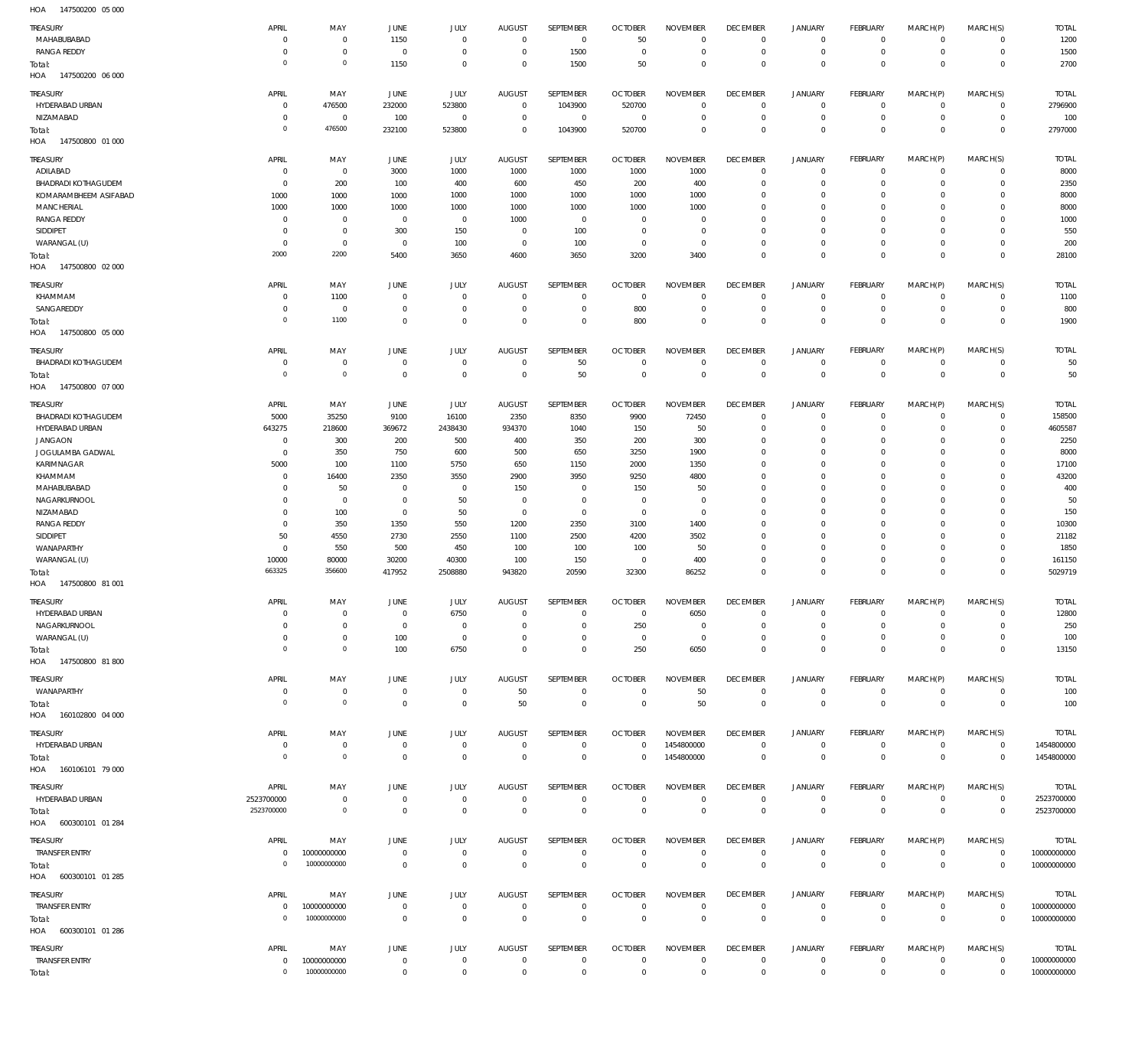| HOA<br>600300101 01 287           |                                  |                               |                                  |                                  |                                  |                           |                                  |                                |                                   |                                       |                            |                               |                               |                             |
|-----------------------------------|----------------------------------|-------------------------------|----------------------------------|----------------------------------|----------------------------------|---------------------------|----------------------------------|--------------------------------|-----------------------------------|---------------------------------------|----------------------------|-------------------------------|-------------------------------|-----------------------------|
| TREASURY                          | APRIL                            | MAY                           | JUNE                             | JULY                             | <b>AUGUST</b>                    | SEPTEMBER                 | <b>OCTOBER</b>                   | <b>NOVEMBER</b>                | <b>DECEMBER</b>                   | <b>JANUARY</b>                        | FEBRUARY                   | MARCH(P)                      | MARCH(S)                      | <b>TOTAL</b>                |
| <b>TRANSFER ENTRY</b>             | $\overline{0}$                   | 10000000000                   | $\overline{0}$                   | $\overline{0}$                   | $\overline{0}$                   | $\mathbf{0}$              | $\overline{0}$                   | $\mathbf 0$                    | $\mathbf 0$                       | $\mathsf{O}\xspace$                   | $\circ$                    | $\mathbf 0$                   | $\mathbf 0$                   | 10000000000                 |
| Total:<br>HOA 600300101 01 288    | $\mathbf{0}$                     | 10000000000                   | $\overline{0}$                   | $\overline{0}$                   | $\overline{0}$                   | $\mathbf 0$               | $\overline{0}$                   | $\mathbf{0}$                   | $\overline{0}$                    | $\mathbb O$                           | $\overline{0}$             | $\mathbf 0$                   | $\overline{0}$                | 10000000000                 |
| TREASURY                          | APRIL                            | MAY                           | JUNE                             | JULY                             | <b>AUGUST</b>                    | SEPTEMBER                 | <b>OCTOBER</b>                   | <b>NOVEMBER</b>                | <b>DECEMBER</b>                   | <b>JANUARY</b>                        | FEBRUARY                   | MARCH(P)                      | MARCH(S)                      | <b>TOTAL</b>                |
| <b>TRANSFER ENTRY</b>             | $\overline{0}$                   | 10000000000                   | $\overline{0}$                   | $\overline{0}$                   | $\overline{0}$                   | $\overline{0}$            | $\overline{0}$                   | $\mathbf 0$                    | $\mathbf 0$                       | $\mathbf 0$                           | $\overline{0}$             | $\mathsf{O}$                  | $\overline{0}$                | 10000000000                 |
| Total:<br>HOA 600300101 01 289    | $\overline{0}$                   | 10000000000                   | $\overline{0}$                   | $\overline{0}$                   | $\overline{0}$                   | $\mathbf 0$               | $\overline{0}$                   | $\mathbf 0$                    | $\mathbf 0$                       | $\mathbf 0$                           | $\overline{0}$             | $\mathbf 0$                   | $\overline{0}$                | 10000000000                 |
| <b>TREASURY</b>                   | APRIL                            | MAY                           | <b>JUNE</b>                      | JULY                             | <b>AUGUST</b>                    | SEPTEMBER                 | <b>OCTOBER</b>                   | <b>NOVEMBER</b>                | <b>DECEMBER</b>                   | <b>JANUARY</b>                        | FEBRUARY                   | MARCH(P)                      | MARCH(S)                      | <b>TOTAL</b>                |
| <b>TRANSFER ENTRY</b>             | $\overline{0}$                   | 10000000000                   | $\overline{0}$                   | $\overline{0}$                   | $\overline{0}$                   | $\mathbf 0$               | $\overline{0}$                   | $\mathbf 0$                    | $\overline{0}$                    | $\mathbf 0$                           | $\circ$                    | $\Omega$                      | $\circ$                       | 10000000000                 |
| Total:<br>HOA 600300101 01 290    | $\mathbf 0$                      | 10000000000                   | $\overline{0}$                   | $\overline{0}$                   | $\overline{0}$                   | $\,0\,$                   | $\overline{0}$                   | $\overline{0}$                 | $\mathbf 0$                       | $\mathbf 0$                           | $\overline{0}$             | $\mathbf 0$                   | $\overline{0}$                | 10000000000                 |
| TREASURY                          | APRIL                            | MAY                           | JUNE                             | JULY                             | <b>AUGUST</b>                    | <b>SEPTEMBER</b>          | <b>OCTOBER</b>                   | <b>NOVEMBER</b>                | <b>DECEMBER</b>                   | <b>JANUARY</b>                        | FEBRUARY                   | MARCH(P)                      | MARCH(S)                      | <b>TOTAL</b>                |
| <b>TRANSFER ENTRY</b>             | $\overline{0}$                   | 10000000000                   | $\overline{0}$                   | $\overline{0}$                   | $\overline{0}$                   | $\mathbf 0$               | 15000000000                      | $\mathbf 0$                    | $\mathbf 0$                       | $\mathbf 0$                           | $\mathbf 0$                | $\mathbf 0$                   | $\mathbf 0$                   | 25000000000                 |
| Total:<br>HOA 600300101 01 291    | $\overline{0}$                   | 10000000000                   | $\overline{0}$                   | $\overline{0}$                   | $\overline{0}$                   | $\mathbf 0$               | 15000000000                      | $\mathbb O$                    | $\overline{0}$                    | $\mathbf 0$                           | $\overline{0}$             | $\overline{0}$                | $\mathbf 0$                   | 25000000000                 |
| TREASURY                          | APRIL                            | MAY                           | JUNE                             | JULY                             | <b>AUGUST</b>                    | SEPTEMBER                 | <b>OCTOBER</b>                   | <b>NOVEMBER</b>                | <b>DECEMBER</b>                   | <b>JANUARY</b>                        | FEBRUARY                   | MARCH(P)                      | MARCH(S)                      | <b>TOTAL</b>                |
| <b>TRANSFER ENTRY</b>             | $\mathbf{0}$                     | 10000000000                   | $\overline{0}$                   | $\overline{0}$                   | $\overline{0}$                   | $\mathbf 0$               | $\overline{0}$                   | $\mathbf 0$                    | $\mathbf{0}$                      | $\mathbf 0$                           | $\mathbf 0$                | $\mathbf 0$                   | $\mathbf 0$                   | 10000000000                 |
| Total:                            | $\mathbf 0$                      | 10000000000                   | $\overline{0}$                   | $\overline{0}$                   | $\overline{0}$                   | $\mathbf 0$               | $\overline{0}$                   | $\Omega$                       | $\mathbf{0}$                      | $\mathbf 0$                           | $\overline{0}$             | $\mathbf 0$                   | $\mathbf 0$                   | 10000000000                 |
| HOA 600300101 01 292              |                                  |                               |                                  |                                  |                                  |                           |                                  |                                |                                   |                                       |                            |                               |                               |                             |
| <b>TREASURY</b>                   | APRIL                            | MAY                           | <b>JUNE</b>                      | JULY                             | <b>AUGUST</b>                    | <b>SEPTEMBER</b>          | <b>OCTOBER</b>                   | <b>NOVEMBER</b>                | <b>DECEMBER</b>                   | <b>JANUARY</b>                        | FEBRUARY                   | MARCH(P)                      | MARCH(S)                      | <b>TOTAL</b>                |
| <b>TRANSFER ENTRY</b>             | $\overline{0}$                   | $\mathbf 0$                   | 24612000000                      | $\overline{0}$                   | $\overline{0}$                   | $\overline{0}$            | $\overline{0}$                   | $\mathbf{0}$                   | $\mathbf 0$                       | $\mathsf{O}\xspace$                   | $\overline{0}$             | $\mathbf 0$                   | $\overline{0}$                | 24612000000                 |
| Total:<br>HOA 600300101 01 293    | $\overline{0}$                   | $\mathsf{O}$                  | 24612000000                      | $\overline{0}$                   | $\overline{0}$                   | $\,0\,$                   | $\overline{0}$                   | $\mathbb O$                    | $\mathbf{0}$                      | $\,0\,$                               | $\overline{0}$             | $\mathbf 0$                   | $\mathbf 0$                   | 24612000000                 |
| TREASURY                          | APRIL                            | MAY                           | JUNE                             | JULY                             | <b>AUGUST</b>                    | SEPTEMBER                 | <b>OCTOBER</b>                   | <b>NOVEMBER</b>                | <b>DECEMBER</b>                   | <b>JANUARY</b>                        | FEBRUARY                   | MARCH(P)                      | MARCH(S)                      | TOTAL                       |
| <b>TRANSFER ENTRY</b>             | $\overline{0}$                   | $\mathbb O$                   | 20000000000                      | $\overline{0}$                   | $\overline{0}$                   | $\mathbf 0$               | $\overline{0}$                   | $\mathbf 0$                    | $\overline{0}$                    | $\mathbf 0$                           | $\mathbf 0$                | $\mathbf 0$                   | $\mathbf 0$                   | 20000000000                 |
| Total:<br>HOA 600300101 01 294    | $\overline{0}$                   | $\mathbf 0$                   | 20000000000                      | $\overline{0}$                   | $\overline{0}$                   | $\mathbb O$               | $\overline{0}$                   | $\overline{0}$                 | $\mathbb O$                       | $\mathbf 0$                           | $\overline{0}$             | $\mathbf 0$                   | $\mathbf 0$                   | 20000000000                 |
| TREASURY                          | APRIL                            | MAY                           | JUNE                             | JULY                             | <b>AUGUST</b>                    | SEPTEMBER                 | <b>OCTOBER</b>                   | <b>NOVEMBER</b>                | <b>DECEMBER</b>                   | <b>JANUARY</b>                        | FEBRUARY                   | MARCH(P)                      | MARCH(S)                      | <b>TOTAL</b>                |
| <b>TRANSFER ENTRY</b>             | $\overline{0}$                   | $\mathbf 0$                   | $\overline{0}$                   | $\overline{0}$                   | 20000000000                      | $\overline{0}$            | $\overline{0}$                   | $\mathbf 0$                    | $\mathbf 0$                       | $\mathbf 0$                           | $\mathbf 0$                | $\mathbf 0$                   | $\mathbf 0$                   | 20000000000                 |
| Total:<br>HOA 600300101 01 295    | $\overline{0}$                   | $\mathbf 0$                   | $\overline{0}$                   | $\overline{0}$                   | 20000000000                      | $\mathbb O$               | $\overline{0}$                   | $\mathbf 0$                    | $\overline{0}$                    | $\mathbf 0$                           | $\overline{0}$             | $\mathbf 0$                   | $\mathbf 0$                   | 20000000000                 |
| <b>TREASURY</b>                   | APRIL                            | MAY                           | JUNE                             | JULY                             | <b>AUGUST</b>                    | SEPTEMBER                 | <b>OCTOBER</b>                   | <b>NOVEMBER</b>                | <b>DECEMBER</b>                   | <b>JANUARY</b>                        | FEBRUARY                   | MARCH(P)                      | MARCH(S)                      | <b>TOTAL</b>                |
| <b>TRANSFER ENTRY</b>             |                                  | $\overline{0}$                | $\overline{0}$                   | $\overline{0}$                   | 10000000000                      | $\overline{0}$            | $\overline{0}$                   | $\mathbf 0$                    | $\mathbf 0$                       | $\mathbf 0$                           | $\mathbf 0$                | $\mathbf 0$                   | $\circ$                       | 10000000000                 |
|                                   | $\overline{0}$                   |                               |                                  |                                  |                                  |                           |                                  |                                |                                   |                                       |                            |                               |                               |                             |
| Total:                            | $\mathbf 0$                      | $\overline{0}$                | $\mathbf 0$                      | $\overline{0}$                   | 10000000000                      | $\mathbb O$               | $\overline{0}$                   | $\mathbb O$                    | $\mathbb O$                       | $\mathbb O$                           | $\overline{0}$             | $\mathbf 0$                   | $\mathbf 0$                   | 10000000000                 |
| HOA 600300101 01 296              |                                  |                               |                                  |                                  |                                  |                           |                                  |                                |                                   |                                       |                            |                               |                               |                             |
| <b>TREASURY</b>                   | APRIL                            | MAY                           | JUNE                             | JULY                             | <b>AUGUST</b>                    | SEPTEMBER                 | <b>OCTOBER</b>                   | <b>NOVEMBER</b>                | <b>DECEMBER</b>                   | <b>JANUARY</b>                        | FEBRUARY                   | MARCH(P)                      | MARCH(S)                      | TOTAL                       |
| <b>TRANSFER ENTRY</b>             | $\overline{0}$                   | $\overline{0}$                | $\overline{0}$                   | $\overline{0}$                   | 15000000000                      | $\,0\,$                   | $\overline{0}$                   | $\mathbf 0$                    | $\overline{0}$                    | $\mathsf{O}\xspace$                   | $\overline{0}$             | $\mathbf 0$                   | $\overline{0}$                | 15000000000                 |
| Total:<br>HOA 600300101 01 297    | $\overline{0}$                   | $\overline{0}$                | $\overline{0}$                   | $\mathbf 0$                      | 15000000000                      | $\,0\,$                   | $\overline{0}$                   | $\mathbf 0$                    | $\mathbf 0$                       | $\mathbb O$                           | $\overline{0}$             | $\mathbf 0$                   | $\mathbf 0$                   | 15000000000                 |
| <b>TREASURY</b>                   | APRIL                            | MAY                           | <b>JUNE</b>                      | JULY                             | <b>AUGUST</b>                    | SEPTEMBER                 | <b>OCTOBER</b>                   | <b>NOVEMBER</b>                | <b>DECEMBER</b>                   | <b>JANUARY</b>                        | FEBRUARY                   | MARCH(P)                      | MARCH(S)                      | <b>TOTAL</b>                |
| <b>TRANSFER ENTRY</b>             | $^{\circ}$                       | $\mathbf 0$                   | $\overline{0}$                   | $\mathbf 0$                      | 15000000000                      | $\mathbf 0$               | $\Omega$                         | $\mathbf 0$                    | $^{\circ}$                        | 0                                     | $\mathbf 0$                | $\mathbf 0$                   | $\mathbf 0$                   | 15000000000                 |
| Total:                            | $\overline{0}$                   | $\mathbf 0$                   | $\overline{0}$                   | $\overline{0}$                   | 15000000000                      | $\overline{0}$            | $\mathbf 0$                      | $\mathbf{0}$                   | $\mathbb O$                       | $\mathbf 0$                           | $\overline{0}$             | $\Omega$                      | $\mathbf 0$                   | 15000000000                 |
| HOA 600300101 01 298              |                                  |                               |                                  |                                  |                                  |                           |                                  |                                |                                   |                                       |                            |                               |                               |                             |
| TREASURY                          | APRIL                            | MAY                           | JUNE                             | JULY                             | <b>AUGUST</b>                    | SEPTEMBER                 | <b>OCTOBER</b>                   | <b>NOVEMBER</b>                | <b>DECEMBER</b>                   | <b>JANUARY</b>                        | FEBRUARY                   | MARCH(P)                      | MARCH(S)                      | <b>TOTAL</b>                |
| <b>TRANSFER ENTRY</b>             | $\overline{0}$                   | $\overline{0}$                | $\mathbf 0$                      | $\overline{0}$                   | $\overline{0}$                   | 15000000000               | $\overline{0}$                   | $\mathbf 0$                    | $\mathbf 0$                       | $\mathsf{O}\xspace$                   | $\overline{0}$             | $\mathbf 0$                   | $\mathbf{0}$                  | 15000000000                 |
| Total:<br>HOA 600300101 01 299    | $\overline{0}$                   | $\mathbb O$                   | $\mathbf 0$                      | $\overline{0}$                   | $\overline{0}$                   | 15000000000               | $\overline{0}$                   | $\mathbb O$                    | $\mathbb O$                       | $\mathbf 0$                           | $\overline{0}$             | $\mathbf 0$                   | $\overline{0}$                | 15000000000                 |
|                                   |                                  |                               |                                  |                                  |                                  |                           |                                  |                                |                                   |                                       |                            |                               |                               |                             |
| TREASURY<br><b>TRANSFER ENTRY</b> | APRIL<br>$\overline{0}$          | MAY<br>$\overline{0}$         | JUNE<br>$\overline{0}$           | JULY<br>$\overline{0}$           | AUGUST<br>$\overline{0}$         | SEPTEMBER<br>15000000000  | <b>OCTOBER</b><br>$\overline{0}$ | <b>NOVEMBER</b><br>$\mathbf 0$ | <b>DECEMBER</b><br>$\overline{0}$ | <b>JANUARY</b><br>$\mathsf{O}\xspace$ | <b>FEBRUARY</b><br>$\circ$ | MARCH(P)<br>$\mathbf 0$       | MARCH(S)<br>$\circ$           | <b>TOTAL</b><br>15000000000 |
| Total:<br>HOA 600300101 01 300    | $\overline{0}$                   | $\overline{0}$                | $\mathbf 0$                      | $\overline{0}$                   | $\overline{0}$                   | 15000000000               | $\overline{0}$                   | $\mathbb O$                    | $\overline{0}$                    | $\mathbb O$                           | $\overline{0}$             | $\mathbf 0$                   | $\mathbf 0$                   | 15000000000                 |
|                                   |                                  |                               |                                  |                                  |                                  |                           |                                  |                                |                                   |                                       |                            |                               |                               |                             |
| TREASURY<br><b>TRANSFER ENTRY</b> | APRIL<br>$\overline{0}$          | MAY<br>$\overline{0}$         | JUNE<br>$\overline{0}$           | JULY<br>$\overline{0}$           | <b>AUGUST</b><br>$\overline{0}$  | SEPTEMBER<br>$\mathbf 0$  | <b>OCTOBER</b><br>15000000000    | <b>NOVEMBER</b><br>$\mathbf 0$ | <b>DECEMBER</b><br>$\overline{0}$ | <b>JANUARY</b><br>$\circ$             | FEBRUARY<br>$\overline{0}$ | MARCH(P)<br>$\mathbf 0$       | MARCH(S)<br>$\circ$           | <b>TOTAL</b><br>15000000000 |
| Total:<br>HOA 600300101 01 301    | $\mathbb O$                      | $\mathbb O$                   | $\overline{0}$                   | $\overline{0}$                   | $\overline{0}$                   | $\mathbf 0$               | 15000000000                      | $\mathbf 0$                    | $\mathbb O$                       | $\mathsf 0$                           | $\overline{0}$             | $\mathbf 0$                   | $\overline{0}$                | 15000000000                 |
|                                   |                                  |                               |                                  |                                  |                                  |                           |                                  |                                |                                   |                                       |                            |                               |                               |                             |
| TREASURY                          | APRIL                            | MAY<br>$\mathbf 0$            | JUNE                             | JULY                             | <b>AUGUST</b>                    | SEPTEMBER<br>$\mathbf 0$  | <b>OCTOBER</b><br>$\Omega$       | <b>NOVEMBER</b>                | <b>DECEMBER</b>                   | <b>JANUARY</b><br>$\mathbf 0$         | <b>FEBRUARY</b><br>$\circ$ | MARCH(P)<br>$\mathbf 0$       | MARCH(S)<br>$\mathbf 0$       | <b>TOTAL</b>                |
| <b>TRANSFER ENTRY</b><br>Total:   | $\overline{0}$<br>$\overline{0}$ | $\mathbb O$                   | $\overline{0}$<br>$\overline{0}$ | $\overline{0}$<br>$\overline{0}$ | $\overline{0}$<br>$\overline{0}$ | $\mathbf 0$               | $\mathbf 0$                      | 15000000000<br>15000000000     | $\mathbb O$<br>$\overline{0}$     | $\mathbf 0$                           | $\overline{0}$             | $\mathbf 0$                   | $\overline{0}$                | 15000000000<br>15000000000  |
| HOA 600300101 01 302              |                                  |                               |                                  |                                  |                                  |                           |                                  |                                |                                   |                                       |                            |                               |                               |                             |
| TREASURY                          | APRIL                            | MAY                           | JUNE                             | JULY                             | <b>AUGUST</b>                    | SEPTEMBER                 | <b>OCTOBER</b>                   | <b>NOVEMBER</b>                | <b>DECEMBER</b>                   | <b>JANUARY</b>                        | <b>FEBRUARY</b>            | MARCH(P)                      | MARCH(S)                      | <b>TOTAL</b>                |
| <b>TRANSFER ENTRY</b>             | $\overline{0}$                   | $\overline{0}$                | $\overline{0}$                   | $\overline{0}$                   | $\overline{0}$                   | $\overline{0}$            | $\overline{0}$                   | 15000000000                    | $\mathbf 0$                       | $\mathsf{O}\xspace$                   | $\overline{0}$             | 0                             | $\overline{0}$                | 15000000000                 |
| Total:<br>HOA 600300101 01 303    | $\mathbb O$                      | $\mathbb O$                   | $\mathbf 0$                      | $\overline{0}$                   | $\overline{0}$                   | $\,0\,$                   | $\overline{0}$                   | 15000000000                    | $\,0\,$                           | $\mathsf 0$                           | $\overline{0}$             | $\mathbf 0$                   | $\overline{0}$                | 15000000000                 |
| TREASURY                          | APRIL                            | MAY                           | JUNE                             | JULY                             | <b>AUGUST</b>                    | SEPTEMBER                 | <b>OCTOBER</b>                   | <b>NOVEMBER</b>                | <b>DECEMBER</b>                   | JANUARY                               | FEBRUARY                   | MARCH(P)                      | MARCH(S)                      | <b>TOTAL</b>                |
| <b>TRANSFER ENTRY</b>             | $\overline{0}$                   | $\overline{0}$                | $\overline{0}$                   | $\overline{0}$                   | $\overline{0}$                   | $\mathbf 0$               | $\overline{0}$                   | $\mathbf 0$                    | $\overline{0}$                    | $\circ$                               | $\circ$                    | $\mathbf 0$                   | $\circ$                       | $\overline{0}$              |
| Total:                            | $\overline{0}$                   | $\overline{0}$                | $\mathbf 0$                      | $\overline{0}$                   | $\overline{0}$                   | $\,0\,$                   | $\overline{0}$                   | $\overline{0}$                 | $\mathbf 0$                       | $\mathbf 0$                           | $\overline{0}$             | $\mathbf 0$                   | $\overline{0}$                | $\mathbf 0$                 |
| HOA 600300101 01 304              |                                  |                               |                                  |                                  |                                  |                           |                                  |                                |                                   |                                       |                            |                               |                               |                             |
| TREASURY                          | APRIL                            | MAY                           | JUNE                             | JULY                             | <b>AUGUST</b>                    | SEPTEMBER                 | <b>OCTOBER</b>                   | <b>NOVEMBER</b>                | <b>DECEMBER</b>                   | <b>JANUARY</b>                        | <b>FEBRUARY</b>            | MARCH(P)                      | MARCH(S)                      | <b>TOTAL</b>                |
| <b>TRANSFER ENTRY</b><br>Total:   | $\overline{0}$<br>$\mathbb O$    | $\overline{0}$<br>$\mathbb O$ | $\mathbf 0$<br>$\mathbf 0$       | $\overline{0}$<br>$\overline{0}$ | $\overline{0}$<br>$\overline{0}$ | $\,0\,$<br>$\overline{0}$ | $\overline{0}$<br>$\mathbf 0$    | 10000000000<br>10000000000     | $\mathbf 0$<br>$\overline{0}$     | $\mathsf{O}\xspace$<br>$\mathsf 0$    | $\circ$<br>$\overline{0}$  | $\mathbf 0$<br>$\overline{0}$ | $\overline{0}$<br>$\mathbf 0$ | 10000000000<br>10000000000  |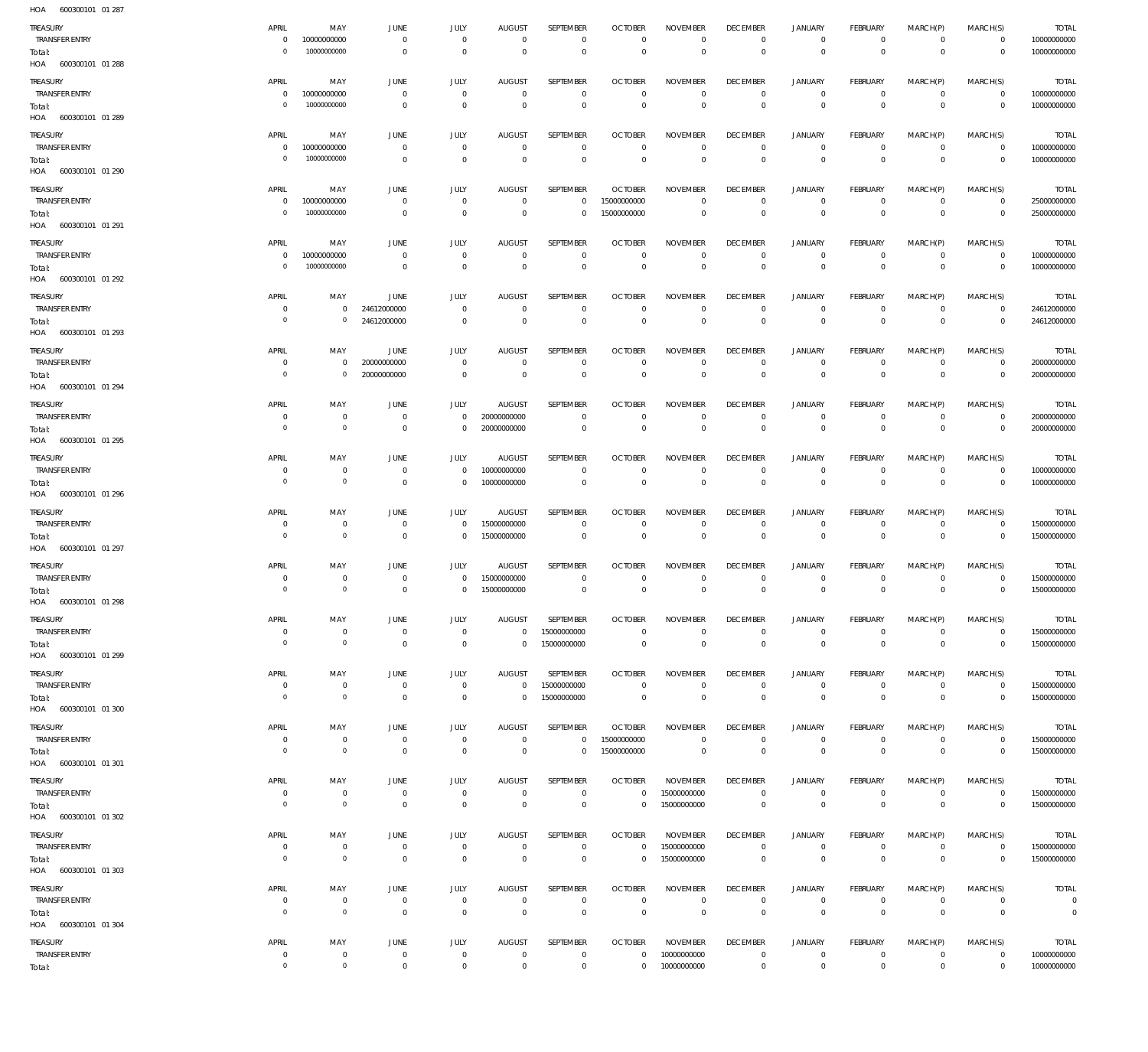600300101 01 305 HOA

| TREASURY                                     | APRIL                         | MAY                                | <b>JUNE</b>                      | JULY                               | <b>AUGUST</b>                | SEPTEMBER                  | <b>OCTOBER</b>                | <b>NOVEMBER</b>                | <b>DECEMBER</b>                | <b>JANUARY</b>                        | <b>FEBRUARY</b>               | MARCH(P)                   | MARCH(S)                      | <b>TOTAL</b>                 |
|----------------------------------------------|-------------------------------|------------------------------------|----------------------------------|------------------------------------|------------------------------|----------------------------|-------------------------------|--------------------------------|--------------------------------|---------------------------------------|-------------------------------|----------------------------|-------------------------------|------------------------------|
| <b>TRANSFER ENTRY</b>                        | $\mathbf 0$                   | $\mathsf{O}$                       | $\overline{0}$                   | $\mathbf 0$                        | $\mathbf 0$                  | $\mathbf 0$                | $\Omega$                      | 15728000000                    | $\mathbf 0$                    | $\mathbf 0$                           | $\overline{0}$                | $\mathbf 0$                | $\mathbf 0$                   | 15728000000                  |
| Total:<br>HOA<br>600300101 03 000            | $\circ$                       | $\mathbf 0$                        | $\overline{0}$                   | $\mathbf 0$                        | $\overline{0}$               | $\mathbf 0$                | $\overline{0}$                | 15728000000                    | $\mathbf 0$                    | $\mathbf 0$                           | $\overline{0}$                | $\mathbf 0$                | $\mathbf 0$                   | 15728000000                  |
|                                              |                               |                                    |                                  |                                    |                              |                            |                               |                                |                                |                                       |                               |                            |                               |                              |
| TREASURY                                     | <b>APRIL</b>                  | MAY<br>40000000000                 | <b>JUNE</b>                      | JULY                               | <b>AUGUST</b><br>60000000000 | SEPTEMBER                  | <b>OCTOBER</b>                | <b>NOVEMBER</b><br>50728000000 | <b>DECEMBER</b>                | <b>JANUARY</b>                        | FEBRUARY                      | MARCH(P)<br>$\mathbf 0$    | MARCH(S)<br>$\mathbf 0$       | <b>TOTAL</b>                 |
| <b>TRANSFER ENTRY</b><br>Total:              | 40000000000<br>40000000000    | 40000000000                        | $\mathbf 0$<br>$\overline{0}$    | $\mathbf 0$<br>$\mathbf 0$         | 60000000000                  | 30000000000<br>30000000000 | 30000000000<br>30000000000    | 50728000000                    | $\mathbf 0$<br>$\mathbf 0$     | 0<br>$\mathbf 0$                      | $\mathbf 0$<br>$\Omega$       | $\mathbf 0$                | $\mathbf 0$                   | 250728000000<br>250728000000 |
| 600300101 03 000<br>HOA                      |                               |                                    |                                  |                                    |                              |                            |                               |                                |                                |                                       |                               |                            |                               |                              |
| TREASURY                                     | APRIL                         | MAY                                | <b>JUNE</b>                      | JULY                               | <b>AUGUST</b>                | SEPTEMBER                  | <b>OCTOBER</b>                | <b>NOVEMBER</b>                | <b>DECEMBER</b>                | <b>JANUARY</b>                        | FEBRUARY                      | MARCH(P)                   | MARCH(S)                      | <b>TOTAL</b>                 |
| <b>TRANSFER ENTRY</b>                        | $\mathbf 0$                   | *****************                  | $\mathbf 0$                      | $\Omega$                           | *****************            | ****************           | *****************             | ****************               | $\mathbf 0$                    | $\mathbf 0$                           | $\overline{0}$                | $\mathbf 0$                | $\mathbf 0$                   | -255728000000                |
| Total:                                       | $\circ$                       | $-80000000000$                     | $\overline{0}$                   | $\mathbf 0$                        | ****************             | ****************           | *****************             | *****************              | $\mathbf 0$                    | $\mathbf 0$                           | $\overline{0}$                | $\mathbf 0$                | $\mathbf 0$                   | -255728000000                |
| HOA<br>600300105 02 560                      |                               |                                    |                                  |                                    |                              |                            |                               |                                |                                |                                       |                               |                            |                               |                              |
| TREASURY                                     | APRIL                         | MAY                                | <b>JUNE</b>                      | JULY                               | <b>AUGUST</b>                | SEPTEMBER                  | <b>OCTOBER</b>                | <b>NOVEMBER</b>                | <b>DECEMBER</b>                | <b>JANUARY</b>                        | FEBRUARY                      | MARCH(P)                   | MARCH(S)                      | <b>TOTAL</b>                 |
| HYDERABAD URBAN                              | 93316000                      | $\mathbf 0$                        | 673108200                        | 338340200                          | $\mathbf 0$                  | 2013817500                 | $\mathbf 0$                   | 152649800                      | $\mathbf 0$                    | $\mathbf 0$                           | $\mathbf 0$                   | $\Omega$                   | $\mathbf 0$                   | 3271231700                   |
| Total:                                       | 93316000                      | $\mathbf 0$                        | 673108200                        | 338340200                          | $\mathbf 0$                  | 2013817500                 | $\overline{0}$                | 152649800                      | $\mathbf 0$                    | $\mathbf 0$                           | $\overline{0}$                | $\mathbf 0$                | $\circ$                       | 3271231700                   |
| HOA<br>600300105 05 560                      |                               |                                    |                                  |                                    |                              |                            |                               |                                |                                |                                       |                               |                            |                               |                              |
| TREASURY                                     | APRIL                         | MAY                                | <b>JUNE</b>                      | JULY                               | <b>AUGUST</b>                | SEPTEMBER                  | <b>OCTOBER</b>                | <b>NOVEMBER</b>                | <b>DECEMBER</b>                | <b>JANUARY</b>                        | FEBRUARY                      | MARCH(P)                   | MARCH(S)                      | <b>TOTAL</b>                 |
| HYDERABAD URBAN                              | 52273400<br>52273400          | $\mathsf{O}$<br>$\circ$            | $\overline{0}$<br>$\overline{0}$ | $\mathbf 0$<br>$\mathbf 0$         | $\mathbf 0$<br>$^{\circ}$    | 128780960<br>128780960     | $\mathbf 0$<br>$\mathbf 0$    | 26843000<br>26843000           | $\mathbf 0$<br>$\mathbf 0$     | 0<br>$\mathsf{O}\xspace$              | $\overline{0}$<br>$\mathbf 0$ | $\mathbf 0$<br>$\mathbf 0$ | $\overline{0}$<br>$\mathbf 0$ | 207897360<br>207897360       |
| Total:<br>HOA<br>600300108 15 560            |                               |                                    |                                  |                                    |                              |                            |                               |                                |                                |                                       |                               |                            |                               |                              |
|                                              |                               |                                    |                                  |                                    |                              |                            |                               |                                |                                |                                       |                               |                            |                               |                              |
| TREASURY<br>HYDERABAD URBAN                  | APRIL<br>0                    | MAY<br>$\mathbf 0$                 | <b>JUNE</b><br>$\overline{0}$    | JULY<br>$\mathbf 0$                | <b>AUGUST</b><br>41447008    | SEPTEMBER<br>$\mathbf 0$   | <b>OCTOBER</b><br>5544772     | <b>NOVEMBER</b><br>$\mathbf 0$ | <b>DECEMBER</b><br>$\mathbf 0$ | <b>JANUARY</b><br>$\mathbf 0$         | FEBRUARY<br>$\overline{0}$    | MARCH(P)<br>$\mathbf 0$    | MARCH(S)<br>$\mathbf 0$       | <b>TOTAL</b><br>46991780     |
| Total:                                       | $\circ$                       | $\mathbb O$                        | $\overline{0}$                   | $\mathbf 0$                        | 41447008                     | $\mathbf 0$                | 5544772                       | $\mathbf 0$                    | $\mathbf 0$                    | $\mathbf 0$                           | $\Omega$                      | $\Omega$                   | $\mathbf 0$                   | 46991780                     |
| HOA<br>600300110 05 560                      |                               |                                    |                                  |                                    |                              |                            |                               |                                |                                |                                       |                               |                            |                               |                              |
| TREASURY                                     | APRIL                         | MAY                                | JUNE                             | JULY                               | <b>AUGUST</b>                | SEPTEMBER                  | <b>OCTOBER</b>                | <b>NOVEMBER</b>                | <b>DECEMBER</b>                | <b>JANUARY</b>                        | FEBRUARY                      | MARCH(P)                   | MARCH(S)                      | <b>TOTAL</b>                 |
| <b>TRANSFER ENTRY</b>                        | $\mathbf 0$                   | 39453500000                        | 86889400000                      | 63912592253.                       | 59353004299.                 | 55919785155.               | 67438668178.                  | 51594819838.                   | $\mathbf 0$                    | $\mathsf{O}\xspace$                   | $\overline{0}$                | $\mathbf 0$                | $\mathbf 0$                   | 424561769724.3               |
| Total:                                       | $\circ$                       | 39453500000                        | 86889400000                      | 63912592253.                       | 59353004299.                 | 55919785155.               | 67438668178.                  | 51594819838.                   | $\mathbf 0$                    | $\mathbf 0$                           | $\overline{0}$                | $\mathbf 0$                | $\mathbf 0$                   | 424561769724.3               |
| 600409101 02 560<br>HOA                      |                               |                                    |                                  |                                    |                              |                            |                               |                                |                                |                                       |                               |                            |                               |                              |
| TREASURY                                     | APRIL                         | MAY                                | <b>JUNE</b>                      | JULY                               | <b>AUGUST</b>                | SEPTEMBER                  | <b>OCTOBER</b>                | <b>NOVEMBER</b>                | <b>DECEMBER</b>                | <b>JANUARY</b>                        | FEBRUARY                      | MARCH(P)                   | MARCH(S)                      | <b>TOTAL</b>                 |
| <b>TRANSFER ENTRY</b>                        | $\mathbf 0$                   | 1053000                            | $\mathbf 0$                      | $\mathbf 0$                        | $\mathbf 0$                  | $\mathbf 0$                | $\mathbf 0$                   | $\mathbf 0$                    | $\mathbf 0$                    | $\mathbf 0$                           | $^{\circ}$                    | $\mathbf 0$                | $\mathbf 0$                   | 1053000                      |
| Total:<br>HOA 600409101 02 560               | $\overline{0}$                | 1053000                            | $\overline{0}$                   | $\mathbf 0$                        | $\overline{0}$               | $\mathbf 0$                | $\mathbf 0$                   | $\mathbf 0$                    | $\mathbf 0$                    | $\mathbf 0$                           | $\overline{0}$                | $\mathbf 0$                | $\mathbf 0$                   | 1053000                      |
|                                              |                               |                                    |                                  |                                    |                              |                            |                               |                                |                                |                                       |                               |                            |                               |                              |
| TREASURY                                     | APRIL                         | MAY                                | <b>JUNE</b>                      | JULY                               | <b>AUGUST</b>                | SEPTEMBER<br>$\mathbf 0$   | <b>OCTOBER</b><br>$\mathbf 0$ | <b>NOVEMBER</b><br>$\mathbf 0$ | <b>DECEMBER</b><br>$\mathbf 0$ | <b>JANUARY</b><br>$\mathsf{O}\xspace$ | FEBRUARY<br>$\overline{0}$    | MARCH(P)<br>$\mathbf 0$    | MARCH(S)<br>$\mathbf 0$       | <b>TOTAL</b>                 |
| <b>TRANSFER ENTRY</b><br>Total:              | $\mathbf 0$<br>$\overline{0}$ | $\mathsf{O}\xspace$<br>$\mathbf 0$ | $\overline{0}$<br>$\overline{0}$ | $\mathsf{O}\xspace$<br>$\mathbb O$ | -12936000<br>$-12936000$     | $\mathbf 0$                | $\mathbf 0$                   | $\mathbf 0$                    | $\mathbf 0$                    | $\mathbf 0$                           | $\overline{0}$                | $\mathbf 0$                | $\circ$                       | $-12936000$<br>$-12936000$   |
| HOA 761000201 04 000                         |                               |                                    |                                  |                                    |                              |                            |                               |                                |                                |                                       |                               |                            |                               |                              |
| TREASURY                                     | APRIL                         | MAY                                | <b>JUNE</b>                      | JULY                               | <b>AUGUST</b>                | SEPTEMBER                  | <b>OCTOBER</b>                | <b>NOVEMBER</b>                | <b>DECEMBER</b>                | <b>JANUARY</b>                        | FEBRUARY                      | MARCH(P)                   | MARCH(S)                      | <b>TOTAL</b>                 |
| HYDERABAD URBAN                              | $^{\circ}$                    | 0                                  | $\mathbf 0$                      | $\mathsf{O}\xspace$                | $\mathbf 0$                  | 0                          | 10664                         | $\Omega$                       | $\mathbf 0$                    | $\mathbf 0$                           | $\mathbf 0$                   | $\Omega$                   | $\mathbf 0$                   | 10664                        |
| <b>TRANSFER ENTRY</b>                        | $^{\circ}$                    | $\mathsf{O}$                       | $\mathsf{O}\xspace$              | 24000                              | 8000                         | 8000                       | 8000                          | 8000                           | $\mathbf 0$                    | $\mathbf 0$                           | $\overline{0}$                | $\Omega$                   | $\mathbf 0$                   | 56000                        |
| Total:                                       | $^{\circ}$                    | $\mathbf 0$                        | $\mathbf 0$                      | 24000                              | 8000                         | 8000                       | 18664                         | 8000                           | $\mathbf 0$                    | $\mathbf 0$                           | $\mathbf 0$                   | $\Omega$                   | $\mathbf 0$                   | 66664                        |
| HOA 761000201 04 001                         |                               |                                    |                                  |                                    |                              |                            |                               |                                |                                |                                       |                               |                            |                               |                              |
| TREASURY                                     | APRIL                         | MAY                                | <b>JUNE</b>                      | JULY                               | <b>AUGUST</b>                | SEPTEMBER                  | <b>OCTOBER</b>                | <b>NOVEMBER</b>                | <b>DECEMBER</b>                | <b>JANUARY</b>                        | FEBRUARY                      | MARCH(P)                   | MARCH(S)                      | <b>TOTAL</b>                 |
| <b>BHADRADI KOTHAGUDEM</b>                   | $^{\circ}$                    | 0                                  | $\overline{0}$                   | 71429                              | 71429                        | 71429                      | 71429                         | 71429                          | $\mathbf 0$                    | 0                                     | $^{\circ}$                    | $\mathbf 0$                | $^{\circ}$                    | 357145                       |
| HYDERABAD URBAN<br>PAO - TELANGANA HYDERABAD | $\Omega$<br>55000             | $\mathbf 0$<br>64656               | $\mathbf 0$<br>35500             | $\mathbf 0$<br>42480               | 59000<br>38980               | $\mathbf 0$<br>31990       | $\mathbf 0$<br>31990          | $\mathbf 0$<br>31990           | $\mathbf 0$<br>0               | $\mathbf 0$<br>$\mathsf{O}\xspace$    | $\mathbf 0$<br>$\mathbf 0$    | $\mathbf 0$<br>$\mathbf 0$ | $\mathbf 0$<br>$\mathbf 0$    | 59000<br>332586              |
| Total:                                       | 55000                         | 64656                              | 35500                            | 113909                             | 169409                       | 103419                     | 103419                        | 103419                         | $\mathbf 0$                    | $\mathbf 0$                           | $\mathbf 0$                   | $\mathbf 0$                | $\mathbf 0$                   | 748731                       |
| HOA<br>761000201 04 001                      |                               |                                    |                                  |                                    |                              |                            |                               |                                |                                |                                       |                               |                            |                               |                              |
| TREASURY                                     | APRIL                         | MAY                                | JUNE                             | JULY                               | <b>AUGUST</b>                | SEPTEMBER                  | <b>OCTOBER</b>                | <b>NOVEMBER</b>                | <b>DECEMBER</b>                | JANUARY                               | FEBRUARY                      | MARCH(P)                   | MARCH(S)                      | <b>TOTAL</b>                 |
| <b>TRANSFER ENTRY</b>                        | $\mathbf 0$                   | $\mathbf 0$                        | $\mathbf 0$                      | $\mathsf{O}$                       | $-87275$                     | 107666                     | 30000                         | 275310                         | $\mathbf 0$                    | $\mathbf 0$                           | $\overline{0}$                | $\mathbf 0$                | $\mathbf 0$                   | 325701                       |
| Total:                                       | $\circ$                       | $\mathbf 0$                        | $\mathbf 0$                      | $\mathbf 0$                        | $-87275$                     | 107666                     | 30000                         | 275310                         | $\mathbf 0$                    | $\mathbf 0$                           | $\overline{0}$                | $\Omega$                   | $\mathbf 0$                   | 325701                       |
| HOA<br>761000201 05 000                      |                               |                                    |                                  |                                    |                              |                            |                               |                                |                                |                                       |                               |                            |                               |                              |
| TREASURY                                     | APRIL                         | MAY                                | JUNE                             | JULY                               | <b>AUGUST</b>                | SEPTEMBER                  | <b>OCTOBER</b>                | <b>NOVEMBER</b>                | <b>DECEMBER</b>                | <b>JANUARY</b>                        | FEBRUARY                      | MARCH(P)                   | MARCH(S)                      | <b>TOTAL</b>                 |
| <b>BHADRADI KOTHAGUDEM</b>                   | $\circ$                       | $\mathsf{O}$                       | $\overline{0}$                   | 25200                              | $\overline{0}$               | 12600                      | 6400                          | $\mathbf 0$                    | $\overline{0}$                 | $\mathsf{O}\xspace$                   | $\overline{0}$                | $\mathbf 0$                | $\overline{0}$                | 44200                        |
| HYDERABAD URBAN<br>KARIMNAGAR                | 41285<br>$\overline{0}$       | 174438<br>$\mathsf{O}$             | 178135<br>7500                   | 180029<br>7500                     | 159008<br>$\overline{0}$     | 598531<br>15000            | 397666<br>7500                | 246797<br>15000                | $\mathbf 0$<br>$\mathbf 0$     | $\mathsf{O}\xspace$<br>$\mathbf 0$    | $\mathbf 0$<br>$\mathbf 0$    | $\mathbf 0$<br>$\mathbf 0$ | $\mathbf 0$<br>$\mathbf 0$    | 1975889<br>52500             |
| MAHABOOB NAGAR                               | $\mathbf 0$                   | $\mathbf 0$                        | $\overline{0}$                   | $\mathbf 0$                        | 10000                        | 0                          | $\overline{0}$                | $\mathbf 0$                    | 0                              | $\mathsf{O}\xspace$                   | $\mathbf 0$                   | $\Omega$                   | $\mathbf 0$                   | 10000                        |
| MANCHERIAL                                   | $\mathbf 0$                   | $\mathsf{O}$                       | $\overline{0}$                   | $\mathbf 0$                        | 4000                         | $\mathbf 0$                | $\overline{0}$                | $\mathbf 0$                    | $\mathbf 0$                    | $\mathbf 0$                           | $\mathbf 0$                   | $\mathbf 0$                | $\mathbf 0$                   | 4000                         |
| MEDCHAL                                      | 4048                          | 2786                               | 5000                             | 2786                               | $\mathbf 0$                  | 121852                     | 20000                         | 5000                           | 0                              | $\mathbf 0$                           | $\mathbf 0$                   | $\Omega$                   | $\mathbf 0$                   | 161472                       |
| Mulugu                                       | $\mathbf 0$<br>$^{\circ}$     | $\mathbf 0$                        | $\mathbf 0$<br>$\mathbf 0$       | $\mathbf 0$                        | $^{\circ}$<br>$\mathbf 0$    | $\mathsf{O}\xspace$        | 4680                          | $^{\circ}$<br>$\mathbf 0$      | $\mathbf 0$<br>$\mathbf 0$     | $\mathbf 0$<br>$\mathbf 0$            | $\mathbf 0$<br>$\mathbf 0$    | $\Omega$<br>$\Omega$       | $\mathbf 0$<br>$\mathbf 0$    | 4680                         |
| NALGONDA<br>NIZAMABAD                        | $^{\circ}$                    | 10000<br>50000                     | 25000                            | 60110<br>25000                     | 25000                        | 5000<br>25000              | $\overline{0}$<br>25000       | 29000                          | $\mathbf 0$                    | $\mathbf 0$                           | $\mathbf 0$                   | $\mathbf 0$                | $\mathbf 0$                   | 75110<br>204000              |
| PPO - MOTIGALLY (TELANGANA)                  | $\mathbf 0$                   | $\mathsf{O}\xspace$                | $\circ$                          | 285000                             | $\overline{0}$               | $\circ$                    | $\overline{0}$                | $\mathbf 0$                    | $\mathbf 0$                    | $\mathbf 0$                           | $\mathbf 0$                   | $\Omega$                   | $\mathbf 0$                   | 285000                       |
| <b>RANGA REDDY</b>                           | 4604                          | $\mathsf{O}$                       | 1390                             | 4692                               | 7732                         | 2346                       | $\overline{0}$                | 17138                          | $\mathbf 0$                    | $\mathbf 0$                           | $\mathbf 0$                   | $\mathbf 0$                | $\mathbf 0$                   | 37902                        |
| SANGAREDDY                                   | 2350                          | 2350                               | $\overline{0}$                   | 2350                               | 2350                         | 2350                       | $\overline{0}$                | 19044                          | $\mathbf 0$                    | $\mathbf 0$                           | $\mathbf 0$                   | $\Omega$                   | $\mathbf 0$                   | 30794                        |
| WARANGAL (R)<br>WARANGAL (U)                 | 6300<br>$\overline{0}$        | $\mathsf{O}$<br>$\mathsf{O}$       | 7020<br>$\mathbf 0$              | 2340<br>$\mathsf{O}$               | 2340<br>$\mathbf 0$          | 2340<br>2712               | 2340<br>160                   | $\mathbf 0$<br>$\mathbf 0$     | $\mathbf 0$<br>$\mathbf 0$     | $\mathbf 0$<br>$\mathsf{O}\xspace$    | $\mathbf 0$<br>$\mathbf 0$    | $\mathbf 0$<br>$\mathbf 0$ | $\mathbf 0$<br>$\mathbf 0$    | 22680<br>2872                |
| Total:                                       | 58587                         | 239574                             | 224045                           | 595007                             | 210430                       | 787731                     | 463746                        | 331979                         | $\mathbf 0$                    | $\mathbf 0$                           | $\mathbf 0$                   | $\mathbf 0$                | $\mathbf 0$                   | 2911099                      |
| HOA<br>761000201 05 001                      |                               |                                    |                                  |                                    |                              |                            |                               |                                |                                |                                       |                               |                            |                               |                              |
| TREASURY                                     | APRIL                         | MAY                                | JUNE                             | JULY                               | <b>AUGUST</b>                | SEPTEMBER                  | <b>OCTOBER</b>                | <b>NOVEMBER</b>                | <b>DECEMBER</b>                | JANUARY                               | FEBRUARY                      | MARCH(P)                   | MARCH(S)                      | <b>TOTAL</b>                 |
| ADILABAD                                     | 24555                         | 125805                             | 200126                           | 320572                             | 170145                       | 175645                     | 165561                        | 197467                         | $\mathbf 0$                    | $\mathbf 0$                           | $\mathbf 0$                   | $\Omega$                   | $\mathbf 0$                   | 1379876                      |
| <b>BHADRADI KOTHAGUDEM</b>                   | 16650                         | 50067                              | 73656                            | 129707                             | 97401                        | 93598                      | 94357                         | 74067                          | 0                              | $\mathbf 0$                           | $\mathbf 0$                   | $\mathbf 0$                | $\mathbf 0$                   | 629503                       |
| BHOOPALAPALLY                                | 9999                          | 28299                              | 31613                            | 45566                              | 23630                        | 23373                      | 23116                         | 30901                          | 0                              | $\mathbf 0$                           | $\mathbf 0$                   | $\Omega$                   | $\mathbf 0$                   | 216497                       |
| HYDERABAD URBAN<br><b>JAGTIAL</b>            | $^{\circ}$<br>13021           | 38060<br>37169                     | 463967<br>86346                  | 333776<br>69506                    | 526555<br>61416              | 3095214<br>62856           | 1299685<br>61106              | 953100<br>59125                | 0<br>0                         | $\mathbf 0$<br>$\mathbf 0$            | $\Omega$<br>$\mathbf 0$       | $\Omega$<br>$\Omega$       | 0<br>0                        | 6710357<br>450545            |
| <b>JANGAON</b>                               | 28755                         | 76111                              | 163655                           | 131083                             | 91424                        | 79730                      | 79730                         | 81384                          | 0                              | $\mathbf 0$                           | $\Omega$                      | $\Omega$                   | $\mathbf 0$                   | 731872                       |
| JOGULAMBA GADWAL                             | 3200                          | 26435                              | 68633                            | 92236                              | 63596                        | 61375                      | 55035                         | 61375                          | 0                              | $\mathsf{O}\xspace$                   | $\mathbf 0$                   | $\mathbf 0$                | $\mathbf 0$                   | 431885                       |
| KAMAREDDY                                    | 27695                         | 32833                              | 29806                            | 62778                              | 36778                        | 36778                      | 79995                         | 71995                          | $\mathbf 0$                    | $\mathbf 0$                           | $\mathbf 0$                   | $\mathbf 0$                | $\mathbf 0$                   | 378658                       |
|                                              |                               |                                    |                                  |                                    |                              |                            |                               |                                |                                |                                       |                               |                            |                               |                              |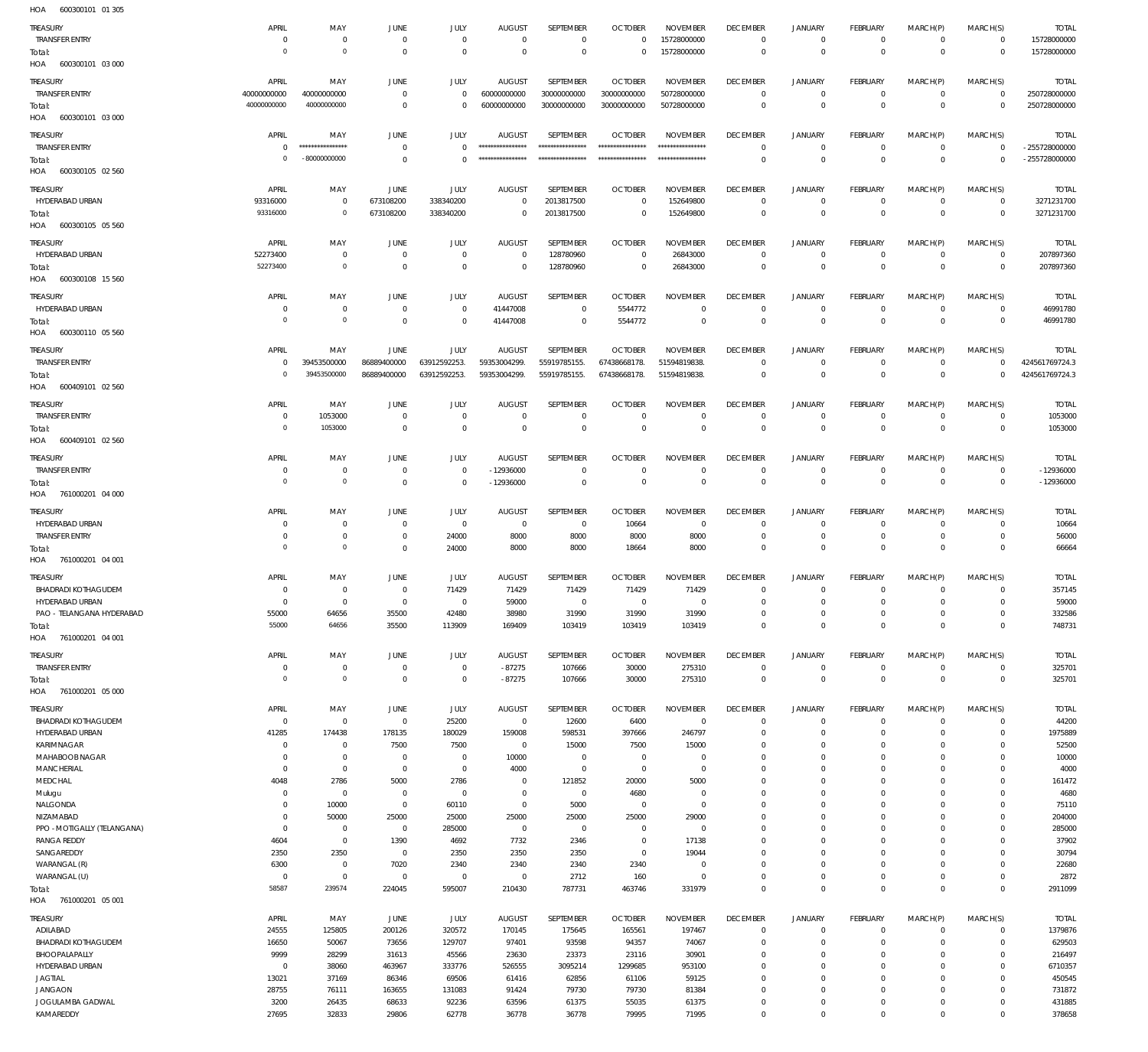761000201 05 001 HOA

| <b>TREASURY</b>                         | APRIL                            | MAY                  | <b>JUNE</b>       | JULY                    | <b>AUGUST</b>        | SEPTEMBER               | <b>OCTOBER</b>         | <b>NOVEMBER</b>    | <b>DECEMBER</b>                  | <b>JANUARY</b>             | <b>FEBRUARY</b>               | MARCH(P)             | MARCH(S)                   | <b>TOTAL</b>       |
|-----------------------------------------|----------------------------------|----------------------|-------------------|-------------------------|----------------------|-------------------------|------------------------|--------------------|----------------------------------|----------------------------|-------------------------------|----------------------|----------------------------|--------------------|
| KARIMNAGAR                              | 43347                            | 106160               | 153024            | 162688                  | 125326               | 123335                  | 128530                 | 133611             | $\overline{0}$                   | $^{\circ}$                 | $\mathbf 0$                   | $\Omega$             | $\mathbf 0$                | 976021             |
| KHAMMAM                                 | 11991<br>11739                   | 81081                | 259686            | 267313                  | 181387               | 178087                  | 182689<br>69149        | 190643<br>69149    | $\overline{0}$<br>$\overline{0}$ | $\mathbf{0}$<br>$^{\circ}$ | $\mathbf 0$<br>$\mathbf 0$    | $\Omega$<br>$\Omega$ | $\mathbf 0$<br>$\mathbf 0$ | 1352877<br>553192  |
| KOMARAMBHEEM ASIFABAD<br>MAHABOOB NAGAR | 42597                            | 40664<br>239479      | 41224<br>195790   | 182969<br>329465        | 69149<br>280543      | 69149<br>388538         | 219841                 | 275781             | $\overline{0}$                   | $^{\circ}$                 | $\Omega$                      | $\Omega$             | $\Omega$                   | 1972034            |
| MAHABUBABAD                             | $\overline{0}$                   | 2000                 | 81970             | 104560                  | 46615                | 46615                   | 46615                  | 64715              | $\overline{0}$                   | $^{\circ}$                 | $\mathbf 0$                   | $\Omega$             | $\Omega$                   | 393090             |
| MANCHERIAL                              | $\overline{0}$                   | 49837                | 44375             | 112449                  | 98784                | 86047                   | 77901                  | 96827              | $\overline{0}$                   | $\mathbf 0$                | $\mathbf 0$                   | $\Omega$             | $\Omega$                   | 566220             |
| MEDAK                                   | $\overline{0}$                   | 27240                | 98123             | 278816                  | 100598               | 97268                   | 124462                 | 123876             | $\overline{0}$                   | $^{\circ}$                 | $\Omega$                      | $\Omega$             | $\Omega$                   | 850383             |
| MEDCHAL                                 | 102570<br>8250                   | 244148<br>16958      | 253630<br>23443   | 314556<br>30526         | 234308<br>19388      | 225608<br>16958         | 226744<br>19388        | 225806<br>21818    | $\overline{0}$<br>$\overline{0}$ | $^{\circ}$<br>$\mathbf 0$  | $\Omega$<br>$\mathbf 0$       | $\Omega$             | $\Omega$<br>$\Omega$       | 1827370<br>156729  |
| Mulugu<br>NAGARKURNOOL                  | 61500                            | 102362               | 183491            | 236879                  | 147255               | 150830                  | 142081                 | 178277             | $\overline{0}$                   | $^{\circ}$                 | $\Omega$                      | $\Omega$             | $\Omega$                   | 1202675            |
| NALGONDA                                | 65009                            | 196850               | 271197            | 439075                  | 257055               | 526786                  | 373577                 | 272836             | $^{\circ}$                       | $\mathbf 0$                | $\mathbf 0$                   |                      | $\Omega$                   | 2402385            |
| NIRMAL                                  | $\overline{0}$                   | 33854                | 78711             | 77772                   | 74837                | 141030                  | 67880                  | 73730              | $\Omega$                         | $\Omega$                   | $\Omega$                      | $\Omega$             | $\Omega$                   | 547814             |
| NIZAMABAD                               | 94517                            | 152363               | 227760            | 315041                  | 251761               | 269455                  | 274555                 | 291377             | $\overline{0}$                   | 0                          | $\mathbf 0$                   | $\Omega$             | $\mathbf 0$                | 1876829            |
| Narayanpet<br>PAO - TELANGANA HYDERABAD | $\overline{0}$<br>2524746        | 15000<br>8727984     | 35000<br>10827799 | 25125<br>15936788       | 25125<br>10995709    | 22625<br>10845550       | 27625<br>10449185      | 35125<br>10921800  | $\overline{0}$<br>$^{\circ}$     | $\Omega$<br>$^{\circ}$     | $\Omega$<br>$\mathbf 0$       | $\Omega$<br>$\Omega$ | $\Omega$<br>$\mathbf 0$    | 185625<br>81229561 |
| PAO - TS NEW DELHI                      | $\overline{0}$                   | $\overline{0}$       | $\mathbf 0$       | $\overline{0}$          | $\,0\,$              | $\mathbf 0$             | $\overline{0}$         | $\overline{0}$     | $\overline{0}$                   | $\Omega$                   | $\Omega$                      | $\Omega$             | $\Omega$                   | $\overline{0}$     |
| PEDDAPALLY                              | 4700                             | 76051                | 73377             | 199358                  | 113774               | 83777                   | 88647                  | 69222              | $\overline{0}$                   | $^{\circ}$                 | $\mathbf 0$                   | $\Omega$             | $\Omega$                   | 708906             |
| <b>RANGA REDDY</b>                      | 14612                            | 134443               | 297803            | 242377                  | 610140               | 234045                  | 228618                 | 355562             | $\overline{0}$                   | $\mathbf 0$                | $\mathbf 0$                   | $\Omega$             | $\Omega$                   | 2117600            |
| SANGAREDDY<br>SIDDIPET                  | 75916<br>15000                   | 209994<br>62595      | 331021<br>219930  | 249091<br>129262        | 243652<br>112926     | 238102<br>107996        | 711307                 | 242100<br>891768   | $\overline{0}$<br>$\overline{0}$ | $^{\circ}$<br>$^{\circ}$   | $\Omega$<br>$\mathbf 0$       | $\Omega$<br>$\Omega$ | $\Omega$<br>$\Omega$       | 2301183<br>1660591 |
| SIRICILLA                               | $\overline{0}$                   | 30306                | 62750             | 64411                   | 46411                | 41411                   | 121114<br>36411        | 51211              | $\overline{0}$                   | $\mathbf 0$                | $\Omega$                      |                      | $\Omega$                   | 332911             |
| SURYAPET                                | 4000                             | 24132                | 34120             | 105650                  | 102918               | 94934                   | 76908                  | 85678              | $\overline{0}$                   | $^{\circ}$                 | $\Omega$                      | $\Omega$             | $\Omega$                   | 528340             |
| VIKARABAD                               | 1919                             | 53739                | 134547            | 146302                  | 87093                | 97491                   | 95577                  | 164674             | $^{\circ}$                       | $\mathbf 0$                | $\mathbf 0$                   |                      | $\Omega$                   | 781342             |
| WANAPARTHY                              | 16250                            | 26583                | 87263             | 112058                  | 73161                | 62420                   | 63820                  | 62420              | $\Omega$                         | $\Omega$                   | $\Omega$                      | $\Omega$             | $\Omega$                   | 503975             |
| WARANGAL (R)<br>WARANGAL (U)            | 14500<br>132666                  | 47543<br>236515      | 133619<br>582827  | 191190<br>554819        | 118792<br>399784     | 118398<br>409165        | 111198<br>488504       | 125362<br>425028   | $^{\circ}$<br>$\Omega$           | $\circ$<br>$^{\circ}$      | $\mathbf 0$<br>$\Omega$       | $\Omega$             | $\Omega$<br>$\Omega$       | 860602<br>3229308  |
| YADADRI                                 | 5060                             | 86349                | 134997            | 271805                  | 145547               | 138847                  | 133634                 | 337682             | $\overline{0}$                   | $^{\circ}$                 | $\mathbf 0$                   | $\Omega$             | $\mathbf 0$                | 1253921            |
| Total:                                  | 3374764                          | 11439009             | 15985279          | 22265569                | 16032983             | 18443036                | 16444545               | 17315492           | $\overline{0}$                   | $\overline{0}$             | $\Omega$                      | $\Omega$             | $\mathbb O$                | 121300677          |
| 761000201 05 001<br>HOA                 |                                  |                      |                   |                         |                      |                         |                        |                    |                                  |                            |                               |                      |                            |                    |
| TREASURY                                | APRIL                            | MAY                  | JUNE              | JULY                    | <b>AUGUST</b>        | SEPTEMBER               | <b>OCTOBER</b>         | <b>NOVEMBER</b>    | <b>DECEMBER</b>                  | <b>JANUARY</b>             | FEBRUARY                      | MARCH(P)             | MARCH(S)                   | <b>TOTAL</b>       |
| <b>TRANSFER ENTRY</b>                   | $\overline{0}$                   | $\mathbf 0$          | $\overline{0}$    | $-18412$                | 131549               | $-222083$               | $-43000$               | $-75787$           | $\overline{0}$                   | $^{\circ}$                 | $\mathbf 0$                   | $\mathbf 0$          | $\mathbf 0$                | $-227733$          |
| Total:<br>761000202 04 000<br>HOA       | $\overline{0}$                   | $\mathbf 0$          | $\mathbb O$       | $-18412$                | 131549               | $-222083$               | $-43000$               | $-75787$           | $\overline{0}$                   | $\overline{0}$             | $\overline{0}$                | $^{\circ}$           | $\mathbf 0$                | $-227733$          |
| <b>TREASURY</b>                         | APRIL                            | MAY                  | JUNE              | JULY                    | <b>AUGUST</b>        | SEPTEMBER               | <b>OCTOBER</b>         | <b>NOVEMBER</b>    | <b>DECEMBER</b>                  | JANUARY                    | <b>FEBRUARY</b>               | MARCH(P)             | MARCH(S)                   | <b>TOTAL</b>       |
| HYDERABAD URBAN                         | $\overline{0}$                   | 5000                 | 10000             | 18107                   | 15000                | 18320                   | 33107                  | 143880             | $\overline{0}$                   | $^{\circ}$                 | $\mathbf 0$                   | $\Omega$             | $\mathbf 0$                | 243414             |
| NIZAMABAD                               | $\overline{0}$<br>$\Omega$       | $\overline{0}$       | $\mathbf 0$       | 270000                  | $\,0\,$              | $\mathbf 0$             | $\,0\,$                | $\overline{0}$     | $\overline{0}$                   | $^{\circ}$                 | $\mathbf 0$                   | $\mathbf 0$          | $\mathbf 0$                | 270000             |
| Total:<br>HOA<br>761000202 04 001       |                                  | 5000                 | 10000             | 288107                  | 15000                | 18320                   | 33107                  | 143880             | $\overline{0}$                   | $\overline{0}$             | $\Omega$                      | $\Omega$             | $\mathbf{0}$               | 513414             |
| <b>TREASURY</b>                         | APRIL                            | MAY                  | JUNE              | JULY                    | <b>AUGUST</b>        | SEPTEMBER               | <b>OCTOBER</b>         | <b>NOVEMBER</b>    | <b>DECEMBER</b>                  | <b>JANUARY</b>             | FEBRUARY                      | MARCH(P)             | MARCH(S)                   | <b>TOTAL</b>       |
| ADILABAD                                | 2963                             | 23963                | 33963             | 74963                   | 33963                | 33963                   | 33963                  | 33963              | $\overline{0}$                   | $\circ$                    | $\mathbf 0$                   | $\circ$              | $\mathbf 0$                | 271704             |
| <b>BHADRADI KOTHAGUDEM</b>              | 10000                            | 26666                | 26666             | 43332                   | 26666                | 26666                   | 52766                  | 26666              | $\overline{0}$                   | $^{\circ}$                 | $\mathbf 0$                   |                      | $\Omega$                   | 239428             |
| BHOOPALAPALLY<br>HYDERABAD URBAN        | 2965<br>$\overline{0}$           | 2965<br>163771       | 2965<br>4450      | 2965<br>60000           | 2965<br>228900       | 2965<br>372070          | 2965<br>925839         | 2965<br>240664     | $^{\circ}$<br>$^{\circ}$         | 0<br>0                     | $\mathbf 0$<br>$\mathbf 0$    |                      | $\Omega$<br>$\Omega$       | 23720<br>1995694   |
| <b>JAGTIAL</b>                          | $\overline{0}$                   | 10000                | 25000             | 35000                   | 17500                | 17500                   | 17500                  | 17500              | $\Omega$                         | $\Omega$                   | $\Omega$                      |                      | $\Omega$                   | 140000             |
| <b>JANGAON</b>                          | $^{\circ}$                       | 20000                | 74000             | 48000                   | 30500                | 30500                   | 50500                  | 50500              | $^{\circ}$                       | 0                          | $\Omega$                      |                      | $\Omega$                   | 304000             |
| JOGULAMBA GADWAL                        | $\overline{0}$                   | 5000                 | 10000             | 23000                   | 17000                | 11000                   | 11000                  | 11000              | $\Omega$                         | $\Omega$                   | $\Omega$                      | $\Omega$             | $\Omega$                   | 88000              |
| KAMAREDDY                               | $\Omega$                         | $\Omega$             | $\Omega$          | 6000                    | 6000                 | 6000                    | 12000                  | 6000               | $\Omega$                         | $\Omega$                   | $\Omega$                      | $\Omega$             | $\Omega$<br>$\Omega$       | 36000              |
| KARIMNAGAR<br>KHAMMAM                   | $\overline{0}$<br>$\overline{0}$ | 29091<br>$\mathbf 0$ | 29091<br>22500    | 58182<br>30000          | 29091<br>22500       | 29091<br>15000          | 29091<br>15000         | 39091<br>15000     | $\overline{0}$<br>$^{\circ}$     | $^{\circ}$<br>$^{\circ}$   | $\mathbf 0$<br>$\mathbf 0$    | $\Omega$             | $\Omega$                   | 242728<br>120000   |
| KOMARAMBHEEM ASIFABAD                   | $\overline{0}$                   | $\mathbf 0$          | 10000             | 40000                   | 24000                | 18000                   | 54000                  | 6000               | $\overline{0}$                   | 0                          | $\mathbf 0$                   |                      | $\Omega$                   | 152000             |
| MAHABOOB NAGAR                          | $\overline{0}$                   | 20500                | 15000             | 26000                   | 35500                | 20500                   | 20500                  | 26000              | $\overline{0}$                   | $\circ$                    | $\Omega$                      |                      | $\Omega$                   | 164000             |
| MAHABUBABAD                             | $\overline{0}$                   | $\mathbf 0$          | 30000             | 10000                   | 10000                | 10000                   | 10000                  | 10000              | $\overline{0}$                   | 0                          | $\mathbf 0$                   |                      | $\Omega$                   | 80000              |
| MANCHERIAL<br>MEDAK                     | $\overline{0}$<br>7500           | $\mathbf 0$<br>13200 | 20000<br>35565    | 20000<br>27155          | 10000<br>27155       | 10000<br>27155          | 5000<br>62355          | 15000<br>42855     | $\overline{0}$<br>$\overline{0}$ | 0<br>$\Omega$              | $\Omega$<br>$\Omega$          |                      | $\Omega$<br>$\Omega$       | 80000<br>242940    |
| MEDCHAL                                 | 21000                            | 49125                | 69000             | 45000                   | 33000                | 33000                   | 33000                  | 33000              | $\overline{0}$                   | 0                          | $\mathbf 0$                   |                      | $\Omega$                   | 316125             |
| NAGARKURNOOL                            | $\overline{0}$                   | 4237                 | 8474              | 9956                    | 9956                 | 9956                    | 9956                   | 9956               | $\overline{0}$                   | 0                          | $\Omega$                      |                      | $\Omega$                   | 62491              |
| NALGONDA                                | $\overline{0}$                   | 10445                | 15445             | 40890                   | 15445                | 15445                   | 15445                  | 15445              | $\overline{0}$                   | 0                          | $\mathbf 0$                   |                      | $\Omega$                   | 128560             |
| NIZAMABAD                               | $\overline{0}$                   | 36000                | 108500            | 119500                  | 28500                | 43500                   | 178500                 | 28500              | $\overline{0}$                   | $\Omega$                   | $\Omega$                      |                      | $\Omega$                   | 543000             |
| Narayanpet<br>PAO - TELANGANA HYDERABAD | $\overline{0}$<br>485087         | 7500<br>3455808      | 15000<br>5418554  | 11622<br>7332665        | 11622<br>4315965     | 11622<br>4459735        | 11622<br>4152691       | 11622<br>4314683   | $\overline{0}$<br>$\overline{0}$ | 0<br>$\Omega$              | $\mathbf 0$<br>$\Omega$       |                      | $\Omega$<br>$\Omega$       | 80610<br>33935188  |
| PEDDAPALLY                              | 10000                            | 17500                | 30000             | 62500                   | 27500                | 27500                   | 27500                  | 27500              | $\overline{0}$                   | 0                          | $\Omega$                      |                      | $\Omega$                   | 230000             |
| <b>RANGA REDDY</b>                      | 10000                            | 29500                | 59800             | 59100                   | 39600                | 27600                   | 27600                  | 27600              | $\overline{0}$                   | $\Omega$                   | $\Omega$                      |                      | $\Omega$                   | 280800             |
| SANGAREDDY                              | 22000                            | 48145                | 143530            | 73725                   | 63935                | 63935                   | 53935                  | 61435              | $\overline{0}$                   | 0                          | $\Omega$                      |                      | $\Omega$                   | 530640             |
| SIDDIPET<br>SIRICILLA                   | 10000<br>12500                   | 12500<br>10000       | 66500<br>20000    | 22000<br>35000          | 141790<br>22500      | 31790<br>22500          | 31790<br>10000         | 33790<br>22500     | $\overline{0}$<br>$\overline{0}$ | 0<br>0                     | $\Omega$<br>$\Omega$          |                      | $\Omega$<br>$\Omega$       | 350160<br>155000   |
| VIKARABAD                               | $\overline{0}$                   | 18487                | 36974             | 18487                   | 19092                | 19092                   | 19092                  | 19092              | $\overline{0}$                   | $\Omega$                   | $\Omega$                      |                      | $\Omega$                   | 150316             |
| WARANGAL (R)                            | $\overline{0}$                   | 6000                 | 16000             | 47000                   | 21000                | 11000                   | 16000                  | 11000              | $\overline{0}$                   | 0                          | $\Omega$                      |                      | $\Omega$                   | 128000             |
| WARANGAL (U)                            | 17000                            | 37000                | 126240            | 196470                  | 112120               | 100120                  | 120120                 | 100120             | $\overline{0}$                   | 0                          | $\Omega$                      |                      | $\Omega$                   | 809190             |
| YADADRI                                 | $\overline{0}$<br>611015         | 24444<br>4081847     | 52000             | 48444                   | 36444                | 36444                   | 48444                  | 45332              | $\overline{0}$                   | $^{\circ}$                 | $\mathbf 0$<br>$\overline{0}$ | $\Omega$             | $\mathbf 0$<br>$\Omega$    | 291552             |
| Total:<br>HOA 761000202 04 001          |                                  |                      | 6525217           | 8626956                 | 5420209              | 5543649                 | 6058174                | 5304779            | $\overline{0}$                   | $\overline{0}$             |                               | $\Omega$             |                            | 42171846           |
| <b>TREASURY</b>                         | APRIL                            | MAY                  | JUNE              | JULY                    | <b>AUGUST</b>        | SEPTEMBER               | <b>OCTOBER</b>         | <b>NOVEMBER</b>    | <b>DECEMBER</b>                  | <b>JANUARY</b>             | <b>FEBRUARY</b>               | MARCH(P)             | MARCH(S)                   | <b>TOTAL</b>       |
| <b>TRANSFER ENTRY</b>                   | $\overline{0}$                   | $\mathbf 0$          | $\mathbf 0$       | $\mathbf 0$             | $-40240$             | 30000                   | 224800                 | 154750             | $\overline{0}$                   | $^{\circ}$                 | $\mathbf 0$                   | $\mathbf 0$          | $\mathbf 0$                | 369310             |
| Total:<br>HOA 761000202 05 000          | $\Omega$                         | $\mathbf 0$          | $\mathbb O$       | $\mathbf 0$             | $-40240$             | 30000                   | 224800                 | 154750             | $\overline{0}$                   | $\overline{0}$             | $\overline{0}$                | $\mathbf 0$          | $\mathbf 0$                | 369310             |
| <b>TREASURY</b>                         | APRIL                            | MAY                  | JUNE              | JULY                    | <b>AUGUST</b>        | SEPTEMBER               | <b>OCTOBER</b>         | <b>NOVEMBER</b>    | <b>DECEMBER</b>                  | JANUARY                    | <b>FEBRUARY</b>               | MARCH(P)             | MARCH(S)                   | <b>TOTAL</b>       |
| HYDERABAD URBAN                         | 750                              | 2250                 | 750               | 18250                   | 27250                | 16500                   | 1813                   | 9000               | $\overline{0}$                   | $\circ$                    | $\mathbf 0$                   | $\mathbf 0$          | $\mathbf 0$                | 76563              |
| <b>RANGA REDDY</b><br>SIDDIPET          | $\overline{0}$                   | $\mathbf 0$          | $\overline{0}$    | $\mathbf 0$             | $\overline{0}$       | 10000                   | $\overline{0}$         | $^{\circ}$         | $\overline{0}$                   | $^{\circ}$                 | $\mathbf 0$                   | $\Omega$             | $\mathbf 0$                | 10000              |
| Total:                                  | $\overline{0}$<br>750            | $\mathbf 0$<br>2250  | 110000<br>110750  | $\overline{0}$<br>18250 | $\mathbf 0$<br>27250 | $\overline{0}$<br>26500 | $\overline{0}$<br>1813 | $^{\circ}$<br>9000 | $^{\circ}$<br>$\mathbb O$        | $\circ$<br>$\mathbf 0$     | $\mathbf 0$<br>$\mathbf 0$    | $\Omega$<br>$\Omega$ | $\mathbf 0$<br>$\Omega$    | 110000<br>196563   |
|                                         |                                  |                      |                   |                         |                      |                         |                        |                    |                                  |                            |                               |                      |                            |                    |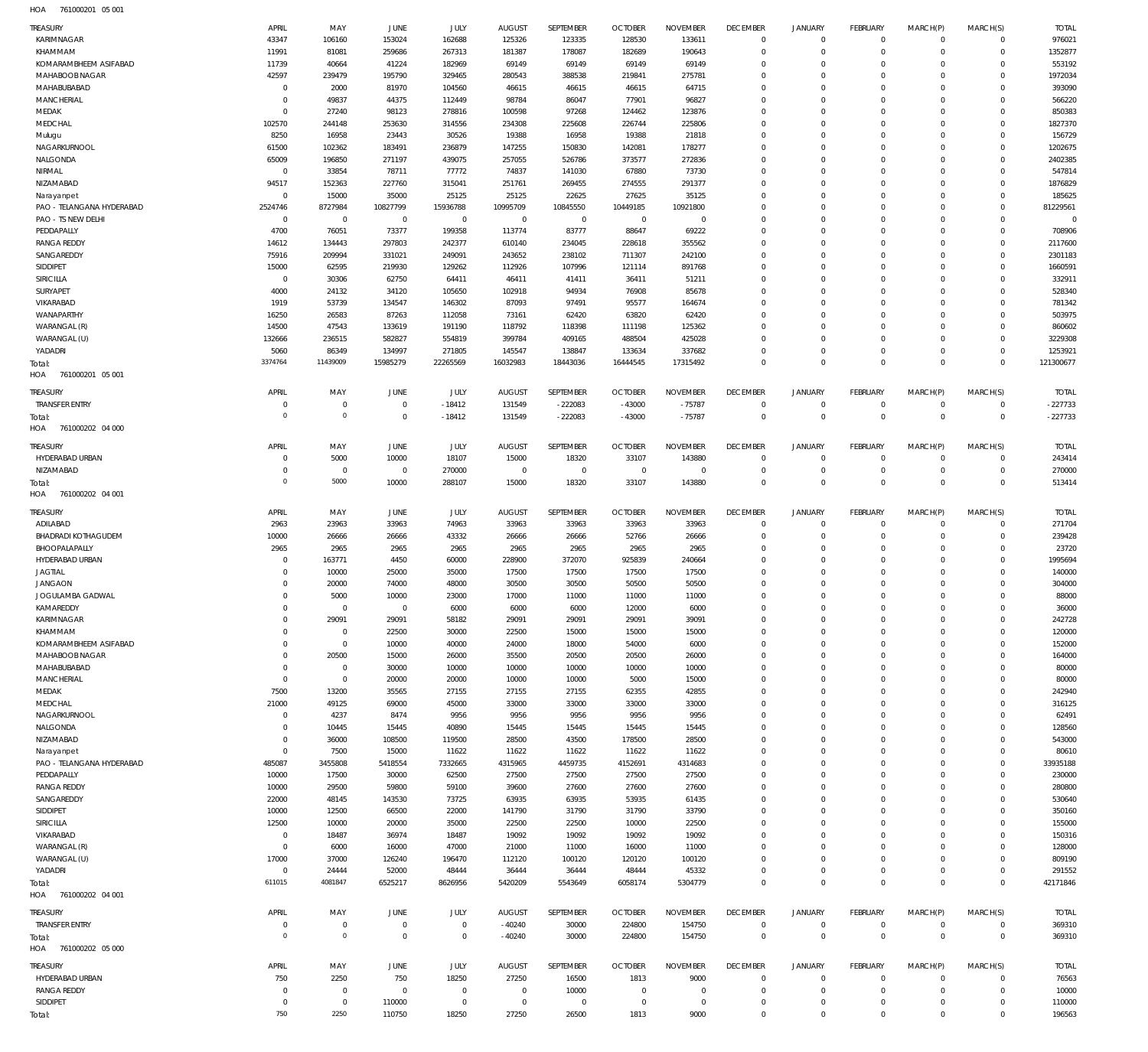761000202 05 001 HOA

| <b>TREASURY</b>                             | APRIL                            | MAY                 | <b>JUNE</b>           | JULY           | <b>AUGUST</b>  | SEPTEMBER      | <b>OCTOBER</b> | <b>NOVEMBER</b> | <b>DECEMBER</b>                   | <b>JANUARY</b>             | FEBRUARY                         | MARCH(P)                | MARCH(S)                     | <b>TOTAL</b>            |
|---------------------------------------------|----------------------------------|---------------------|-----------------------|----------------|----------------|----------------|----------------|-----------------|-----------------------------------|----------------------------|----------------------------------|-------------------------|------------------------------|-------------------------|
| ADILABAD                                    | $\overline{0}$                   | 30533               | 28458                 | 44133          | 22533          | 22533          | 36058          | 23381           | $\overline{0}$                    | $\circ$                    | $\overline{0}$                   | $\mathbf 0$             | $\mathbf{0}$                 | 207629                  |
| <b>BHADRADI KOTHAGUDEM</b><br>BHOOPALAPALLY | 1000<br>$\overline{0}$           | 5125<br>$\mathbf 0$ | 5500<br>3250          | 9125<br>750    | 12500<br>750   | 10125<br>750   | 10125<br>750   | 12125<br>750    | $\mathbf 0$<br>$\mathbf 0$        | $\mathbf 0$<br>0           | $\mathbf{0}$<br>$\overline{0}$   | 0<br>0                  | $\mathbf{0}$<br>$\mathbf{0}$ | 65625<br>7000           |
| HYDERABAD URBAN                             | 2630                             | 22050               | $\overline{0}$        | 66040          | 6050           | 66789          | 3100           | 750             | $\mathbf 0$                       | $\mathbf 0$                | $\overline{0}$                   | $\Omega$                | $\mathbf{0}$                 | 167409                  |
| <b>JAGTIAL</b>                              | $\overline{0}$                   | 5000                | 10250                 | 5750           | 1750           | 1000           | 1750           | 1000            | $\mathbf 0$                       | 0                          | $^{\circ}$                       | $\Omega$                | $\mathbf 0$                  | 26500                   |
| <b>JANGAON</b>                              | 2750                             | 4750                | 7750                  | 38750          | 15750          | 16950          | 5750           | 5750            | $\mathbf 0$                       | 0                          | $\mathbf 0$                      | $\Omega$                | $\mathbf 0$                  | 98200                   |
| JOGULAMBA GADWAL<br>KAMAREDDY               | $\overline{0}$<br>$\overline{0}$ | 2000<br>1135        | 2000<br>1885          | 2000<br>750    | 2000<br>750    | 2000<br>750    | 3000<br>7000   | 2000<br>1750    | $\mathbf 0$<br>$\mathbf 0$        | 0<br>0                     | $\mathbf 0$<br>$\overline{0}$    | $\Omega$<br>$\Omega$    | $\mathbf 0$<br>$\mathbf 0$   | 15000<br>14020          |
| KARIMNAGAR                                  | 1000                             | 11993               | 20393                 | 25386          | 14193          | 14193          | 14193          | 15193           | $\mathbf 0$                       | 0                          | $\mathbf 0$                      | $\Omega$                | $\mathbf 0$                  | 116544                  |
| KHAMMAM                                     | 3650                             | 7330                | 11280                 | 16830          | 9250           | 10530          | 12090          | 9530            | $\mathbf 0$                       | 0                          | $\overline{0}$                   | 0                       | $\mathbf 0$                  | 80490                   |
| KOMARAMBHEEM ASIFABAD                       | $\overline{0}$                   | $\overline{0}$      | 3000                  | 10000          | 3000           | 3000           | 3000           | 3000            | $\mathbf 0$                       | 0                          | $\mathbf 0$                      | $\Omega$                | $\mathbf 0$                  | 25000                   |
| MAHABOOB NAGAR                              | 1000                             | 7500                | 10500                 | 17872          | 9500           | 8500           | 8500           | 13250           | $\mathbf 0$                       | 0                          | $\overline{0}$                   | $\Omega$                | $\mathbf{0}$                 | 76622                   |
| MAHABUBABAD                                 | 1000<br>$\overline{0}$           | 1000                | 1000<br>5050          | 1000           | 6000           | 2000<br>4050   | 1000           | 1000            | $\mathbf 0$<br>$\mathbf 0$        | 0<br>0                     | $\mathbf 0$<br>$\overline{0}$    | $\Omega$<br>$\Omega$    | $\mathbf 0$<br>$\mathbf 0$   | 14000<br>31400          |
| <b>MANCHERIAL</b><br>MEDAK                  | 1000                             | 6050<br>4100        | 22700                 | 5050<br>9100   | 4050<br>8600   | 8600           | 3050<br>11100  | 4100<br>10700   | $\mathbf 0$                       | 0                          | $\mathbf 0$                      | $\Omega$                | $\mathbf 0$                  | 75900                   |
| MEDCHAL                                     | 1000                             | 6570                | 12340                 | 6570           | 4000           | 4000           | 4000           | 4000            | $\mathbf 0$                       | 0                          | $\mathbf 0$                      | $\Omega$                | $\mathbf 0$                  | 42480                   |
| Mulugu                                      | 1000                             | 1000                | 1000                  | 1000           | 1000           | 1000           | 1000           | 1000            | $\mathbf 0$                       | 0                          | $\mathbf 0$                      | $\Omega$                | $\mathbf 0$                  | 8000                    |
| NAGARKURNOOL                                | $\overline{0}$                   | 3000                | 4000                  | 7000           | 4000           | 4000           | 4000           | 5000            | $\mathbf 0$                       | 0                          | $\overline{0}$                   | 0                       | $\mathbf 0$                  | 31000                   |
| NALGONDA                                    | $\overline{0}$                   | 17025               | 20635                 | 30850          | 16425          | 24625          | 20795          | 16935           | $\mathbf 0$<br>$\mathbf 0$        | 0<br>0                     | $\mathbf 0$<br>$\overline{0}$    | $\Omega$<br>$\Omega$    | $\mathbf 0$<br>$\mathbf 0$   | 147290                  |
| NIRMAL<br>NIZAMABAD                         | 538<br>1500                      | 4538<br>3250        | 13338<br>16011        | 14338<br>38661 | 14338<br>20372 | 14938<br>16361 | 12338<br>16361 | 13338<br>16361  | $\mathbf 0$                       | 0                          | $\mathbf 0$                      | $\Omega$                | $\mathbf 0$                  | 87704<br>128877         |
| PAO - TELANGANA HYDERABAD                   | 138226                           | 818472              | 1091464               | 1529393        | 1039772        | 1020172        | 986183         | 1060587         | $\mathbf 0$                       | 0                          | $\mathbf{0}$                     | $\Omega$                | $\mathbf 0$                  | 7684269                 |
| PEDDAPALLY                                  | $\overline{0}$                   | 5000                | 25000                 | 31000          | 5000           | 3000           | 4000           | 2000            | $\mathbf 0$                       | 0                          | $\mathbf 0$                      | $\Omega$                | $\mathbf 0$                  | 75000                   |
| <b>RANGA REDDY</b>                          | $\overline{0}$                   | 13408               | 48158                 | 46991          | 30158          | 28408          | 30483          | 25408           | $\mathbf 0$                       | 0                          | $\overline{0}$                   | $\Omega$                | $\mathbf 0$                  | 223014                  |
| SANGAREDDY                                  | 1076                             | 15326               | 29326                 | 16076          | 13576          | 13576          | 12826          | 12826           | $\mathbf 0$                       | 0                          | $\mathbf 0$                      | $\Omega$                | $\mathbf 0$                  | 114608                  |
| SIDDIPET<br>SIRICILLA                       | $\mathbf 0$<br>$\mathbf 0$       | 6095<br>3250        | 10650<br>4000         | 6650<br>5750   | 6650<br>3250   | 6650<br>3250   | 5500<br>3250   | 6000<br>3250    | $\mathbf 0$<br>$\mathbf 0$        | 0<br>0                     | $\mathbf 0$<br>$\mathbf 0$       | $\Omega$<br>$\Omega$    | $\mathbf 0$<br>$\mathbf 0$   | 48195<br>26000          |
| SURYAPET                                    | $\mathbf 0$                      | 3750                | 3750                  | 13444          | 6832           | 8944           | 4888           | 7194            | $\mathbf 0$                       | 0                          | $\mathbf 0$                      | $\Omega$                | $\mathbf 0$                  | 48802                   |
| VIKARABAD                                   | $\mathbf 0$                      | 11000               | 11200                 | 28200          | 11600          | 11600          | 12933          | 11600           | $\mathbf 0$                       | 0                          | $\mathbf 0$                      | $\Omega$                | $\mathbf 0$                  | 98133                   |
| WANAPARTHY                                  | $\mathbf 0$                      | $\mathbf 0$         | 1000                  | 1000           | $\overline{0}$ | $\overline{0}$ | $\overline{0}$ | $\mathbf 0$     | $\mathbf 0$                       | 0                          | $\overline{0}$                   | 0                       | $\mathbf 0$                  | 2000                    |
| WARANGAL (R)                                | $\overline{0}$                   | 1000                | 5800                  | 5600           | 3600           | 3600           | 3600           | 4600            | $\mathbf 0$                       | 0                          | $\mathbf 0$                      | $\Omega$                | $\mathbf 0$                  | 27800                   |
| WARANGAL (U)<br>YADADRI                     | 7750<br>$\overline{0}$           | 14500<br>10000      | 56400<br>7000         | 56300<br>18000 | 31200<br>12000 | 32200<br>11000 | 41331<br>9000  | 35450<br>17000  | $\mathbf 0$<br>$\mathbf 0$        | 0<br>$\mathbf 0$           | $\mathbf{0}$<br>$\mathbf{0}$     | $\Omega$<br>0           | $\mathbf{0}$<br>$\mathbf{0}$ | 275131<br>84000         |
| Total:                                      | 165120                           | 1045750             | 1494088               | 2109359        | 1340449        | 1379094        | 1292954        | 1346828         | $\overline{0}$                    | $\overline{0}$             | $\Omega$                         | $\Omega$                | $\Omega$                     | 10173642                |
| 761000202 05 001<br>HOA                     |                                  |                     |                       |                |                |                |                |                 |                                   |                            |                                  |                         |                              |                         |
| <b>TREASURY</b>                             | APRIL                            | MAY                 | JUNE                  | JULY           | <b>AUGUST</b>  | SEPTEMBER      | <b>OCTOBER</b> | <b>NOVEMBER</b> | <b>DECEMBER</b>                   | <b>JANUARY</b>             | <b>FEBRUARY</b>                  | MARCH(P)                | MARCH(S)                     | <b>TOTAL</b>            |
| <b>TRANSFER ENTRY</b>                       | $^{\circ}$                       | $\mathbf 0$         | $\overline{0}$        | 3009           | $-4000$        | $-20000$       | $-219800$      | $-48881$        | $\overline{0}$                    | $\mathbf 0$                | $\mathbf{0}$                     | $\mathbf 0$             | $\overline{0}$               | $-289672$               |
| Total:<br>761000202 06 001<br>HOA           | $\mathbf 0$                      | $\mathbf 0$         | $\overline{0}$        | 3009           | $-4000$        | $-20000$       | $-219800$      | $-48881$        | $\overline{0}$                    | $\overline{0}$             | $\overline{0}$                   | $\mathbf 0$             | $\overline{0}$               | $-289672$               |
|                                             | APRIL                            |                     |                       | JULY           | <b>AUGUST</b>  | SEPTEMBER      | <b>OCTOBER</b> | <b>NOVEMBER</b> | <b>DECEMBER</b>                   |                            | FEBRUARY                         | MARCH(P)                | MARCH(S)                     |                         |
| TREASURY<br>PAO - TELANGANA HYDERABAD       | $\mathbf 0$                      | MAY<br>200000       | <b>JUNE</b><br>567600 | 500000         | 350000         | 350000         | 350000         | 450000          | $\overline{0}$                    | <b>JANUARY</b><br>0        | $\mathbf{0}$                     | $\mathbf 0$             | $\mathbf{0}$                 | <b>TOTAL</b><br>2767600 |
| Total:                                      | $\mathbf 0$                      | 200000              | 567600                | 500000         | 350000         | 350000         | 350000         | 450000          | $\overline{0}$                    | $\overline{0}$             | $\overline{0}$                   | $\mathbf 0$             | $\overline{0}$               | 2767600                 |
|                                             |                                  |                     |                       |                |                |                |                |                 |                                   |                            |                                  |                         |                              |                         |
| 761000202 06 001<br>HOA                     |                                  |                     |                       |                |                |                |                |                 |                                   |                            |                                  |                         |                              |                         |
| TREASURY                                    | APRIL                            | MAY                 | JUNE                  | JULY           | <b>AUGUST</b>  | SEPTEMBER      | <b>OCTOBER</b> | <b>NOVEMBER</b> | <b>DECEMBER</b>                   | <b>JANUARY</b>             | FEBRUARY                         | MARCH(P)                | MARCH(S)                     | <b>TOTAL</b>            |
| <b>TRANSFER ENTRY</b>                       | $^{\circ}$                       | $\mathbf 0$         | $\overline{0}$        | $\mathbf 0$    | $\mathbf 0$    | $\mathbf 0$    | $-50000$       | $-500000$       | $\mathbf 0$                       | $\mathbf 0$                | $\mathbf{0}$                     | $\mathbf 0$             | $\mathbf{0}$                 | $-550000$               |
| Total:                                      | $\Omega$                         | $\mathbf 0$         | $\overline{0}$        | $\mathbf 0$    | $\overline{0}$ | $\mathbf 0$    | $-50000$       | $-500000$       | $\overline{0}$                    | $\mathbf 0$                | $\overline{0}$                   | $\mathbf 0$             | $\overline{0}$               | $-550000$               |
| HOA<br>761000202 07 001                     |                                  |                     |                       |                |                |                |                |                 |                                   |                            |                                  |                         |                              |                         |
| TREASURY                                    | APRIL                            | MAY                 | <b>JUNE</b>           | JULY           | <b>AUGUST</b>  | SEPTEMBER      | <b>OCTOBER</b> | <b>NOVEMBER</b> | <b>DECEMBER</b>                   | <b>JANUARY</b>             | FEBRUARY                         | MARCH(P)                | MARCH(S)                     | <b>TOTAL</b>            |
| PAO - TELANGANA HYDERABAD                   | 100000<br>100000                 | 200000<br>200000    | 11400000              | 12300000       | 6550000        | 6350000        | 6100000        | 6300000         | $\overline{0}$<br>$\overline{0}$  | $\circ$<br>$\overline{0}$  | $\overline{0}$                   | $\circ$<br>$\mathbf 0$  | $\overline{0}$               | 49300000                |
| Total:<br>HOA 761000202 07 001              |                                  |                     | 11400000              | 12300000       | 6550000        | 6350000        | 6100000        | 6300000         |                                   |                            | $\overline{0}$                   |                         | $\overline{0}$               | 49300000                |
| TREASURY                                    | APRIL                            | MAY                 | JUNE                  | JULY           | <b>AUGUST</b>  | SEPTEMBER      | <b>OCTOBER</b> | <b>NOVEMBER</b> | <b>DECEMBER</b>                   | <b>JANUARY</b>             | <b>FEBRUARY</b>                  | MARCH(P)                | MARCH(S)                     | <b>TOTAL</b>            |
| <b>TRANSFER ENTRY</b>                       | $^{\circ}$                       | $\mathbf 0$         | $\overline{0}$        | $\mathbf 0$    | $\overline{0}$ | $\mathbf 0$    | $\overline{0}$ | 400000          | $\overline{0}$                    | $\circ$                    | $\overline{0}$                   | $\mathbf{0}$            | $\overline{0}$               | 400000                  |
| Total:                                      | $\mathbf 0$                      | $\mathbf 0$         | $\overline{0}$        | $\mathbf 0$    | $\overline{0}$ | $\mathbf 0$    | $\overline{0}$ | 400000          | $\overline{0}$                    | $\overline{0}$             | $\overline{0}$                   | $\mathbf 0$             | $\overline{0}$               | 400000                  |
| HOA 761000202 07 002                        |                                  |                     |                       |                |                |                |                |                 |                                   |                            |                                  |                         |                              |                         |
| TREASURY                                    | APRIL                            | MAY                 | JUNE                  | JULY           | <b>AUGUST</b>  | SEPTEMBER      | <b>OCTOBER</b> | <b>NOVEMBER</b> | <b>DECEMBER</b>                   | <b>JANUARY</b>             | FEBRUARY                         | MARCH(P)                | MARCH(S)                     | <b>TOTAL</b>            |
| PAO - TELANGANA HYDERABAD                   | $\mathbf 0$                      | $\mathbf 0$         | 3030000               | 3050000        | 1657500        | 1507500        | 1425000        | 1425000         | $\overline{0}$                    | $\mathbf 0$                | $\overline{0}$                   | $^{\circ}$              | $\overline{0}$               | 12095000                |
| Total:<br>HOA 761000203 04 001              | $\overline{0}$                   | $\mathbf 0$         | 3030000               | 3050000        | 1657500        | 1507500        | 1425000        | 1425000         | $\overline{0}$                    | $\mathbf 0$                | $\overline{0}$                   | $\mathbf 0$             | $\overline{0}$               | 12095000                |
|                                             |                                  |                     |                       |                |                |                |                |                 |                                   |                            |                                  |                         |                              |                         |
| TREASURY                                    | APRIL<br>$\mathbf 0$             | MAY                 | JUNE                  | JULY           | <b>AUGUST</b>  | SEPTEMBER      | <b>OCTOBER</b> | <b>NOVEMBER</b> | <b>DECEMBER</b><br>$\overline{0}$ | <b>JANUARY</b>             | FEBRUARY                         | MARCH(P)<br>$\mathbf 0$ | MARCH(S)<br>$\mathbf{0}$     | <b>TOTAL</b>            |
| MAHABOOB NAGAR<br>PAO - TELANGANA HYDERABAD | $^{\circ}$                       | 750<br>$\mathbf 0$  | 1500<br>1405          | 750<br>2810    | 750<br>1405    | 750<br>1405    | 750<br>1405    | 750<br>2810     | $\mathbf 0$                       | $\mathbf 0$<br>$\mathbf 0$ | $\overline{0}$<br>$\overline{0}$ | $\mathbf 0$             | $\overline{0}$               | 6000<br>11240           |
| Total:                                      | $\mathbf 0$                      | 750                 | 2905                  | 3560           | 2155           | 2155           | 2155           | 3560            | $\overline{0}$                    | $\overline{0}$             | $\overline{0}$                   | $\mathbf 0$             | $\overline{0}$               | 17240                   |
| HOA 761000204 12 000                        |                                  |                     |                       |                |                |                |                |                 |                                   |                            |                                  |                         |                              |                         |
| TREASURY                                    | APRIL                            | MAY                 | <b>JUNE</b>           | JULY           | <b>AUGUST</b>  | SEPTEMBER      | <b>OCTOBER</b> | <b>NOVEMBER</b> | <b>DECEMBER</b>                   | <b>JANUARY</b>             | FEBRUARY                         | MARCH(P)                | MARCH(S)                     | <b>TOTAL</b>            |
| HYDERABAD URBAN                             | $^{\circ}$                       | $\mathbf 0$         | $\overline{0}$        | $\overline{0}$ | $\overline{0}$ | 1110           | 47431          | 740             | $\overline{0}$                    | $\mathbf 0$                | $\overline{0}$                   | $^{\circ}$              | $\mathbf{0}$                 | 49281                   |
| RANGA REDDY                                 | $^{\circ}$                       | $\mathbf 0$         | $\overline{0}$        | 2500           | 500            | 1000           | $\overline{0}$ | $^{\circ}$      | $\overline{0}$                    | $\mathbf 0$                | $\overline{0}$                   | $\mathbf 0$             | $\circ$                      | 4000                    |
| Total:<br>HOA 761000204 12 001              | $\mathbf 0$                      | $\mathbf 0$         | $\overline{0}$        | 2500           | 500            | 2110           | 47431          | 740             | $\overline{0}$                    | $\overline{0}$             | $\overline{0}$                   | $\mathbf 0$             | $\overline{0}$               | 53281                   |
| TREASURY                                    | APRIL                            | MAY                 | JUNE                  | JULY           | <b>AUGUST</b>  | SEPTEMBER      | <b>OCTOBER</b> | <b>NOVEMBER</b> | <b>DECEMBER</b>                   | <b>JANUARY</b>             | <b>FEBRUARY</b>                  | MARCH(P)                | MARCH(S)                     | <b>TOTAL</b>            |
| <b>BHADRADI KOTHAGUDEM</b>                  | $\overline{0}$                   | 1000                | 1000                  | 1000           | 1000           | 1000           | 1000           | 2000            | $\overline{0}$                    | $\mathbf 0$                | $\mathbf{0}$                     | $\mathbf 0$             | $\mathbf{0}$                 | 8000                    |
| HYDERABAD URBAN                             | 1000                             | 1000                | 7000                  | 11000          | 4000           | 4000           | 7100           | 4000            | $\mathbf 0$                       | $\mathbf 0$                | $\overline{0}$                   | 0                       | $\mathbf{0}$                 | 39100                   |
| KAMAREDDY                                   | $\overline{0}$                   | 370                 | 740                   | 370            | 370            | 370            | 370            | 370             | $\overline{0}$                    | 0                          | $^{\circ}$                       | 0                       | $\mathbf 0$                  | 2960                    |
| KARIMNAGAR                                  | $^{\circ}$                       | 1371                | 2371                  | 1742           | 1371           | 371            | 371            | 371             | $\mathbf 0$                       | 0                          | $^{\circ}$                       | $\Omega$                | $\mathbf 0$                  | 7968                    |
| KHAMMAM<br>MAHABOOB NAGAR                   | 500<br>500                       | 1052<br>2125        | 1552<br>2750          | 3104<br>3125   | 1552<br>2125   | 1552<br>10125  | 1552<br>2125   | 1552<br>2125    | $\mathbf 0$<br>$^{\circ}$         | 0<br>0                     | $^{\circ}$<br>$^{\circ}$         | $\Omega$<br>$\Omega$    | $\mathbf{0}$<br>$\mathbf 0$  | 12416<br>25000          |
| MEDAK                                       | $\mathbf 0$                      | $\mathbf 0$         | 3740                  | 1370           | 1370           | 1370           | 1740           | 1370            | $\mathbf 0$                       | 0                          | $^{\circ}$                       | 0                       | $\mathbf 0$                  | 10960                   |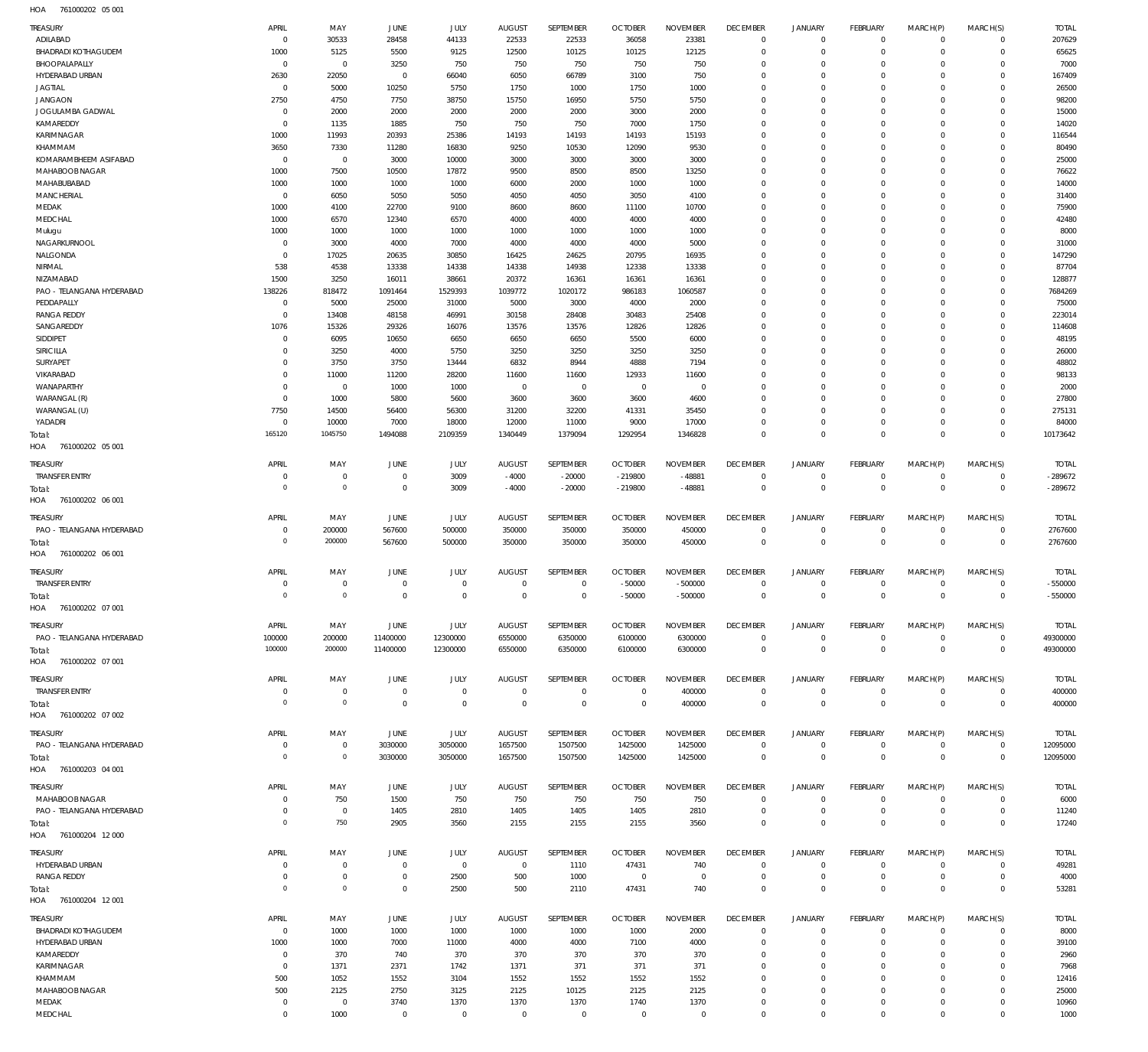761000204 12 001 HOA

| TREASURY                           | APRIL                         | MAY                        | JUNE                             | JULY                       | <b>AUGUST</b>          | SEPTEMBER              | <b>OCTOBER</b>                   | <b>NOVEMBER</b>     | <b>DECEMBER</b>               | <b>JANUARY</b>             | FEBRUARY                       | MARCH(P)                | MARCH(S)                       | <b>TOTAL</b>       |
|------------------------------------|-------------------------------|----------------------------|----------------------------------|----------------------------|------------------------|------------------------|----------------------------------|---------------------|-------------------------------|----------------------------|--------------------------------|-------------------------|--------------------------------|--------------------|
| NALGONDA                           | $\overline{0}$                | 2770                       | 2770                             | 5540                       | 2770                   | 2770                   | 1770                             | 1770                | $\overline{0}$                | $\circ$                    | $\overline{0}$                 | $\mathbf{0}$            | $\overline{0}$                 | 20160              |
| NIRMAL<br>NIZAMABAD                | $\overline{0}$<br>500         | 1000<br>870                | 1000<br>870                      | 1000<br>1240               | 1000<br>870            | 1000<br>870            | 1000<br>870                      | 1000<br>870         | $\mathbf 0$<br>$\overline{0}$ | 0<br>$\mathbf 0$           | $\overline{0}$<br>$\mathbf{0}$ | $\mathbf 0$<br>$\Omega$ | $\mathbf{0}$<br>$\mathbf{0}$   | 7000<br>6960       |
| Narayanpet                         | $\overline{0}$                | $\overline{0}$             | $\overline{0}$                   | 342                        | 342                    | 342                    | 342                              | 342                 | $\mathbf 0$                   | 0                          | $\mathbf{0}$                   | $\Omega$                | $\mathbf{0}$                   | 1710               |
| PAO - TELANGANA HYDERABAD          | 29125                         | 215505                     | 305558                           | 415409                     | 264867                 | 271207                 | 241777                           | 254563              | $\mathbf 0$                   | $\mathbf 0$                | $\mathbf{0}$                   | $\Omega$                | $\mathbf{0}$                   | 1998011            |
| <b>RANGA REDDY</b>                 | 1000                          | 4285                       | 3395                             | 3655                       | 2655                   | 2655                   | 2655                             | 2370                | $\mathbf 0$                   | 0                          | $\mathbf{0}$                   | $\Omega$                | $\mathbf{0}$                   | 22670              |
| SANGAREDDY                         | 1000                          | 2000                       | 3000                             | 2000                       | 2000                   | 2000                   | 2000                             | 2000                | $\mathbf 0$                   | $\mathbf 0$                | $\mathbf{0}$                   | $\Omega$                | $\mathbf{0}$                   | 16000              |
| SIDDIPET<br>SURYAPET               | $\overline{0}$<br>$\mathbf 0$ | $\mathbf 0$<br>$\mathbf 0$ | $\overline{0}$<br>$\overline{0}$ | $\mathbf 0$<br>3000        | 5000<br>1000           | 2500<br>2000           | 2500<br>1000                     | 2500<br>1000        | $\mathbf 0$<br>$\mathbf 0$    | $\mathbf 0$<br>$\mathbf 0$ | $\mathbf{0}$<br>$\mathbf{0}$   | $\Omega$<br>$\Omega$    | $\mathbf{0}$<br>$\mathbf{0}$   | 12500<br>8000      |
| VIKARABAD                          | $\mathbf 0$                   | 1500                       | 500                              | 2000                       | 1500                   | 1500                   | 2500                             | 1500                | $\mathbf 0$                   | $\mathbf 0$                | $\mathbf{0}$                   | $\Omega$                | $\mathbf{0}$                   | 11000              |
| WARANGAL (U)                       | $\overline{0}$                | $\overline{0}$             | 5293                             | 6293                       | 3459                   | 3459                   | 4709                             | 6459                | $\mathbf 0$                   | $\mathbf 0$                | $\mathbf{0}$                   | 0                       | $\mathbf{0}$                   | 29672              |
| YADADRI                            | $\overline{0}$                | 4350                       | 5450                             | 5600                       | 4350                   | 4350                   | 3650                             | 6350                | $\mathbf 0$                   | $\mathbf 0$                | $\mathbf{0}$                   | $\mathbf 0$             | $\mathbf{0}$                   | 34100              |
| Total:                             | 33625                         | 240198                     | 346989                           | 467790                     | 301601                 | 313441                 | 279031                           | 292512              | $\overline{0}$                | $\mathbf 0$                | $\overline{0}$                 | $\mathbf 0$             | $\overline{0}$                 | 2275187            |
| HOA<br>761000204 12 001            |                               |                            |                                  |                            |                        |                        |                                  |                     |                               |                            |                                |                         |                                |                    |
| TREASURY                           | APRIL                         | MAY                        | <b>JUNE</b>                      | JULY                       | <b>AUGUST</b>          | SEPTEMBER              | <b>OCTOBER</b>                   | <b>NOVEMBER</b>     | <b>DECEMBER</b>               | <b>JANUARY</b>             | FEBRUARY                       | MARCH(P)                | MARCH(S)                       | <b>TOTAL</b>       |
| <b>TRANSFER ENTRY</b>              | $^{\circ}$                    | $\mathbf 0$                | $\overline{0}$                   | $\mathbf 0$                | 20650                  | $\mathbf 0$            | $\overline{0}$                   | 6750                | $\overline{0}$                | $\mathbf{0}$               | $\overline{0}$                 | $\mathbf 0$             | $\overline{0}$                 | 27400              |
| Total:<br>761000800 04 000<br>HOA  | $\theta$                      | $\circ$                    | $\overline{0}$                   | $\mathbf 0$                | 20650                  | $\mathbf 0$            | $\overline{0}$                   | 6750                | $\mathbf 0$                   | $\overline{0}$             | $\overline{0}$                 | $\mathbf 0$             | $\overline{0}$                 | 27400              |
|                                    |                               |                            |                                  |                            |                        |                        |                                  |                     |                               |                            |                                |                         |                                |                    |
| TREASURY                           | APRIL                         | MAY                        | <b>JUNE</b>                      | <b>JULY</b>                | <b>AUGUST</b>          | SEPTEMBER              | <b>OCTOBER</b>                   | <b>NOVEMBER</b>     | <b>DECEMBER</b>               | <b>JANUARY</b>             | FEBRUARY                       | MARCH(P)                | MARCH(S)                       | <b>TOTAL</b>       |
| ADILABAD<br>HYDERABAD URBAN        | $\overline{0}$<br>4500        | $\overline{0}$<br>6750     | $\overline{0}$<br>750            | $\mathbf 0$<br>$\mathbf 0$ | 2200<br>$\overline{0}$ | $\overline{0}$<br>6500 | $\overline{0}$<br>500            | $\mathbf 0$<br>2250 | $\overline{0}$<br>$\mathbf 0$ | $\circ$<br>0               | $\overline{0}$<br>$\mathbf{0}$ | $\mathbf 0$<br>0        | $\overline{0}$<br>$\mathbf{0}$ | 2200<br>21250      |
| MEDCHAL                            | $\overline{0}$                | $\mathbf 0$                | $\overline{0}$                   | $\mathbf 0$                | $\overline{0}$         | 3000                   | 4500                             | $\mathbf 0$         | $\mathbf 0$                   | $\mathbf 0$                | $\mathbf{0}$                   | $\Omega$                | $\mathbf{0}$                   | 7500               |
| NALGONDA                           | $\overline{0}$                | 1400                       | 1200                             | 1400                       | $\overline{0}$         | $\overline{0}$         | $\overline{0}$                   | $\mathbf 0$         | $\mathbf 0$                   | 0                          | $\mathbf{0}$                   | $\Omega$                | $\mathbf{0}$                   | 4000               |
| PAO - TS NEW DELHI                 | 10400                         | 10400                      | 10400                            | 10400                      | 9050                   | 7350                   | 2100                             | 750                 | $\mathbf 0$                   | $\mathbf 0$                | $\mathbf{0}$                   | $\Omega$                | $\mathbf{0}$                   | 60850              |
| PEDDAPALLY                         | $\mathbf 0$                   | $\mathbf 0$                | $\overline{0}$                   | 3750                       | $\overline{0}$         | $\mathbf 0$            | $\overline{0}$                   | $\mathbf 0$         | $\mathbf 0$                   | 0                          | $\mathbf{0}$                   | $\Omega$                | $\mathbf{0}$                   | 3750               |
| PPO - MOTIGALLY (TELANGANA)        | $\mathbf 0$                   | $\mathbf 0$                | $\overline{0}$                   | 8251                       | $\overline{0}$         | $\mathbf 0$            | $\overline{0}$                   | $\mathbf 0$         | $\mathbf 0$                   | $\mathbf 0$                | $\mathbf{0}$                   | $\Omega$                | $\mathbf{0}$                   | 8251               |
| SURYAPET<br>YADADRI                | $\mathbf 0$<br>$\overline{0}$ | $\mathbf 0$<br>$\mathbf 0$ | 1000<br>$\overline{0}$           | 1600<br>1550               | $\overline{0}$<br>1550 | 1800<br>1550           | $\overline{0}$<br>$\overline{0}$ | $\mathbf 0$<br>3350 | $\mathbf 0$<br>$\overline{0}$ | $\mathbf 0$<br>0           | $\mathbf{0}$<br>$\mathbf{0}$   | $\Omega$<br>$\mathbf 0$ | $\mathbf{0}$<br>$\mathbf{0}$   | 4400<br>8000       |
| Total:                             | 14900                         | 18550                      | 13350                            | 26951                      | 12800                  | 20200                  | 7100                             | 6350                | $\overline{0}$                | $\overline{0}$             | $\Omega$                       | $\Omega$                | $\Omega$                       | 120201             |
| 761000800 04 001<br>HOA            |                               |                            |                                  |                            |                        |                        |                                  |                     |                               |                            |                                |                         |                                |                    |
| TREASURY                           | APRIL                         | MAY                        | JUNE                             | JULY                       | <b>AUGUST</b>          | SEPTEMBER              | <b>OCTOBER</b>                   | <b>NOVEMBER</b>     | <b>DECEMBER</b>               | <b>JANUARY</b>             | <b>FEBRUARY</b>                | MARCH(P)                | MARCH(S)                       | <b>TOTAL</b>       |
| ADILABAD                           | 498750                        | 866500                     | 916750                           | 1196300                    | 911800                 | 570800                 | 401300                           | 305625              | $\overline{0}$                | $\mathbf{0}$               | $\overline{0}$                 | $\mathbf 0$             | $\mathbf{0}$                   | 5667825            |
| <b>BHADRADI KOTHAGUDEM</b>         | 370350                        | 793850                     | 1049150                          | 1440200                    | 1038800                | 759700                 | 522400                           | 538000              | $\mathbf 0$                   | $\mathbf 0$                | $\mathbf{0}$                   | $\Omega$                | $\mathbf 0$                    | 6512450            |
| BHOOPALAPALLY                      | 127250                        | 394000                     | 507500                           | 555500                     | 357000                 | 254750                 | 104000                           | 67250               | $\mathbf 0$                   | $\mathbf 0$                | $\mathbf{0}$                   | $\Omega$                | $\Omega$                       | 2367250            |
| HYDERABAD URBAN                    | 57000                         | 6000                       | $\overline{0}$                   | $\mathbf 0$                | $\overline{0}$         | 3000                   | 6750                             | 9750                | $\mathbf 0$                   | $\mathbf 0$                | $\mathbf 0$                    | $\Omega$                | $\mathbf 0$                    | 82500              |
| <b>JAGTIAL</b>                     | 137100                        | 345200                     | 458750                           | 484050                     | 363100                 | 278950                 | 74400                            | 46800               | $\Omega$                      | $\Omega$                   | $\Omega$                       | $\Omega$                | $\Omega$                       | 2188350            |
| <b>JANGAON</b><br>JOGULAMBA GADWAL | 83250<br>135500               | 181250<br>171750           | 355500<br>239250                 | 299750<br>227000           | 228000<br>186500       | 149750<br>144500       | 104250<br>109750                 | 96500<br>92750      | $\mathbf 0$<br>$\Omega$       | $\mathbf 0$<br>$\Omega$    | $\mathbf 0$<br>$\Omega$        | $\Omega$<br>$\Omega$    | $\mathbf 0$<br>$\mathbf 0$     | 1498250<br>1307000 |
| KAMAREDDY                          | 201000                        | 707250                     | 840250                           | 1211400                    | 804750                 | 354750                 | 106000                           | 89500               | $\Omega$                      | $\mathbf 0$                | $\Omega$                       | $\Omega$                | $\mathbf 0$                    | 4314900            |
| KARIMNAGAR                         | 142750                        | 463700                     | 560700                           | 569700                     | 469450                 | 344800                 | 222800                           | 154750              | $\mathbf 0$                   | $\mathbf 0$                | $\mathbf{0}$                   | $\Omega$                | $\mathbf 0$                    | 2928650            |
| KHAMMAM                            | 452100                        | 677500                     | 973650                           | 952400                     | 764400                 | 390800                 | 302050                           | 247500              | $\mathbf 0$                   | $\mathbf 0$                | $\Omega$                       | $\Omega$                | $\mathbf 0$                    | 4760400            |
| KOMARAMBHEEM ASIFABAD              | 188750                        | 220750                     | 347750                           | 495500                     | 329500                 | 166750                 | 164250                           | 72750               | $\mathbf 0$                   | $\mathbf 0$                | $\mathbf{0}$                   | $\Omega$                | $\mathbf{0}$                   | 1986000            |
| MAHABOOB NAGAR                     | 65750                         | 196600                     | 291550                           | 405050                     | 260550                 | 182750                 | 120250                           | 133500              | $\mathbf 0$<br>$\Omega$       | $\mathbf 0$<br>$\Omega$    | $\mathbf 0$<br>$\Omega$        | $\Omega$<br>$\Omega$    | $\mathbf 0$<br>$\Omega$        | 1656000            |
| MAHABUBABAD<br>MANCHERIAL          | 124500<br>223500              | 276000<br>526200           | 1003450<br>700450                | 954700<br>813000           | 616100<br>573500       | 567050<br>382000       | 239050<br>222250                 | 232200<br>213750    | $\mathbf 0$                   | $\mathbf 0$                | $\mathbf 0$                    | $\Omega$                | $\mathbf 0$                    | 4013050<br>3654650 |
| MEDAK                              | 88250                         | 458700                     | 1192050                          | 797250                     | 607300                 | 427050                 | 186300                           | 104500              | $\Omega$                      | $\Omega$                   | $\Omega$                       | $\Omega$                | $\Omega$                       | 3861400            |
| MEDCHAL                            | 251500                        | 328750                     | 388750                           | 431000                     | 348250                 | 203000                 | 116500                           | 87500               | $\Omega$                      | $\Omega$                   | $\Omega$                       | $\Omega$                | $\Omega$                       | 2155250            |
| Mulugu                             | 26000                         | 113250                     | 217750                           | 300750                     | 186000                 | 91750                  | 65000                            | 26750               | $\mathbf 0$                   | $\mathbf 0$                | $\mathbf{0}$                   | $\mathbf 0$             | $\circ$                        | 1027250            |
| NAGARKURNOOL                       | 73250                         | 246800                     | 415050                           | 471050                     | 306050                 | 193050                 | 85550                            | 76250               | $\mathbf 0$                   | $\mathbf 0$                | $\mathbf{0}$                   | $\Omega$                | $\mathbf 0$                    | 1867050            |
| NALGONDA<br>NIRMAL                 | 304000<br>198750              | 690400<br>284750           | 1036650<br>756000                | 1225750<br>627250          | 834250<br>638500       | 577000<br>359500       | 397750<br>213250                 | 278250<br>121500    | $\mathbf 0$<br>$\mathbf 0$    | $\mathbf 0$<br>$\mathbf 0$ | $\mathbf{0}$<br>$\Omega$       | $\Omega$<br>$\Omega$    | $\mathbf{0}$<br>$\mathbf 0$    | 5344050<br>3199500 |
| NIZAMABAD                          | 364250                        | 680000                     | 1028000                          | 1246500                    | 823300                 | 587250                 | 207000                           | 191750              | $\mathbf 0$                   | $\mathbf 0$                | $\mathbf{0}$                   | $\Omega$                | $\mathbf{0}$                   | 5128050            |
| Narayanpet                         | 80500                         | 126250                     | 174000                           | 173000                     | 126250                 | 110500                 | 61150                            | 38000               | $\mathbf 0$                   | $\mathbf 0$                | $\mathbf 0$                    | $\Omega$                | $\mathbf 0$                    | 889650             |
| PAO - TELANGANA HYDERABAD          | 2949675                       | 3771675                    | 3999125                          | 4759295                    | 4060700                | 3028950                | 1478500                          | 1408650             | $\mathbf 0$                   | $\mathbf 0$                | $\Omega$                       | $\Omega$                | $\mathbf{0}$                   | 25456570           |
| PEDDAPALLY                         | 279500                        | 543250                     | 723250                           | 877950                     | 638800                 | 354250                 | 121000                           | 76250               | $\mathbf 0$                   | $\mathbf 0$                | $\mathbf 0$                    | $\Omega$                | $\mathbf 0$                    | 3614250            |
| <b>RANGA REDDY</b>                 | 306725                        | 518425                     | 651175                           | 639875                     | 514425                 | 425100                 | 284700                           | 164700              | $\mathbf 0$<br>$\mathbf 0$    | $\Omega$<br>$\mathbf 0$    | $\Omega$<br>$\mathbf 0$        | $\Omega$<br>$\Omega$    | $\Omega$<br>$\mathbf 0$        | 3505125            |
| SANGAREDDY<br>SIDDIPET             | 263750<br>115000              | 893650<br>437400           | 1195100<br>670400                | 1208350<br>564000          | 935900<br>430050       | 673400<br>262800       | 319950<br>182750                 | 283200<br>96750     | $\mathbf 0$                   | $\mathbf 0$                | $\Omega$                       | $\Omega$                | $\mathbf 0$                    | 5773300<br>2759150 |
| SIRICILLA                          | 153250                        | 303000                     | 433750                           | 377250                     | 313750                 | 185500                 | 83000                            | 43750               | $\mathbf 0$                   | $\mathbf 0$                | $\mathbf 0$                    | $\Omega$                | $\mathbf 0$                    | 1893250            |
| SURYAPET                           | 101250                        | 356250                     | 466600                           | 506800                     | 405500                 | 273750                 | 173750                           | 123750              | $\mathbf 0$                   | $\mathbf 0$                | $\mathbf 0$                    | $\Omega$                | $\mathbf 0$                    | 2407650            |
| VIKARABAD                          | 96000                         | 539230                     | 825230                           | 618730                     | 521030                 | 351780                 | 221280                           | 95310               | $\mathbf 0$                   | $\mathbf 0$                | $\Omega$                       | $\Omega$                | $\mathbf 0$                    | 3268590            |
| WANAPARTHY                         | 67000                         | 150450                     | 283400                           | 312900                     | 199550                 | 151300                 | 123750                           | 69300               | $\mathbf 0$                   | $\mathbf 0$                | $\mathbf{0}$                   | $\Omega$                | $\mathbf{0}$                   | 1357650            |
| WARANGAL (R)<br>WARANGAL (U)       | 31000<br>732250               | 169200<br>937950           | 273300<br>1092950                | 438390<br>1348500          | 260320<br>1037400      | 204250<br>653250       | 118250<br>364700                 | 46000<br>269000     | $\mathbf 0$<br>$\mathbf 0$    | $\mathbf 0$<br>$\mathbf 0$ | $\mathbf 0$<br>$\Omega$        | $\Omega$<br>$\Omega$    | $\mathbf 0$<br>$\mathbf 0$     | 1540710<br>6436000 |
| YADADRI                            | 65000                         | 327200                     | 358950                           | 497750                     | 324750                 | 181500                 | 100450                           | 70250               | $\mathbf 0$                   | $\mathbf 0$                | $\mathbf{0}$                   | $\Omega$                | $\mathbf{0}$                   | 1925850            |
| Total:                             | 9354450                       | 17703130                   | 24426180                         | 27026890                   | 20415525               | 13845280               | 7604080                          | 5972035             | $\mathbf 0$                   | $\mathbf 0$                | $\Omega$                       | $\Omega$                | $\Omega$                       | 126347570          |
| HOA 761000800 05 000               |                               |                            |                                  |                            |                        |                        |                                  |                     |                               |                            |                                |                         |                                |                    |
| TREASURY                           | APRIL                         | MAY                        | JUNE                             | JULY                       | <b>AUGUST</b>          | SEPTEMBER              | <b>OCTOBER</b>                   | <b>NOVEMBER</b>     | <b>DECEMBER</b>               | <b>JANUARY</b>             | FEBRUARY                       | MARCH(P)                | MARCH(S)                       | <b>TOTAL</b>       |
| PAO - TS NEW DELHI                 | $\overline{0}$                | $\mathbf 0$                | $\overline{0}$                   | $\mathbf 0$                | $\overline{0}$         | $\overline{0}$         | $\overline{0}$                   | $\overline{0}$      | $\overline{0}$                | $\overline{0}$             | $\overline{0}$                 | $\circ$                 | $\overline{0}$                 | $\mathbf 0$        |
| Total:                             | $\circ$                       | $\mathbf 0$                | $\overline{0}$                   | $\mathbf 0$                | $\overline{0}$         | $\mathbf 0$            | $\overline{0}$                   | $\overline{0}$      | $\overline{0}$                | $\mathbf 0$                | $\overline{0}$                 | $\mathbf 0$             | $\overline{0}$                 | $\mathbf{0}$       |
| 761000800 05 001<br>HOA            |                               |                            |                                  |                            |                        |                        |                                  |                     |                               |                            |                                |                         |                                |                    |
| TREASURY                           | APRIL                         | MAY                        | <b>JUNE</b>                      | JULY                       | <b>AUGUST</b>          | SEPTEMBER              | <b>OCTOBER</b>                   | <b>NOVEMBER</b>     | <b>DECEMBER</b>               | <b>JANUARY</b>             | FEBRUARY                       | MARCH(P)                | MARCH(S)                       | <b>TOTAL</b>       |
| ADILABAD                           | $\overline{0}$                | 10999                      | 16713                            | 15213                      | 11856                  | 11856                  | 11856                            | 15285               | $\overline{0}$                | $\circ$                    | $\overline{0}$                 | $\mathbf{0}$            | $\mathbf{0}$                   | 93778              |
| <b>BHADRADI KOTHAGUDEM</b>         | $\mathbf 0$                   | 4925                       | 4925                             | 7425                       | 4925                   | 2425                   | 2425                             | 2425                | $\mathbf 0$                   | $\mathbf 0$                | $\circ$                        | $\mathbf 0$             | $\mathbf{0}$                   | 29475              |
| HYDERABAD URBAN                    | $\mathbf 0$<br>$\mathbf 0$    | $\mathbf 0$                | 64610                            | 573                        | $\overline{0}$         | $\mathbf 0$            | $\overline{0}$                   | $\mathbf 0$         | $\mathbf 0$<br>$\mathbf 0$    | $\mathbf 0$<br>$\mathbf 0$ | $\mathbf{0}$<br>$\mathbf{0}$   | $\Omega$<br>$\Omega$    | $\mathbf 0$<br>$\mathbf 0$     | 65183              |
| KAMAREDDY<br>KARIMNAGAR            | $\mathbf 0$                   | 715<br>2070                | 1430<br>2070                     | 715<br>2000                | 715<br>1000            | 715<br>1000            | 715<br>1000                      | 715<br>1000         | $\mathbf 0$                   | $\mathbf 0$                | $\Omega$                       | $\Omega$                | $\mathbf{0}$                   | 5720<br>10140      |
| KHAMMAM                            | $\mathbf 0$                   | 3214                       | 5714                             | 5000                       | 2000                   | 2000                   | 2000                             | 2000                | $\mathbf 0$                   | $\mathbf 0$                | $\mathbf 0$                    | $\Omega$                | $\mathbf 0$                    | 21928              |
| MAHABOOB NAGAR                     | $\mathbf 0$                   | 3573                       | 3573                             | 7146                       | 3573                   | 3573                   | 3573                             | 3573                | $\mathbf 0$                   | $\mathbf 0$                | $\circ$                        | $\mathbf 0$             | $\mathbf{0}$                   | 28584              |
| MEDCHAL                            | $\mathbf 0$                   | 4175                       | 2675                             | 2675                       | 2675                   | 2675                   | 3925                             | 4100                | $\mathbf 0$                   | $\mathbf 0$                | $\mathbf 0$                    | $\mathbf 0$             | $\mathbf 0$                    | 22900              |